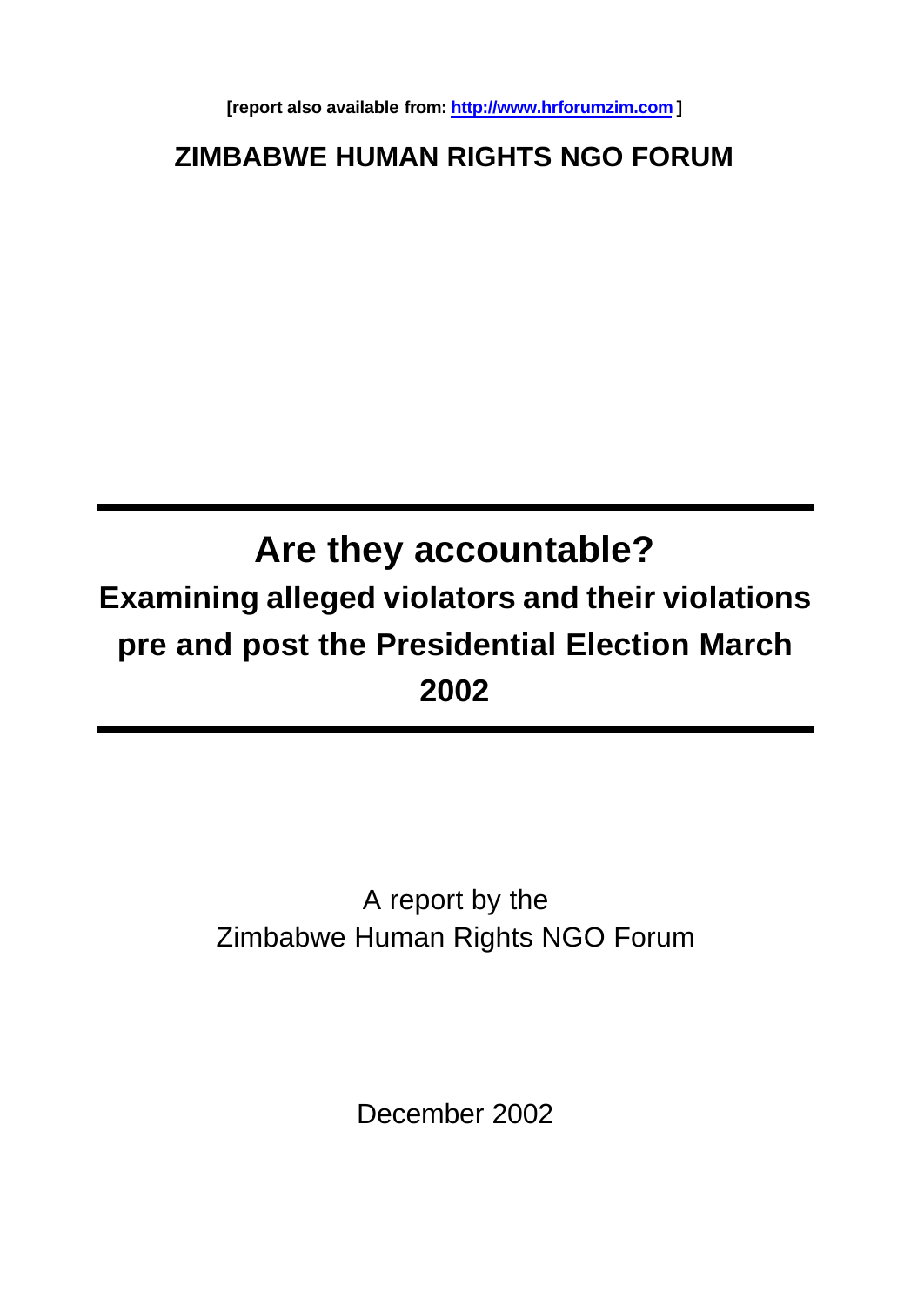The Zimbabwe Human Rights NGO Forum (also known as the "Human Rights Forum") has been in existence since January 1998. Nine non-governmental organisations working in the field of human rights joined together to provide legal and psychosocial assistance to the victims of the Food Riots of January 1998.

The Human Rights Forum has now expanded its objectives to assist victims of organised violence, using the following definition:

"Organised violence" means the inter-human infliction of significant avoidable pain and suffering by an organised group according to a declared or implied strategy and/or system of ideas and attitudes. It comprises any violent action, which is unacceptable by general human standards, and relates to the victims' mental and physical well-being."

The Human Rights Forum operates a Legal Unit and a Research and Documentation Unit.

Core member organisations of the Human Rights Forum are:

- Amani Trust
- Amnesty International (Zimbabwe) (AI (Z))
- Catholic Commission for Justice and Peace (CCJP)
- Gays and Lesbians of Zimbabwe (GALZ)
- Legal Resources Foundation (LRF)
- Transparency International (Zimbabwe) (TI (Z))
- University of Zimbabwe Legal Aid and Advice Scheme
- Zimbabwe Association for Crime Prevention and the Rehabilitation of the Offender (ZACRO)
- Zimbabwe Civic Education Trust (ZIMCET)
- Zimbabwe Human Rights Association (ZimRights)
- Zimbabwe Lawyers for Human Rights (ZLHR)
- Zimbabwe Women Lawyers Association (ZWLA)

Associate Member:

• Nonviolent Action and Strategies for Social Change (NOVASC)

The Human Rights Forum can be contacted through any member organisation or through:

- 1. The Administrator, c/o P O Box 5465, Harare email: admin@hrforum.co.zw
- 2. The Legal Unit, c/o P O Box 5465, Harare email: legal@hrforum.co.zw
- 3. The Research Unit, c/o P O Box 5465, Harare email: research@hrforum.co.zw

Telephone: 792 222, 737 509, and 731 660; Fax: 772 860

4. The London Liaison Office, 33 Islington High Street, London N1 9LH – email: zimbabwe@article19.org; Telephone: +44 (0)20-7239.1194

Website: www.hrforumzim.com

Previous reports of the Human Rights Forum can be found on our website.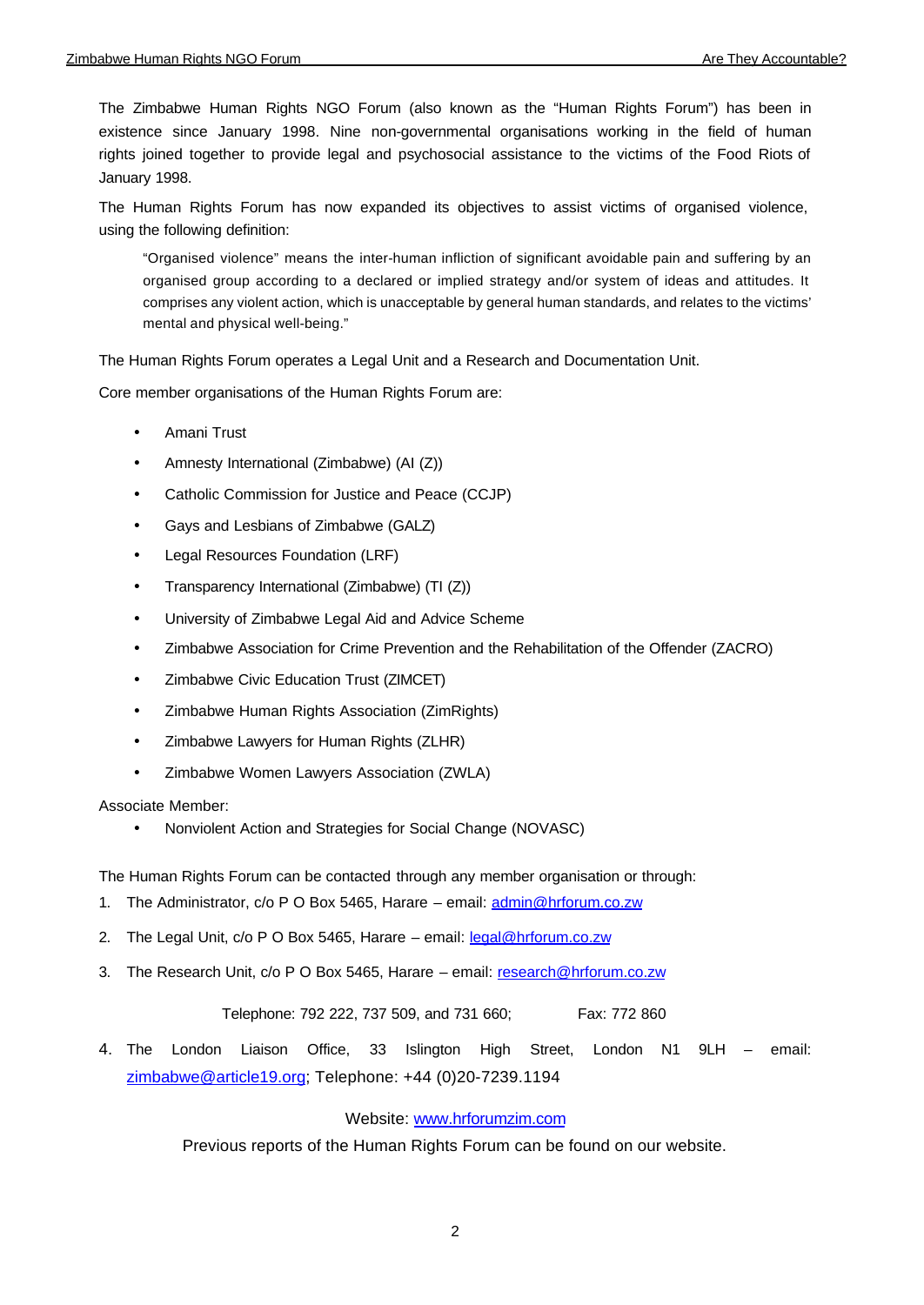# **Executive Summary**

## **Period Covered**

This report examines the nature and causes of political violence in Zimbabwe during the period from 1 June 2001 to 30 June 2002, and attempts to identify those who were responsible for it. The report is based on more than 900 victims' statements. The Human Rights NGO Forum has done what it can to verify these statements and is satisfied that the vast majority of them are substantially true. The Forum believes they must be published in the public interest.

#### **Background**

The background to the report covers the period from the national referendum in early 2000 to the Presidential Election in March 2002 and the post-election reprisals against opposition party members. Internationally accepted notions of what constitutes torture and organized violence have been used, defined and illustrated.

#### **Methodology**

This report has made use of two main sources of information. Just over half of the information is derived from statements given by victims directly to the Legal Unit of the Zimbabwe Human Rights Forum, while the remainder comes from statements obtained by the Forum's partner organisations. Ninety-five per cent of the cases used in this report are reports made by the victims themselves, either to the Forum or its partner organisations.

## **Statistics of Violence**

Statistics of the violence reflect gender analysis, areas where the violence occurred, including the date of the incident and the type of violence used. Again, the methods used are described in detail. It is noted that torture was by far the most frequent form of violence employed.

#### **Militia Bases**

Reference is made to the militia bases alleged to have been set-up by ZANU PF supporters and "war veterans". Of the 978 victims whose cases are examined in this report, 10% (98) alleged that they were abducted to a base in their area.

### **Appendixes**

Appendixes to the report contain lists of alleged violators, taken from published and unpublished sources, as well as a list of politically-motivated murders committed during the period under review, and a list of militia bases.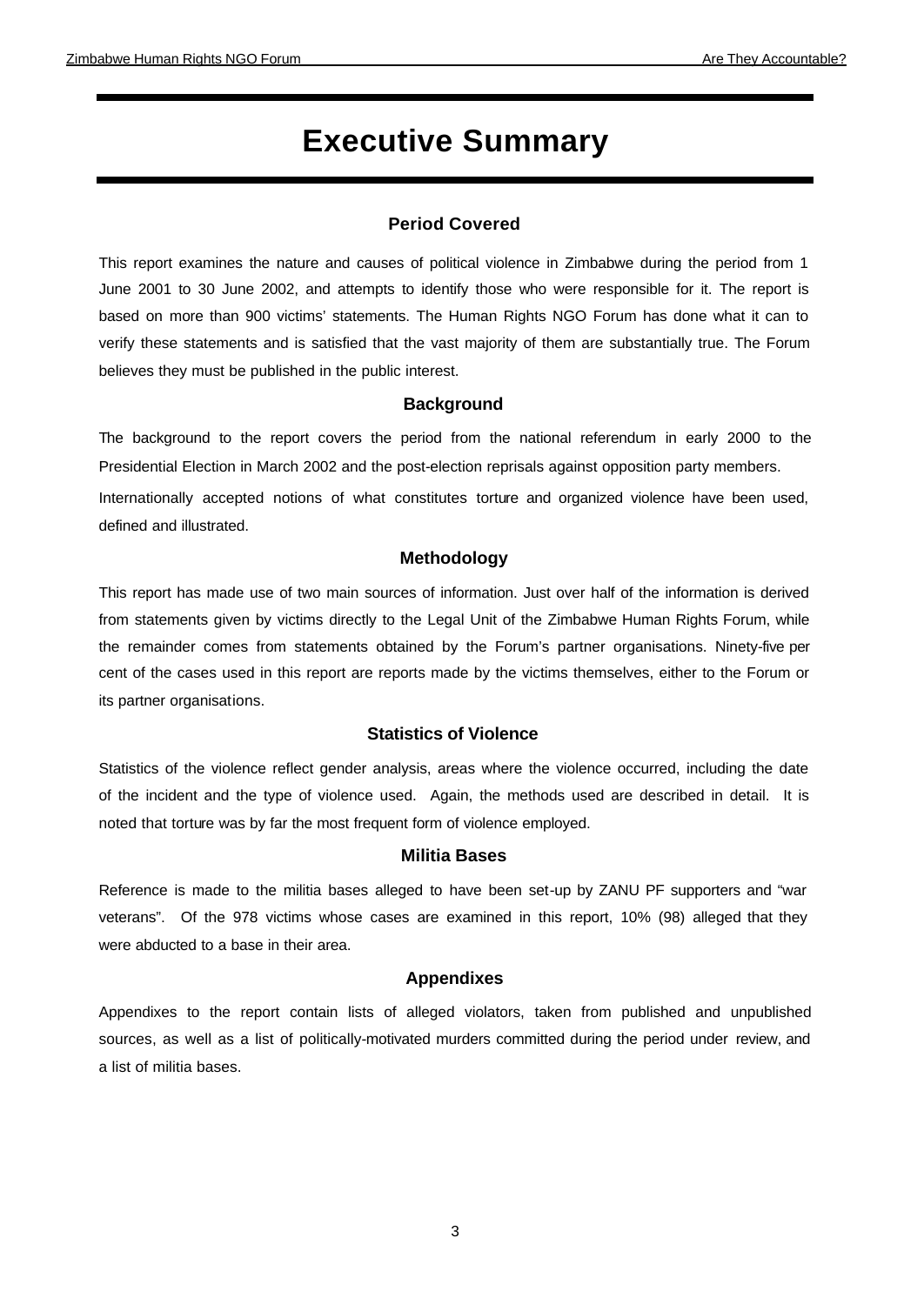# **COMMENTARY**

This report examines the nature and causes of political violence in Zimbabwe during the period from 1 June 2001 to 30 June 2002, and attempts to identify those who were responsible for it. The report is based on more than 900 victims' statements. The Human Rights NGO Forum has done what it can to verify these statements and is satisfied that the vast majority of them are substantially true. The Forum believes they must be published in the public interest.

This report has made use of two main sources of information. Just over half of the information is derived from statements given by victims directly to the Zimbabwe Human Rights Forum, while the remainder comes from statements obtained by the Forum's partner organisations.

Only 1.4 per cent of the victims were politically affilated to ZANU PF. The rest the victims were supporters of the opposition MDC, those of unknown political affiliation and those were apolitical. Victims allege that they were attacked either for being MDC members or supporters or because they were suspected of being MDC supporters. It was both difficult and risky to be apolitical in the period under review.

The victims' of political violence can be broken down as follows:

MDC supporters – 51%; Non-aligned or apolitical victims – 47.6%; and ZANU PF supporters – 1.4%

*In the report "Are They Accountable?: Examining alleged violators and their violations pre and post the Presidential Election March 2002", the Zimbabwe Human Rights NGO Forum maintains the following:* 

- The problem of politically motivated violence in Zimbabwe is **NOT** a black on white war based on the redistribution of land and its ownership. There is a unanimous consensus on the need for a land reform and land redistribution exercise, but the country remains seriously divided on the means and methods of achieving this goal.
- The problem, rather, is an intolerance of and lack of respect for political pluralism. While there is violence on commercial farms affecting both commercial farmers and farm workers; the majority of violence is taking place in communal areas and high density urban areas.
- The Government conducted a Presidential election shrouded in allegations of rigging and violence; which election on the whole received adverse international observer reports that the polls were not free and fair.
- For the better part of the 13 months under review, there have been high levels of political violence, with all available evidence indicating that, although not the sole perpetrators, Zanu PF supporters been the major perpetrators of gross human rights abuses against members of opposition political parties or ordinary citizens. The level of violence rose steadily between June 2001 and December 2001. In January 2002, when campaigning in the Presidential election intensified, there was a sharp increase in violence. This increase continued for the next two months, with February and March recording all-time highs.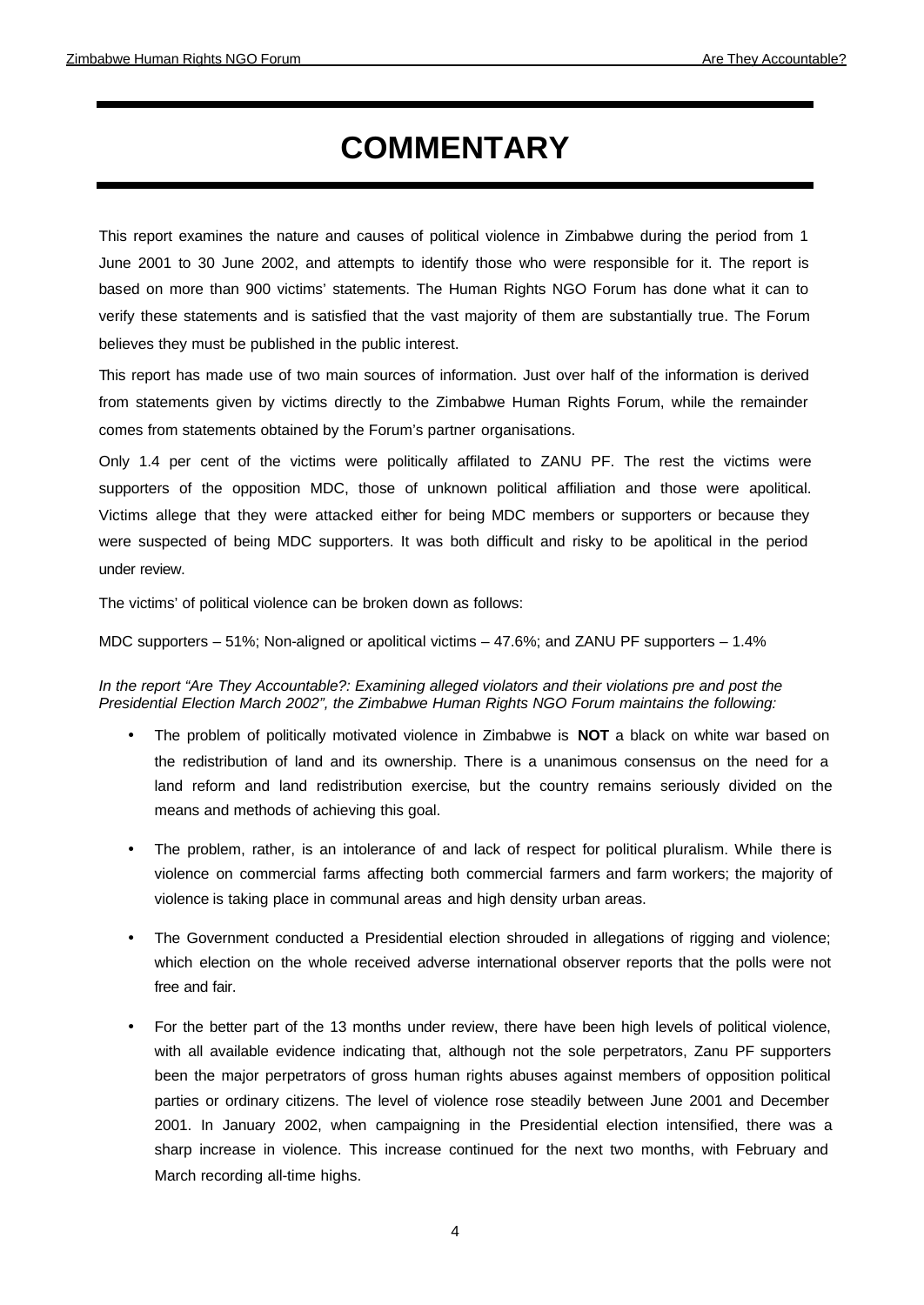- The passing of a General Amnesty for virtually "politically-motivated crimes" committed in the preelection period in 2000 imbued the climate of impunity. Clemency Order No. 1 of 2000 pardoned any politically motivated crime **excluding** murder, rape, robbery, indecent assault, statutory rape, theft and possession of arms. Those persons who committed politically motivated crimes such as assault, torture, abduction and arson were therefore pardoned.
- Following an open declaration of support for the ruling party by the leadership of the Zimbabwe Republic Police there appears to be consequent tolerance of criminal acts perpetrated by Government supporters.
- There have been sustained, verbal and physical, attacks upon media practitioners and their private property with allegations that law enforcement agents are uncooperative in bringing perpetrators to book. The recent enactment of the Access to Information and Protection of Privacy Act (AIPPA) has effectually suppressed the right to freedom of expression by journalists and civil society through the direct control of journalistic activity through the office of the Ministry of Information in the President's office.
- There have been sustained attacks on certain members of the Judiciary by some Government ministers and legislators and there is a general increasing perception that the bench is being politicized.
- There have been assertions by the President, Government Ministers, Zanu(PF) supporters and militia leaders that they will not abide by unfavourable decisions of the courts.
- There has been continuous victimization, on political grounds, of opposition party supporters and civil servants and some specious prosecution of both entities.
- Claims by Government that it is adhering to principles of democracy and human rights have been continuously undermined by the persistent action against all and any opposition voices and a clamp down on freedom of expression.
- The infrequent periods during which the scale of political violence declined do not overshadow the fact that all forms of torture and deprivation of property rights, even at these times, constituted gross human rights violations.

The Zimbabwe Human Rights NGO Forum condemns the continued violence and the attempts to erode the basic freedoms of citizens and civil society organizations in Zimbabwe and:-

- − urges the Zimbabwean Government to acknowledge the crisis in the country and take steps to remedy the situation. We hereby exhort the Government to ensure a swift and determined return to the rule of law and an end to the political violence.
- − calls on African Governments to recognise the crisis in Zimbabwe as a crisis affecting ordinary Zimbabweans and acknowledge that it is not a white on black war over land redistribution. The problem has long extended far beyond that and needs to be addressed urgently on a national scale to find a long-term and peacful solution.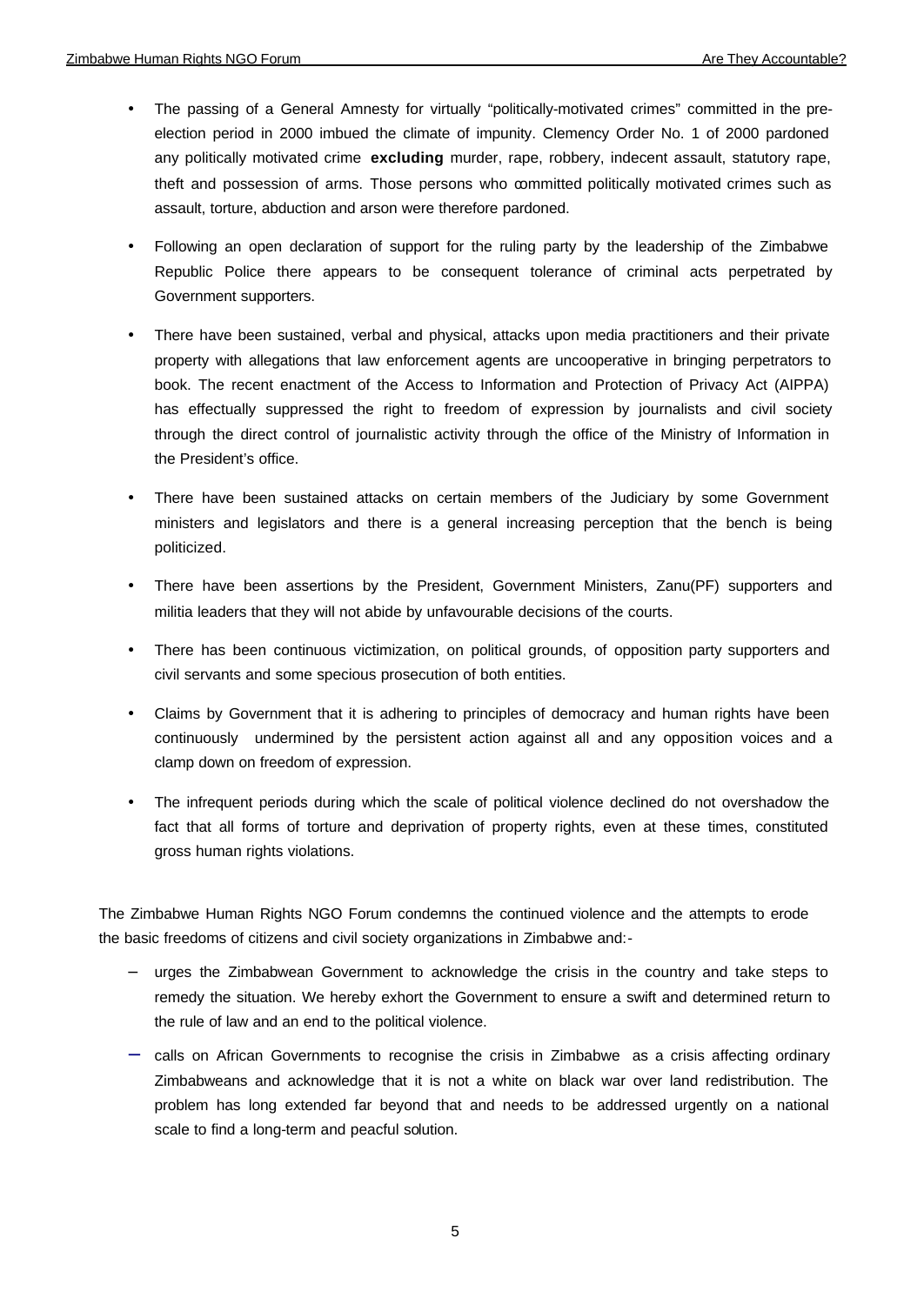# **TABLE OF CONTENTS**

| The run up to the June-2000 parliamentary elections and fast-track land resettlement  15 |  |
|------------------------------------------------------------------------------------------|--|
|                                                                                          |  |
|                                                                                          |  |
|                                                                                          |  |
|                                                                                          |  |
|                                                                                          |  |
| CHAPTER THREE: DEFINING ORGANISED VIOLENCE AND TORTURE IN ZIMBABWE 20                    |  |
| 1.                                                                                       |  |
| 2.                                                                                       |  |
|                                                                                          |  |
| Other forms of torture leaving marks ie. cuts, burns- with cigarette butts,<br>4.        |  |
|                                                                                          |  |
|                                                                                          |  |
|                                                                                          |  |
|                                                                                          |  |
|                                                                                          |  |
|                                                                                          |  |
|                                                                                          |  |
|                                                                                          |  |
|                                                                                          |  |
|                                                                                          |  |
|                                                                                          |  |
|                                                                                          |  |
|                                                                                          |  |
|                                                                                          |  |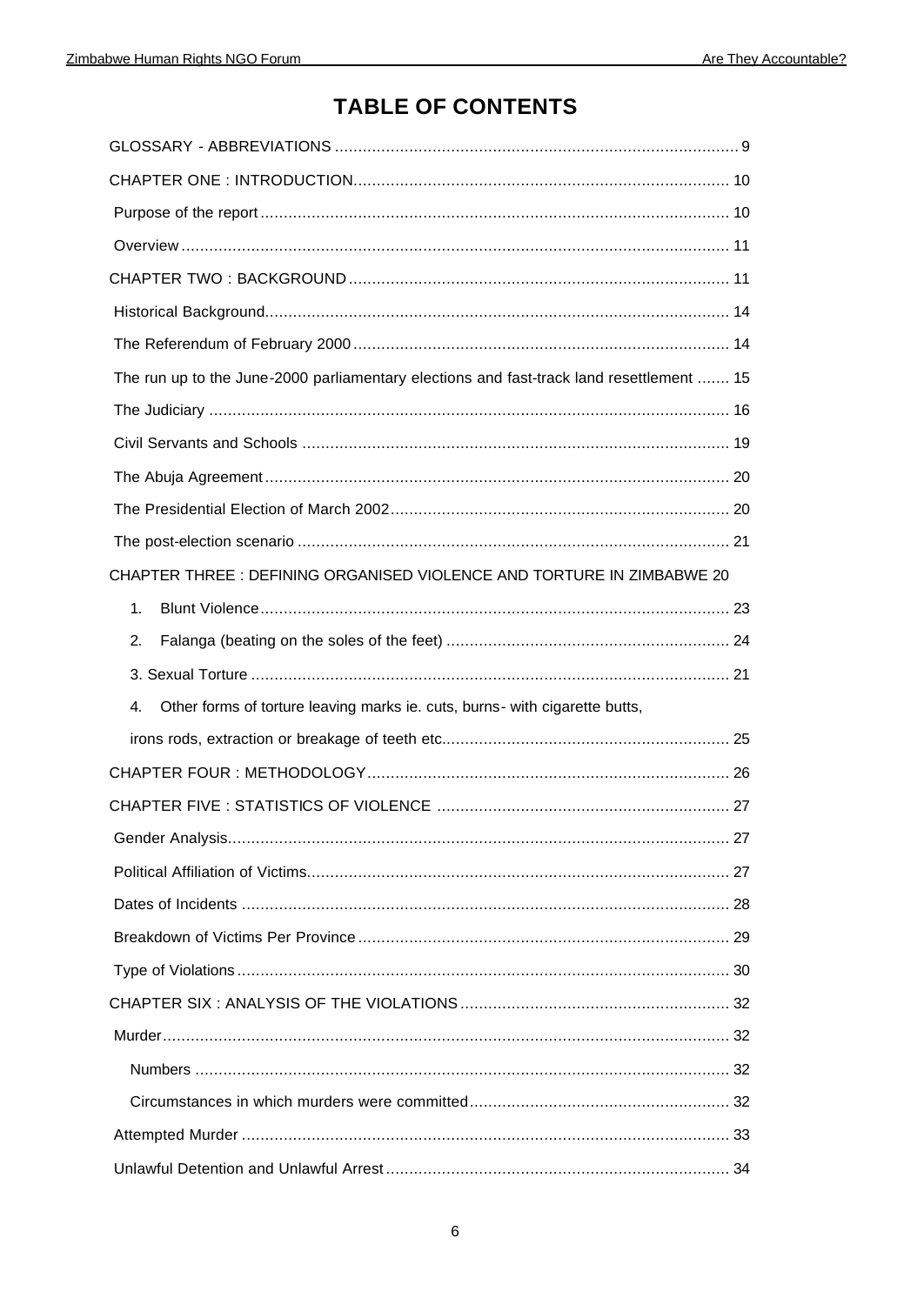| CHAPTER SEVEN : ALLEGED VIOLATORS AND THEIR VIOLATIONS  39                     |  |  |  |
|--------------------------------------------------------------------------------|--|--|--|
|                                                                                |  |  |  |
|                                                                                |  |  |  |
|                                                                                |  |  |  |
|                                                                                |  |  |  |
|                                                                                |  |  |  |
|                                                                                |  |  |  |
|                                                                                |  |  |  |
|                                                                                |  |  |  |
|                                                                                |  |  |  |
|                                                                                |  |  |  |
|                                                                                |  |  |  |
|                                                                                |  |  |  |
|                                                                                |  |  |  |
| 1.                                                                             |  |  |  |
| 2.<br>Direct involvement of the police in the violation of victims at bases 80 |  |  |  |
| The rescuing of victims by the police from these bases without the<br>3.       |  |  |  |
| corresponding arrests of those operating the bases and those found assaulting  |  |  |  |
|                                                                                |  |  |  |
|                                                                                |  |  |  |
|                                                                                |  |  |  |
|                                                                                |  |  |  |
|                                                                                |  |  |  |
|                                                                                |  |  |  |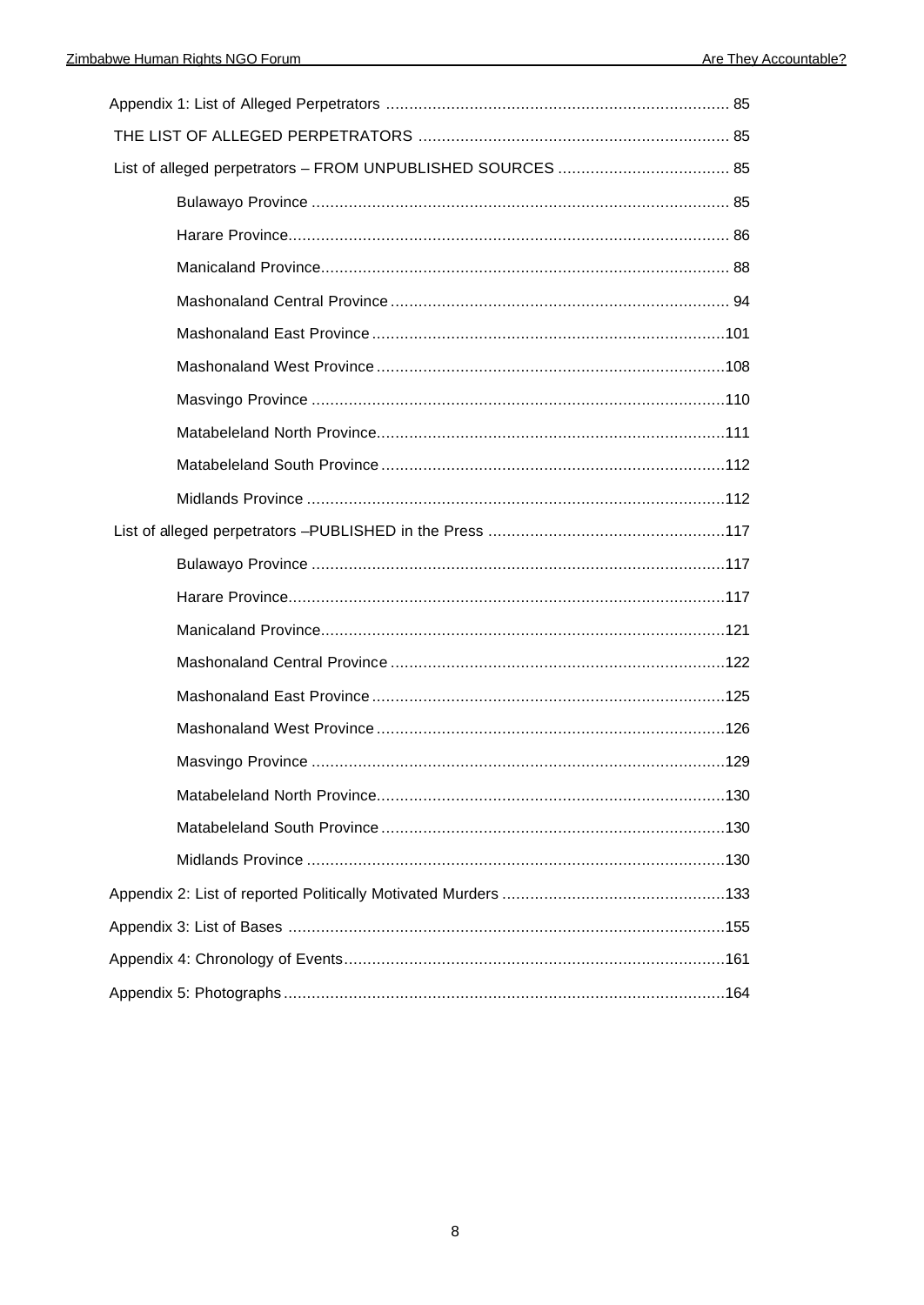# **GLOSSARY - ABBREVIATIONS**

| AU           | <b>African Union</b>                                                             |
|--------------|----------------------------------------------------------------------------------|
| <b>CIO</b>   | Central Intelligence Organisation                                                |
|              | CEDAW Convention on the Elimination of all forms of Discrimination Against Women |
| <b>DN</b>    | The Daily News                                                                   |
| <b>ESC</b>   | <b>Electoral Supervisory Commission</b>                                          |
| EU           | European Union                                                                   |
| FG           | <b>The Financial Gazette</b>                                                     |
| Н            | The Herald                                                                       |
| <b>ICCPR</b> | International Covenant on Civil and Political Rights                             |
| <b>LOMA</b>  | Law and Order (Maintenance) Act                                                  |
| <b>MDC</b>   | Movement for Democratic Change                                                   |
| <b>MP</b>    | <b>Member of Parliament</b>                                                      |
| <b>NAGG</b>  | National Alliance for Good Government                                            |
| <b>NCA</b>   | <b>National Constitutional Assembly</b>                                          |
| <b>NGO</b>   | Non-Governmental Organisation                                                    |
| <b>NYTS</b>  | <b>National Youth Training Scheme</b>                                            |
| OAU          | Organisation for African Unity (now African Union)                               |
| <b>POSA</b>  | <b>Public Order and Security Act</b>                                             |
| SI           | Statutory Instrument (subsidiary legislation)                                    |
| <b>UDHR</b>  | Universal Declaration of Human Rights                                            |
| <b>UMP</b>   | Uzumba-Maramba-Pfungwe (constituency in Zimbabwe)                                |
| ZANU         | Zimbabwe African National Union (also known as ZANU-Ndonga)                      |
|              | ZANU PF Zimbabwe African National Union - Patriotic Front                        |
| <b>ZAPU</b>  | Zimbabwe African Patriotic Union                                                 |
| <b>ZBC</b>   | <b>Zimbabwe Broadcasting Corporation</b>                                         |
| <b>ZESN</b>  | <b>Zimbabwe Election Support Network</b>                                         |
| <b>ZNA</b>   | <b>Zimbabwe National Army</b>                                                    |
|              | ZNLWVA Zimbabwe National Liberation War Veterans Association                     |
|              |                                                                                  |

ZRP Zimbabwe Republic Police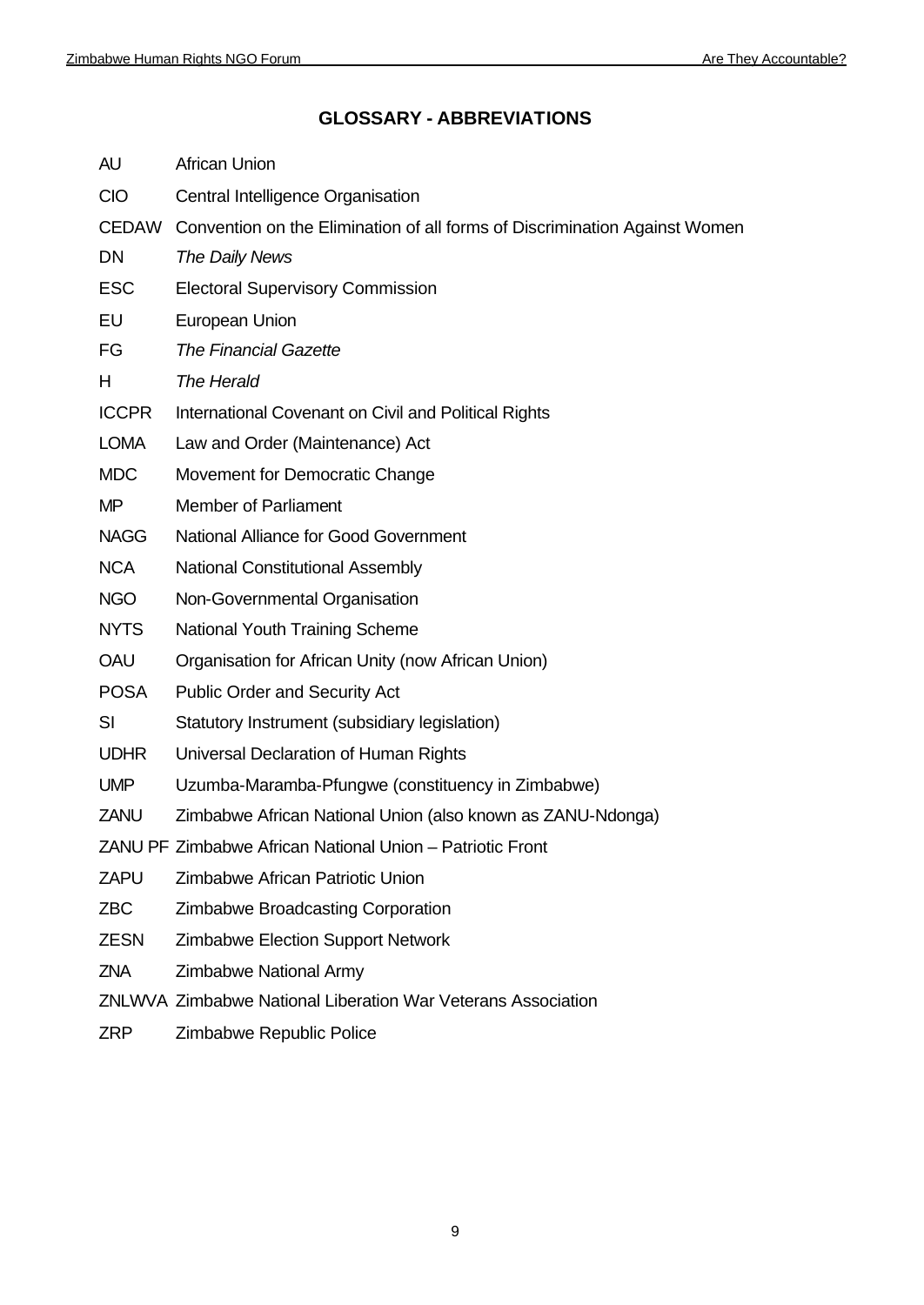# **CHAPTER ONE**

# **INTRODUCTION**

## **PURPOSE OF THE REPORT**

This report examines political violence that took place throughout Zimbabwe during the period 1 June 2001 to 30 June 2002. The Human Rights Forum is releasing this report to draw attention to and attempt to establish the pattern of gross human rights violations committed pre and post the March 2002 Presidential Elections and those allegedly responsible for them. This report provides an analysis of how the violence prevailed and will show peak periods in violence in correlation to by-elections and the presidential election and other factors that appear to have determined the occurrence of violence. Prior to this report, the Zimbabwe Human Rights NGO Forum released two similar reports:

- 1. *"Who is Responsible?: A preliminary analysis of pre-election violence in Zimbabwe"* in June 2000 and
- 2. *"Who was Responsible?: Alleged perpetrators and their crimes during the 2000 Parliamentary Election period"* in July 2001.

Both scrutinised the political violence that surrounded the parliamentary election of 2000 in much the same way as this report looks into violence perpetrated in the run-up and aftermath of the March 2002 Presidential election.

Like these earlier reports, the purpose of this one is to record the nature of the violence that has been inflicted on the Zimbabwean population and where possible to identify those responsible for it. The report is based on the victims' statements, and because of the situation prevailing in the country it has not been possible to verify all of them. The Human Rights Forum has done what it can, and is satisfied that the vast majority of them are substantially true. It cannot however be ruled out that some of the stories recorded in this report may contain inaccuracies, while some of the victims may be mistaken as to the identity of their assailants. Despite this possibility, the Forum considers that the public interest demands that the stories, and the names of the alleged perpetrators, must be published. This is so for the following reasons:

- 1. Publication will bring home to people who have committed human-rights violations, or who may be tempted to do so, the fact that they are liable to be identified and their conduct recorded. In this way, publication may discourage future violations.
- 2. Publication of the full stories will enable the victims' voices to be heard. Zimbabwe has never had a Truth and Reconciliation Commission, as was established in South Africa, to identify the innumerable human-rights abuses that occurred in this country both before and after Independence. Instead, a succession of amnesties has developed a culture of impunity in which Government officials and political activists have been able to violate basic human rights, confident that they will remain unpunished and unidentified. This report is a small step towards removing that impunity.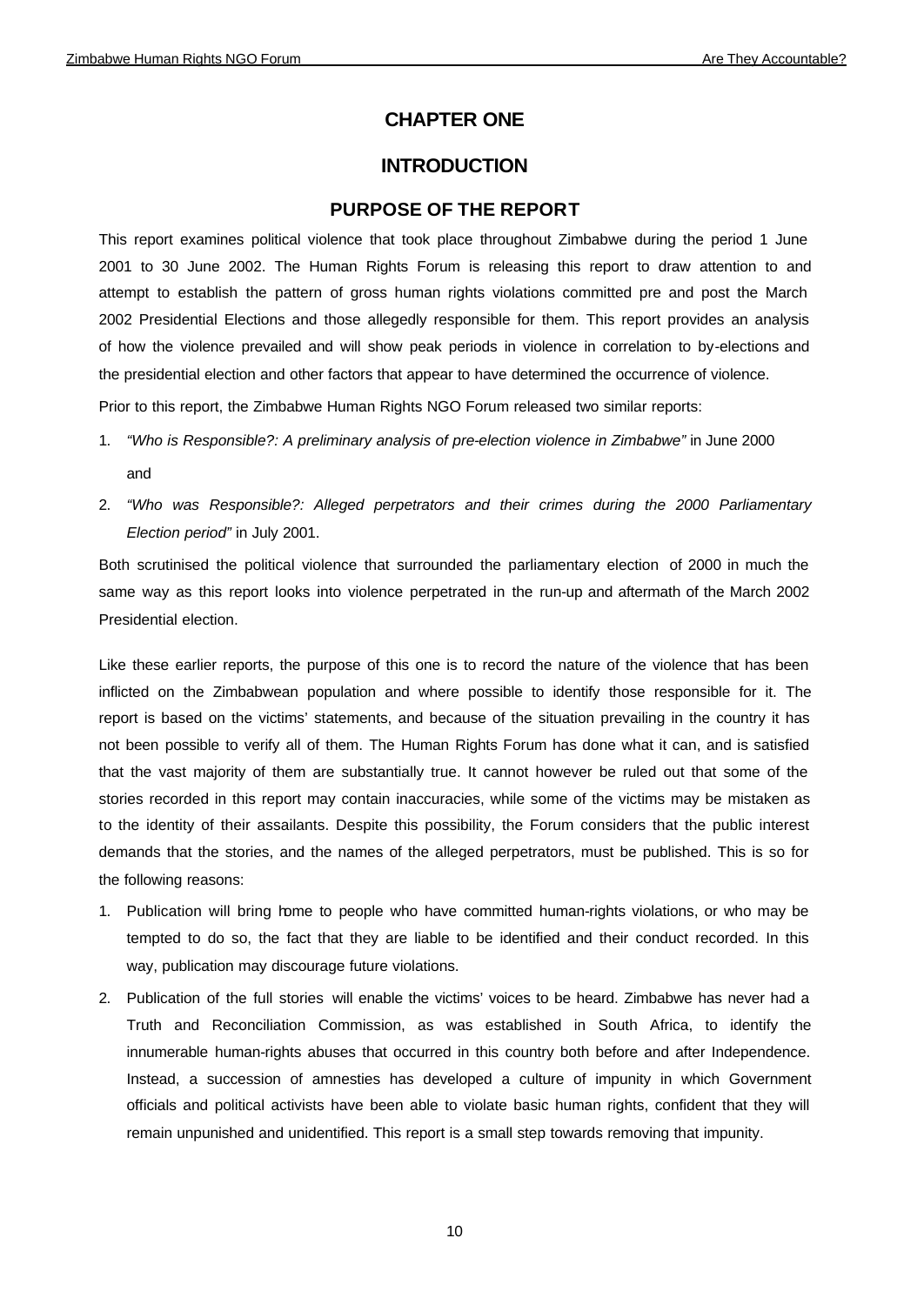- 3. Publication of both the stories and the names of the alleged violators will make the pattern of violence clear and, by indicating its nature and scale, will enable those who are ultimately responsible for it to be identified.
- 4. Finally, publication may possibly induce the police and prosecuting authorities to take action to bring the perpetrators to trial.

# **OVERVIEW**

The report is based on more than 900 comprehensive statements from survivors of organised violence and torture that detail some of the most brutal cases of violence that were committed pre and post the election period. While political violence prevailed throughout the 13 month period, there were significant increases in violence in relation to particular events taking place in the country. There was a rise in incidents of violence in July 2001 as a result of the by-election taking place in the Bindura constituency over the weekend of 27-28 July 2001.

With violence escalating on invaded commercial farms, the signing of the Abuja Agreement 8 September 2001 seemed a substantial development in tackling the crisis in Zimbabwe. The Government promised of the cessation of violent farm invasions, adherence to basic human rights standards and the rule of law. However the Zimbabwean Government never did seriously adhere to any aspect of the Abuja Agreement. Following the signing of the agreement there was, in fact, a series of fresh farm invasions and attacks on farm workers and commercial farmers. In November the Human Rights Forum recorded a series of attacks on farm workers. Displacement of farm workers was ongoing while destruction of property, intimidation, organised violence and torture was rampant.

By December, the violence had taken a new twist with the militia that had graduated from the Border Gezi Training Centre for national youth service being unleashed on civilians in Harare's high density suburbs. The youths wore the official green military fatigues being issued to graduates from the centre. Officially the centre, located in Mount Darwin, was set up as a national youth service training facility. However the centre has been reportedly giving military training under serving and retired army personnel. Other instructors are well known war veterans that have been involved in political violence such as Francis Zimuto, alias Black Jesus.

As the presidential election campaign began in earnest in January 2002, there were 17 politically motivated murders reported in that month alone. ZANU PF militia mounted roadblocks across the country demanding ZANU PF party cards from those passing through in return for their safety and wellbeing. The roadblocks were reportedly even mounted in close proximity to police posts and stations with the police turning a blind eye to the mayhem. The prospective electorate was once again, as was the case in the run up to the June 2000 parliamentary elections, targeted with violence as a political tool to force them to vote "correctly". MDC members were frequently arrested in cases where they had in fact been the victims of violence and had gone to the police station to make a report.

By February, violence of an organised nature was continuing on a sustained basis throughout the country. Numerous militia bases had already been established and at this stage more were set up. (see list of reported bases in Appendix 4.) The bases served as springboards for militia operating within the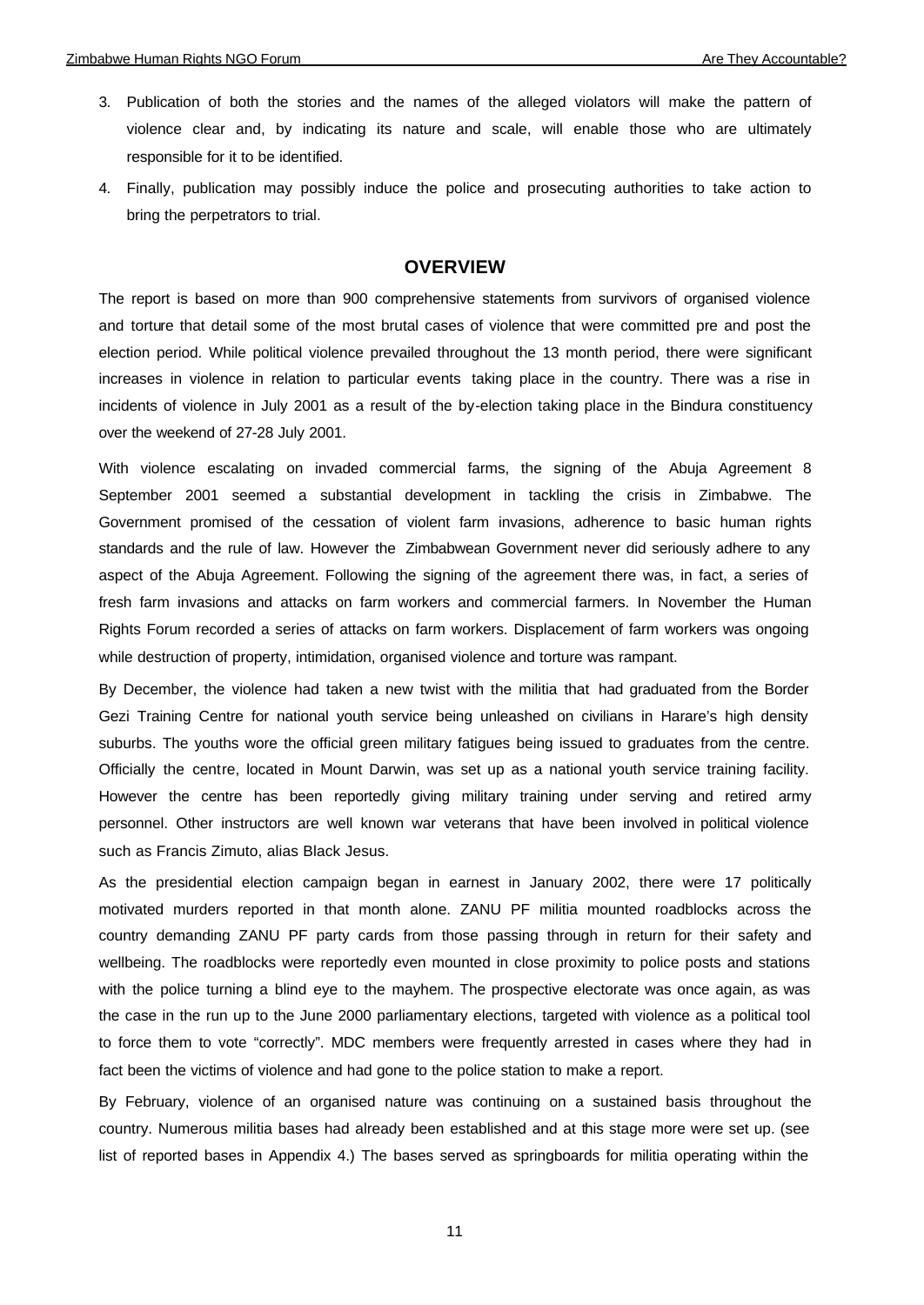constituencies and also as torture centres to which victims were abducted, tortured and then released. In addition, statements taken from victims indicated that the militia carrying out the attacks had received some level of training in torture as they employed internationally recognised torture techniques, namely falanga, focal beatings and sexual torture. It was certainly no longer a case of random beatings or impromptu clashes between political parties.

It had become impossible for the opposition to campaign in any meaningful manner in the rural areas due to massive intimidation and violence. Specific areas were designated as no-go areas for opposition members and candidates in constituencies such as Mount Darwin North and South, Guruve and Shamva in Mashonaland Central and Uzumba Marambe Pfungwe in Mashonaland East.<sup>1</sup> The Public Order and Security Act (POSA), which came into force on 22 January, was repeatedly used to prevent and disrupt MDC rallies.

In the weeks preceding the elections, international and local election observers were dispatched around the country. President Mugabe refused to accredit observers from the UK, Sweden, Denmark, Finland, the Netherlands and Germany and insisted that the EU-ACP delegation be led by an ACP citizen.<sup>2</sup> The head of the EU observer mission, Pierre Schori was forced to leave the country after the Government cancelled his visa.<sup>3</sup> The EU responded by withdrawing all of its observers and imposed targeted sanctions on the Zimbabwean leadership soon after Schori's ejection.

The elections were held over the weekend of 911 March 2002. Polling was originally set to take place on 9-10 March but was extended an additional day because of long queues and inadequate polling facilities. Voting was extremely slow in urban areas and there were numerous reports of riot police disrupting otherwise calm polling queues. The ruling party, ZANU PF, retained the presidency. However, this did not put an end to the violence, instead there was a recriminative backlash against MDC officials and supporters. The post-election period saw a steadfast assault on those who served as MDC polling agents in the Presidential election, with five MDC polling agents reportedly murdered for serving the opposition.

The preliminary report of the Commonwealth Observer Mission praised the patience of the electorate and the professionalism of the polling staff while condemning the vi olence and intimidation preceding the poll. The report concluded that "conditions in Zimbabwe did not adequately allow for a free expression of will by the electors".<sup>4</sup> Observer missions from the EU, Norway, Nigeria, Ghana, International Crisis Group and SADC Parliamentary Forum concurred with the Commonwealth's assessment. On 19 March 2002, Zimbabwe was suspended from meetings of the Commonwealth for a period of a year. A few days later, the USA, Switzerland and other countries joined the EU in levying travel and financial sanctions against the Zimbabwean leadership.

In April 2002 the assault on commercial farmers and their workers intensified with unlawful evictions, enforced by ZANU PF militia and war veterans, on the increase nation-wide. High levels of intimidation

<sup>&</sup>lt;sup>1</sup> Zimbabwe Human Rights NGO Forum, "Political Violence Report: Consolidated Report - February 2002"

 $2$  The Standard, 10.2.02

 $^3$  DN 19.2.02

<sup>4</sup> Commonwealth Observer Mission Statement, 15.3.02.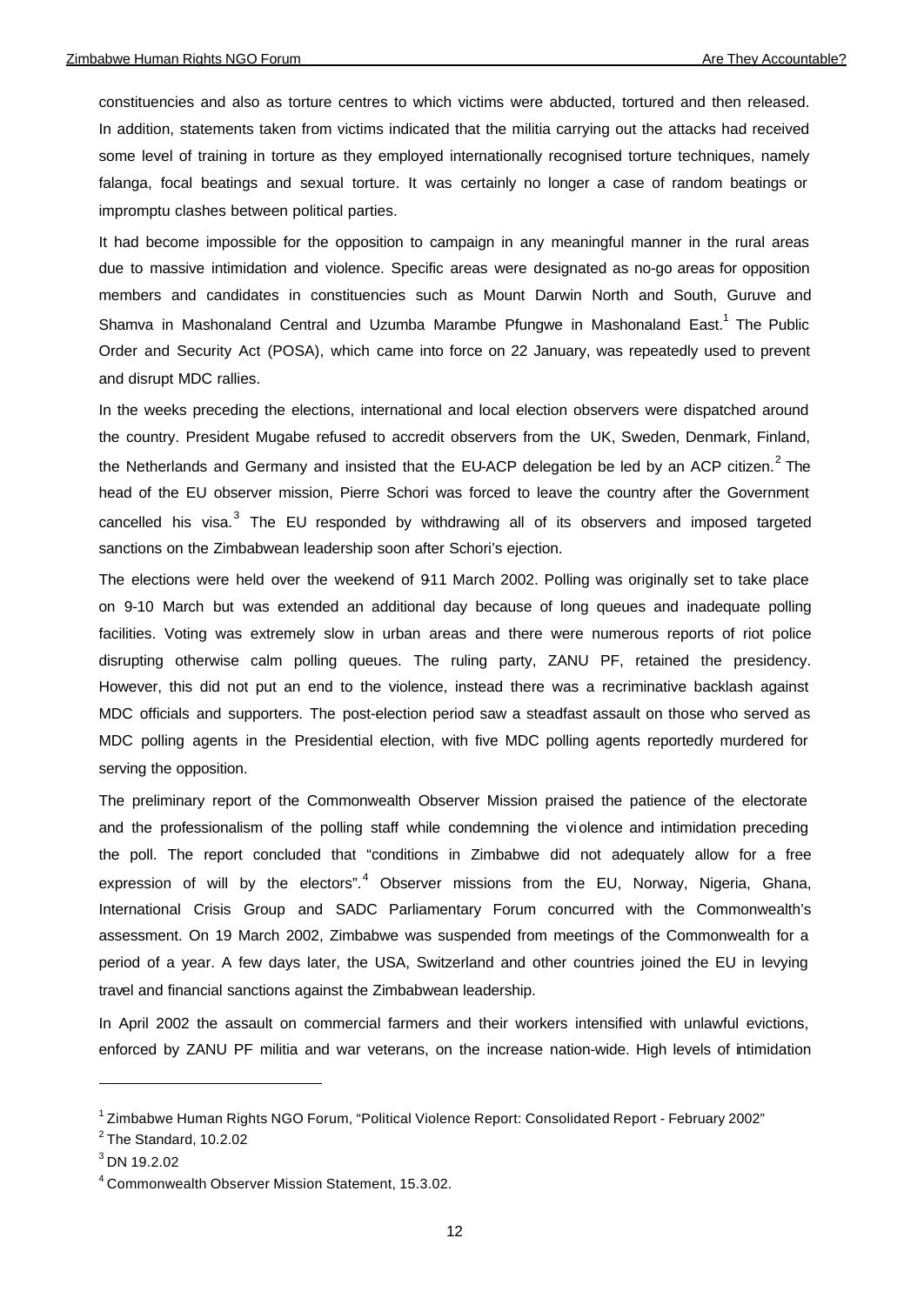were employed in the process of eviction and in the course of this reports were made that the militia looted and destroyed property.

The Human Rights Forum commended the reduction of political violence in May 2002 and urged the Zimbabwean Government to take meaningful steps in re-establishing the rule of law and a peaceful political environment by putting an end to the impunity enjoyed by perpetrators of violence through selective and non-prosecution by the Zimbabwe Republic Police and the judicial system. Yet in the month of June 2002, the Human Rights Forum recorded high levels of systematic psychological torture in the form of death threats and intimidation in addition to abductions and torture in Buhera North and South.

In the course of compiling this report the Human Rights Forum has assembled a list of alleged perpetrators names, the vast majority linked to either the state or the ruling party, ZANU PF. However, the likelihood is that the actual number of perpetrators is vastly higher than those contained in the list. As this report is based solely on legal and medical statements recorded by the Human Rights Forum and its partner organisations, it must be acknowledged that the list is woefully incomplete. Many more victims' experiences remain unaccounted for and undocumented because of fear of retribution.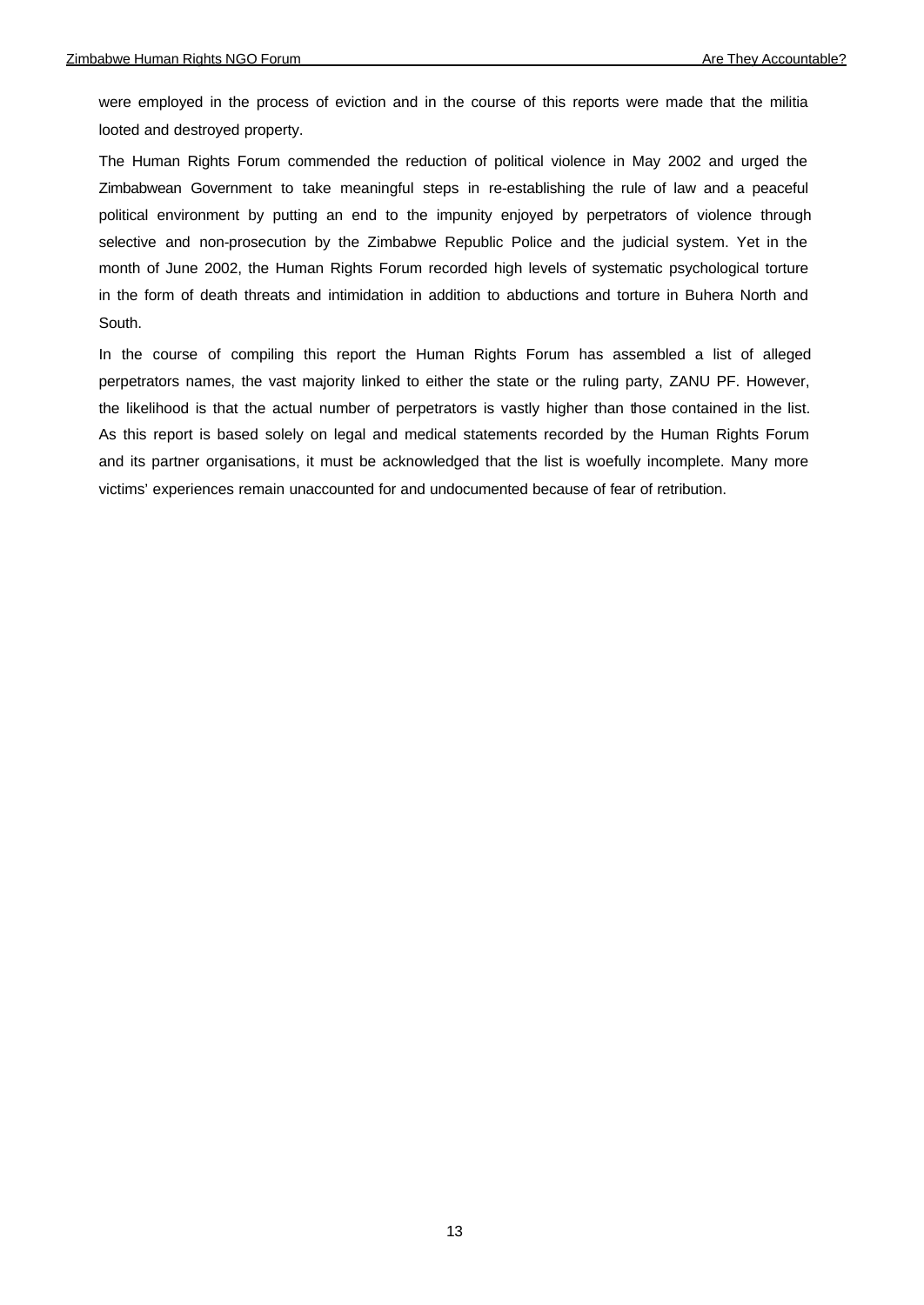# **CHAPTER TWO**

# **BACKGROUND**

#### **HISTORICAL BACKGROUND**

President Mugabe's ZANU PF Government has been resistive against political opposition since it assumed power in 1980. Barely two months after independence, the Government declared a State of Emergency to combat the unstable security situation in western Zimbabwe. The crackdown on a small group of dissidents soon escalated into an all-out military offensive against enemies of the state, namely those who supported the rival ZAPU party during the liberation struggle. A curfew was declared in the provinces of Matabeleland North and South and Midlands. Specially trained army units were sent in to subdue dissidents. The definition of dissident was left conveniently vague, encompassing guerrillas, ZAPU supporters and unarmed civilians living in rural areas traditionally affiliated with ZAPU. The massive human rights violations perpetrated by the security forces during these manoeuvres have been extensively documented.<sup>1</sup>

By 1987, the political tension had eased somewhat. A National Unity Accord was signed and Prime Minister Mugabe assumed the mantle of Executive President. The State of Emergency was allowed to lapse in 1990. In 1991, Zimbabwe ratified the International Covenant on Civil and Political Rights. Mugabe shelved his dreams of making Zimbabwe a one-party state by law but extended his presidential powers through legislation and Constitutional Amendments, effectively making Zimbabwe a pseudodemocracy.

## **THE REFERENDUM OF FEBRUARY 2000**

In early 2000, the government of Zimbabwe held a referendum on a draft constitution that would continue the powers of the executive presidency. Despite administrative difficulties with voter registration and irregular polling practices, the voting public turned out in record numbers to deliver a resounding "no" vote on the proposed document. The government publicly accepted the results of the referendum but blamed the rejection of the draft constitution on a conspiracy of the black urban middleclass elite, white commercial farmers and hostile foreign governments.<sup>2</sup> The "no" vote effectively put an end to the Government's involvement in constitutional reform. Subsequent efforts to address the issue of reform by the National Constitutional Assembly (NCA) have been met with derision from the Government.

<sup>&</sup>lt;sup>1</sup> See *Breaking the Silence Building True Peace: A Report on the Disturbances in Matabeleland and the Midlands 1980-1988* by the Catholic Commission for Justice and Peaceand the **Error! Bookmark not defined.** in for more information.

<sup>2</sup> Commonwealth 2000 *Report on Zimbabwe's 2000 Elections* (p. 8)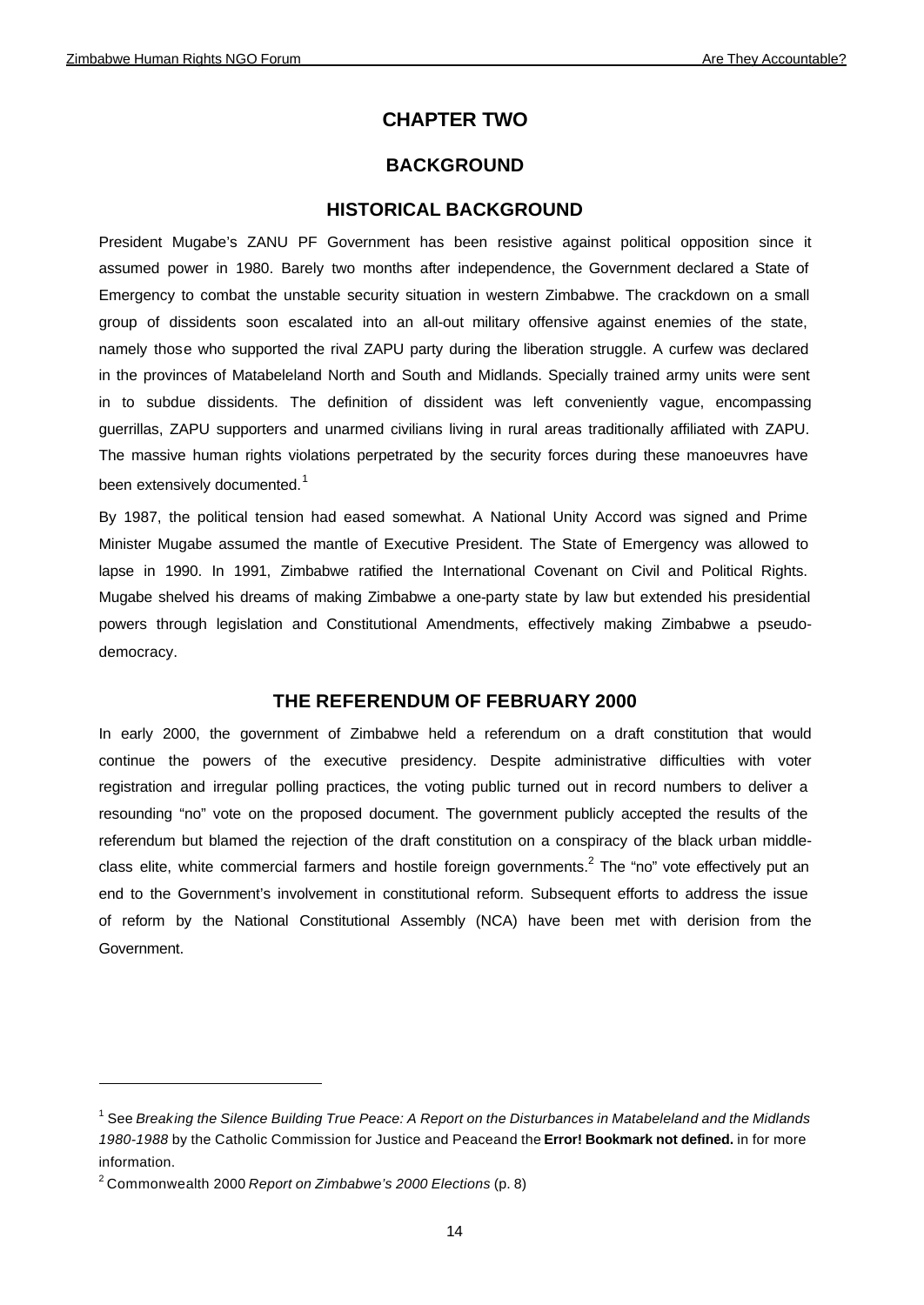# **THE RUN UP TO THE JUNE-2000 PARLIAMENTARY ELECTIONS AND FAST-TRACK LAND RESETTLEMENT**

Having interpreted the rejection of the Draft Constitution as a criticism of their party and their ideals<sup>1</sup>, and fearing a loss of legislative power in the then upcoming Parliamentary elections, ZANU PF began a systematic campaign of violence and intimidation against the population. With the rapidly growing disaffection against ZANU PF amongst the Zimbabwean electorate, new tactics were needed to ensure a ZANU PF victory in the upcoming Parliamentary Elections. The small-scale farm occupations that had taken place prior to the referendum gave way to an aggressive programme of land resettlement endorsed and supported by the Government.

The need for large-scale land reform in Zimbabwe had never been in question. In the early years of Independence, the Government stated its intention to resettle at least 162,000 peasant families – approximately 20% of all peasants in the nation at that time.<sup>2</sup> It soon became clear that the Government had neither the money nor the resources to meet such an ambitious goal. The prohibitive cost of land coupled with a well-founded fear of destroying the country's commercial agricultural base effectively deleted the land issue from the political agenda for the next twenty years.

The Government branded the first farm invasions as "spontaneous protests" by land-hungry peasants. In truth, the Government and ruling party appeared to be involved in the planning and execution of these "protests". Synchronised invasions of commercial farms countrywide made extensive use of state resources and personnel. The war veterans were directed to move onto farms owned by MDC sympathisers. Occupied farms were turned into torture and "re-education" camps. Farm labourers were forced to attend indoctrination meetings where those suspected of supporting the MDC were beaten and tormented.

The violence soon spread beyond the borders of the commercial farms to rural villages and urban areas. MDC supporters in areas adjacent to the occupied farms were abducted and tortured. Cadres of war veterans and ZANU PF supporters harassed and attacked anyone they deemed to be connected with the opposition, including civil servants, businesses and foreign aid organisations. In the months before the June 2000 General Elections, at least 35 MDC supporters were reportedly killed by ZANU PF militias. Countless others suffered severe injuries due to physical and psychological torture. Yet, despite widespread violence and electoral irregularities, the MDC managed to win 57 out of 120 seats in Parliament; enough to negate ZANU PF's absolute majority.

The MDC's success in the parliamentary elections caused the Government to redouble its efforts to shore up popular support. In the ensuing months, by-elections were held in several constituencies. In Bikita West, ZANU PF supporters and "war veterans" descended on the constituency to set up base camps. Chenjerai "Hitler" Hunzvi, Joseph Chinotimba and Francis Zimuto aka Black Jesus reportedly

<sup>1</sup> Zimbabwe Human Rights NGO Forum, January 2001, *Human Rights and Zimbabwe's June 2000 Election*, p 17

<sup>2</sup> Jeffrey Herbst *State Politics in Zimbabwe*, pg. 43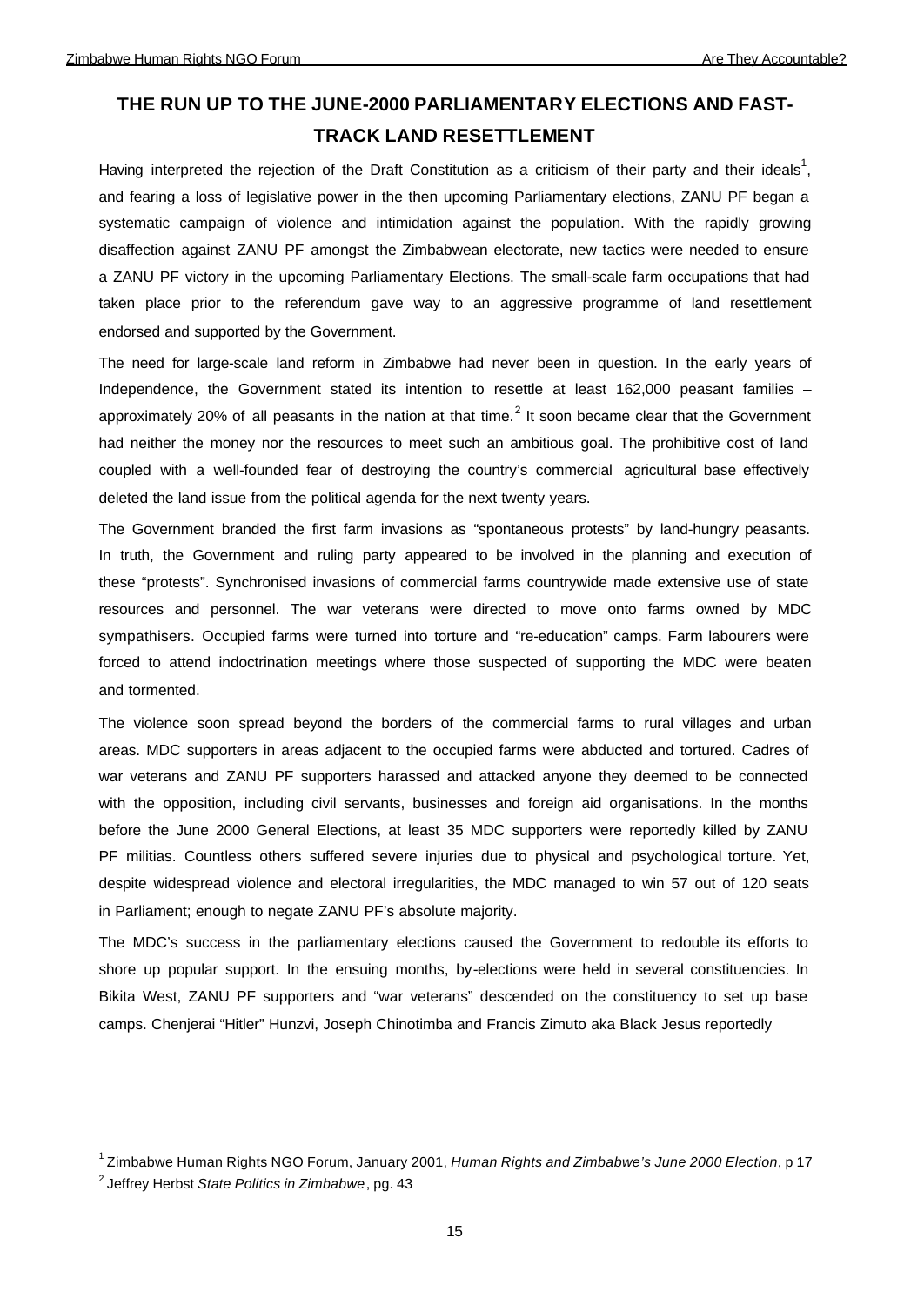travelled around the constituency forcing people to attend rallies and instigating assaults on MDC supporters. Chiefs and Headmen were warned that they would lose their privileges if they failed to ensure the support of the villagers for the ZANU PF candidate. Villagers were told that their votes were not secret and that those who voted for the opposition would be ruthlessly dealt with. Just prior to the election, the then Minister of Gender, Youth and Employment Creation, Border Gezi, handed out millions of dollars for youth development. ZANU PF won the election by a substantial margin.<sup>1</sup>

Similar tactics were employed during the by-elections in Buhera North, Bindura, Makoni West and Chikomba as well as in the Masvingo and Bulawayo mayoral elections. In Bindura, ZANU PF youths allegedly attacked a convoy carrying the opposition leader, Morgan Tsvangirai, and the party candidate for that constituency, Elliot Pfebve. In Masvingo and Bulawayo, war veterans ordered businesses to close and forced people to attend ZANU PF rallies. In Buhera North, ZANU PF supporters embarked on a crusade of terror and destruction targeting teachers, civil servants and traditional leaders. Scores of families were forced to flee to the mountains as their homes were burned and destroyed. High Court Justice Devittie, citing widespread violence and intimidation, nullified the original election results in Buhera North.

#### **THE JUDICIARY**

The integrity of Zimbabwe's historically independent judiciary has been under sustained attack following the Constitutional Referendum of February 2000 in which the draft constitution was rejected. "Spontaneous land demonstrations" spearheaded by self-styled war veteran militias, would later position the judiciary in direct conflict with the expressed wishes of the State Executive. On 17 March 2000, Justice Paddington Garwe, ruled in favour of the Commercial Farmers' Union, that the occupation of commercial farms by self-styled war veterans was illegal trespass. This decision was later upheld by Justice Moses Chinhengo and ultimately, on 21 December 2000, by the full bench of the Supreme Court, chaired by the then Chief Justice Anthony Gubbay. In their opinion, the five Supreme Court judges observed:

The farm invasions are, have been, and continue to be unlawful. Each Provincial Governor, each Minister in charge of a relevant ministry, even the Commissioner of Police, has admitted it. Wicked things have been done, and continue to be done. They must be stopped. Common law crimes have been, and are being, committed with impunity. Laws made by Parliament have been flouted by the Government. The activities of the past nine months must be condemned. $2^2$ 

Yet both the High Court order and Supreme Court interdict were openly flouted. War veteran-led illegal squatters defiantly ignored the courts and argued that they were beholden only to the orders of the State. The State, meanwhile, confessed an inability to comply with court orders when realities on the ground militated against it.<sup>3</sup> The rule of law was sidelined, and independent judicial scrutiny became a liability for a now frustrated government.

<sup>&</sup>lt;sup>1</sup> Zimbabwe Human Rights Forum, "Politically motivated violence in Zimbabwe 2000-2001".

<sup>2</sup> Gubbay, CJ, McNally JA, Ebrahim JA, Muchechetere JA & Sandura JA, *CFU v. Minister of Lands & Ors, 2000 (2) ZLR469 (S)ab 486G*

<sup>3</sup> *Financial Gazette*, 30 November 2000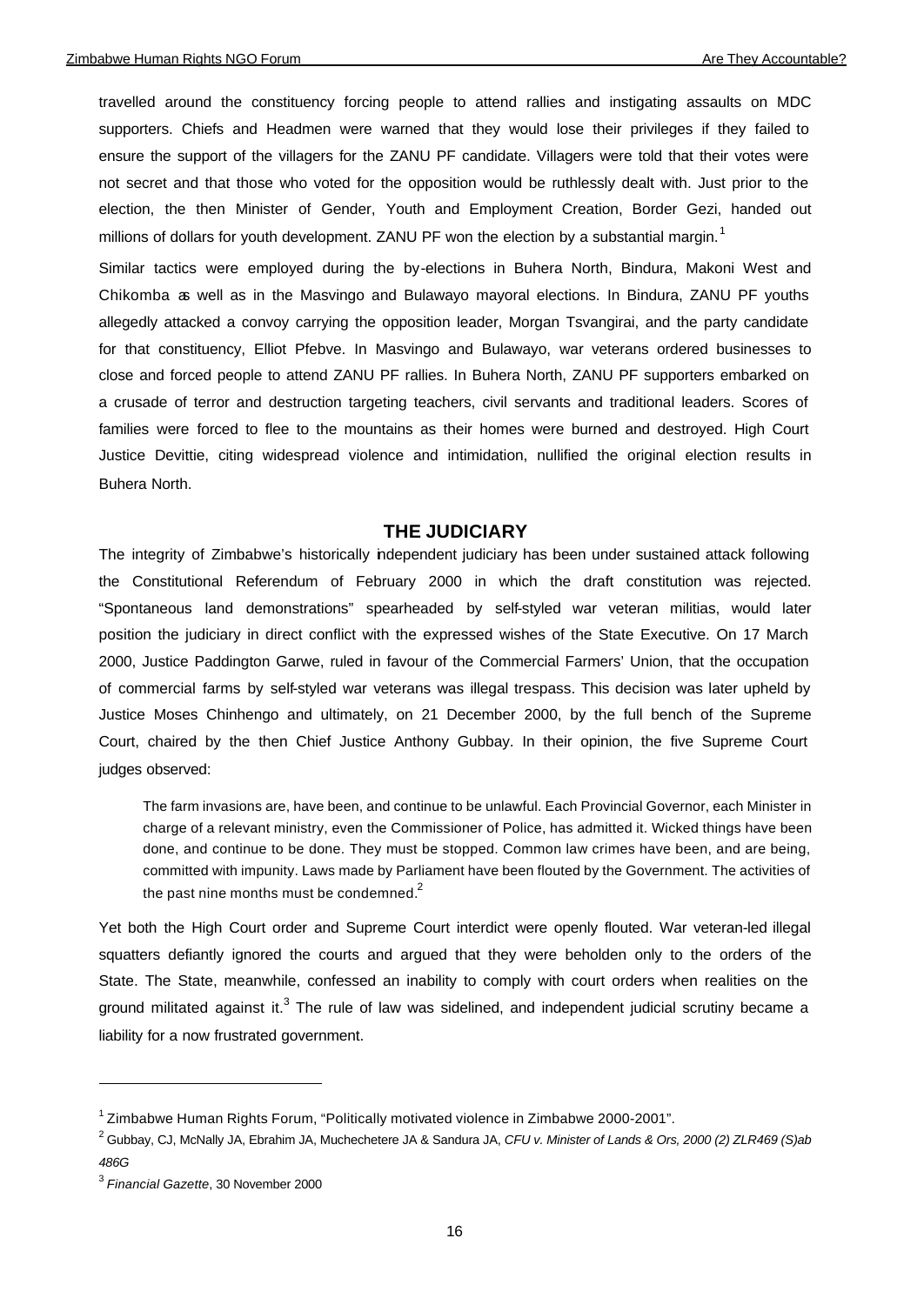In the face of increasing judicial antagonism, the politicisation of the judiciary became explicit, if not necessary for the ruling party to advance their agenda unhindered. ZANU PF MP for Kadoma West, Zacharia Ziyambi observed,

"When we are at this stage of pursuing our revolution, they [judges] need also to play the tune…They also need to bend down and do like what the revolution requires us to do."<sup>1</sup>

The repercussion for handing down decisions hostile to the ruling party became unambiguously clear after the full bench of the Supreme Court declared the Executive's use of the Presidential Powers (Temporary Measures) Act unconstitutional in an attempt to invalidate the MDC's right to bring electoral challenges before the High Court. Five days after the Supreme Court struck down the presidential decree, Chief Justice Anthony Gubbay was forced into early retirement.<sup>2</sup>

Amid the public dispute that arose at that time between the Chief Justice and the Executive, the government's rhetoric and stance towards the judiciary hardened. War veterans also joined in the chorus. Mike Moyo, the deputy chairman of the War Veteran's Association's Harare branch, proclaimed, "The judges must go or else we will chase them and close the courts..."<sup>3</sup>

War veterans threatened to assault all judges hostile to the government's policies.<sup>4</sup> Justice Minister Patrick Chinamasa and other ZANU PF officials vowed to overhaul the judiciary, specifically targeting the remaining Supreme Court judges as well as four non-black High Court judges. Black judges who had made judgments against the state in the past, would also be purged.<sup>5</sup> Chinamasa stated,

"If they [judges] behave like unguided missiles, I wish to emphatically state that we will push them out."<sup>6</sup>

As part of a conscious effort to fill the bench with sympathetic judges, a ZANU PF linked judge was appointed to replace out-going Chief Justice Gubbay. Judge President, Godfrey Chidyausiku was controversially elevated to the helm of the Supreme Court over all the remaining Supreme court justices, while Justice Garwe, then overseeing MDC election petitions, was appointed Judge President over more senior, non-black, High Court judges.<sup>7</sup> In July 2001, three ZANU PF linked judges were elevated to the Supreme Court level, including one woman, Justice Vernanda Ziyambi who had been, at the time, overseeing MDC electoral petitions. Incidentally, Justice Ziyambi ruled in favour of the ruling party in three of the four petitions that she presided over.

In late April, the third judge presiding over MDC election petitions, Justice James Devittie nullified the election of three ZANU PF parliamentarians. Soon afterwards, he abruptly tendered his resignation. Just before Devittie's resignation, a war veteran leader, Joseph Chinotimba stated, "Devittie is a judge

<sup>1</sup> *Parliamentary Debates* 27, 44:4383-4

<sup>2</sup> *Zimbabwe Human Rights Bulletin*, Issue 5, p.24

<sup>3</sup> *The Daily News*, 20 November 2000, 22 December 2000

<sup>4</sup> *The Standard*, 18-24 February 2001, p.1

<sup>5</sup> *The Standard*, 11-17, p.1; *The Standard*, 18-24, p.1; The four non-black judges that were targeted were, Justice George Smith, Justice Michael Gillespie, Justice Fergus Blackie and Justice James Devittie. Two black judges that condemned the government's interference and intimidation of the judiciary were Justice Esmael Chatikobo and Justice Moses Chinhengo.

<sup>6</sup> *The Daily News*, February 6, 2001, p.2

<sup>7</sup> *The Standard*, 24-30 June p.1, February 25-March 3, 2001 p.1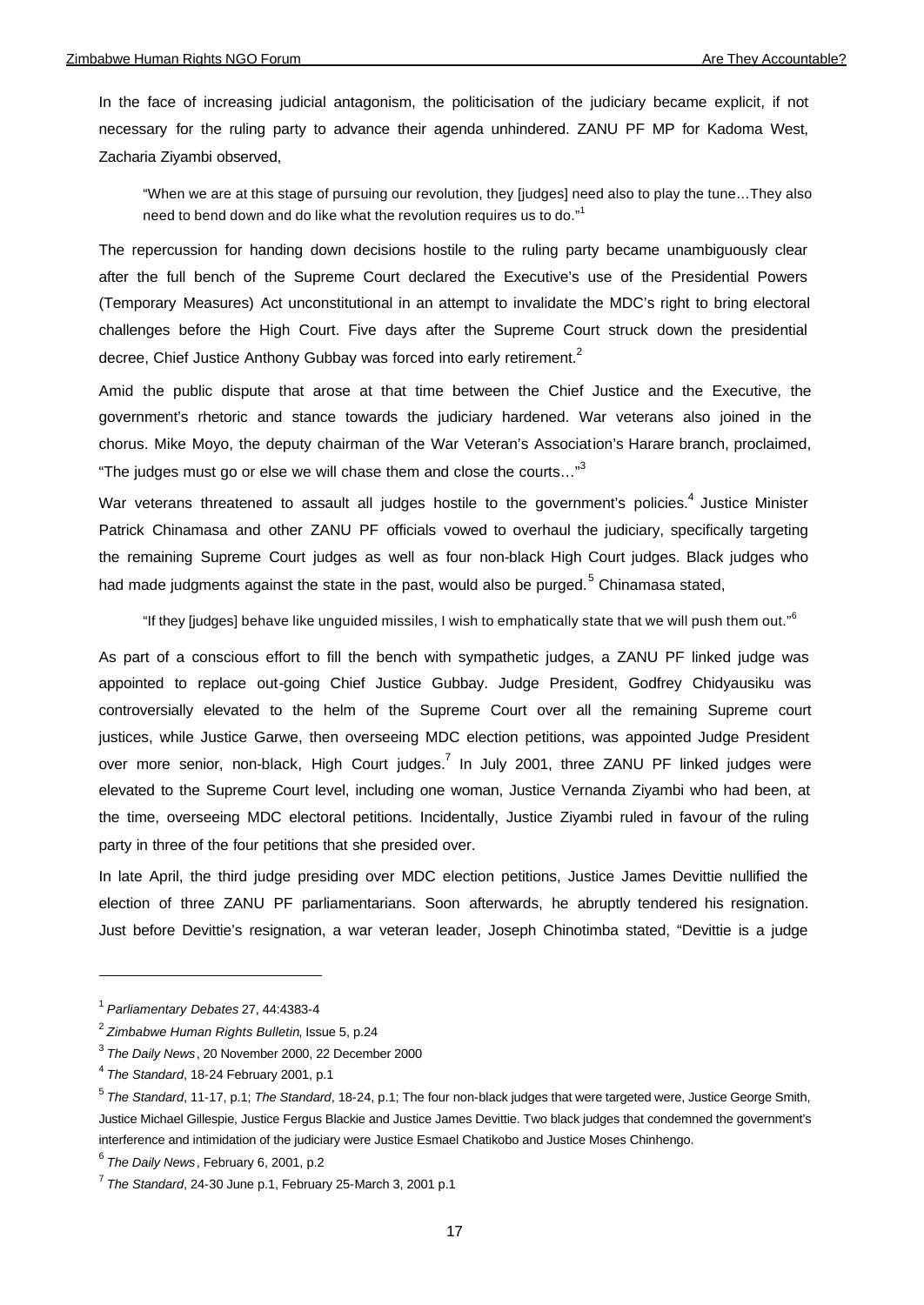for opposition parties. The way Gubbay went is the same way Devittie is going to go."<sup>1</sup> In the time since, High Court judges, Justice Esmael Chatikobo, Justice Michael Gillespie, and Justice David Bartlett have resigned from the bench.

From July to December 2001, the Supreme Court had eight judges. With the retirement of Supreme Court judge Justice Nicholas McNally in December, and the death of Justice Simbarashe Mucheterere in early January, the number fell to six. On 27 February 2002, in a 41 decision, the Supreme Court, chaired by Justice Ahmed Ebrahim, nullified the General Laws Amendment Act on the basis that it had been passed through invalid procedures. Almost immediately the President used his authority under Section 158 of the Electoral Act to re-enact key provisions of the invalidated act. Within days and without giving reasons, Justice Ebrahim, took leave pending retirement. Currently, the number of judges on the Supreme Court has returned once again to five, four of whom are recent appointees purportedly linked to the ruling party.

Among the new judges appointed to the High Court, those perceived as having ties with the ruling party include, Ben Hlatshwayo, a member of the Constitutional Commission appointed by government to draft a new constitution in 1999; Rita Makarau, a former non-constituency ZANU PF MP; and ex-combatants, Charles Hungwe and George Chiweshe.

With the resignation of Justice Devittie and the promotion of Justice Ziyambi, most of the MDC electoral challenges were re-assigned to two of these new judges, Justices Hlatshwayo and Makarau. The five judgments that have consequently flowed from these two judges have rested squarely in the corner of ZANU PF.<sup>2</sup> Hlatshwayo's controversial opinion in the Mberengwa West Election petition underscores this bias. Despite widespread, sometimes horrific, instances of violence and intimidation, Hlatshwayo bought into the ZANU PF reading that land occupations and the election campaign were entirely discrete matters that had no overlap or relation to each other.<sup>3</sup> By doing this, Hlatshwayo was able to admit to the incidence of violence, while at the same time setting it apart from the validity of elections. As far as the judge was concerned, no determination could be made regarding the freedom of election, so long as the violence and intimidation could masquerade as being part and parcel of the land occupations. Yet, it was absolutely no secret that the redistribution of white-owned commercial farms was actively thrust as ZANU PF's main (and singular) political platform during the run-up to the June parliamentary elections.

Some judges have surprisingly remained resilient in the face of such enormous adversity and even had the courage to speak out. On political violence, Justice Moses Chinhengo observed, "Violence as a means to an end has entered and lodged itself in the national psyche. It must be exorcised…we need peace and tranquillity when we elect our leaders during national elections."<sup>1</sup> On attacks on the judiciary, Justice Chatikobo stated, "Judges and magistrates cannot discharge their duties properly if they are subject to direction or control from …the government of the day…the courts [need] to administer the

<sup>1</sup> *The Eastern Star,* May 4, 2001

 $^2$  Justice Makarau dismissed the MDC petitions for Mwenezi and Mount Darwin South constituencies. Justice Hlatshwayo dismissed the MDC petitions for Mberengwa West, Goromonzi and Murehwa North constituencies.

<sup>3</sup> Hlatshwayo J., *Mberengwa West Election Petition*, p. 41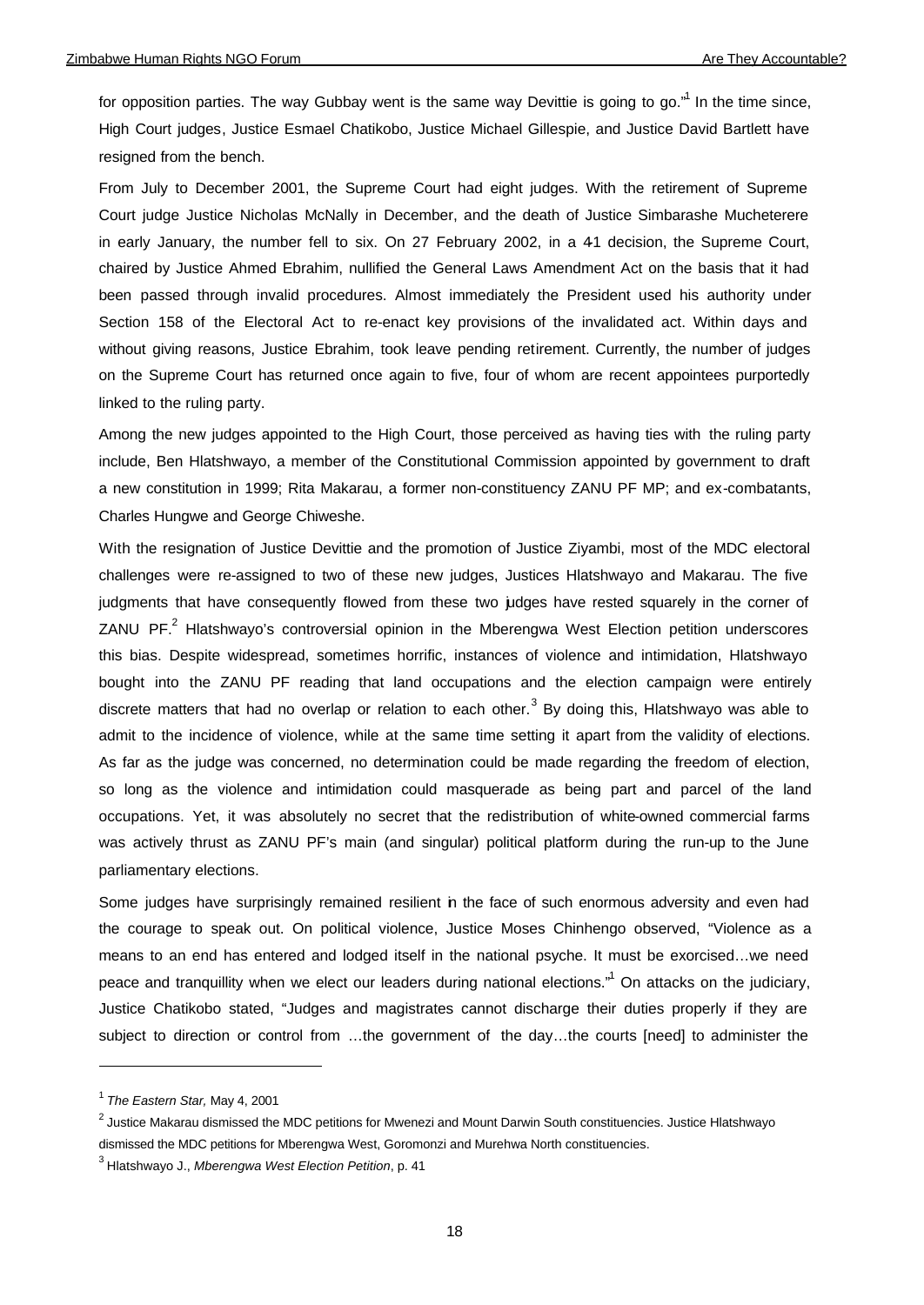laws of the country without fear, favour or prejudice, independently of the consequences which might ensue."<sup>2</sup>

In his final opinion before resigning the bench in September 2001, Justice Michael Gillespie condemned the government's disregard for the rule of law. He stated:

"The executive has contrived to politicise the bench….manipulation of court rolls; selective prosecution; and packing of the Bench of the superior courts are techniques which provide a government determined to do so with the opportunity to subvert the law while at the same time appearing to respect its institutions."<sup>3</sup>

# **CIVIL SERVANTS AND SCHOOLS**

The Zimbabwean Government has consistently targeted schools as a locus of anti-government sentiment. There has been a campaign of terror and intimidation against teachers and principals at schools countrywide<sup>4</sup>. In July of 2001, Ministers Stan Mudenge and Samuel Mumbengegwi threatened principals and teachers at teacher training colleges that they could be killed for supporting the MDC<sup>5</sup>. This threat was reiterated by ZANU PF MP Didymus Mutasa and the Minister of Justice, Legal and Parliamentary Affairs Patrick Chinamasa at a forced gathering of teachers, civil servants, community leaders and other state employees at Birirwi Business Centre on 7 October 2001.

The Zimbabwe Human Rights NGO Forum has received reports of 30 school closures in the period under discussion. Teachers and principals have been threatened and beaten for supporting the opposition. Many such attacks have been witnessed by students. Groups of teachers and students have been abducted and forced to attend pungwes for political re-education. Victimised teachers and students have fled the schools in terror.

Reports indicate that schools shut down by the government are often re-purposed as militia bases and torture centres. Militia bases have been reported at more than 30 schools nation-wide. In the run up to the Presidential Elections, 19 primary schools in Nkayi were allegedly functioning as militia bases.

Attacks and closures have disrupted schooling and displaced numerous teachers and their families. Article 13 of the International Covenant on Economic Social and Cultural Rights, which has been ratified by Zimbabwe, recognises the right of everyone to education. S13(2) states that primary education shall be compulsory and available free to all.<sup>6</sup> School closures deprive Zimbabwean children of their right to a basic education and adversely affect their social and economic development.

<sup>1</sup> *The Daily News,* February 7, 2001, p.1

<sup>2</sup> *The Daily News*, February 27, 2001, p.3

<sup>3</sup> Gillespie, J., *The State v Tapfuma Humbarume and Ask Ndoro*, HH –18-2001, p.5

 $^4$  See also Zimbabwe Human Rights NGO Forum: Teaching Them a Lesson: A report on the attack on

Zimbabwean Teachers, 20 September 2002

<sup>&</sup>lt;sup>5</sup> Daily News, 18 July 2002

 $^6$  These provisions are echoed in Art. 28 of the Convention on the Rights of the Child, and Art. 11 of the African Charter on the Rights and Welfare of the Child both of which Zimbabwe has signed and ratified.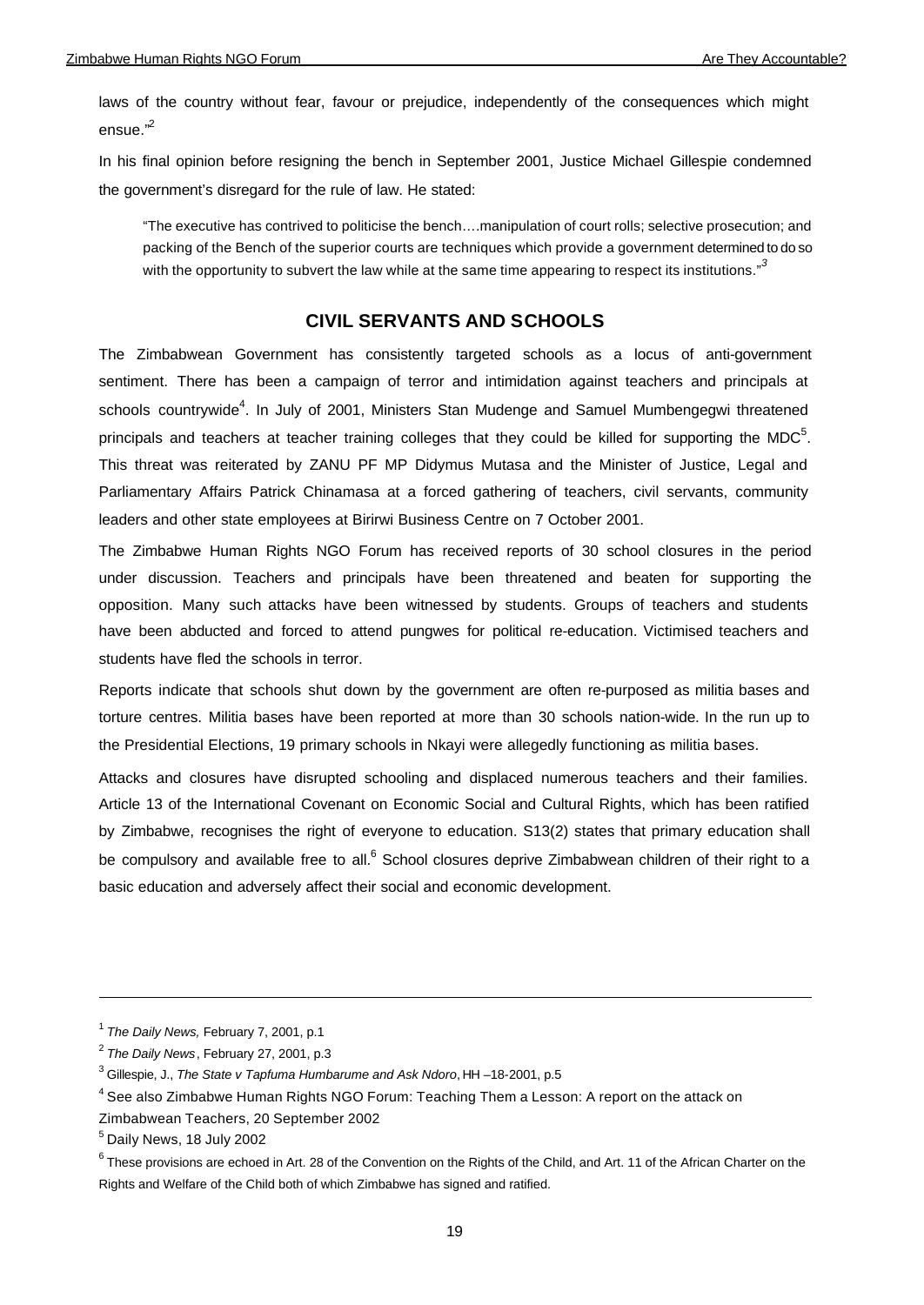# **THE ABUJA AGREEMENT**

In September of 2001, concerned members of the Commonwealth met in Nigeria to discuss the declining rule of law in Zimbabwe and to find an equitable solution to land reapportionment. In the resulting Abuja Agreement, the government of Zimbabwe agreed to abide by the provisions of the 1993 Harare Declaration, which calls on all Commonwealth countries to protect and promote the political values of the Commonwealth - particularly the rule of law and human rights. Zimbabwe promised to take steps to restore the rule of law and halt invasions of commercial farms until a workable land redistribution plan could be formulated.

Deplorably the Abuja Agreement was inconsequential in reducing levels of political violence in Zimbabwe. There was no noticeable change in the pattern of violence from September onwards from that in the preceding months.<sup>1</sup> The September by-elections in Makoni West and Chikomba and the mayoral elections in Bulawayo were blighted by violence. Commercial farm invasions continued. The abduction and murder of war veteran leader Cain Nkala in November fuelled numerous retaliatory attacks by war veterans and ZANU PF supporters in the Bulawayo area and rumours of a January polling date fuelled further attacks on MDC supporters. At the end of 2001, the government announced it was reintroducing a Public Order and Security Bill to punish acts of ''insurgency, banditry, sabotage, terrorism, treason and subversion" with life imprisonment or the death penalty.<sup>2</sup> The introduction of the Bill was part of a surfeit of repressive legislation designed to further erode constitutionally guaranteed freedoms in Zimbabwe.<sup>3</sup>

# **THE PRESIDENTIAL ELECTION OF MARCH 2002**

From 9-11 March 2002 elections were held for Zimbabwe's Executive State Presidency with five candidates contesting the election:

- 1. Robert Gabriel Mugabe (ZANU PF)
- 2. Morgan Tsvangirai (MDC),
- 3. Shakespeare Maya (NAGG),
- 4. Wilson Kumbula, an independent
- 5. Paul Siwela, an independent

There was an enormous urban voter turnout, however polling stations were reduced in urban areas down from the June 2000 Parliamentary Elections. In Harare they were down from 240 in the June 2000 parliamentary elections to 164 while there was a reduction by 18% in Bulawayo. This was despite the holding of a more time-consuming election tripartite election in Harare. As a result polling

<sup>&</sup>lt;sup>1</sup> see Zimbabwe Human Rights NGO Forum, Complying with the Abuja Agreement, 23 October 2001

<sup>2</sup> Amnesty International ACT 30/001/2002

 $3$  The other pieces of legislation include the new Broadcasting Services Act (No. 3 of 2001), which effectively preserves the State's monopoly in broadcasting; amendments to the Citizenship of Zimbabwe Act, which deprived a vast number of Zimbabwean citizens of their citizenship; and the inaptly named Access to Information and Protection of Privacy Act (No. 5 of 2002), which severely restricts the freedom of the press.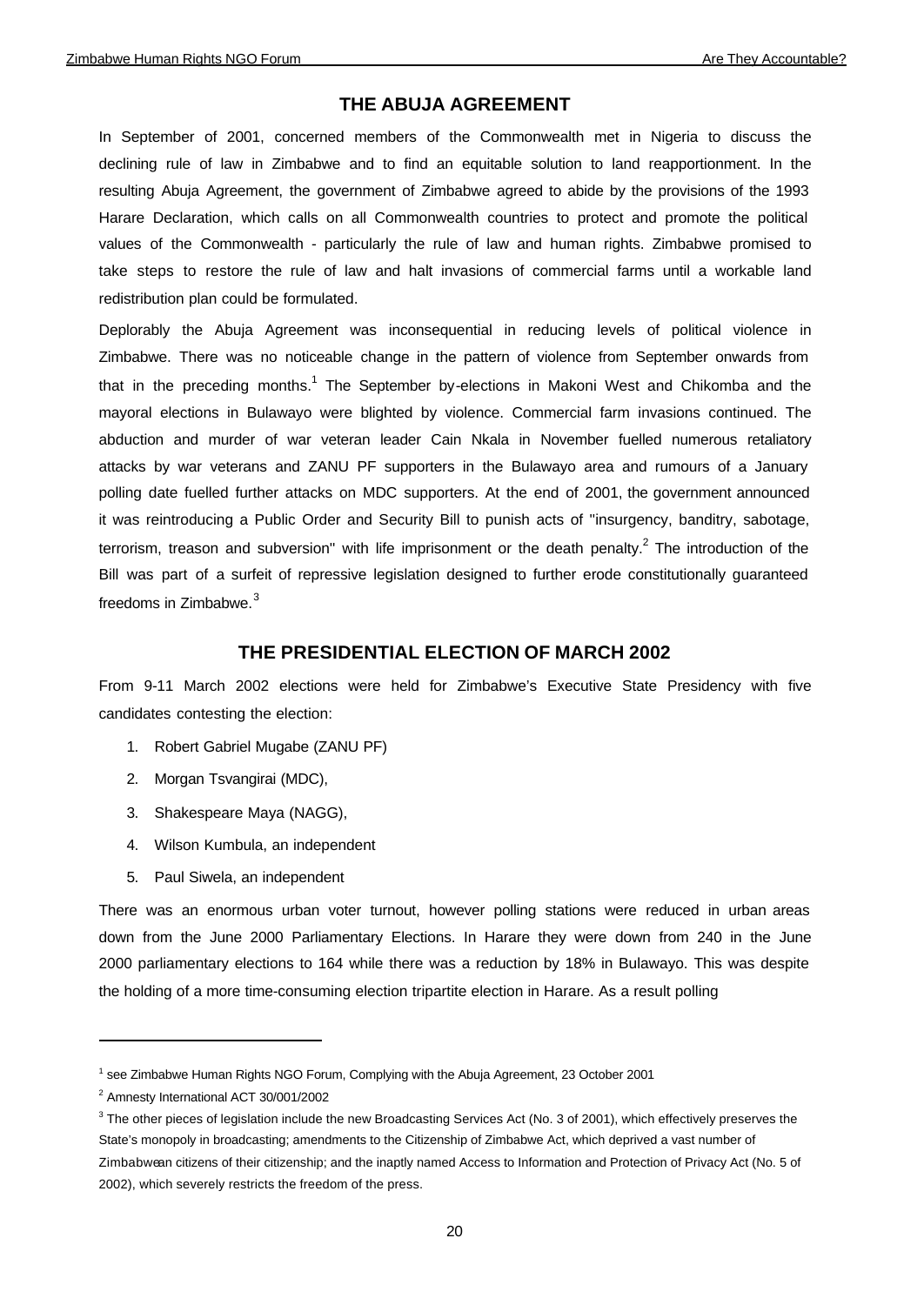stations closed at the end of the day with thousands of urban voters left standing in queues and having been unable to vote. In addition, voters were not notified of the locality of polling stations in good time with the state controlled media only publishing the list of polling station for Harare on 8 March 2002, a day before the polls. $<sup>1</sup>$ </sup>

Over half of all polling booths at some stage lacked opposition observers. In four of the 120 constituencies, opposition electoral agents were banned from verifying the counting of votes. In another five, MDC agents were allowed to be present for only part of the time. $<sup>2</sup>$ </sup>

Results began trickling in on 12 March 2002 with the final result being announced at noon on 13 March 2002 as follows:

| <b>Candidate</b> | <b>Votes Polled</b> |
|------------------|---------------------|
|                  |                     |
|                  |                     |
|                  |                     |
|                  |                     |
|                  |                     |
|                  |                     |
|                  |                     |

The result was in dispute and several allegations of rigging surfaced.<sup>3</sup> However, President Mugabe was declared the winner and inaugurated just five days later on Sunday 17 March 2002.

## **THE POST-ELECTION SCENARIO**

Many had hoped that the scourge of violence would come to an end after the elections. Unfortunately the months following the election were marked by widespread reprisals against opposition party members. Farm invasions continued and intensified, bringing in the element of evictions. Farm workers were forced from their homes and in June 2002, 2900 farmers were served with notices ordering them to stop farming in 45 days and to remove themselves from the land altogether by 10 August.

The economy continued to plummet due to foreign currency shortages, drastic reduction in

agricultural production caused by drought and decreased output from the commercial farming sector, and absence of investment. Inflation, which stood at 55,5% in May 2001, has skyrocketed to 123,5% in August 2002. Heavy borrowing by the Government from the Reserve Bank of Zimbabwe (RBZ) has put domestic debt at over \$244 billion Zimbabwe dollars.<sup>4</sup> According to the World Food Programme, 6 million Zimbabweans are at risk of starvation.

<sup>&</sup>lt;sup>1</sup> Zimbabwe Human Rights NGO Forum: Political Violence Report:1-15 March 2002

 $^{\rm 2}$ Zimbabwe Human Rights Human Rights NGO Forum: Human Rights and the Presidential Election March 2002

 $3$  see ibid p 77

<sup>4</sup> DN 21.05.02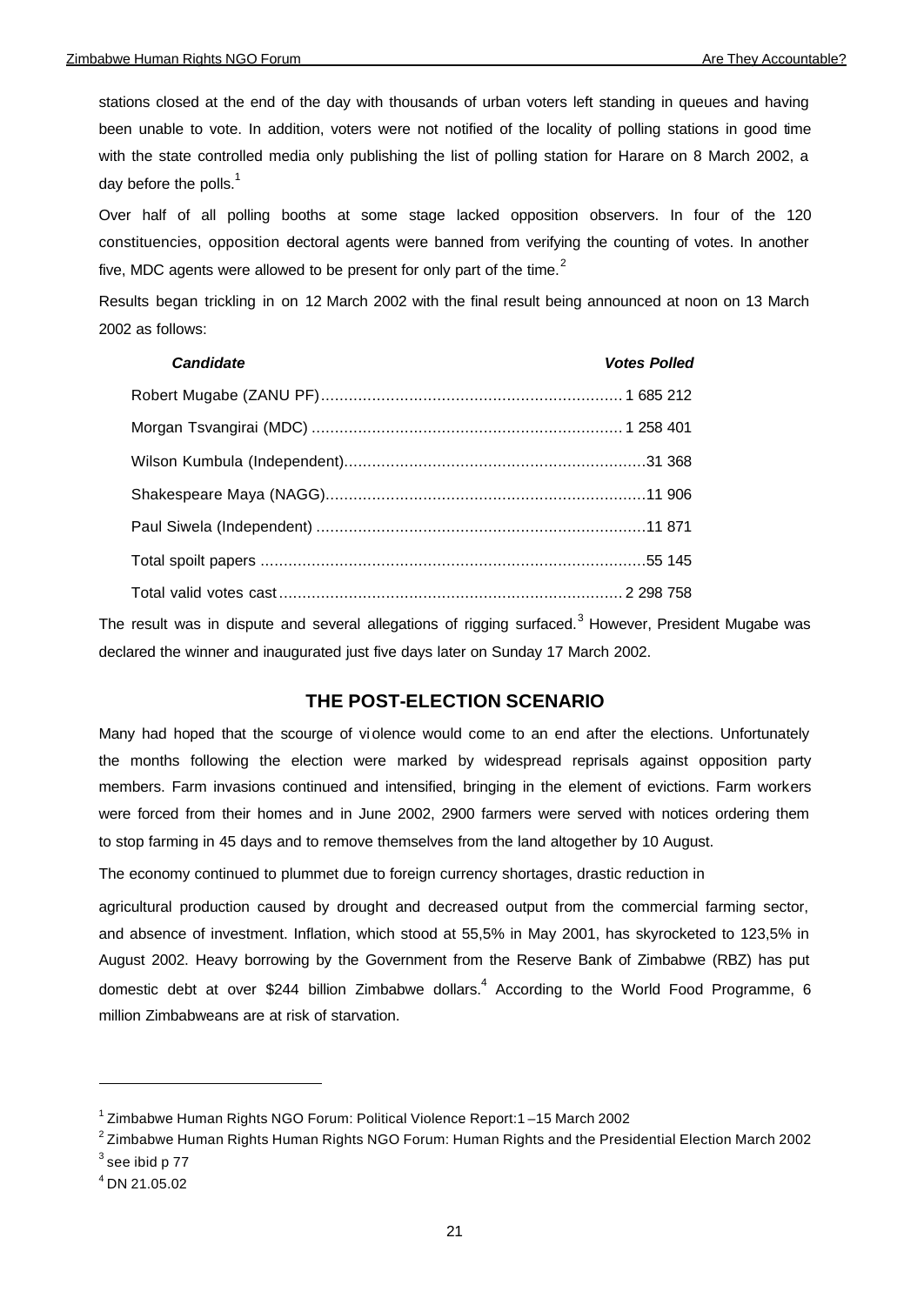The Access to Information Protection of Privacy Act (AIPPA) was gazetted on 15 March 2002 after months of controversy. The Act has been denounced internationally as a weapon for Mugabe's regime to shut down the independent press in Zimbabwe and silence critical coverage of its record of human rights abuses, corruption, mismanagement and its abandonment of the rule of law.<sup>1</sup> Andrew Meldrum, Harare correspondent for the London Guardian, was the first of 24 journalists charged under the Act to go to trial. Meldrum was accused of publishing "falsehoods" when he quoted a story in the *Daily News*  saying that the militia had beheaded an opposition member. Meldrum was acquitted by magistrate Geoffrey Macheyo and then promptly issued a deportation order by the Department of Immigration.

<sup>&</sup>lt;sup>1</sup> South African Press Association, 12.07.02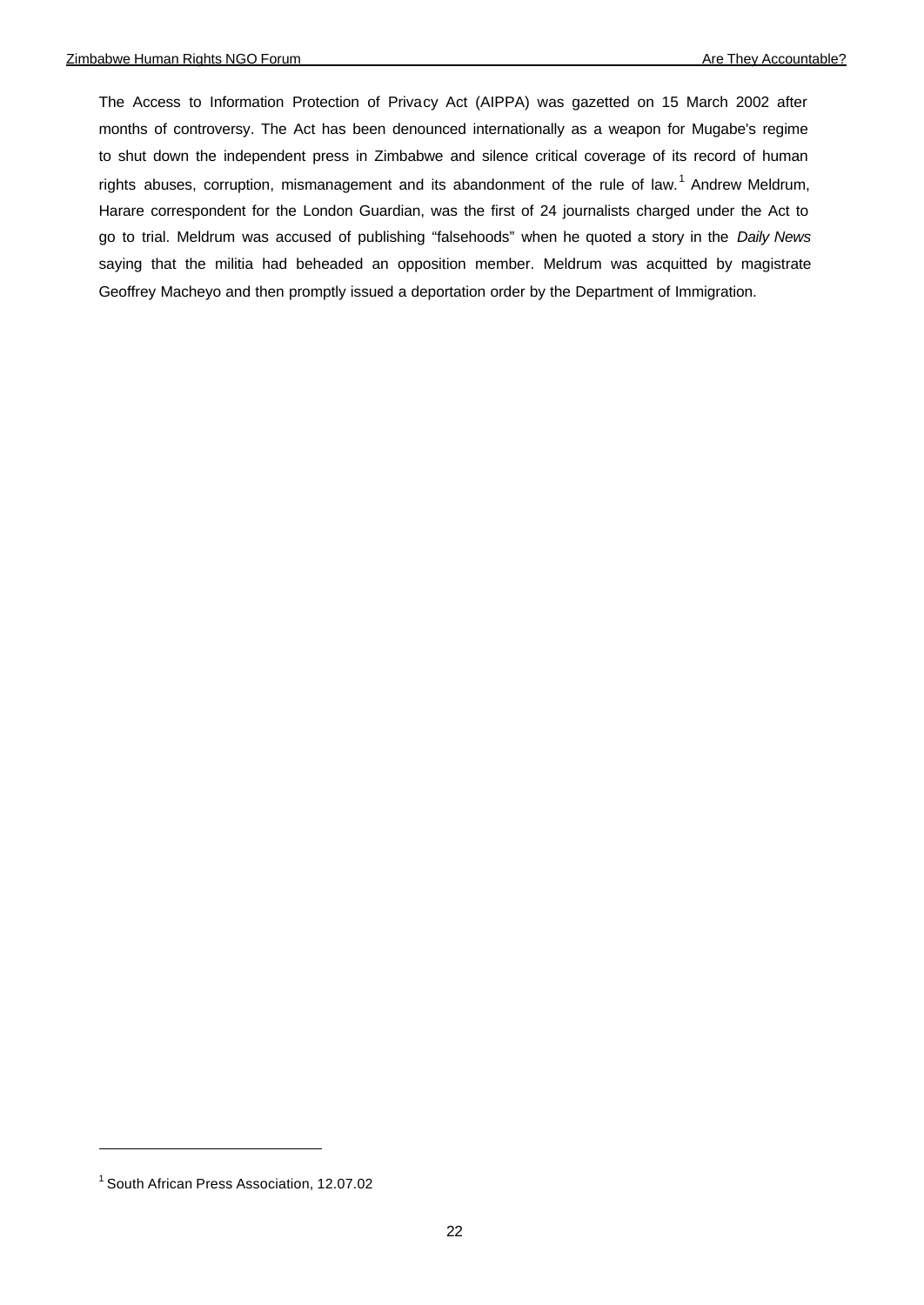# **CHAPTER THREE**

# **DEFINING ORGANISED VIOLENCE AND TORTURE IN ZIMBABWE**

According to the definition in the United Nations Convention Against Torture and Other Forms of Cruel, Inhuman and Degrading Treatment and Punishment, torture is any act by which a State official, or someone acting with the acquiescence of the State, intentionally inflicts severe mental or physical pain or suffering on a person for a purpose, whether that purpose is:

- to obtain a confession or information
- for punishment of real or perceived offences
- any reason based on discrimination, eg race, political affiliation, sexual orientation, etc
- for intimidation or coercion

Organised violence is similar to torture, and at times the two terms are used interchangeably. However, the distinction is that organised violence is inflicted by members of any organised grouping, while torture is inflicted by a State official or someone acting with the acquiescence of the State.

|  |  | The following table illustrates the elements of torture and organised violence: |
|--|--|---------------------------------------------------------------------------------|
|  |  |                                                                                 |
|  |  |                                                                                 |
|  |  |                                                                                 |

|    | <b>Torture</b>                                                                        | <b>Organised Violence</b>                                           |
|----|---------------------------------------------------------------------------------------|---------------------------------------------------------------------|
|    | suffering.<br>pain or<br>Severe<br>whether physical or mental                         | suffering,<br>Severe<br>pain or<br>1.<br>whether physical or mental |
| 2. | <b>Intentionally inflicted</b>                                                        | Intentionally inflicted<br>2.                                       |
| 3. | With a <b>purpose</b>                                                                 | 3.<br>With a <b>purpose</b>                                         |
| 4. | By a <b>State official</b> or another<br>acting with the acquiescence of<br>the State | By members of any organised<br>4.<br>grouping                       |

Below we cite cases from Zimbabwe within the past two years for the most commonly recognised forms of torture:

# *1. BLUNT VIOLENCE<sup>1</sup>*

Beatings are the most common method of torture. The beatings are carried out with a variety of blunt objects, ie. poles, sticks, knobkerries, sjamboks, batons, chains, whips, bottles, iron bars, bricks, logs, pickaxe handles, hose-pipes and steel tubes. Injuries will include bruises, fractures, scars upon healing of wounds, and tramline stripes.

<sup>&</sup>lt;sup>1</sup> Amnesty International & CODESRIA, 2000, Monitoring and Investigating Torture, Cruel, Inhuman or Degrading Treatment and Prison Conditions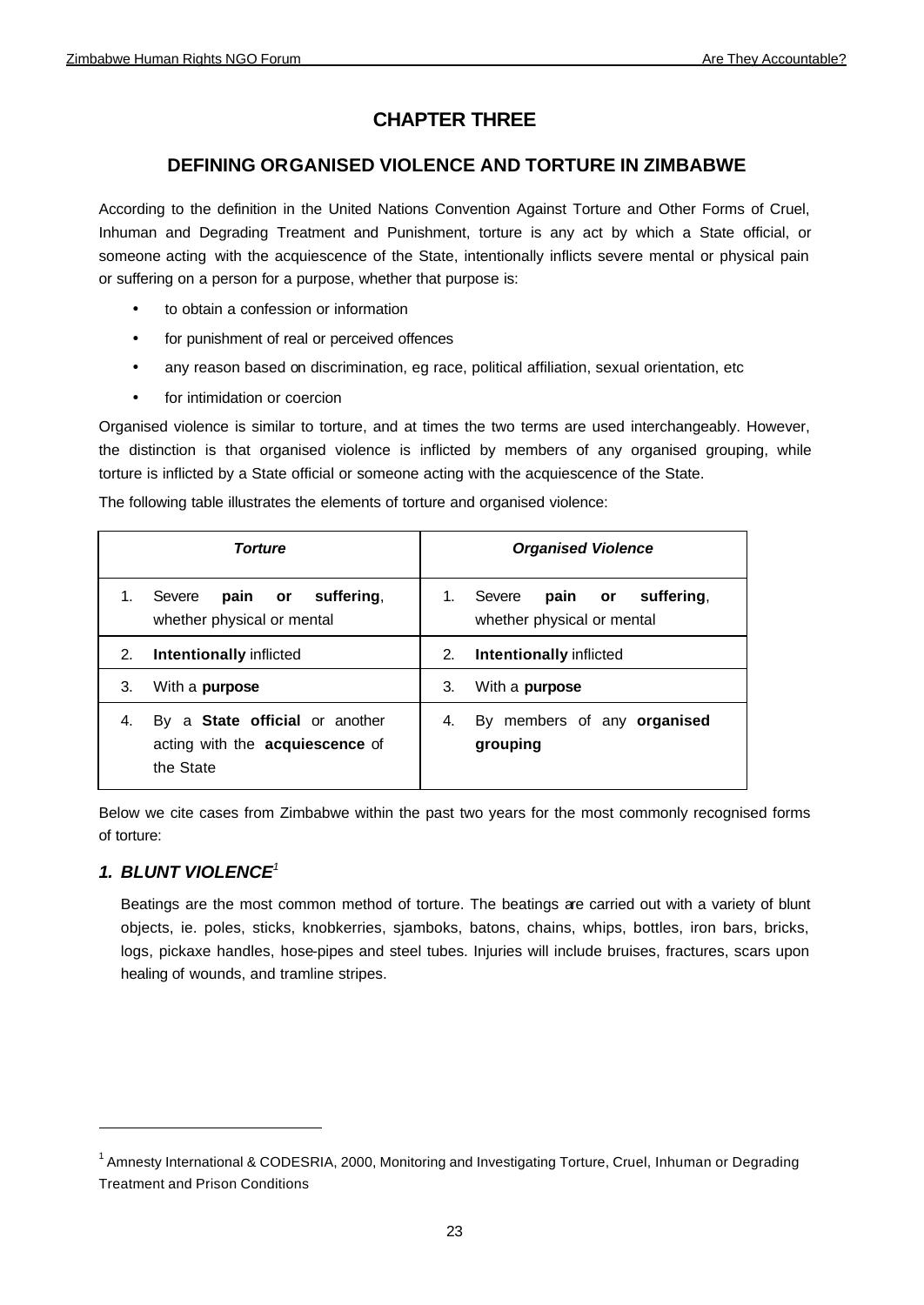## **Case Study of Blunt Violence:**

#### **Guruve North**

#### *November 2001*

## *Manikidzo KOPAKOPA*

*I live at Nyakatondo village near Mushumbi Pools in the Dande Communal Land of Guruve North. On 11 November 2001 I was assaulted by Nyande Mausauki, Desmond Gomo, Joseph Musauki, and Emmanuel Kumukiyani (Dombo). They assaulted me for about six hours using wooden logs, fists and huriri (buffalo bean) and rolling me in the hot sand of the riverbed. This is the worst treatment I encountered in my life. My clothes were dipped in water with huriri and I was forced to wear them and instructed not to wash them for some time. They said I must not remove those clothes. To survive that torture I am no longer moving from my home. The assault has created difficulties for me when moving. I have a swollen elbow and wrist and suspect they are broken. I am not safe and also fear that they might come again to attack me one day or night. I could not report the incident to the police as we know they will do nothing. PISI Constable Tarwira was there all of that day. The Member in Charge, Inspector Musukwa, has said he cannot help MDC supporters. He is a war veteran and ZANU supporter. MDC supporters who are assaulted cannot get help from the clinic so we have to suffer by ourselves.*

# *2. FALANGA (BEATING ON THE SOLES OF THE FEET)*

The soles of the feet are beaten with iron rods, logs or cables. The beatings cause extreme pain to the victim at the time of the assault and sporadic pain in the legs and feet for some time following the incident.

#### **Case Study of Falanga:**

#### **Kwekwe**

*21 January 2002*

#### *MD*

*MD was assaulted by a group of 100 militia at a ZANU PF base in Torwood. He was beaten with hot iron bars on feet and ankles and sustained burns on both feet and anterior chest wall. He was also whipped on his right leg and on the soles of both feet.*

# *3. SEXUAL TORTURE*

The use of sexual torture included forced rape by male abductees on their fellow female abductees witnessed by both the perpetrators and others, rape of female abductees by perpetrators, insertion of foreign objects and manipulation of the genitals. The result of this in each case documented by the Human Rights Forum has been severe genital infection and marked psychological trauma. Sexual torture has further ramifications, such as contracting HIV, that are life threatening.

#### **Case Study of Sexual Torture:**

#### **Guruve North**

*November 2001*

#### *Mahamba MUNYAMBARI*

*"I live at Nyakadondo village near Mushumbi Pools in the Dande Communal Land of Guruve North. On 11th November 2001 I was called to a Zanu (PF) Youth Training centre at the old Neshangwe Primary School. Koshiwe Jonasi the Zanu (PF) Youth Chairman was conducting the meeting. Whilst there I was surprised when my name was called out and I had to stand out in front of the other youth with Manikidzo Kopakopa, W.K, E.K, P.N and H.C. Koshiwe Jonasi told us that the war veterans at Chitepo village in Ward 9 wanted us. We walked all the way to the village. To my astonishment we were called to a place in the bush near the Dande River.*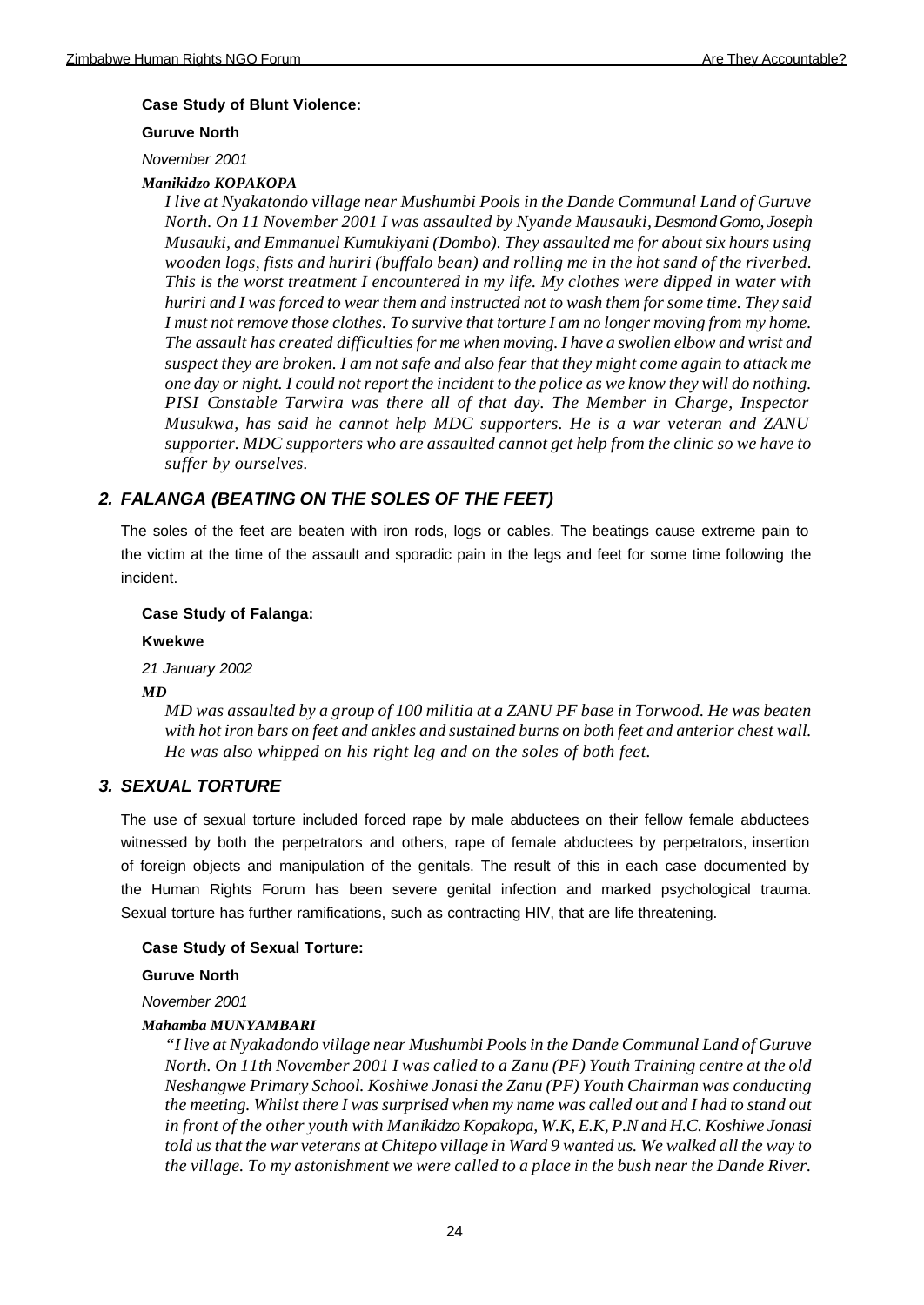*Joseph Musauki, a war vet leader and ZANU PF commissariat secretary, called me to come closer to him. He clapped me and then started to strongly assault me with a wooden log. I was forced to lie flat on the riverbed on the hot sand. He assaulted me with that log countless times. He then handed me over to Emmanuel Kirmukiyani (Dombo), Desmond Gomo, Nyande Musauki and Pius Musauki, who tied me up hand and foot and carried on assaulting me for six hours. The assault was by beating, making me roll in the hot sand for more than 150 metres, lying on the hot sand without moving, putting my head in a hole and barking like a dog and doing military drills…*

*Lastly Dombo opened the foreskin of my penis and brushed the huriri against my penis. With the help of Desmond Gomo, Nyande Musauki and Pius Musauki, he opened my buttocks and dropped this hot stuff inside. While I was in agony with this huriri they then beat me with eighteen cuts. I was then told to go home after they had mixed the huriri into my clothes. I was forced to wear those clothes. As I am speaking my penis has some paining cracks and my anus is developing a wound. I am definitely desperate. They have said they want to set an example on me to show that ZANU can kill. This victimisation is a plot by ZANU PF to silence opposition members. And mainly their agenda on me is to make sure that I feel intimidated to the bone."*

# *4. OTHER FORMS OF TORTURE LEAVING MARKS IE. CUTS, BURNS- WITH CIGARETTE BUTTS, IRONS RODS, EXTRACTION OR BREAKAGE OF TEETH ETC.*

Burning was the most common method of inflicting extreme pain. Whether it was a means of coercing a confession, or simple punishment, burning was particularly effective because it left a visible reminder to the victim. Variations in burning victims included, the stubbing out of cigarettes on victims' bodies, the use of hot iron rods or newspapers set alight to singe victims' flesh, pouring hot sand on victims' private parts.

# **Case Study of Burns:**

# **Chegutu**

*27 February 2002 SG*

> *SG was at a local hall in Chegutu when ZANU PF supporters confronted him and accused him of being an MDC supporter. They assaulted him with a knobkerrie on his chest and then struck him with a burning piece of firewood on his chest, face and both his arms.*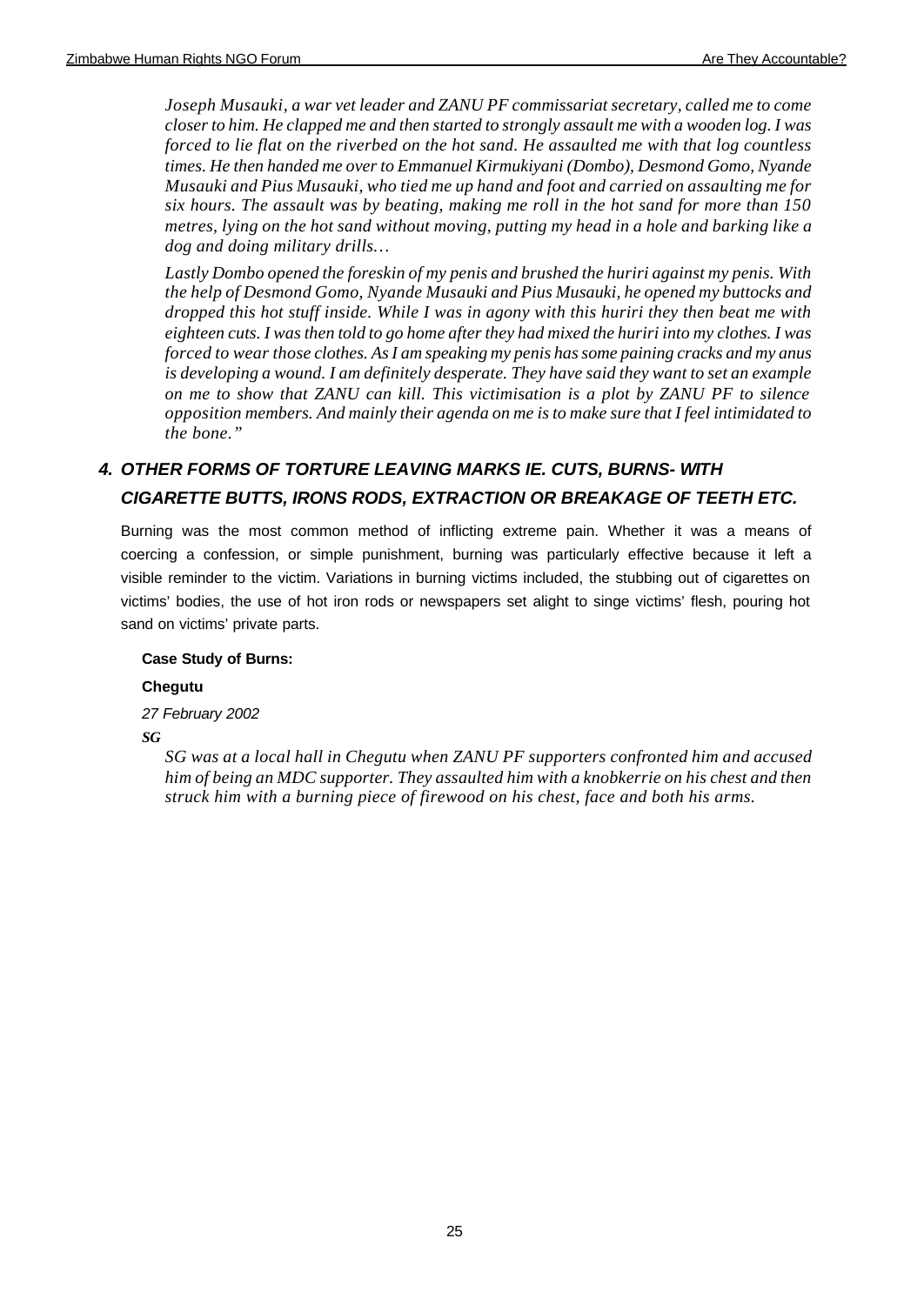# **CHAPTER FOUR**

# **METHODOLOGY**

This report has made use of two main sources of information. That is, statements taken by the Legal Unit of the Zimbabwe Human Rights NGO Forum and statements that have been obtained by partner organisations. 56.3 % of the information was derived from statements given by victims directly to the Legal Unit department. The Zimbabwe Human Rights NGO Forum has recently set up an office in Bulawayo to serve the three provinces of Matabeleland North, Matabeleland South and Bulawayo. Statements coming in from this office have also been utilised in this report. During the Presidential election ZESN set up a command centre of which the Human Rights Forum was a part. Statements from this call-in centre have been used in the production of this report. 95% of the cases used in this report are reports made by the victims themselves, either to the Forum or it's partner organisations. This high percentage points to the high credibility of the report. The other 5% of the reports came from victims in farming areas and sugar plantations on forms that had been provided by the Human Rights Forum in these areas.

While *"Who Was Responsible: Alleged perpetrators and their crimes during the 2000 parliamentary election period"* only contained perpetrators derived from legal and medical statements, this sequel has included perpetrators that have been derived from press reports. In doing this, it was the Human Rights Forum's intention to compare perpetrators named by interviewed victims and those that were named in public press reports. The perpetrators list derived from press reports is not as extensive as that derived from the victims. However its inclusion in this report will prove to be an interesting comparison.

In trying to verify the deaths included in this report, The Human Rights Forum's Legal Unit has carried out research on all the reported politically motivated murders and these have been included in Appendix 2: List of Politically Motivated Murders. This research follows their reportage in the press or to the Zimbabwe Human Rights NGO Forum. The verification process was mainly to ascertain whether these deaths occurred and what the progress was in terms of police investigations. Deaths from the three provinces of Matabeleland South, Matabeleland North and Bulawayo were investigated by the Bulawayo office, while the remaining seven provinces were investigated by the Harare Office. The Bulawayo office wrote letters to the Officers in Charge of police stations in the constituencies in which victim's were reported to have died. For the remaining provinces, a letter was addressed to the Press Department. The Forum requested that the Officers concerned furnish the Forum with information on whether the deaths were reported to the police and if any investigations had been undertaken by the police and if there had been any progress.

At the time of going to print, Officers-in- Charge of the three provinces of Matabeleland North, South and Bulawayo had not yet responded to the Human Rights Forum's request to have the deaths in these provinces verified. In Harare, the police gave a written response. The Human Rights Forum however returned the document to the ZRP requesting that the document and the accompanying letter be put on an official letterhead and stamped with official ZRP insignia . This request was made on 17 October 2002. There was no response to this request as yet. The officer who was dealing with the request was said to be on study leave. A lawyer from the Human Rights Forum Legal Unit then spoke to the Police Spokesperson, Wayne Bvudzijena, who advised that the document had been sent to the Police Commissioner, Augustine Chihuri. The Human Rights Forum has therefore been unable publish any response from the Zimbabwe Republic Police with regards to politically motivated murders. As such information presented does not include any input from the Zimbabwe Republic Police.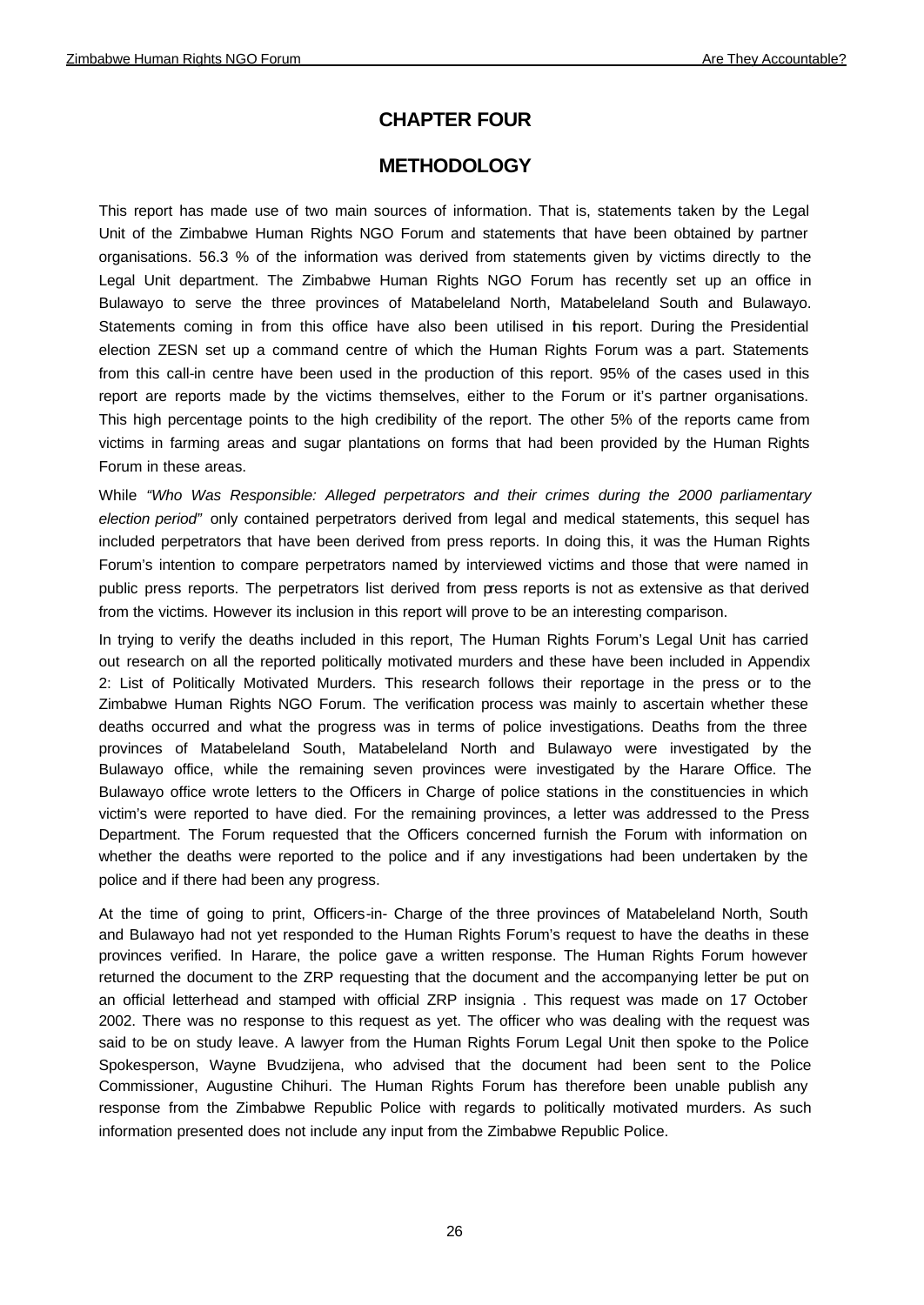# **CHAPTER FIVE**

# **STATISTICS OF VIOLENCE**

# **GENDER ANALYSIS**

In the period between July 2001 and July 2002, men were the victims in 79% of the violations, women 16 %, with the remaining 5% of the victims' gender unspecified. These percentages are consistent with those recorded in the preceding year.<sup>1</sup> Although the number of human rights violations experienced by women was noticeably lower than the number suffered by men, there are several factors that must be considered in order to give a realistic picture of the effect of political violence on women. Firstly, women, particularly rural women, are less likely to be active in politics – and so may be less vulnerable to attacks occurring at political gatherings and campaigning functions. Secondly, the types of violence targeted at women are often of a sexual nature (e.g. rape and indecent assault) and are likely to go unreported because of embarrassment and fear of repercussions. Thirdly, it may be difficult for women to report violations due to lack of funds and transport. Lastly, because of patriarchal land ownership and inheritance laws, violations such as property damage and theft are more likely to be reported under the name of a woman's spouse or male relative rather than in the name of the woman herself.



# **POLITICAL AFFILIATION OF VICTIMS**

Of the five parties in the Zimbabwean political arena only two of the parties were identified as being victims of political violence. These were members from the MDC and the ruling ZANU PF party. The high number of MDC victims shows that there was a concentrated attack on members of the opposition. Victims allege that they were attacked either for being MDC members or supporters or because they were suspected of being MDC supporters. This could also explain the high number of victims without any political affiliation or whose affiliation is unknown. Not owning a ZANU PF membership card or not attending the ruling party's rallies was often seen as a sign of supporting the opposition and therefore attracted attack from ZANU PF party supporters. It was both difficult and risky for one to be apolitical in

 $1$  In the period July 2000 – July 2001, there were 1,097 incidents of political violence recorded. Males accounted for 82% of the victims while women made up the remaining 18%. See *Who Was Responsible? Alleged Perpetrators during the 2000 Parliamentary Election period* by the Zimbabwe Human Rights NGO Forum.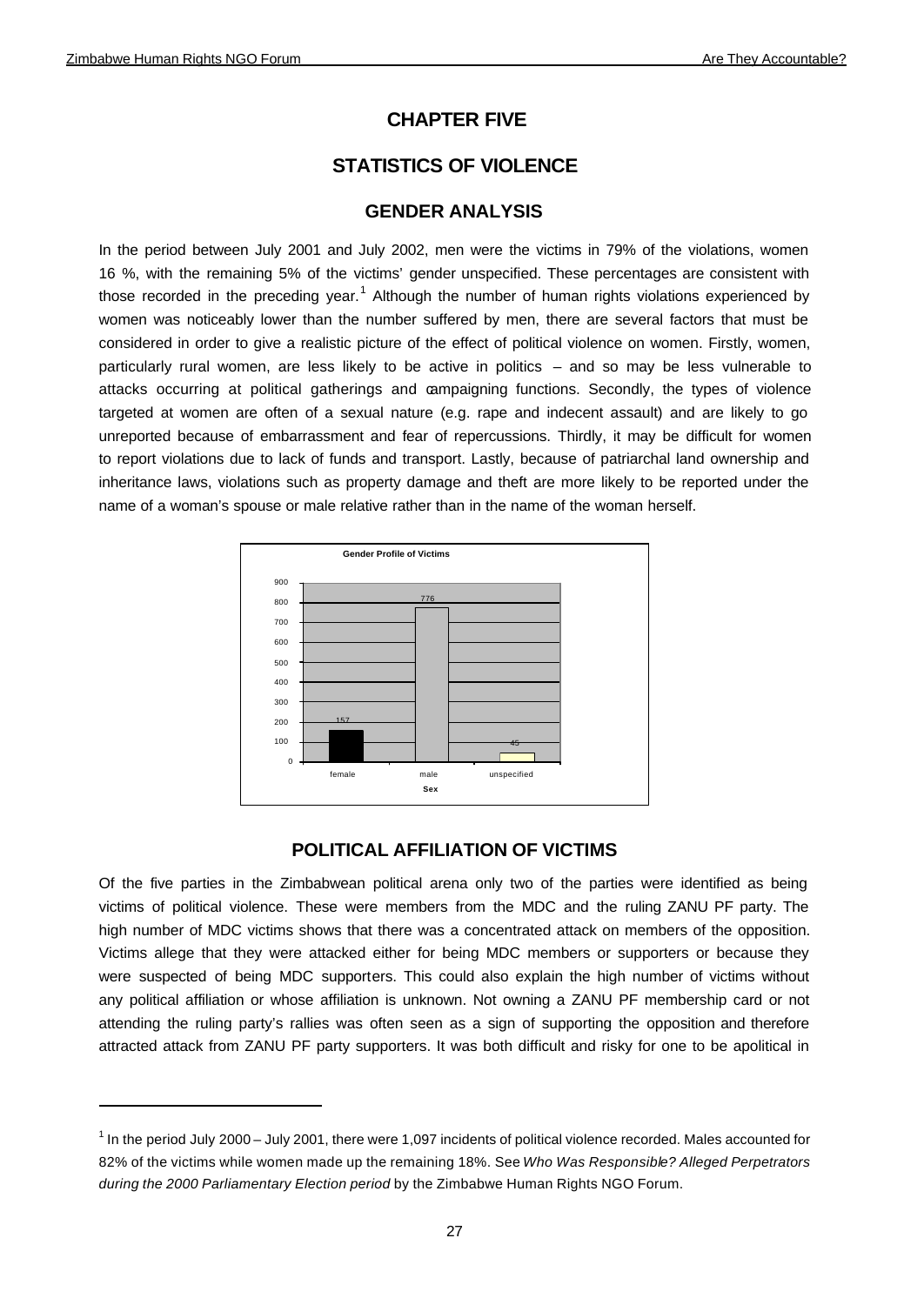the period under review. To the perpetrators of violence you had to belong to one of the two major parties.

Of the total number of victims ZANU PF made up only about 1.4%.



# **DATES OF INCIDENTS**

The graph below shows the number of victims of human rights violations arsing from political violence per month for the period under review as recorded by the Human Rights Forum and its partner organisations. The graph shows that the level of violence steadily rose between June 2001 and December 2001. In January there was a sharp increase, and this increase continued for the next two months with February and March recording all-time highs. The number of victims decreased in the two months of April and May, while in June the number had began to increase sharply. The trend in the graph can be explained by occurrences on the political scene. Attacks against opposition supporters increased in the pre-election period and thus the high figures for the three months of January, February and March. In the two months after the Presidential election, violence had eased. During this period the reports by observer groups determining whether the election was free and fair were released. However after the observer mission's preliminary reports the figure for political violence victims began to rise, thus the steady rise in June 2002 from May figures.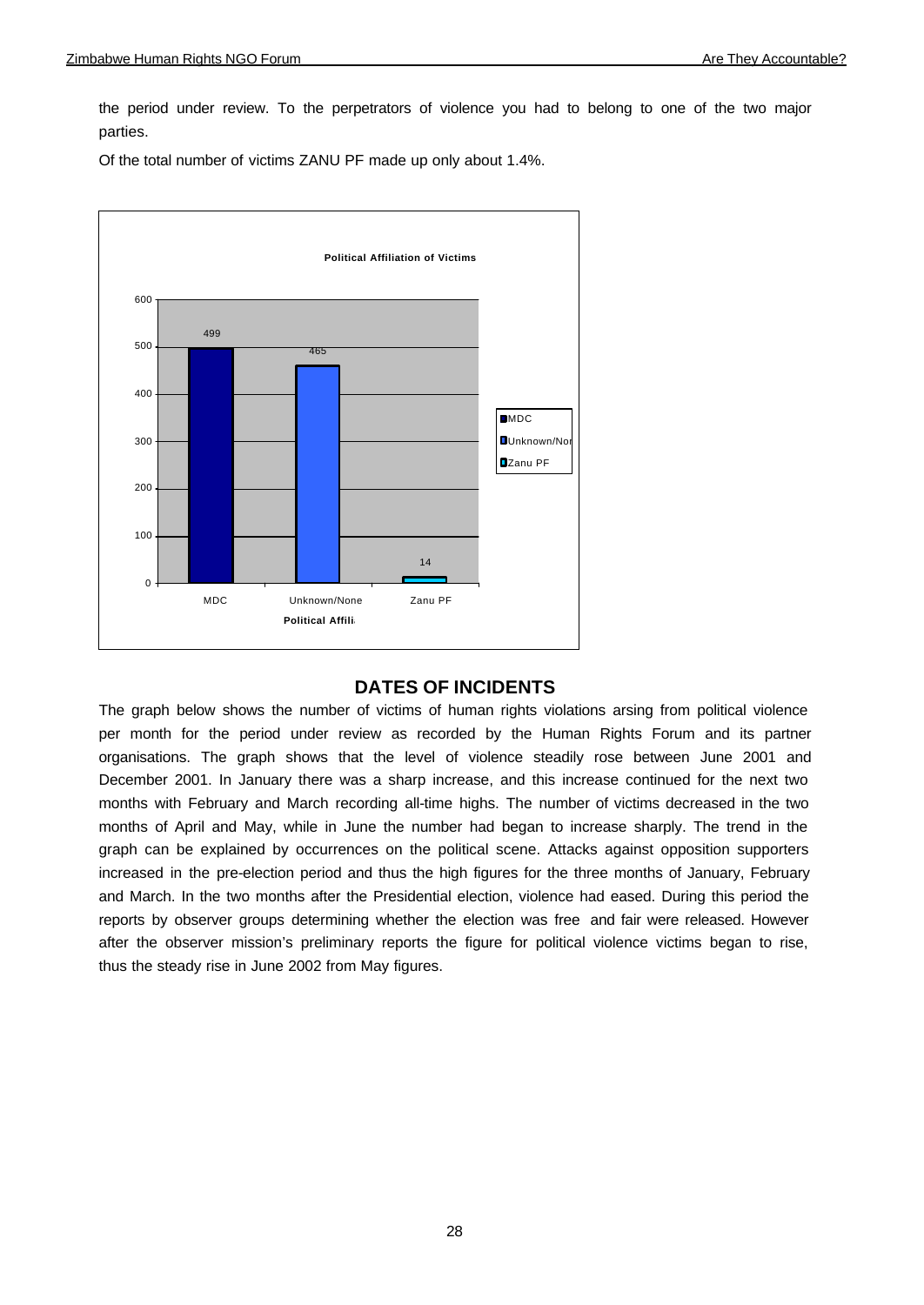

# **BREAKDOWN OF VICTIMS PER PROVINCE**

Manicaland had the highest number of victims of political violence in the country, accounting for 23% of the total violations. This was followed by the three provinces of Mashonaland East, Harare and Mashonaland Central which had 188, 160 and 156 victims respectively. The three provinces of Mashonaland Central, Mashonaland East and Manicaland also accounted for the highest number of perpetrators identified by victims. Mashonaland Central had 163, Mashonaland East 159, while Manicaland had 158 perpetrators.

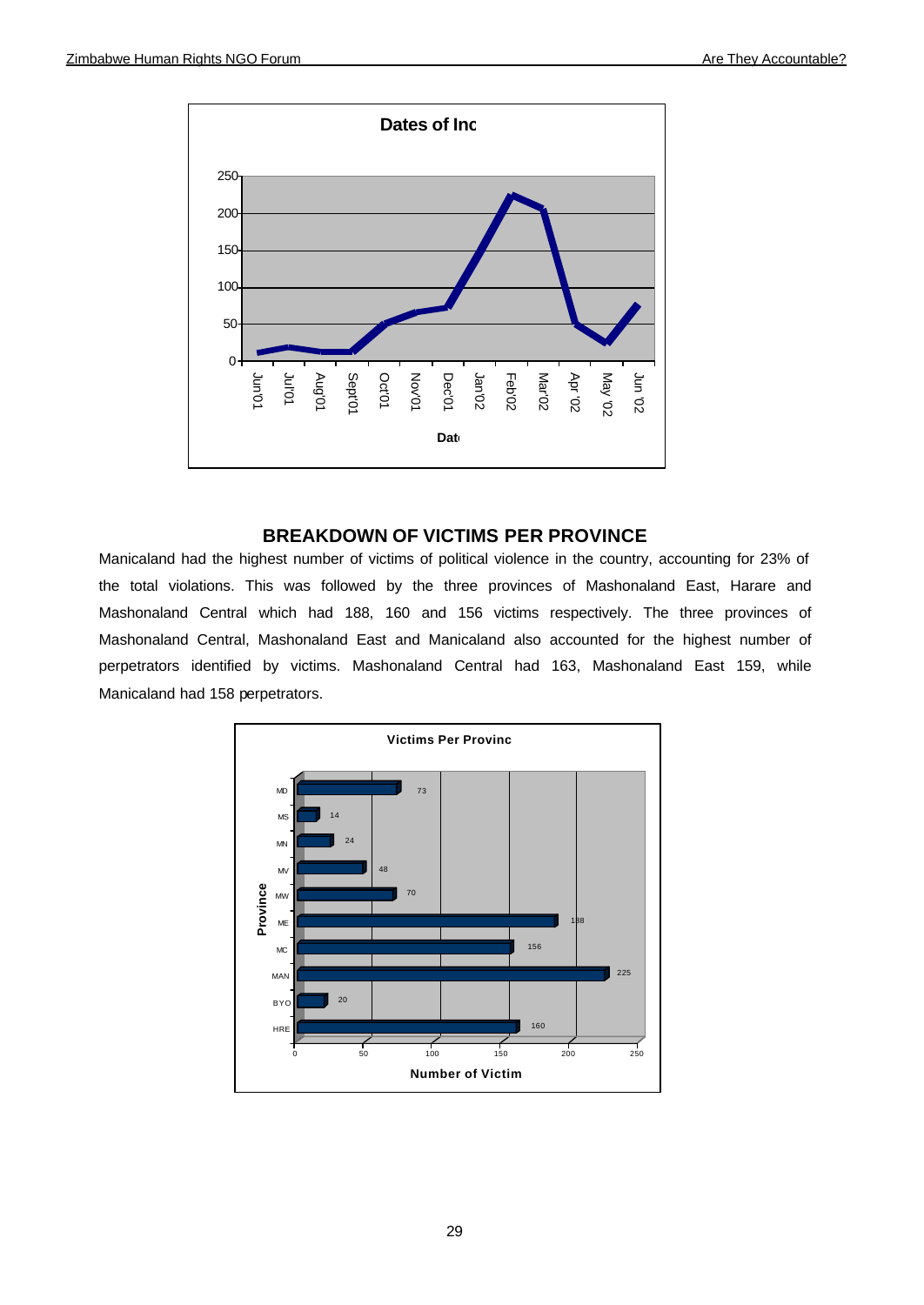# **TYPE OF VIOLATIONS**

The graph shows the various types of violations that were derived from victim statements. Torture had the highest incidence . Other categories that were relatively higher that the rest included propertyrelated crimes, abduction/kidnapping, assault and political intimidation/ victimisation and discrimination. It should be noted that the graph only shows the violations that were reported to the Human Rights Forum and is in no way indicative of the scale of violence in the country for the thirteen months under review. The murder figure of 19 represents only those murders that were reported to the Human Rights Forum and is not the same as the total number of political murders that are alleged to have been allegedly committed and reported as reflected in the list compiled in Appendix 2.



#### **Notes to the table:**

#### **Torture:**

All cases of torture fall under the definition of torture according to the general definition given in the United Nations Convention against Torture and Other Forms of Cruel, Inhuman and Degrading Treatment and Punishment.

The four elements of torture are:

- 1. Severe **pain** and **suffering**, whether physical or mental
- 2. **Intentionally** inflicted
- 3. With a **purpose**
- 4. By a state official or another individual acting with the **acquiescence** of the State.

Those individuals referred to in point # 4 include the ZRP, ZNA, ZPS and the ZNLWVA (as a reserve force of the ZNA) and by any other grouping when directly sanctioned by the state.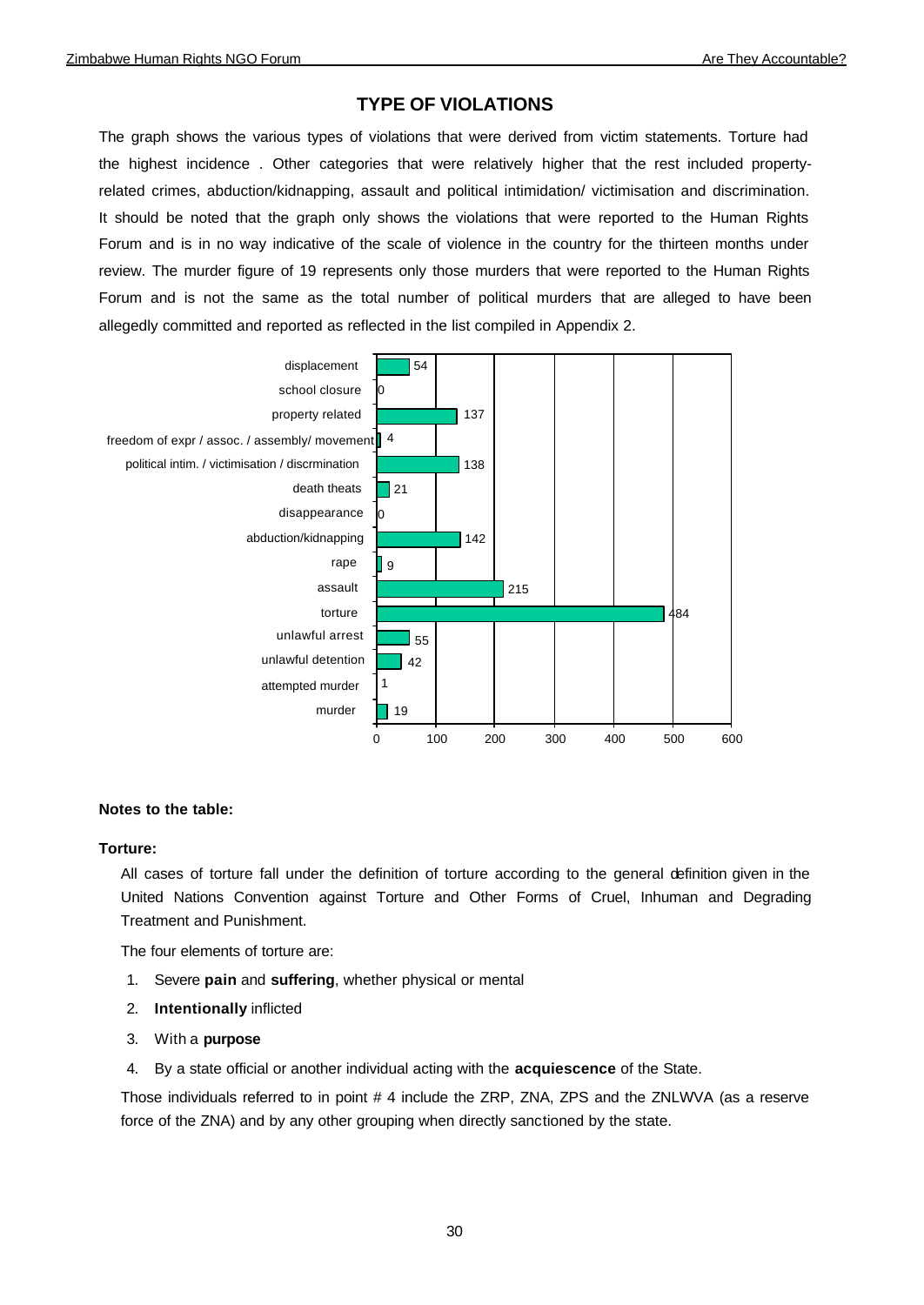### **Unlawful arrest and detention:**

Arrest by the Zimbabwe Republic Police (ZRP) with no reasonable suspicion that an offence has been committed. Detention thereafter for a period exceeding 48 hours without access to redress through the courts or subsequent release without charge.

### **Abduction/kidnapping:**

A kidnapping by a member(s) of an organised group that is not the ZRP organisation. political party, ZNLWVA, ZNA, MDC, ZANU PF etc

### **Disappearance**:

Kidnapped persons whose whereabouts remained unknown at the time of reporting. Their whereabouts have still to be ascertained through follow–up reports or further investigation.

## **Property related**

These are incidents in which property rights have been violated. This includes arson, property damage and destruction and theft.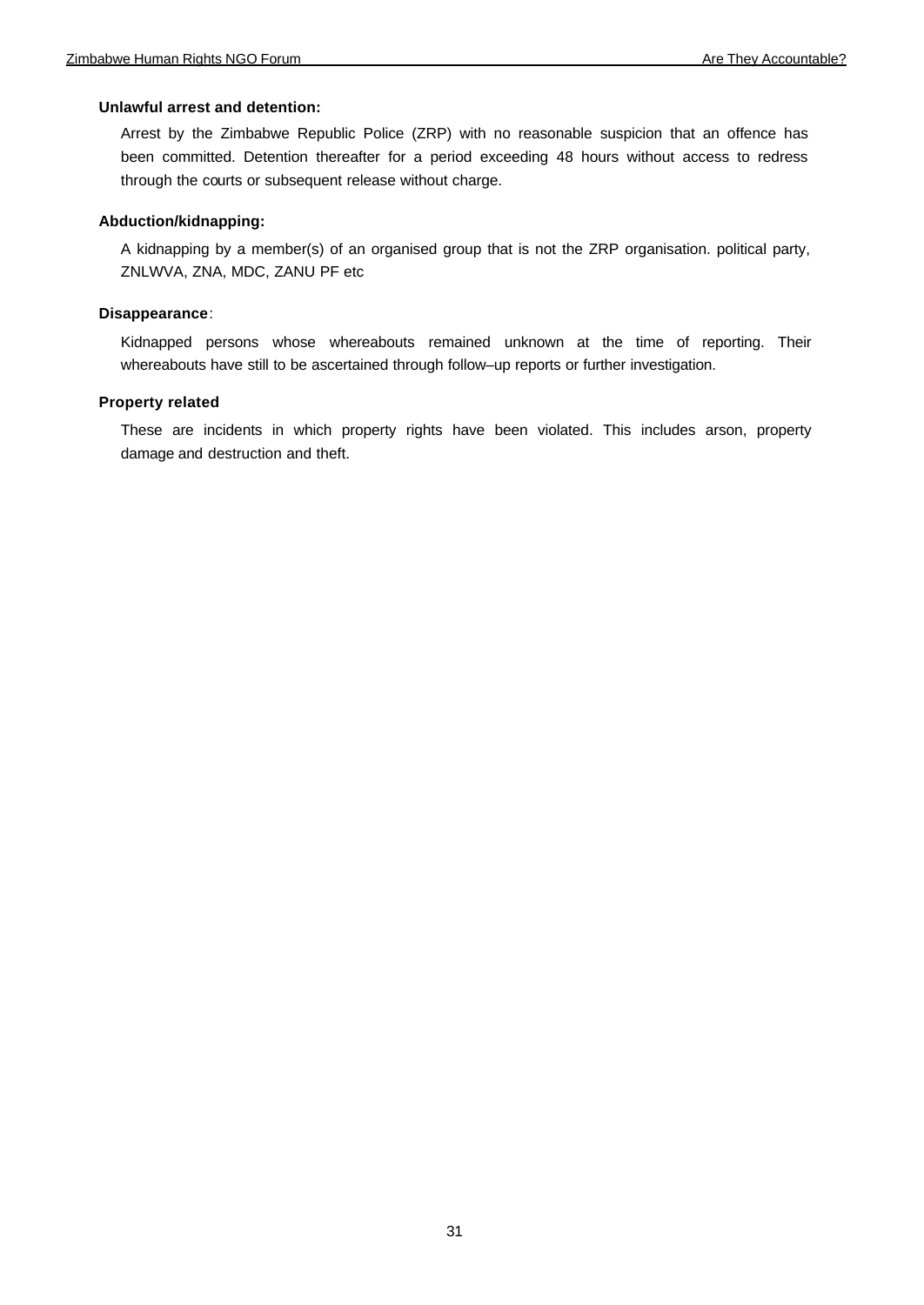# **CHAPTER SIX**

# **ANALYSIS OF THE VIOLATIONS**

# **MURDER**

# *NUMBERS*

The Human Rights Forum recorded 86 politically motivated murders within the period 1 June 2001 to 31 June 2002. The vast majority of these victims were killed because of a real or perceived association with the main opposition party, MDC. The breakdown of political affiliation for those murdered is as follows: 2 were commercial farmers, 5 were farm workers, 55 were MDC supporters/ members, 4 were resettled farmers, 6 were persons of unknown political affiliation, 8 were ZANU PF supporters/ members and 5 were members of ZNLWVA. Below is an outline of the basic circumstances surrounding the murders and the means through which they were committed, together with a few illustrative case studies.

(*There is a comprehensive list of all reported politically motivated murders for the period under review in Appendix 2*)

# *CIRCUMSTANCES IN WHICH MURDERS WERE COMMITTED*

Generally the alleged murders were committed in a brutal manner, often using low-tech implements, such as knives, bottles, batons, axes, hoes, knobkerries, sjamboks, or chains. Deaths were as a result of injuries sustained when the victim was tortured.

# **Case Study:**

# **Harare North**

*28 January 2002*

*Tichaona Katsamudanga was leaving Hatcliffe clinic at about 4pm when a group of people in a Mazda 323 stopped and accosted him. They demanded to know where the MDC meetings were being held and the names of the people in the MDC party structures. He was tortured by being squeezed with great pressure around his diaphragm and then had electrodes from the battery of the car attached to his inner thighs and under his fingernails and was given electric shocks. They beat him on the head and legs with sticks and then forced him to swallow a herbal mixture that caused severe diarrhoea. He subsequently died in the Avenues Clinic on 5 February 2002.*

Political discrimination was occasionally the root cause of an attack, and subsequent death. Victims were accused of being MDC supporters or members and directed to denounce their MDC membership. These victims were fatally assaulted for their political opinion.

# **Case Study:**

# **Bikita West/ East**

# *20 January 2002*

*Richard Chatunga and Richard Maphosa, both MDC supporters, died following an alleged assault by ZANU PF supporters. They were force-marched from their respective homesteads and ordered to denounce their MDC membership. The two were assaulted with sticks in full view of about 140 other ZANU PF youths. Maphosa collapsed and died at the scene of the assault however the group continued to beat up Chatunga who later collapsed. Both bodies were dragged away and left in the bush. Chatunga is reported to have died on arrival at*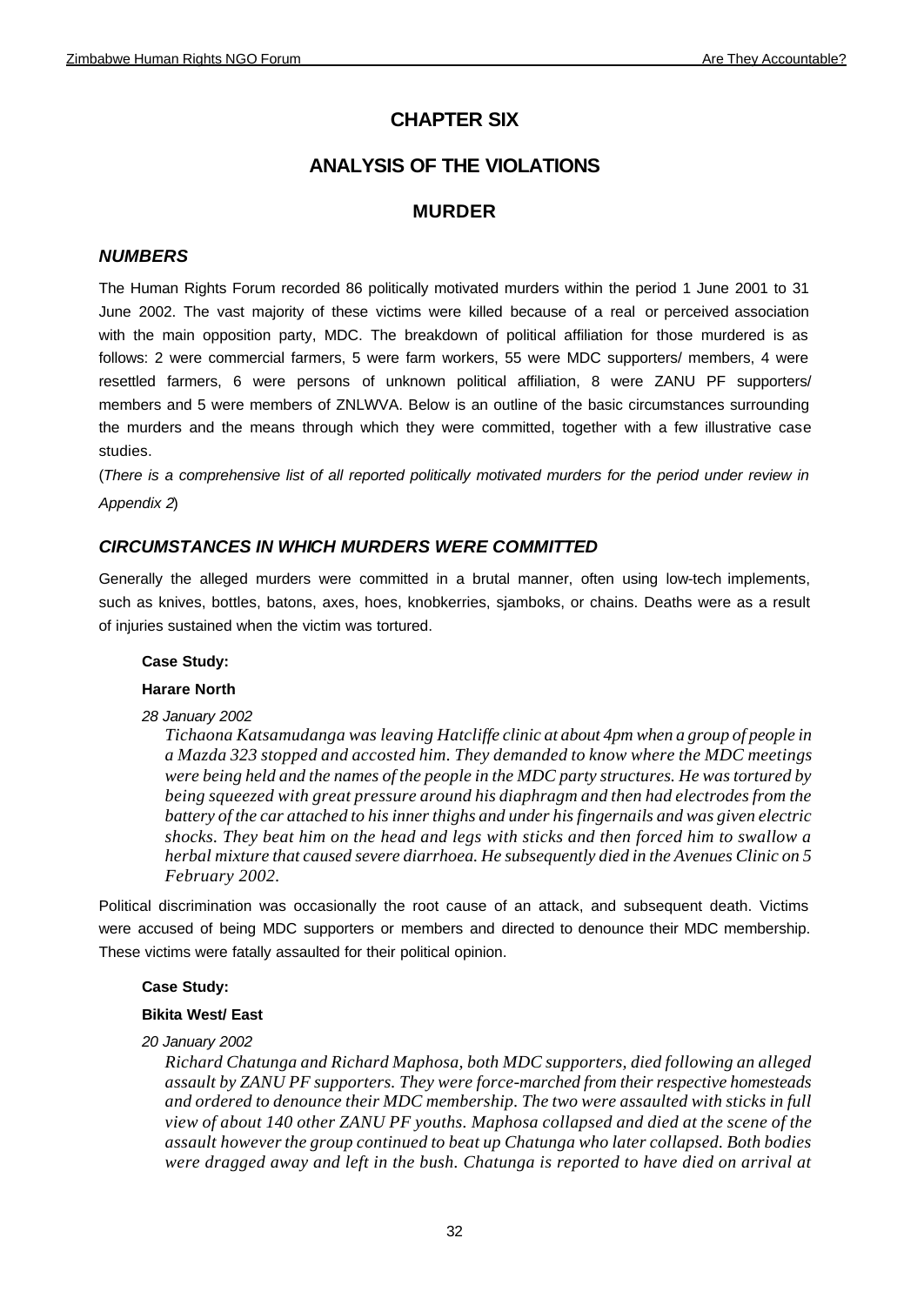*Chikuku Hospital in Bikita. ZANU PF supporters Nhongo William and Musoro Shadreck were arrested and charged with the two murders.*

A few murders occurred in connection with the highly politicised Fast-track Land Reform Programme, which has currently resulted in the invasion of hundreds of commercial farms by government-sponsored militias and squatters. 5 farm workers and 2 commercial farmers were killed between 1 June 2001 and 30 June 2002.

#### **Case Study:**

#### **Marondera East**

#### *15 March 2002*

*Darlington Vikaveka, an MDC supporter and a farm worker at Oxford Farm, was reportedly severely assaulted on accusations that he sympathised with the MDC. The assault took place in the early morning in the presence of Constable Chikowe, of the ZRP and Obert Makiwa, a ZANU PF supporter. Farm owner John Rutherford was also assaulted after he was accused of ordering the destruction of farm occupiers' housing on the farm and giving a cell phone to his worker so that he could tell the MDC about illegal settlers. Darlington later died en route to Marondera.*

Some victims weren't necessarily established members of the opposition. However, going to ZANU PF meetings or rallies was seen as a symbol of one's support for the ruling party, and was often made "compulsory." Failure to attend these meetings voluntarily often translated into one's support for the MDC. In a few cases, this perception cost the victim's lives.

#### **Case Study:**

#### **Kwekwe**

#### *13 March 2002*

*Funny Mahuni was allegedly killed after his abdomen had been slit open by ZANU PF supporters. Mahuni was en route from work (from a night shift) in Mbizo, Kwekwe. He had refused to allow his two daughters to attend ZANU PF pungwes (ie all-night propaganda sessions) in Mbizo. The leader of Mbizo Base had allegedly told him he would be killed for refusing to obey ZANU PF orders prior to his death.*

Participation or collusion by state agents in politically motivated violence perpetrated against perceived opposition supporters was not an uncommon occurrence, highlighting the rapid politicisation of the police force and national army. In a couple of instances they were allegedly involved in politically motivated murder.

#### **Case Study:**

#### **Mutasa**

#### *7-25 March 2002*

*Donald Jeranyama, an MDC Polling Agent, was arrested under the Public Order and Security Act at St Martin's while awaiting deployment to a polling station. He was allegedly tear-gassed and assaulted in the police cells. He sustained severe injuries resulting in continuous bleeding through the ear upon his release. These injuries subsequently led to his death.* 

# **ATTEMPTED MURDER**

Most cases of attempted murder involved stabbing. In some cases, a firearm was employed. Again, the majority of individuals targeted were perceived or actual MDC members, officials or supporters.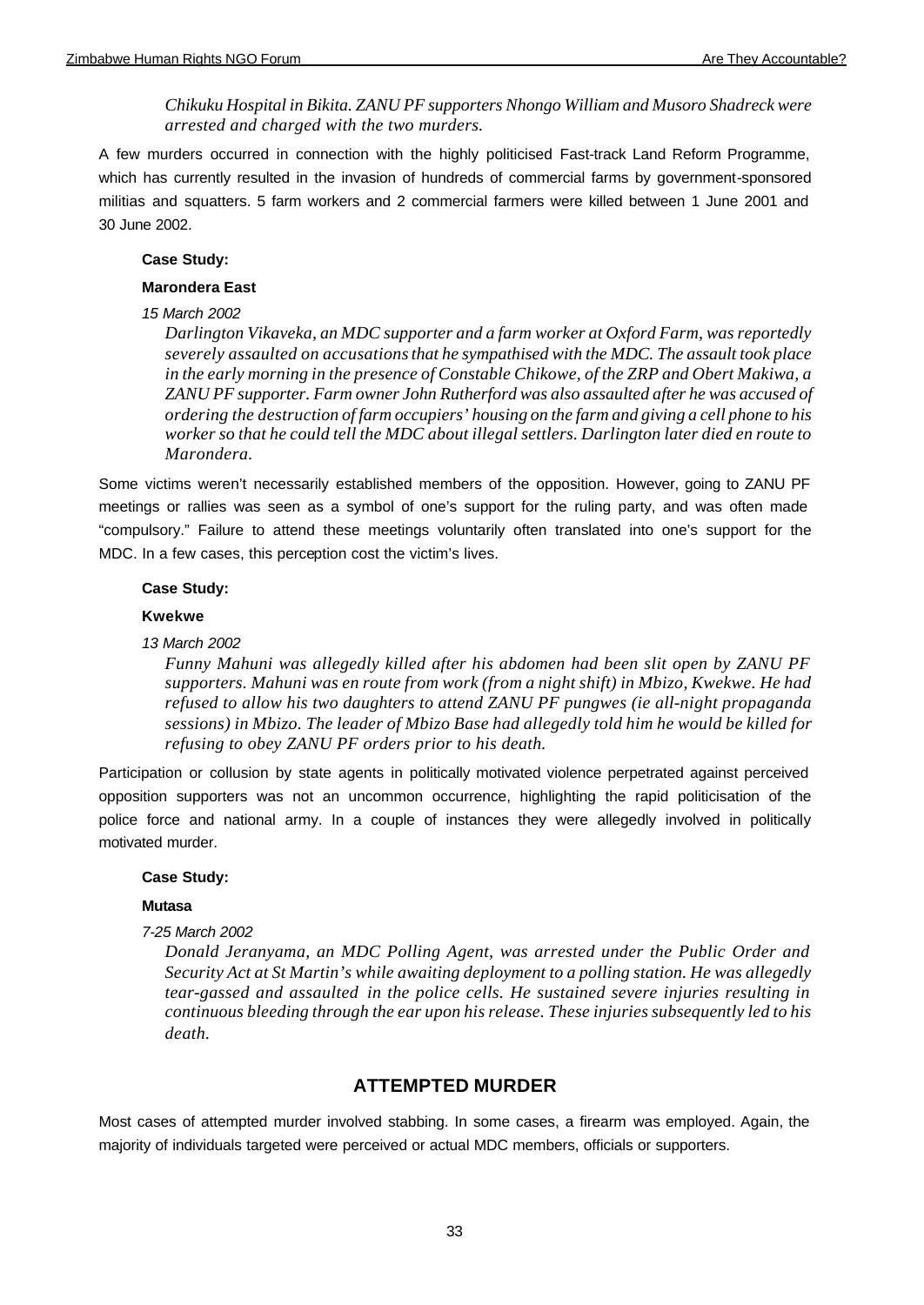#### **Case Study:**

#### **Mazowe**

*12 February 2002*

*PF was warned via a neighbour that he was 'selling out the country'. Two days later two men came to his house and threatened to kidnap him within the next two days. On 12 February 2002 PF was on his way home from a funeral wake at 3am when he was apprehended in Dandamera Township. One of the assailants stuck a gun in his ribs and forced him into a white Land Rover with 7 men. They drove him to a bushy area and he was told they wanted information from him. One man stabbed him in the neck with a knife and another hit him on the head with an empty beer bottle. When he struggled, he was cut along his right eye with a knife. He broke free and escaped and went to the hospital to have his wound stitched up. He then made his escape to Harare. PF had a swollen and painful neck and has had to have 4 wounds on his head stitched.*

# **UNLAWFUL DETENTION AND UNLAWFUL ARREST**

There is a subtle but important distinction between arrest and detention. While both are usually perpetrated by state agents, usually from law enforcement agencies, the difference between detention and arrest lies in the fact that in cases of unlawful detention the victim is detained longer than 48 hours and then released without formal charges being served against him/her or alternatively the victim is detained for longer than 48 hours before they are arraigned before the courts. On the other hand unlawful arrests are made when the arresting officer has no reasonable suspicion that an offence has been committed.

Arrest and detention were almost always accompanied with some form of torture. Often, multiple torture techniques were employed at any one time on the victim. Some torture methods employed included beatings with batons, whips, or sjamboks, including falanga; the use of water, including mock drowning; choking; sexual humiliation, including injury to the genitalia, or removal of clothing before being beaten; humiliation or torture in front of family members; being beaten while blind-folded; and the use of tear gas. Sometimes the victims were forced to shout ZANU PF slogans, or salute a picture of the state president.

#### **Case Study:**

#### **Zengeza**

*14 November 2001*

#### *Davis MTETWA and Steven Chasara*

*"About 7 men arrived at my home and introduced themselves as police officers. They asked us to open up, myself and Chasara. The men had obviously climbed over the gate and were not in uniform. One of them identified himself to Chasara and produced an ID. They asked us to open the doors and the thoroughly searched our house - every nook and cranny was searched. All MDC membership cards, campaign material, files etc were confiscated as well as about 40 party constitutions. We were then asked to carry all the material outside to a blue 323 and a white Nissan Sunny parked outside. At no point did these officers produce a warrant or tell us that we were under arrest. We were force marched to the car and taken to Highlands Police Station. They gave us pieces of paper and told us to write our autobiographies. I wrote less than half a page and was told that that was not enough. All along these officers were liasing with police personnel at Highlands Police Station.*

*They accused us of not being comprehensive enough and began interrogating us. We were asked why we had joined the MDC and where our party portfolios, families and relatives were. They even retrieved the numbers from my phone and asked for my pin number. They questioned us about the operations of our party, who and how many whites provided the party*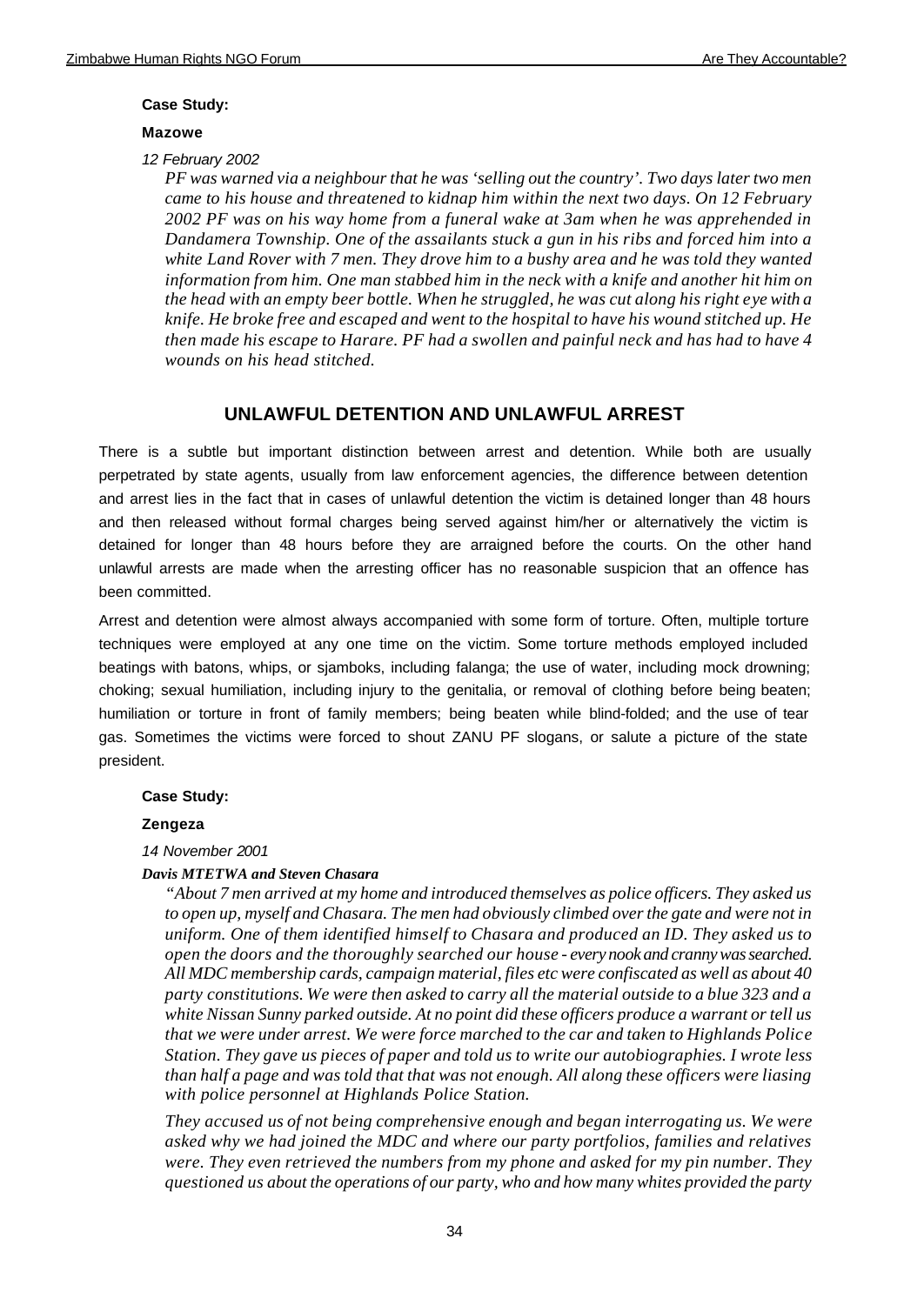*in our province with money. In the mean time Chasara was in custody at Highlands Police Station.*

*When I indicated that no white person I knew had given us money, they began beating me and alleged that I knew that the MDC was sponsored by whites. They used a sjambok made of hippopotamus skin to hit me on the head. After that they handed me over to the custody of a police officer at the reception. The ordeal had lasted about 5 hours. After they had interrogated Chasara they took us to Harare Central Police Station. They had bought sadza at Rhodesville and one of them offered me sadza, I had no appetite and I refused.*

*At Harare Central they took us to the CIO offices in the basement. They then indicated that the time they had been waiting for had arrived. They said they now wanted us to tell them the truth and stop messing around. They also indicated that there was a way of us being implicated in the murder of Cain Nkala. Chasara was then taken out. I told them that I didn't know anything about the murder of Nkala. They severely tortured me, beating me with a sjambok underneath the feet. They rotated the administration of the beatings among themselves. In the meantime they were saying "munhu ngashandwe" (meaning "do a good job on him").*

*I lost all power to cry out. They further inquired as to how much was in the provincial account. They asked about vehicles that were allegedly bought by a certain Puzzey for the MDC as well as what farmers had offered the MDC money. This lasted from about 3pm till 11pm.*

*After that Chasara was called in and I was taken into another room. I was asked to salute a picture of Mugabe on the wall as well as toyi-toyi and chant ZANU PF slogans. After the beatings, both of us were taken together under guard and they indicated that they would then brief their boss upstairs.*

*Chasara was then released on the same day having sustained severe injuries. I was taken to Matapi Police Station where I was put in a cell with seven other inmates. We were denied drinking water. Four of them came for me at around 9 am. They took me to a Nissan Sunny and blindfolded me and asked me to lie down. They took me to a room in an area I couldn't identify.* 

*I was interrogated further on the same issues as before and then I was asked who I would vote for between Tsvangirai and Welshman Ncube. They also asked me what I thought about Masundire's leadership in the province and what role I had played in his suspension, i.e., what information I had given to the commission of inquiry into the factionalism that took place. I was also asked who we would make the MDC mayoral candidate and among the member of the police and army, who supported the MDC. I was further beaten with a sjambok.*

*At around 2pm, they went through the files they had seized and questioned me about each piece of correspondence. I was further slapped, knocked about and booted. They threatened me saying that I could disappear and that I was lucky to be going back in one piece. In the evening, I was blindfolded and taken back to the officer in charge, Law and Order section, who asked me to write a statement regarding the death of Nkala. He took my fingerprints and then asked me to sign the statement. I was refused the services of a lawyer.*

*Before I was released the CIO officers involved said that I should not talk to the press and that I should take that seriously. They said my wife would be in trouble if I talked to the press.*

*I was taken home in a white Defender and passed by the officer-in-charge at Morris Depot before proceeding home. I went to the Avenues Clinic but left as soon as my case had been reported. I am scared for my life. I have stopped going to work. They said that if I wanted to go back to work I should be prepared to campaign for ZANU PF.*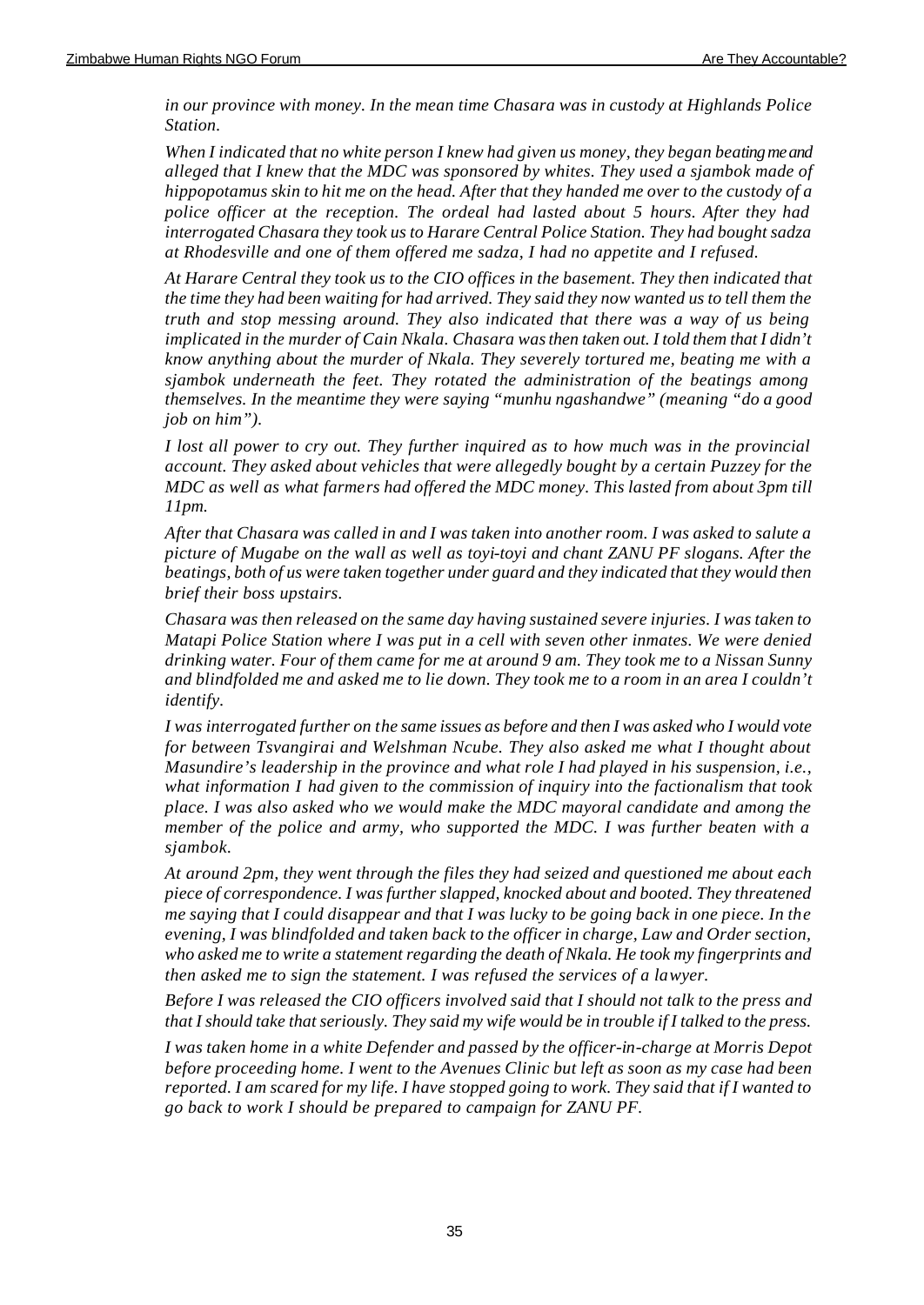# **TORTURE**

By far, torture encompasses the preferred method of coercion and intimidation in Zimbabwe today. It has proved a brutally effective tool in stamping out political opposition. This is mainly because the consequences of torture not only affect the individual victims themselves, but also the individual's family, and the community at large. With the absence of mechanisms for accountability, the effects of torture are exponentially magnified.

### **Case Study:**

### **Hurungwe West**

*12 November 2001*

## *Maxwell BIDI*

*"I was abducted at about 3pm by 14 war veterans and ZANU PF supporters.*

*I was on my way to Chinhoyi from my home area Magunje. When I disembarked in Karoi, waiting for a bus that would take me straight to Chinhoyi, I saw Gift Sabadza at one of the call boxes and went to speak to him. I saw 2 ZANU PF guys crossing towards the ZANU PF offices. I did not suspect anything at the time.* 

*When the Pioneer bus was about to leave, I said bye to Gift Sabadza but at the moment I started running to catch the bus, I heard a lot of noise behind me and people shouting at me to run. I saw a group of ZANU PF youth surrounding me and they started to beat me. I failed to get into the bus, which drove away. I asked them why they were beating me and they said it was because I was the very person they had been hunting for a long time. I was grabbed by the neck and was kicked by the group. I shouted for help but the crowd just watched in fear and some ran for their lives.*

*They dragged me to their office, which was 50 metres away from the bus terminus. They ran into the office shouting, "kill him, kill him". In the office I was beaten with stones, chains, baton sticks and beer bottles.* 

*I fell unconscious for some minutes and when I woke up the youths were pouring water over me with plates and there was blood everywhere. I saw Gift Sabadza, who was also bloody. I do not know how they got him. I begged them to release him and keep me instead because I was almost dead anyway. They released him and dragged me onto a table. One of the war vets took out his knife and cut my trousers into pieces until I was left naked. He pulled out some rubber band and started hitting my private parts with them. Then the other two war veterans started beating me again. By that time their boss, war veterans chairman John Dungiiro had walked in. He told me to stand up and clapped me with his left hand and I fell down. He kicked me and beat me then placed one foot on my head and the other on my neck. I know Dungiro, we are related, but he holds a grudge against me because I am an MDC supporter.*

*I was already badly wounded when the war veterans started beating me again. They were asking, "Who is Morgan? What is the MDC, What is* chinja *(change)?" Then they said, "*chinja tione*!" ('let's see you change then'). One of them ordered the youths to tie my legs and hands and hang me from the roof. It was getting dark and it was after 5pm when I heard people saying that the police had arrived. The policemen came and talked to Dungiro and the other war veterans outside. I saw the policemen peep through the window and they saw me hanging there. When our eyes met I thought I was going to be rescued but then I heard them being ordered not to interfere with politics. The policemen were told to come back tomorrow and they left. I was then asked about the whereabouts of Cain Nkala, where MDC gets its money from and which farmers support the MDC. At that stage I was no longer able to talk so they gave me a pen and paper to write the information down on but I was no longer able to do that either. As a consequence I was told I would be dead by 2 o'clock.* 

*They started operating in shifts, some beating me and others drinking beer. At about 12 o'clock a new gang of four came in. They asked me if I had been told I was going to die before*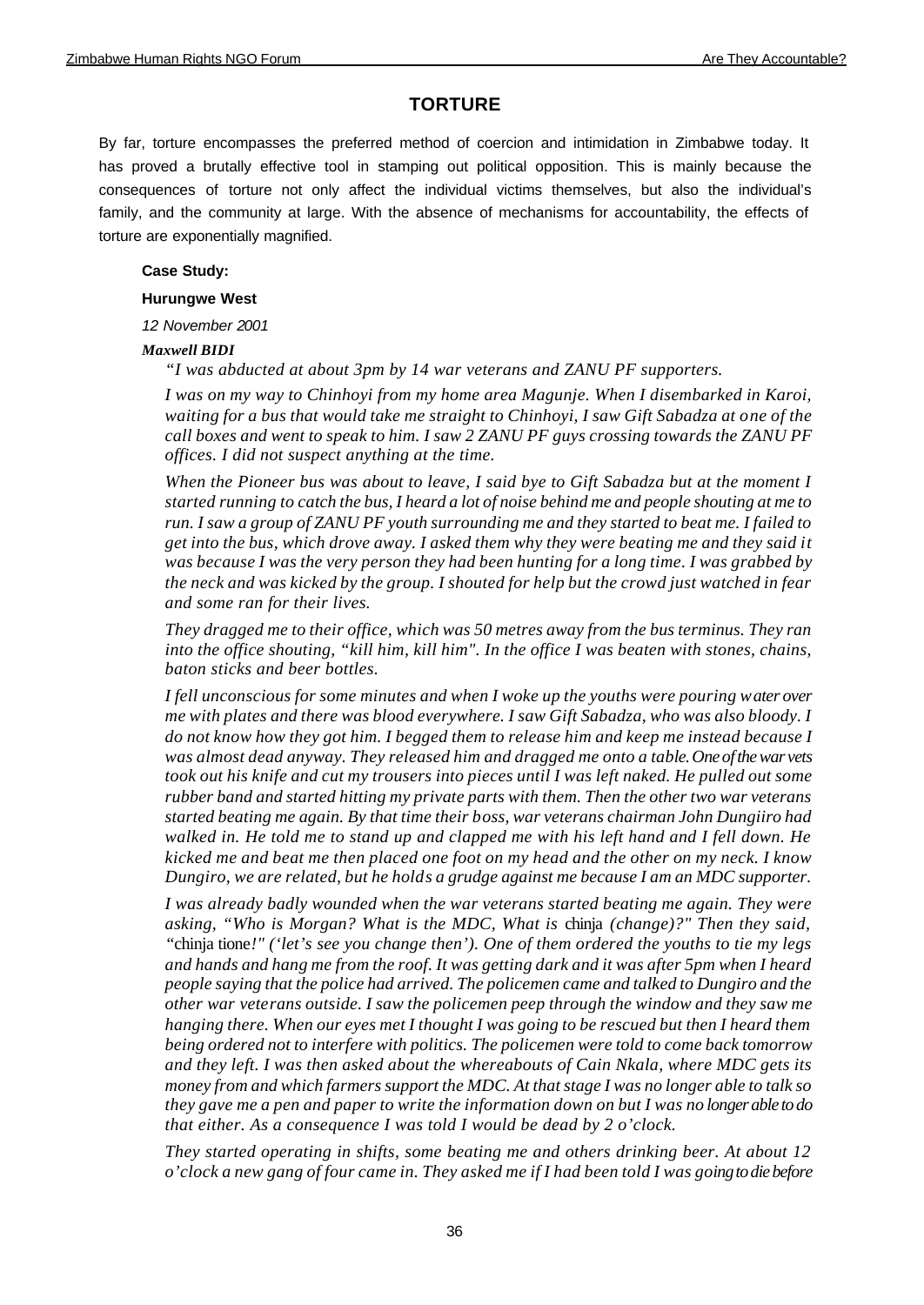*2 o'clock. I did not answer them. One of them brought a coffin beside me and told me that I only had 10 minutes left. When they went out of the room for a discussion I managed to untie my hands and escaped through the window. I took cover in a 3 metre trench that surrounds the office. From there I crawled into an office that is still being built.*

*I saw the youth running around looking for me and accusing each other of leaving the window unattended. At about 3 o'clock I started crawling to Simon Mudzingwa's house. It is about 1km from the bus terminus. When I got there his wife pulled me into the house. She cleaned my wounds and gave me some clean clothes to wear. At about 4 o'clock they hired a taxi to ferry me to Chinhoyi.*

*I went to Chamagamba Police Station to make a report and they said they would write a letter to the Karoi police to action the case. I was given a referral to the Hospital. Mr Karemba from Chinhoyi phoned the Amani Trust and asked them to assist me. I was referred to a private hospital. I am still receiving treatment. Items taken from me during the abduction were my ID, passport, drivers licence, party cards, party programmes and \$5 000 in cash."*

# **ABDUCTION/KIDNAPPING**

All abductions between June 2001 and June 2002 were carried out with the intention of later torturing and/or interrogating the kidnapped victim. Most victims were perceived or actual members or supporters of the MDC, including MDC election agents, individuals seen distributing MDC materials, or hapless individuals found without ZANU PF party cards. If victims weren't physically taken to constituency torture bases, they were tortured and then released in various locations.

## **Case Study:**

## **Guruve North/South**

### *1 March 2002*

*RS was returning home to Guruve South after distributing MDC pamphlets. He was stopped at a road block at Mbizi Business Centre by ZANU PF youths. RS attempted to escape but the youths fetched the war veterans and gave chase. He was captured at Mukwango Growth Point by the youths and taken to their base. There he was detained for nine hours, whipped with sjamboks, kicked, made to run, received verbal abuse, and was told that his head would be cut off.*

# **RAPE AND SEXUAL TORTURE**

# *SEXUAL VIOLENCE DURING POLITICAL VIOLENCE*

In situations of political conflict, sexual violence is used as a weapon to spread terror, destabilise society, and humiliate the opposition.<sup>1</sup> Women are targeted because they are physically weaker and are unlikely to report the matter to members of their community or the authorities. Women are also targeted on a symbolic level. Female bodies are seen as property to be despoiled as well as fecund vessels for a new generation of opposition supporters.

<sup>&</sup>lt;sup>1</sup> Monitoring and Investigating Sexual Violence, Amnesty International and CODESRIA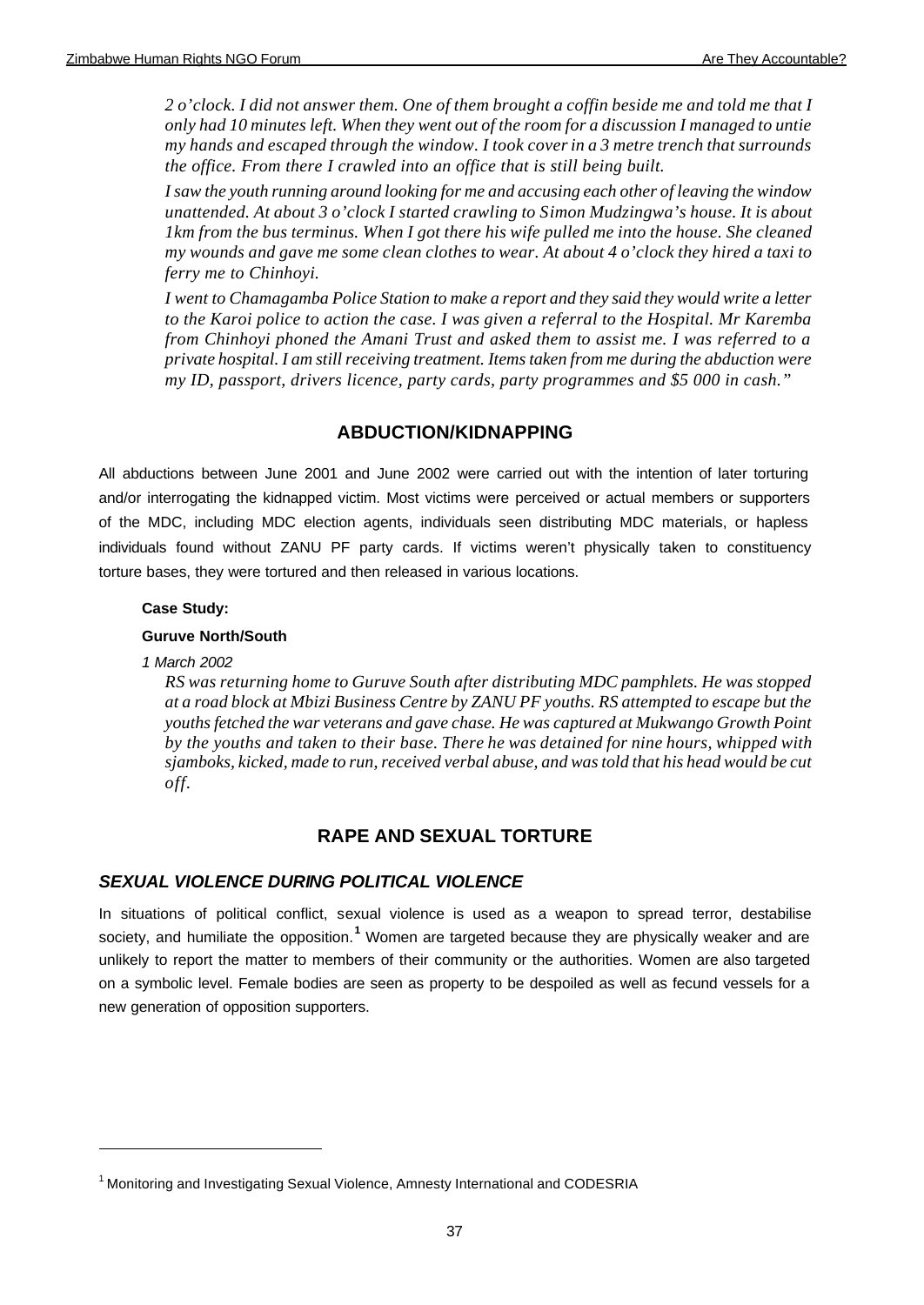#### **Case Study:**

#### **Buhera North**

#### *February 2002*

*Linda Moyo's ID was confiscated by ZANU PF youths in a late night raid on her Buhera North home. The youths ordered her to come out of the house naked after they threatened to petrol bomb her house if she remained inside. They assaulted her on her private parts accusing her of giving birth to MDC supporters. They then seized her identity particulars and told her that she would not vote since she was a known MDC supporter.* 

## *RAPE IN ZIMBABWE*

Rape is a vastly under-reported crime in Zimbabwe. The cases reported to the Zimbabwe Human Rights NGO Forum are thought to be but a fraction of the total number of violations occurring in the country. This is so as victims may be hesitant to report a rape because of shame, trauma, social stigma, fear of retribution and culturally held beliefs that women must bear the burden of sexual violence in silence. There are practical obstacles to reporting a rape that must be taken into account as well. Medical aid and legal counsel are not readily available in the rural areas, and often victims must travel long distances to the urban centres to receive help. The crime may be reported weeks or months after it took place, which leads to a plethora of evidentiary problems pertaining to physical evidence and the credibility of the plaintiff.

## *THE RESPONSIBILITY OF THE STATE*

Rape is prohibited under international human rights law and humanitarian law. Although Zimbabwe is party to a number of international human rights treaties including the International Covenant on Civil and Political Rights (ICCPR) and Convention on the Elimination of all forms of Discrimination Against Women (CEDAW), there has been little practical enforcement of laws protecting the bodily integrity of women. The state is not liable for human rights violations committed by private actors unless there is a pervasive pattern of inaction on the part of the state authorities which would violate Article 3 of the ICCPR guaranteeing equal protection under the law for both men and women. In terms of rape we can see two patterns of negligence emerging – one being police inaction in cases involving violence against women in general and another being inaction in cases involving violence against opposition party members who happen to be female. Rape will persist as long as perpetrators are granted *de facto* freedom from prosecution. There is an unfortunate perception that the police and the courts give little consequence to alleged rapes committed by members and supporters of the ruling party.

## *STATISTICS*

Eleven cases of rape were reported to the Zimbabwe Human Rights Forum during the period of June 2001 to June 2002. Rapes were reported in the following areas: Bikita West, Mhondoro, Bindura, Mount Darwin, Chimanimani, Rushinga and Marondera. The age of the victims ranged from 13 to 32. Seven out of the eleven cases reported involved multiple assailants (gang rape).. In three cases, the women were raped in the presence of their husbands. In all cases, reference was made to the supposed political affiliation of the victims (MDC). Some of the women were referred to as "Tsvangirai's whores" and told that they were being raped for supporting the opposition or for their husband's affiliation with the opposition.

<sup>&</sup>lt;sup>1</sup> Zimbabwe Human Rights NGO Forum, "Political Violence Report: Consolidated Report - February 2002"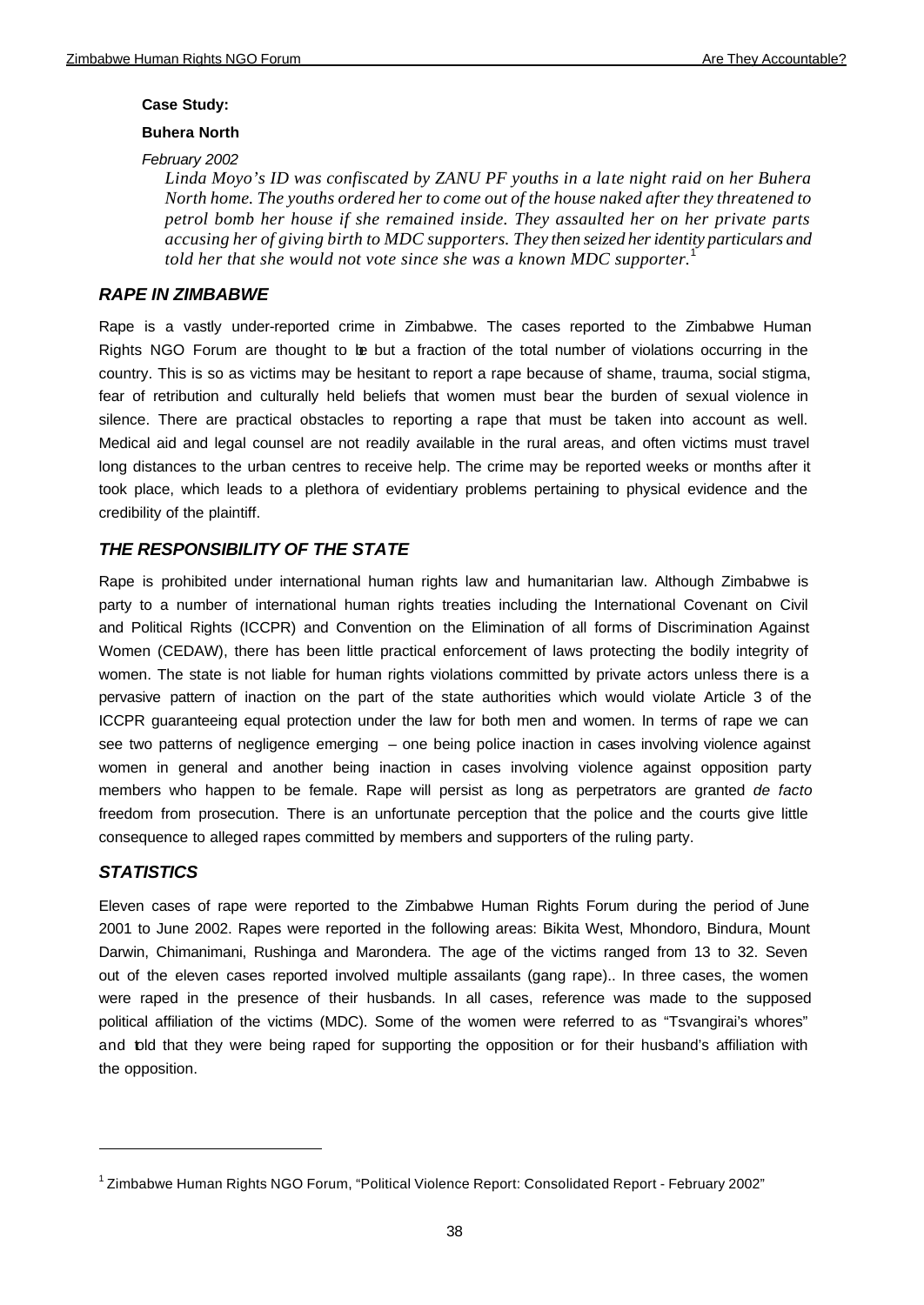#### *PHYSICAL, PSYCHOLOGICAL EFFECTS AND SOCIAL CONSEQUENCES*

Rape carries with it not only the initial violation of the attack but also the secondary consequences that are likely to occur with forced, unprotected sex. These include pregnancy and an increased risk of contracting Sexually Transmitted Infection's (STI's) and HIV/AIDS. In cases of gang rape, the risk of pregnancy and exposure to STI's and HIV/AIDS multiplies with the number of assailants.

Common physical complaints reported by victims included abdominal pains, pain on urination, headaches, impaired memory, impaired concentration, sleeplessness and pain in limbs. Psychological symptoms such as anxiety, suicidal ideation, and Post Traumatic Stress Disorder were also observed.

The effect of rape on the social well being of the victim is far-reaching. On a personal level, it may be difficult for family members to cope with the knowledge that a loved one has been hurt and violated. On a communal level, rape, when used as a tool of political intimidation becomes a violation of the entire community and may produce feelings of shame and humiliation similar to those felt by the actual victim. In such cases, the community may prefer to ignore the crime and thus avoid such feelings. The victim may be blamed for encouraging the rapist or bringing it upon herself. In such situations, it becomes especially difficult for rape victims to receive the support they need to deal with the physical and psychological effects of the rape and to bring the perpetrator to justice.

Indeed, the social ramifications of rape can be so extreme that victims are forced to relocate. Younger victims find it difficult to return to school and often face teasing and jeering from male classmates who assume that being raped is in some way akin to being sexually promiscuous. Married women are reluctant to tell their husbands that they have been raped for fear of rejection and desertion. The spectre of HIV/AIDS makes the resumption of marital relations risky and tense until the woman can determine whether or not she has been infected.

### **Case Studies:**

#### **Bikita West**

*22 December 2001*

#### *PM (Female)*

*"I was fast asleep at my homestead when I suddenly found myself surrounded by a group of war veterans carrying machetes. They were headed by Charles Chinyike and Johanes Mugomeri, who are the local war veterans. They broke down the door and some window panes in order to get inside and they grabbed me. I was raped with a pile of clothes over my face and then they took me to where they had left their vehicles. They left me unconscious by the side of a mountain." Reported to Constable Philip on 23 December 2001.Alleged perpetrators – Charles Chinyike and Johanes Mugomeri]*

#### **Mhondoro**

#### *7 March 2002*

#### *BM (Female)*

*Approximately 12 ZANU PF youths who were camped at Masisamhuka Township came to B.M.'s homestead around 9 pm. Two youths forced their way into the house and demanded MDC campaign material from B.M., her husband and their three children. They denied that they had such material in their possession at which point the youths assaulted and overpowered the husband, tying both his hands and feet. B.M. and her husband were then dragged outside where she was raped by both youths. Her husband was forced to watch while being assaulted with sticks. The youths continued to demand campaign material and after failing to get it, threatened the husband with death and disappearance, took him to their camp and later released him. The matter was reported to the police in Nyamweda the next day.*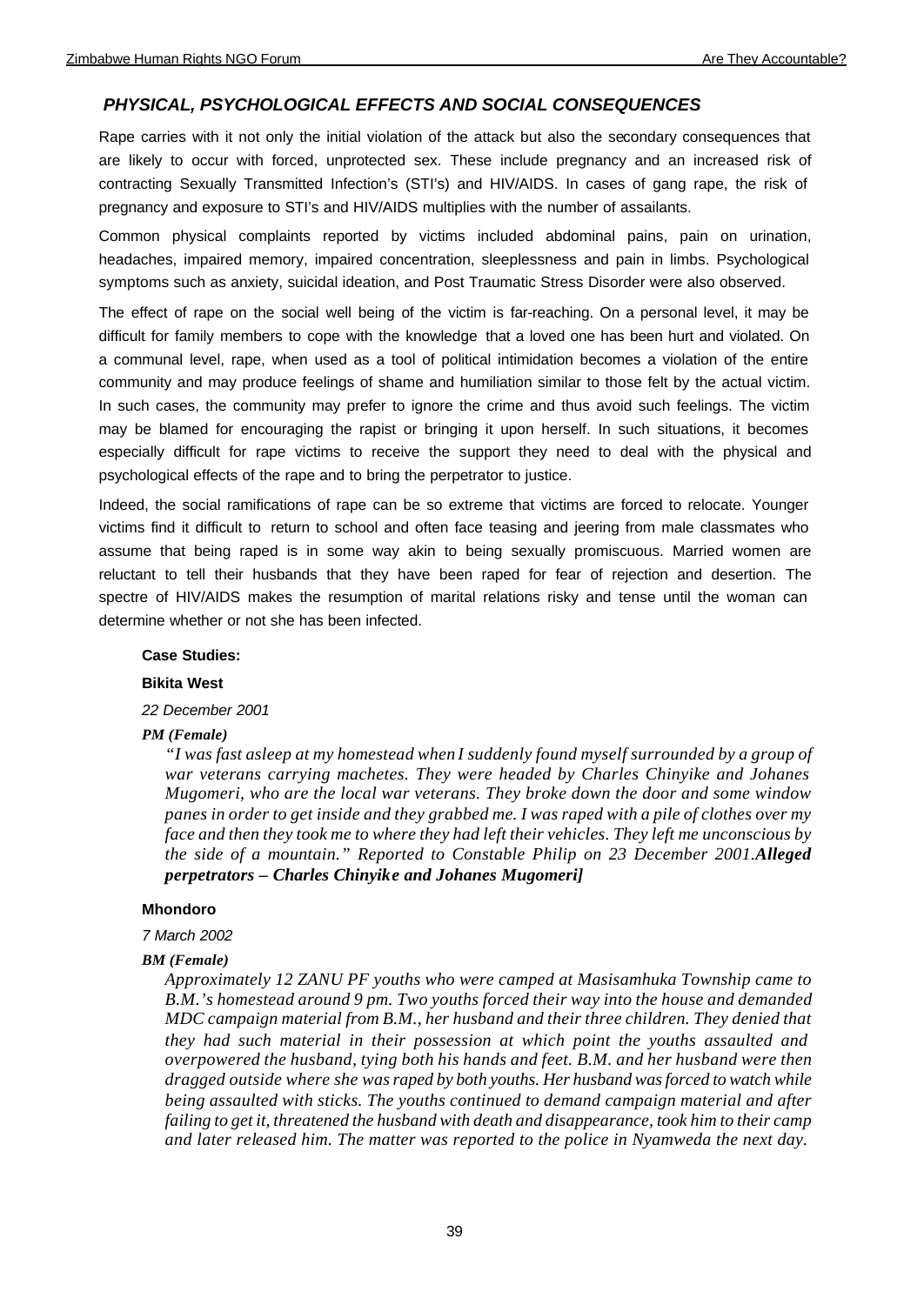#### **Marondera East/ West**

*11 March 2002*

*BM (Female)*

*Earlier in the month, a group of about 20 people set fire to two houses owned by the victim and her husband. All of their property was destroyed. She and her husband ran to seek shelter at Mr. Kundishora's homestead. Two days later, the same group followed them and beat them as well as Mr. Kundishora's parents, wife and 2 sisters.*

*"A group of 7 men took me with them to a hill and they said they were going to do what they want with me since I and the women were Tsvangirai's prostitutes. I tried to resist their advances but one of them tripped me, hit me on the head with a thick stick and kicked me on the left side of the chest. They took turns to rape me and I must have passed out because I do not remember what happened. I regained my senses at daybreak and discovered that I was in Mr. Kundishora's house."*

*The property damage was reported to Masomera Police Station. The rape was not reported for fear of further victimisation. No medical attention was sought immediately after the event. Since the rape, the victim has experienced headache, dizziness, loss of memory, loss of concentration, pains in her limbs and abdomen and difficulty sleeping. The victim has been in hiding since the incident occurred and has not told her husband what happened. Alleged perpetrators - Oliver Chomwene, Mr. Tigere, Mr. Nherudzo.*

#### **Chimanimani**

#### *21 March 2002*

#### *AC (Female)*

*At least 10 ZANU PF youths including Chamunorwa came to A.C.'s home and asked whether her husband was around. Her husband is an election agent. They abducted A.C., her fatherin-law and her two sisters-in-law. The youths took the group to a rocky place and tied up A.C. with ZANU PF flags. Chamunorwa and two others took turns raping her. A.C. fell unconscious and when she came to, she found that the youths had disappeared. She went to the home of the village chairperson where she spent the night. The next day, A.C. and her mother-in-law went searching for the others that had been abducted. They found her fatherin-law in critical condition. The father-in-law claimed that he had seen one of his daughters who said she had also been raped. The family fled to Rusape and reported the matter to the village chairman and the Dirori police. The victim suffers from headaches, abdominal pains, impaired concentration and memory and is having trouble sleeping. Alleged perpetrator – Chamunorwa Mungenge.*

#### **Rushinga**

*27 May 2002*

#### *RM (Female)*

*RM's husband was alleged to be an MDC supporter because he was employed as a nurse-incharge at Pachanza Clinic. He was victimised and dismissed from work because he was not a war veteran and was labelled an MDC supporter. RM is a member of Kunzwana women's club in her area. When she went to their usual meeting, she and others were pinpointed as being wives of MDC supporters and were to be "fixed" by two ZANU PF youths, Tapiwa and James Mukoka. On the same evening as the meeting, the Mukoka brothers came to her house and attacked herself and her husband. Her husband's hands were tied with a wire and he was thrown to the floor. RM was gagged with a cloth and thrown on the bed. Both Tapiwa Mukoka and James Mukoka raped her repeatedly. She claims that she did not immediately report the matter to the police because she did not think the police would believe her because her husband supports the MDC. The matter was reported four days later to the Mount Mary Police and RM was referred to the hospital. The Mukoka brothers were later arrested. Alleged perpetrators – Tapiwa Mukoka and James Mukoka.*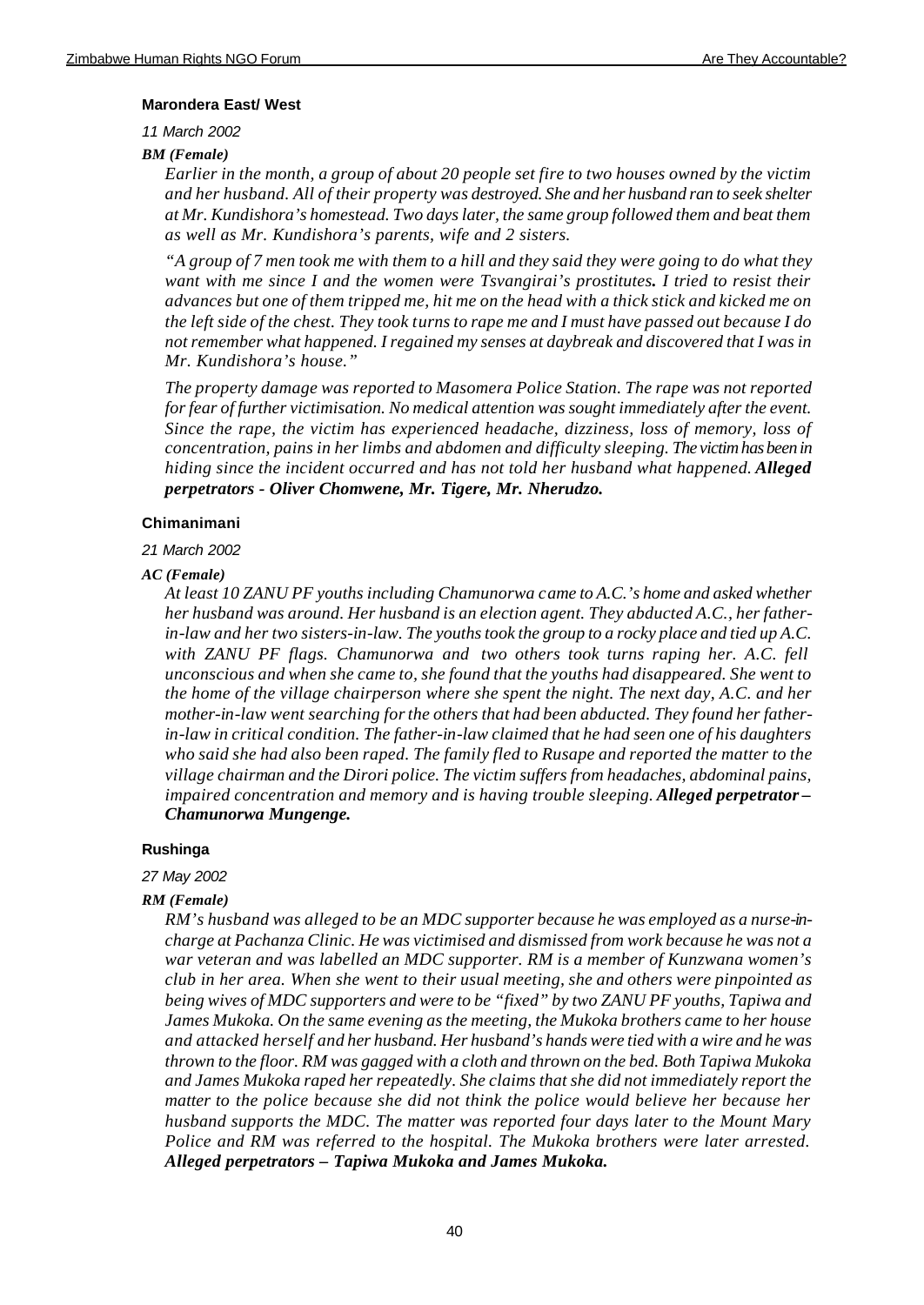### **UMP**

## *27 January 2002*

*CK & FM (Male &Female)*

*CK was accosted in Murehwa by ZANU PF youths and asked for his Zanu card. They accused him of having a false card and beat him with batons, kicked him and slapped him. He was then forced to rape a woman in the Zanu offices while they all watched. The woman Fungisai Mutemaringa from Mutoko was killed. The names of 3 of the alleged perpetrators are: Collin Zimura, Esam Kasambarawi, and Shambare. CK has received bruising and a severe STD as a result*

# **PROPERTY RELATED VIOLATIONS**

Property-related human rights violations were the second most frequent type of violation recorded over the course of the past few years. Increases in the frequency of cases of arson and property damage have coincided with periods of election and by-election related violence and intensified commercial farm invasions.

Petrol bombings have been a popular campaign tactic for both political parties. Vehicles, homes and other movable and immovable property have been destroyed in the name of intimidation and retaliation. There have also been several deaths due to the use of petrol bombs.

Recently there has been an upsurge in property-related violations in the Buhera North constituency. Arson and other methods of demolition are being used to turn MDC supporters out of their homes in retaliation for supporting the opposition in the Presidential elections.

Farm invasions conducted under the aegis of the Land Resettlement Program have been the source of numerous violations of property. It has been common practice of farm invaders to loot and destroy the property of the farm owners and farm workers. War veterans have burned valuable cash crops, destroyed farm equipment and torched or razed the homes of farm workers.

The motives behind property-related violations can be divided into four categories:

1. Intimidation of opposition leaders, supporters and civil servants.

### **Case Study**

### **Guruve North**

*1 March 2002*

*War veterans and ZANU PF supporters said they didn't want DM at school because he was an MDC sympathiser. He was forcibly transferred from the school to one in Upper Guruve. He left his car and other property at his former school. When he returned, he found that his car had been damaged and parts had been stolen. The looters returned on 11 November 2002 and damaged the vehicle completely and set it ablaze. On 3 February 2002, DM was beaten up by ZANU PF supporters. They threatened to kill him if he went back to teach in that area.*

- 2. Retaliatory attacks perpetrated by both ZANU PF and MDC
- 3. Post-election retributive attacks targeting MDC members and supporters
- 4. Farm invasions and occupations.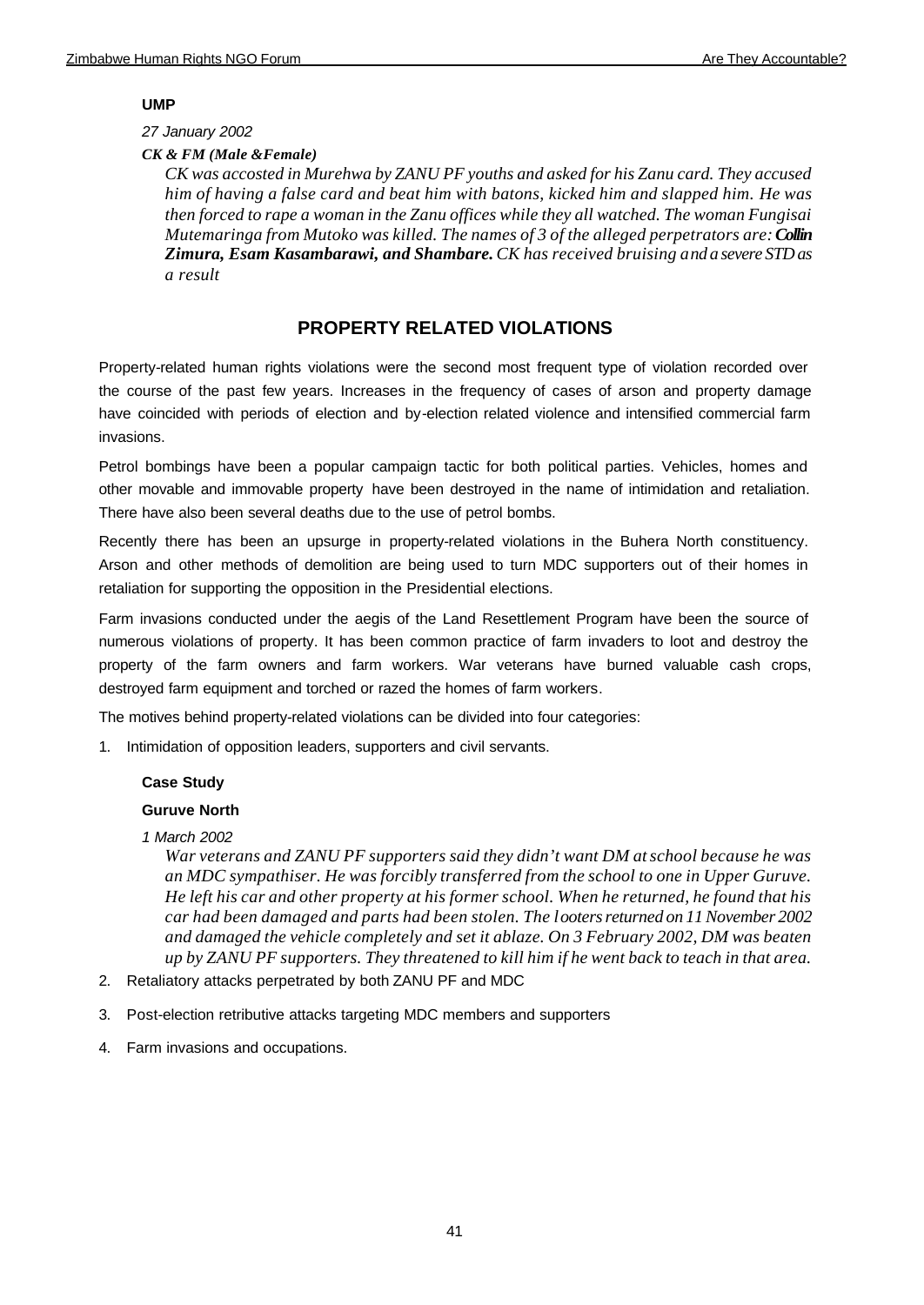# **CHAPTER SEVEN**

# **ALLEGED VIOLATORS AND THEIR VIOLATIONS**

# **HARARE**

# **Hatfield**

## **Alleged Violators***: Bandera; Chihona; Chivata; Kazembe; Maumburudze; Ndlovu; Tunha*

## *Case 1: EK (Male) – 3 March 2002*

*Assaulted for supporting the MDC. The group numbered over a hundred persons and EK identified some of them as they are his neighbours. They came, destroyed his door and abducted him. EK was assaulted all over the body with sticks and sustained multiple injuries on the hands, head and back. He was then taken to the war veterans base in Epworth where the assault continued with iron bars. He was also assaulted under the feet with sticks (falanga). The police came and took him to Dombo Police Station and later referred him for medication.*

## *Case 2: EM (Male) – 30 June 2001*

*Assaulted by ZANU PF supporters and war veterans. He was attacked on his way home. They took him to his house and ordered him to sit outside and demanded MDC campaign material but he had nothing. One of them took out a knife and cut off his dreadlocks. They went off but returned just after a few minutes and told him that they were taking him to the police but took him to a war veterans base instead. On the way they dropped him headlong on stones and he suffered a deep gash. The assaults continued on arrival at the war veterans base. He was assaulted all night long and released around 6am after they demanded money from those that had been abducted. One of the victims paid \$200. EM sustained a dislocated right wrist, a broken toe and two broken ribs.*

## *Case 3: FJ (Male) – 30 June 2001*

*Assaulted by ZANU PF supporters who came to his house and accused him and many others of supporting the opposition. They took him to the war veterans base in the area and continued to assault him. Four people who were there at the same time as him died as a result of the beatings. FJ sustained multiple injuries on the head, ears, left leg and a fractured left hand. They were made to lie prostate and assaulted all over. They were then stripped naked and made to sit very close to the fire. One of the war veterans ordered him to pay \$200 so that he could be released. They were released at around 5am. Report made to ZRP Hatfield however no arrests made.*

## *Case 4: RS (Female) – 1 June 2001*

*RS was abducted by war veterans among them were, Kazembe, Ndlovu and Maumburudze. They came after midnight and accused them of arson and of belonging to the MDC. She was taken together with 16 others from the neighbourhood. Her husband managed to flee. She was taken to their 'base' where they were undressed and beaten with baton sticks and iron bars all over the body. RS suffered multiple injuries including on the left hand and ribs. The assaults continued until they passed out and regained consciousness around 7am. She was threatened with death if she dared to report the assault but she went and reported at Harare Central Police and arrests were made.*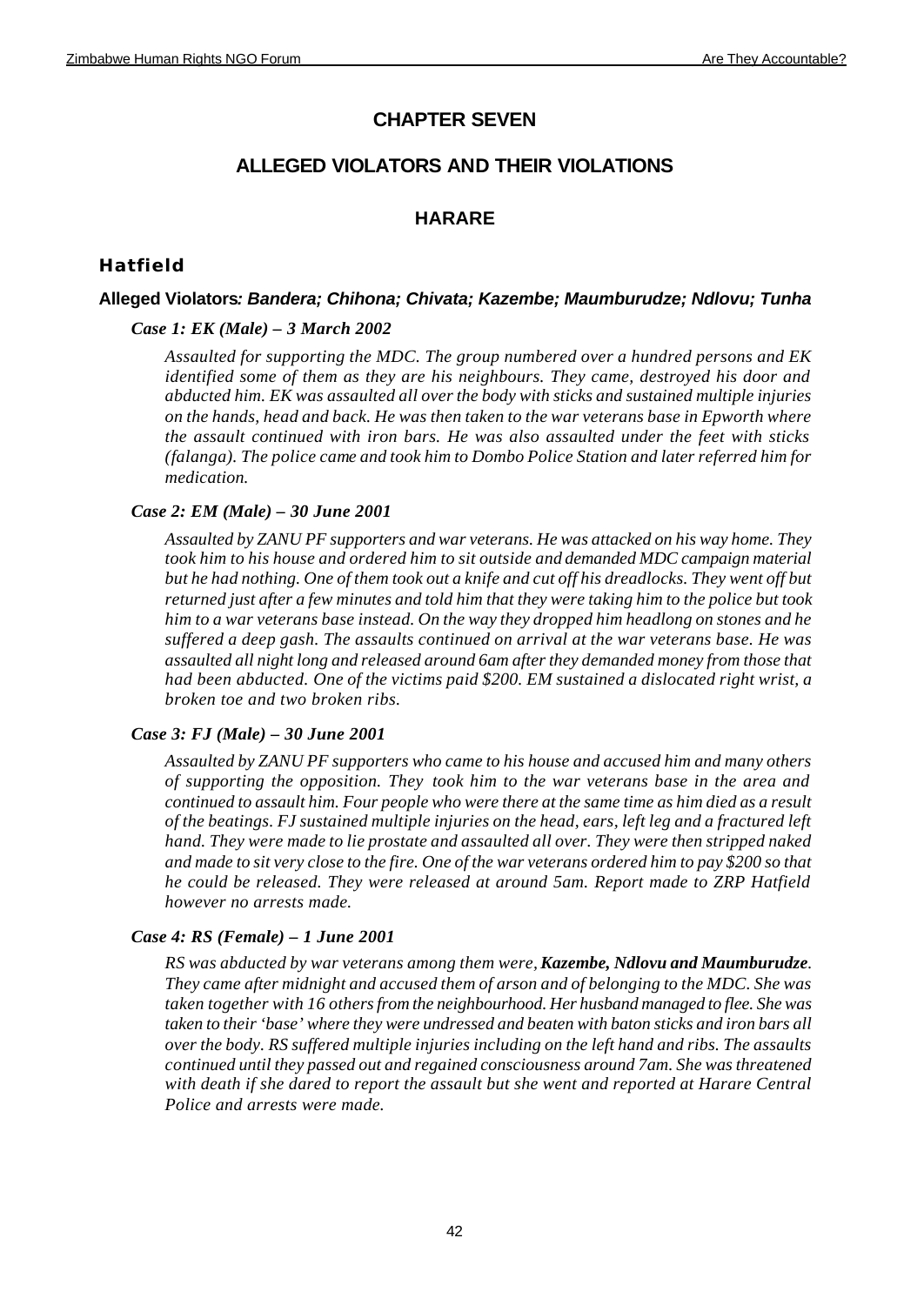### **Alleged Violator:** *Ndlovu*

### *Case 1: RS (Female) – 1 June 2002*

*Before elections RS was harassed by J. Dube and Ndlovu and successfully applied for a peace order. After elections, the violators abducted her children who were threatened if one dared stay in their house. RS no longer can afford renting and wants to go back home but is scared for her safety. These same culprits are the ones accused in the murder of John Kaomenera. While RS was in hiding, the culprits told the children that their mother was an MDC supporter and she could not continue residing at her premises because ZANU PF had won the elections. If she wanted to stay there she had to pay \$48 000.* 

## **Alleged Violator:** *Chimunondo, Givemore*

### *Case 2: DC (Male) –10 July 2001*

*DC received death threats from Givemore Chimunondo, who is a ZANU PF supporter, and the base commander for Epworth. The reason given for the threat was that DC was too young to be engaging in politics and should not be a member of the MDC. While DC was away, ZANU PF supporters came and ransacked his house. They were clad in camouflage and armed with sticks and machetes. The group camped at his house all night while another group took his brother back to their base and assaulted him all night.*

### *Case 7: SM (Male) –10 July 2001*

*A group of ZANU PF supporters came to SM's house and demanded to see him. His father was assaulted for failing to tell them where SM was. (he was hiding in another room.) They told his father that they were going to kill SM when they found him. SM fled as soon as the group left. Sam managed to identify among the group a man named Givemore Chimunondo who is the base commander for the area. SM did not go to the police to make a report because the police station is next to the base.* 

## **Kambuzuma**

### **Alleged Violator:** *Mr Banda*

#### *Case 8: AK & PM (Female) – 28 January 2002*

*On the day in question the AK, PM, both MDC members, were abducted from their homes and taken to Mabvuku Police Station. They were accused of causing violence in the area. No details were given on when they were released.*

### **Mbare East/West**

### *Alleged Violator: Nyamweda, Prayer*

#### *Case 9: PC (Male) – 19 January 2002*

*PC was struck with a brick by one Prayer Nyamweda after being suspected of being an MDC supporter. was struck on the left jaw and suffered fractures on both sides. Case was reported at Mbare ZRP and case is pending.* 

### *Case 10: SM (Female) – 19 January 2002*

*Prayer Nyamweda arrived at the victim's homestead while she was doing her laundry. He came and messed up the laundry. When she questioned his conduct he hit her all over the face with fists. She had a child on her back. She rushed into the house to tell her husband who was attacked with a brick when he went outside. When her husband went to report the case to the police the young man came back and continued the assault. He told her that her husband would die for nothing as they were MDC supporters. Report made to Mbare police station*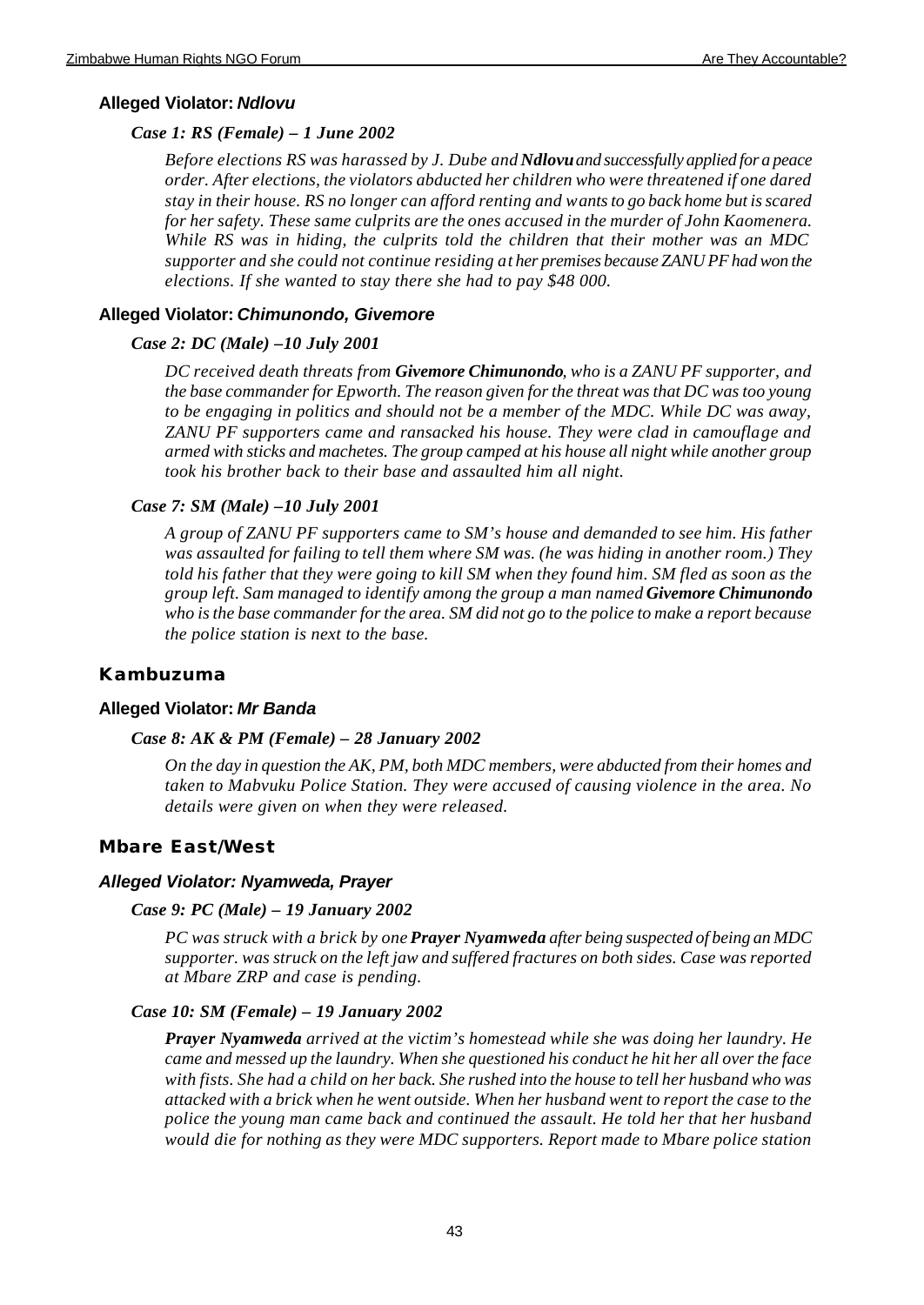## **MANICALAND**

# **Buhera North**

## *Alleged Violator: Jambwa, Detective*

## *Case 11: KM (Male) –30 June 2002*

*Victim's husband is the MDC Chairman in Buhera. was assaulted by ZRP Support Unit officers from Buhera police station. They came looking for her husband. They asked the victim's mother-in-law who couldn't provide them with his whereabouts. They started beating her up and when the victim went outside to find out what was happening, she was assaulted by one Dzambwa and Dongo (CIO) both based at Buhera. Assaulted with open hands. Had bruises.* 

## *Case 12: OC (Male) – 17 June 2002*

*The assailants were around 17 and 20. He was ordered to lie down and was beaten on the back, under the feet, and on the chest with baton sticks and rifles. Only members from the Support Unit assaulted him. The assailants also came looking for him on 13 July 2002, alleging that he took part in the burning of a house in Murambinda. OC fled to Harare.*

## *Case 13: WM (Male) –6 June 2002*

*WM is a district secretary for MDC in Murambinda. On 6 June 2002, the police Support Unit under the guidance of Murambinda officer-In-Officer Inspector Muyambo came to his residence and demanded MDC material, MDC bank statements and weapons. Amongst the officers he also identified a Detective Jambwa from ZRP Buhera. He was taken to the police station where a cloth was tied around his eyes. He was ordered to lie down, beaten on the buttocks and under the feet and in the ribs. On 18 June 2002 they returned and cut his fence down and broke down the door in order to gain entry to his premises. He was struck across the face and taken to the police station where MDC material was demanded from him once again. On 26 June 2002 the police came once again and searched his house. In the process they damaged the VCR, colour TV and radio. They confiscated video tapes, a copy of the Presidential Election voters roll and a file that contained the names of all the MDC executive members.*

## *Case 14: CC (Male) – 26 May 2002*

*CC was picked up by the Buhera police for allegedly inciting other people to be violent in the area. Taken to ZRP Buhera and assaulted with baton sticks and booted feet. They used the falanga method. He was detained for 4 days at Buhera cells. He was taken and appeared in court at Rusape on 29 May 2002. Remanded in custody to 17 June 2002. CC was being charged with arson, assault and also under POSA. He was granted \$ 4000 bail and is to appear in court on 26 July 2002. He was assaulted by Jambwa and Mahuwa both based at Buhera ZRP.*

## *Case 15: MR (Male) – 14 June 2002*

*MR was arrested by ZRP Buhera and taken to Buhera where he was interrogated by one Jambwa and another one, on accusations of arson. He was assaulted with baton sticks under his feet and on the knees, while being forced to confess to the allegations that he was part of the group that burnt the shop belonging to war veteran Makuwe. Was taken to Murambinda court where he was remanded in custody to 9 of July 2002. Was released but doesn't know the date he is to appear in court.*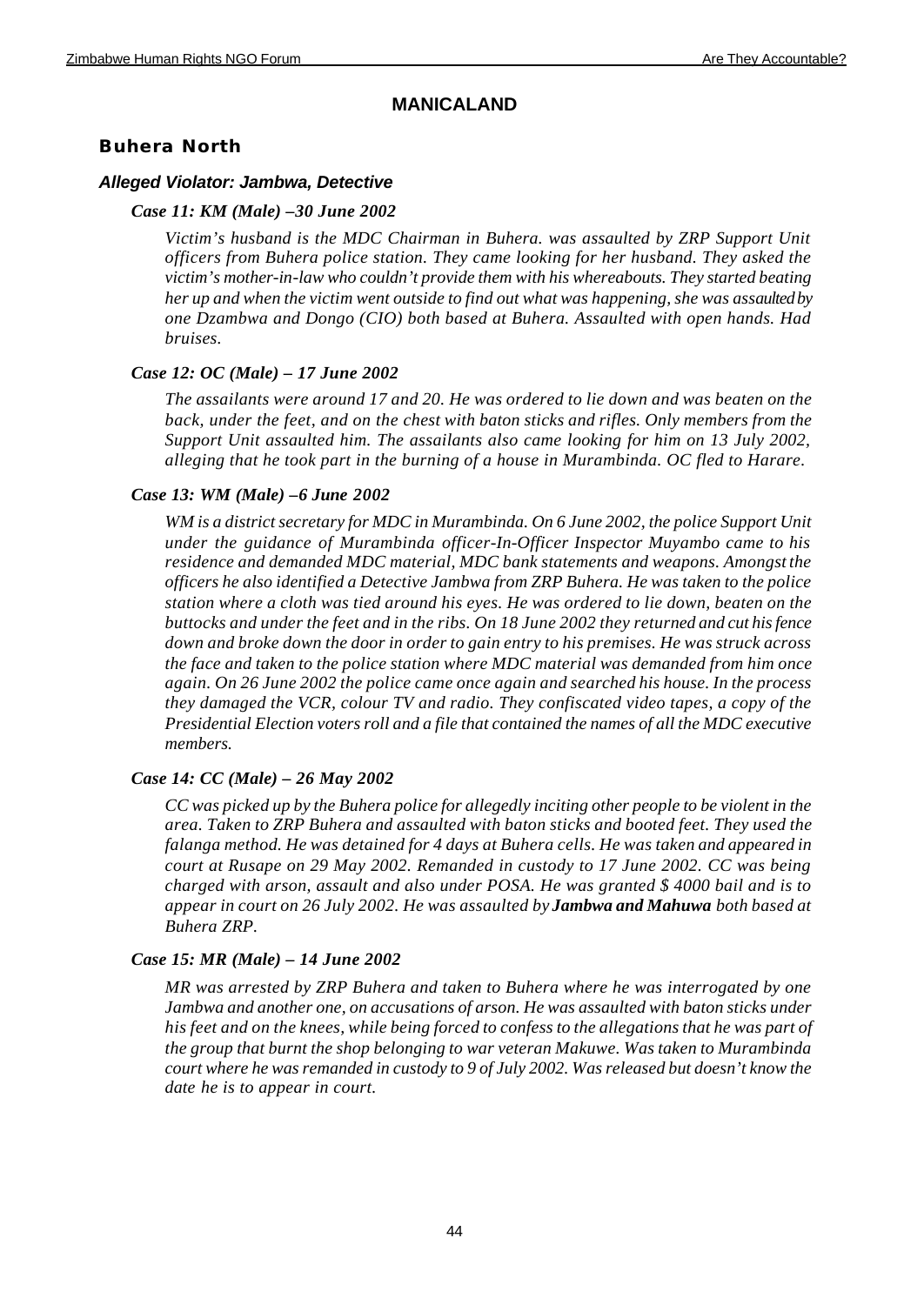## *Alleged Violators: Machona, Constable; Mahuwa, Constable; Manzunzu, Constable*

## *Case 16: WT (Male) – 26 May 2002*

*Was arrested on 26 May 2002 on allegations of arson and having attended an illegal MDC meeting at Makuvise in Buhera. The house which was allegedly set on fire by WT belonged to one Mbwende who is a ZANU PF supporter. He appeared in court on 12 June 2002 and is out on bail of \$12000. In the court WT was also charged under POSA. He was assaulted by officers Nyanyire, Onenyika and Jambwa, all based at Buhera ZRP. Used fists, baton sticks, open hands and chains to force them to confess to the arson charge. Sustained injuries under the feet and buttocks. He is to appear again on 26 July 2002. He suffered injuries to the back, buttocks and under the feet.*

## *Case 17: LT (Male) –7 April 2002*

*LT is the MDC constituency intelligence officer in Buhera. 13 police officers from Buhera police station armed with rifles and baton sticks came to client's homestead and accused him of destroying councillor Dube's houses (a ZANU PF councillor). He was assaulted with baton sticks after which he was taken to ZRP Buhera and appeared in court where he was remanded to 10 May 2002 in custody. One of assailants was Cst. Machona from Buhera and others. On 25 May 2002, at Garamwera Business Centre, he was again arrested by 11 police officers from Buhera Police Station amongst which was Chief Inspector Muyambo, Detective Sgt Mahuwa. He was taken to ZRP Buhera on allegations of arson where he was detained f or 7 days, but no charges were preferred against him. LT was assaulted during interrogation by Cst. Machona and Manzunzu. Again on 9 June 2002 victim was arrested together with 2 youths, GM aged 17 and FM aged 16,5 on allegations that they had petrol bombed a shop at Jaggers shopping centre between 8 and 9 June 2002. Cst Manzunzu and Gora came into the charge office and assaulted client together with 16 others, using broom handles, batons and sticks. The officers were drunk and were not uniformed. They were detained from 9 to 14 June 2002 but were released without having been charged. LT was warned to leave Buhera North constituency and threatened his wife with death. He then fled the area on 30 June 2002.*

## *Case 18: NZ (Male) –26 May 2002*

*NZ was arrested at Manjengwa village by the Buhera police on allegations that he had attended an illegal MDC meeting. Was assaulted by the police and the Support Unit. The officer who assaulted him is one Machona based at Buhera ZRP. He used a wire baton stick and booted feet.NZ was beaten whilst naked and suffered injuries all over the body.*

### *Case 19: VV (Male) – 10 June 2002*

*VV was assaulted by members of the CID from Harare and Mutare after they alleged that he took part in the burning down of houses and shops in Buhera. They took him from home around 6am and detained him at Buhera ZRP. Around 8pm he was taken to the CID where he was beaten on the soles of the feet, booted, punched and threatened with death, up till the next day. After being tried at Murambinda court and remanded in custody in Rusape, to 9 July 2002, he sustained head, left ball, and hip joint injuries.* 

## *Case 20: CPM (Male) – 25 May 2002*

*Client was attending an MDC meeting at Buhera. Police arrived from ZRP Buhera, ordered client to get into their vehicle and took him to ZRP Buhera. He was assaulted on allegations that he and some others had burnt down one of the local villages. Assaults were conducted by Mahuhwa and Manzunzu both based at the ZRP Buhera. He was assaulted with an iron bar and baton sticks on the soles of the feet and on the buttocks for 2 days. He was detained up to the 29 May 2002 when they appeared in court on charges of arson, robbery, attempted rape, and rape. He was then remanded into custody to 12 June 2002 and was granted \$ 4000 bail. He was left by his wife and 2 children whilst in remand prison. Case was reported to the Magistrate (Murambinda Court).*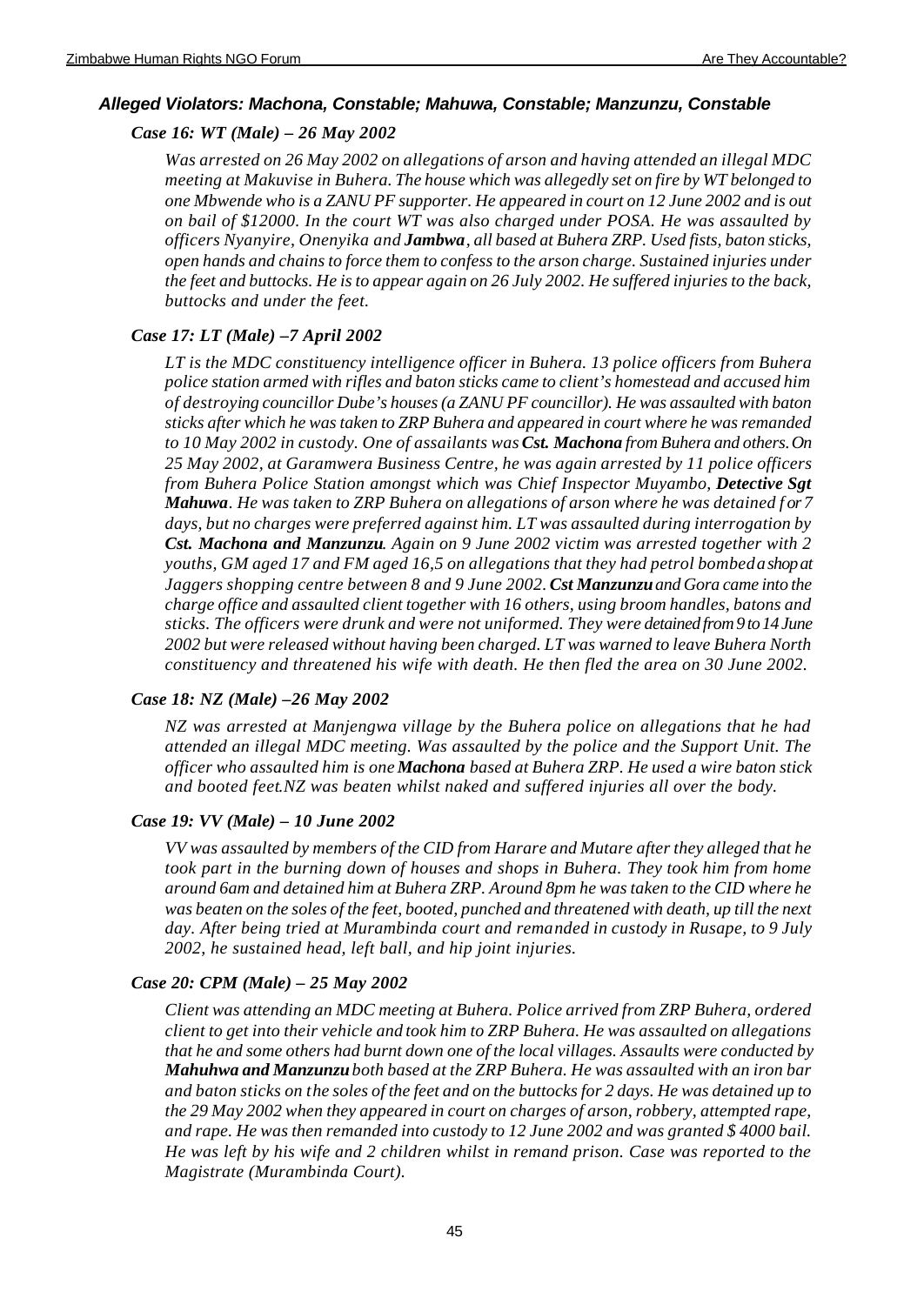## *Alleged Violators: Mapungwana, James; Wevhu, Sigauke*

## *Case 21: AM (Male) 6 April 2002*

*Victim is the MDC District Vice Secretary. The two war veterans approached him at Jekenisheni Church, leading 25 youth all wearing ZANU PF T-shirts bearing the THIRD CHIMURENGA inscription. They assaulted him and he sustained multiple injuries all over the body. They took with them 10 bags of 50 kg ground nuts with a total value of \$20 000.* 

## *Case 22: CC (Male) 6 April 2002*

*Victim left home to go to church at Chapanduka Business Centre, Buhera North. During the church service, about 100-200 ZANU PF youth, led by the local war veterans operating in the area and dressed in ZANU PF T-shirts with the inscription [THE THIRD CHIMURENGA] came to the church and started assaulting the congregation using sticks, iron bars, sjamboks and accused them of being MDC supporters. Victim sustained injuries all over the body and was treated and discharged at Murambinda General Hospital. The following week, he received a dismissal letter from the War Veteran leader James Mapungwana to leave employment at Chapanduka clinic where he was employed at the time as a nurse aid. Reported to ZRP Murambinda.*

## *Case 23: CM (Male) –1 March 2002*

*On 28 February 2002 victim failed to attend the ZANU PF Presidential campaign rally at Dune Primary School 15 km away from Chapanduka Secondary School. As a result he was accused of being an MDC supporter and of training MDC youth at Matsago and two other centres west of the school. Well-wishers who had attended the rally informed him that a march was to be held that week to campaign for his dismissal from the school. On 01/03/2002 between 0930 and 1030 hrs a group of about 122-300 ZANU PF youth descended at the school campus singing and chanting slogans. Victim was then taken to the Administration offices. One of the leaders came in carrying a placard written 'CM to stop work with immediate effect from 01.03.2002. and not to be at any polling station'. Victim had however been trained as an election monitor before that date. He reported the case to a local headman Mr. Shimba and district office and was told to remain and work as normal. On 25 March 2002 well after the election, he went to Mutare on business to post an "O" level entry schedule and while he was away from the school, 24 ZANU PF youths approached his wife at the school and demanded that she remove all their belongings from the school. They locked the house and gave the keys to the acting Headmaster Shungwa. The property was collected for safekeeping.*

## *Alleged Violator: Mazhindu, Charles*

### *Case 24: NC (Female) 20 June 2002*

*NC is the MDC women's' league secretary. Towards the 2002 elections, she was assaulted by ZANU PF youths from her neighbourhood and whom she knows by name. She fled the area in March. When she went back she was confronted again. This time they demanded food from her and sang revolutionary songs throughout the night at her homestead. They dispersed around 4a.m. They returned the following day but she had fled and slept in the bush with her family. Fled on the 20 June 2002 to Harare and has not returned since. Alleges that they are being sent by her husband's brother who is a ZANU PF councillor in the area.* 

## *Case 25: AC (Male) 4 February 2002*

*Victim was approached whilst at school by Charles Mazhindu and Marximos, both ZANU PF war veterans, and Loverage Mupundu, a member of the ZNA based at Dzivaresekwa Presidential Guards in Harare. They arrived in a green Mazda B1600 and asked victim and one Philemon Chiripanyanga, a teacher, to approach their car. When they did they were assaulted severely all over the body and sustained multiple injuries. They accused them of being supportive of the MDC in Buhera North. Victim was taken to Chivhu General Hospital*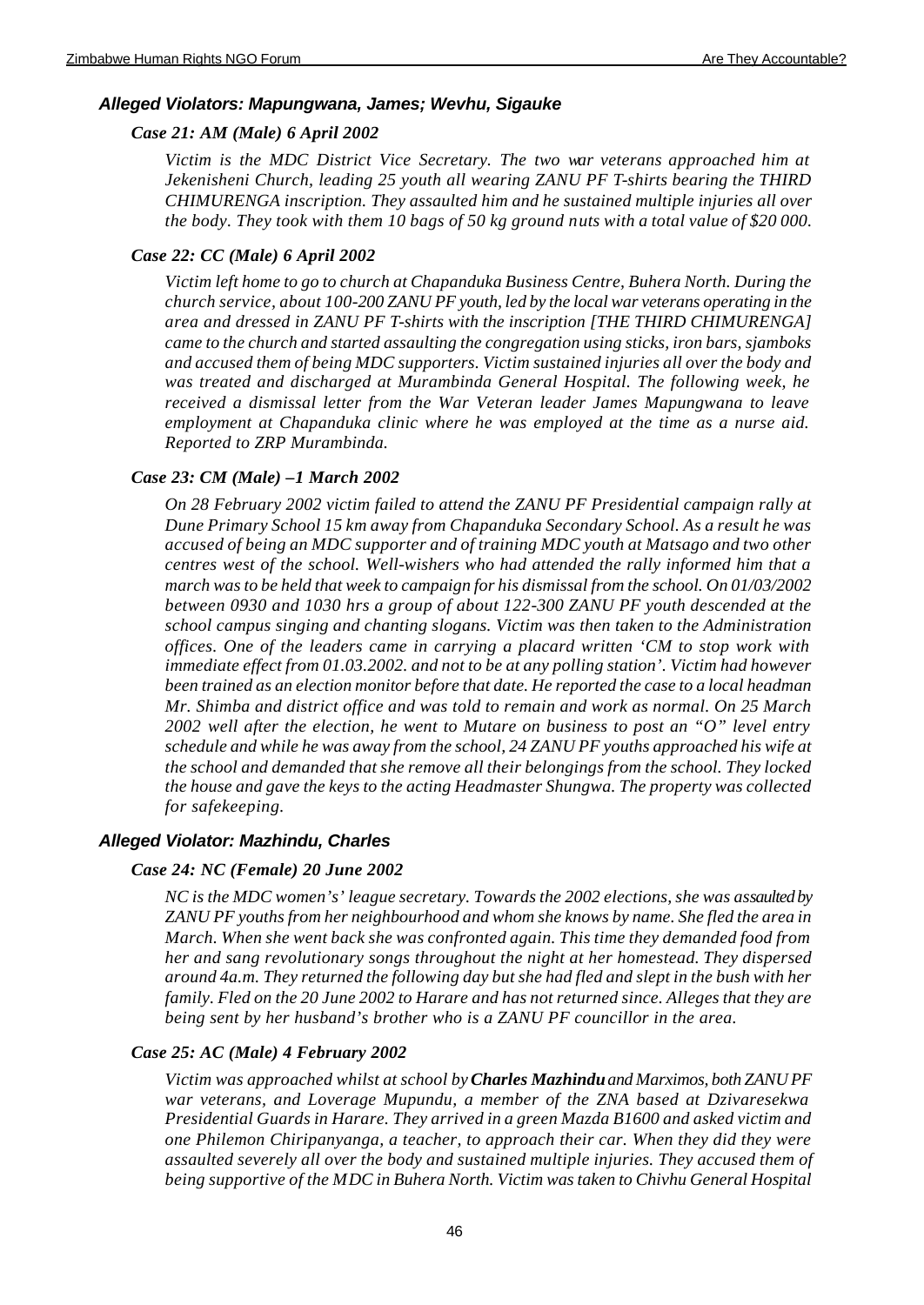*for treatment. Reported the assault to ZRP Murambinda but no arrests were made. The officers refused to take down the report in writing.*

#### *Alleged Violator: Shoko, Shepherd*

#### *Case 26: FM (Male) – 16 June 2002*

*FM is on the ZANU PF wanted list. He is an MDC member based in Buhera. A group of ZANU PF supporters came to his place. As FM had been warned before, they were not able to find him and started interrogating his parents. They threatened to kill him before they left, after they had beaten and threatened several others in his neighbourhood. They left but returned about 5 times between 16 and 24 June 2002 when FM fled the area. FM managed to evade them each time they came looking for him. He knows some of the people who are after him.*

#### *Case 27: CC (Male) –25 February 2002*

*On 25 February 2002 CC was assaulted by ZANU PF militia for not attending ZANU PF meetings. He was assaulted with bicycle chains and iron bars. CC is an MDC activist. The case was reported but no action was taken despite having furnished the police with the names of the assailants : Shepherd Shoko, Last Maupa, Biggie Mugazi and many other ZANU PF youths. On 17 June at around 2 a.m. police officers, war veterans and militias came to client's homestead looking for him. CC managed to escape but his wife who is 7 months pregnant was beaten with baton sticks. Couldn't identify them. He lost his fowl when they attacked and stole \$700 when they searched the house. He fled the area on 17 June 2002 and has not yet returned.* 

### **Chimanimani**

#### *Case 28: EC (Male) – 21 February 2002*

*A ZANU PF rally was organised by the above named ZANU PF officials at Rusitu High School, interrupting 'A' level lessons. they forced the students to attend, however the students ran away due to fear. The officials then accused the victim and three other teachers of having something to do with MDC and threatened to order ZANU PF youth militia to kill them. The following day the ZANU PF youth militia surrounded the headmaster's home armed with axes and knobkerries. The victim managed to escape and went into hiding. report made at ZRP Chimanimani*

#### *Case 29: GU (Male) – 21 February 2002*

*The three interrupted 'A' level lessons at the school where the victim teaches and forced students to attend a ZANU PF rally. The students ran away as they were afraid of the soldiers in uniform. The officials then accused him and three other teachers of having links with MDC. The other teachers are Elijah Chitambo, Howard Sibanda, Taona Tsopo. Major Zephania told the rally that he would arrange with ZANU PF militia to kill me. The following day ZANU PF youth armed with axes, catapults and knobkerries surrounded his house. he managed to escape and went into hiding. report made at ZRP Chimanimani*

#### *Case 30: HS (Male) – 21 February 2002*

 *ZANU PF held a rally at the school and forced 'A' level students to attend. The students ran away and hid out of fear for the soldiers. The soldiers then accused school teachers of being MDC supporters. Major Zephania told the rally that he would arrange with ZANU PF youth to kill teachers who supported MDC. The following day, ZANU PF youth came to the school armed with axes and knobkerries and surrounded the headmaster's house. The victim escaped and is in hiding. A report was made at ZRP Chimanimani.*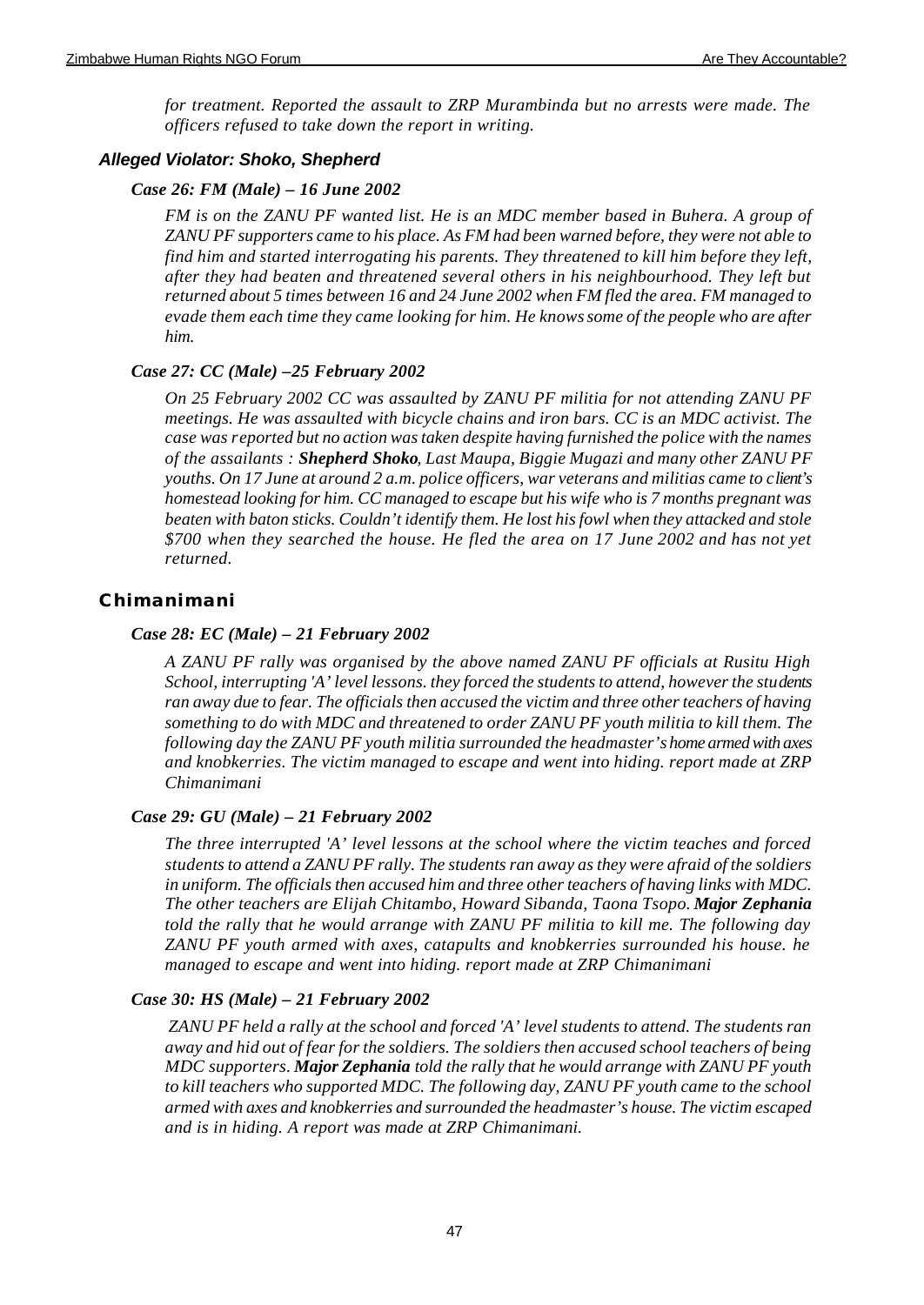## *Alleged Violator: Mukono, Pedzayi*

## *Case 31: EG (Male) – 25 March 2002*

 *ZANU PF supporters led by the above person went to his home demanding her husband's whereabouts. He was however not at home at the time. They threatened to kill him for supporting MDC and being a polling agent during the Presidential Elections. They then assaulted him all over her body with sticks and bicycle chains. EG escaped and sought refuge in Chimanimani. He made a report at ZRP Cashel but to the date of report no arrests was made.*

## *Case 32: MT (Male) – 2 March 2002*

*MT approached the victim acting as if he wanted to buy some chickens. The victim claims that MT had come to find out if the victim was home. MT later came back with a group of about eight youths, singing ZANU PF songs. They accused him of being an MDC member. The victim managed to escape and sought refugee in Chimanimani town. Report made at ZRP Cashel but as at the date of reporting nothing had been done.*

## **Chipinge South**

## *Alleged Violator: Mabhunu, Luke*

## *Case 33: AS (Male) – 2 April 2002*

*The victim is a ward secretary(MDC) in Chipinge South. A meeting was held at Mtandawe Primary School by ZANU PF and was addressed by Porusungazi, Leeya Nyoni and Mazhure. One Luke Mabhuku a ZANU PF chairman, Reuben Chihangalazi and Elias Hobwani attacked the victim after they were instructed to eliminate all MDC supporters. They went to the victim's homestead and started assaulting him with sticks alleging that he was a sell-out and demanded that he produce the MDC register. The victim was left unconscious. His wife was also assaulted after she tried to save the client from further assault. All his children witnessed the assault. They destroyed all his property worth over \$100 000. The victim suffered multiple injuries all over the body. A report was made to the police (ZRP Chisumbanje) on 7 April 2002. The police came and saw the assailants who had come to assault him again but only dispersed the assailants*

## *Case 34: HM (Male) – 31 March 2002*

*About 150 ZANU PF supporters attacked the victim with stones, logs and sjamboks accusing him and his family for supporting MDC. They left him unconscious. He sustained deep cuts on the forehead, back and broke his left arm. Report made at ZRP Chisumbanje.*

### *Alleged Violator: Mauchezani, Danmore*

### *Case 35: BM (Male) – 16 March 2002*

*The victim is employed by the Ministry of Education and Culture based at Birirano Primary School. A ZANU PF rally was held at Birirano "B" Satellite School on a farm taken in the fast track resettlement programme. During the rally two youth leaders named above accused the victim of being an MDC member. They told people at the rally that the youth was going to bet him up soon. On 10 March 2002 a youth leader and another ZANU PF youth followed the victim to Musani Bus stop where he was waiting to board a bus to Birchenough bridge. They accused him of promoting MDC programmes at his school and promised to mobilise youths to assault him. On 19 March 2002 Mauchezani led a group of about 20 youths to Birirano primary School. The victim was however in Chipinge collecting the teachers' pay. On arrival they surrounded the school and asked for the victim. They then called for a parents meeting that was also attended by the Deputy Headmaster, Mr Mwanandimai. During the meeting they alleged that the \$10 000 which was donated to the school was money given by the MDC. The victim alleges that the youths were still looking for him*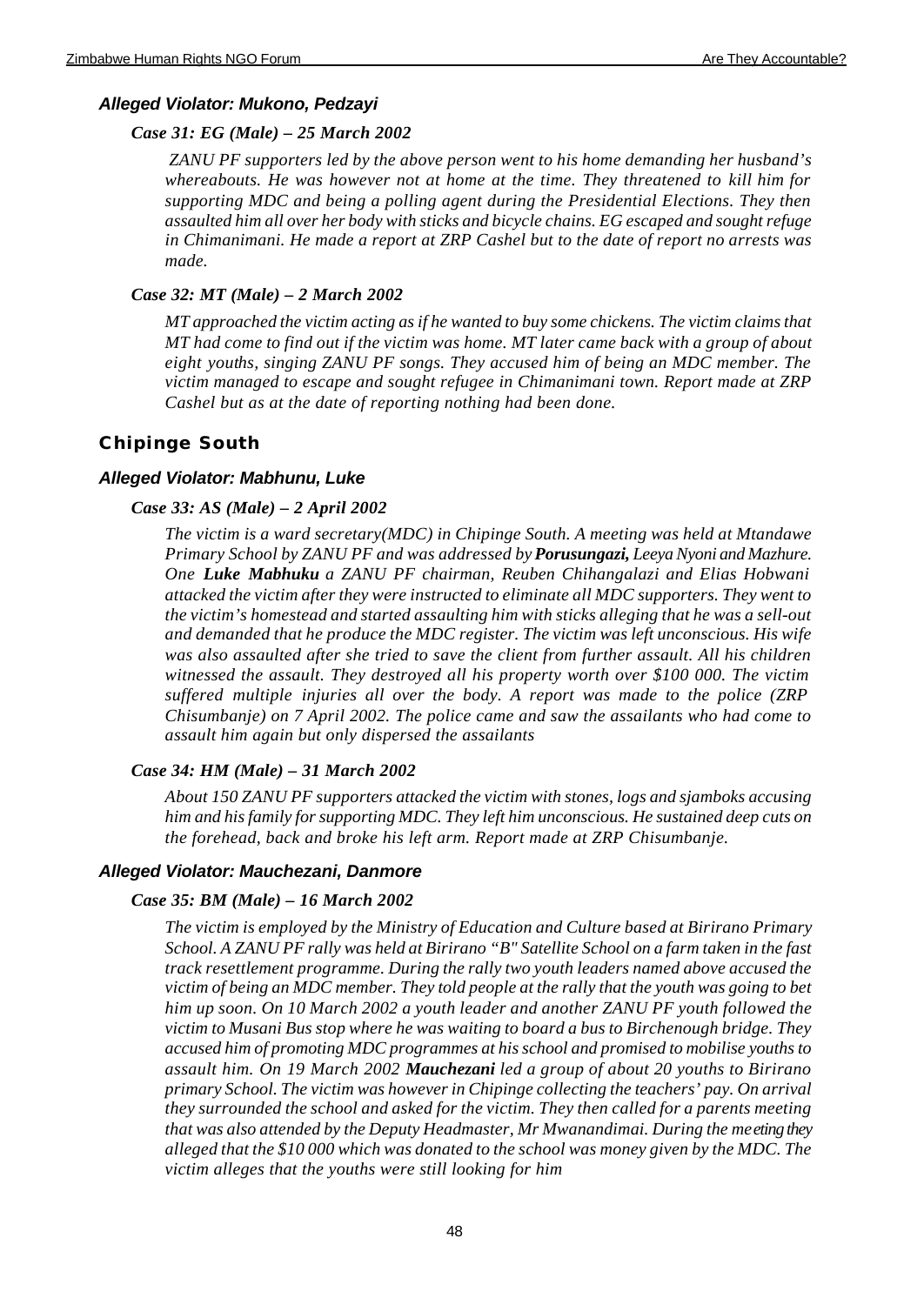#### *Case 36: GS (Male) – 29 March 2002*

*The victim was approached by the youth militia while he was at Tanganda Halt. He was wearing an MDC t-shirt. They assaulted him and took possession of his t-shirt. He also lost \$1 630. made a report to the police.*

#### *Alleged Violators: Porusungazi, Enock (see also case 33)*

#### *Case 37: MM (Male) – 4 March 2002*

*Victim is a driver for MDC officials in Chipinge South. He was approached at his residence by ZANU PF supporters being led by Enock Porusungazi, a ZANU PF youth Provincial Chairman for Manicaland. They accused him of being an MDC supporter and he was severely assaulted all over the body. He sustained injuries which were treated at Chiredzi Hospital. On 17th April 2002, he was transferred to Avenues clinic in Harare for surgery on a damaged ear drum. All in all, medical treatment cost \$ 209 000. Reported to ZRP Chisumbanje*

#### *Case 38: ZM (Male) – 4 March 2002*

*Victim was in the company of Morgan Mushunje, the MDC officials driver in Chipinge South, when ZANU PF supporters approached them and accused them of being MDC supporters. They assaulted victim and his companion severely using sticks and sjamboks. They then detained them at Chisumbanje ZRP. After 3 days of detention they were released. Made an official report to ZRP Chisumbanje with Investigating Officer Constable Tukura.*

#### *Alleged Violator: Shoko, Gilbert*

#### *Case 39: TB (Male) – 22 January 2002*

*Victim was walking in Rusape at about 1400 hours when he was abducted by war veterans being led by Gilbert Shoko of the Central Intelligence Organisation. He was put in a Defender truck and was driven to ZANU PF district at Muller building. On arrival, he was assaulted with sticks and sjamboks, threatened with death and his cash (\$ 3000) and a bag with some clothes were taken from him. He was released at 1800hours, and decided to proceed to the police station to make a report. They followed him there and detained him in cells. The very same people have pending cases for public violence in which they are on \$5000 bail pending trial.*

#### *Case 40: PM (Male) – 22 December 2002*

*Victim was at Symex Take away foods in Rusape when the named people arrived in a defender truck. They grabbed him, tied his hands up using a rope, bundled him into the back of the truck and drove into the nearby bush approximately 10 km away from the take away. They severely assaulted him using sticks and sjamboks and then left him unconscious. A passer by picked him up and took him to Mutare General Hospital for treatment. He was later transferred to Avenues hospital on the advice of James Mukwaya ( Mutare Provincial Organising secretary) and Roy Bennett (Hon MP-Chimanimani). The perpetrators stole his mobile phone valued at \$ 50 000, \$ 26 000 cash and a pair of shoes. They then proceeded to his house at number 110 Vengere T/ship and conducted a search and stole six blankets, clothes, and a radio. All property is valued at \$ 76 000. He has since left Rusape and taken refuge in Mutare. Reported to ZRP Rusape CR 332/11/2002*

#### **Makoni East**

#### *Alleged Violators: Bukutu, Lovemore, Mambohaatumwi, Arnold; Nenge, David*

#### *Case 41: BL (Male) – 16 February 2002*

*About 20 ZANU PF supporters led by the above named war veterans descended at the victims home. They were wearing ZANU PF t-shirts. They first set fire to the kitchen, then the fowl run and goat pen. They then burnt a granary and a storage house for paprika, destroying all*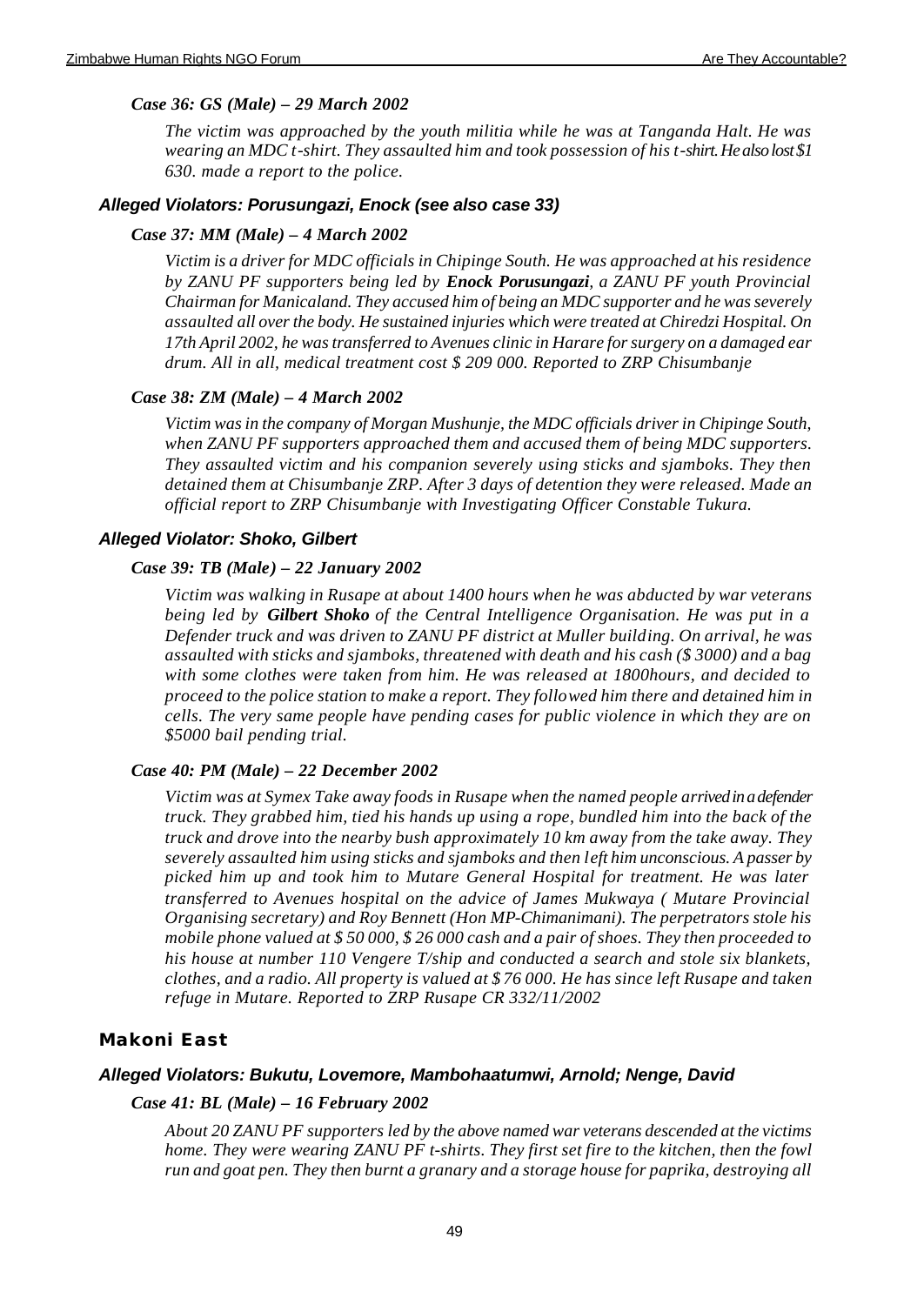*the paprika inside. Finally they petrol bombed the main house destroying everything inside. The group also assaulted Chief Ephraim Gandanzara for sympathising with the MDC. They alleged that Didymus Mutasa had ordered the arson. reported at Munatsi Police Base, under Rusape Rural Police Station. RRB No 035312 and the investigating officer is Constable Musimbe. No arrests had been made as at the date of this report.*

### *Case 42: CG (Male) – 10 February 2002*

*The victim received a report that BLK's homestead had been set on five by the named war veterans. Shortly after that they arrived at the Chief's homestead. They criticised him for condemning violence in the area and not campaigning for ZANU PF. said that Didymus Mutasa had ordered, the arson and the attack. They then assaulted him all over his body and sustained serious injuries. CG made a report at Rusape Police Station- RRB No 053312- 053313.* 

### **Makoni North**

### *Alleged Violators: Chin'ono Godfrey, Machangwe, Jacob; Muzhizhi, Andrew; Chin'ono, Godwin; Mairos, Kenneth, Mufundisi, Dzingai*

#### *Case 43: EM (Male) – 16 April 2002*

*About 30-40 ZANU PF youth militia went to the victim's home while he was sleeping. They accused him of being an MDC supporter. He was assaulted with bicycle chains and logs. They then ordered him to remove all his property from the house and set it on fire. They then torched 23 bales of tobacco. The total value of the property destroyed is \$2 500 000. A report was made at ZRP Inyati, CR 192/4/2002*

#### *Case 44: MZ (Male) –16 April 2002*

*The victim alleges that the perpetrators were working on the instructions of Mutasa MP. About 30-40 ZANU PF youths dressed in t-shirts inscribed "The Third Chimurenga' went to the victim's home. He noticed that two of the war veterans were armed with AK rifles. They accused him of being an MDC supporter. He was severely assaulted with the logs and bicycle chains. His arm was broken in the assault. He was ordered to remove all his property from his house. He could not do so because his arm had been broken. They set all his houses on fire and torched his barns as well. The value of the property destroyed is \$2 330 000.* 

#### *Case 45: MM (Male) –16 April 2002*

*30 - 40 ZANU PF supporters went to the victim's home. Two were armed with AK rifles. He was accused of being an MDC supporter and was then assaulted. His 20-year-old son was dragged out off the house and also assaulted. They finally set fire to all the houses. The total value of the property destroyed is \$100 000. A report was made at ZRP Inyati, CR 192/4/2002.*

#### *Case 46: NM (Male) –16 April 2002*

*About 30-40 ZANU PF youth militia led by the above individuals went to the victim's homestead. Two of them were armed with rifles. They accused him of being an MDC supporter. They then assaulted him before setting fire to 23 bales of tobacco, and a thatched kitchen. Property destroyed is worth \$1 500 000. A report was made at ZRP Inyati*

#### *Case 47: EM (Male) –16 April 2002*

*40 ZANU PF youths and war veterans armed with 2 AK rifles went to the victim's village. They accused him of being an MDC supporter. He was assaulted with sticks and sjamboks. They then set on fire a thatched kitchen destroying kitchenware valued at \$30 000. They proceeded to his two tobacco barns and set them on fire destroying them completely. The tobacco was valued at \$2 500 000. report made at ZRP Inyati, CR 192/4/2002*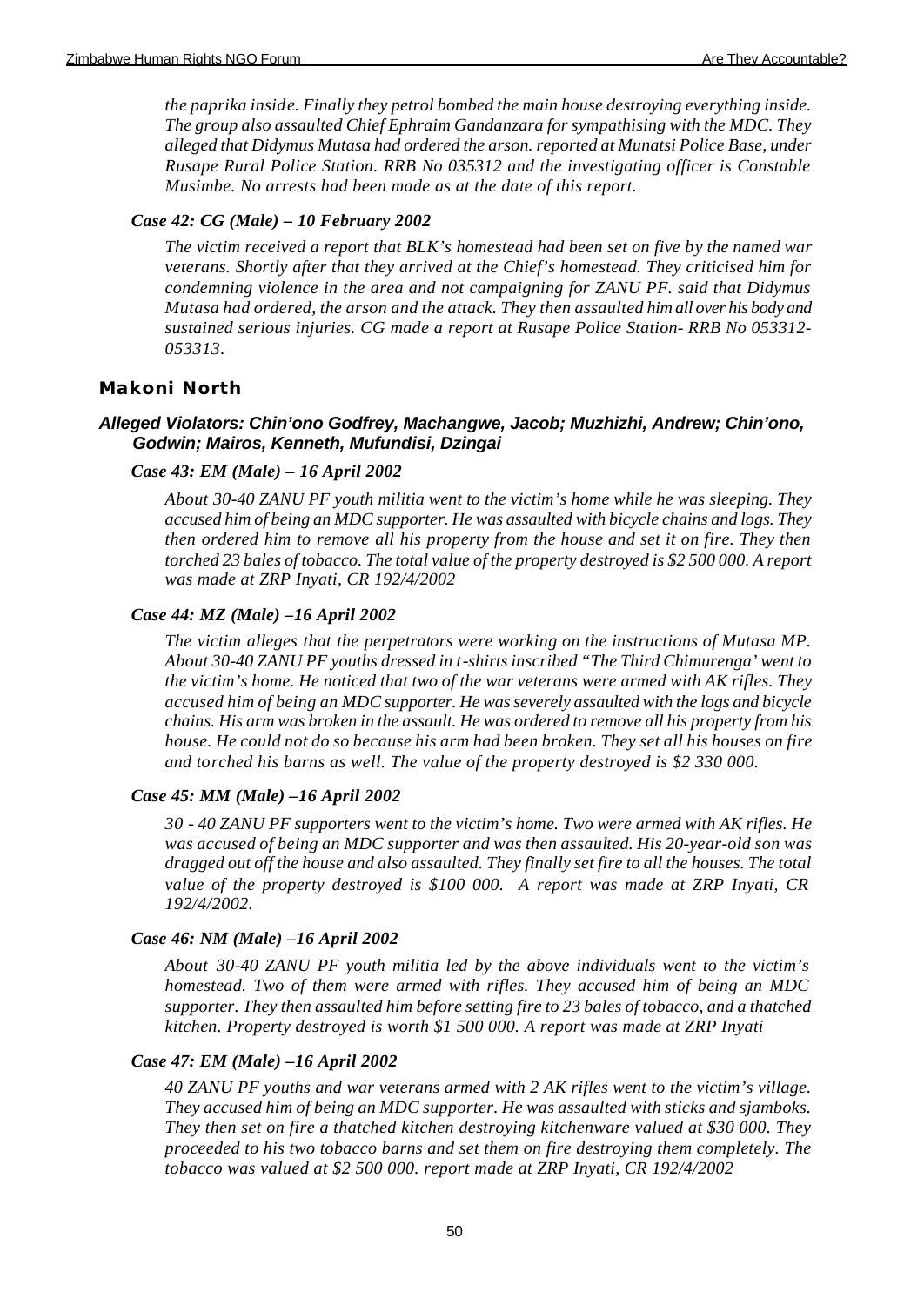### **Makoni West**

#### *Alleged Violator: Mhiripiri, Punish*

#### *Case 48: DC (Male) –9 February 2002*

*Victim is the MDC District Chairperson for Makoni West. He was approached at Halfway bus stop in Rusape by ZANU PF supporters and youth who were being led by D. Mutasa the ZANU PF Member of Parliament for Makoni North and Mhiripiri, a war veteran leader in Makoni. They demanded to see a ZANU PF card and asked to search his bag. When victim refused and tried to run away, they followed and caught up with him and pulled of his shoes, grabbed his portfolio, searched it and took the Voter's roll for his District. They then ordered him to double march to their base but he refused to go for fear of his life. They then started hitting him all over the body with sticks, fists and kicks after which they took him to the police station in Rusape but the police told the war veterans to go and solve their problems outside the premises because he said it was political.*

*Victim refused to leave the police station so they grabbed him and tried to forcibly drag him outside. When this failed he ran back to the charge office asking for help but instead the war vets followed him back into the charge office and handcuffed him. The police detained him for 18 hours under an order from the vets. He spent the night handcuffed. The police then phoned Mhiripiri and D. Mutasa who instructed them to keep him at the charge office until they came to collect him but they did not come until the following day at which time the war vets had already sought transport to take him from the police Station to Headlands. The motor vehicle which belonged to MIDSEC Security company, Rusape ferried them from the police station to the bus stop where they then boarded a Tenda bus to go to the ZANU PF Offices. Victim was handcuffed all this time. Mhiripiri, D.Mutasa and other ZANU PF officials were waiting for them at the offices.*

*They told victim that they had been looking for him for a long time and took everything he had including campaign material and identity documents. They then handed him over to the war veteran Major who took him to their base camp for torture. at the base He was taken to a torture chamber where he was told to take his shoes and jacket off and then beaten up. They interrogated him on the party's (MDC) campaign strategies. When they finally stopped hitting him they took him back to Rusape charge office where they were told by the police that his lawyers had been looking for him so they released him.*

#### *Case 49: MM (Female) –17 February 2002*

*Victim is married to Headman Chideuro's son and is the MDC Deputy Organising Secretary for Makoni West. On 17 February 2002 at 1400 hours there was a ZANU PF rally at Dewedzu Business Centre in Makoni West which she did not attend but her father-in-law Headman Chideuro was in attendance. Headman Dengedzu who was one of the ZANU PF officials at the rally indicated to Punish Mhiripiri, the ZANU PF Chairman for Makoni, that there was a troublesome woman who is married to the Headman's son. As a result, her fatherin-law was then ordered by Mhiripiri to go and get her from her home so as to instruct her to join ZANU PF and surrender all MDC membership cards. Her father-in-law complied with the order but when she managed to escape from him he did not return to the rally. A vigorous search by ZANU PF militia was conducted but they failed to locate her as she was already in hiding. She has nowhere to go and nowhere to live. She reported the matter to ZRP Rusape*

#### *Case 50: TBM (Male) –13 January 2002*

*ZANU PF youths dressed in ZANU PF t-shirts (inscribed "Third Chimurenga") went to the victim's home. They were escorted by three soldiers who were armed with AK rifles. They ordered him to come out. When he got out they assaulted him with sticks, wire and sjamboks. When his mother came out to investigate she was also assaulted and sustained some body bruises and a broken left arm. They ordered him to hand over all MDC property and join the militia. they searched the house for MDC t-shirts and cards but found nothing.*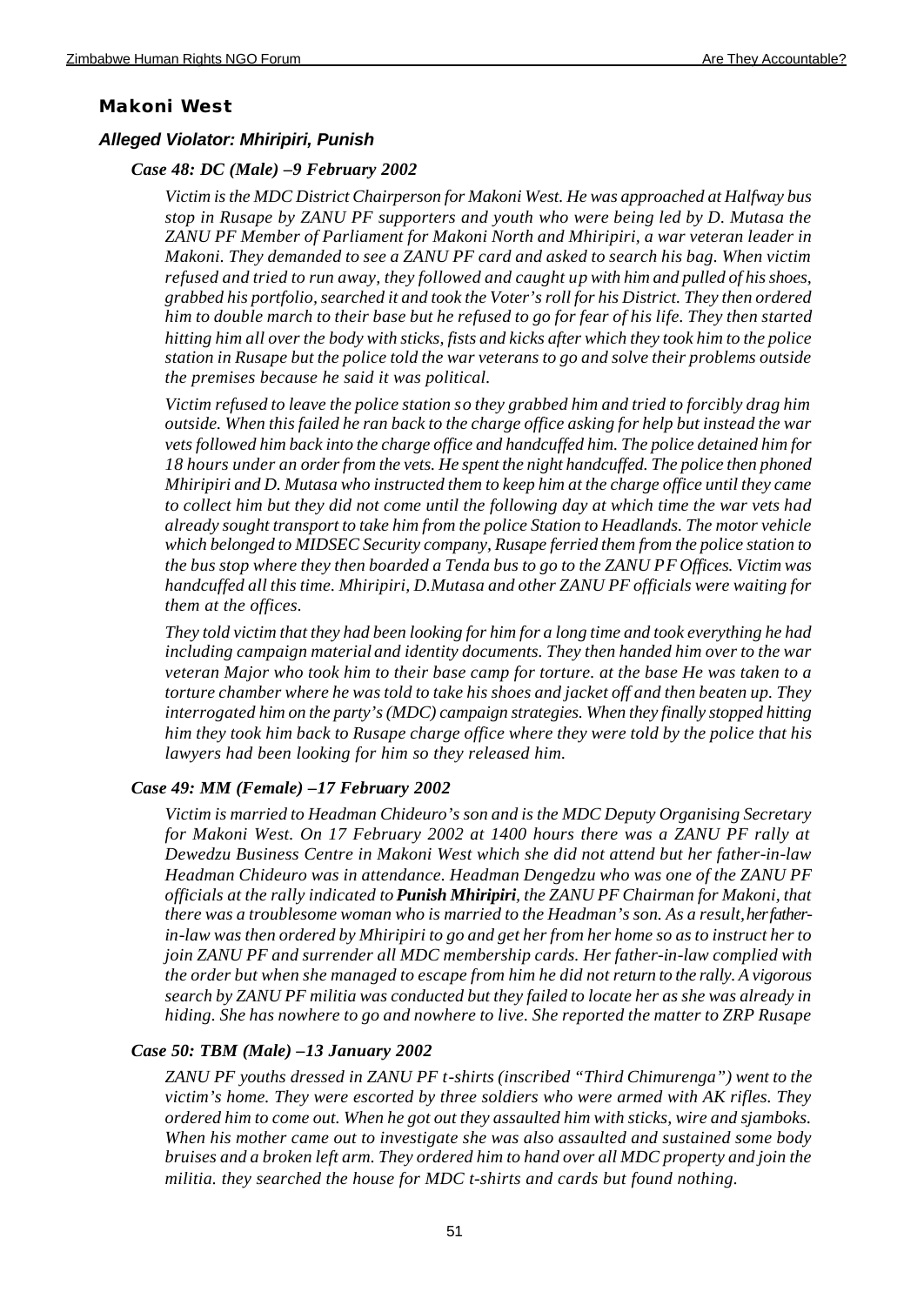## **Mutare South**

### *Alleged Violators: Chitsa, Panganai, Masaka, Onias*

### *Case 51: SM (Male) –28 February 2002*

*On 28 February 2002 at about 0130 hours, about 100 ZANU PF youths dressed in ZANU PF shirts with the inscription [THE THIRD CHIMURENGA] approached victim's homestead accusing him of being an MDC supporter. They started to destroy his 2-roomed house with an asbestos roof damaging 8 \* 12m asbestos sheets and broke all the window panes. They then proceeded to a grass thatched kitchen adjacent to the main room. They set it on fire destroying all kitchenware. The following property was destroyed :- toilet, tables, chairs, 50 kg white maize and all the doors. The total damage was \$ 160 000 and nothing was recovered. Case reported at Marange police post, under ZRP Odzi where he was referred it to Mutare Central, but to date nothing has been done.*

### *Case 52: KM (Male) –27 February 2002*

*On 27 February 2002 at about 2200 hours, a group of about 100-130 ZANU PF youths and war veterans led by Onias Masaka and Panganai Chitsa, the local war veterans in the area, descended at victim's homestead singing 'MORGAN ZANU YARAMBA'. They accused him of sympathising with the MDC and started hitting him all over the body with ropes and sticks. They then destroyed his house : a 3 roomed house with an asbestos roof, damaging 16 \* 12 ft asbestos sheets. They then proceeded to a kitchen adjacent to the main room destroying it completely. About 16 standard windowpanes were broken. All kitchenware was also destroyed. All in all, total value of damaged property was \$ 300 000 and nothing was recovered. Matter reported at Mutare Central on the 27th of February 2002 but to date nothing has been done.*

### **Mutare West**

### *Alleged Violators: Chigwizura, Samuel; Muchingami, Adam; Muzama, Lucky*

#### *Case 53: DM (Male) – 7 March 2002*

*On 7 March 2002 at 0145 hours, a group of ZANU PF youth arrived at victim's home in Mutare West. They knocked on the door and demanded to know where he was since he had recently escaped from them in another incident. When his wife refused to open the door, they proceeded to the cattle pen, which they set on fire killing 46 goats. The chicken run was also set alight killing 7 chickens. Thatched kitchen was burnt down and all kitchenware was destroyed bringing total damage costs to approximately \$ 40 000.* 

### *Case 54: LN (Male) – 7 March 2002*

*On 7 March 2002 at 0100 hours, 20 ZANU PF youth led by the above named war veterans went to victim's home and knocked on the door demanding to know of his whereabouts as he was not home. They demanded that the door be opened and when wife would not comply, they proceeded to a thatched kitchen and granary and set both on fire, destroying kitchenware. Approximate value of food and property lost is \$ 50 000.*

### *Case 55: SM (Male) – 6 March 2002*

*About 10-20 war veterans led by Lucky Muzama and Samuel Chigwizura descended on victim's home armed with sticks, iron bars and sjamboks. They knocked on the bedroom door, demanding for it to be opened and when he refused they began to shout "pasi newe SM" and proceeded to a thatched kitchen which they set on fire destroying all kitchenware. Property damaged valued at \$ 15 000.*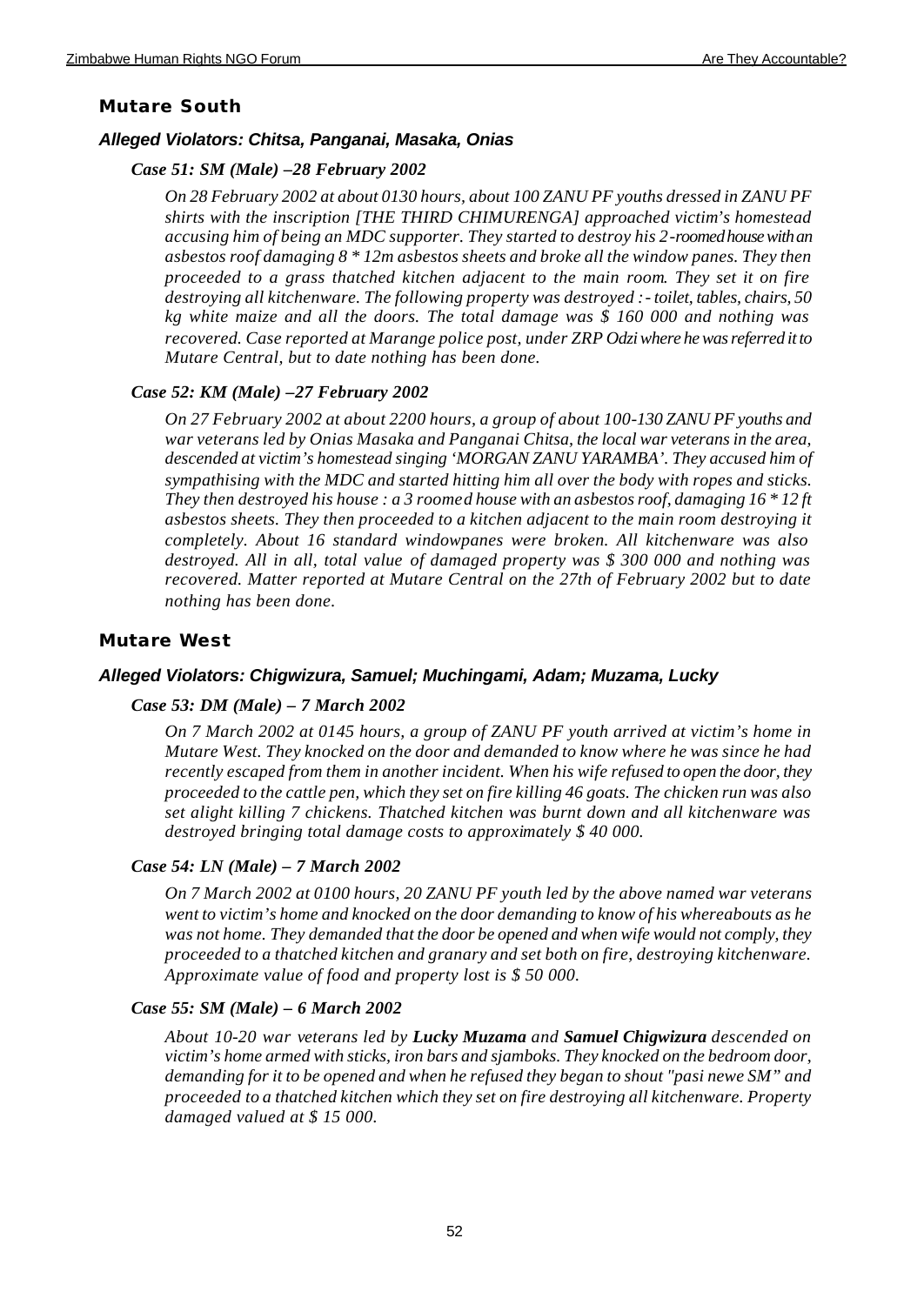## *Case 56: SC (Male) – 27 February 2002*

*Victim is an MDC member. On 27 February 2002 at 2030 hours victim was at home when the six named ZANU PF youth came to her place. They demanded matches to light their cigarettes. On opening the door she was attacked using sticks and sjamboks and was accused of being an MDC sympathiser. They then set fire to a thatched bedroom and all her belongings were destroyed. Property destroyed with an approximate value of \$ 40 000.* 

## **Mutasa**

### *Alleged Violators: Chimanga, Chimbo, Simba, Mabvirakure, Rutendo*

### *Case 57: EN (Male) – 14 February 2002*

*About 200 ZANU PF youths went to the victim's homestead to arrest him on the orders of Chief Mandeya (allegedly the youths' leader). When the victim resisted they left to return later. They forced open the door to gain entry into the house. they threatened to burn down his home if he did not comply with the Chief's order. The victim, his brother, KN, and SD armed themselves with axes, spears and hoes in self defence resulting in the youths running away. The next day the three were arrested on allegations of intimidating ZANU PF youths namely Rutendo Mabvirakure, Simba Chimbo and Enock Chimanga. They were detained at ZRP Ruda. They appeared at the Mutare magistrate's court on 20 February 2002 and were remanded on \$2 000 bail to the 6 March 2002*

### *Case 58: KM (Male) – 14 February 2002*

*The four violators are ZANU PF militia led by Chief Mandeya. the victim was at his brother's homestead when 200 ZANU PF youths came to arrest his brother EN on Chief Mandeya's order. His brother resisted the order and the youths left. They returned shortly afterwards and threatened to burn down all his houses. the victim and his brother armed themselves and threatened the youths who left. The next day police from Ruda ZRP arrested them for intimidating ZANU PF supporters. Were detained for four days. Taken to court on 20 February 2002 and remanded out of custody on \$2000 bail.*

## **MASHONALAND CENTRAL**

Elliot Manyika, the present Minister for Youth, Gender and Employment Creation, together with Dickson Mafiosi, the Mashonaland Central Provincial Youth Chairman for ZANU PF, was allegedly involved in several acts of political violence in the run-up to the Bindura by-election in which he stood for election as Member of Parliament on a ZANU PF ticket.

Involvement of the police in the violence was also reported in this province. Ngonidzahse Mungofa of Chiwaridzo Police Post was reported as having presided over acts of torture. In Guruve North, Inspector Musukwa of Mushumbi Pools Police Station allegedly allowed the torture of MDC supporters in the province by refusing to assist MDC supporters who made reports of political violence.

### **Bindura**

#### *Alleged Violator: Gutsa, Paul (see also case 70)*

#### *Case 59: PM (Male) – 22 July 2001*

*PM and his brother GM, were allegedly waylaid at a roadblock by a group of ZANU PF supporters led by Paul Gutsa. When they stopped, PM was struck with an axe by one Lovemore Ushongani. Some members of the ZANU PF attacked the car, shattering its windows. PM was admitted in hospital for about four months while he was being treated for injures sustained in the attack. A report was made at Nyava Police Station, Musana, Bindura to Sgt Mandevhani.*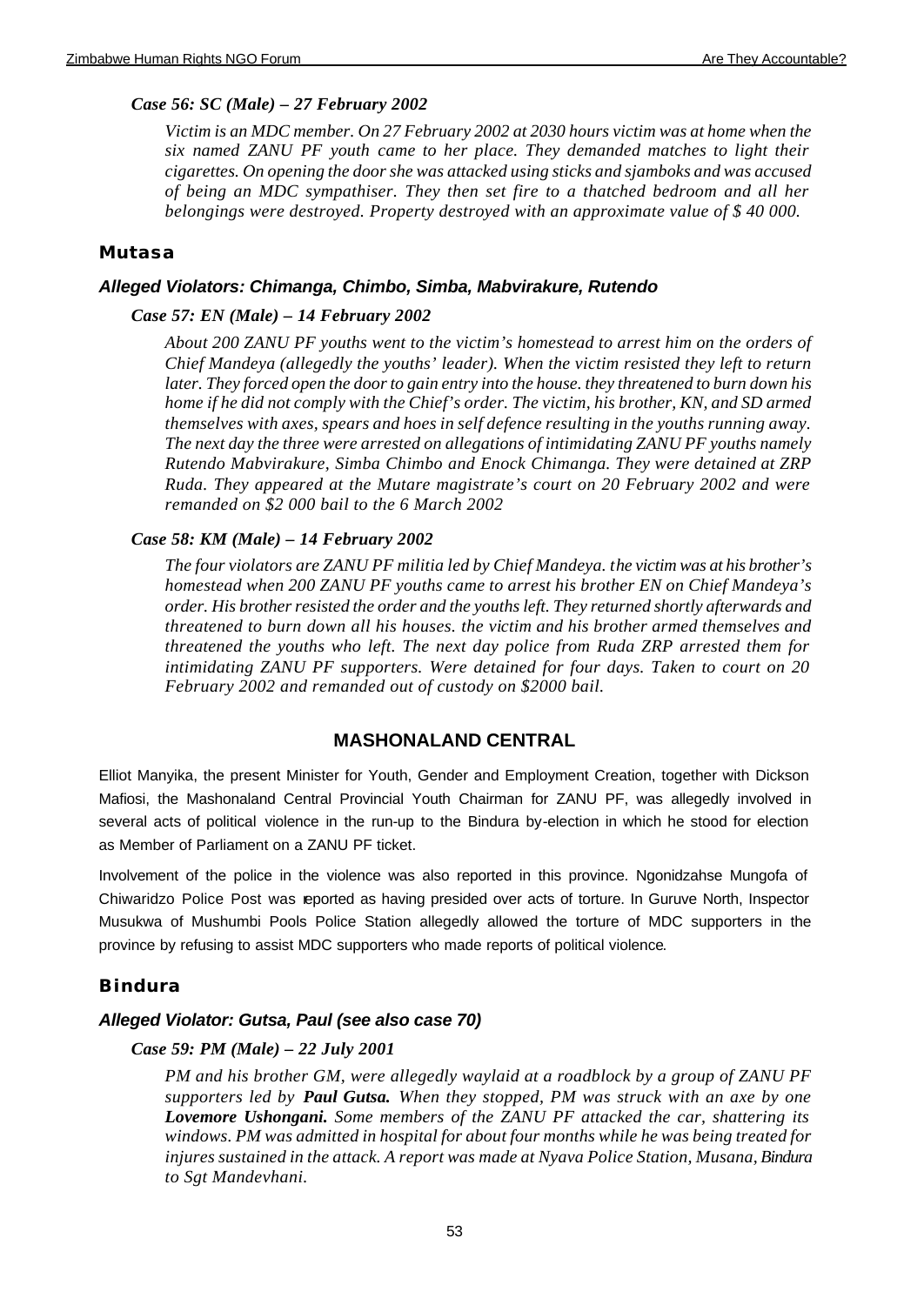## *Alleged Violator: Mafiosi, Dickson (See also case 70); Manyika, Elliot (see also case 70)*

## *Case 60: ACM (Male) – 28 December 2001*

*The evening after his son's burial about twenty ZANU PF supporters came and damaged windows at his home. The next day he went to inspect the grave site with eleven other relatives. On their way back they were allegedly attacked by a group of about thirty ZANU PF supporters armed with knives and other dangerous weapons. The group allegedly at the instigation of Dickson Mafiosi and Elliot Manyika. ACM and his relatives ran away and went to Chiwaridzo Police Station where the riot police intervened. However the group managed to capture his brother-in-law, Moffat Chivaura, when he had stopped to rest. ACM claims that they killed him and dumped his body on a hill at Nicholas Goche's farm. They only got to know about his death on 20 January 2002 when the body of Chivaura was discovered at the farm. ACM was ordered to leave his home and he left all his property in the house. He alleges that the ZANU PF supporters then used his house as a militia base.*

## *Case 61: TK (Male) – 6 January 2002*

*Six ZANU PF youths allegedly came to TK's house and kicked the door open. TK used a spade to hit the six who fled towards the gate with TK following behind them. However, when he got to the gate he found a mob of ZANU PF supporters led by Dickson Mafiosi waiting outside. The mob that was outside to assaulted him with stones and fists. His ear was perforated in the assault he can no longer hear properly. The mob destroyed windows, asbestos sheets, doors and household goods in his four- roomed house. They were then threatening to get into the house when the police arrived and intervened. However the police arrested TK, the victim for assault (GBH) and he was taken to court and was acquitted on 11 January 2002.* 

## *Alleged Violator: Mungofa, Ngonidzashe*

## *Case 62: SM (Male) –7 June 2001*

 *ZANU PF and MDC supporters had a clash earlier on. Approximately one week later, SM and other MDC supporters were at the township when a mob of ZANU PF supporters and five police officers, among them Ngonidzashe Mungofa, descended on them. SM claims the police brought him down to the ground and assaulted him with booted feet and baton sticks. They took him to the police station where his hands were handcuffed behind him and he was further assaulted with handcuffs and batons. SM was detained for five days without being charged. Eventually on the day of his release some policemen arrived and asked why he had not been charged with the assault of a policeman. They allegedly forced him to sign an admission of guilt form and to pay \$500. SM claims that he was warned of further assaults if he continued to support the MDC.* 

### *Case 63: ND (Male) –7 June 2001*

*Assaulted by ZRP officers at Bindura who alleged that ND had verbally abused and harassed a police officer. Taken to Chiwaridzo Police Post and assaulted for nearly thirty minutes using baton sticks. Assaulted all over the back, especially the neck. One of the policemen trampled on ND's neck with boots. They were the transferred to Bindura Police Camp and detained there overnight. At around 12am a member of CID armed with a gun came and started assaulting the three of us with booted feet. ND's head was bashed against the door. Detained for five days and tortured again on the last day of their detention. The other two detained appeared in court on 11 June. ND was made to pay \$80 admission of guilt fine before being taken to court. ND sustained multiple injuries all over his body including his chest. did not report as he was now afraid of the police*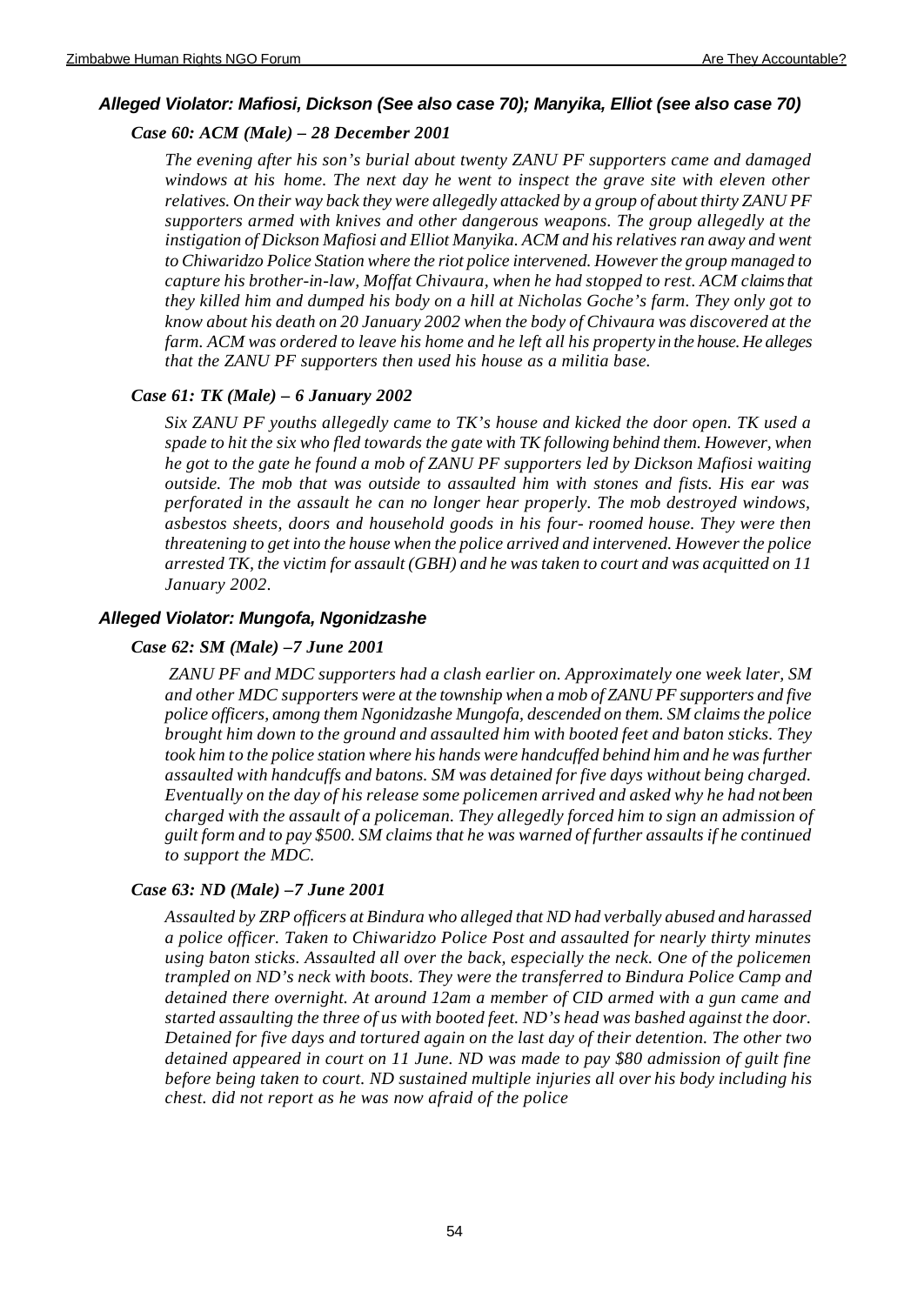## **Bindura & Shamva**

## *Alleged Violators: Bhiza, Godfrey; Kaimba, Obey*

### *Case 64: AM (Female) – 14 December 2001*

 *ZANU PF youths forced open the victim's door at around 11:00pm. They started to assault her using sticks. She was accused of being an MDC supporter. The assailants were putting on ZANU PF t-shirts. The matter was reported to Madziva police station. A Sgt. Mudavekure told the victim that she was supposed to agree with the political affiliation of the majority of the village. Assailants not arrested or charged. Matter referred to ZWLA.*

## *Case 65: MM (Female) – 14 December 2001*

*The victim is an MDC district chairperson in Madziva. a group of ZANU PF youths went to her home around 1 am and destroyed window panes and burnt down two buildings, the main house and a kitchen. the victim woke up when the property had been set on fire. Some of the youths burnt the scotch cart and some property in the dining room. MM went to report to the police on15 December 2001. The police did not arrest the suspects. Instead, the member-incharge, Mudawekure, allegedly advised her to surrender to ZANU PF and that she would be assaulted or killed for her allegiance to ZANU PF*

## *Alleged Violators: Chigega, Never Noel; Chigega Norbert; Chigombe, Golbert; Mishamiviri, Mrs*

### *Case 66: EM (Male) – 31 December 2001*

*EM was asleep with his family when a group of ZANU PF youths came to homestead. They asked him to come outside and he refused. The group started to break the windows and Never Chigega set fire to the bed and other property through the window. The others broke in and started to assault his son. Rebecca and Edsard handed Never some material to lit a fire (matches, grass, paper etc). Gilbert Chigombe, Blessing and Kenwel started to assault EM before running away. They later came back and assaulted him and further destroyed the house and property. The ring leaders were Never Chigega, Edsard. The youths destroyed property worth about \$1 million dollars. Property destroyed includes: thirty blankets, clothes for 11 people, sofas, 16 asbestos, 150 plates, 20 pots, 36 tea cups, 18 water glasses, a kitchen unit, radio, 12 pairs of shoes, 1 bed, a three bed roomed house, 10 acres of maize and cotton crops, twenty bags AN fertiliser, thirty bags D fertiliser, 24 and 15 chickens. The matter was reported to the police on the 31 December 2001.*

### *Case 67: TM (Female) – 31 December 2001*

*A group of ZANU PF supporters came to the TM`s place and forced their way in by burning the door and breaking the asbestos sheets. They demanded that he rejoins ZANU PF. Client knows some of them: Gilbert Chigombe, Nerbart Chigega, Never Chigega, Luke Munongoverwa, Mai Mishamiviri and Mrs. Mushawenyoka. TM was ordered out and the house was burnt down resulting in him losing all his household goods. they also destroyed two other houses and the granary. They started assaulting the client with various weapons, including knobkerries. TM suffered multiple injuries all over the body. case was reported to Madziva Police. Only four people were arrested, Never Chigega, Gilbert Chigombe, Luke Munongoverwa and Norbert Chigega. The leaders of the group were not even recorded as suspects. Case is pending at Bindura Magistrates Court. Suspects are out on Bail.* 

## *Case 68: DJ (Male) –11 March 2002*

*Some ZANU PF youth came around 11pm and let out cattle as a ploy. When the victim came out he was grabbed by about people and severely assaulted. They were using booted feet, open hands and fists. the victim passed out until 2am. He was being accused of being an MDC sympathiser. Matter not reported as the police were saying its a war situation in which they could not assist in any way.*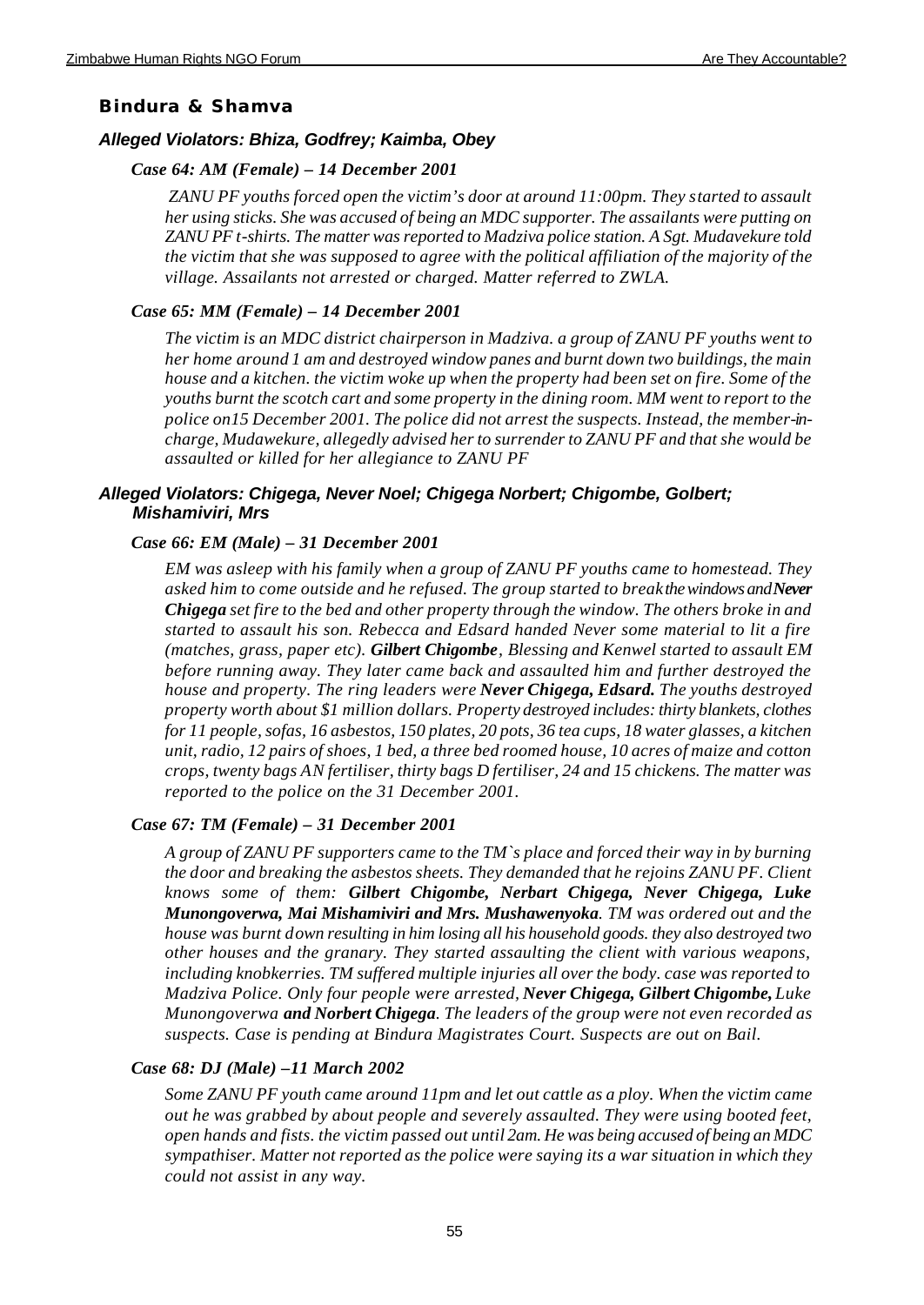## *Case 69: MW (Male) – 18 March 2002*

*Edsard Dhumu a ZANU PF office holder and Noel Never Chigega organised the youth on the 18 March 2002 to come and break into and damage a house in the MW 's rural home alleging that client was sympathetic to the opposing party. Hurled threats and abuses. On 30 August 2001 MW's son, IW had been assaulted by the youths led by a Norbert Chigega. On 30 March 2001 this young man accompanied by a friend threatened to do more harm. MW's wife can not reside at the homestead because of the youths who told her to leave the area as they no longer deserve the land. Reported on 15 March 2002 to Madziva Police Base.*

## *Alleged Violators: Chikono, Nelson; Chitate, Muzvondiwa; Gutsa Paul*

## *Case 70 : MM (Male) –21 June 2001*

*MM is an MDC youth based in Bindura. On 21 June 2001 ZANU PF held a rally addressed by Elliot Manyika. After the rally they started patrolling the area. Prior to the rally they had raided his home but he had escaped and gone to his friend's place but they followed looking for him. The following day they launched a manhunt for him. When they found him a whistle was blown. The group numbered more than 200. He tried to cross the main road but he came across a group in a maroon vehicle. In the car was Manyika, Dick Denhere, Kudzanai Chikono and Nelson Chikono plus another person from the Chikono family. Manyika pointed a gun at him and threatened to shoot him. The group then assaulted him and he sustained multiple injuries on the shoulder, head and left leg. After this they went and confiscated his property which included plates, blankets, burnt clothes and his bed. They returned on 22 July 2001 and burnt the house.*

*Those that burnt his house are Alfonse Madzudzu, Jonah Masiiwa, Novhoro Mutapati, Paulo Gutsa Muzvondiwa Chitate and others. Reported at Nyava Police Station, provided violators names but no arrests made.*

## *Case 71: MC (Male) – 3 July 2001*

*A group of ZANU PF supporters went to his homestead and assaulted him for being an MDC supporter. They demanded that he open the door, when he refused, they forced their way in by breaking down the door. They assaulted him with a wire all over his body. One of them used a thick stick to hit him on his left hand and he suffered a fracture. The victim fled the area. On the same day they burnt down three houses belonging to the client. He lost all is property. He could only identify the people who burnt down his houses. reported the matter at ZRP Bindura. No arrests were made.*

## **Guruve North**

## *Alleged Violators: Gomo, Desmond; Kumukiyani, Emmanuel; Mudzongachiso, Bibi; Musauki, Joseph; Musauki, Nyande; Musauki, Pius*

### *Case 72: SC (Male) – 11 November 2001*

*I am a male and live at Nyakatondo village near Mushumbi Pools in the Dande Communal Land of Guruve North.*

*On 11 November 2001 Mahamba Munyambari came through my home and told me that we were wanted at a ZANU PF youth training point. We quickly took off to the point.*

*Whilst we were there, Koshiwe Jonasi told me and the others, Ephraim Gatsi and Manikidzo Munyambari, that we were supposed to proceed to Kabvuma or Chitepo village to meet with ex-combatants.*

*With others I went to Chitepo village. Trouble started when I got there. I was called by Pius Musauki. He started questioning me why I had joined MDC. Also he said that on the run up to the parliamentary election we had created a headache for ZANU PF that led to the Star Rally being addressed by President Robert Mugabe. From there he started beating me using a*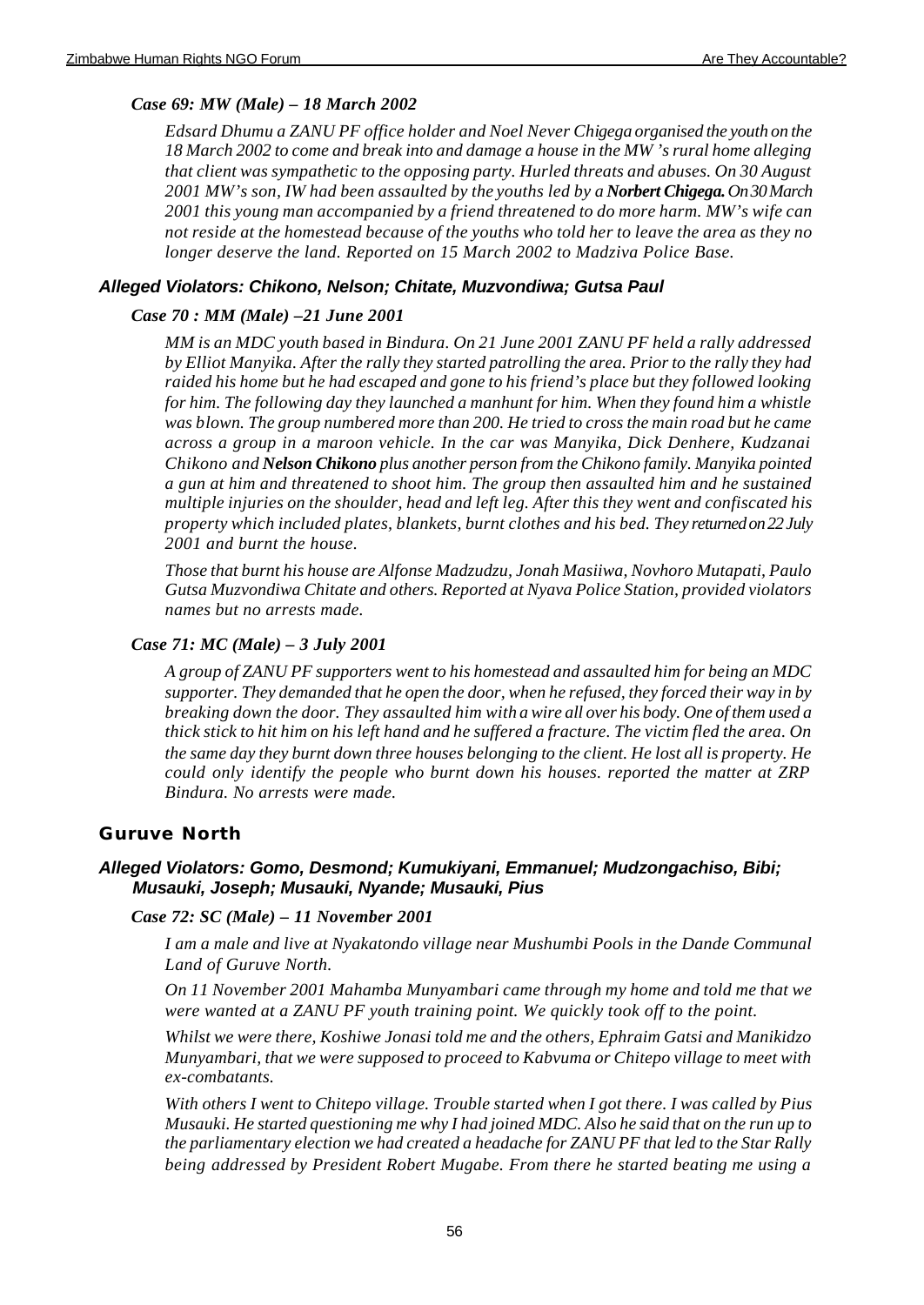*wooden log. As the tension grew, he demanded that I start some military drills and rolling on the hot sand of the riverbed. After that, he rubbed a hot material huriri (buffalo bean) against my body.* 

*This torture carried on for about 6 hours and included beatings, putting my head in a hole and barking like a dog and lying on the hot sand. The most severe torture came when Pius Musauki, with the help of Emmanuel Kumukiyani (Dombo), Nyande Musauki and Bibi Mudzongachiso, forced me down onto the ground. They forced back my foreskin and anus and sprinkled the hot material huriri in. I nearly died out of the pain and thirst as they said my existence is equal to Satan. I cried for their mercy but they left me unattended for almost thirty to 40 minutes. Lastly my clothes were mixed with the huriri and I was forced to wear them home.*

*Until now I am in great pain. May I be rescued from here. I have not reported to the police in Mushumbi as the Member in Charge is a war veteran and known ZANU PF supporter. PISI Constable Tarwira was there at the beginning of the incident but when he saw what was to happen he quickly left and obviously did not report the matter to his superiors as nothing was done to try to stop this torture. We did not report to the police as the Member in Charge is a war veteran and known ZANU PF supporter.*

## *Case 73: KZ (Male) – 11 November 2001*

*I live at Jurujena village near Mushumbi Pools in the Dande Communal Land of Guruve North.*

*On 11 November 2001 I was called by Joseph Musauki and another war veteran Karomo. I was told that I had failed to give them information about MDC, so if I had cotton seed it was advisable to sell it. This implies I had failed to give them grenades and pistols which they think we were given. This is very untrue as we have no weapons at all, so I cannot give them things we do not have.*

*On 12th November 2001 they wrote a letter to five MDC members who including myself, EM, IM, EM and TG telling us to go to them. We did not go there.*

*During the night of 13 November 2001 at about 10:15 pm about 10 people arrived at my house looking for me. I was away at a church service. They told my wife that I was supposed to go to Ward 9 or they were to come back for me.*

*I had heard about the torture taking place at Ward 9 so I decided to leave my home for safety as they wanted to torture me for things I do not know.*

*A lawyer for the Zimbabwe Human Rights Forum had obtained a peace order against these people but they are continuing their hostilities against me and the police know this but do nothing.*

### *Case 74: EM (Male) – 11 November 2001*

*I live at Nyakatonda village near Mushumbi Pools in the Dande Communal Land of Guruve North.*

*On 11 November 2001 I was called to a ZANU PF Youth Training point. Drills or military training take place there every day. Whilst there Koshiwe Jonasi told me with others that we were wanted at Chitepo village by a group of war veterans. We went to Chitepo village. The war vets quickly took us to the Dande river where there is a base camp. Bibi Mudzongachiso started assaulting me using a wooden log. He assaulted me on the face and everywhere on the body.* 

*He then handed me over to Joseph Musauki, Emmanuel Kirmukiyani (Dombo) and one Zuze, Vice Chairman for Youth, who tied me up hand and foot and carried on to assault me for six hours. The assault was by beating, making me roll in the hot sand for more than 150 metres, lying on the hot sand without moving, putting my head in a hole and barking like a dog and doing military drills.*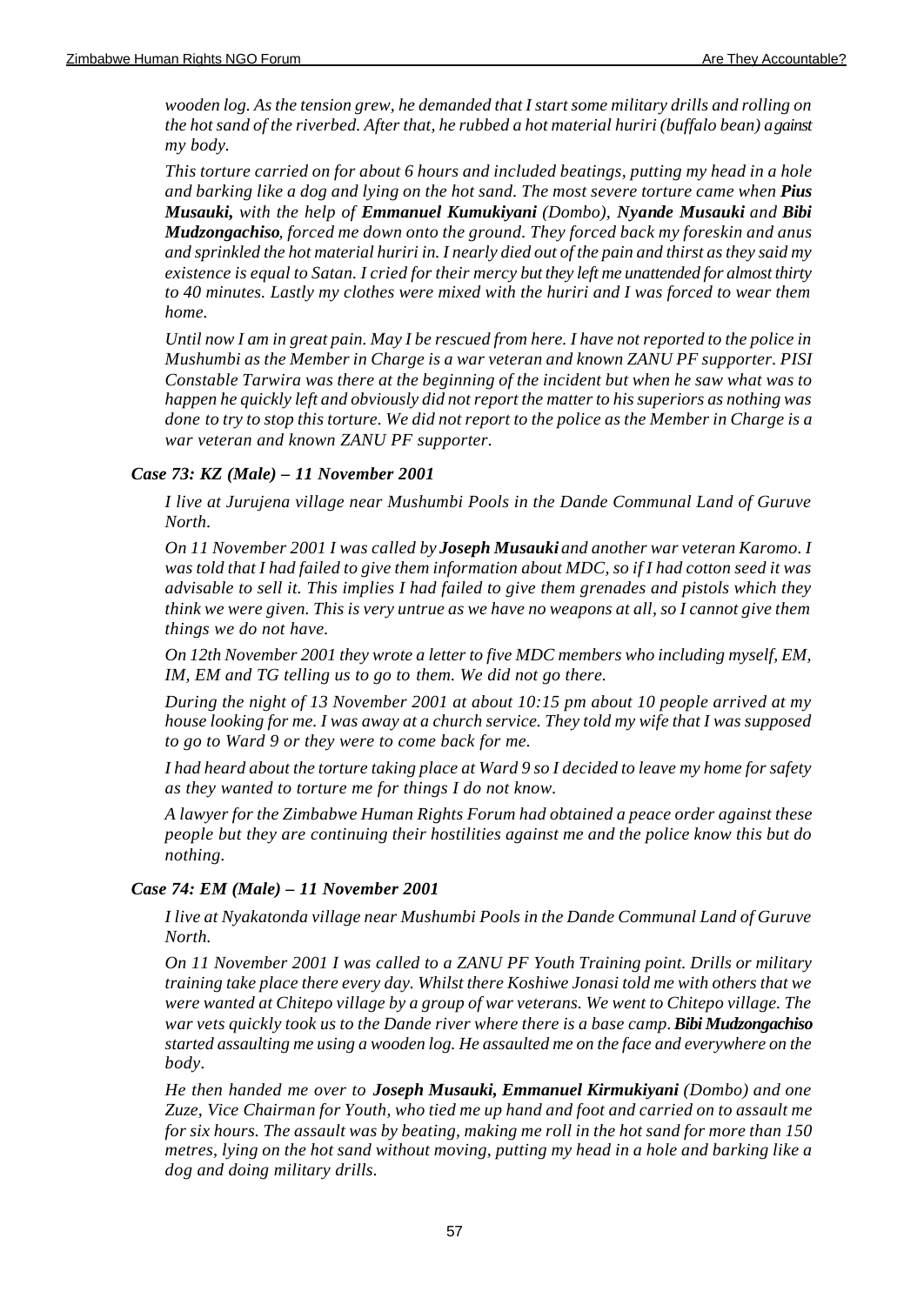*During this time Musauki brought huriri, a very hot plant powder, (buffalo bean) and spread it around my body for about 50 minutes. The itchiness nearly cost me my life. During this time they left me in the hot sun for hours without drinking water. After about two hours of the assault I lost consciousness for a moment and Musauki poured water on me, and then they continued to assault me.*

*When the end came they beat me with eighteen cuts and put huriri into my clothes. I was forced to wear those clothes when going home.*

*Until now I cannot walk properly. I could not report to the police in Mushumbi Pools as this will further my insecurity as the Member in Charge, Inspector Musukwa, is not helping as he is a war veteran. We did not report to the police as they are in cahoots with the war veterans. Especially Inspector Musukwa*

## *Case 75: MK (Male) – 11 November 2001*

*I live at Nyakatondo village near Mushumbi Pools in the Dande Communal Land of Guruve North.*

*On 11 November 2001 I was assaulted by Nyande Mausauki, Desmond Gomo, Joseph Musauki, and Emmanuel Kumukiyani (Dombo) They assaulted me for about six hours using wooden logs, fists and huriri (buffalo bean) and rolling me in the hot sand of the riverbed. This is the worst treatment I encountered in my life. My clothes were dipped in water with huriri and I was forced to wear them and instructed not to wash them for some time. They said I must not remove those clothes. To survive that torture I am no longer moving from my home.*

*The assault has created difficulties for me when moving. I have a swollen elbow and wrist and suspect they are broken.*

*I am not safe and also fearing that they might come again to attack me one day or night.*

*I could not report the incident to the police as we know they will do nothing. PISI Const Tarwira was there at of that day. The Member in Charge, Inspector Musukwa, has said he cannot help MDC supporters. He is a war veteran and ZANU supporter. MDC supporters who are assaulted cannot get help from the clinic so we have to suffer by ourselves. We did not report to the police as they are in cahoots with the war veterans. Especially Inspector Musukwa*

### *Case 76 : MM (Male) – 11 November 2001*

*I live at Nyakadondo village near Mushumbi Pools in the Dande Communal Land of Guruve North.*

*On 11 November 2001 I was called to a ZANU PF Youth Training centre at the old Neshangwe Primary School. The meeting was being conducted by Koshiwe Jonasi, the ZANU PF Youth Chairman. Whilst there I was surprised when my name was called out and I had to stand out in front of the other youth with MK, WK, EK, PN and HC. Koshiwe Jonasi told us that we were wanted by the war veterans at Chitepo village in Ward 9. We walked all the way to the village.*

*To my astonishment we were called to a place in the bush near the Dande river. Joseph Musauki, a war vet leader and ZANU PF commissariat secretary, called me to come closer to him. He clapped me and then started to strongly assault me with a wooden log. I was forced to lay flat on the riverbed on the hot sand. He assaulted me with that log countless times. He then handed me over to Emmanuel Kirmukiyani (Dombo), Desmond Gomo, Nyande Musauki and Pius Musauki, who tied me up hand and foot and carried on to assault me for six hours. The assault was by beating, making me roll in the hot sand for more than 150 metres, lying on the hot sand without moving, putting my head in a hole and barking like a dog and doing military drills.*

*During this time Dombo brought huriri, a very hot plant powder, (buffalo bean) and spread it around my body from time to time. During this time they left me in the hot sun for almost three*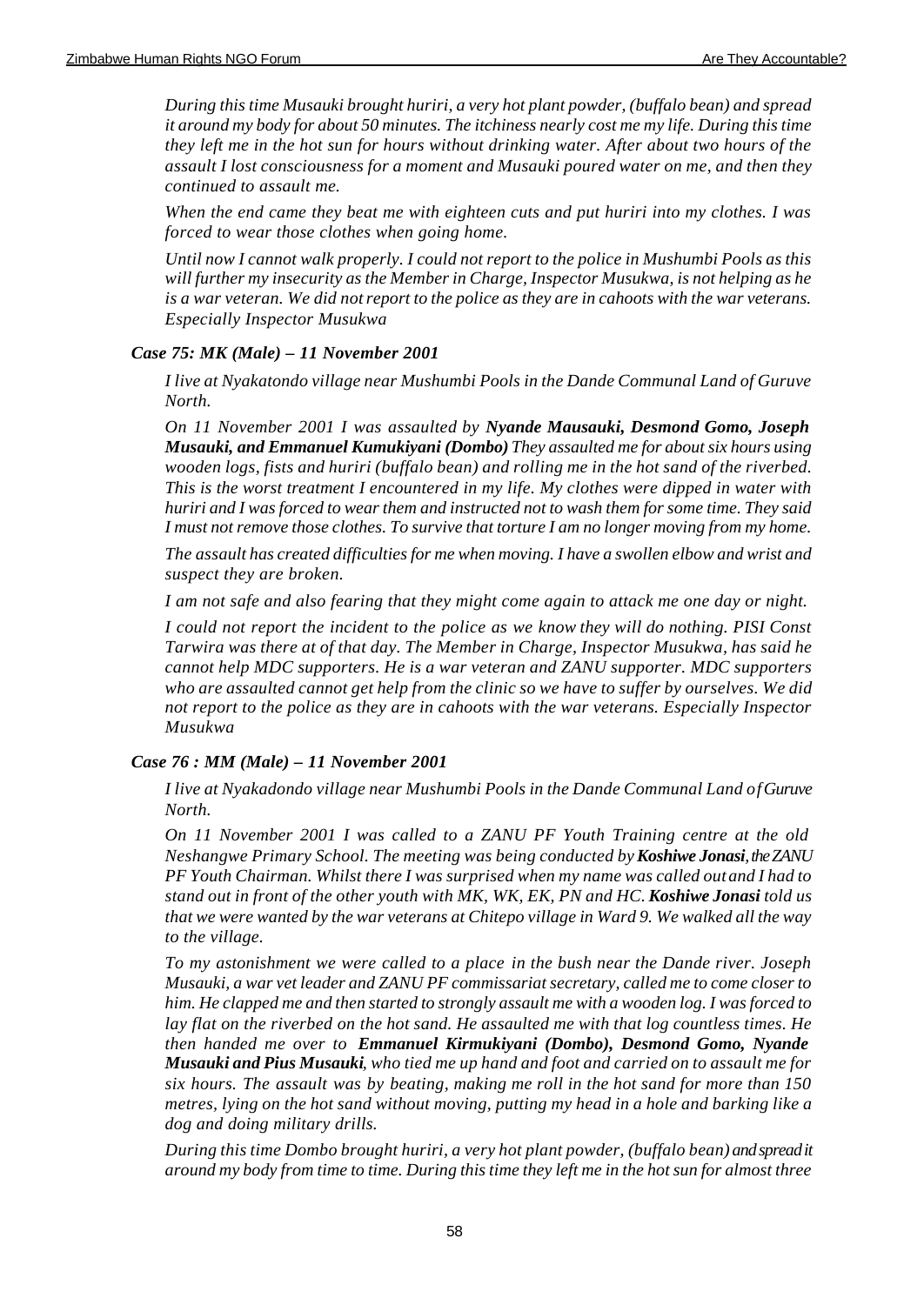*hours without drinking water. I felt that I was dying. Finally I was offered a cup of water which I could not finish as they hit it down after I took two sips. They left me and told me to go and rest under a tree after they notice that I was momentarily losing my breath.*

*Lastly Dombo opened the foreskin of my penis and brushed the huriri against my penis. With the help of Desmond Gomo, Nyande Musauki and Pius Musauki, he opened my buttocks and dropped this hot stuff inside. While I was in agony with this huriri they then beat me with eighteen cuts. I was then told to go home after they had mixed the huriri into my clothes. I was forced to wear those clothes. As I am speaking my penis has some paining cracks and my anus is developing a wound. I am definitely desperate. They have said they want to set an example on me to show that ZANU can kill.*

*This victimisation is a plot by ZANU PF to silence opposition members. And mainly their agenda on me is to make sure that I feel intimidated to the bone. I am the shadow councillor for MDC in Ward 9. They definitely know that if I am allowed to campaign ZANU PF would never stand a chance. I could not report to the police in Mushumbi Pools. The Member in Charge, Inspector Musukwa, has vowed not to help MDC supporters as he is a war veteran. I could not report to the police in Mushumbi Pools. The Member in Charge, Inspector Musukwa, has vowed not to help MDC supporters as he is a war veteran.*

### *Alleged Violator: Nguwoyembudzi, Dick*

### *Case 77: SM (Male) – 26 November 2001*

*On the day in question war veterans rounded up people for a ZANU PF meeting. They accused the SM of arranging MDC meetings in the area. Some youths from the next village to attack him and destroy his property. The next day at 11am about 200 youths and war veterans led by the war veteran chairman, Cephas Mabhodho, Dick Nguwoyembudzi, Black Gandanga, Bernard Gumbo and Jack E. Boroma attacked and destroyed his home. He was ordered to lay on his stomach and struck times with huge sticks. they urinated on his head. SM received death threats from four men who said they wanted to kill him. He then fled to Harare. On 8 January 2002 the youths threatened his wife with death and she also fled to Harare. the four youths went and uprooted his cotton and maize plants. They also slaughtered a cow for their food at their bases. Matter reported at Mushumbi Pools Police Station*

### *Case 78: CM (Female) – 6 January 2002*

*A war veteran Nguwoyembudzi and a large group of youths went to the victim's home in Nagwikwi Village, Guruve. It was around 10pm. They accused her and her family of being MDC informers after her houses that had been destroyed earlier had appeared in the paper. The group started to assault the victim and her family with sticks and whips made from hippo tails. She was assaulted on her back and buttocks. Four of her daughters were also assaulted. She ran away from her home and came to Harare*

### *Alleged Violator: Musauki, Joseph*

#### *Case 79: MM (Male) –31 January 2002*

*MM is a cell chairman (MDC) in Guruve. Was coming from Harare where he had gone to collect some MDC campaign material among them pamphlets. Arrived at Mashumbi pools growth point and the war vets started searching the client's bag. Found some pamphlets and started harassing client. Sought the protection of a police officer who openly told him that client would not receive his protection because he was a "sell out" .He was assaulted with a baton stick. The officer based at ZRP Mashumbi's name is Musuka. He had his arm broken and suffered multiple injuries. He was thrown into a gully that contained water and only managed to move around 4a.m. He managed to identify 3 of the assailants by name. Case was reported but no action has been taken to date. He was hospitalised from 19 February for about a month. MM's house was also burnt down on 19 February 2002 and lost all property.*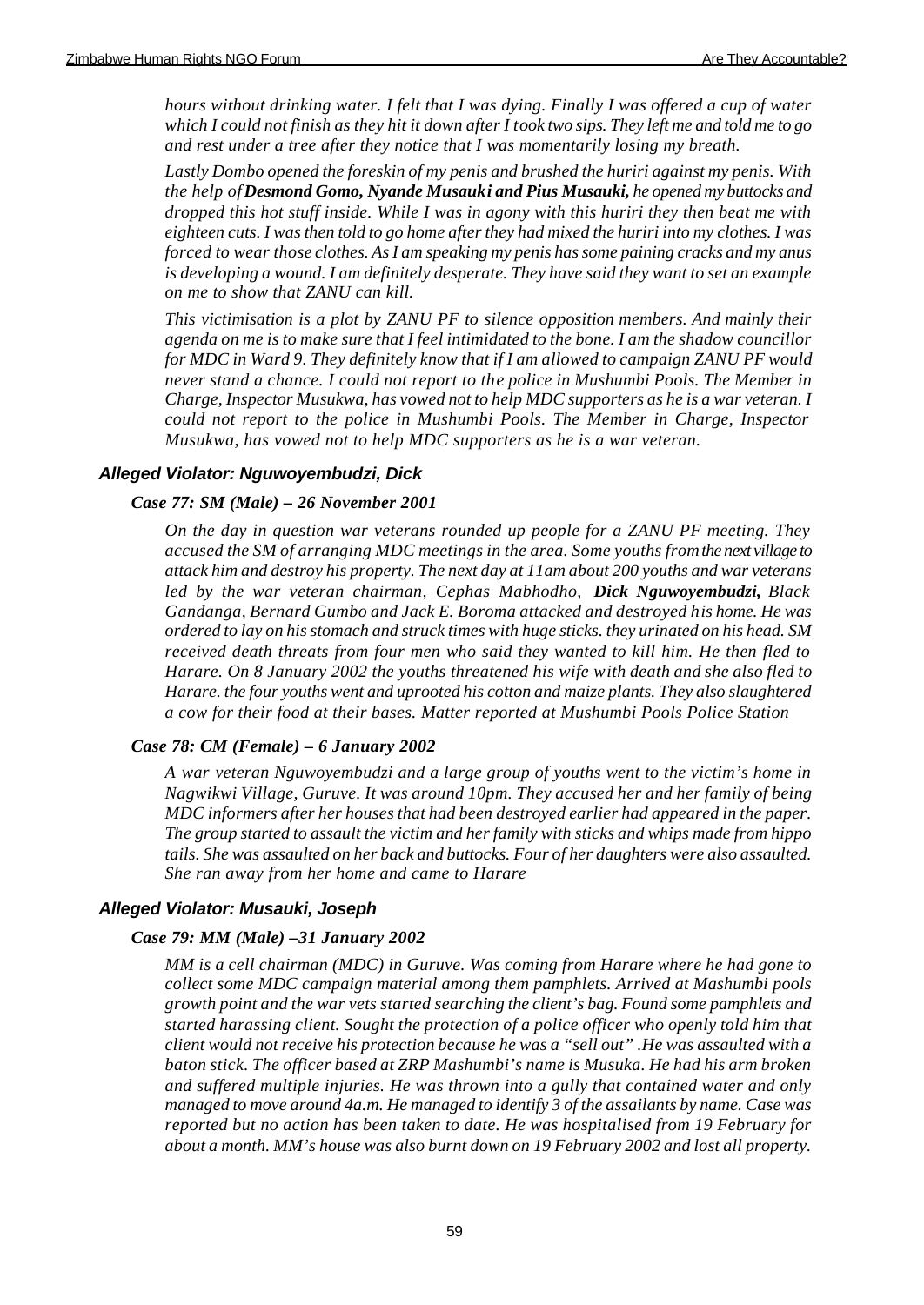## *Case 80: RC (Female) – 5 September 2001*

*On 5 September 2001 Mudzvova and Marufu organised a ZANU PF meeting at the victim's homestead knowing that she is an MDC supporter. On the day in question the five went to the victim's home together with about 200 ZANU PF supporters. They looted food and damaged a door, roof sheeting and her furniture. the victim then fled the area. On 26 September 2001 the victim was recognised and assaulted by Musauki's supporters. She was robbed of all money and ID. The victim claims that the five have threatened her on several occasions. Her kraal head has stopped her from using her fields. The victim made a report to the police about the first incident but no action was taken. She later applied for a peace order from the Magistrates Court.*

## *Alleged Violators: Jonasi, Koshiwe (see also case 32)*

## *Case 81: MS (Male) –26 September 2001*

*On 25 September 2001 Elliot Manyika came to Jurujena and said that he had brought with him money for projects. He said the money was going to be given to those who distinguished themselves in silencing Jurujena, an MDC stronghold.* 

*On 26 September 2001 some war vets invaded the village around 10am. There was about 400 of them. They asked for me and if anybody said that they did not know where I was they were assaulted. I escaped but my property was damaged. The MP then bought the group some beer and they dispersed.*

*On 2 October they came back and forced villagers to surrender their MDC membership. On 3 October they burnt down my kitchen. Reported to the Member in Charge at Mushumbi Police Station- CR 74-78/09/01, but he is a war veteran and said he would not help MDC supporters until they left the party.*

## *Case 82: IM (Male) –26 September 2001*

*On 25 September Elliot Manyika came to Jurujena and said that he had brought with him money for projects. He said the money was going to be given to those who distinguished themselves in silencing Jurujena, an MDC stronghold.*

*On 26 September some war vets invaded the village around 10am. There was about 400 of them. They asked for me and if anybody said that they did not know where I was they were assaulted. I escaped but they beat up my relatives. The MP then bought the group some beer and they dispersed. Reported to the Member In Charge at Mushumbi Police Station; CR 74- 78/09/01 but he is a war veteran and said he would not help MDC supporters until they left the party.*

## **Mazowe West**

## *Alleged Violator: Jimmy Lindon Gumbakumba*

### *Case 83: W.S. (Male) 2 March 2002*

*WS was ordered to go to a rally in Mvurwi despite the fact that he was on duty at Mondynes farm. The ZANU PF supporters used the farm owner's vehicle to transport the farm workers. When they arrived at Mvurwi WS was ordered into a bar at the bus terminus where he was assaulted with barbed wire and sticks. He sustained injuries to the abdomen, right leg and foot during the assault. One of the assailants was Jimmy, a work-mate of his. The matter was reported at Mvurwi Police Station on the same day and the suspects were arrested but then later released.*

## *Case 84: P.C. (Male) 2 March 2002*

*A group of ZANU PF supporters went to Mondynes farm and ordered farm workers to go to Mvurwi. They confiscated the farm owner's car and used it to ferry farm workers to Mvurwi about 15km away. At Mvurwi PC was assaulted with broomsticks, cooking sticks and empty*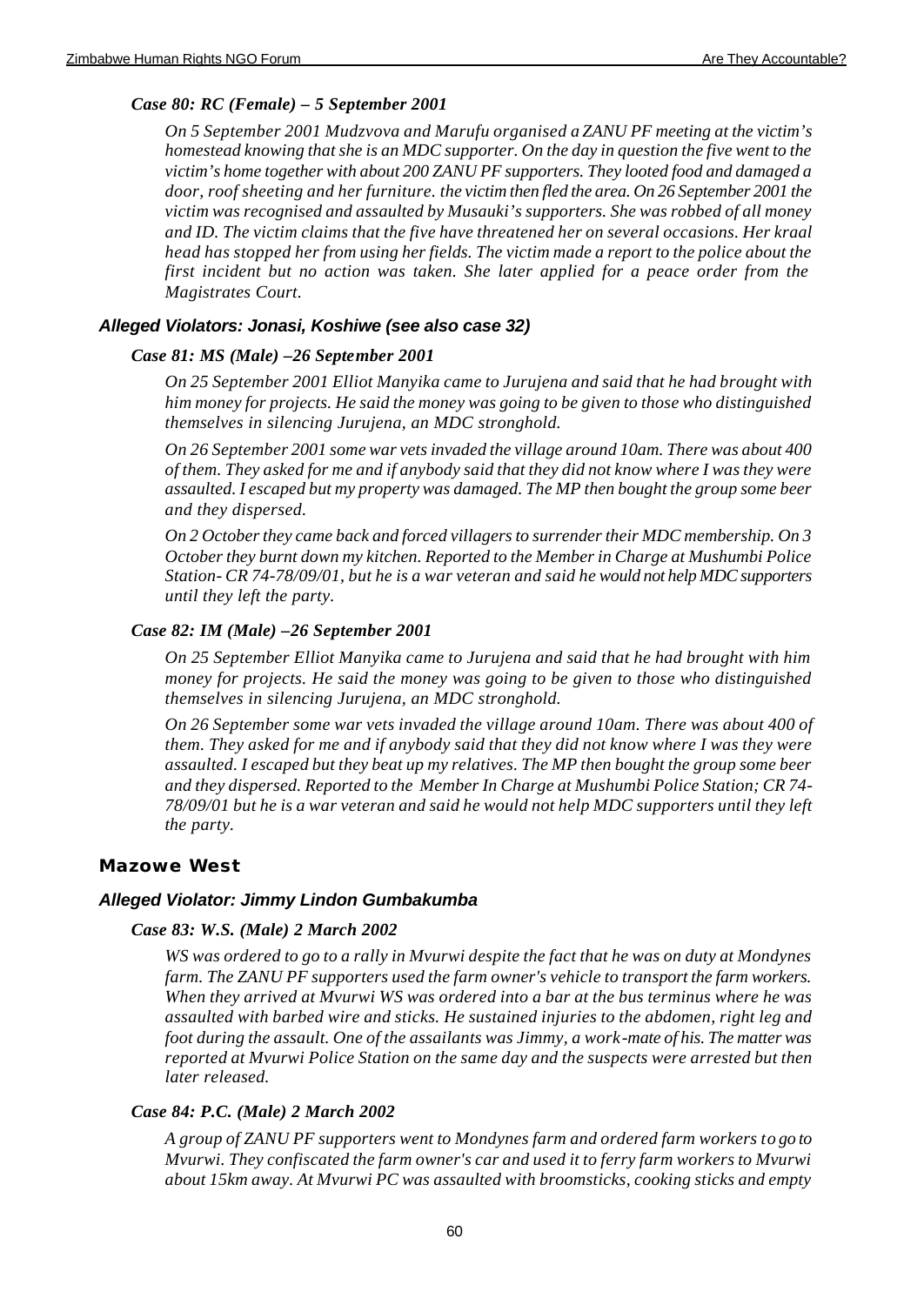*crates. He was accused of being an MDC supporter. He sustained injuries to his left leg, buttocks, lower lip and right thumb. He reported the matter at Mvurwi Police Station and Mutorashanga but the perpetrators were released on the same day that they were arrested.*

### *Case 85: K.K. (Male) 2 March 2002*

*Victim assaulted for allegedly failing to give farm workers mealie meal. KK is responsible for distributing mealie-meal at Mondynes farm and because of the shortages rationing was introduced. KK was accused of being an MDC supporter who wanted to see the workers starved. As a result, the victim was abducted to Mvurwi Bus Terminus. He was blindfolded and then beaten up with a cooking stick on the hands and shoulders. He was also beaten up with sticks. Reported the matter at Mvurwi Police Station on 2 March 2002 and four arrests were made. The matter is now pending.* 

## **Mount Darwin South, Bindura, Rushinga**

#### *Alleged Violators: Dzimbanhete, Mhaka, Musoni; Zishiri*

#### *Case 86: GM (Male) – 3 July 2001*

*Abducted in Bindura together with 26 other MDC youths by war vets armed with pistols. The war vets were wearing police uniforms and took them to Bindura Police Station. The youths were searched for arms of war but nothing was found. At Bindura Police Camp they were assaulted by police officers who claimed to be members of the Support Unit and war vets. They used wooden sticks to beat them on the soles of their feet. They were then placed in the cells but were later driven to Rushinga where the assaults continued from around 6 pm until 9 pm.* 

*Forced to give them their names. At around 12:15 am they dropped them off in groups along the Rushinga Road. They walked to Mount Darwin. Along the way they were assaulted by groups of war veterans who are stationed at each of the shopping centres along the route. They managed to board a bus but were forced off because they did not have bus fare. The war vets had taken all their money. GM sustained injuries to his back and to the soles of his feet.*

#### *Case 87: MT (Male) – 13 July 2001*

*Abducted in Bindura together with 26 other MDC youths by war vets armed with pistols. The war vets were wearing police uniforms and took them to Bindura Police Station. The youths were searched for arms of war but nothing was found. At Bindura Police Camp they were assaulted by police officers who claimed to be members of the Support Unit and war vets. The used wooden sticks to beat them on the soles of their feet. They were then placed in the cells but were later driven to Rushinga where the assaults continued from around 6 pm until 9 pm.* 

*Forced to give them their names. At around 12:15 am they dropped them off in groups along the Rushinga Road. They walked to Mount Darwin. Along they way we were assaulted by groups of war veterans who are stationed at each of the shopping centres along the route. They managed to board a bus but were forced off because they did not have bus fare. The war vets had taken all their money.* 

### **Muzarabani**

#### *Alleged Violators: Kagodo, Ivo; Kagodo, Last*

#### *Case 88: CC (Male) –13 January 2002*

*Client is the son-law of the Makanyi family which is accused of being MDC supporters. He was accused of having a gun and was beaten with baton sticks, booted feet, broken ribs and left him for dead. \$2000 was stolen. client remembers Last Kagodo, Ivo Kagodo (war veteran) and about thirty youths. Reported on 13 January 2002 at Muzarabani Police Station. The matter was not followed up as client was chased away. Legal action to be considered.*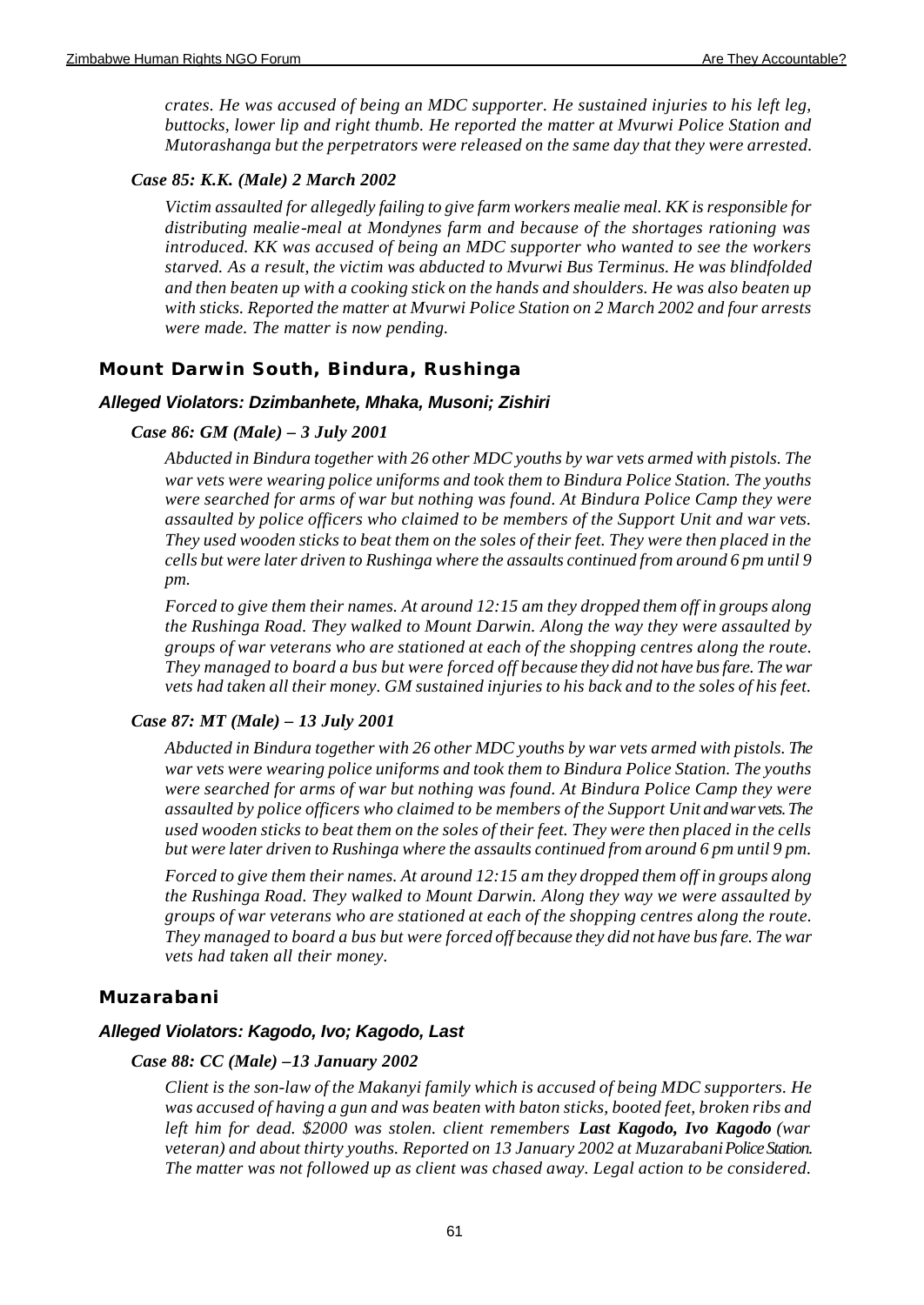## *Case 89: EM (Male) –10 March 2002*

*The victim was forced to defect from MDC giving up his membership card and t-shirt. they took him to their base at Muriwadzuva School where he was severely assaulted. the beating was referred to as 'the baptism' of someone who had repented. just before the elections his crops were destroyed, that is, an acre of cotton and two of his houses were burnt down*

### *Case 90: AGM (Male) –10 November 2001*

*On the day in question, AGM's house was set alight in which about seven children were sleeping. the alleged arsonist was identified as Last Kagodo who was seen fleeing the place. Property worth \$500 000 was destroyed. The police came to investigate and interviewed some of the children that were in the house, however, he was later forced to withdraw charges by ZANU PF youths.* 

## **MASHONALAND EAST**

There was a total of 159 perpetrators that were identified by victims. The highest number of perpetrators were identified in the two constituencies of Uzumba Maramba Pfungwe and Murehwa North, which had 39 and 32 violators respectively. In Mutoko a council officer, Councillor Makoni was said to have led a group of ZANU PF supporters in assaulting two people for being MDC supporters. The councillor is alleged to have issued death threats against one of the victims. In UMP, the local Member of Parliament, Mr. Kenneth Mutiwekuziva is alleged to have instructed ZANU PF supporters to 'discipline' MDC supporters. The instruction is alleged to have been given at a ZANU PF rally.

## **Chikomba**

### *Alleged Violators: Mark Nhokwara and Gwakwata*

#### *Case 91: JB (Female) 1 March 2002*

*JB boarded a bus intending to come to Harare. At Sengwe two men (ZANU PF youths) instructed her to get off the bus. They took her to a bush near the township and interrogated her on where she was going. They accused her of being an MDC supporter and having attended a workshop organised by Ndanga (MDC) who stood for the parliamentary seat in Chikomba last year. She was beaten up as they wanted to know who else had attended the workshop. They were using logs and whips.*

### *Alleged Violators: Mr Magzvenzi, Nhokwara, Sengwe*

### *Case 92: RB (Female) 1 February 2002*

*Some men were sent by Mr Magzvenzi to collect the victim. Nhokwara using sticks assaulted her. Sengwe a war veteran was also present. RB was accused of being an MDC supporter. The victim was set free with instructions to return but she later escaped to town. The matter was not reported as the victim had fled the area.*

### **Goromonzi**

### *Alleged Violator: Norman Kamuti*

#### *Case 93: Unnamed female) 19 January 2002*

*A group of youths from Chikurubi presumably policemen's children, went to Kamombe in the evening breaking down doors and demanded ZANU PF cards from those sleeping and about. They beat up the victim and others who did not have them. The perpetrators appeared in court and Norman Kamuti was still in custody at the time of the report.*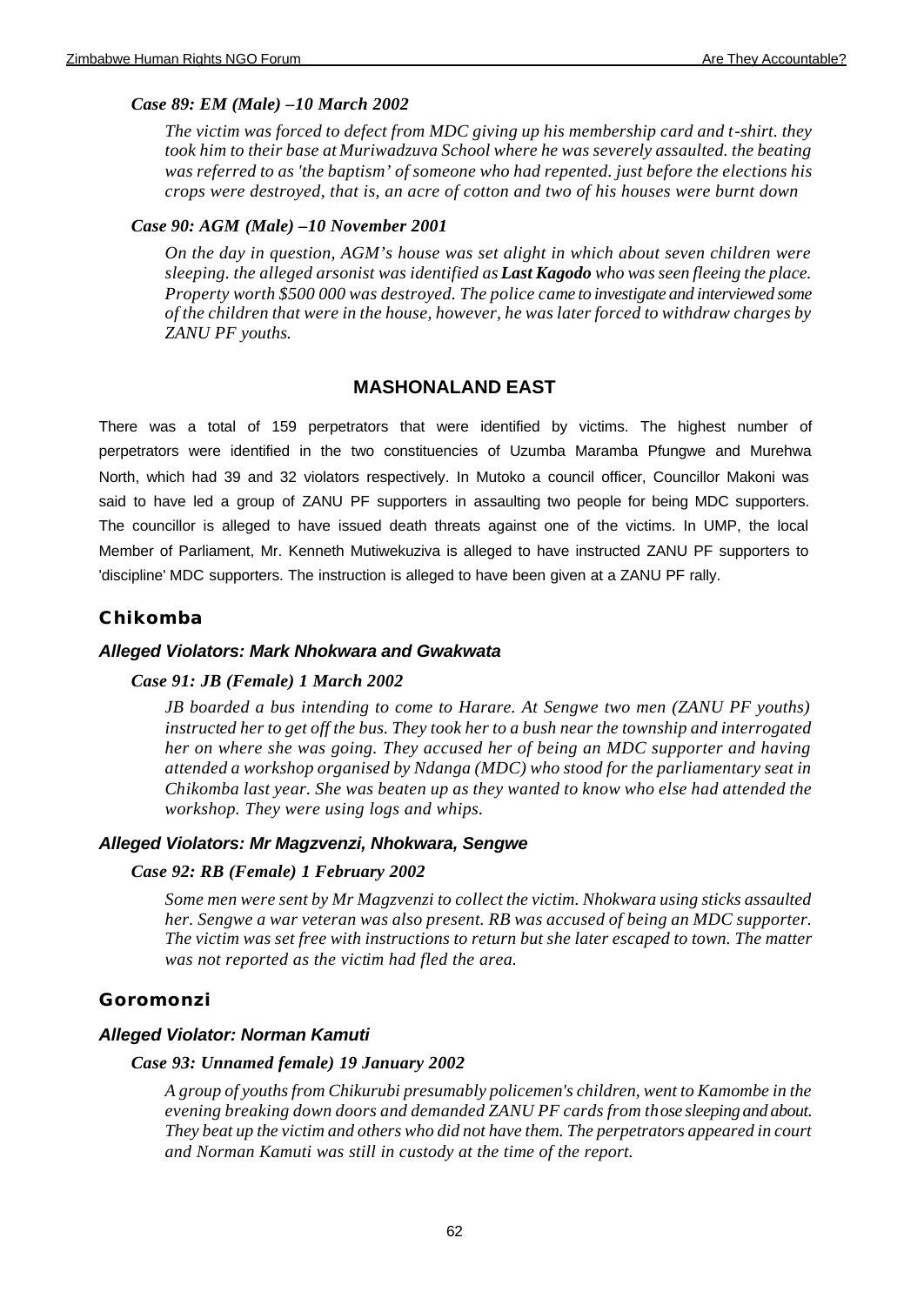#### **Hwedza**

#### *Alleged Violators: Dauka, Milton Chiraya*

#### *Case 94: JM (Male) - 20 February 2002*

*The victim was assaulted for refusing to give ZANU PF youths mealie meal. JM is responsible for the shop and goods bought on credit by farm workers. Some of the ZANU PF youths are employed at the farm. They sent their wives to get mealie meal from him and he refused. He was abducted and taken to their base in Hwedza Township. Dhauka and Milton Chiraya led the ZANU PF youths. He was assaulted with open hands and booted feet. He was also struck on his eye with a bottle and made to sleep in the open with wet clothes. The police came in the morning at 11am and he was released after signing a paper saying that he had not been assaulted. No one has been arrested so far.*

### *Alleged Violators: Mai Magomo, Salim Abrahim, Samkange, Kasambarare, Zanga*

### *Case 95: CM (Male) 9 January 2002*

*A ZANU PF rally was held at Muswe hall, which the victim attended. CM was singled out together with others as being MDC supporters who should be disciplined. He was taken away from the crowd and was assaulted with sticks all over. The ring leaders were Mai Magomo, Salim Abrahim, Samkange, and Kasambarare. Zanga was the youth commander who prescribed the number of times one was to be beaten. The police and the village head were present during the assaults. They went to his home and destroyed 8 x 50kg fertiliser bags and a pump. He also lost one herd of cattle to the ZANU PF supporters.*

#### *Case 96: PP (Male) 21 February 2002*

*The victim was abducted by ZANU PF youths and taken to their base in Hwedza Township. Dhauka and Milton Chiraya led the ZANU PF youths. He was beaten with sticks on his back several times forcing him to answer the questions they were asking. Dhauka also punched him in the throat. The police came in the morning at 11am and he was released after signing a paper saying that he had not being assaulted.* 

## *Alleged Violators: Reuben Makuwa, Mbari Nyamazana, Nicolas Zambezi, Chirumbiro (base commander), Petros Jongwe*

#### *Case 97: HM (Male) 11 February 2002*

 *ZANU PF members allegedly assaulted the victim, who is a village head, for supporting MDC. He was coming from the DA's office in Hwedza when he was forced marched to the ZANU PF base at Madzimbabwe. They assaulted the victim under the feet with a stick (falanga) from around 7pm to 4am. They took turns to beat up the victim causing him to suffer injuries on the shin and under he feet. He was kept hostage for three days. A report was made at ZRP Mukamba and the victim alleges that some of the perpetrators paid admission of guilt fines.*

#### *Alleged Violators: Constable Dzvairo, Constable Mugari*

#### *Case 98: WM (Male) 26 February 2002*

*WM had been distributing MDC material the previous day at 10pm. He left Harare and was dropped in Hwedza at 1 am to start to distribute the materials. He encountered ZANU PF youths accompanied by a Constable Dzvairo, Force number 049-076S who is stationed at Hwedza. They asked who he was and what he was up to. He was taken, handcuffed, to an MDC activist's home. In the commotion that occurred at that house the victim was shot with a pistol (pistol number was BACP292). He was then taken to a ZANU PF base where his ID and \$2300 were confiscated. He was made to lie down at the back of the building and assaulted. Dzvairo and Constable Mugari ordered him to catch a bus by the roadside. When he reported at Hwedza charge office he was detained until 28 February 2002. He was taken to court and*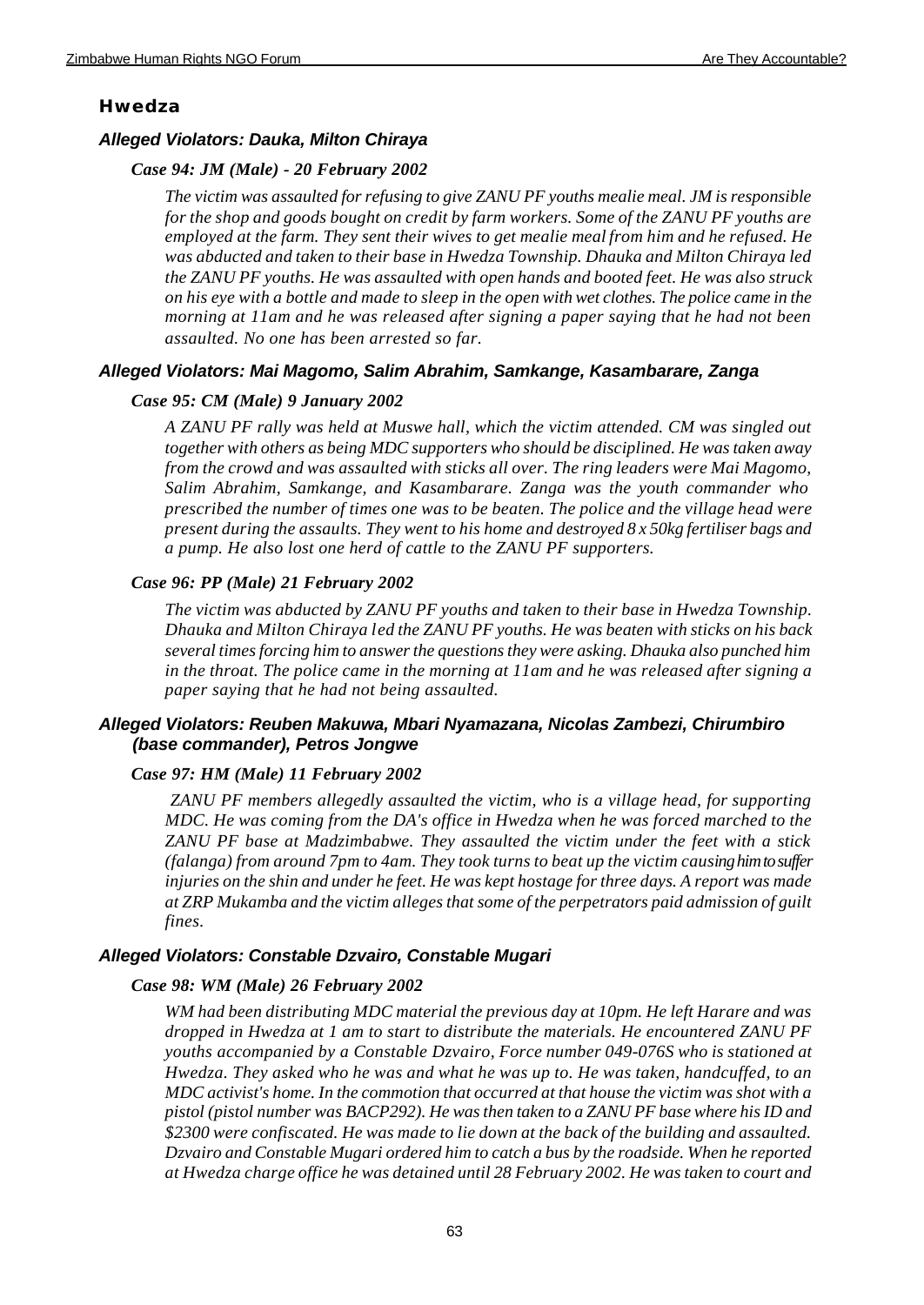*granted \$500 bail. He did not have the money, so he stayed there until 7 March 2002 when Christian Hanz bailed him out.*

## *Alleged Violators: Loverage Zambezi, Petros Jongwe*

## *Case 99: FC (Male) 11 February 2002*

*The victim was assaulted by ZANU PF youths for supporting MDC. He had gone to purchase mealie meal at Hwedza Growth Point when the youths confronted him and accused of getting financial assistance from the MDC. The victim alleges that he is a ZANU PF supporter. Loverage Zambezi and Petros Jongwe beat him on the soles of his feet and genitals using sticks. He reported the case at Mukamba Police Post in Hwedza but no arrests were made. The police alleged that the case had been prescribed because he reported at the end of March 2002.* 

## *Alleged Violators: Lakeness Makaza, Givemore Kasambarare, Ibrahim Salim, Mrs Mission Muskwe, Mrs Aaron Muskwe and Mr Mutiwekuziva (MP)*

## *Case 100: EM (Male) 28 December 2001*

*Victim is an MDC member. Some ZANU PF members who are neighbours, Mrs Mission Muskwe and Mrs Aaron Muskwe went and invited a mob of ZANU PF members to come and assault opposition members. EM, on realising the danger that the mob was causing, tried to run away but fell into a pit. They caught up with him and started assaulting him with sticks all over the body. He suffered multiple injuries. They also ordered client to surrender MDC cards but he fled into the bush and spent three days staying in the bush. He fled the area on 2 January 2002 to Harare. The case was not reported because the police could not help. The victim alleges that the MP, Mr Kenneth Mutiwekuziva is leading the mob.* 

## **Marondera West**

## *Alleged Violators: James Dhokwani, Oswal Mazhazha*

## *Case 101: ED (Male) 13 April 2002*

*ED was a polling agent (MDC) in Marondera West during the Presidential Elections. He recruited some of his relatives and when he went to his rural home he was summoned by the village head but refused to attend. During the night a group of people came demanding to see him and to explain why he was in the area, which 'belongs to ZANU PF'. He managed to escape through the window. Some of his property was destroyed and clothing burnt and he didn't have anywhere to stay.*

## **Murehwa South**

## *Alleged Violators: Chamunorwa Mungenge, Gilbert Basimeni, Enias Mushayabasa, Mushangwe*

### *Case 102: JUK (Male) 6 March 2002*

*Nine ZANU PF youths, four of whom were Chamunorwa Mungenge, Gilbert Basimeni, Enias Mushayabasa and Mushangwe came to victim's rural home looking for victim's son who was allegedly engaged in MDC activities. When they failed to find his son, GK, they started assaulting victim's other son, PK who was ill at the time. When the victim protested, the perpetrators started to harass and intimidate him saying that after all he was with Kay, a white farmer. JUK was abducted and then taken to a mountain where he was assaulted with baton sticks, chains, and booted feet on the face, back, waist and left knee. His right arm was also injured. His lips were bruised and teeth broken. The case was reported on 6 March 2002 at Marondera Police Station (Police report RRB no. 054214) to an officer Chikopera.*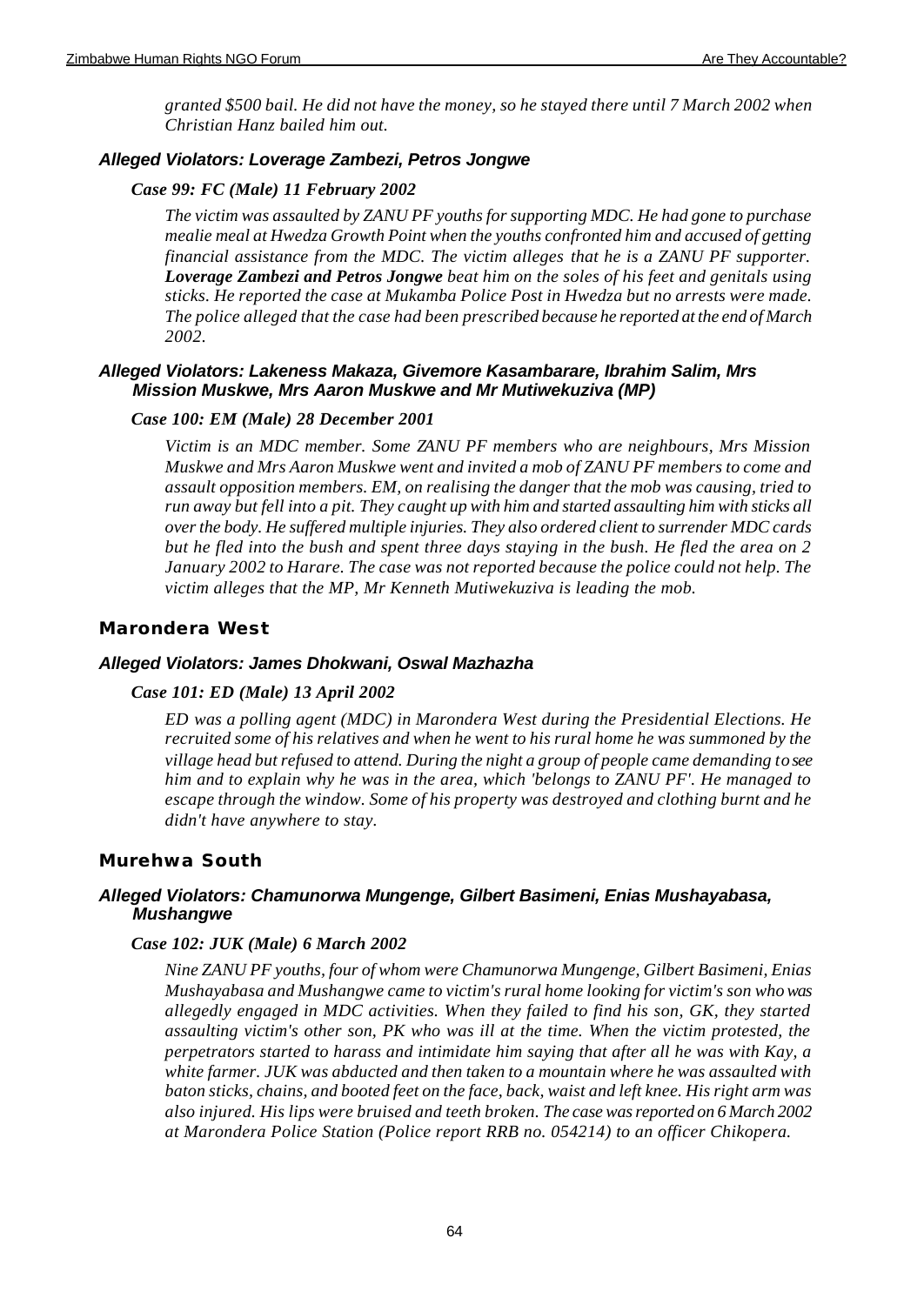### **Murehwa South/North**

## *Alleged Violators: Chanyorowa (leader), David Matega, Tirivashoma Maguta, Musafari Mutize and Cleopas Kufuka*

#### *Case 103: LC (Female) 8 December 2001*

*A District meeting was called and the victim attended. He was called aside by ZANU PF youths and beaten up. The assailants demanded MDC cards and money. In September 2001 Musafari Mutize and Cleopas Kufuka destroyed the victim's property including 15 goats, 2 calves and furniture. A report was made at Mutawatawa Police station.*

## *Alleged Violators: Dungu Marau, Cephas Chiota, Douglas Mupesa, address Matiirira, Mutyora Mwendo, Murefu, Tori Mutabwe (soldier), Clara Mutata, Cuthbert Dzvairo*

#### *Case 104: NM (Female) 14 December 2001*

*War veterans went to the victim's home and asked for her husband. They told her to lie down, attempted to burn her and then proceeded to beat her up with whips on her back, head and on the soles of her feet. The victim was six months pregnant then. They also used shoes to beat her up and she bled profusely. When she went to the clinic the next day they approached her and assaulted her again ordering her not to go to the clinic. The beatings led to complications when she was giving birth. A report was made at Mutawatawa Police Station.* 

### **Murehwa North**

#### *Alleged Violators: Clever Magaya, Rosemary Makokoro*

#### *Case 105: PM (Male) 30 April 2002*

*Two people, Clever Magaya and Rosemary Makokoro, who were singing a Hondo Yeminda song* (A song from the Album "Hondo Yeminda" (ie"War For the Land") by ZANU PF), *approached the victim and after a while a group of other people besieged his home also singing. He managed to escape and sought refugee at his young brother's place. They followed him and forced him to flee again into the mountains where they could not find him. He eventually fled to Harare.*

#### *Case 106: LC (Male) 31 October 2001*

*The victim went to Macheke where he has a stand. Makoni a ZANU PF youth, went to his house and asked him to utter a ZANU PF slogan and asked for party cards. He was with eight others, including Clever Magaya and Rosemary Makokoro. He was hit with an iron bar on his head and legs. He lost consciousness. A friend took him to his home before taking him to Macheke clinic the following day.*

### **Mutoko North**

### *Alleged Violator: Raga Chanyuruka*

#### *Case 108: PC and EM (Male, Female) 4 November 2001*

*PC is the ZANU PF District Chairman while his wife EM is the ZANU PF District Chairwoman. They attended a meeting at Chisambiro Township. They were accused of having defected to the MDC and that their sons were in possession of MDC regalia. They denied this but were made to lie down and beaten up with sticks.*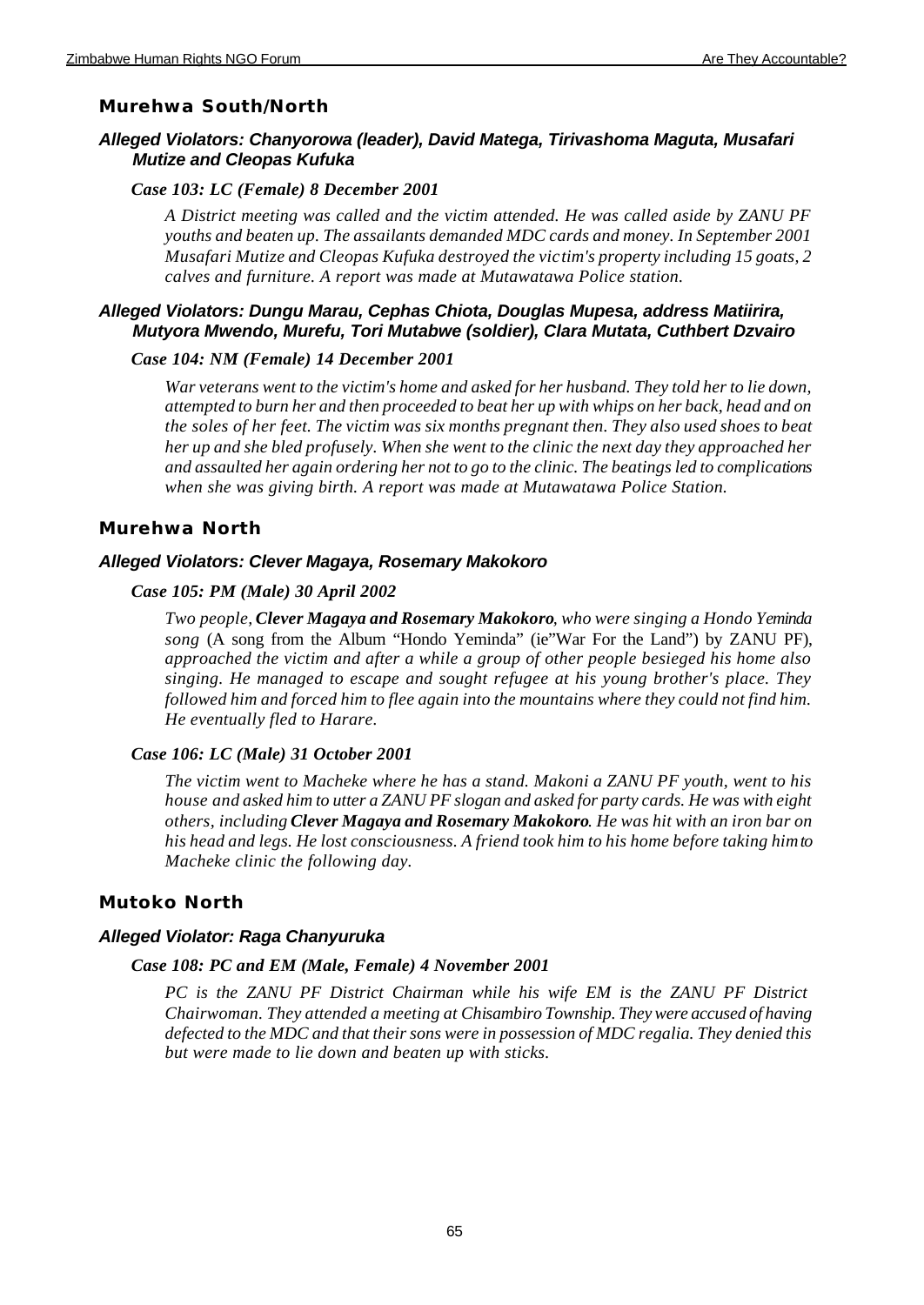## *Ebrahim Salimu, Give Kasambarare, Ten Zanga, Marvelous Sivakurima, Brian Mudimu, Mrs Mission Muskwe, Mr Mission Muskwe, Leckness Makasi, Clever Magaya*

## *Case 109: MG (Male) - 29 December 2001*

*MG is the District Vice Secretary for MDC in UMP. He was assaulted by a group of ZANU PF supporters being led by Givemore Kasambare for supporting the opposition party. They used sticks, fists and booted feet. They tied his hands with a wire behind his back and beat him up. He was ordered to surrender his MDC membership card, which he did and was set free. His wife carried him in a wheelbarrow to his homestead after suffering multiple injuries all over the body. He did not report the matter because of fear of victimisation and fled the area to Harare the following day.*

## **Mutoko South**

## *Alleged Violators: Councillor Makoni; Nyakarare, Jongororo*

## *Case 110: RM (Male) 14 October 2001*

*A group of ZANU PF supporters went to the victim's homestead and burnt down one house. They were alleging that he was an MDC supporter. He was ordered to resign from the party and join ZANU PF. He was beaten and told to surrender. During the Presidential election, he was an MDC election agent and when he went back to his homestead he was threatened with death by Councillor Makoni, Hodzi (a war veteran), Nyakarare, and Jongororo. He fled with his family and later reported the case at ZRP Makosa on 15 October 2001 where he was told to join ZANU PF. No arrests were made but property worth \$ 40 000 was lost.*

## *Alleged Violators: Councillor Makoni; Enock Jongororo; Nyakarare*

## *Case 111: VM (Male) 24 October 2001*

*The victim was assaulted for being an MDC supporter. A group of 15 ZANU PF supporters, four of them armed with rifles, came to his homestead. The others had axes and sticks. They demanded to see him, following which they burnt his granary and he lost some grain, 2 bags of cement, 2 bicycles and 6 asbestos sheets. The victim was forced out of the house and was struck on the forehead with an axe, he fell down. He was also struck on both legs and arms and seriously injured. They took with them a radio and a Monarch Bag and they destroyed his bed and wardrobe. He was told to go and stay in the UK. He was later admitted at Mutoko hospital. The case was reported at Nyamakosi ZRP to Sergeant Maturi who advised the victim and other MDC supporters to surrender to the ZANU PF. No arrests were made. The value of the property he lost is \$ 70 000.*

## **UMP**

## *Alleged Violators: Alfred Muramba, Givemore Kasambarare*

### *Case 112: WN (Male) - 4 January 2002*

*Was assaulted two times by war veterans and youths. Oliver Mazvimba, Tashinga Kambarami, Amon Nyamagura, Raymond Manhando, Alfred Muramba, Rudolf Chipaware, Givemore Kasambarare Gora and Taurai Gururewere were the culprits. The victim was assaulted by ZANU PF supporters for having taken part in the Uzumba Development Trust's Rapoko Project, which was ill-perceived as being initiated by MDC. The victim is a ZANU PF member.*

### *Alleged Violators: Givemore Kasambarare, Alfred Muramba, Zvikombero Kangana*

## *Case 113: LM (Male) - 4 January 2002*

*A ZANU PF meeting was called for the district. All the people who had been given inputs by Uzumba Development Trust were required. At the meeting war veterans and ZANU PF Youth*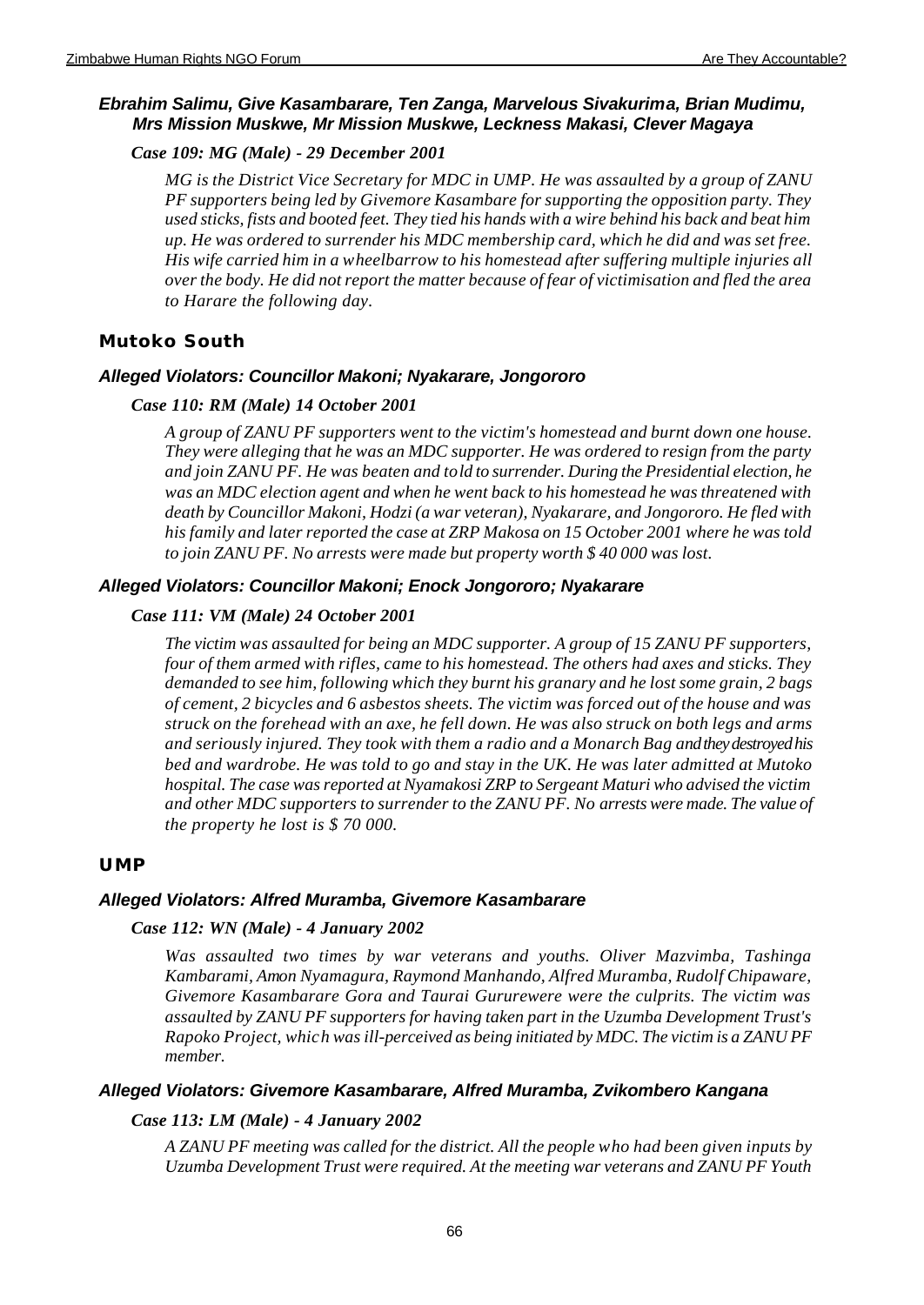*started beating up the attendees accused of being given inputs by MDC people. The victim is a card carrying member of ZANU PF. War veterans present were Givemore Kasambarare, Alfred Muramba, Zvikombero Kangana and others. The matter was not reported as the police were present including the local MP.*

## *Alleged Violators: Dhungu Marao, Cephas Chiota, Douglas Mpesa, Address Matirira, Murefu, Chikwerarwendo, Clara Mutata*

#### *Case 114: MM (Male) 7 December 2001*

*War veterans, Dhungu Marao, Cephas Chiota, Douglas Mpesa, Address Matirira, Murefu, Chikwerarwendo and Clara Mutata came to my homestead, burnt the house and assaulted my pregnant wife before sending her to her rural home.*

#### *Alleged Violators: Claus Muskwe, Aaron Muskwe, Tanyanyiwa*

#### *Case 115: EM (Male) 1 January 2002*

*Sometime in December last year the Chairman of ZANU PF, Claus Muskwe, kraal head Aaron Muskwe and Tanyanyiwa came and started asking people where the MDC chickens were kept. They came to my place afterwards and alleged that I had bought some chickens using MDC resources. They started harassing me so I ran away and hid. When they asked my family where I was they were told that I had gone to Mutoko. They came with Mission Muskwe's child who showed them my place. I ran away and came to town. For this reason I have not yet been able to cultivate my land or attend to my chickens (100 in total). My wife is sick and suffering from stress.* 

#### *Alleged Violator: MP Kenneth Mutiwekuziva*

#### *Case 116: TG (Male) 29 December 2001*

*Local MP Kenneth Mutiwekuziva had a list of MDC supporters in his constituency and he read them out at a ZANU PF rally. He instructed his supporters to go and discipline them so that they defect to ZANU PF. On the above date two youths came and invited the victim to a 'dare' (indaba). When he refused they force-marched him there. On arrival he was told to surrender all MDC material. He was assaulted with sticks all over the body and sustained injuries. They went and searched for MDC material at his home but found nothing. The case was not reported.*

### *Alleged Violator: Abraham Salim and Shepherd Chihota*

#### *Case 117: TM (Male) 29 December 2001*

*The victim was threatened by ZANU PF members, Abraham Salim and Shepherd Chihota and a host of others unknown to him. He is an MDC member. They came to his homestead and threatened to behead him and three of his family members. He spent three days sleeping in the open in the nearby mountains before fleeing to Harare on 2 January 2002.*

#### *Alleged Violators: MP Kenneth Mutiwekuziva, Ebrahim Salim, Brian Mudimu*

#### *Case 118: EM (Female) 29 December 2001*

*The victim's name was read out at a rally by the local MP Kenneth Mutiwekuziva as being one of the MDC members. She is the MDC Organising Secretary in her district. A group of ZANU PF supporters then descended on her village threatening to kill her but she managed to escape and ran into the bushes where she spent 3 days. The group then proceeded to steal some fertiliser when they realised that she had fled. Ebrahim Salim, one of the local teachers threatened to kill her. They alleged that she was a sell out and that she was to be eliminated. She fled the area on 1 January 2002. The perpetrators were reportedly visiting her homestead everyday and she was afraid to go home.*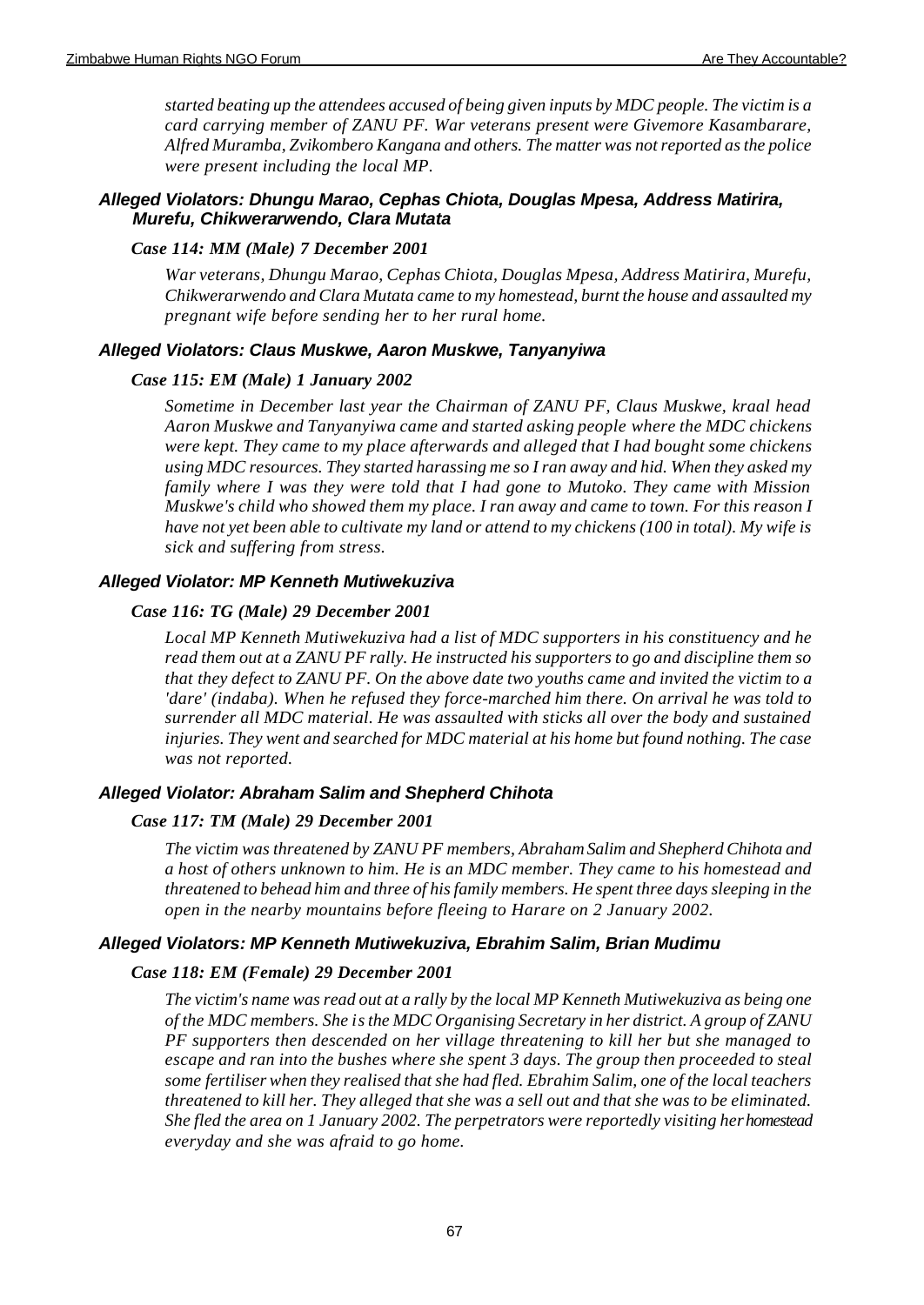## *Case 119: TG (Male) – 15 January 2002*

*Mushangwe, Stewart Chitundu, Ebrahim Salim and Muroza came to my place and asked me why I had taken part in the Uzumba Development Trust Rapoko Project. They threw me into a defender and detained me from 6pm until 11pm.The next day I met these guys again and they threatened to throw me into a dungeon and I had to run away from the place and cannot go back.* 

## *Case 120: TC (Male) – 7 February 2002*

*Members of the police, war veterans and ZANU PF's youth harassed the victim. The victim was in his house with friends when armed police, war veterans and youths came to his home. They then searched his house and found nothing of interest. Godfrey Chikono led these people. The matter was reported to Central Police Station on 7 February 2002 (IR-0207/2).*

# **MASHONALAND WEST**

# **Chegutu**

## *Alleged Violator: Josphat Chiweshe*

## *Case 121: EM and MG (Male) 27 February 2002*

*The victim is a known MDC youth with cards and t-shirts for the party. ZANU PF youths namely Josphat, Taurai Botha, Percy Sibanda, Khumalo Biggie Zengeza and others went to the victim's home and said that they were Murombedzi (an MDC youth). He opened the door and was abducted to a hall where his hands were tied. He was also blindfolded and beaten up. He was asked what the MDC was plotting and they attempted to burn him with paraffin. A ZANU PF youth, Wilson went to the victim's home and collected MDC material. The victim was put in a hall ( ZANU PF base) and beaten under the feet and chest using sjamboks and iron bars. MG was assaulted together with the victim. The next day they were ferried in a Municipal vehicle to a ZANU PF office where they were made to clean toilets.*

# **Chinhoyi**

## *Case 122: CM (Male) 20 October 2001*

*CM is an MDC employee in Chinhoyi. In April or May 2001 he had an altercation with Biggy Spunga who was arrested and made to pay a fine. Biggy holds a post in ZANU PF. On Saturday October 20, CM was confronted by Biggy after an MDC meeting and was threatened with assault. He jumped into his vehicle and went to ZRP Chinhoyi to make a report. The group of ZANU PF supporters then started attacking his colleague. CM returned with seven police officers, but while they were still in the premises of the police station he was struck on the left cheek with an object by Josphat Chiweshe. The police did not take any action despite witnessing the assault. CM was referred for medical treatment. The matter was reported at Chinhoyi Police station.*

## *Case 123: FH (Female) 20 October 2001*

*The victim was assaulted with open hands and booted feet by a ZANU PF supporter named Josphat Chiweshe who resides in Gadzema, Chinhoyi. She was coming from an MDC meeting in Chinhoyi town when she was confronted and assaulted. She sustained injuries to the rights eye and leg was is having difficulties working. She reported the matter at Chinhoyi Police Station and was referred to the hospital. Despite the fact that FH pointed out her assailant, Chiweshe, who was present, the officers at the station did not arrest him. Chiweshe went on to harass all persons in the station who were making reports and bragged that no one was ever going to charge him or his colleagues. Still no action was taken.*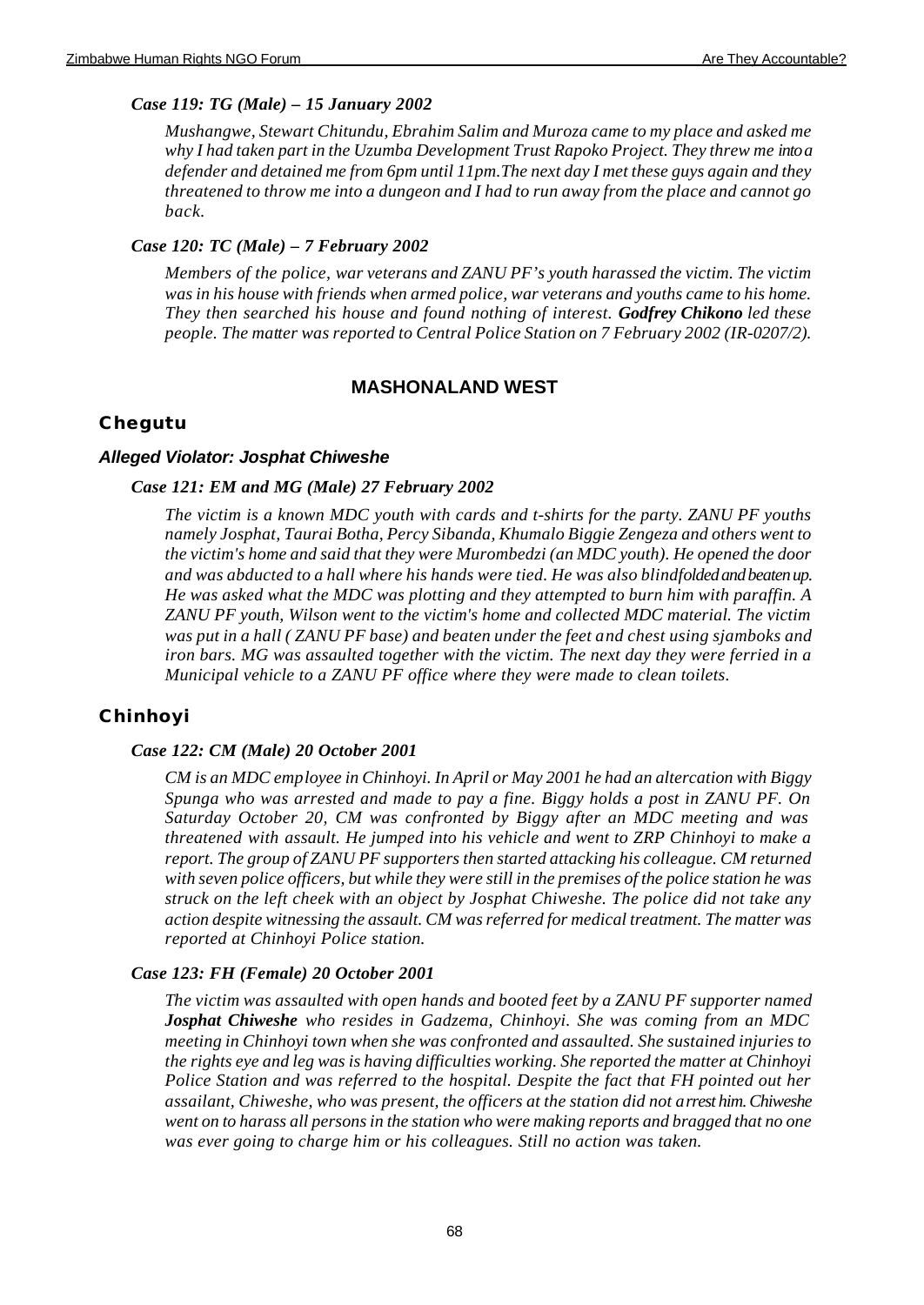### *Alleged Violators: Josphat Chiweshe, Saidi Areas, Hlupiko Mavata, Issac Makwananzi*

### *Case 124: LC (Male) 6 May 2002*

*Some well known ZANU PF youths came to the victim's home and assaulted him severely. The group comprised members of the Top Six Gang. He was attacked for being an MDC activist. A report was made to Chemagamba Police Station to a Constable Jongwe (RRB No 086563.)*

#### *Alleged Violator: Evans Musamba*

#### *Case 125: CN (Male) 26 January 2002*

*The victim was assaulted by a fellow ZANU PF member who is also his next door neighbour for not supporting violence. He was being accused of being an MDC supporter. The victim was assaulted with a chain and sjamboks. He was taken to Chinhoyi Hospital for treatment.* 

### *Alleged Violators: Zuze Gomo, Evans Musamba*

#### *Case 126: ET (Male) 26 January 2002*

*ET was harassed and assaulted by a mob of ZANU PF youths accusing him of being a member of the opposition party MDC. The victim was assaulted with a chain in the sight of his children and was treated at a local clinic. Reported the matter to the police.*

#### **Hurungwe West**

#### *Alleged Violators: Mr Mutema and Sam Charise*

#### *Case 127: 3 Unnamed (male) 2 February 2002*

*Mutema an MDC supporter went and attacked ZANU PF youths who were at Chikangwe rank, chanting slogans and flashing red cards was assaulted with a rope and belt.* 

#### *Alleged Violators: Mashumba, Shonhiwa, Thomas Tsavanhu, Collen Tsavanhu*

#### *Case 128: TY (Male) 23 January 2001*

*TY was assaulted by ZANU PF supporters and war veterans for refusing to vacate his house so that they could occupy it. They used sticks to assault him and he sustained bruises. Shonhiwa was armed with a gun and used it to hit TY several times and also threatened to shoot him. He bled from the mouth and the nose. A report was made at Karoi ZRP but no arrests were made. This led to TY being assaulted for making a report.*

#### *Case 129: DK (Male) 23 January 2002*

*Victim was assaulted for refusing to vacate his home so that the war veterans could occupy it. The leader, Mashumba assaulted him with sticks, while Shonhiwa, who was armed with a gun, threatened to shoot him. The muzzle of the gun was pointed into DK's ear and he was ordered to lie down and was beaten. The assaults on DK, who was accused of being an MDC supporter continued until about 10pm. A report was made at Karoi Police Station but no arrests made.*

#### *Case 130: MN (Male) 23 January 2001*

*A group of war veterans came to MN's place and called for a meeting. One of the war veterans, Shonhiwa was armed with a gun. On arrival they started assaulting him and when he refused to lie down, the assault escalated with some of the youths joining in. MN managed to escape into the bush at about 3am and went home. One of the guys known as 'Sharp Guy' brags that the police are never going to arrest him because he is a ZANU PF supporter. A report was made to Karoi ZRP but no arrests were made.*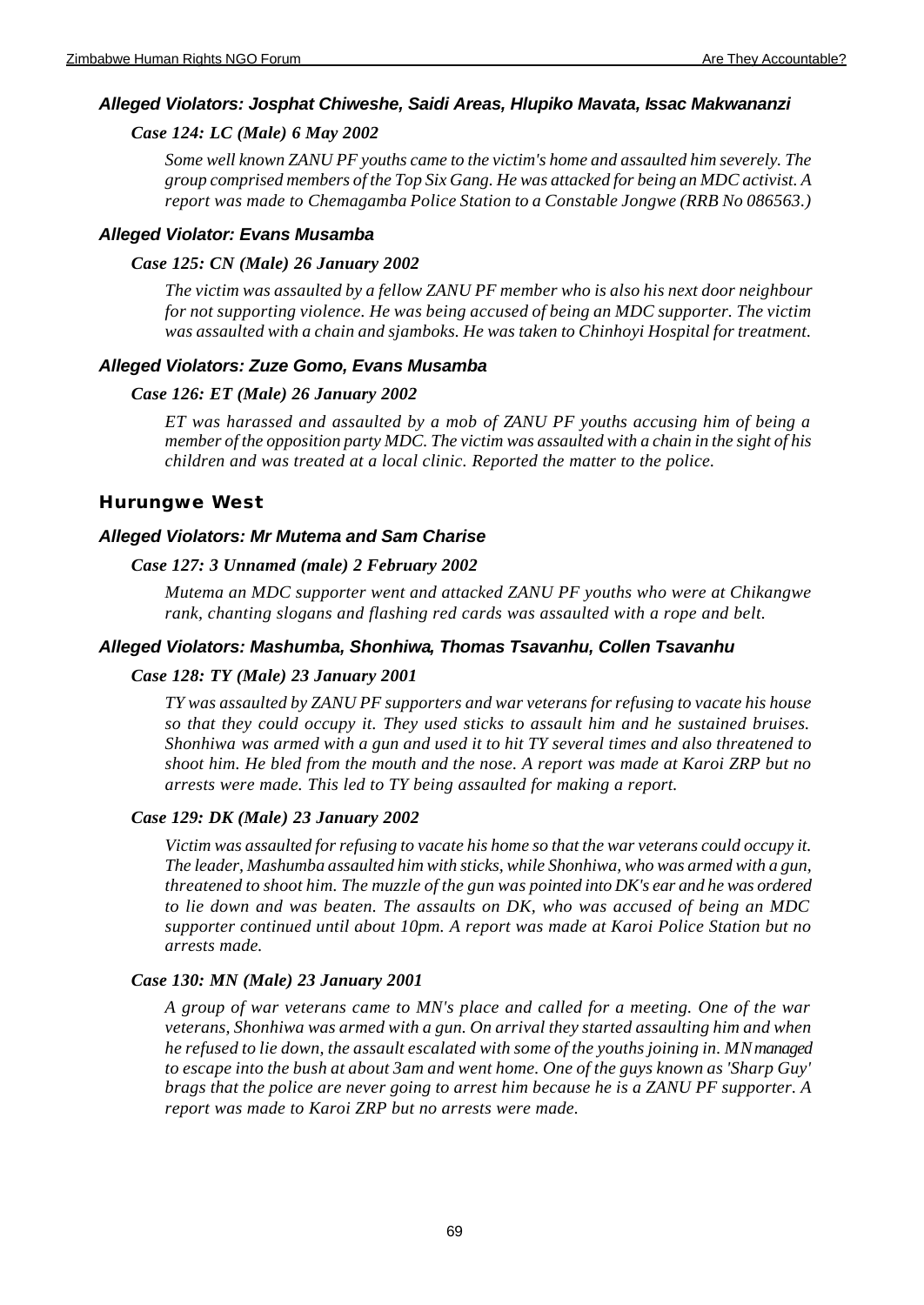## **MASVINGO**

There was a total of 41 perpetrators that were identified by victims in their reports. Of these 23 of the violators came from the two constituencies of Bikita, that is, Bikita East and West.

## **Bikita West**

## *Alleged Violator: Charles Chinyike*

## *Case 131: TM (Male) 22 December 2001*

*A group of ZANU PF youths led by a war veteran named Charles Chinyike came to my house at midnight asking for me and when they discovered that I was there, they started to destroy the door in order to enter the house. They then went on to make a hole in the wall through which they entered. They burnt my family's blankets and clothing. I managed to escape but got hurt as I was running away. Reported the matter on 23 December 2001 to a Police Constable Phillip Mutambadiki.* 

## *Case 132: ED (Female) 23 December 2001*

*A group of ZANU PF youths led by war veteran Charles Chinyike came asking for my husband and when they could not find him they started attacking me alleging that I was an MDC member*

## *Case 133: PM (Male) 22 December 2001*

*I was fast asleep at my homestead when I suddenly found myself surrounded by a group of war veterans and they were carrying machetes. They were headed by Charles Chinyike and Johannes Mugomeri who are the local war veterans. They broke down the door and some window panes in order to get inside and they grabbed me. I was wrapped with a pile of clothes over my face and then they took me to where they had left their vehicles. They left me unconscious by the side of a mountain. Reported on 23/12/2001 to Constable Phillip Mutambadiki ZRP Bikita and a police docket was opened.* 

## *Alleged Violator: Kudzai Matonhodze*

### *Case 134: CTN (Male) – 1 January 2002*

*Around 10am the victim's homestead was surrounded by ZANU PF youths. They accused him of being a member of MDC and ordered him to lie down. He was assaulted with thick sticks. They then took him to their base when they tired of beating him they took his ID and only returned it when he assured them that he was a ZANU PF member. He was ordered to report to them daily, which has disrupted his farming activities. He was ordered not to go to the police and the hospital.*

### *Case 135: ZPG (Male) – 17 January 2002*

*The victim, an Agritex extension worker, was beaten by about 30 ZANU PF supporters. He was assaulted on the back part of the body sustaining injuries on his back, thighs, buttocks, right leg and right hand.*

## **Gutu North**

### *Alleged Violators: Nhamo Chiremba, Steven Mpandawana, Farai Mupandawana*

### *Case 136: GM (Male) 14 February 2002*

*The victim is an MDC member based in Gutu. On the above date a group of ZANU PF supporters came to his place and assaulted him with fists for supporting the MDC. The victim was ordered to walk bare footed and undressed to the ZANU PF base. His clothes had been*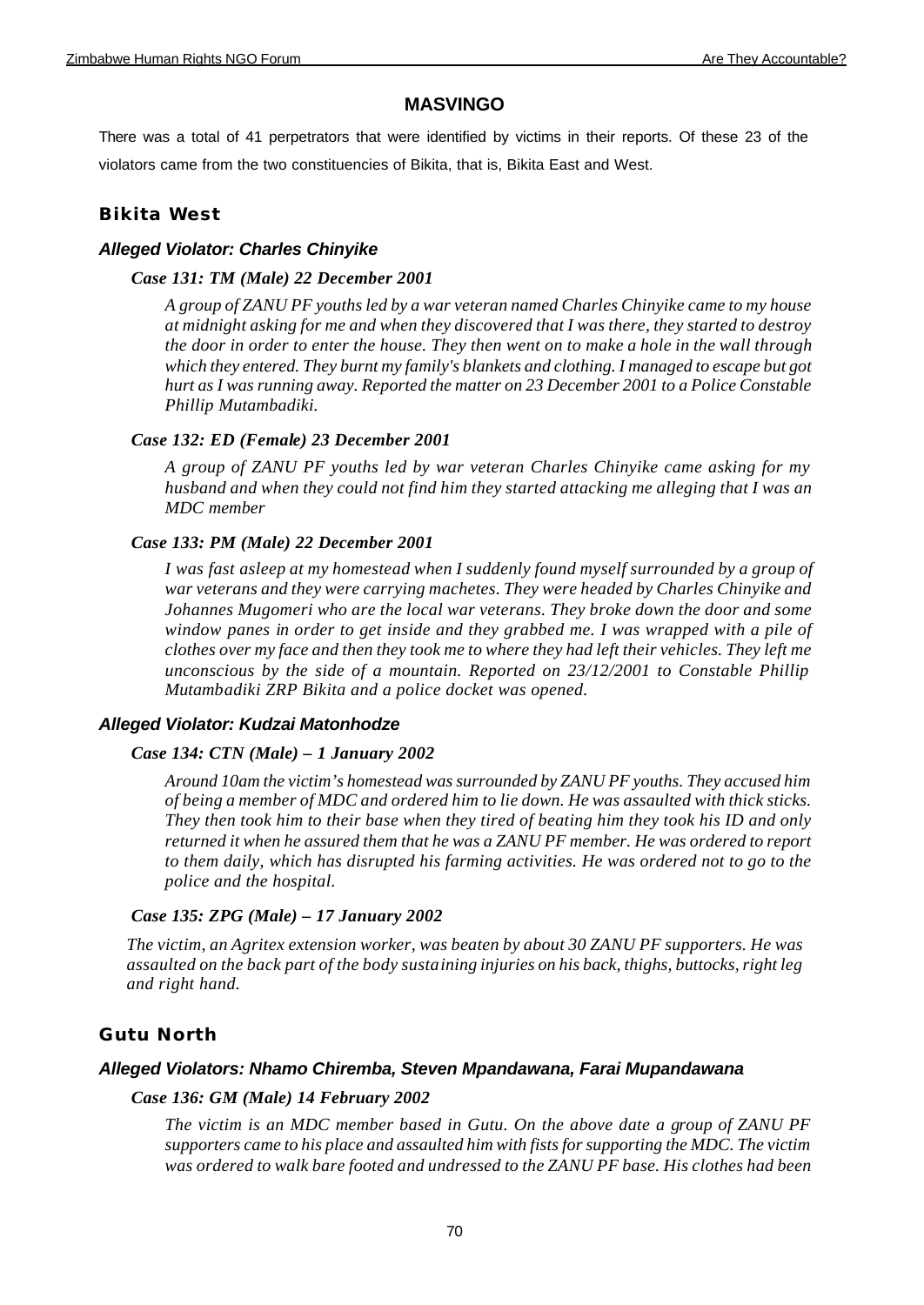*torn. At the base they used sticks to further assault him all over the body. Police arrived after about two and half hours and ordered the people to disperse, including the assailants. No arrests were made despite the fact that the assailants were identified before the police. The victim was left lying on the ground by the police and sought medication the following day.*

### *Alleged Violators: Nhamo Chiremba, Kennedy Makoni, Steven Mpandawana and Farai Mpandawana*

#### *Case 137: SM (Female) 14 February 2002*

*SM was assaulted by ZANU PF members for supporting the MDC. They went to her home and Nhamo struck her with a fist causing her to fall down. She was trampled on and then ordered to go to their base at Guzha Township. On the way there she was forced to walk barefooted on thorns. The assaults continued on the way. The victim's husband was also present. SM suffered back injuries and could hardly walk. The case was reported but no arrests were made despite the assailant being positively identified. The assailants live in the same neighbourhood as the victim.*

## **MATABELELAND SOUTH**

Victims in the province were able to identify only twelve perpetrators. The perpetrators were members of either the ZNLWVA, ZANU PF or ZPS. There were only five types of violations that were carried and these were torture, assault, death threats, displacement and property related. Of these, torture was the most carried out violation.

### **Bulilimamangwe North**

#### *Alleged Violators: Leon Khupe, Leonard Ndlovu*

#### *Case 138: JN and JD (Male) 29 December 2001*

*War veterans were transported from Plumtree to Village 27 where they teamed up with ZANU PF supporters to beat up members of the opposition party. They also beat up civilians. The victims were assaulted with logs, stones, sjamboks, fists and booted feet. J.N. was badly assaulted after being accused of selling MDC party cards. J.D. was injured and was hospitalised at Plumtree.*

### **Matobo**

#### *Alleged Violators: Silozwe, Matobo, Stulo and Thando Moyo*

#### *Case 139: CN (Male) 6 March 2002*

*A group of about 20 ZANU PF supporters went to the victim's home on the afternoon of 5 March 2002. They were marching in military style and stopped at the victim's gate and started to sing their party songs. They then left. He was advised by his friend that the group planned to burn him in his house that night. He escaped to the nearby hill. In the early hours of the morning the same group including Stulo and Thando Moyo went to the victim's home. They chased away a relative of the victim before they set the house on fire destroying everything. The victim was an MDC polling agent during the Presidential elections. The matter was reported to Matopo Police Station on the same day. However nothing has been done to bring the culprits to book despite they having been positively identified.*

### *Case 140: CN (Male) 6 March 2002*

*A group of about 20 ZANU PF supporters descended on the home of the complainant, an MDC polling agent in the Presidential election. The complainant and his family had sought refuge in the nearby hills, sensing an attack. When the group arrived they checked the houses*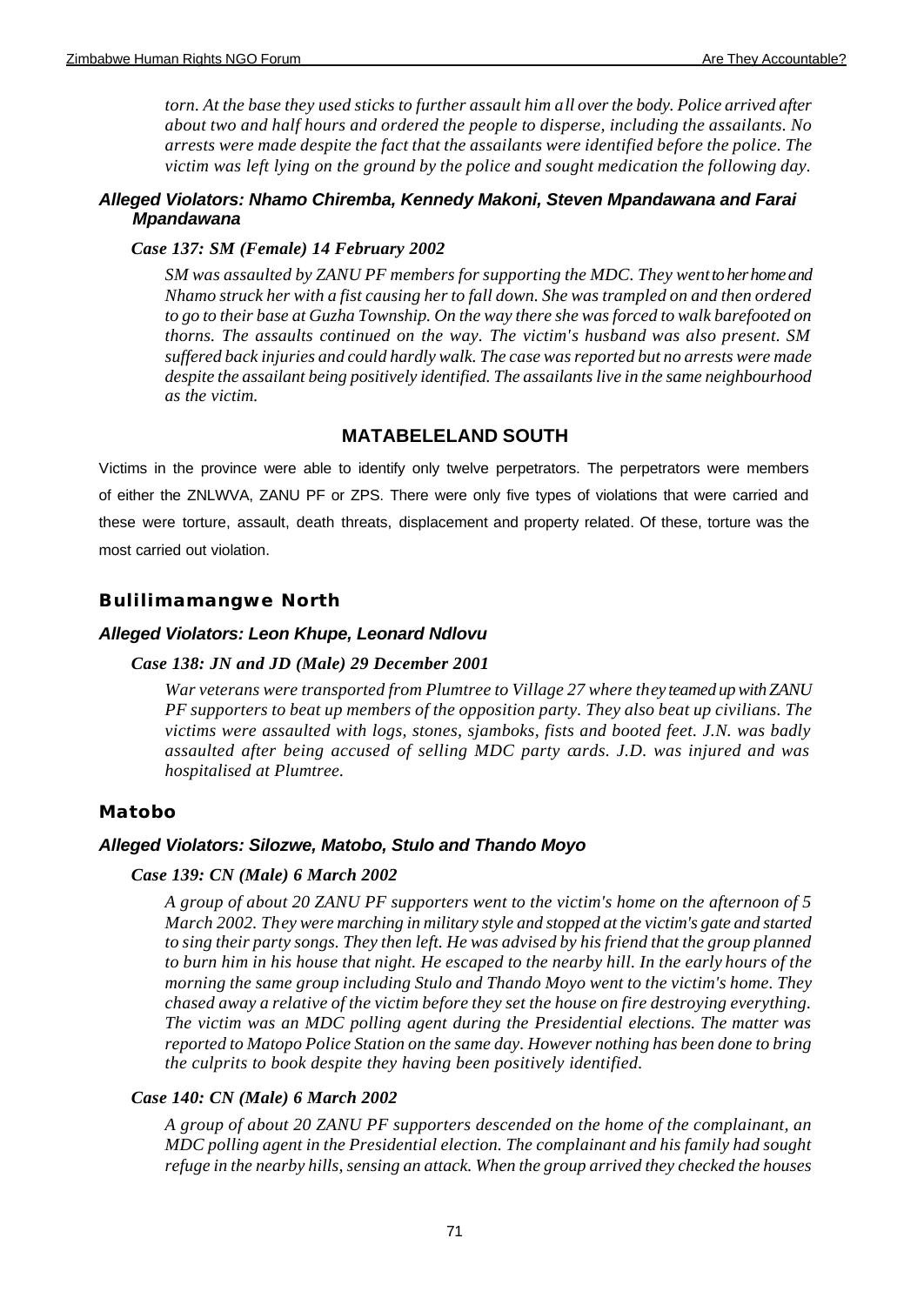*and set three huts on fire as there was no-one to stop them. In the house was property which included a bed, wardrobe, a wooden table and chairs and a 3 piece dining room suite. All his clothing items and those of his family were burnt in the arson attack. Some members of the group were identified as Thando Moyo and Stulo.*

## **MIDLANDS**

Midlands province was characterised by high levels of violence in the two constituencies of Gokwe Central and Gokwe North. There was a total of 103 perpetrators for the whole province. Gokwe Central accounted for 29 of these while Gokwe North had 25. Most of the violations were perpetrated against people who were MDC or suspected to be MDC supporters. Violators wee mainly ZANU PF supporters, members and in some cases state agents such as the police and the CIO. Violations that were carried were torture, intimidation, assault and property-related violations. The province also saw the setting up of bases that were used as re-education centres and spring boards for political violence (see Base list).

## **Gokwe Central**

## *Alleged Violators: Patrick Chikowore, Kuruza Dzenga, Godfrey Mazhara, Cephas Binduko, Bernard Siziba, Chisaga, Musekiwa*

## *Case 141: MK and JM (Male) - 16 August 2001*

*We were coming from burying our District Secretary, Vusimuzi Mukweli, who had died in detention after being assaulted by police officers and ZANU PF supporters. Upon arriving at our offices, ZANU PF supporters (numbering about 500) came singing armed with metal*  rods, clubs, shovels, picks and catapults. They began throwing stones at us and beating us up *and so we fled. They then broke into the office and burnt all our personal belongings. Some of us were seriously injured in the attack. The group then went to my (MK) house and stole my bed before burning all my other belongings. My wife was also chased away from her vegetable stall by the mob that declared "MDC supporters were not allowed to make a livelihood on ZANU PF soil". The matter was reported to the Officer in Charge at Gokwe Police Station but no action was taken.* 

### *Alleged Violators: Bernard Siziba, Godfrey Mazhara*

### *Case 142: LC (Male) - 12 August 2001*

*A CID officer in the company of ZANU PF supporters arrived at the MDC offices at Gokwe centre calling out for us. The CID officers came on the pretext that they wanted to facilitate a meeting between ZANU PF youths, namely Ramios Masvusvu, Cruzer, James Masvusvu, Obert Chinyama, Bernard Siziba and Godfrey Mazhara and us. The CID officers then promptly left. There were about 100 ZANU PF supporters. They said they were looking for MDC supporters and began throwing stones at us. Later we were arrested by the police who beat us up alleging that we had taken part in public violence. But they did not charge us.*

### *Alleged Violators: Bernard Siziba, Cephas Binduko*

### *Case 143: AC (Male) - 30 July 2001*

*Victim was in the company of twelve MDC activists. They were approached by a group of about 150 ZANU PF supporters and were attacked with stones and iron bars. The police were present but did not stop the violence. AC sustained a fractured ankle. The following day the victim was arrested together with seven others. One of his fellow members, Vusimuzi Mukweli, died in police custody after a result of being denied medical treatment. They were also denied food. The matter was reported in July 2001 to Gokwe Police Station to a Sergeant Gumbu. AC was advised by police to retaliate because they would not intervene.*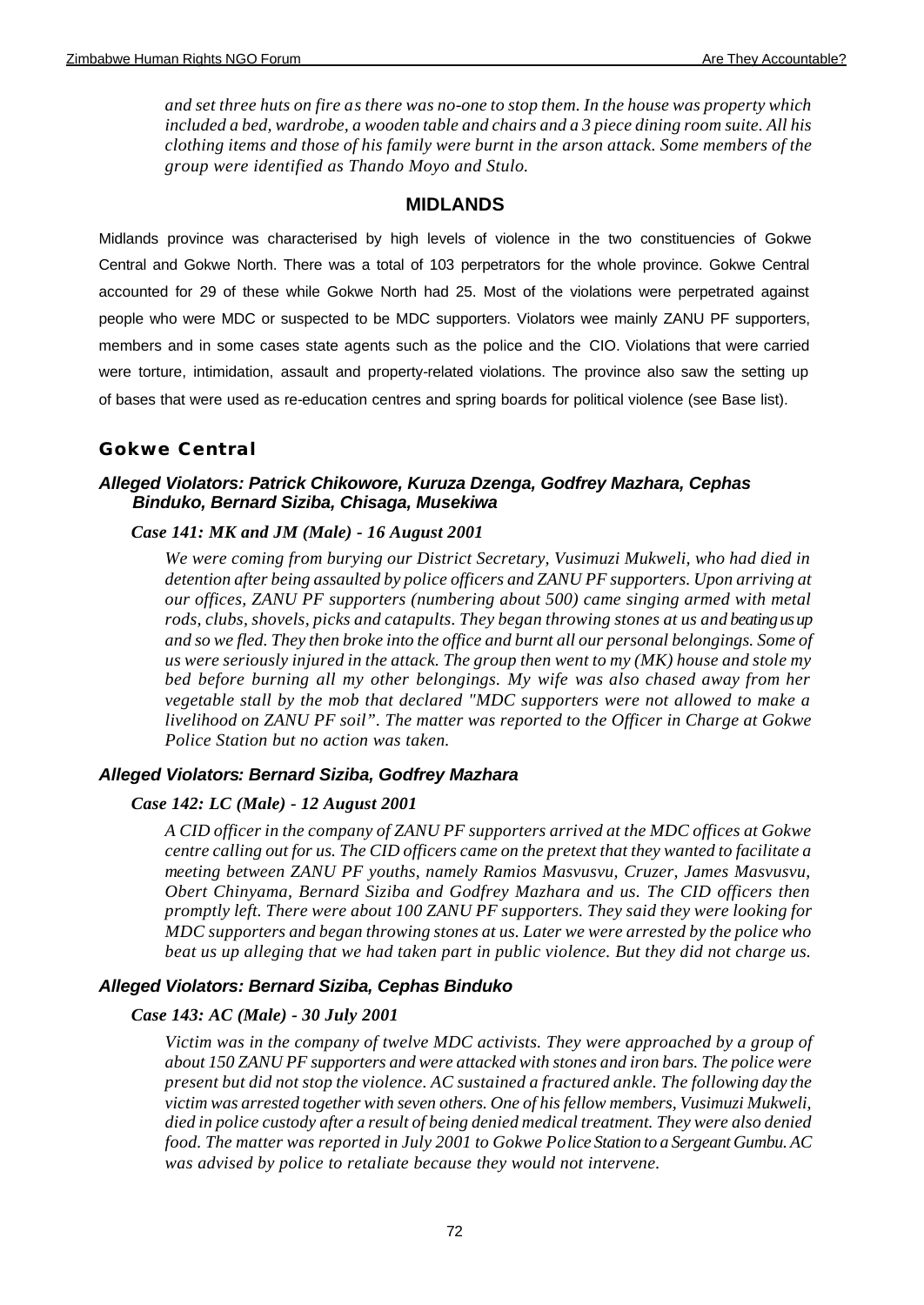# **Gokwe North**

# *Alleged Violator: Mabasa Munotengwa ( ZANU PF Secretary)*

# *Case 144: MM (Male) – 4 October 2001*

*On 4 October a crowd of ZANU PF supporters surrounded MM's homestead at about 4 p.m. and he and his family ran into the house. They stoned the house until he and his family ran out. They tied him up and took him to the Zanu (PF) base at Tenda School. They severely beat him until about 4 a.m. with thick poles, clenched hands and made threats against him and his family. He was forced to simulate sexual motions while stripped naked and he and his fellow abductees were forced to beat each other's toes. The police arrived and took him to the Mutora Clinic. As a result of the attack, he has the following physical ailments: he has a painful red eye and substantial swelling on the bottom of both feet from falanga. He suffers from headaches, palpitations, and severe pain in the legs and feet. He is psychologically affected by the incident and suffers from disturbed sleep, and finds it difficult to perform daily activities.*

# *Case 145: JR (Male) – 19 December 2001*

 *ZANU PF youth being led by one Mabasa Munotengwa (Jnr), Mabasa Munotengwa (Snr) and Sinyoro Mabasa went to the victim's homestead and alleged that he was a sell out and they wanted to discipline him. They destroyed his three-roomed house, destroyed all windowpanes. A solar panel (\$7 000), a radio (\$7 000), wardrobe, one set of sofas and a kitchen dresser were also destroyed in the attack. A herd of 13 cattle was also stolen after three days. The victim was assaulted with iron bars, logs, hands and booted feet and broke one of his ribs. A report was made at ZRP Choda on 20 December 2001 but no arrests were made because the police alleged that they only assist ZANU PF card carrying members.*

# *Alleged Violators: Mabasa Munotengwa jnr, Given Mapfumo*

# *Case 146: MNM (Male) – 10 October 2001*

 *ZANU PF youths came to my home, tied me with a rope and beat me. They took me to their base. They beat me along the way. KR was already at the base. He was badly injured and lying down but was still talking. I was beaten throughout the night. There were six of us who had all been abducted. They burnt us with as well with naked flames. The following day they took us to a bush near the township. KR was now unconscious. The following were also unconscious, MN, IM, MM and MM. At around 11 am, police from Nembudziya rest camp came to the base. I remember the name of one of them, Sibanda. We were taken to Mutora Hospital in a police truck. An officer called Makope gave us documents to enable us to go to hospital. The six of us were witnesses in the Gokwe North election petition and the beating was some kind of reprisal for having been witnesses. I sustained burns on the back and sores on the soles of my feet. I sometimes urinate blood. The leader of the group that abducted us is called Cletos Mabika. Mabika is the ZANU PF chairman in the District.* 

# *Alleged Violator: Nhamo, Mapfumo (See case 146)*

# *Case 147: IM (Male) 3 October 2001*

*On 3 October I.M. was assaulted at his home by a group of ZANU PF supporters with catapults, clubs and stones. He managed to escape and ran for 4 kms but they caught up with him and beat him again. They tied his hands with wire and walked with him for 3 kms to a rally point at Makotore Business Centre. He was forced to jump and chant slogans (toyi-toyi). They deprived him of food and water. He received verbal abuse and threats. He was released on 5 October and visited a local clinic for treatment. The ZANU PF supporters also destroyed his house and stole 6 bags of maize. When he realised that they were hunting for him again he fled to Harare. As a result of the attack, he has bruises on his back, shoulders, left abdomen,*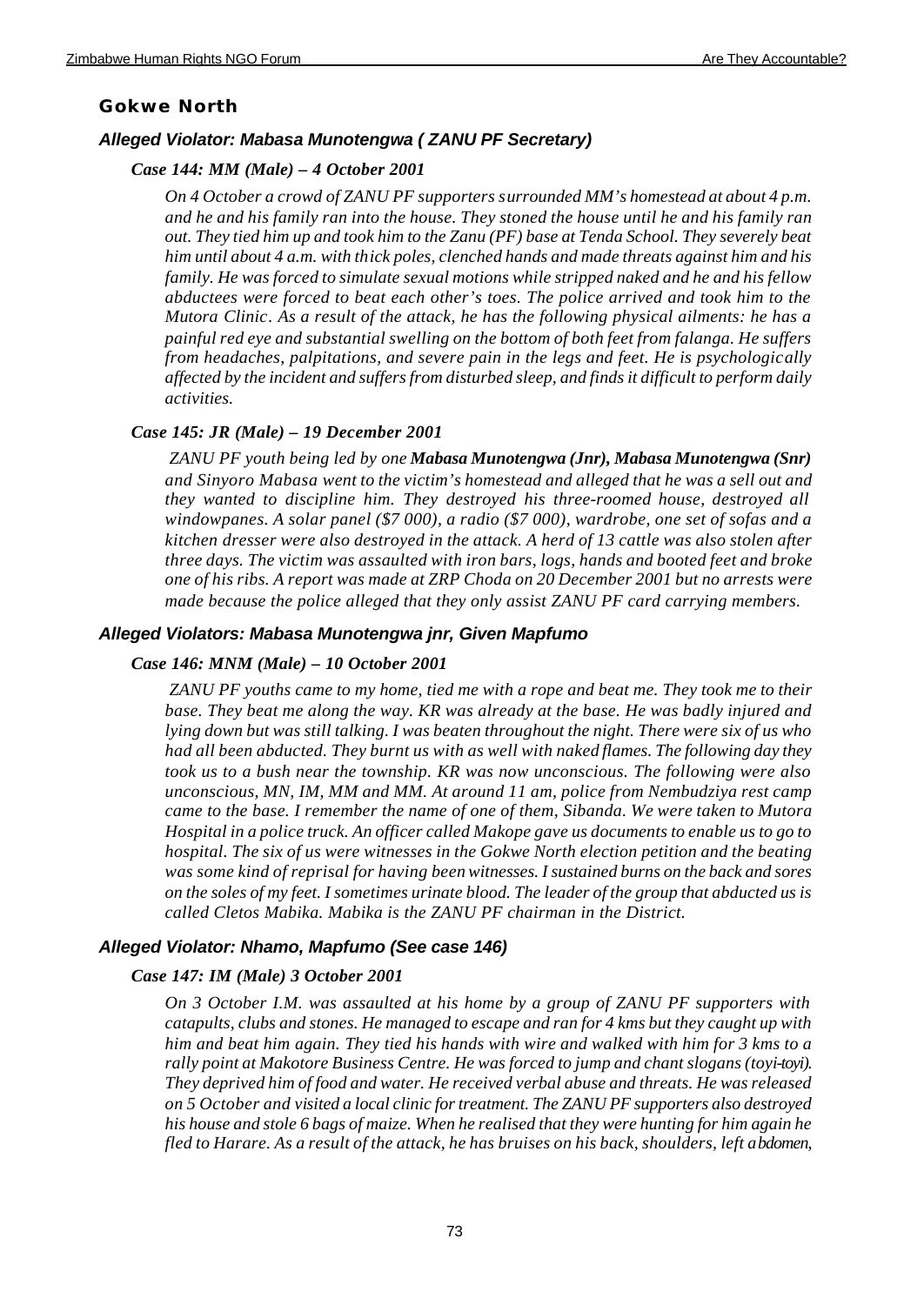*and left arm. He experiences dizziness and pain in the neck, abdomen and joints. No arrests were made despite identification of assailants.*

# **Kwekwe**

# *Alleged Violators: Mutandavari, John Munandi, Munyaradzi Murada, Jefta Mushowe, Ernest Chipinda, Tichaona and Chrispen Mukwena, Pasi (Police officer)*

# *Case 148: CG (Male) - 12 January 2002*

*On 5 January 2002, four police officers came to his residence armed with rifles. The victim was arrested by officers from Mbizo ZRP, led by one Pasi who is attached to PISI, on allegations that he possessed a firearm without a licence. They searched the whole house without a search warrant. No firearm was found in the search. He was taken to ZRP Mbizo. He was detained from 5 to 9 January 2002 and released without being charged. CG is the MDC Ward Chairman in Mbizo and was a District Representative in the Provincial team. On 12 January 2002, over 150 ZANU PF youths came to the victim's residence. Pasi was leading them. They started throwing stones at the windowpanes, broke down the doors and entered the house. They started beating up CG's wife asking for his whereabouts. The victim was taken outside and ordered to lie down and the assaults continued. All the furniture was looted and the house and car were set ablaze. Property lost was worth about \$ 3.5m to \$ 4m. The case was reported at Kwekwe Police Station.*

# *Alleged Violators: Mutandavari, John Munandi, Munyaradzi Murada, Jefta Mushowe, Ernest Chipinda, Tichaona and Chrispen Mukwena, Pasi (police officer)*

# *Case 149: CMG (Female), 12 January 2002*

*On 12 January 2002, over 150 ZANU PF youths came to the victim's residence. They were being led by a police officer by the name of Pasi who is based at Mbizo ZRP. They started throwing stones at the windowpanes, broke down the doors and entered. They started beating up her up asking for her husband's whereabouts. Her husband was taken outside and ordered to lie down and the assaults continued. All the furniture was looted and the house and car were set ablaze. Property lost was worth about \$ 3.5m to \$ 4m. The case was reported at Kwekwe ZRP and the investigating officer was identified as one Constable Gumbo (CID law and order). No arrests have been made since having furnished him with the names of the assailants.*

# **Mberengwa East**

# *Alleged Violator: Ezekiel Mutati*

# *Case 150: TH (Male) - 21 December 2001*

*We were abducted on 21 December at midnight by a large number of ZANU PF youths. We were just coming from Mataga Growth Point with the intent of making final wedding preparations for DH As we approached Mundi Bridge we saw the youths who demanded that we stop. They asked us to produce ZANU PF cards and searched us. They used my belt to tie my hands. We were taken to their base at Chingoma Secondary School. At the school we were questioned. They vowed that DH who was supposed to exchange marriage vows the next day would not do so. I failed to answer several of the questions that they asked and was slapped for this. We were then taken to an empty water tank and tortured. I sustained chest injuries and bruises on my back. I managed to sneak out of the school when my arrived and chased the assailants away. The following morning I was dumbfounded to find that the police were filing charges of public violence against me when I was in fact the victim. I was taken into custody and spent the next 6 days in the police cells under terrible conditions. I developed heat rash due to poor ventilation.*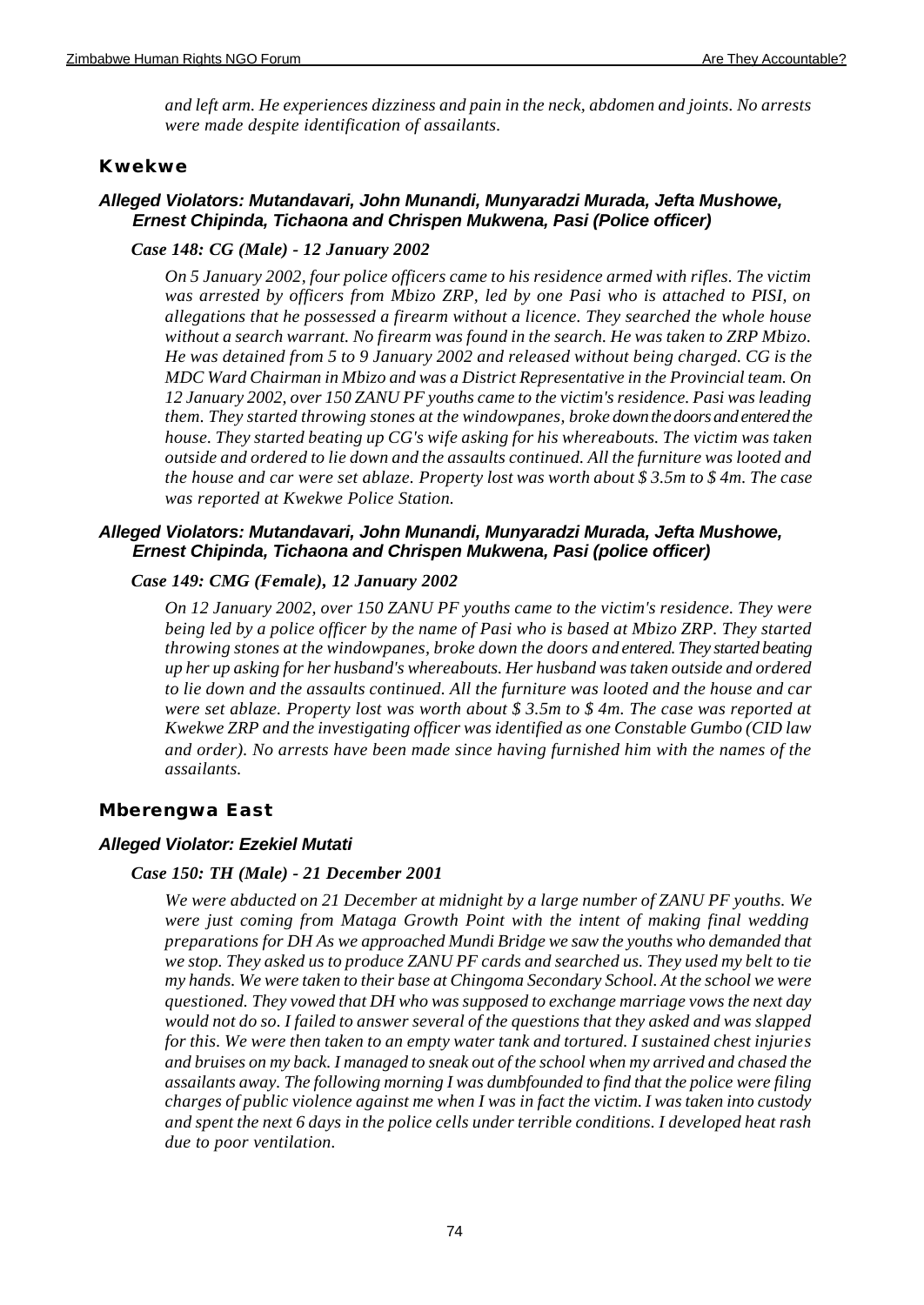# *Case 151: TH (Male) - 21 December 2001*

*I was kidnapped at Mataga Bridge by ZANU PF youths. I was with DH and TH. We were stopped by two ZANU PF youths who demanded our ID cards. The two immediately called their counterparts who were hiding under the bridge. There were about 150 of them. They made us lie down on our stomachs and assaulted us with logs. They then force-marched us to Chingoma Secondary School where we were severely assaulted with logs, whips and stones. Our hands were tied with wire and ropes and we were thrown into an unused tank. They continued assaulting us and threatened to kill us. They took off my trousers and one of the youths tried to fold my penis in half, which was extremely painful. At about 2am some MDC youths came to the school and rescued us. We went to make a report to the police via telephone, as we feared the youths may have been blocking the roads. Sergeant Mvulo refused to take a report and accused us of assaulting ZANU PF youths instead. I made a report to a Constable Nyoni who gave me a referral to go to the clinic and was then taken to the clinic by TH.*

# *Alleged Violator: Elias Shiri (see also case 150)*

# *Case 152: DH (Male) - 21 December 2001*

*We went to DH's wedding and when it was finished I went home with T.H. in his car and proceeded together with GM to the Growth Point. On our way there we met some ZANU PF youths near Chingoma Secondary School. They asked for my ID but I told them that I did not have it on me. They then asked for my ZANU PF card and I told them that I did not have one of those either but that I had an MDC one. They then took hold of me and dragged me into the school fence where I was beaten. They beat me with sticks and told me that I was going to die on that day.*

# **Zhombe**

# *Alleged Violators: Elliot Chinembiri, Tauya Mativenga, Simon Gava, Nelson Mufari, Webster Danda, Lazarus Denere and Collin Mavingwa*

# *Case 155: LD, RP, MC, EH and unnamed (Male) 16 February 2002*

*ZANU PF youths were demanding party cards from villagers and those who did not have were severely assaulted. The villagers were accused of supporting MDC since Learnmore Jongwe comes from this area. The victims were assaulted by ZANU PF youths because they did not have ZANU PF cards.*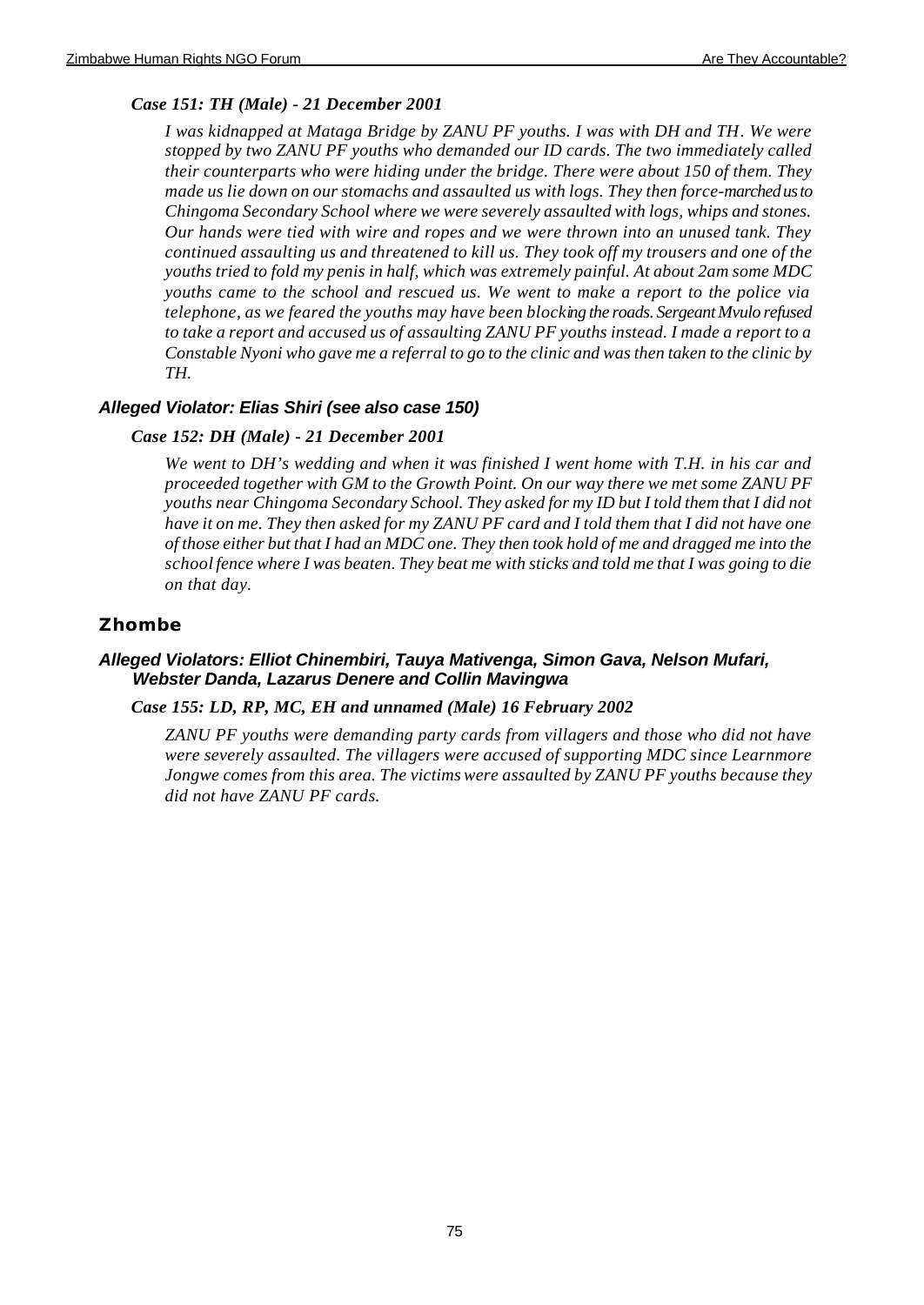# **CHAPTER EIGHT**

# **MILITIA GROUPS AND BASES**

# **GENERAL**

The Zimbabwe Human Rights NGO Forum received a substantial number of reports from victims alleging that they were abducted and taken to bases operated by militia consisting of ZANU PF supporters and 'war veterans'. At these bases victims were reportedly tortured or severely assaulted by their abductors. The bases were used as springboards for attacks in as much as they were torture camps. There were reports of violations taking place at these bases throughout the period reviewed by this report. Of the 978 victims whose cases are examined in this report, 10% (98) of the victims were abducted to a base in their area. The establishment of torture and 're-education' bases dates back to 2000, when these were set up after the 'no' vote in the Referendum, in the run up to the June 2000 Parliamentary Elections and the 2002 Presidential Elections. Despite calls by civic society to have these bases disbanded, the authorities concerned did nothing. Militia bases were still in operation after the Presidential Election, with reports of violations at bases coming in for as late as June 2002.

# **Case Study**

# **Bindura**

# *MM (Male) – 21 June 2002*

*MM was assaulted by ZANU PF youths. The youths later took the victim's property from his home and took it to their base. They are said to have used Elliot Manyika's Defender to remove the victim's property.* 

# **MILITIA GROUPS**

The concept of militia groups is not new in the Zimbabwean political arena. The existence of these groups can be traced back to the year 2000 after the Constitutional Referendum. The composition of the militia groups remained much the same as those formed in 2000. They still consisted of "individuals with experience of organised violence, usually war veterans ... unemployed youths."<sup>1</sup>. Amnesty International states that 'political violence has intensified as the government has given military training to over 1 000 National Youth Service Members, who then joined or formed militias<sup>2</sup>. National Youth Service trainees from the Border Gezi National Training Centre in Mount Darwin reportedly assisted in the abduction and beating of victims. The first group of graduates from the training camp was formally passed out in November 2001.

Weapons remained elementary in that they were not complicated but were what the violators could find, such as sticks, logs, chains, wire, iron bars, axes and sjamboks. Reports have shown that most (97) of the bases were established by ZANU PF supporters of militia with a few (24) of them being established with the help of war veterans. The establishment of the bases seemed to have been a calculated move to quell opposition support in the areas where the bases were set up. The mere presence of the bases was enough to intimidate the electorate not to support the opposition. So established were these bases that they had commanders or leaders who were in charge of particular bases. The methods of torture

<sup>&</sup>lt;sup>1</sup> Zimbabwe Human Rights NGO Forum, Who is responsible? : A preliminary of pre-election violence in Zimbabwe, June 20 2000

 $^{\text{2}}$  Amnesty International, Mugabe Opponents Disappear in Apparent Campaign of Terror, May 20, 2002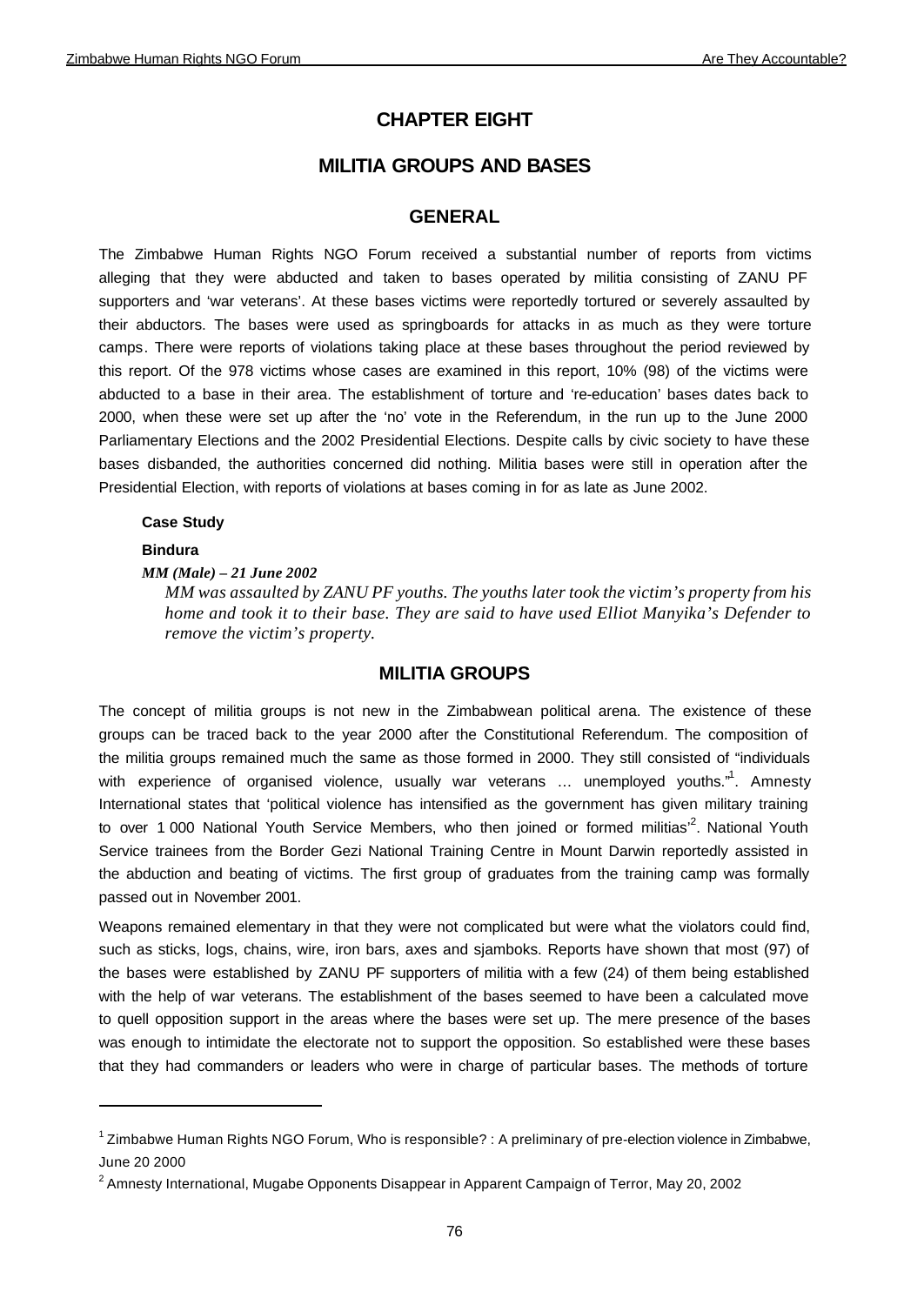that were often used at these bases point b the fact that the militia was given at least rudimentary training in organised violence.

### **Case Study**

# **Marondera West**

# *CM (Male) – 22 February 2002*

*The victim claims that he found his wife being assaulted by ZANU PF youths who were being led by Mudzingwa a youth commander at Mahusekwa base. When he arrived, he chanted a ZANU PF slogan and they responded. He asked why they were assaulting his wife. He was accused of not having attended a ZANU PF meeting and supporting MDC. He was assaulted with chains and poles. He reported the matter at Mahusekwa police station and was ordered to go to the hospital. A docket was opened for his case. He sought the assistance of Brigadier Chedondo from the President's office and that of Mrs. Masango at the Provincial Office for the perpetrators to be arrested.*

At times the militia groups were made up of youths that did not reside in the area concerned. Youths were brought in from other outside areas. This effectively meant that in some cases the victims could not identify their violators because they were unfamiliar to them. Apart from creating difficulties for victims to identify perpetrators, the bringing in of youths from external area may have been used to instil fear in the prospective electorate. Familiarity may not have bred the required fear in victims and thus the bringing in of 'unknown' individuals may have been used to do this. The bringing in of people from other areas can be used to explain the need for the establishment of bases. Since the militia did not reside in the areas that they were operating in they could not gather from their homes whenever the attacks were carried out and they therefore needed somewhere to operate from.

# **LOCATION OF BASES**

Militia bases were located at various places namely growth points, townships, business centres, resettlement and mining areas. Bases were also reported to exist in major cities such as Harare and Bulawayo. More specifically, bases were located at schools, community halls, farms, council offices, war veterans offices ZANU PF offices and at times at individuals' residences.

In some instances militia bases were reported to have been located next to police stations or bases. This made it difficult for the victims to report their cases, because it meant that, after being released, the victims would walk 'next door' to make their reports under the watchful eyes of their abductors.

In the run up to the 2002 Presidential Elections some bases were located at places that were later used as polling stations. This affected the electorate from exercising their right to vote without fear when they were expected to go and vote in locations, which they knew too well to be ZANU PF and/or war veteran bases. Some polling stations were located next to the militia bases. 'The election's 4,689 polling stations were in public places, but were situated alongside ZANU PF militia camps in several areas.<sup>1</sup>

# **Case Study**

# **Hatfield**

# *SM (Male) – 7 October 2001*

*A group of ZANU PF supporters came to SM's house and demanded to see him. His father*  was allegedly assaulted for failing to tell them where SM was. (He was hiding in another *room.) They told his father that they were going to kill the victim when they found him. The victim fled as soon as the group left. SM managed to identify among the group a man named* 

<sup>&</sup>lt;sup>1</sup> Business in Africa, Special Report – Zimbabwe, April/May 2002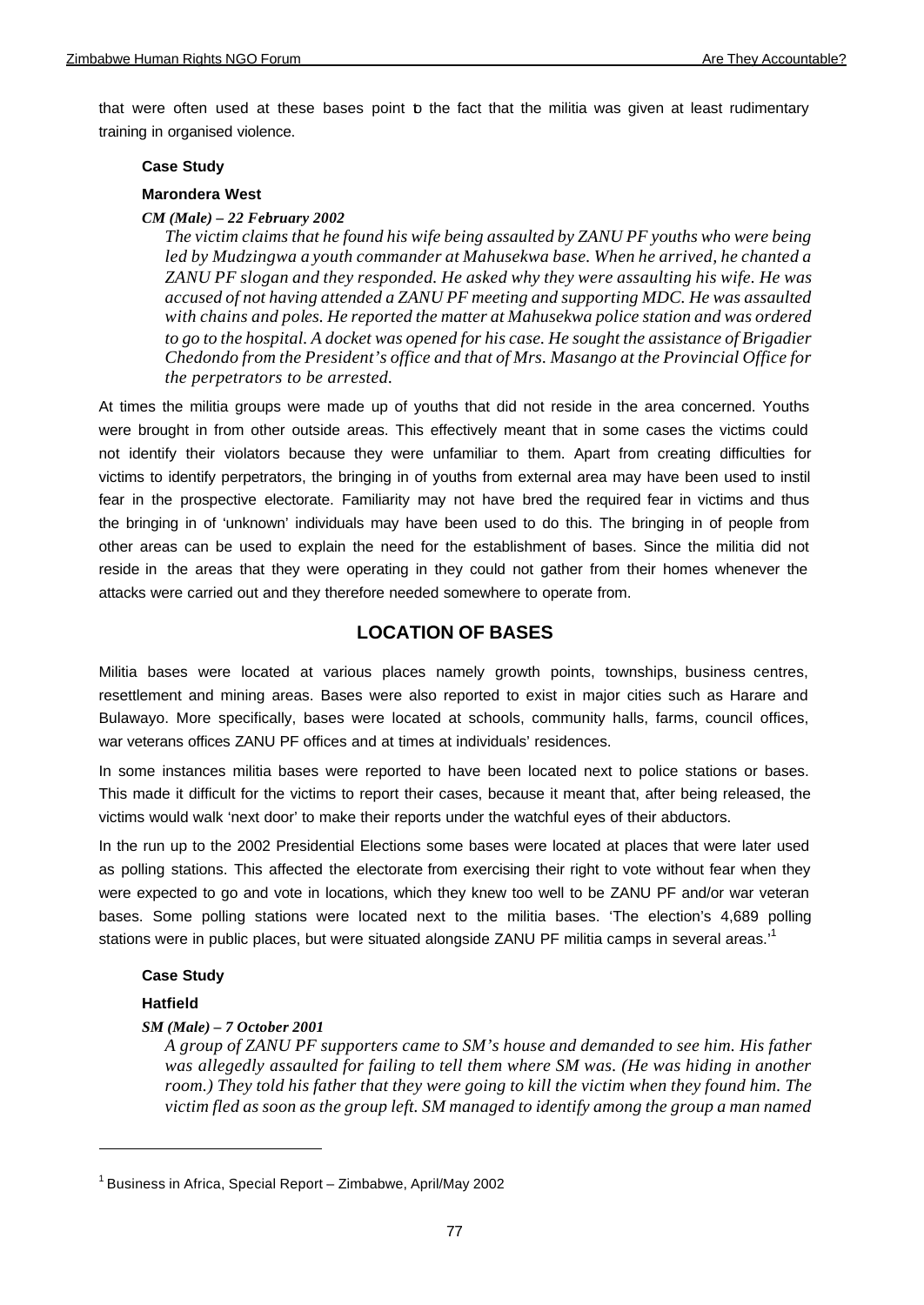*Givemore Chimunondo who is the base commander for the area. SM did not go to the police to make a report because the police station is next to the base.*

The location of bases next to police stations could also point to knowledge on the part of state agents of the existence and operation of these bases. However, no move appears to have been made to disband these groups.

# **THE POLICE AND BASES**

State agents, especially the police, reportedly aided the flourishing of militia bases. From victim reports, the police perceivably did this in three main ways, and these are:

- Refusal by the police to help victims of the militia bases
- Direct involvement of the police in the violation of victims at these bases
- The rescuing of victims by the police from these bases without the corresponding arrests of those operating the bases and those found assaulting or torturing victims.

# *1. Refusal by the police to help*

The refusal by police to help victims of militia bases could be either expressed or implied. In some instances the police would not respond to calls of help from the victims or those who sought their release from militia bases. The victim's colleagues at times were left with no option but to rescue their colleagues in the face of the danger of being abducted themselves. And when they did this, only then would the police show up and sometimes arrest the victims and not the operators of the bases.

# **Case Study**

# **Mberengwa East**

# *PM (Male) – 22 December 2001*

*"On December 22 after I received information about the abduction of the Hove brothers by ZANU PF members at Mataga Growth Point, we phoned Mataga Police Station to inform them of this but they said that they could not render any assistance. Later we organised ourselves to go and rescue those that had been kidnapped. At Chingoma School we managed to rescue the Hoves without fighting anybody but by just blowing our whistles upon which the kidnappers fled. We then informed Mataga Police Station about the proceedings. Still Sergeant Mvulo said that he could not give us any help. We then phoned our party's regional head office and informed them that the police at Mataga had refused to help us. This was around 4am. At about 7am we escorted our brothers to their home, close to Chingoma Secondary School (the ZANU PF base). ZANU PF youths flooded the Hove homestead. We persuaded them not to fight and moved from the homestead to the school to carry out our discussions. The police then arrived to arrest us and in the process let the ZANU PF people assault us. In spite of this we were the ones arrested for public violence. We were taken to court on 27 December and remanded in custody to January 10th when we were remanded on \$3000 bail each to 5 February 2002. At the prison we had been detained under bad conditions".*

In some instances the police failed to protect victims from violence. Instead of arresting perpetrators of violence and protecting victims from further assault or torture, the police sometimes distance themselves by saying that they could not be involved in political issues. Perpetrators and victims were often advised to work their problems out among themselves.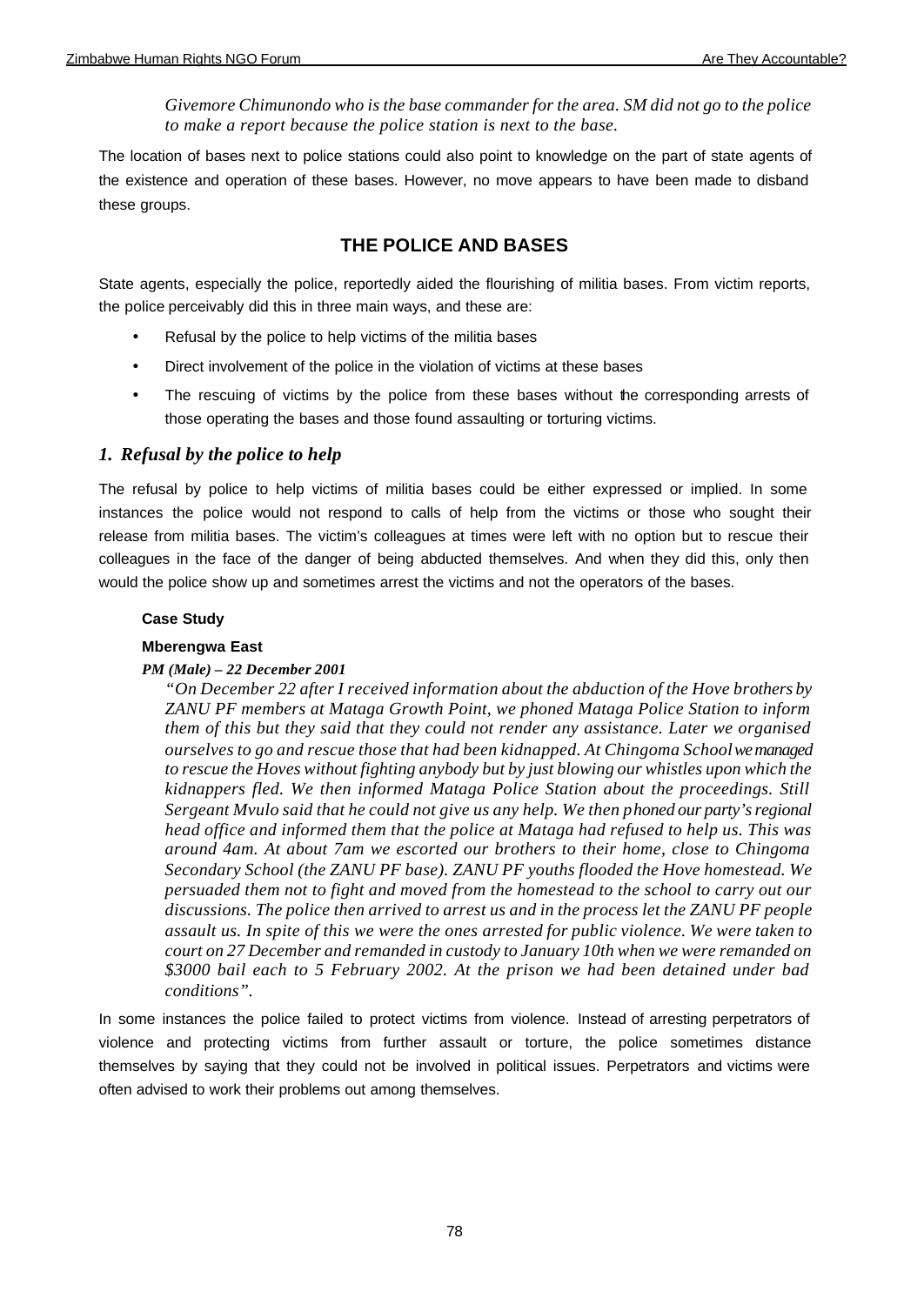### **Case Study**

### **Makoni West**

### *Case: DC (Male) – 9 February 2002*

*DC, the MDC District Chairperson for Makoni West claimed that ZANU PF supporters and youths approached him at Halfway bus stop in Rusape. They were being led by Didymus Mutasa, the ZANU PF Member of Parliament for Makoni North, and Mhiripiri, a war veteran leader in Makoni. They demanded to see his ZANU PF card and asked to search his bag. When DC refused and tried to run away, they followed and caught up with him, pulled off his shoes, grabbed his portfolio, searched it and took the Voter's roll for his District. They then ordered him to double march to their base but he refused to go for fear of his life. They then allegedly hit him all over the body with sticks, fists and kicks after which they took him to the police station in Rusape but the police told the war veterans to go and solve their problems outside the premises because he said it was political. Victim refused to leave the police station so they grabbed him and tried to forcibly drag him outside. When this failed he ran back to the charge office asking for help but instead the war veterans followed him back into the charge office and handcuffed him. The police detained him for 18 hours under an order from the veterans. He spent the night handcuffed. The police then phoned Mhiripiri and Didymus Mutasa who allegedly instructed them to keep him at the charge office until they came to collect him but they did not come until the following day at which time the war vets had already sought transport to take him from the police Station to Headlands. The motor vehicle, which DC claims belonged to MIDSEC Security Company, Rusape, ferried them from the police station to the bus stop where they then boarded a Tenda bus to go to the ZANU PF Offices in Rusape. Victim was handcuffed all this time. Mhiripiri, Didymus Mutasa and other ZANU PF officials were waiting for them at the offices. They told victim that they had been looking for him for a long time and they took everything he had including campaign material and identity documents. They then handed him over to the war veteran Major who took him to their base camp for torture. At the base he was taken to a torture chamber where he was ordered to take his shoes and jacket off and the tortured him. They interrogated him on the party's (MDC) campaign strategies. When they were through with the torture they took him back to Rusape charge office where the police told them that his lawyers had been looking for him so they released him.*

Victims allege that at times police help was not forthcoming, as they were partisan and were not interested in helping MDC members. Some police officers were identified as war veterans or ZANU PF supporters. It was also reported that in some cases the police officers clearly stated that they were ZANU PF supporters and would not assist MDC supporters. In most cases this meant that MDC members/supporters were liable to be arrested even when they were the victims.

#### **Case Study**

### **Mberengwa East**

# *SS (Male) – 21 December 2001*

*The victim is one of the security officers in MDC. He was guarding Sekai Holland's house together with 17 others when they learnt that three of their colleagues had been abducted by ZANU PF members and taken to Chingoma Secondary School. They phoned Mataga Police Station and talked to Sergeant Mvulo who advised them to go and free them because they couldn't go to the ZANU PF base and rescue the MDC members. With 17 others they went to the school where violence broke out but they managed to rescue all that had been abducted. SS reported that one of the police officers, Inspector Magumise openly told them that he was a ZANU PF officer and bragged that they will only arrest MDC members. The victim fled the area and the police are looking for him so that they can charge him on allegations that he and others attacked ZANU PF members.*

So pronounced was police inaction that a Mutoko couple, Ephraim Tapa and Faith Mukwakwa, had to spend about twenty three days at Mushimbo Base in Mushimbo Township. ZANU PF supporters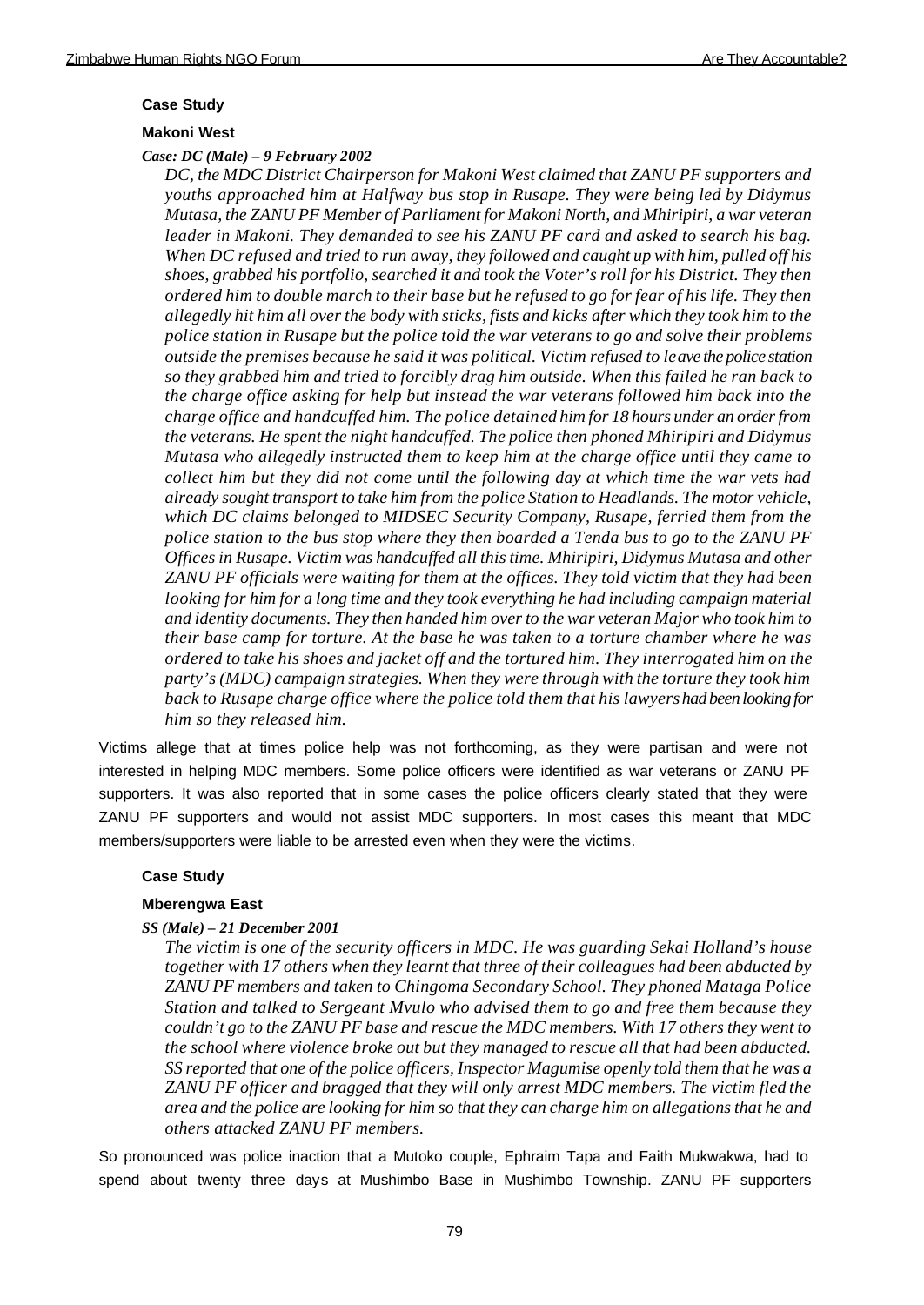allegedly intercepted the couple as they came from a ZCTU meeting in Harare. They were first taken to Masvitsi School and then later to Mushimbo base. There was no action by the police despite the report of the abduction and detention of the couple, and the request by the ZCTU to the government to investigate the abduction. It was only after High Court Judge Benjamin Paradza gave the Minister of Home Affairs, the Commissioner of Police and Assistant Commissioner Masango, the Officer Commanding Mashonaland East, a 10-day interim order to storm Mushimbo base and all other bases in Mashonaland East if Tapa and his wife were not found there, that the police acted. The couple was found three days later, on 11 March 2002, and were released.

# *2. Direct involvement of the police in the violation of victims at bases*

The police were at times involved in the abduction, detention and subsequent torture of victims at militia bases.

### **Case Studies**

### **Seke**

### *LZ (Male) – 11 February 2002*

*The victim had gone to Philips farm, adjacent to Koppies, in Ruwa to see someone and spread MDC gospel. Initially approached by 3 people around 5pm. ordered him to go back to Philips. They met a green Defender with Solomon Mujuru, and ZANU PF youths. Taken to a ZANU PF base in Goromonzi, commanded by a Mano. Mujuru ordered client to be interrogated but not beaten up. The victim was left in hands of ZANU PF youths. Was interrogated, searched and beaten with logs, chains, fists and feet, numbering about 100. Beaten from about 7pm. to 10p.m. and passed out. Awoke at 2a.m. and had copy of Daily News burnt over his body, scorching him. Further interrogated on MDC guns, safe houses, Uganda military training and South Africa links. Again beaten. Following morning, 12/02/2002, saw white Mazda pick up. Someone came out, ordered 4 people to get bread and sugar from the truck. Mujuru asked Mbano if client had been beaten, and he said no. LZ feared reprisals and did not intervene. At 11.00a.m 2 CIO members in a white Toyota pick up came and interrogated him. They said they would come again in an hour. At around 1.00p.m. They took him to Marondera CIO offices where he was interrogated. At 5pm LZ was taken to Marondera Police Station where policemen on duty were instructed to put him in a cell for the Tuesday night. Wednesday client was taken by the same CIO details and given some drugs, cafemol tablets and a glass of Mazoe drink. LZ was interrogated and had his documents taken: writings, newspaper cuttings addresses, business cards and some photos. Was threatened with death if he ever involved himself in politics again and given \$ 300 by a Moyo as bus fare to go back. Client proceeded to Harare make a report to Daily News.*

### **Mhondoro**

#### *CK (Male) – 17 February 2002*

*CK is the ward organising secretary (MDC) in Mhondoro. A group of ZANU PF supporters allegedly came to his place, abducted him, and took him to their base. Among the group was a member of the police, Const. Machivenyika.*

### **Nkulumane**

#### *MM (Female) – 29 March 2002*

*The complainant heard a knock at the door and when her husband opened the door, four policemen confronted them, asking them why they had not come to investigate the source of the noise outside. They also said they were looking for a gun and forced their way into the house. They were about 50 in number and those who remained outside started to severely assault the complainant and her husband until they were told to escape into a car parked outside their gate. This was however the vehicle which was to be used to abduct them. In the vehicle they found their neighbour, Shambo Matamba and her entire family bundled. They*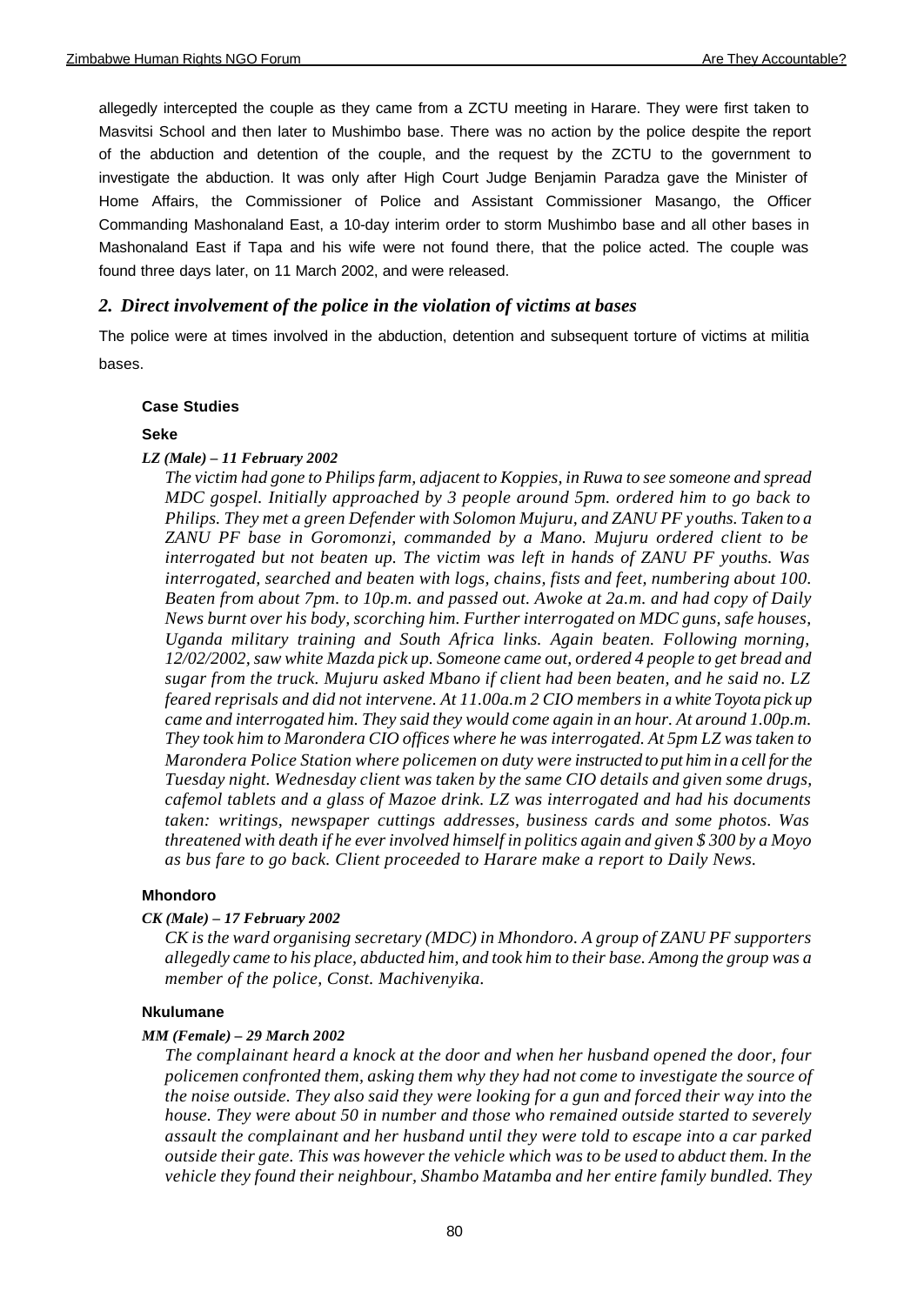*were taken to S'conda Hall, a ZANU PF youth base, where they were to be taken to an unspecified place. Here the complainant's husband was further assaulted until a police vehicle arrived at the scene. The complainant sustained head and back injuries as well as bruise on the arms and feet. Property was smashed to pieces and all their documents were destroyed. The front wall of their house was also damaged.*

# *3. The rescuing of victims by the police from these bases without the corresponding arrests*

# *of those operating the bases and those found assaulting or torturing victims.*

While in some cases the police would rescue the victims from their abductors, they sometimes failed to arrest the perpetrators of violence even when these were pointed out to them.

# **Case Study**

# **Mazowe West**

# *LF (Male) – 3 March 2002*

*ZANU PF supporters at Glendale forced the victim off a bus. He is a known MDC supporter and LF knows the assailants. They started assaulting him with open hands and booted feet and he was taken to the community hall (their base) were the assault continued. He was forced into the shower and then beaten whilst wet. The police arrived and rescued LF but no arrests were made. The assailants vowed to eliminate him if he continued living in Glendale. LF then fled to Harare. He suffered chest and side injuries.*

# **BASES AND PROPERTY RELATED VIOLATIONS**

Although it seems that the bases were well established, it is not clear how those operating the bases were making their livelihood. The Human Rights Forum, however, received reports of victims who had their property taken from them and taken to the bases. From the reports, it seems that the militia needed articles varying from food and blankets to pots and plates.

# **Case Study**

# **Mutasa**

# *SK (Male) – 5 April 2002*

 *ZANU PF supporters went to the victim's home accusing him of being an MDC supporter. They assaulted him and broke all his window panes (\$28 000). They then got inside of the house and took 12 blankets worth \$30 000. The blankets were taken to their base.*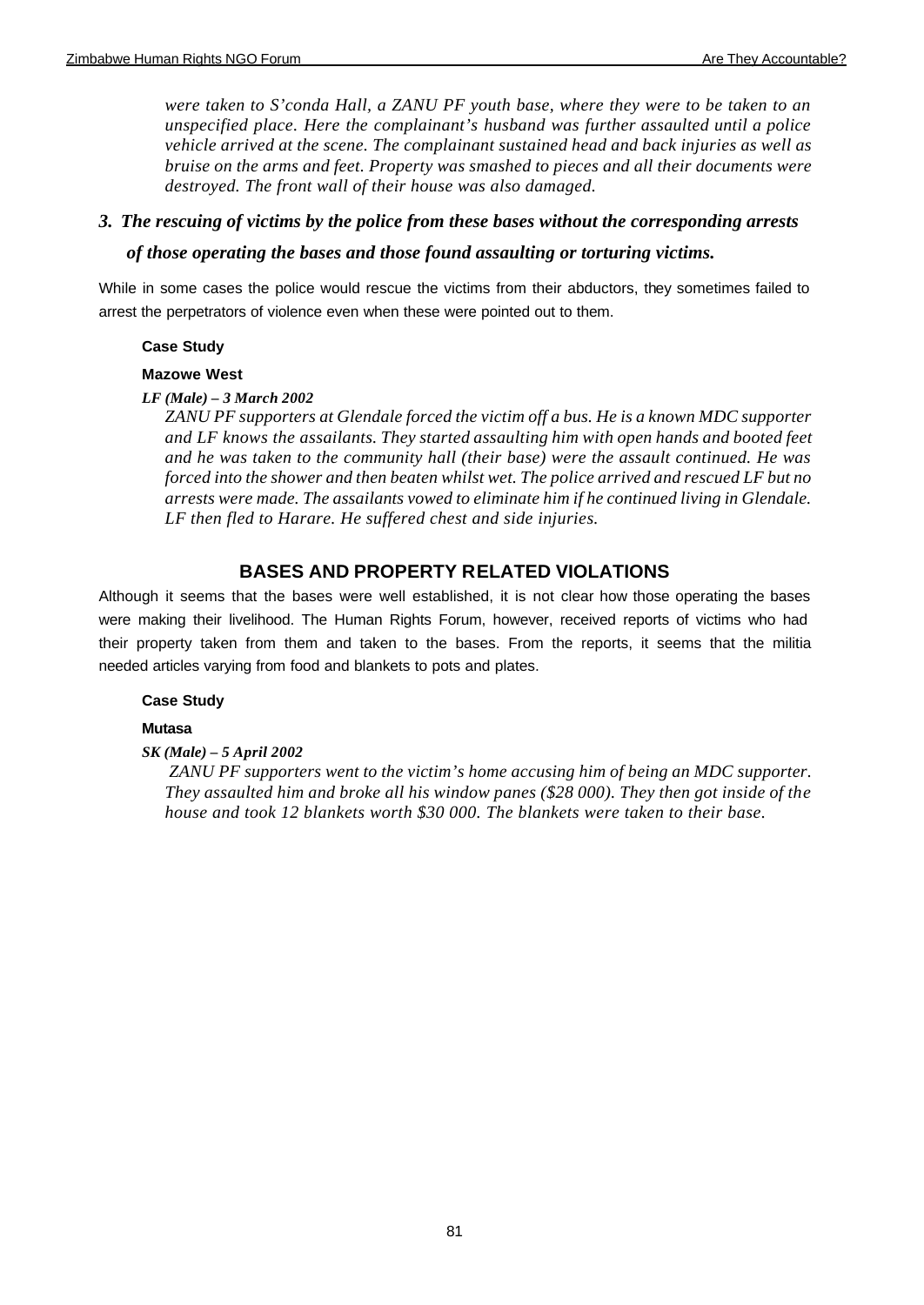# **CHAPTER NINE**

# **CONCLUSIONS AND RECOMMENDATIONS**

# **CONCLUSIONS**

As can be seen from this report, evidence indubitably exists that organised violence and torture is taking place on an unremitting basis in Zimbabwe. The victims are disproportionately members of the MDC or persons suspected of being members of the MDC. The police have seemingly taken little action to protect persons against the widespread political violence but have enforced the law with partiality.

Although violence on the commercial farms certainly deserves attention, the violence is widespread and is by no means confined to the commercial farms. There have been cases of violent human-rights abuses reported in every province of Zimbabwe. Therefore violence is unquestionably taking place on a national scale. What remains subject to contention is the scale in each province and the comparative scale of violence between provinces.

The Human Rights Forum attributes reports of continuing human-rights violations by private militia, said to be sponsored by the state, to the climate of impunity which the Zimbabwean government has established for perpetrators of gross human-rights violations through deliberately ineffective and partial prosecution.<sup>1</sup> "Thus the integrity and impartiality of the police force has been undermined and further violations perpetuated. Time and time again this established norm of impunity for those who intimidate and torture on behalf of the state has been reinforced." The Government of Zimbabwe has not aided the situation by continuously trying to defend the situation in Zimbabwe as one of peace and tranquillity.

# **RECOMMENDATIONS**

The Human Rights Forum condemns the continued violence perpetrated on ordinary Zimbabweans on an organised basis and the attempts to erode the basic freedoms of citizens and civil society organisations through the passing of draconian legislation. The Human Rights Forum calls upon the African Union, SADC, the Commonwealth and the African Commission on Human and People's Rights to strongly urge the Zimbabwean Government into ensuring a return to the rule of law and an end to political violence.

<sup>&</sup>lt;sup>1</sup> Zimbabwe Human Rights NGO Forum: Monthly Political Violence Report: 1-30 June 2002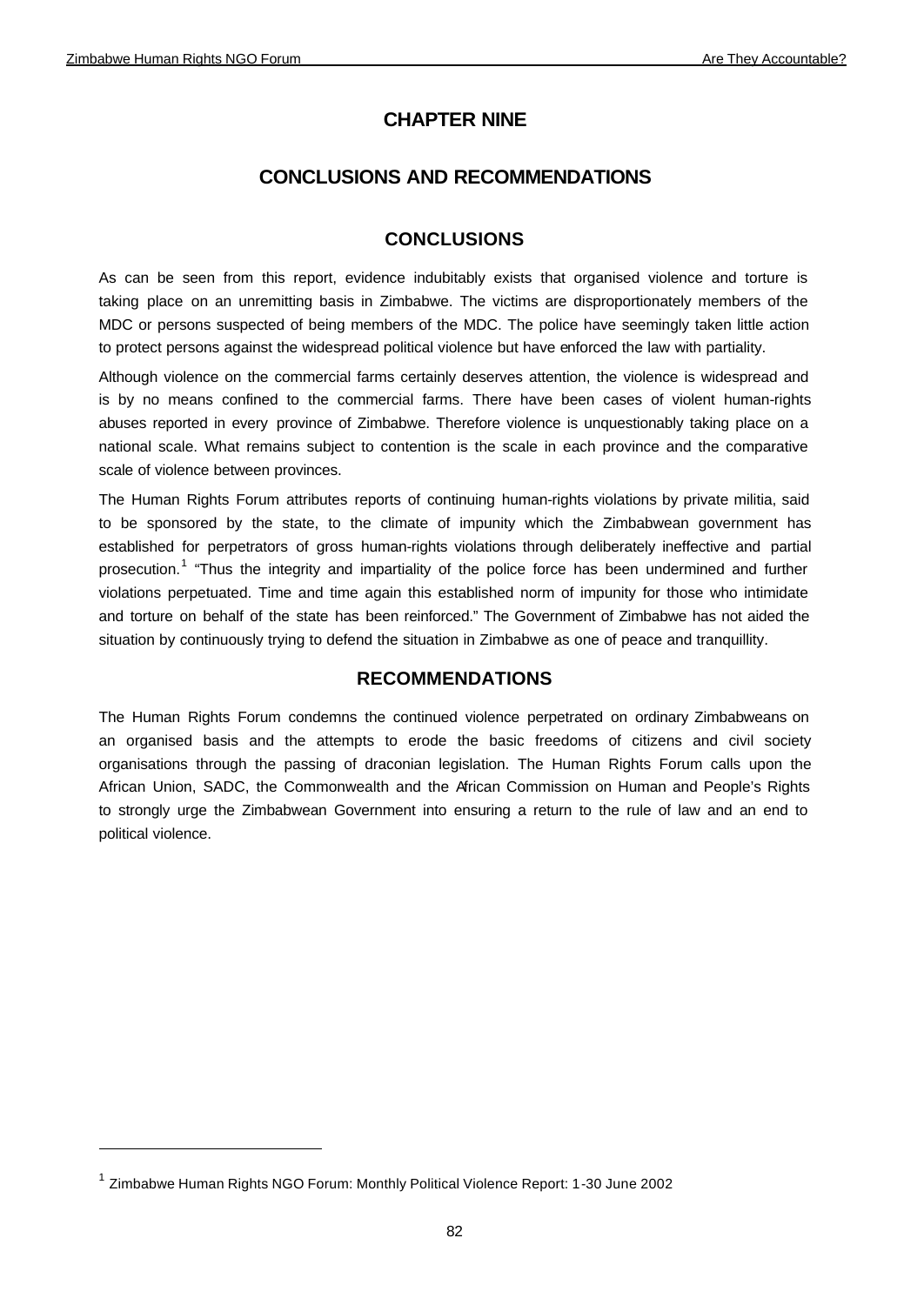# **BIBLIOGRAPHY**

Amnesty International & CODESRIA 2000 *Monitoring and Investigating Sexual Violence*: Amsterdam: Amnesty International and CODESRIA

Amnesty International & CODESRIA 2000 *Monitoring and Investigating Torture, Cruel, Inhuman or Degrading Treatment and Prison Conditions:* Amsterdam: Amnesty International and CODESRIA Catholic Commission for Peace and Justice and **Error! Bookmark not defined.** 2001: *Breaking the Silence Building True Peace: A Report on the Disturbances in Matabeleland and the Midlands 1980-1988:* 

Harare; CCJP & LRF

Zimbabwe Human Rights NGO Forum 2001: *Complying with the Abuja Agreement:* Harare: ZHR NGO Forum

Zimbabwe Human Rights NGO Forum 2001 *Enforcing the Rule of Law in Zimbabwe.* (Special Report 3). Harare: ZHRNGO Forum.

Zimbabwe Human Rights NGO Forum 2001 *Human Rights and Zimbabwe's June 2000 Election*: (Special Report 1). Harare: ZHRNGO Forum.

Zimbabwe Human Rights NGO 2002 *Political Violence Report: Consolidated Report - February 2002*: Harare: ZHR NGO Forum

Zimbabwe Human Rights NGO Forum: *Monthly Political Violence Report: 1-30 June 2002 :*Harare: ZHR NGO Forum

Zimbabwe Human Rights NGO Forum 2002 *Teaching Them a Lesson: A report on the attack on Zimbabwean Teachers*: Harare: ZHR NGO Forum

Zimbabwe Human Rights NGO Forum, 20 June 2000, *Who is responsible? : A preliminary of pre-election violence in Zimbabwe*: Harare: ZHR NGO Forum

Zimbabwe Human Rights NGO Forum 2001 *Who was Responsible? Alleged Perpetrators and their Crimes during the 2000 Parliamentary Election Period: A Report.* Harare: ZHR NGO Forum

Zimbabwe Lawyers for Human Rights 2001: *Zimbabwe Human Rights Bulletin Issue No. 5*: Harare: ZLHR

Zimbabwe Women Lawyers Association 2001 *Research on Politically-Motivated Violence perpetrated on Women in the pre-run to the June 2000 Parliamentary Elections in Zimbabwe.* Harare: ZWLA

#### **Newspapers:**

The Daily News The Eastern Star The Financial Gazette The Herald The Standard The Sunday Mail

Zimbabwe Independent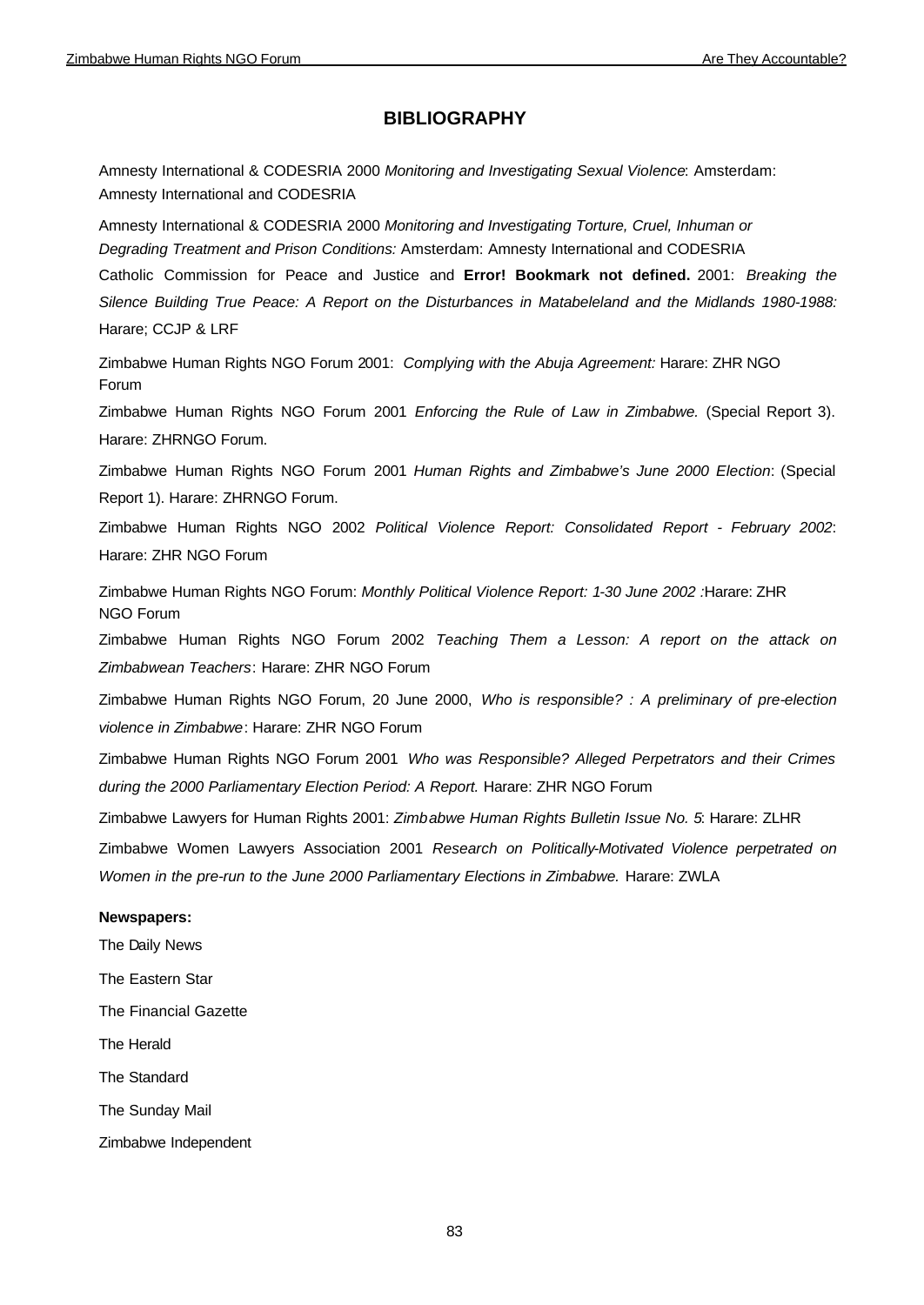# APPENDICES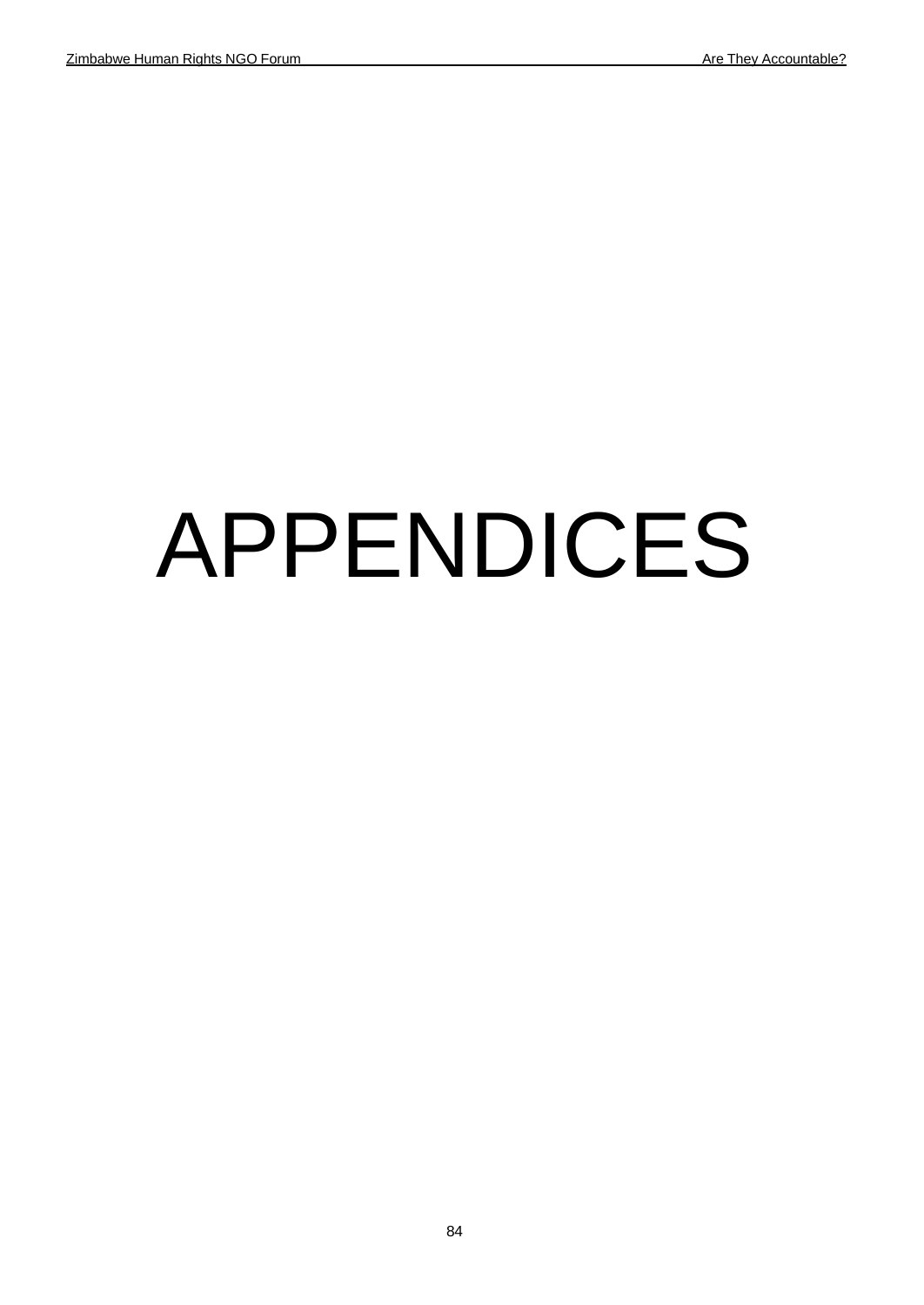*Constituency Organisation Date Alleged Violation*

**APPENDIX 1: LIST OF ALLEGED PERPETRATORS**

# **THE LIST OF ALLEGED PERPETRATORS**

The following list contains the names of alleged perpetrators as provided by their victims. Some names have been mentioned in numerous cases. The number of cases for names mentioned more than once is given in brackets. The constituency and province in which each alleged incident of political violence occurred is also listed. Some victims were either unable to remember or did not know the names of those who victimised them. There are therefore countless unnamed perpetrators. The Human Rights Forum has tried to be as accurate as possible with the names but, in some cases, only part of a name or a title was known. We have included all we have at present, and the list is constantly being updated and corrected as new information comes in. At present it is far from complete.

Following our list of alleged perpetrators from unpublished sources is one derived from press reports. The aim of its inclusion in this report is to provide the reader with a comparison of perpetrators named by interviewed victims and those named in public press reports. People who are named as perpetrators in the list derived from press reports are generally either those whose names were given by victims to the press when they made statements to reporters, or suspects arrested by the police on suspicion of committing the offences concerned. Those named in the unpublished lists are solely the people who were named by their victims as the alleged violators.

Both the unpublished and the published lists record only the names of persons against whom allegations have been made. They do not purport to record the names of persons actually responsible for the violations concerned. Compiling a complete list of offenders and offences should be the job of a much-needed independent judicial commission to examine all cases of violence surrounding the Presidential Election

# **LIST OF ALLEGED PERPETRATORS – FROM UNPUBLISHED SOURCES**

# **BULAWAYO PROVINCE**

| Name of Alleged<br>Perpetrator | Constituency          | <i>Organisation</i> | Date   | Alleged Violation                            |
|--------------------------------|-----------------------|---------------------|--------|----------------------------------------------|
| Dube, Ndabezimhle              | Unknown               | <b>ZNLWVA</b>       | 2/9/01 | abduction, assault                           |
| Dube, Seargeant                | <b>Bulawayo South</b> | ZRP                 | 9/2/02 | unlawful arrest, unlawful detention, assault |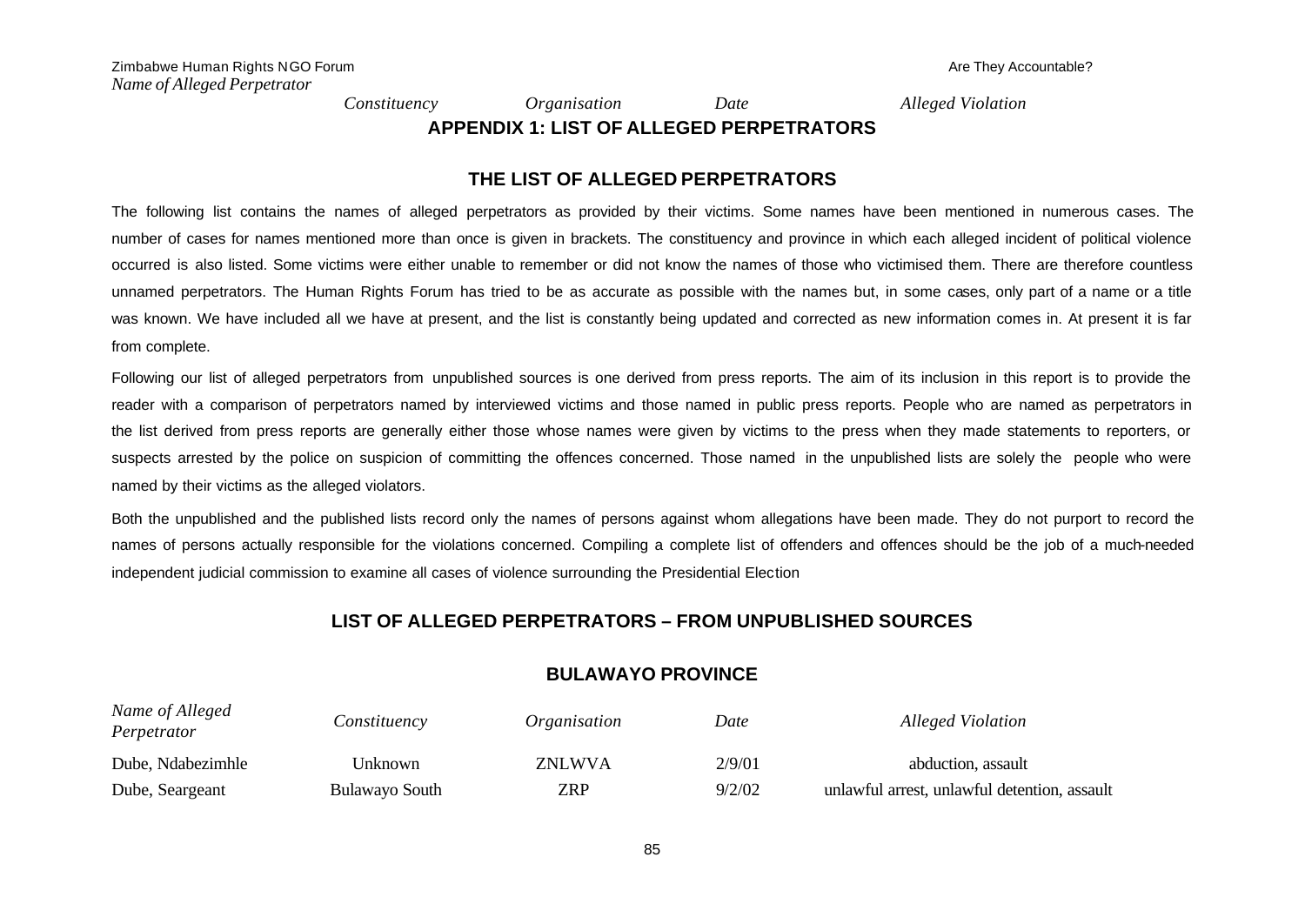*Name of Alleged Perpetrator*

|                    | Constituency   | Organisation          | Date   | Alleged Violation                                |
|--------------------|----------------|-----------------------|--------|--------------------------------------------------|
| Mangena, Ndumiso   | Makokoba       | ZANU PF, ZPS          | 3/3/02 | kidnapping/abduction, torture (blunt violence)   |
| Mathwasa, Lovemore | Unknown        | <b>ZNLWVA</b>         | 2/9/01 | abduction, assault                               |
| Moyo, Lovemore     | <b>Unknown</b> | <b>ZNLWVA</b>         | 2/9/01 | abduction, assault                               |
| Ndlovu, Tapson     | Pumula-Luveve  | <b>ZANU PF ZNLWVA</b> | 3/3/02 | property-related (arson), political intimidation |
| Nyoni, Itai        | Pumula Luveve  | ZANU PF. ZNLWVA       | 3/3/02 | property related (arson, )                       |
| Sibanda, Jabulani  | Makokoba       | ZANU PF, ZPS          | 3/3/02 | kidnapping/abduction, torture (blunt violence)   |

# **HARARE PROVINCE**

| Name of Alleged<br>Perpetrator | Constituency    | Organisation  | Date    | <b>Alleged Violation</b>                |
|--------------------------------|-----------------|---------------|---------|-----------------------------------------|
| Banda, Mr (3)                  | Kambuzuma       | <b>ZANUPF</b> | 28/1/02 | abduction                               |
| Bandera (3)                    | Hatfield        | <b>ZANUPF</b> | 30/6/01 | kidnapping/abduction, torture           |
| Bumhira, Enock                 | Mbare East/West | <b>ZANUPF</b> | 23/3/02 | torture (blunt violence)                |
| Chakwizaira, Mrs               | Hatfield        | <b>ZANUPF</b> | 30/6/01 | kidnapping/abduction, torture           |
| Chibiko, Teresa                | Hatfield        | <b>ZANUPF</b> | 30/6/01 | kidnapping/abduction, torture           |
| Chihona (4)                    | Hatfield        | <b>ZANUPF</b> | 30/6/01 | kidnapping/abduction, torture           |
| Chimunondo, Givernore (2)      | Hatfield        | <b>ZANUPF</b> | 7/10/01 | political intimidation                  |
| Chinoda, Tendai                | Highfield       | <b>ZANUPF</b> | 17/2/02 | assault                                 |
| Chitsaka, Reuben               | Harare South    | unknown       | 5/3/02  | torture (blunt violence)                |
| Chitsuro Jenni, Mrs            | Hatfield        | <b>ZANUPF</b> | 30/6/01 | kidnapping/abduction, torture           |
| Chivata (5)                    | Hatfield        | <b>ZANUPF</b> | 30/6/01 | kidnapping/abduction, torture           |
| Dhliwayo, Mr                   | Harare Central  | State: ZRP    | 16/6/02 | assault                                 |
| Dongo, Nickson                 | Highfield       | <b>ZANUPF</b> | 18/1/02 | assault                                 |
| Dube, Jesta                    | Epworth         | <b>ZANUPF</b> | 1/6/02  | victimisation, torture (blunt violence) |
| Dzingira, Mrs                  | Hatfield        | <b>ZANUPF</b> | 30/6/01 | kidnapping/abduction, torture           |
| Gendi, Mr                      | Harare North    | <b>ZNLWVA</b> | 26/3/02 | murder                                  |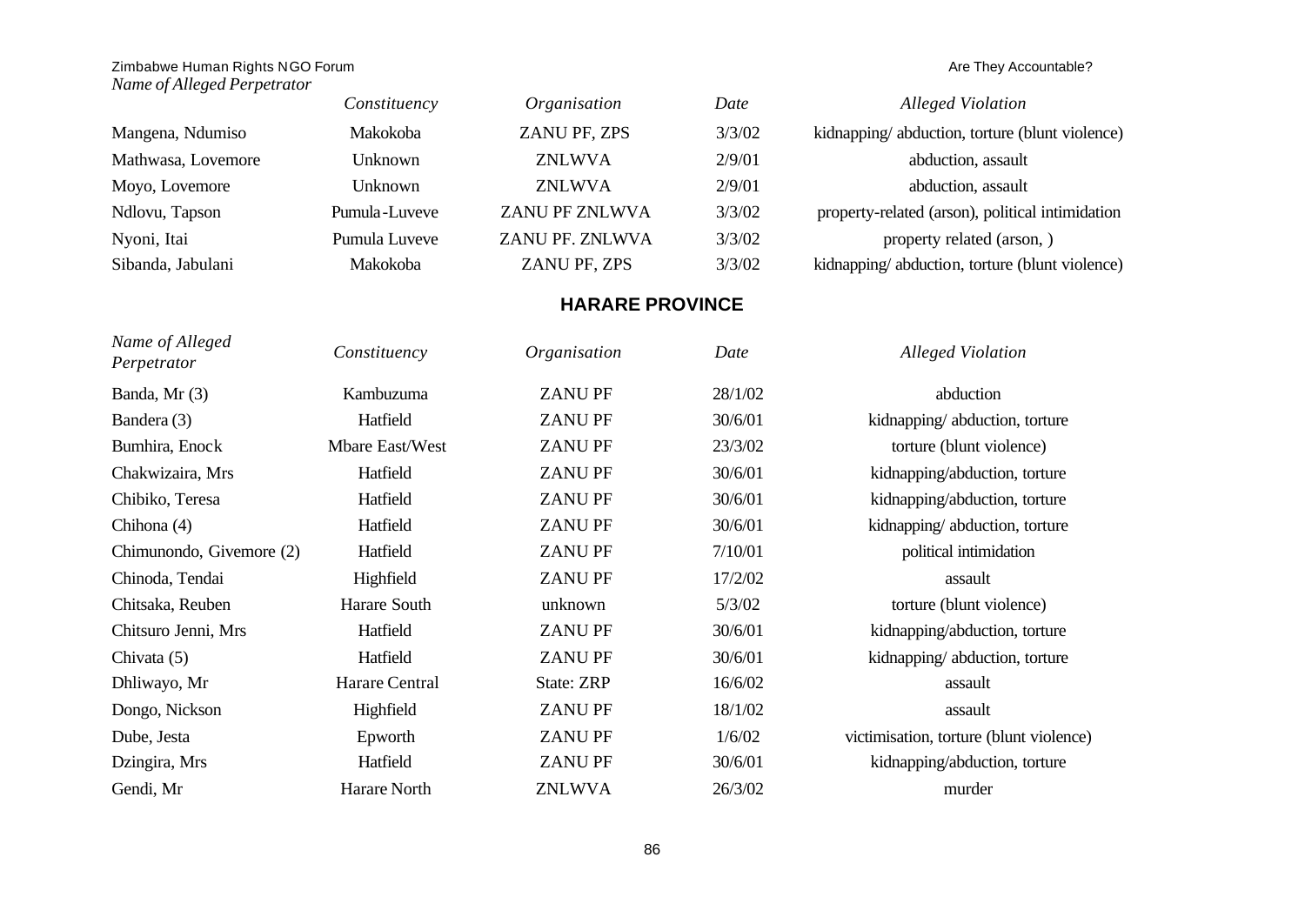|                      | Constituency                 | Organisation  | Date    | <b>Alleged Violation</b>                            |
|----------------------|------------------------------|---------------|---------|-----------------------------------------------------|
| Hurudza, Mr          | Mbare East/West              | <b>ZANUPF</b> | 27/3/02 | torture, property related(theft)                    |
| Kazembe (6)          | Hatfield                     | <b>ZANUPF</b> | 30/6/01 | kidnapping/abduction, torture                       |
| Kazembe, Mrs         | Hatfield                     | <b>ZANUPF</b> | 30/6/01 | kidnapping/abduction, torture                       |
| Mapefende            | Harare South                 | State: ZRP    | 16/6/02 | assault                                             |
| Marapira, Mrs        | Hatfield                     | <b>ZANUPF</b> | 30/6/01 | kidnapping/abduction, torture                       |
| Marufu               | Hatfield                     | <b>ZANUPF</b> | 30/6/01 | kidnapping/abduction, torture                       |
| Maumburudze (5)      | Hatfield                     | <b>ZANUPF</b> | 30/6/01 | kidnapping/abduction, torture                       |
| Mavhengere, Mrs      | Hatfield                     | <b>ZANUPF</b> | 30/6/01 | kidnapping/abduction, torture                       |
| Mnangagwa            | Harare South / Murehwa North | state: ZRP    | 11/1/02 | torture (blunt violence), property-related (damage) |
| Mujuru, Mr           | Hatfield                     | <b>ZANUPF</b> | 30/6/01 | kidnapping/abduction, torture                       |
| Musakwa, Mr          | Harare North                 | <b>ZNLWVA</b> | 26/3/02 | murder                                              |
| Muza, Mrs            | Harare East                  | <b>ZNLWVA</b> | 15/3/02 | political intimidation                              |
| Muzmani, Mr.         | Hatfield                     | <b>ZANUPF</b> | 30/6/01 | kidnapping/abduction, torture                       |
| Ndambakuwa, Edmore   | Mbare West                   | <b>ZANUPF</b> | 21/3/02 | torture (blunt violence)                            |
| Ndlovu (4)           | Hatfield                     | <b>ZANUPF</b> | 30/6/01 | kidnapping/abduction, torture                       |
| Ndlovu, Mrs (3)      | Hatfield                     | <b>ZANUPF</b> | 30/6/01 | kidnapping/abduction, torture                       |
| Nevhunjere, Mr       | Harare North                 | <b>ZNLWVA</b> | 26/3/02 | murder                                              |
| Nhandu, Brian        | Harare South                 | <b>ZANUPF</b> | 3/4/02  | torture (blunt violence)                            |
| Nyamweda, Prayer (3) | Mbare East/West              | unknown       | 19/1/02 | torture (blunt violence)                            |
| Sceda                | Chitungwiza                  | <b>ZANUPF</b> | 14/4/02 | torture (blunt violence)                            |
| Tariro, Mr           | Hatfield                     | <b>ZANUPF</b> | 30/6/01 | kidnapping/abduction, torture                       |
| Tsongoro, John       | Dzivaresekwa                 | <b>ZANUPF</b> | 23/2/02 | political intimidation                              |
| Tunha, Mrs (2)       | Hatfield                     | <b>ZANUPF</b> | 30/6/01 | kidnapping/abduction, torture                       |
| Zambe                | Hatfield                     | <b>ZANUPF</b> | 30/6/01 | kidnapping/abduction, torture                       |
| Zaranyika, Jesika    | Hatfield                     | <b>ZANUPF</b> | 30/6/01 | kidnapping/abduction, torture                       |
| Zaranyika, Mr        | Hatfield                     | <b>ZANUPF</b> | 30/6/01 | kidnapping/abduction, torture                       |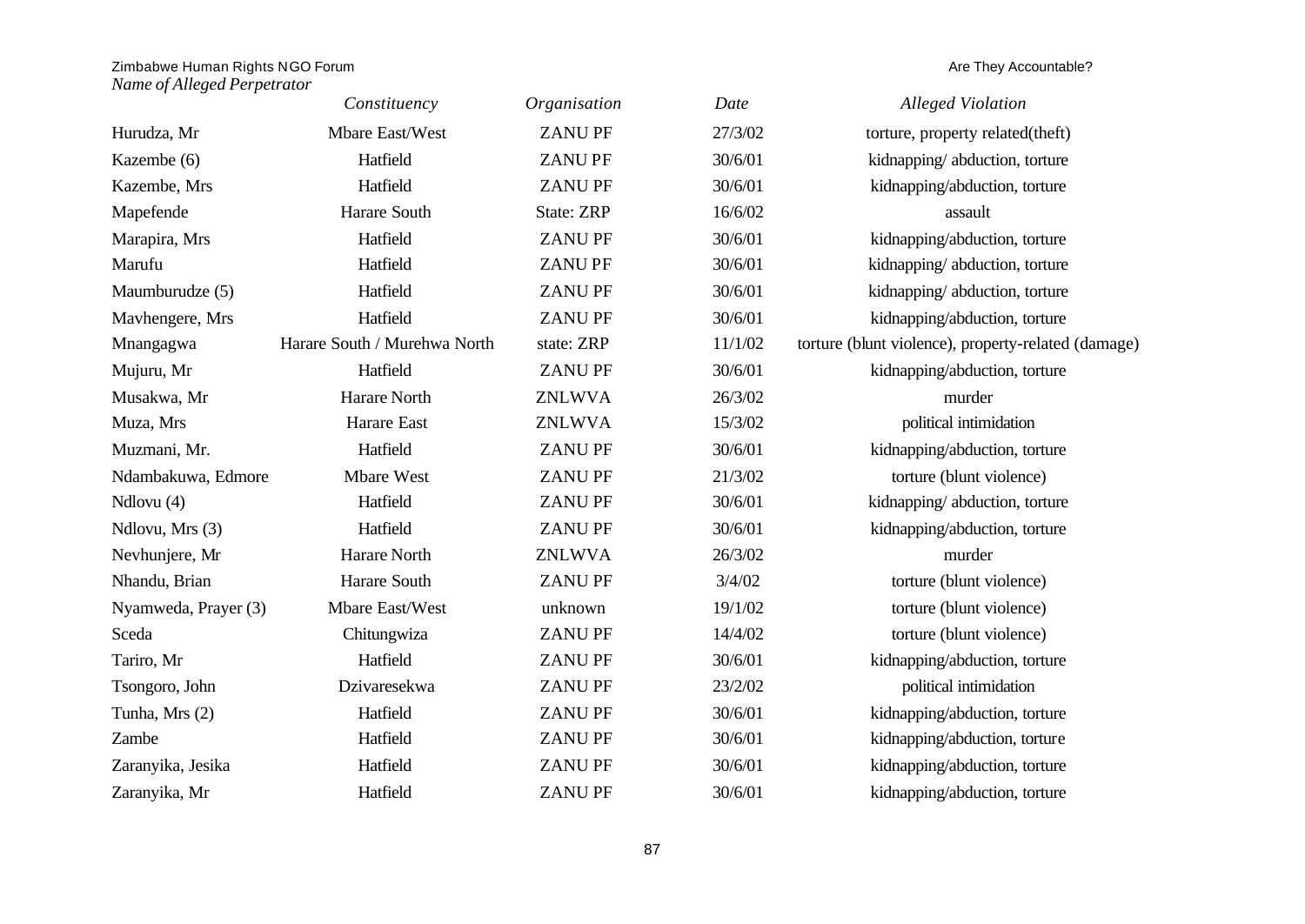|                                | Constituency        | Organisation               | Date    | <b>Alleged Violation</b>                          |
|--------------------------------|---------------------|----------------------------|---------|---------------------------------------------------|
| Ziyachecha, Chipo              | Hatfield            | <b>ZANUPF</b>              | 30/6/01 | kidnapping/abduction, torture                     |
|                                |                     | <b>MANICALAND PROVINCE</b> |         |                                                   |
| Name of Alleged<br>Perpetrator | Constituency        | Organisation               | Date    | <b>Alleged Violation</b>                          |
| Bangidza, Colonel (3)          | Chimanimani         | State: ZNA                 | 21/2/02 | death threats, political intimidation, torture    |
| Birirano, Musani               | Chipinge North      | <b>ZANUPF</b>              | 16/3/02 | political intimidation                            |
| Bukutu, Lovemore (2)           | Makoni East         | <b>ZNLWVA</b>              | 10/2/02 | torture                                           |
| Chadambuka, Funny              | <b>Mutare West</b>  | <b>ZANUPF</b>              | 16/2/02 | political Intimidation                            |
| Chapwanya, Primrose            | <b>Buhera</b>       | <b>ZANUPF</b>              | 17/2/02 | abduction/ kidnapping, torture (blunt violence)   |
| Chapwanya, Steven              | <b>Buhera North</b> | <b>ZANUPF</b>              | 20/6/02 | political Intimidation                            |
| Chawatama, Learnmore           | Makoni East         | <b>ZANUPF</b>              | 13/1/02 | assault                                           |
| Chibato, Lazarus               | Mutare West         | <b>ZANUPF</b>              | 16/2/02 | political Intimidation                            |
| Chibodo, John                  | <b>Bikita West</b>  | <b>ZANUPF</b>              | 1/2/02  | torture (blunt violence), kidnapping/abduction    |
| Chidengedzu, Headman           | Makoni West         | <b>ZANUPF</b>              | 17/2/02 | political intimidation                            |
| Chidhaka, Hazvineyi            | Mutare West         | <b>ZANUPF</b>              | 16/2/02 | political Intimidation                            |
| Chidzamba, Maxwell             | Makoni West         | <b>ZNLWVA</b>              | 22/1/02 | Abduction, torture                                |
| Chigwiza, Charles              | Mutare West         | <b>ZANUPF</b>              | 27/2/02 | torture, property related (arson)                 |
| Chigwizura, Adam               | <b>Mutare West</b>  | <b>ZANUPF</b>              | 7/3/02  | property related (arson)                          |
| Chigwizura, Samuel (2)         | <b>Mutare West</b>  | <b>ZNLWVA</b>              | 6/3/02  | property related (arson)                          |
| Chihanyalazi                   | Chipinge            | <b>ZANUPF</b>              | 2/4/02  | assault, property related                         |
| Chikunguru, Steward            | Makoni East         | <b>ZANUPF</b>              | 7/2/02  | property related (arson), assault                 |
| Chimanga, Enock (2)            | Mutasa              | <b>ZANUPF</b>              | 14/2/02 | political intimidation, political discrimination  |
| Chimbo, Simba (2)              | Mutasa              | <b>ZANUPF</b>              | 14/2/02 | political intimidation, political discrimination  |
| Chimombe, Chimwanzi            | Makoni East         | <b>ZANUPF</b>              | 9/3/02  | political intimidation, assault, property related |
| Chimuka                        | <b>Buhera North</b> | ZANU PF, ZNLWVA            | 13/1/02 | Assault, abduction                                |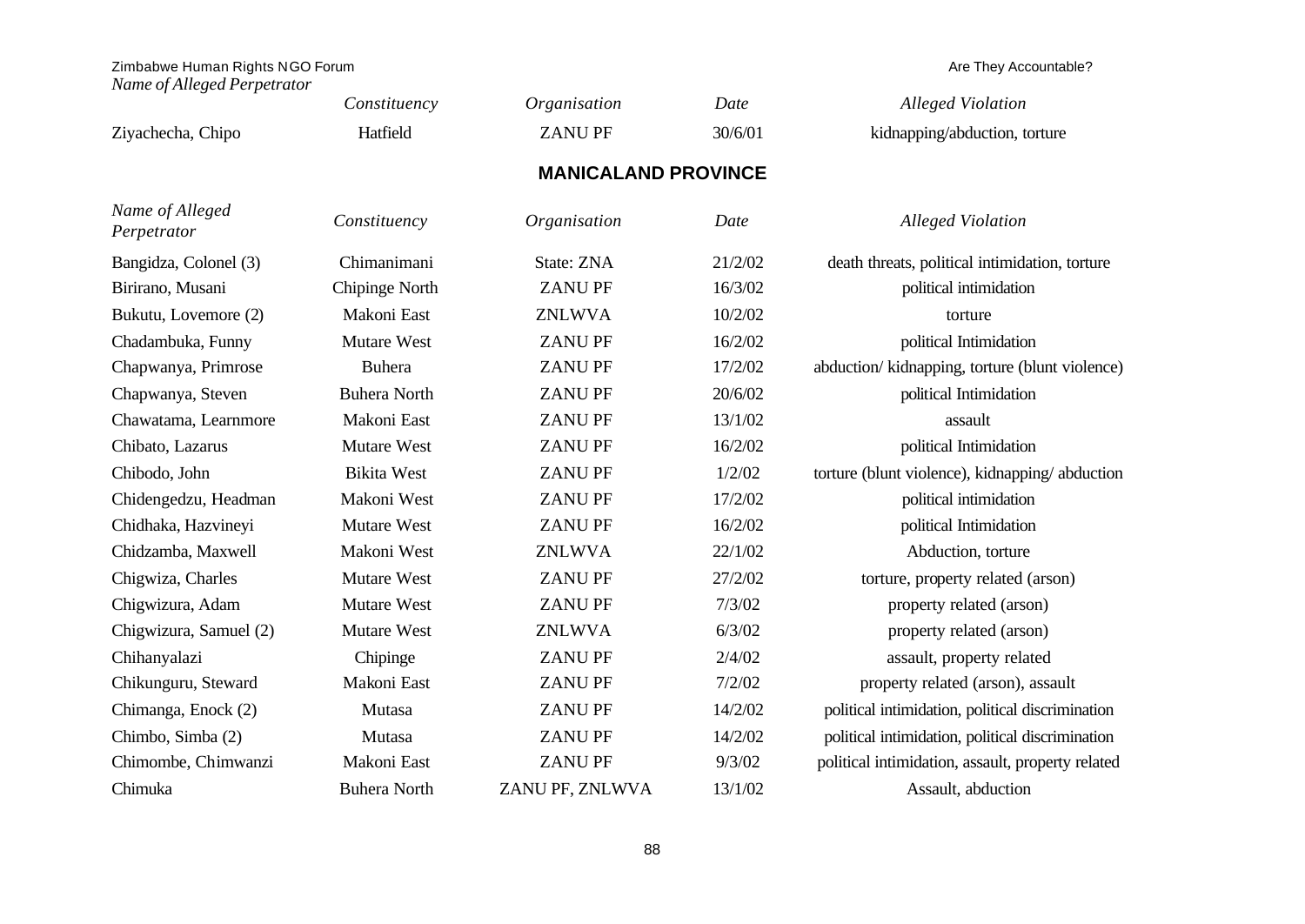|                           | Constituency        | Organisation      | Date     | <b>Alleged Violation</b>                                 |
|---------------------------|---------------------|-------------------|----------|----------------------------------------------------------|
| Chin'ono, Godfrey (3)     | Makoni North        | <b>ZANUPF</b>     | 16/4/02  | assault, property related (arson)                        |
| Chineka, Constable        | <b>Buhera North</b> | state: ZRP        | 14/4/02  | unlawful arrest and detention, torture, property related |
| Chinembiri, Constable     | Chimanimani         | <b>State: ZRP</b> | 12/4/02  | unlawful arrest and detention, torture (blunt violence)  |
| Chinono, Godwin (2)       | Makoni North        | ZANU PF, ZNLWVA   | 16/4/02  | torture, property related (arson)                        |
| Chinyoka, Chief Inspector | Chipinge South      | state: ZRP        | 25/10/01 | Assault                                                  |
| Chinzamba, Maxwell        | Chipinge South      | <b>ZANUPF</b>     | 22/12/01 | Abduction, assault, property related (theft)             |
| Chipanga, Shadreck        | Makoni East         | State: ZNA        | 9/4/02   | abduction, torture                                       |
| Chiradzo, Freddy          | Chimanimani         | <b>ZANUPF</b>     | 19/3/02  | property related                                         |
| Chirere, Constable        | Chimanimani         | state: ZRP        | 12/4/02  | unlawful arrest and detention, torture (blunt violence)  |
| Chirombe, James           | Nyanga              | <b>ZANUPF</b>     | 2/3/02   | abduction, firearms offence                              |
| Chitsa, Panganai (2)      | Mutare South        | <b>ZNLWVA</b>     | 27/2/02  | torture, property related                                |
| Chitsa, Prisca            | Mutare South        | <b>ZANUPF</b>     | 28/2/02  | property related (arson)                                 |
| Dube, James               | <b>Buhera North</b> | ZANU PF, ZNLWVA   | 6/4/02   | Assault                                                  |
| Dube, Mapungwana          | <b>Buhera South</b> | ZANU PF, ZNLWVA   | 1/3/02   | political Intimidation                                   |
| Dzambwa, Detective (3)    | Buhera North/South  | state: ZRP        | 17/6/02  | torture (blunt violence) (cross check with Jambwa)       |
| Dziya, Lazarus            | Chipinge North      | ZANU PF, ZNLWVA   | 7/4/02   | torture, property related (arson)                        |
| Garamwena, Charles        | <b>Buhera North</b> | <b>ZNLWVA</b>     | 26/1/02  | Assault, property related (arson)                        |
| Gomomuriro, Tapiwa        | Makoni East         | <b>ZANUPF</b>     | 7/2/02   | property related (arson), assault                        |
| Gono, Mai                 | Buhera North/South  | ZNLWVA, ZANU PF   | 19/6/02  | torture (blunt violence)                                 |
| Gopo, Tinashe             | <b>Buhera North</b> | ZANU PF, ZNLWVA   | 13/1/02  | Assault, abduction                                       |
| Gumbo, Constable          | Chimanimani         | State: ZRP        | 12/4/02  | unlawful arrest and detention, torture (blunt violence)  |
| Guvature, Emmanuel        | <b>Buhera</b>       | <b>ZANUPF</b>     | 17/2/02  | abduction/kidnapping, torture (blunt violence)           |
| Gwara, Beriton            | <b>Buhera South</b> | ZNLWVA, ZANU PF   | 7/3/02   | property related, assault                                |
| Hobwan, Elias             | Chipinge            | <b>ZANUPF</b>     | 2/4/02   | assault, property related                                |
| Jambwa, Detective (2)     | Buhera North/South  | state: ZRP        | 14/6/02  | torture (blunt violence)                                 |
| Jamu, Emmanuel            | Chimanimani         | ZANU PF, ZNLWVA   | 25/3/02  | torture                                                  |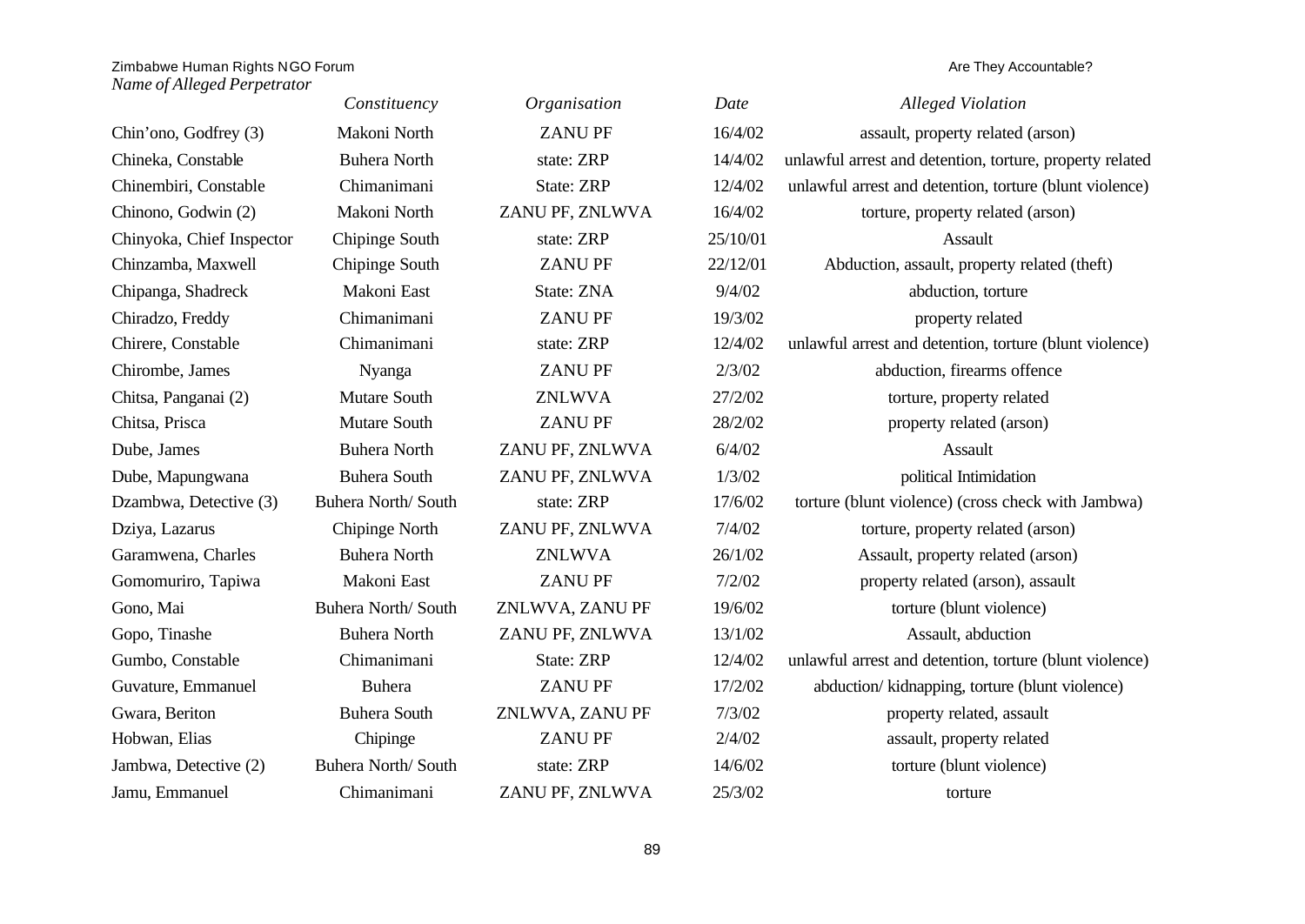|                           | Constituency        | Organisation    | Date    | <b>Alleged Violation</b>                             |
|---------------------------|---------------------|-----------------|---------|------------------------------------------------------|
| Kangwere, Fidelis         | Makoni East         | <b>ZANUPF</b>   | 13/1/02 | assault                                              |
| Karimazondo, Memory       | Makoni East         | <b>ZANUPF</b>   | 13/1/02 | assault                                              |
| Mabhunu, Luke (2)         | Chipinge            | <b>ZANUPF</b>   | 2/4/02  | assault, property related                            |
| Mabhunu, Tongai           | Chipinge            | <b>ZANUPF</b>   | 2/4/02  | assault, property related                            |
| Maboke, Rwisai            | <b>Bikita West</b>  | <b>ZANUPF</b>   | 1/2/02  | torture (blunt violence), kidnapping/abduction       |
| Mabvirakure, Rutendo (2)  | Mutasa              | <b>ZANUPF</b>   | 14/2/02 | political intimidation, political discrimination     |
| Machakaire, Alois         | <b>Buhera North</b> | <b>ZANUPF</b>   | 16/6/02 | political Intimidation, death threats                |
| Machakaire, Batsirai      | <b>Buhera North</b> | <b>ZANUPF</b>   | 16/6/02 | political Intimidation, death threats                |
| Machakaire, Simon         | <b>Buhera North</b> | <b>ZANUPF</b>   | 16/6/02 | political Intimidation, death threats                |
| Machangwe, Jacob (3)      | Makoni North        | <b>ZANUPF</b>   | 16/4/02 | assault, property related (arson)                    |
| Macheka, Silous           | Mutare West         | <b>ZNLWVA</b>   | 7/3/02  | property related (arson)                             |
| Machona, Constable (4)    | <b>Buhera North</b> | state: ZRP      | 26/5/02 | torture (blunt violence), unlawful arrest, detention |
| Madiyanikwe, John         | Chimanimani         | ZANU PF, ZNLWVA | 25/3/02 | torture                                              |
| Madzikatire, John         | Chimanimani         | ZANU PF, ZNLWVA | 17/1/02 | property related (arson)                             |
| Madzikatire, Silvester    | Chimanimani         | ZANU PF, ZNLWVA | 17/1/02 | property related (arson)                             |
| Madzima, Peter            | <b>Buhera North</b> | <b>ZANUPF</b>   | 19/6/02 | political Intimidation                               |
| Madziturira, John         | <b>Buhera South</b> | ZANU PF, ZNLWVA | 13/1/02 | Assault, property related                            |
| Magadzire, Mai            | <b>Buhera North</b> | <b>ZANUPF</b>   | 20/6/02 | political Intimidation                               |
| Magebe, Pakani            | <b>Buhera South</b> | ZANU PF, ZNLWVA | 13/1/02 | Assault, property related                            |
| Mahanga, Tongai           | Chipinge North      | <b>ZANUPF</b>   | 31/1/02 | assault                                              |
| Mahlathini, Marximos      | <b>Buhera North</b> | ZANU PF, ZNLWVA | 4/2/02  | Assault                                              |
| Mahuwa, Constable (2)     | <b>Buhera North</b> | state: ZRP      | 26/5/02 | torture                                              |
| Mairos, Kenneth (2)       | Makoni North        | ZANU PF, ZNLWVA | 16/4/02 | torture, property related (arson)                    |
| Makoni, Tonderai          | Makoni East         | <b>ZANUPF</b>   | 13/1/02 | assault                                              |
| Mambohaatemwi, Arnold (2) | Makoni East         | <b>ZNLWVA</b>   | 10/2/02 | torture                                              |
| Manasava, Gondayi         | Chipinge North      | ZANU PF, ZNLWVA | 7/4/02  | torture, property related (arson)                    |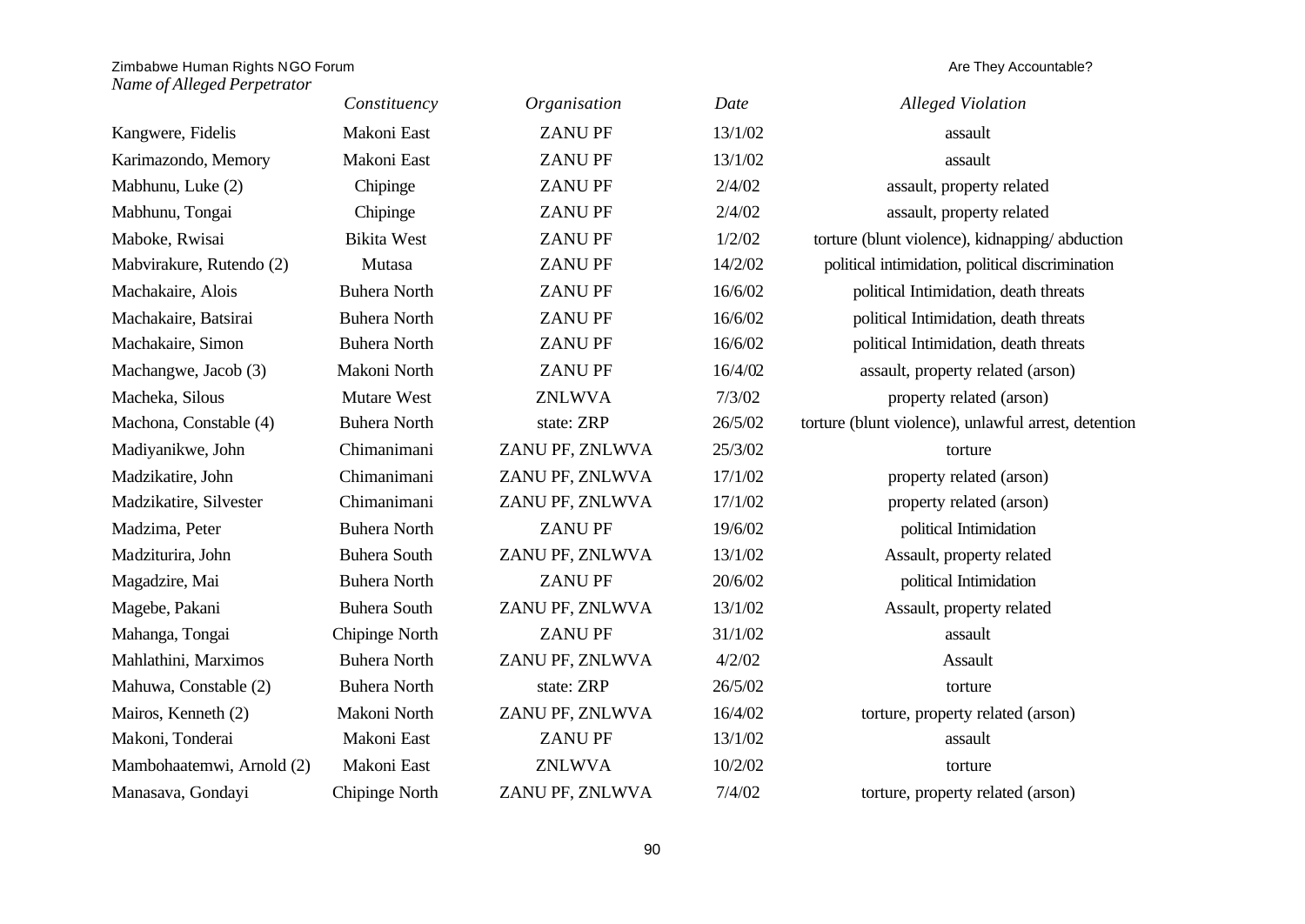|                         | Constituency        | Organisation         | Date    | <b>Alleged Violation</b>                                |
|-------------------------|---------------------|----------------------|---------|---------------------------------------------------------|
| Mandiwona, Ford         | Mutare West         | <b>ZANUPF</b>        | 16/2/02 | political Intimidation                                  |
| Mangwende, Cecilia      | Chimanimani         | ZANU PF, ZNLWVA      | 23/2/02 | political intimidation, torture                         |
| Manzini, Tawanda        | Chipinge North      | ZANU PF, ZNLWVA      | 7/4/02  | torture, property related (arson)                       |
| Manzunzu, Constable (3) | <b>Buhera North</b> | state: ZRP           | 26/5/02 | torture                                                 |
| Mapasure, Maria         | <b>Buhera North</b> | <b>ZANUPF</b>        | 20/6/02 | political Intimidation                                  |
| Mapaunzi, Guilt         | <b>Bikita West</b>  | <b>ZANUPF</b>        | 1/2/02  | torture (blunt violence), kidnapping/abduction          |
| Mapaunzi, Sungisai      | <b>Bikita West</b>  | <b>ZANUPF</b>        | 1/2/02  | torture (blunt violence), kidnapping/abduction          |
| Mapete, Constable       | Chimanimani         | <b>State: ZRP</b>    | 12/4/02 | unlawful arrest and detention, torture (blunt violence) |
| Mapungwana, James (2)   | <b>Buhera North</b> | ZNLWVA, ZANU PF      | 6/4/02  | Assault, political discrimination                       |
| Masabeya, Captain (3)   | Chimanimani         | State: ZNA           | 21/2/02 | death threats, political intimidation, torture          |
| Masaka, Jasman          | Mutare South        | <b>ZANUPF</b>        | 28/2/02 | property related (arson, )                              |
| Masaka, Onias (2)       | Mutare South        | <b>ZNLWVA</b>        | 27/2/02 | torture, property related                               |
| Masama, Annanias        | <b>Buhera</b>       | <b>ZANUPF</b>        | 17/2/02 | abduction/kidnapping, torture (blunt violence)          |
| Masiyaneya, Godfrey     | Chipinge North      | ZANU PF, ZNLWVA      | 7/4/02  | torture, property related (arson)                       |
| Masiyaneya, Pardon      | Chipinge North      | ZANU PF, ZNLWVA      | 7/4/02  | torture, property related (arson)                       |
| Masunga, Muchineripi    | <b>Buhera</b>       | <b>ZANUPF</b>        | 17/2/02 | abduction/ kidnapping, torture (blunt violence)         |
| Matanga, Rodwell        | <b>Buhera North</b> | <b>ZANUPF</b>        | 20/6/02 | political Intimidation                                  |
| Materere, Cuthbert      | Mutasa              | <b>ZANUPF</b>        | 14/2/02 | political intimidation, political discrimination        |
| Matingwe, Zondayi       | Chipinge North      | ZANU PF, ZNLWVA      | 7/3/02  | torture                                                 |
| Matombe, Onisimo        | Nyanga              | <b>ZANUPF</b>        | 2/3/02  | abduction, firearms offence                             |
| Matsika, James          | Nyanga              | <b>ZANUPF</b>        | 2/3/02  | abduction, firearms offence                             |
| Mauchezani, Danmore (2) | Chipinge North      | <b>ZANUPF</b>        | 16/3/02 | political intimidation                                  |
| Maupa, Last             | <b>Buhera</b>       | <b>ZANUPF</b>        | 25/2/02 | torture, property related (theft), displacement         |
| Mazhindu, Charles (2)   | <b>Buhera North</b> | ZANU PF, ZNLWVA, ZNA | 4/2/02  | assault                                                 |
| Mazhove, Edson          | <b>Buhera South</b> | ZANU PF, ZNLWVA      | 1/3/02  | political Intimidation                                  |
| Mdhlazi, Edmore         | Chipinge            | <b>ZANUPF</b>        | 2/4/02  | assault, property related                               |
|                         |                     |                      |         |                                                         |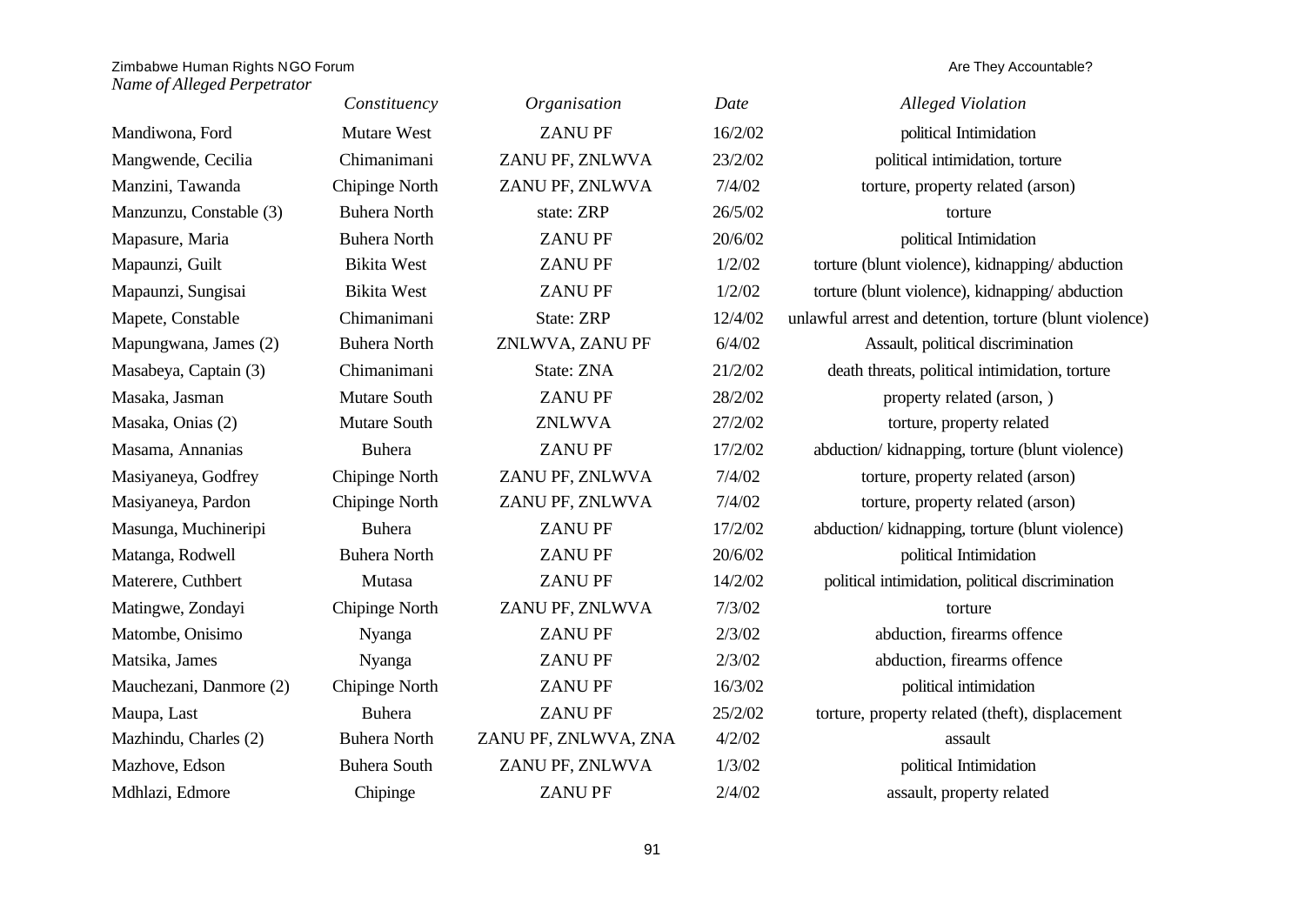|                        | Constituency        | Organisation         | Date    | <b>Alleged Violation</b>                            |
|------------------------|---------------------|----------------------|---------|-----------------------------------------------------|
| Mhembere, Maud         | <b>Buhera North</b> | <b>ZANUPF</b>        | 3/5/02  | political intimidation, displacement, death threats |
| Mhiripiri, Punish (3)  | Makoni West         | ZANU PF, ZNLWVA      | 9/2/02  | torture, abduction                                  |
| Mpindu, Reward         | <b>Buhera North</b> | <b>ZANUPF</b>        | 13/6/02 | political intimidation                              |
| Mubayi, Nicholas       | <b>Buhera</b>       | <b>ZANUPF</b>        | 17/2/02 | abduction/kidnapping, torture (blunt violence)      |
| Muchingami, Adam (2)   | Mutare West         | <b>ZANUPF</b>        | 27/2/02 | torture, property related (arson)                   |
| Muchingami, Nyasha     | Mutare West         | <b>ZANUPF</b>        | 7/3/02  | property related (arson)                            |
| Muchingami, Samuel     | Mutare West         | <b>ZANUPF</b>        | 7/3/02  | property related (arson)                            |
| Muchuwa                | <b>Buhera North</b> | ZANU PF youth wing   | 1/11/01 | torture (blunt violence)                            |
| Mudonhi, Columbus      | <b>Buhera</b>       | <b>ZANUPF</b>        | 17/2/02 | abduction/ kidnapping, torture (blunt violence)     |
| Mudzamba, Jay          | Chimanimani         | ZANU PF, ZNLWVA      | 25/3/02 | torture                                             |
| Mudziwepasi, Edward    | Chimanimani         | ZANU PF, ZNLWVA      | 25/3/02 | torture                                             |
| Mufundisi, Dzingai (2) | Makoni North        | ZANU PF, ZNLWVA      | 16/4/02 | torture, property related (arson)                   |
| Mugazi, Biggie         | <b>Buhera</b>       | <b>ZANUPF</b>        | 25/2/02 | torture, property related (theft), displacement     |
| Mukono, Pedzayi (2)    | Chimanimani         | ZANU PF, ZNLWVA      | 25/3/02 | torture                                             |
| Mukoyi, Lovemore       | Chimanimani         | ZANU PF (40)         | 22/3/02 | assault, rape                                       |
| Mukundu, Chengetayi    | Chimanimani         | State: ZRP, ZANU PF  | 12/2/02 | abduction, assault                                  |
| Munjoma, Getrude (2)   | Makoni West         | <b>ZNLWVA</b>        | 22/1/02 | Abduction, torture                                  |
| Munyandiani, Silas     | Mutare West         | ZANU PF, ZRP         | 1/1/02  | Assault, abduction                                  |
| Mupombwa, Alex         | Mutare West         | <b>ZANUPF</b>        | 27/2/02 | torture, property related (arson)                   |
| Mupundu, Loverage      | <b>Buhera North</b> | ZANU PF, ZNLWVA, ZNA | 4/2/02  | Assault                                             |
| Murove, Sainai         | <b>Buhera</b>       | <b>ZANUPF</b>        | 17/2/02 | abduction/kidnapping, torture (blunt violence)      |
| Musangayo, Kumbirayi   | Chimanimani         | ZANU PF, ZNLWVA      | 2/3/02  | political intimidation                              |
| Musasi, Saul           | Mutare West         | <b>ZANUPF</b>        | 7/3/02  | property related (arson)                            |
| Mushando, Stephen      | Chipinge North      | <b>ZANUPF</b>        | 29/3/02 | assault, property related (theft)                   |
| Mutapurwa, Richard     | Chipinge North      | <b>ZANUPF</b>        | 31/1/02 | assault                                             |
| Mutasa, D.             | Makoni West         | ZANU PF, ZNLWVA      | 9/2/02  | torture, abduction                                  |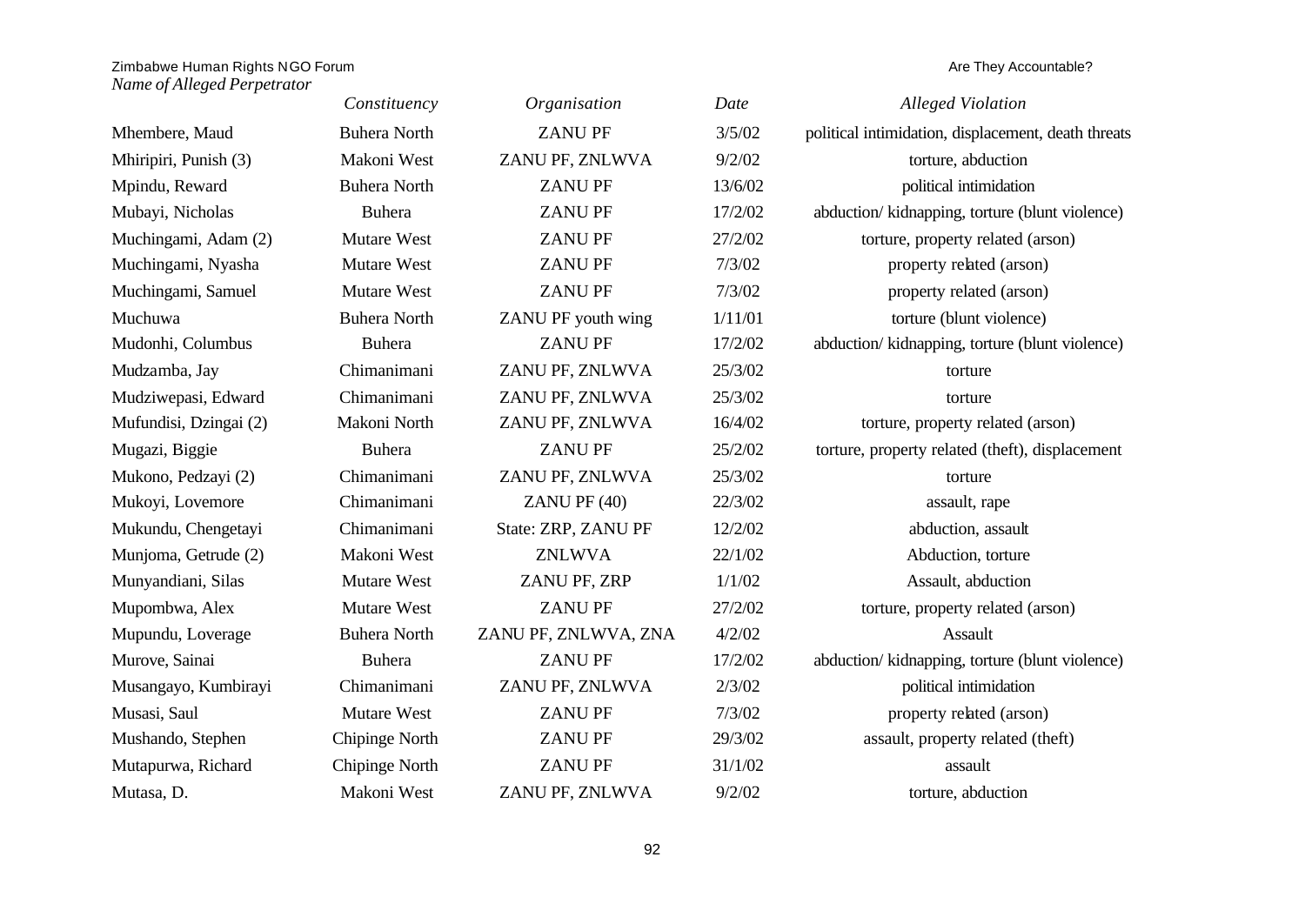|                        | Constituency         | Organisation              | Date    | <b>Alleged Violation</b>                                 |
|------------------------|----------------------|---------------------------|---------|----------------------------------------------------------|
| Muterere, Cuthbert     | Mutasa               | <b>ZANUPF</b>             | 14/2/02 | political intimidation, political discrimination         |
| Mutindindi, Lovemore   | Makoni East          | <b>ZANUPF</b>             | 13/1/02 | assault                                                  |
| Muyambo, Inspector     | <b>Buhera North</b>  | state: ZRP                | 6/6/02  | torture, property related, unlawful arrest               |
| Muzama, Lucky (2)      | <b>Mutare West</b>   | <b>ZNLWVA</b>             | 6/3/02  | property related (arson)                                 |
| Muzhizhi, Andrew (3)   | Makoni North         | <b>ZANUPF</b>             | 16/4/02 | assault, property related (arson)                        |
| Muziwi, Pindukai       | Mutare West          | ZANU PF, ZRP              | 1/1/02  | Assault, abduction                                       |
| Muzuva, Prosper        | <b>Buhera</b>        | <b>ZANUPF</b>             | 17/2/02 | abduction/kidnapping, torture (blunt violence)           |
| Muzvaba, Stuwart       | <b>Buhera</b>        | <b>ZANUPF</b>             | 17/2/02 | abduction/kidnapping, torture (blunt violence)           |
| Mwale, Joseph          | Chimanimani          | ZRP, ZNA, C.I.O           | 27/4/02 | Torture, unlawful arrest, unlawful detention             |
| Nenge, David (2)       | Makoni East          | <b>ZNLWVA</b>             | 10/2/02 | torture                                                  |
| Neutso, Lovemore       | <b>Buhera</b>        | <b>ZANUPF</b>             | 17/2/02 | abduction/kidnapping, torture (blunt violence)           |
| Nyakuru, Jelous        | <b>Mutare West</b>   | <b>ZNLWVA</b>             | 7/3/02  | property related (arson)                                 |
| Nyanyire, Officers     | <b>Buhera North</b>  | <b>ZRP</b>                | 26/5/02 | torture                                                  |
| Nyatora, Chipo         | Makoni East          | <b>ZANUPF</b>             | 13/1/02 | assault                                                  |
| Nzuma, Saul            | <b>Buhera North</b>  | ZNLWVA; state: ZRP        | 16/6/02 | assault                                                  |
| Porusingazi, Enock (3) | Chipinge South       | ZANU PF, ZNLWVA, CIO, ZRP | 22/1/02 | Assault, abduction                                       |
| Ruparangana, Emma (2)  | Chimanimani          | <b>ZANUPF</b>             | 21/2/02 | death threats, political intimidation                    |
| Saurombe, Madzinza     | Mutasa               | <b>ZANUPF</b>             | 26/2/02 | assault, abduction, death threats                        |
| Shoko, Gilbert (2)     | Makoni West          | <b>ZNLWVA</b>             | 22/1/02 | Abduction, torture                                       |
| Shoko, Shepherd (3)    | Buhera North / South | <b>ZANUPF</b>             | 23/1/02 | torture (blunt violence)                                 |
| Shumba, Sergeant       | <b>Buhera North</b>  | <b>ZRP</b>                | 14/4/02 | unlawful arrest and detention, torture, property related |
| Siguake, Fabion        | Chimanimani          | ZANU PF, ZNLWVA           | 17/1/02 | property related (arson)                                 |
| Sithole, Samuel        | Chipinge North       | ZANU PF, ZNLWVA           | 7/4/02  | torture, property related (arson)                        |
| Taderera, Tafara       | <b>Buhera North</b>  | <b>ZANUPF</b>             | 11/2/02 | torture (blunt violence)                                 |
| Tafa, Sekayi           | <b>Mutare West</b>   | <b>ZANUPF</b>             | 16/2/02 | political Intimidation                                   |
| Tasa, Mushando         | Chipinge North       | ZANU PF, ZNLWVA           | 7/3/02  | torture                                                  |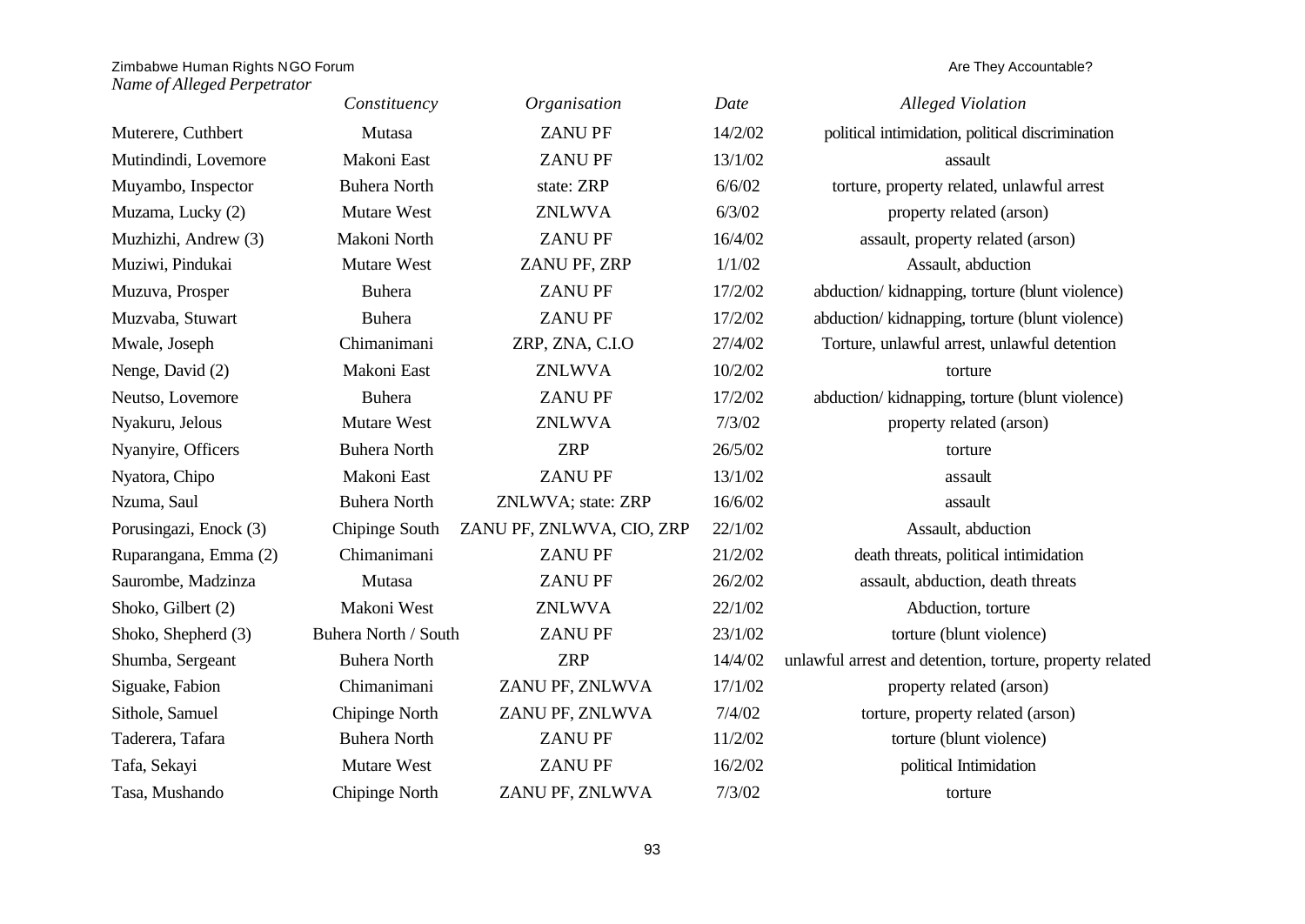|                     | Constituency        | Organisation         | Date    | <b>Alleged Violation</b>                       |
|---------------------|---------------------|----------------------|---------|------------------------------------------------|
| Tswatswa, Joshua    | Makoni West         | <b>ZANUPF</b>        | 17/2/02 | political intimidation                         |
| Utete, Victor       | <b>Buhera North</b> | ZANU PF, ZNLWVA      | 13/1/02 | Assault, abduction                             |
| Wevhu, Sigauke (3)  | Buhera North        | ZANU PF, ZNLWVA      | 6/4/02  | Assault                                        |
| Zephania, Major (3) | Chimanimani         | State: ZNA           | 21/2/02 | death threats, political intimidation, torture |
| Zheke, Patrick      | Buhera              | <b>ZANUPF</b>        | 17/2/02 | abduction/kidnapping, torture (blunt violence) |
| Zimunya, Aaron      | Mutare South        | ZANU PF, CIO, ZNLWVA | 10/3/02 | torture, property related (theft)              |

# **MASHONALAND CENTRAL PROVINCE**

| Name of Alleged<br>Perpetrator | Constituency       | Organisation    | Date     | <b>Alleged Violation</b>                                 |
|--------------------------------|--------------------|-----------------|----------|----------------------------------------------------------|
| Bhando, Clifford               | Rushinga           | <b>ZANUPF</b>   | 22/4/02  | torture                                                  |
| Bhiza, Godfrey (2)             | Shamva/Bindura     | <b>ZANUPF</b>   | 14/12/01 | torture (blunt violence)                                 |
| Boroma, Jack E.                | Guruve North       | ZNLWVA, ZANU PF | 26/11/01 | property-related, death threats, torture (blunt violence |
| Bumhira, Enock                 | Muzarabani         | <b>ZANUPF</b>   | 11/5/02  | assault                                                  |
| Chaukura, Micha                | Guruve South       | <b>ZANUPF</b>   | 2/2/02   | torture (blunt violence), kidnapping/abduction           |
| Chibanda, Tafadzwa             | <b>UMP</b>         | <b>ZANUPF</b>   | 18/8/01  | property-related (damage & arson)                        |
| Chibyongodze, Tanaka           | Guruve North/South | <b>ZANUPF</b>   | 15/1/02  | torture                                                  |
| Chichetu, Muza                 | <b>UMP</b>         | <b>ZANUPF</b>   | 18/8/01  | property-related (damage & arson)                        |
| Chidamba, Clever               | <b>Bindura</b>     | <b>ZANUPF</b>   | 21/6/02  | assault, property related(arson)                         |
| Chigabe, Kenwell               | <b>Bindura</b>     | <b>ZANUPF</b>   | 31/12/01 | torture (blunt violence), property-related (incl arson)  |
| Chigega, Blessing              | <b>Bindura</b>     | <b>ZANUPF</b>   | 31/12/01 | torture (blunt violence), property-related (incl arson)  |
| Chigega, Gilbert               | <b>Bindura</b>     | <b>ZANUPF</b>   | 31/12/01 | torture (blunt violence), property-related (incl arson)  |
| Chigega, Norbert (3)           | Bindura + Shamva   | <b>ZANUPF</b>   | 31/12/01 | torture (blunt violence), property-related (destruction) |
| Chigega, Never Noel (4)        | Bindura + Shamva   | <b>ZANUPF</b>   | 31/12/01 | torture (blunt violence), property-related               |
| Chigombe, Gilbert (2)          | Shamva             | <b>ZANUPF</b>   | 31/12/01 | torture (blunt violence), property-related               |
| Chigubu, Leonard               | Guruve North       | <b>ZANUPF</b>   | 26/9/01  | property-related (damage), death threats                 |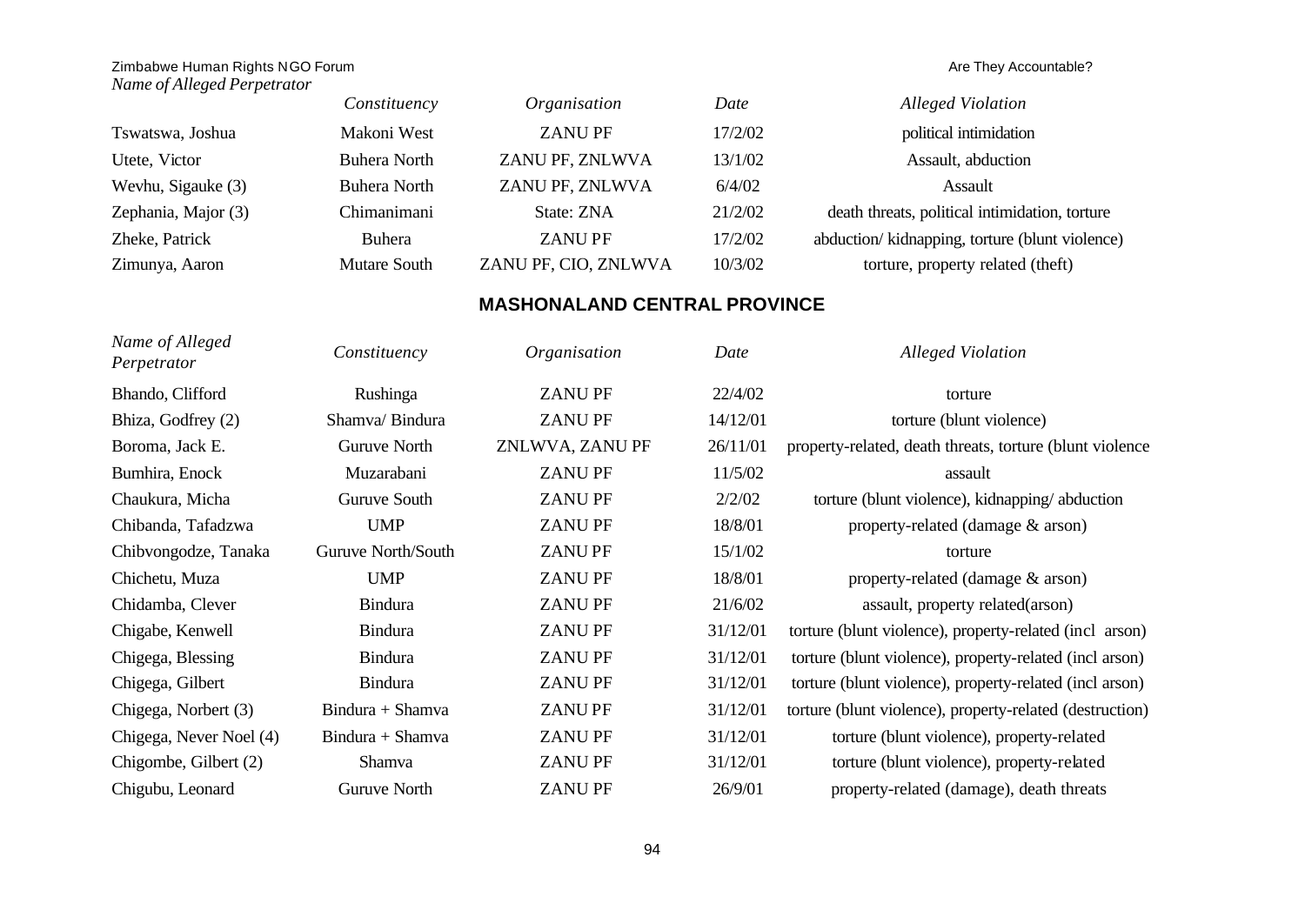|                         | Constituency                                  | Organisation    | Date     | <b>Alleged Violation</b>                                                      |
|-------------------------|-----------------------------------------------|-----------------|----------|-------------------------------------------------------------------------------|
| Chigubu, Themba         | Guruve South                                  | ZNLWVA, ZANU PF | 29/12/01 | torture, displacement                                                         |
| Chiguma, Steven         | Guruve South                                  | ZANU PF, ZNLWVA | 24/2/02  | torture (blunt violence), kidnapping/abduction                                |
| Chikerema, Edward       | Bindura                                       | <b>ZANUPF</b>   | 28/12/01 | property related, political intimidation                                      |
| Chikono, Godfrey        | Guruve South                                  | <b>ZNLWVA</b>   | 29/12/01 | political victimisation, torture (blunt violence)                             |
| Chikono, Kudzanai       | <b>Bindura</b>                                | <b>ZANUPF</b>   | 21/6/01  | torture, property-related (damage & arson)                                    |
| Chikono, Nelson (2)     | <b>Bindura</b>                                | <b>ZANUPF</b>   | 21/6/02  | assault, property related(arson)                                              |
| Chikwiriro, Kasirai     | <b>Guruve North</b>                           | ZNLWVA, ZANU PF | 26/11/01 | property-related (incl theft), death threats,                                 |
|                         |                                               |                 |          | torture (blunt violence)                                                      |
| Chimonzo                | <b>Bindura</b>                                | <b>ZANUPF</b>   | 28/12/01 | property related, political intimidation                                      |
| Chimutsa, Franco        | <b>UMP</b>                                    | <b>ZANUPF</b>   | 18/8/01  | property-related (damage & arson)                                             |
| Chinondakufa, Solomon   | Bindura                                       | <b>ZANUPF</b>   | 5/2/02   | property related, displacement                                                |
| Chinyama, Mrs           | <b>Bindura</b>                                | <b>ZANUPF</b>   | 28/12/01 | property related, political intimidation                                      |
| Chinyani, Jona Murape   | <b>Bindura</b>                                | <b>ZANUPF</b>   | 28/12/01 | property related, political intimidation                                      |
| Chinyere                | Muzarabani                                    | <b>ZANUPF</b>   | 15/1/02  | Assault, death threats                                                        |
| Chitate, Muzvondiwa (2) | <b>Bindura</b>                                | <b>ZANUPF</b>   | 21/6/01  | torture, property-related (damage & arson)                                    |
| Chitehwe, John          | <b>Bindura</b>                                | <b>ZANUPF</b>   | 28/12/01 | property related, political intimidation                                      |
| Chiyanike, Gore         | Shamva                                        | <b>ZANUPF</b>   | 28/2/02  | political intimidation                                                        |
| Denhere, Dick           | <b>Bindura</b>                                | <b>ZANUPF</b>   | 21/6/01  | torture, property-related (damage & arson)                                    |
| Dhumu, Edsard           | Shamva                                        | <b>ZANUPF</b>   | 18/3/02  | property related, political intimidation                                      |
| Dzimbanhete (2)         | Mt Darwin/Bindura/Rushinga ZNLWVA, state: ZRP |                 | 13/7/01  | kidnapping/abduction,<br>unlawful<br>$\&$<br>arrest                           |
|                         |                                               |                 |          | detention, torture                                                            |
| Fakero, Kenneth         | <b>Mazowe West</b>                            | <b>ZANUPF</b>   | 3/3/02   | torture (blunt violence), kidnapping/abduction                                |
| Gandanga, Black?        | <b>Guruve North</b>                           | ZNLWVA, ZANU PF | 26/11/01 | property-related (damage & theft), death threats,<br>torture (blunt violence) |
| Gode, Godfrey           | Mt Darwin North/South                         | <b>ZANUPF</b>   | 13/3/02  | property related(arson), rape                                                 |
| Gomo, Desmond (3)       | <b>Guruve North</b>                           | ZANU PF, ZNLWVA | 11/11/01 | abduction, assault, torture                                                   |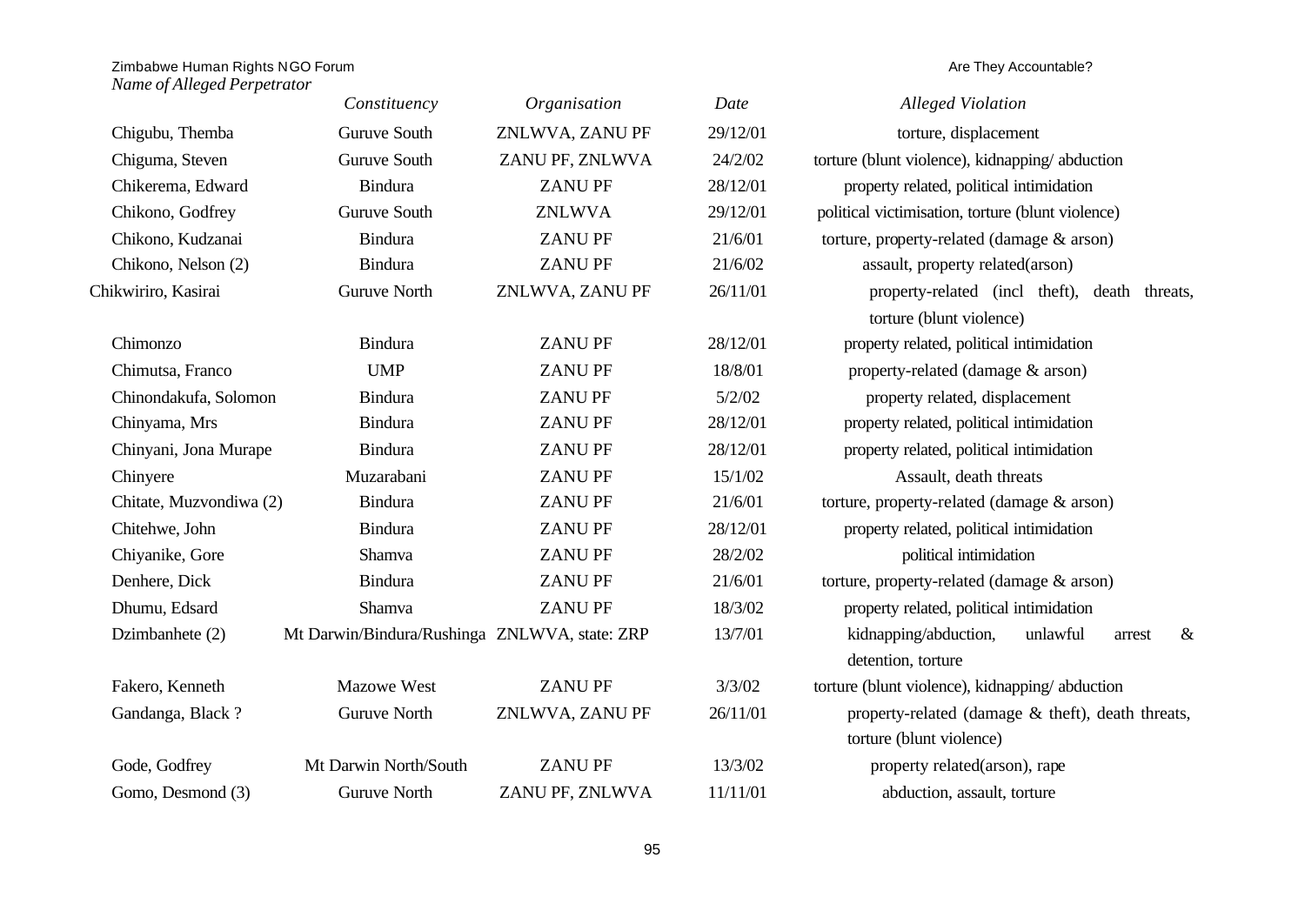|                      | Constituency          | Organisation       | Date     | <b>Alleged Violation</b>                                  |
|----------------------|-----------------------|--------------------|----------|-----------------------------------------------------------|
| Goredema, Never      | <b>Guruve North</b>   | <b>ZANUPF</b>      | 5/1/02   | property related, torture                                 |
| Gotosa, Stalin       | Mt Darwin North/South | <b>ZANUPF</b>      | 14/6/02  | assault, property related                                 |
| Gumbakumba, Jimi     | Mazowe west           | <b>ZANUPF</b>      | 2/3/02   | torture (blunt violence), kidnapping/abduction            |
| Gumbo, Benard        | <b>Guruve North</b>   | ZNLWVA, ZANU PF    | 26/11/01 | property-related (damage $&$ theft), death threats,       |
|                      |                       |                    |          | torture (blunt violence)                                  |
| Gurupira             | <b>Bindura</b>        | <b>ZANUPF</b>      | 28/12/01 | property related, political intimidation                  |
| Gutsa, Paul (2)      | <b>Bindura</b>        | <b>ZANUPF</b>      | 21/6/02  | assault, property related(arson)                          |
| Gutsa, Savha         | <b>Bindura</b>        | <b>ZANUPF</b>      | 21/6/02  | assault, property related(arson)                          |
| Gwahwara, Hazvinei   | <b>UMP</b>            | <b>ZANUPF</b>      | 18/8/01  | property-related (damage & arson)                         |
| Gwaze, Francis       | <b>Guruve North</b>   | <b>ZANUPF</b>      | 5/1/02   | property related, torture                                 |
| Gwegwe, Tichaona     | <b>Bindura</b>        | <b>ZANUPF</b>      | 31/12/01 | torture (blunt violence), property-related (damage        |
|                      |                       |                    |          | $&$ arson)                                                |
| Hadji, Sam           | Shamva                | <b>ZANUPF</b>      | 28/2/02  | political intimidation                                    |
| Jonhasi, Christopher | <b>Guruve North</b>   | ZNLWVA, ZANU PF    | 26/11/01 | property-related (damage & theft), death threats, torture |
|                      |                       |                    |          | (blunt violence)                                          |
| Jonhasi, Koshiwe (4) | <b>Guruve North</b>   | ZANU PF, ZNLWVA    | 11/11/01 | abduction/<br>kidnapping,<br>property-related<br>torture, |
|                      |                       |                    |          | $(d\text{amage } \& \text{arson})$                        |
| Kagodo, Exidos       | Muzarabani            | <b>ZANUPF</b>      | 15/1/02  | torture (blunt violence)                                  |
| Kagodo, Ivo (2)      | Muzarabani            | ZANU PF/ZNLWVA     | 10/3/02  | abduction, assault, property<br>related<br>(arson),       |
|                      |                       |                    |          | torture (blunt violence)                                  |
| Kagodo, Last (3)     | Muzarabani            | unknown            | 10/11/01 | property-related (damage)                                 |
| Kaimba, Obey (2)     | Shamva                | <b>ZANUPF</b>      | 14/12/01 | torture (blunt violence)                                  |
| Kaingidza, George    | Shamva                | <b>ZANUPF</b>      | 14/12/01 | torture (blunt violence)                                  |
| Kambazvi, Godfrey    | <b>Guruve North</b>   | <b>ZANUPF</b>      | 26/9/01  | property-related (damage), death threats                  |
| Kambazvi, Jerina     | <b>Guruve North</b>   | <b>ZANUPF</b>      | 26/9/01  | property-related (damage), death threats                  |
| Kamunhukamwe, Peter  | Guruve South          | ZNLWVA and ZANU PF | 30/12/01 | property-related (damage)                                 |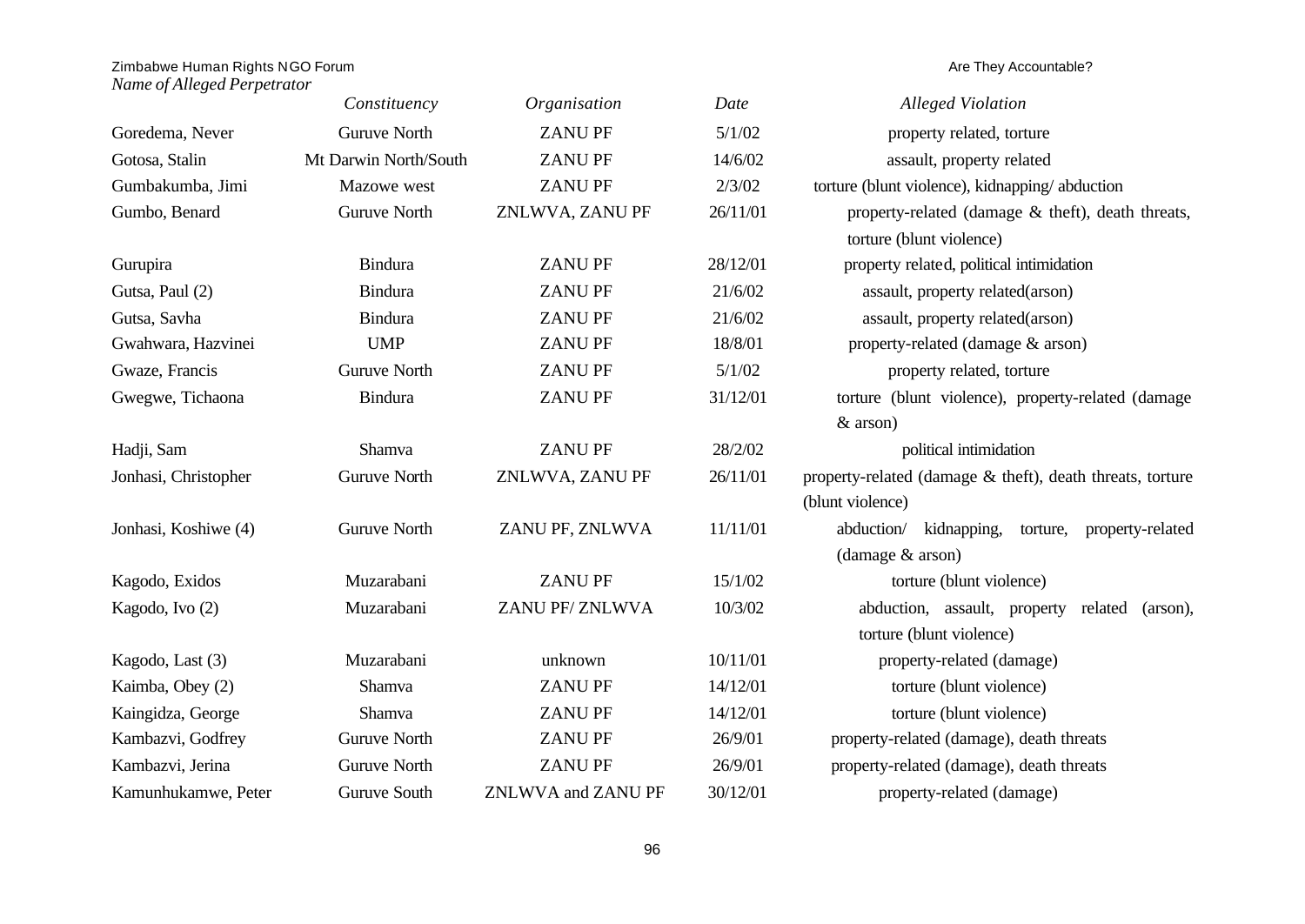|                             | Constituency        | Organisation       | Date     | <b>Alleged Violation</b>                            |
|-----------------------------|---------------------|--------------------|----------|-----------------------------------------------------|
| Kandoro, Mufundirwa         | Guruve South        | ZNLWVA and ZANU PF | 30/12/01 | property-related (damage)                           |
| Karidza, Pondai             | <b>UMP</b>          | <b>ZANUPF</b>      | 18/8/01  | property-related (damage & arson)                   |
| Kasambarara                 | <b>UMP</b>          | <b>ZANUPF</b>      | 28/12/01 | torture (blunt violence)                            |
| Kauswa, Silver              | <b>Guruve North</b> | <b>ZANUPF</b>      | 26/9/01  | property-related (damage), death threats            |
| Kavhimba, Stephen           | <b>Bindura</b>      | <b>ZANUPF</b>      | 28/12/01 | property related, political intimidation            |
| Kawoswamhiro, Batsirai      | <b>Bindura</b>      | <b>ZANUPF</b>      | 28/12/01 | property related, political intimidation            |
| Kazaka, Joshua              | <b>Bindura</b>      | <b>ZANUPF</b>      | 28/12/01 | property related, political intimidation            |
| Kenneth, Nyandoro           | Guruve South        | ZNLWVA and ZANU PF | 30/12/01 | property-related (damage)                           |
| Kirmukiyani, Emmanuel (5)   | <b>Guruve North</b> | ZNLWVA, ZANU PF    | 11/11/01 | torture, abduction/kidnapping                       |
| Kwacha, Costa               | <b>Guruve North</b> | ZNLWVA, ZANU PF    | 26/11/01 | property-related (damage & theft), death threats,   |
|                             |                     |                    |          | torture (blunt violence),                           |
| Mabande, Tawabarira         | <b>UMP</b>          | <b>ZANUPF</b>      | 18/8/01  | property-related (damage & arson)                   |
| Mabhodho, Cephas            | <b>Guruve North</b> | ZNLWVA, ZANU PF    | 26/11/01 | property-related (damage & theft), death threats,   |
|                             |                     |                    |          | torture (blunt violence),                           |
| Mabvanyika, George          | Kambuzuma           | <b>ZANUPF</b>      | 17/6/01  | torture                                             |
| Mabvindi, Mike              | <b>Mazowe West</b>  | <b>ZANUPF</b>      | 3/3/02   | torture (blunt violence), kidnapping/abduction      |
| Machingawuta, Lloyd         | <b>Bindura</b>      | <b>ZANUPF</b>      | 31/12/01 | torture (blunt violence), property-related (damage  |
|                             |                     |                    |          | $&$ arson)                                          |
| Madiga, Simon               | <b>Bindura</b>      | <b>ZANUPF</b>      | 22/10/01 | torture (blunt violence)                            |
| Madzudzo, Alfonso           | <b>Bindura</b>      | <b>ZANUPF</b>      | 21/6/02  | assault, property related(arson)                    |
| Madzudzu, Alfonse           | <b>Bindura</b>      | <b>ZANUPF</b>      | 21/6/01  | torture, property-related (damage & arson)          |
| Mafiosi, Dickson (3)        | <b>Bindura</b>      | <b>ZANUPF</b>      | 6/1/02   | property-related (damage), torture (blunt violence) |
| Magwedere                   | Muzarabani          | ZANU PF, ZNLWVA    | 23/3/02  | property related (arson)(torture)                   |
| Mahuni, Flaviano Tichatonga | Guruve South        | ZNLWVA and ZANU PF | 30/12/01 | property-related (damage)                           |
| Majaya, Austin              | <b>Guruve North</b> | ZNLWVA, ZANU PF    | 26/9/01  | property-related (damage & arson)                   |
| Majombedza                  | Guruve North/South  | <b>ZANUPF</b>      | 12/3/02  | torture (blunt violence)                            |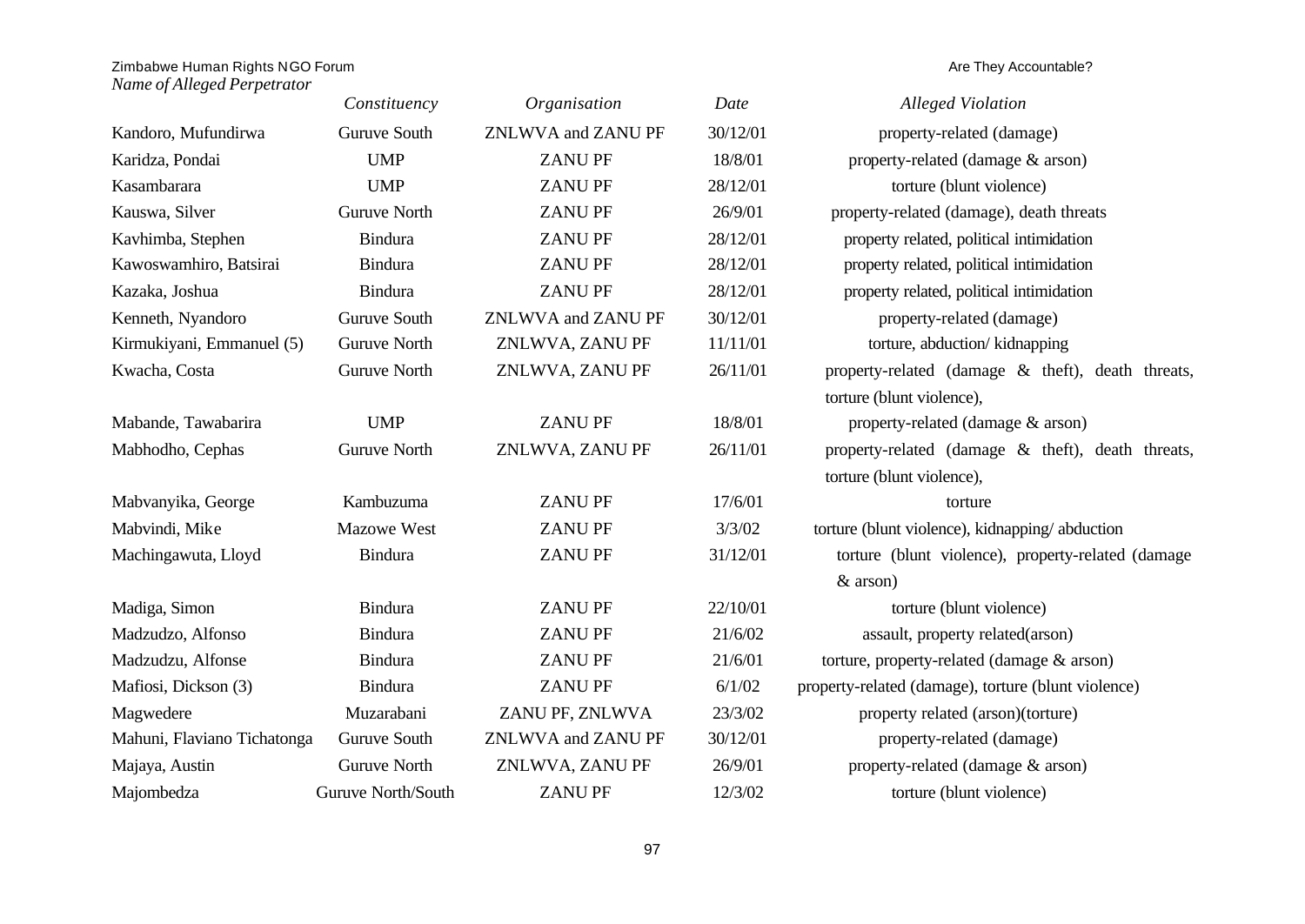|                                               | Constituency                                   | Organisation                                        | Date     | <b>Alleged Violation</b>                                   |
|-----------------------------------------------|------------------------------------------------|-----------------------------------------------------|----------|------------------------------------------------------------|
| Makaza, Wirimai                               | <b>UMP</b>                                     | <b>ZANUPF</b>                                       | 18/8/01  | property-related (damage & arson)                          |
| Malunga, Elias                                | Shamva                                         | Unknown                                             | 20/4/02  | Assault                                                    |
| Mandeya(2)                                    |                                                | Mt Darwin Sth, Bindura, Rushinga ZNLWVA, state: ZRP | 13/7/01  | kidnapping/abduction, unlawful arrest and detention,       |
|                                               |                                                |                                                     |          | torture                                                    |
| Mangirazi, Tsika Chirembwe                    | Muzarabani                                     | <b>ZANUPF</b>                                       | 10/3/02  | abduction, assault, property related (, arson)             |
| Manyanga, Ernest                              | <b>Guruve North</b>                            | <b>ZANUPF</b>                                       | 26/9/01  | property-related (damage), death threats                   |
| Manyanga, Mrs                                 | Guruve North/South                             | ZANU PF, ZNLWVA                                     | 8/9/01   | political intimidation, property related (arson, theft, ), |
|                                               |                                                |                                                     |          | displacement                                               |
| Manyetera, Nylon                              | Muzarabani                                     | <b>ZANUPF</b>                                       | 10/3/02  | abduction, assault, property related (, arson)             |
| Manyika, Elliot (MP) (5)                      | <b>Bindura</b>                                 | <b>ZANUPF</b>                                       | 21/6/02  | torture, property-related (damage & arson)                 |
| Marufu, Mutami (Kraalhead) Guruve North/South |                                                | ZANU PF, ZNLWVA                                     | 8/9/01   | political intimidation, property related (arson, theft, ), |
|                                               |                                                |                                                     |          | displacement                                               |
| Masiiwa, Jonah                                | <b>Bindura</b>                                 | <b>ZANUPF</b>                                       | 21/6/01  | torture, property-related (damage & arson)                 |
| Matangira, Remgio                             | <b>Bindura</b>                                 | <b>ZANUPF</b>                                       | 28/12/01 | property related, political intimidation                   |
| Matangira, Tawanda                            | <b>Bindura</b>                                 | <b>ZANUPF</b>                                       | 28/12/01 | property related, political intimidation                   |
| Matavire                                      | Mazowe west                                    | <b>ZANUPF</b>                                       | 29/3/02  | torture (blunt violence), property damage                  |
| Mausauki, Nyande                              | <b>Guruve North</b>                            | ZNLWVA, ZANU PF                                     | 11/11/01 | torture, abduction/kidnapping                              |
| Mavhangira, Sydney                            | <b>Bindura</b>                                 | <b>ZANUPF</b>                                       | 28/12/01 | property related, political intimidation                   |
| Mazarura, Tatchwell                           | Muzarabani                                     | <b>ZNLWVA</b>                                       | 13/1/02  | property-related (theft), torture (blunt violence)         |
| Meda, Master                                  | Guruve South                                   | ZANU PF, ZNLWVA                                     | 24/2/02  | torture (blunt violence), kidnapping/abduction             |
| Mhaka (2)                                     | Mount Darwin South, Bindura ZNLWVA, state: ZRP |                                                     | 13/7/01  | kidnapping/abduction,<br>unlawful<br>and<br>arrest         |
|                                               |                                                |                                                     |          | detention, torture                                         |
| Mishamiviri, Mrs (2)                          | Bindura + Shamva                               | <b>ZANUPF</b>                                       | 31/12/01 | torture (blunt violence), property-related (arson $\&$     |
|                                               |                                                |                                                     |          | destruction)                                               |
| Motsi, Joseph                                 | <b>Bindura</b>                                 | <b>ZANUPF</b>                                       | 21/6/02  | assault, property related(arson)                           |
| Moyo, Manjanje                                | Guruve South                                   | ZNLWVA and ZANU PF                                  | 30/12/01 | property-related (damage)                                  |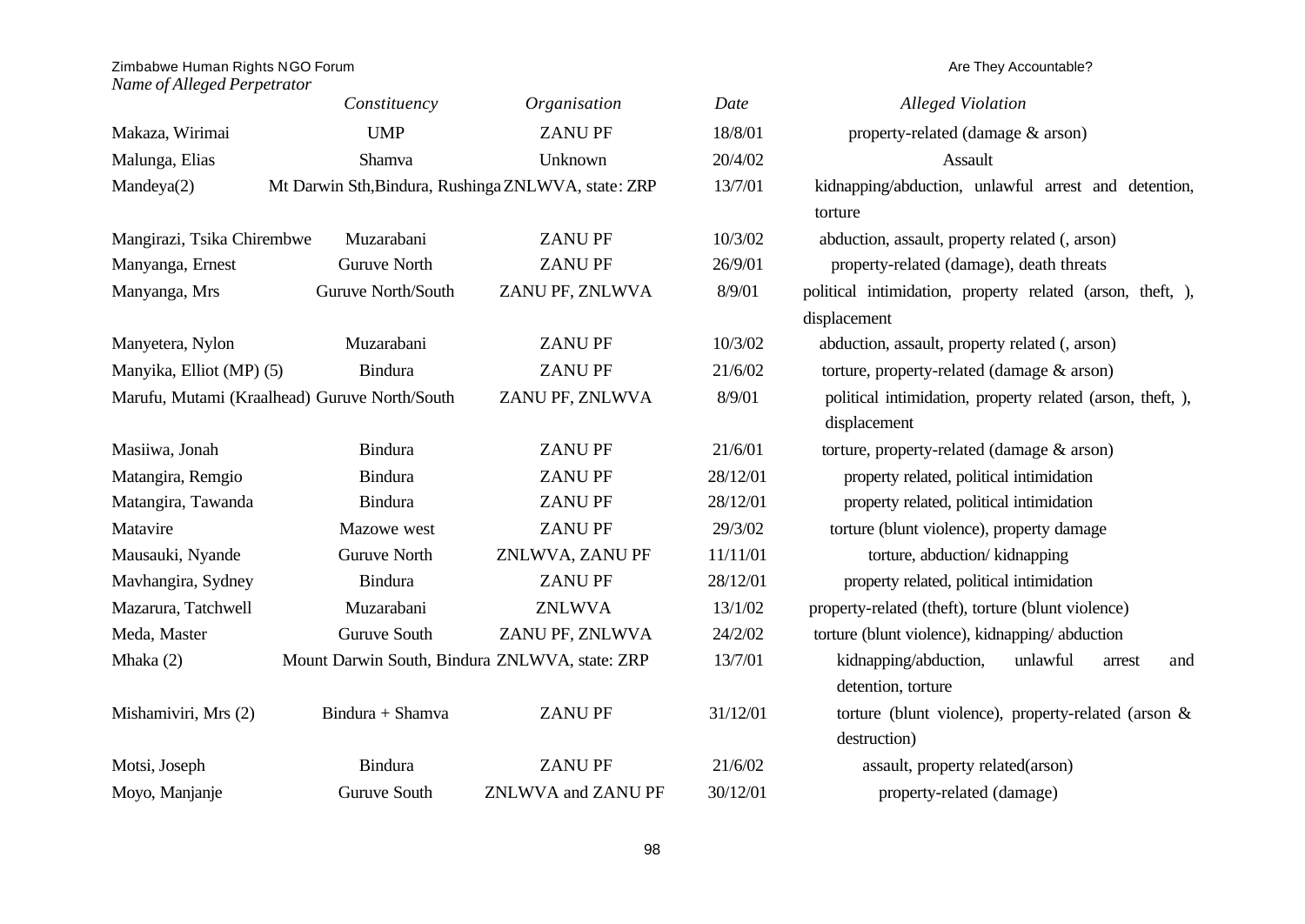# Zimbabwe Human Rights NGO Forum and the state of the state of the state of the state of the state of the state of the state of the state of the state of the state of the state of the state of the state of the state of the

|                          | Constituency          | Organisation    | Date     | <b>Alleged Violation</b>                                 |
|--------------------------|-----------------------|-----------------|----------|----------------------------------------------------------|
| Mudanwa, Wellington      | Guruve North/South    | <b>ZANUPF</b>   | 15/1/02  | torture                                                  |
| Mudzongachiso, Bibi (2)  | <b>Guruve North</b>   | ZNLWVA, ZANU PF | 11/11/01 | torture, abduction/kidnapping                            |
| Mudzvova, Paul           | Guruve North/South    | ZANU PF, ZNLWVA | 8/9/01   | political intimidation, property related (arson, theft), |
|                          |                       |                 |          | displacement                                             |
| Mugaradziko, Zondai      | Bindura               | <b>ZANUPF</b>   | 14/12/01 | property-related (damage & arson)                        |
| Mukanyanise              | Mt Darwin North/South | <b>ZANUPF</b>   | 14/6/02  | assault, property related                                |
| Mukoka, James            | Rushinga              | Unknown         | 27/5/02  | Rape                                                     |
| Mukoka, Tapiwa           | Rushinga              | Unknown         | 27/5/02  | Rape                                                     |
| Mukonoweshuro, Afuraneti | <b>Guruve North</b>   | ZNLWVA, ZANU PF | 26/11/01 | property-related (damage & theft), death threats,        |
|                          |                       |                 |          | torture (blunt violence)                                 |
| Munaki, Trust            | <b>Bindura</b>        | <b>ZANUPF</b>   | 31/12/01 | torture (blunt violence), property-related (damage       |
|                          |                       |                 |          | $&$ arson)                                               |
| Mungofa, Ngonidzashe (2) | <b>Bindura</b>        | state: ZRP      | 7/6/01   | torture, unlawful arrest                                 |
| Munongewa, Luke          | <b>Bindura</b>        | <b>ZANUPF</b>   | 31/12/01 | torture (blunt violence), property-related (damage       |
|                          |                       |                 |          | $&$ arson)                                               |
| Munongoverwa, Luke       | Shamva                | <b>ZANUPF</b>   | 31/12/01 | torture (blunt violence), property-related (arson $\&$   |
|                          |                       |                 |          | destruction)                                             |
| Mupesa, Boniface         | <b>Bindura</b>        | <b>ZANUPF</b>   | 31/12/01 | torture (blunt violence), property-related (damage       |
|                          |                       |                 |          | $&$ arson)                                               |
| Musauki, Joseph (6)      | <b>Guruve North</b>   | ZNLWVA, ZANU PF | 11/11/01 | political victimisation, displacement                    |
| Musauki, Nyande (3)      | <b>Guruve North</b>   | ZANU PF, ZNLWVA | 11/11/01 | torture, abduction/kidnapping                            |
| Musauki, Pius (3)        | <b>Guruve North</b>   | ZNLWVA, ZANU PF | 11/11/01 | torture, abduction/kidnapping                            |
| Muserkua, Itai           | <b>Guruve North</b>   | <b>ZANUPF</b>   | 26/9/01  | property-related (damage), death threats                 |
| Museruka, Public         | <b>Guruve North</b>   | <b>ZANUPF</b>   | 26/9/01  | property-related (damage), death threats                 |
| Mushamuviri, Edsard      | <b>Bindura</b>        | <b>ZANUPF</b>   | 31/12/01 | torture (blunt violence), property-related (damage       |
|                          |                       |                 |          | $&$ arson)                                               |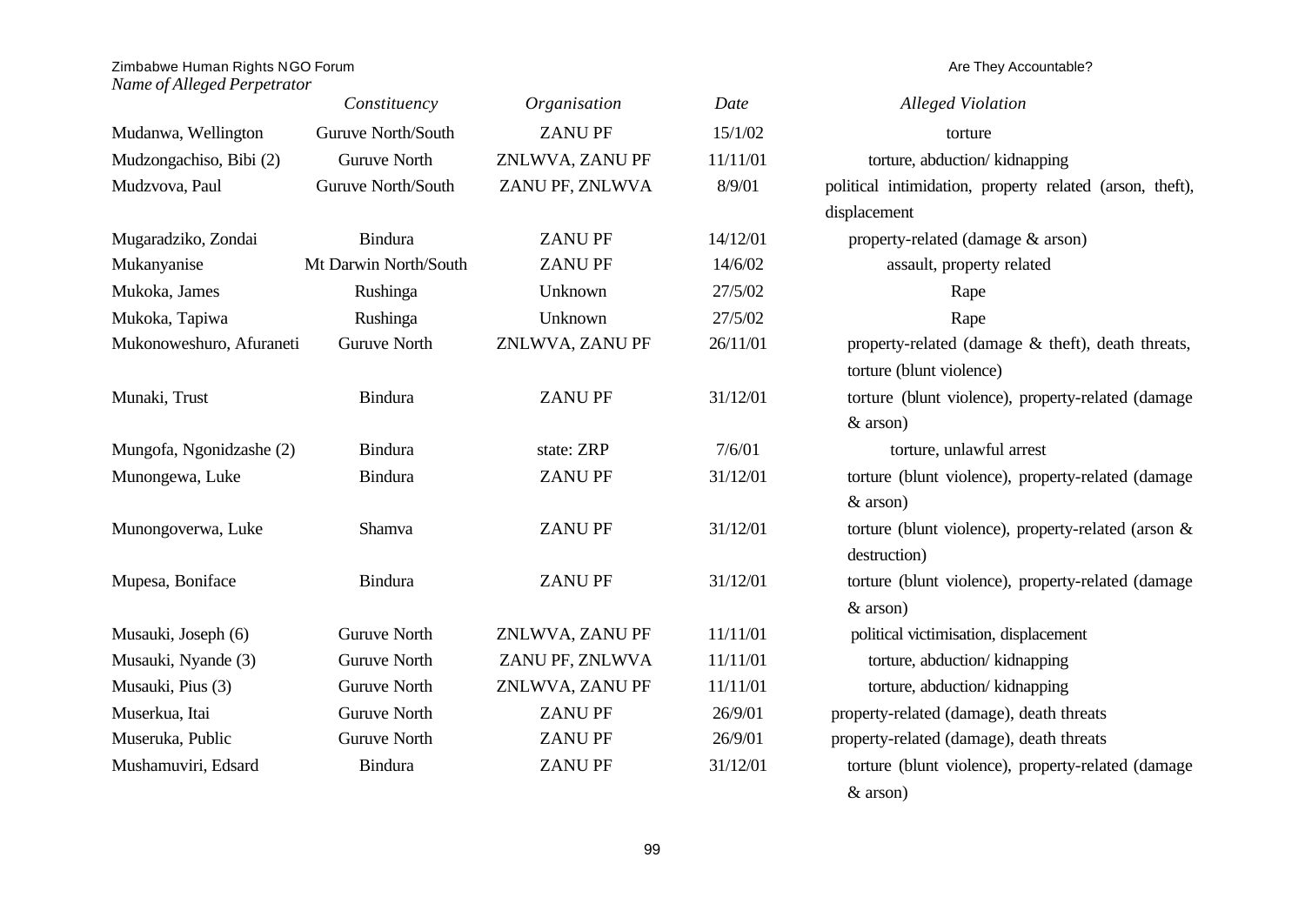|                         | Constituency        | Organisation                                   | Date     | <b>Alleged Violation</b>                                   |
|-------------------------|---------------------|------------------------------------------------|----------|------------------------------------------------------------|
| Mushanya, Dickson       | Rushinga            | <b>ZANUPF</b>                                  | 22/4/02  | torture                                                    |
| Mushawemhuka, Tiraido   | <b>Guruve North</b> | <b>ZANUPF</b>                                  | 5/1/02   | property related, torture                                  |
| Mushawenyoka, Mrs       | Shamva              | <b>ZANUPF</b>                                  | 31/12/01 | torture (blunt violence), property-related (arson &        |
|                         |                     |                                                |          | destruction)                                               |
| Mushowenyika, Rebecca   | <b>Bindura</b>      | <b>ZANUPF</b>                                  | 31/12/01 | torture (blunt violence), property-related (damage         |
|                         |                     |                                                |          | $&$ arson)                                                 |
| Musiyiwa, Naomi         | Bindura             | <b>ZANUPF</b>                                  | 31/12/01 | torture (blunt violence), property-related (damage         |
|                         |                     |                                                |          | $&$ arson)                                                 |
| Musoni(2)               |                     | Mount Darwin South, Bindura ZNLWVA, state: ZRP | 13/7/01  | kidnapping/abduction,<br>unlawful<br>arrest<br>and         |
|                         |                     |                                                |          | detention, torture                                         |
| Mutandadzi, Mrs         | <b>Bindura</b>      | <b>ZANUPF</b>                                  | 28/12/01 | property related, political intimidation                   |
| Mutapati, Novhoro       | <b>Bindura</b>      | <b>ZANUPF</b>                                  | 21/6/01  | torture, property-related (damage & arson)                 |
| Mutasa, Fordson         | Guruve South        | ZANU PF, ZNLWVA                                | 24/2/02  | torture (blunt violence), kidnapping/abduction             |
| Mutekaire, Shepherd     | <b>Bindura</b>      | <b>ZANUPF</b>                                  | 22/7/01  | torture (blunt violence)                                   |
| Mutematsaka, Max        | Mazowe West         | <b>ZANUPF</b>                                  | 27/1/02  | torture (blunt violence)                                   |
| Mutsvairo, Caleb        | Shamva              | <b>ZANUPF</b>                                  | 28/2/02  | political intimidation                                     |
| Muwi, Reuben            | Rushinga            | <b>ZANUPF</b>                                  | 22/4/02  | torture                                                    |
| Nechibaba, Constable    | <b>Mazowe West</b>  | <b>ZRP</b>                                     | 5/3/02   | Assault                                                    |
| Nganzara, Hurungwe      | Rushinga            | <b>ZANUPF</b>                                  | 22/4/02  | torture                                                    |
| Ngoroma, Kraalhead      | Guruve North/South  | ZANU PF, ZNLWVA                                | 8/9/01   | political intimidation, property related (arson, theft, ), |
|                         |                     |                                                |          | displacement                                               |
| Nguwoyembudzi, Dick (2) | <b>Guruve North</b> | ZNLWVA, ZANU PF                                | 26/11/01 | property-related (damage & theft), death threats,          |
|                         |                     |                                                |          | torture (blunt violence),                                  |
| Nhende                  | <b>UMP</b>          | <b>ZANUPF</b>                                  | 28/12/01 | torture (blunt violence)                                   |
| Nhete, William          | <b>Guruve North</b> | ZNLWVA, ZANU PF                                | 26/9/01  | political victimisation                                    |
| Nyandoro, Alfred        | <b>Mazowe West</b>  | <b>ZANUPF</b>                                  | 3/3/02   | torture (blunt violence), kidnapping/abduction             |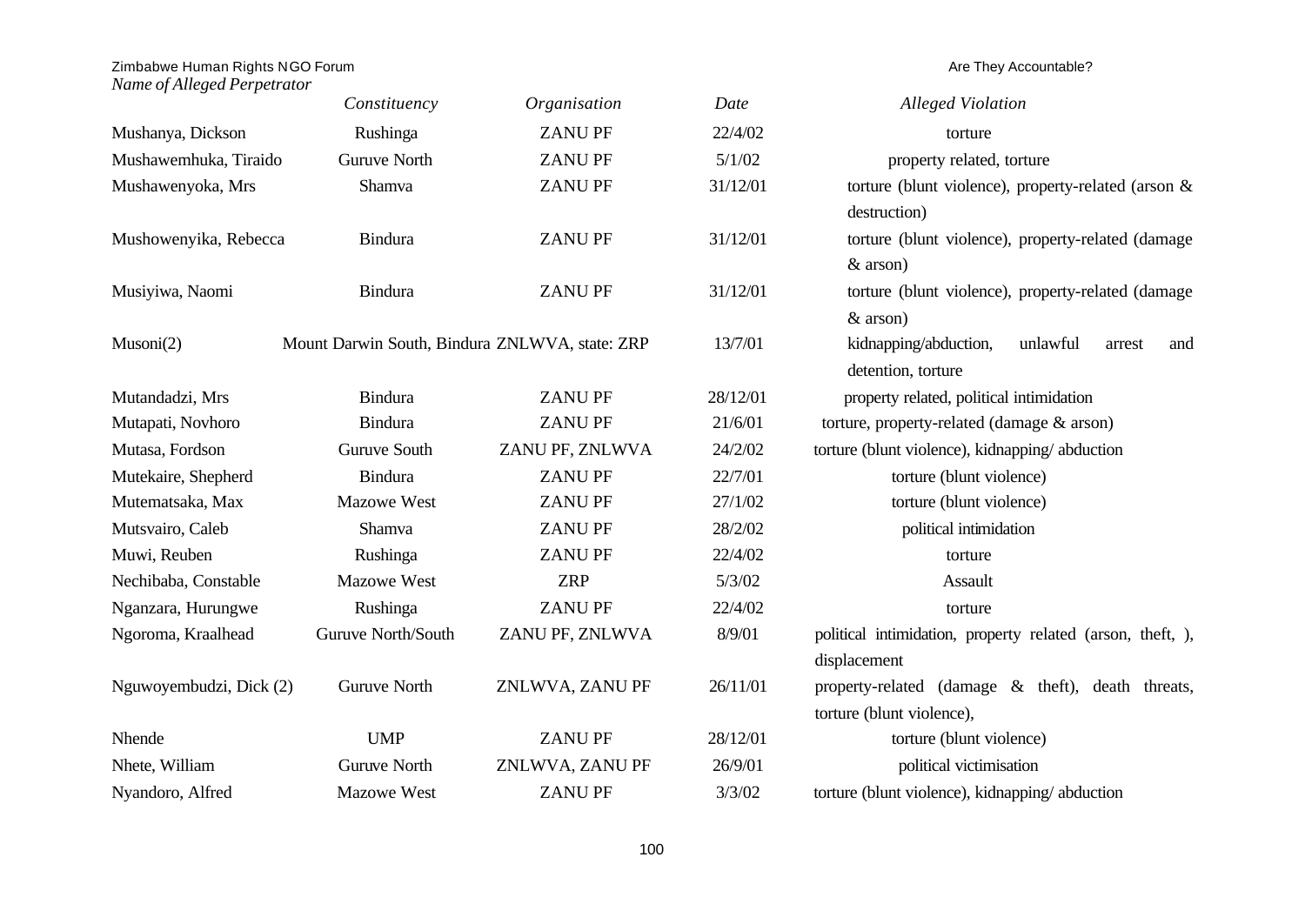|                        | Constituency                                   | Organisation                     | Date     | <b>Alleged Violation</b>                                        |
|------------------------|------------------------------------------------|----------------------------------|----------|-----------------------------------------------------------------|
| Nyauna, S              | <b>Bindura</b>                                 | <b>ZANUPF</b>                    | 5/2/02   | property related, displacement                                  |
| Pfunde, Sheperd        | <b>UMP</b>                                     | <b>ZANUPF</b>                    | 18/8/01  | property-related (damage & arson)                               |
| Raphael, More          | <b>Bindura</b>                                 | <b>ZANUPF</b>                    | 3/7/01   | assault, property related (arson)                               |
| Runyanga, Edward       | Muzarabani                                     | <b>ZANUPF</b>                    | 10/3/02  | abduction, assault, property related (arson)                    |
| Rwodzi, Knowledge      | Bindura                                        | <b>ZANUPF</b>                    | 28/12/01 | property related, political intimidation                        |
| Sengwe                 | <b>Guruve South</b>                            | ZNLWVA and ZANU PF               | 30/12/01 | property-related (damage)                                       |
| Shokora                | <b>Guruve South</b>                            | <b>ZANUPF</b>                    | 2/2/02   | torture (blunt violence), kidnapping/abduction                  |
| Tandare, James Mari    | Muzarabani                                     | <b>ZANUPF</b>                    | 10/3/02  | abduction, assault, property related (, arson)                  |
| Tembo, Chris           | Shamva                                         | <b>ZANUPF</b>                    | 28/2/02  | political intimidation                                          |
| Tindike, C             | <b>Guruve North</b>                            | <b>ZANUPF</b>                    | 5/1/02   | property related, torture                                       |
| Tindike, Justice       | <b>Guruve North</b>                            | <b>ZANUPF</b>                    | 5/1/02   | property related, torture                                       |
| Usayi                  | <b>Mazowe East</b>                             | ZNLWVA; state: ZRP               | 9/2/02   | kidnapping/abduction, torture (blunt violence)                  |
| Ushonjani, Lovermore   | <b>Bindura</b>                                 | <b>ZANUPF</b>                    | 22/7/01  | torture (blunt violence)                                        |
| Yambani, Godfrey       | <b>Mazowe West</b>                             | <b>ZANUPF</b>                    | 3/3/02   | torture (blunt violence), kidnapping/abduction                  |
| Zengenai, Champion     | <b>Bindura</b>                                 | <b>ZANUPF</b>                    | 5/2/02   | political intimidation, property-related (damage &<br>arson)    |
| Zigomo                 | Muzarabani                                     | <b>ZANUPF</b>                    | 10/3/02  | abduction, assault, property related (, arson)                  |
| Zishiri(2)             | Mount Darwin South, Bindura ZNLWVA, state: ZRP |                                  | 13/7/01  | kidnapping/abduction, unlawful arrest and detention,<br>torture |
| Zvakavapano, A         | <b>Guruve North</b>                            | <b>ZANUPF</b>                    | 5/1/02   | property related, torture                                       |
|                        |                                                | <b>MASHONALAND EAST PROVINCE</b> |          |                                                                 |
| Bako, Philip           | Hwedza                                         | ZANU PF, ZNLWVA                  | 5/3/2002 | property related(arson), torture                                |
| Basimeni, Gilbert      | Hwedza                                         | <b>ZANUPF</b>                    | 6/3/2002 | abduction, assault                                              |
| Chakwizira, Wellington | Mutoko North                                   | <b>ZANUPF</b>                    | 4/1/2002 | property-related<br>(arson<br>$\&$<br>damage),<br>kidnapping/   |
|                        |                                                |                                  |          | abduction, torture                                              |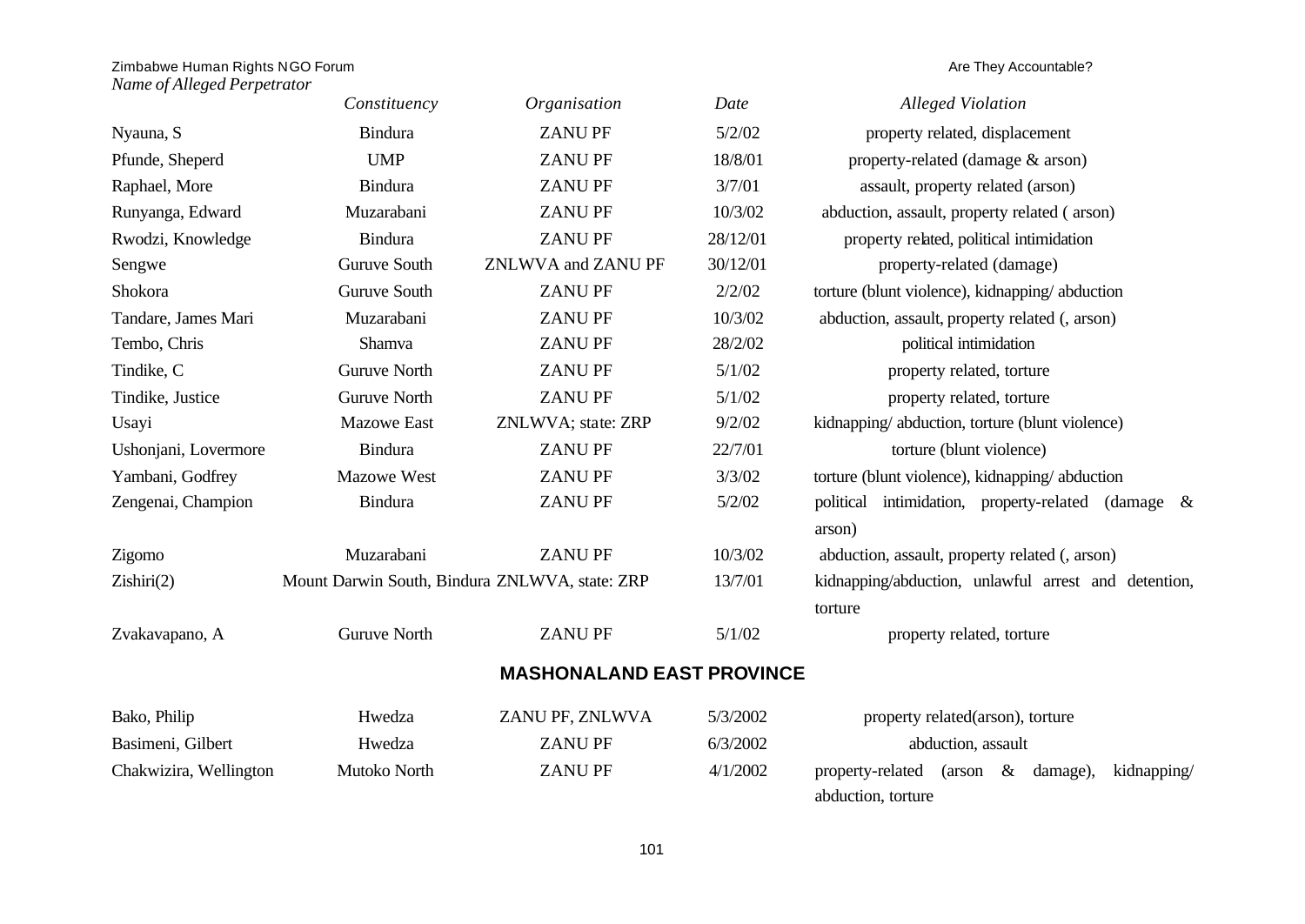|                      | Constituency  | Organisation        | Date       | <b>Alleged Violation</b>                             |
|----------------------|---------------|---------------------|------------|------------------------------------------------------|
| Chanyorowa           | Mutoko North  | <b>ZANUPF</b>       | 8/12/2001  | torture (blunt violence)                             |
| Chanyuruka, Raga (2) | Murehwa North | <b>ZANU PF</b>      | 4/11/2001  | torture (blunt violence)                             |
| Chaparadza, Douglas  | Murehwa North | <b>ZANUPF</b>       | 6/3/2002   | assault                                              |
| Chibaya, Ngoni       | Murehwa North | <b>ZANUPF</b>       | 4/2/2002   | kidnapping/abduction, torture (blunt violence)       |
| Chigubu, Themba      | Murehwa North | <b>ZNLWVA</b>       | 29/12/2001 | political victimisation, torture (blunt violence)    |
| Chihota, Shepherd    | Murehwa North | <b>ZANUPF</b>       | 29/12/2001 | death threats, displacement                          |
| Chikanga, Never      | Murehwa North | <b>ZANUPF</b>       | 7/3/2002   | death threat                                         |
| Chikanye, Francis    | Murehwa North | <b>ZANUPF</b>       | 4/2/2002   | kidnapping/abduction, torture (blunt violence)       |
| Chikono, Godfrey     | Murehwa North | ZRP, ZNLWVA,        | 7/2/2002   | political intimidation                               |
| Chikwerarwendo       | Murehwa North | <b>ZNLWVA</b>       | 7/12/2001  | property related(arson)                              |
| Chimombe, Chimwanza  | Murehwa North | <b>ZANUPF</b>       | 10/3/2002  | torture (blunt violence)                             |
| Chinhamora, Oliver   | Murehwa North | <b>ZANUPF</b>       | 26/2/2002  | torture (blunt violence), kidnapping/abduction       |
| Chiota, Cephas (2)   | Murehwa North | <b>ZNLWVA</b>       | 7/12/2001  | property related(arson)                              |
| Chiota, Kurai        | Murehwa North | <b>ZANUPF</b>       | 4/3/2002   | torture (blunt violence), kidnapping/abduction       |
| Chipaware, Rudolf    | Murehwa North | ZANU PF, ZNLWVA     | 4/1/2002   | torture (blunt violence)                             |
| Chipere,             | Murehwa North | <b>ZANUPF</b>       | 16/2/2002  | abduction, torture, property related(theft)          |
| Chiraya, Milton (2)  | Murehwa North | <b>ZANUPF</b>       | 20/2/2002  | kidnapping/abduction, torture (blunt violence)       |
| Chirinda (2)         | Murehwa North | <b>ZANUPF</b>       | 16/7/2001  | political intimidation/discrimination, displacement, |
| Chiriseri, Elias     | Murehwa North | <b>ZANUPF</b>       | 4/1/2002   | property-related (arson & damage)                    |
| Chirumbiro           | Murehwa North | <b>ZANUPF</b>       | 11/2/2002  | abduction/kidnapping, torture                        |
| Chitima              | Murehwa North | <b>ZANUPF</b>       | 26/2/2002  | torture (blunt violence), kidnapping/abduction       |
| Chitundu, Stewart    | Murehwa North | <b>ZANUPF</b>       | 15/1/2002  | kidnapping/abduction                                 |
| Chiwanika, Albert    | Murehwa North | <b>ZANUPF</b>       | 19/2/2002  | torture (blunt violence), abduction/kidnapping       |
| Dhakiwa, Dauti       | <b>UMP</b>    | ZANU PF; STATE: ZRP | 5/2/2002   | torture (blunt violence)                             |
| Dhauka (2)           | <b>UMP</b>    | <b>ZANUPF</b>       | 21/2/2002  | torture (blunt violence)                             |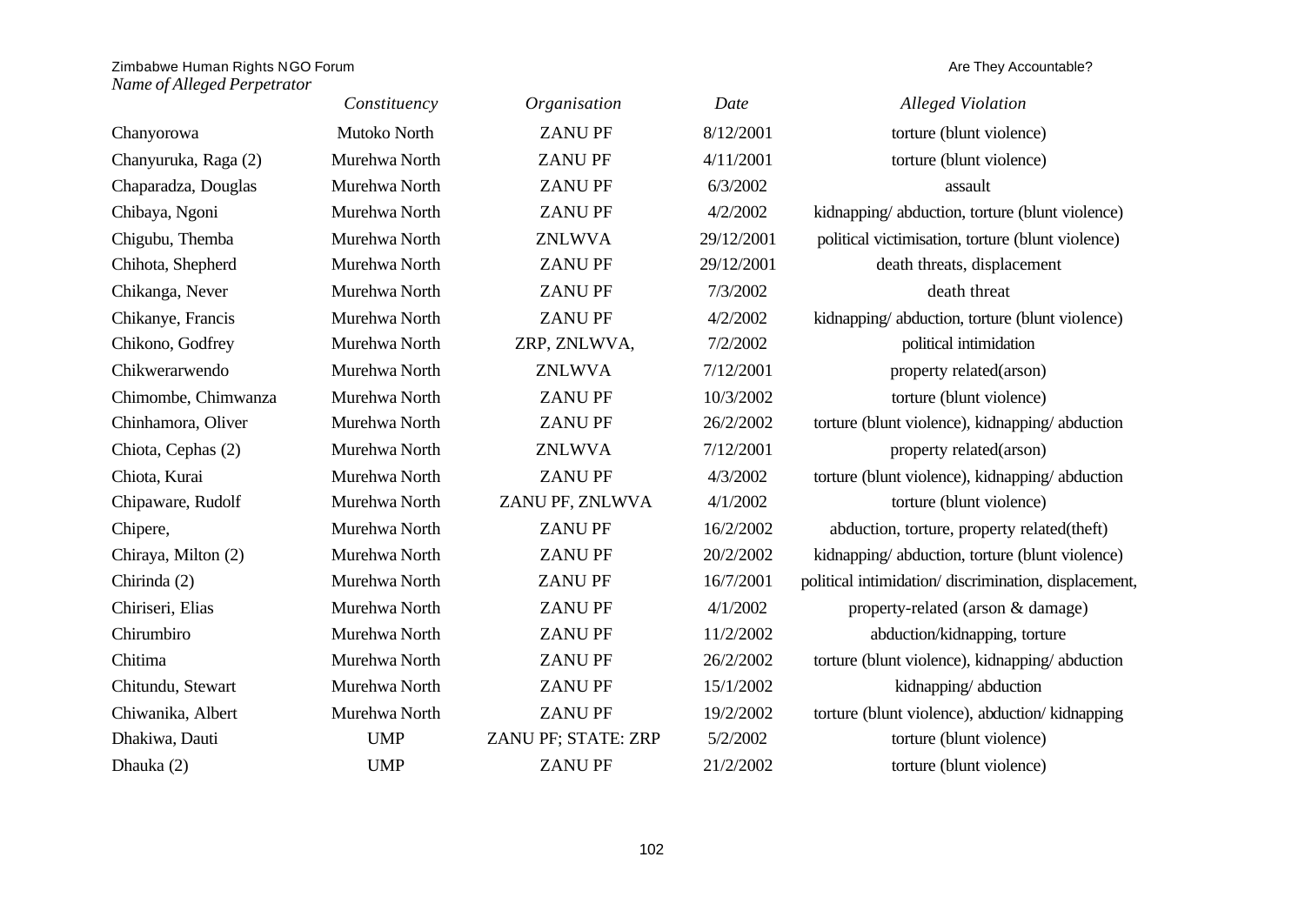# Zimbabwe Human Rights NGO Forum and the state of the state of the state of the state of the state of the state of the state of the state of the state of the state of the state of the state of the state of the state of the

|                           | Constituency   | Organisation    | Date       | <b>Alleged Violation</b>                                 |
|---------------------------|----------------|-----------------|------------|----------------------------------------------------------|
| Dhlamini, Chakanyuka      | <b>UMP</b>     | <b>ZANUPF</b>   | 4/1/2002   | property-related (arson & damage),<br>kidnapping/        |
|                           |                |                 |            | abduction, torture                                       |
| Dhokwani, James           | <b>UMP</b>     | <b>ZANUPF</b>   | 13/4/2002  | intimidation, property-related (damage)                  |
| Dzvairo, Constable        | <b>UMP</b>     | ZANU PF, ZRP    | 26/2/2002  | abduction, torture, firearms offence                     |
| Dzvairo, Cathbert         | <b>UMP</b>     | <b>ZNLWVA</b>   | 14/12/2001 | torture (blunt violence)                                 |
| Garan'anga, Nicodimus     | <b>UMP</b>     | <b>ZANUPF</b>   | 4/1/2002   | property-related (arson & damage),<br>kidnapping/        |
|                           |                |                 |            | abduction, torture                                       |
| Garan'anga, Tafireyi      | <b>UMP</b>     | <b>ZANUPF</b>   | 4/1/2002   | property-related (arson & damage),<br>kidnapping/        |
|                           |                |                 |            | abduction, torture                                       |
| Garura, Rudofu,           | <b>UMP</b>     | <b>ZANUPF</b>   | 29/12/2001 | torture (blunt violence)                                 |
| Godzi, Itai               | <b>UMP</b>     | <b>ZANUPF</b>   | 20/2/2002  | torture (blunt violence)                                 |
| Gwakwata                  | <b>UMP</b>     | <b>ZANUPF</b>   | 1/3/2002   | kidnapping/abduction; torture (blunt violence)           |
| Gwata, Brady              | <b>UMP</b>     | <b>ZANUPF</b>   | 4/1/2002   | property-related (arson & damage)                        |
| Hodzi                     | <b>UMP</b>     | <b>ZANUPF</b>   | 14/10/2001 | torture, property related (arson)                        |
| Hungwe, (Mrs) Muchineripi | <b>UMP</b>     | <b>ZANUPF</b>   | 29/12/2001 | torture (blunt violence)                                 |
| Hweta,                    | <b>UMP</b>     | <b>ZANUPF</b>   | 16/2/2002  | abduction, torture, property related(theft)              |
| Jongororo, Enock (2)      | Marondera East | ZNLWVA, ZANU PF | 24/10/2001 | torture                                                  |
| Jongwe, Petros (2)        | Marondera East | <b>ZANUPF</b>   | 11/2/2002  | abduction/kidnapping, torture                            |
| Kabayanjiri               | <b>UMP</b>     | ZANU PF, ZNLWVA | 19/2/2002  | Assault                                                  |
| Kambarami, Tashinga       | <b>UMP</b>     | ZANU PF, ZNLWVA | 4/1/2002   | torture (blunt violence)                                 |
| Kamunhukamwe, Peter       | <b>UMP</b>     | <b>ZANUPF</b>   | 8/2/2002   | torture (blunt violence), kidnapping/abduction           |
| Kamuti, Norman (2)        | Hwedza         | <b>ZANUPF</b>   | 19/1/2002  | rape                                                     |
| Kangana, Zvikombero       | Hwedza         | ZANU PF, ZNLWVA | 4/1/2002   | assault                                                  |
| Kapere (2)                | Hwedza         | <b>ZNLWVA</b>   | 12/12/2001 | Assault                                                  |
| Karimanzira, Augustin     | Hwedza         | <b>ZANUPF</b>   | 29/12/2001 | torture (blunt violence)                                 |
| Kasambarare               | <b>UMP</b>     | <b>ZANUPF</b>   | 9/1/2002   | torture (blunt violence), property-related (destruction) |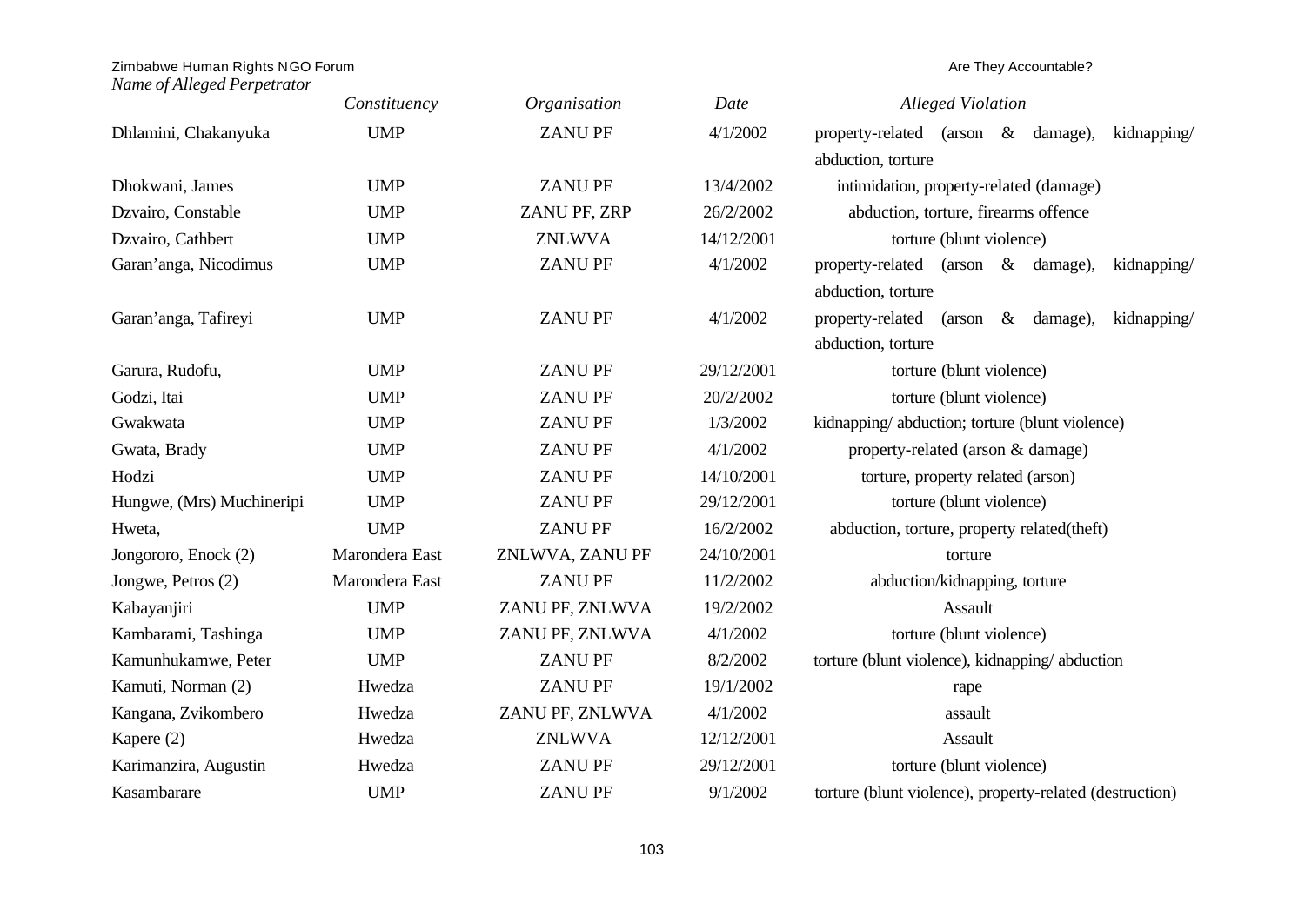|                           | Constituency        | Organisation    | Date       | <b>Alleged Violation</b>                                  |
|---------------------------|---------------------|-----------------|------------|-----------------------------------------------------------|
| Kasambarare, Givemore (7) | Goromonzi           | <b>ZANUPF</b>   | 28/12/2001 | torture (blunt violence)                                  |
| Kasambarere, Collins      | Hwedza              | <b>ZNLWVA</b>   | 18/12/2001 | kidnapping/<br>abduction, torture<br>(blunt violence $\&$ |
|                           |                     |                 |            | sexual torture)                                           |
| Kasambarere, Esam         | Hwedza              | <b>ZNLWVA</b>   | 18/12/2001 | kidnapping/ abduction, torture (blunt violence &          |
|                           |                     |                 |            | sexual torture)                                           |
| Kattabvu (Ms)             | Mudzi               | unknown         | 1/11/2001  | property related(MIP)                                     |
| Khanyiziyo Mugovha        | Mudzi               | <b>ZANUPF</b>   | 4/3/2002   | torture (blunt violence), property-related (theft)        |
| Kondo, Fungai             | Mudzi               | <b>ZNLWVA</b>   | 28/3/2002  | property related(arson)                                   |
| Kufuka, Abel              | Marondera east      | <b>ZANUPF</b>   | 1/9/2001   | displacement, property-related (damage)                   |
| Kufuka, Mande Cleopas     | Marondera West      | <b>ZANUPF</b>   | 1/9/2001   | displacement, property-related (damage)                   |
| Madzivanyika, Taurai      | Marondera West      | <b>ZANUPF</b>   | 4/1/2002   | property-related (arson & damage)                         |
| Magaya, Clever (2)        | <b>UMP</b>          | unknown         | 30/4/2002  | intimidation                                              |
| Magomo (3)                | Hwedza              | <b>ZANUPF</b>   | 9/1/2002   | torture (blunt violence), property-related (destruction)  |
| Maguta, Tirivashoma       | Hwedza              | <b>ZANUPF</b>   | 8/12/2001  | torture (blunt violence)                                  |
| Magzvenzi (Mr)            | Hwedza              | <b>ZNLWVA</b>   | 1/2/2002   | abduction/kidnapping, torture (blunt violence)            |
| Maisire                   | Hwedza              | <b>ZANUPF</b>   | 14/2/2002  | torture (blunt violence), kidnapping/abduction            |
| Majaha.                   | Seke                | <b>ZNLWVA</b>   | 29/12/2001 | political victimisation, torture (blunt violence)         |
| Makaza, Lakeness (3)      | Goromonzi           | <b>ZANUPF</b>   | 28/12/2001 | torture (blunt violence)                                  |
| Makokoro, Rosemary        | Goromonzi           | unknown         | 30/4/2002  | intimidation                                              |
| Makoni, (Councillor) (3)  | Chikomba            | ZNLWVA, ZANU PF | 24/10/2001 | torture                                                   |
| Makuwa, Reuben            | Chikomba            | <b>ZANUPF</b>   | 11/2/2002  | abduction/kidnapping, torture                             |
| Mandizha, Forbes          | Chikomba            | ZANU PF, ZNLWVA | 5/3/2002   | property related(arson), torture                          |
| Manhando, Raymond         | Chikomba            | ZANU PF, ZNLWVA | 4/1/2002   | torture (blunt violence)                                  |
| Manjanje                  | Murehwa South/North | ZANU PF, ZNLWVA | 26/10/2001 | property-related (arson), torture (blunt violence)        |
| Manyame, Dominic          | Murehwa South/North | ZANU PF, ZNLWVA | 5/3/2002   | property related(arson), torture                          |
| Manyame, John             | Murehwa South/North | <b>ZANUPF</b>   | 16/2/2002  | abduction, torture, property related(theft)               |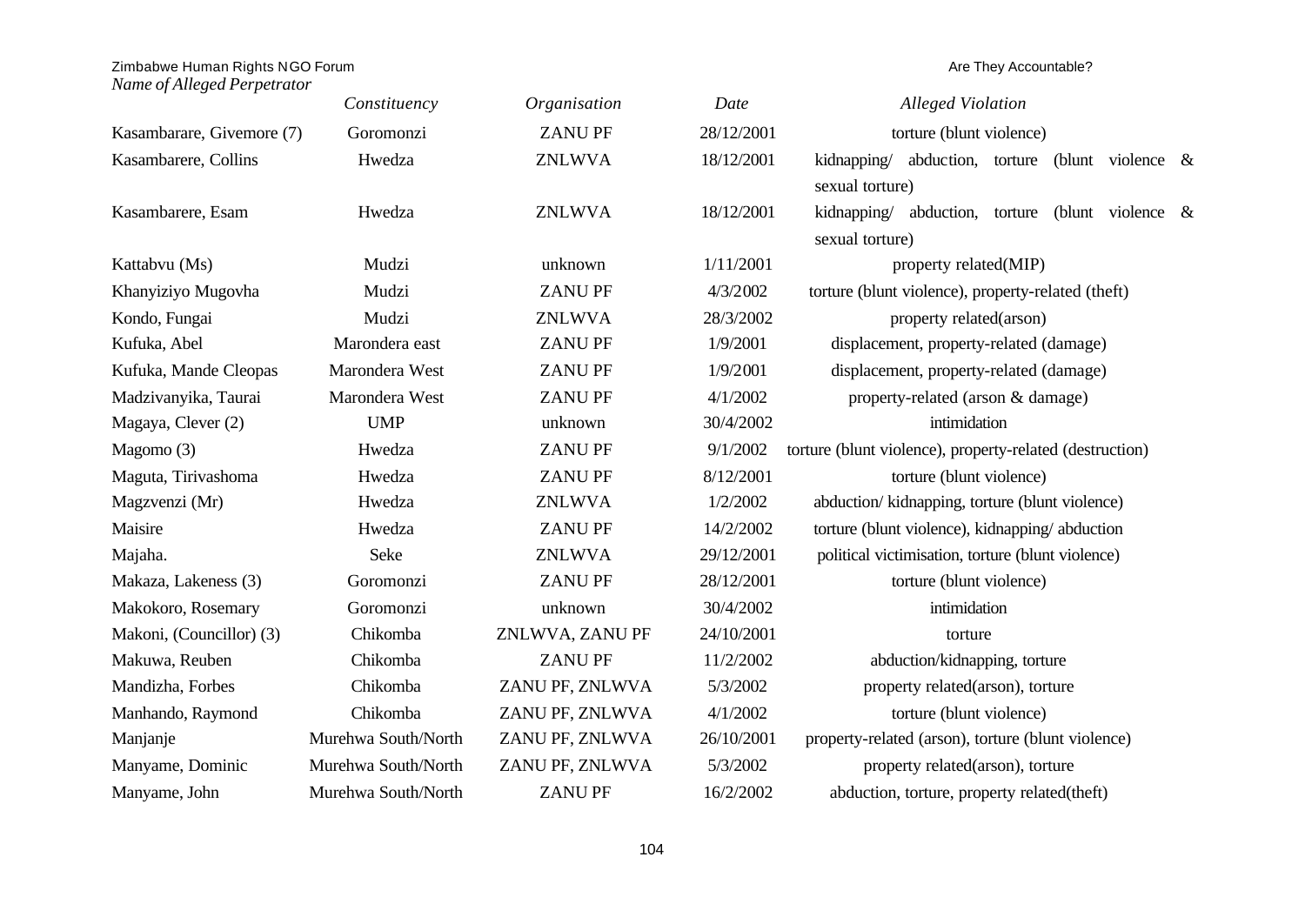|                                              | Constituency        | Organisation                                       | Date       | <b>Alleged Violation</b>                             |
|----------------------------------------------|---------------------|----------------------------------------------------|------------|------------------------------------------------------|
| Marau, Dungu (2)                             | Murehwa South/North | <b>ZNLWVA</b>                                      | 14/12/2001 | torture (blunt violence)                             |
| Maroodza, Justice                            | Murehwa South/North | <b>ZANUPF</b>                                      | 5/2/2002   | torture (blunt violence)                             |
| Maruwa (Mrs)                                 | Marondera West      | <b>ZANUPF</b>                                      | 15/5/2002  | victimisation, displacement                          |
| Matega, David                                | Marondera West      | <b>ZANUPF</b>                                      | 8/12/2001  | torture (blunt violence)                             |
| Matiirira, Address (2)                       | Marondera West      | <b>ZNLWVA</b>                                      | 14/12/2001 | torture (blunt violence)                             |
| Mawire, Obert                                |                     | Marondera West private individuals (farm invaders) | 11/4/2002  | torture                                              |
| Mazhazha, Oswal                              | Marondera West      | <b>ZANUPF</b>                                      | 13/4/2002  | intimidation, property-related (damage)              |
| Mazvimba, Oliver                             | Marondera West      | ZANU PF, ZNLWVA                                    | 4/1/2002   | torture (blunt violence)                             |
| Moyo                                         | Marondera West      | ZANU PF, ZNLWVA                                    | 26/10/2001 | property-related (arson), torture (blunt violence)   |
| Mpesa, Douglas                               | Marondera West      | <b>ZNLWVA</b>                                      | 7/12/2001  | property related(arson)                              |
| Mtizi, Rafael Musafaii                       | Marondera West      | <b>ZANUPF</b>                                      | 1/9/2001   | displacement, property-related (damage)              |
| Mubaraka, Robert                             | Marondera West      | <b>ZANUPF</b>                                      | 26/2/2002  | torture (blunt violence), kidnapping/abduction       |
| Mudimu, Brian (2)                            | Hwedza              | <b>ZANUPF</b>                                      | 29/12/2001 | death threat, intimidation                           |
| Mugare, Safare                               | Hwedza              | <b>ZANUPF</b>                                      | 4/2/2002   | kidnapping/abduction, torture (blunt violence)       |
| Mugovha, Khanyiziyo                          | Marondera East/West | <b>ZANUPF</b>                                      | 4/3/2002   | torture (blunt violence)                             |
| Mujuru, Solomon                              | Marondera East/West | <b>ZANUPF</b>                                      | 11/2/2002  | torture (blunt violence), kidnapping/abduction       |
| Mundenya, Isaiah                             | Marondera East/West | <b>ZANUPF</b>                                      | 4/1/2002   | property-related (arson & damage)                    |
| Mungenge, Chamunorwa (2) Marondera East/West |                     | $ZANU$ PF $(10)$                                   | 21/3/2002  | kidnapping/abduction, rape, torture (sexual torture) |
| Mupesa, Douglas                              | Marondera West      | <b>ZNLWVA</b>                                      | 14/12/2001 | torture (blunt violence)                             |
| Muramba, Alfred (2)                          | Marondera West      | ZANU PF, ZNLWVA                                    | 4/1/2002   | assault                                              |
| Murefu $(2)$                                 | Murehwa South/North | <b>ZNLWVA</b>                                      | 7/12/2001  | property related(arson)                              |
| Mureverwi, Cephas                            | Murehwa North/South | <b>ZANUPF</b>                                      | 26/2/2002  | torture (blunt violence), kidnapping/abduction       |
| Murosa, Big                                  |                     | Murehwa North/South ZRP, ZNLWVA, ZANU PF           | 7/2/2002   | political intimidation                               |
| Muroza                                       | Murehwa North/South | <b>ZANUPF</b>                                      | 15/1/2002  | kidnapping/abduction                                 |
| Musarara, Moses                              | Murehwa North/South | <b>ZANUPF</b>                                      | 20/2/2002  | torture (blunt violence)                             |
| Musauki, Peace                               | Murehwa North/South | <b>ZNLWVA</b>                                      | 29/12/2001 | political victimisation, torture (blunt violence)    |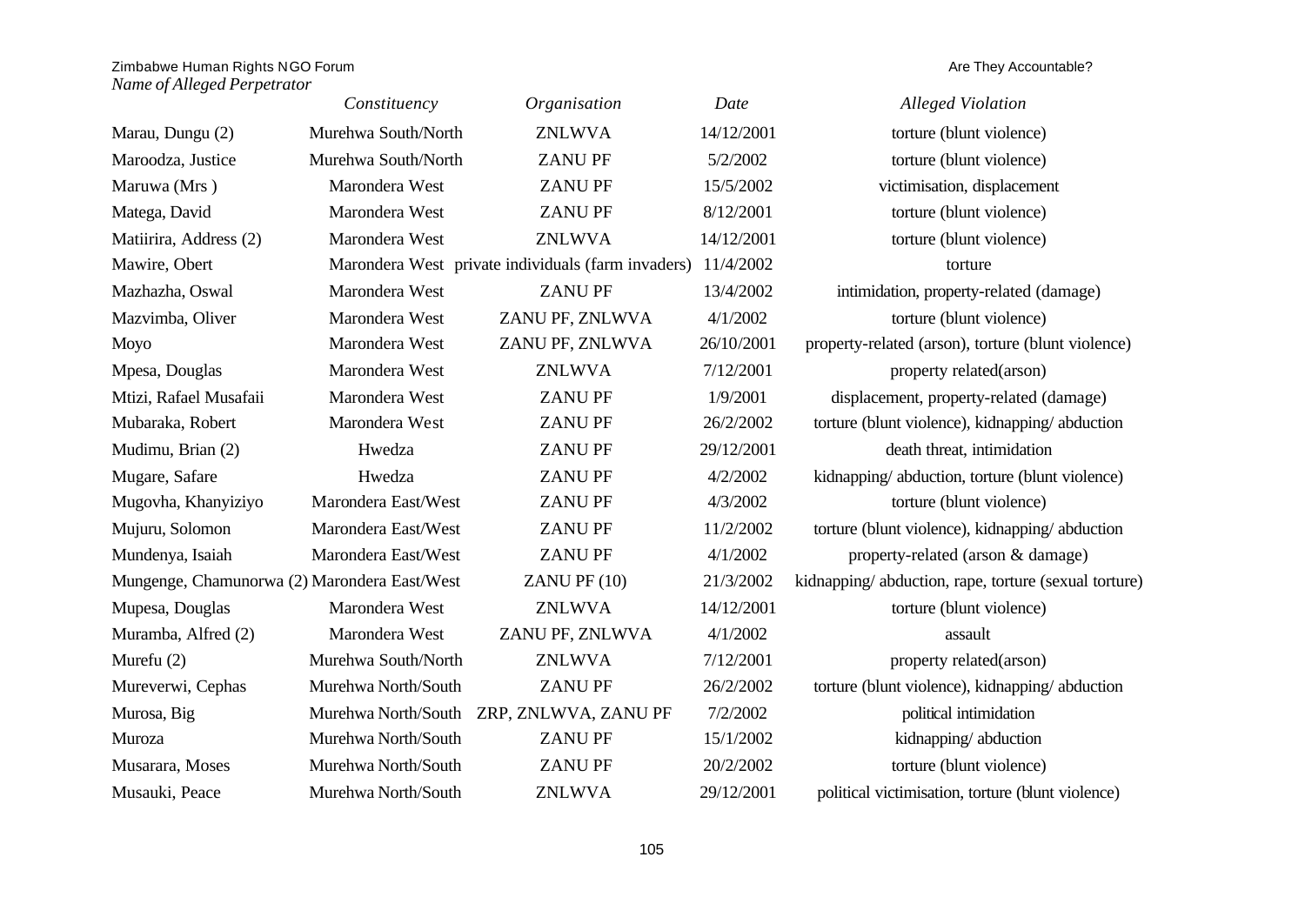|                       | Constituency        | Organisation                             | Date       | <b>Alleged Violation</b>                           |
|-----------------------|---------------------|------------------------------------------|------------|----------------------------------------------------|
| Mushamba, Sherperd    |                     | Murehwa North/South ZRP, ZNLWVA, ZANU PF | 7/2/2002   | political intimidation                             |
| Mushangwe $(2)$       | Murehwa North/South | <b>ZANUPF</b>                            | 6/3/2002   | abduction, assault                                 |
| Mushayabasa, Enias    | Murehwa North/South | <b>ZANUPF</b>                            | 6/3/2002   | abduction, assault                                 |
| Mushonga, (2)         | Murehwa North       | <b>ZANUPF</b>                            | 4/3/2002   | torture (blunt violence), property-related (theft) |
| Mushonga, Joseph      | Marondera East/West | <b>ZANUPF</b>                            | 4/1/2002   | property-related (arson & damage),<br>kidnapping/  |
|                       |                     |                                          |            | abduction, torture                                 |
| Muskwe, (Mr) Mission  | Hwedza              | <b>ZANUPF</b>                            | 29/12/2001 | torture (blunt violence)                           |
| Muskwe, (Mrs) Mission | Hwedza              | <b>ZANUPF</b>                            | 29/12/2001 | torture (blunt violence)                           |
| Muskwe, Aaron         | Hwedza              | <b>ZANUPF</b>                            | 1/12/2001  | Displacement                                       |
| Muskwe, Claus         | Hwedza              | <b>ZANUPF</b>                            | 1/12/2001  | Displacement                                       |
| Muskwe, Tanyanyiwa    | Hwedza              | <b>ZANUPF</b>                            | 29/12/2001 | torture (blunt violence)                           |
| Mutabwe, Tori         | Marondera East/West | <b>ZNA</b>                               | 14/12/2001 | torture (blunt violence)                           |
| Mutanga, Dudzai       | Marondera East/West | <b>ZANUPF</b>                            | 29/12/2001 | torture (blunt violence)                           |
| Mutata, Clara (2)     | Chikomba            | <b>ZNLWVA</b>                            | 14/12/2001 | torture (blunt violence)                           |
| Mutiwekuziva (MP) (2) | Chikomba            | State: MP, ZANU PF                       | 29/12/2001 | torture                                            |
| Mutundumura, Charles  | Chikomba            | ZNLWVA/ZANU PF                           | 27/2/2002  | torture (blunt violence), kidnapping/abduction     |
| Muzambi, Brighton     | Chikomba            | <b>ZANUPF</b>                            | 26/2/2002  | torture (blunt violence)                           |
| Mwareni               | Chikomba            | ZANU PF, ZNLWVA                          | 26/10/2001 | property-related (arson), torture (blunt violence) |
| Mwendo, Mutyora       | Chikomba            | <b>ZNLWVA</b>                            | 14/12/2001 | torture (blunt violence)                           |
| Nerudzo, Steven       | Chikomba            | ZANU PF, ZNLWVA                          | 26/10/2001 | property-related (arson), torture (blunt violence) |
| Ngorosha, Panganai    | Chikomba            | <b>ZANUPF</b>                            | 29/12/2001 | torture (blunt violence)                           |
| $Nhau$ (Ms)           | Hwedza              | unknown                                  | 1/11/2001  | property related(MIP)                              |
| Nhede, John           | Marondera West      | <b>ZANUPF</b>                            | 29/12/2001 | torture (blunt violence)                           |
| Nhokwara, Mark (2)    | Marondera West      | <b>ZANUPF</b>                            | 1/3/2002   | kidnapping/abduction; torture (blunt violence)     |
| Nhokwara, Maxwell     | Hwedza              | <b>ZANUPF</b>                            | 16/2/2002  | abduction, torture, property related(theft)        |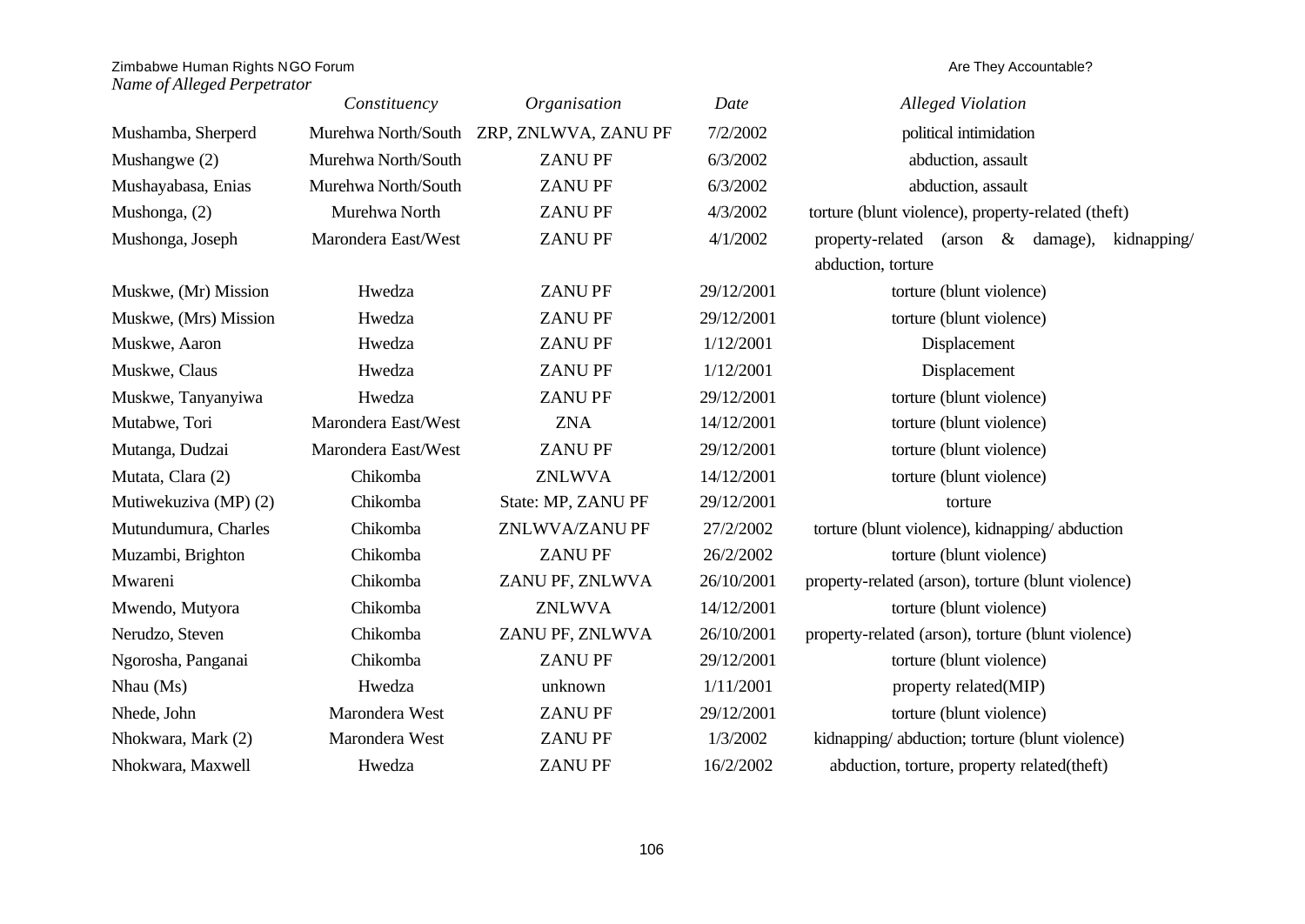|                        | Constituency  | Organisation    | Date       | <b>Alleged Violation</b>                                   |
|------------------------|---------------|-----------------|------------|------------------------------------------------------------|
| Nyahunzvi, Wellington  | Hwedza        | <b>ZANUPF</b>   | 4/1/2002   | property-related (arson<br>$\&$<br>kidnapping/<br>damage), |
|                        |               |                 |            | abduction, torture                                         |
| Nyakarare (2)          | Hwedza        | <b>ZANUPF</b>   | 14/10/2001 | torture, property related (arson)                          |
| Nyamagura, Amon        | <b>UMP</b>    | ZANU PF, ZNLWVA | 4/1/2002   | torture (blunt violence)                                   |
| Nyamazana, Mbari       | <b>UMP</b>    | <b>ZANUPF</b>   | 11/2/2002  | abduction/kidnapping, torture                              |
| Nyamukapa              | <b>UMP</b>    | <b>ZNLWVA</b>   | 20/2/2002  | torture                                                    |
| Nyandoro, Kenneth      | <b>UMP</b>    | <b>ZANUPF</b>   | 5/2/2002   | torture (blunt violence)                                   |
| Nyawasha, Lovemore     | <b>UMP</b>    | <b>ZANUPF</b>   | 29/12/2001 | torture (blunt violence)                                   |
| Nzombe, Jeremiah       | <b>UMP</b>    | ZANU PF, ZNLWVA | 5/3/2002   | property related(arson), torture                           |
| Pasipamire             | <b>UMP</b>    | <b>ZANUPF</b>   | 10/3/2002  | torture (blunt violence)                                   |
| Pfani, Wunganai        | <b>UMP</b>    | <b>ZANUPF</b>   | 4/1/2002   | property-related (arson & damage),<br>kidnapping/          |
|                        |               |                 |            | abduction, torture                                         |
| Phiri, Philip          | <b>UMP</b>    | <b>ZANUPF</b>   | 1/9/2001   | displacement, property-related (damage)                    |
| Rubenura, Jonnah       | <b>UMP</b>    | <b>ZANUPF</b>   | 29/12/2001 | torture (blunt violence)                                   |
| Salim, Abraham (6)     | <b>UMP</b>    | <b>ZANUPF</b>   | 29/12/2001 | death threats, displacement                                |
| Samkange               | Murehwa South | <b>ZANUPF</b>   | 9/1/2002   | torture (blunt violence), property-related (destruction)   |
| Samuriwo, Matthew      | Murehwa South | <b>ZANUPF</b>   | 15/5/2002  | victimisation, displacement                                |
| Sande, Gabriel         | <b>UMP</b>    | <b>ZANUPF</b>   | 1/9/2001   | displacement, property-related (damage)                    |
| Sengwe                 | Murehwa South | <b>ZNLWVA</b>   | 1/2/2002   | abduction/kidnapping, torture (blunt violence)             |
| Shaweni Katere         | Murehwa South | <b>ZANUPF</b>   | 1/9/2001   | displacement, property-related (damage)                    |
| Sithole $(2)$          | Mutoko South  | <b>ZNLWVA</b>   | 29/12/2001 | political victimisation, torture (blunt violence)          |
| Sivakurima, Marvellous | Mutoko South  | <b>ZANUPF</b>   | 29/12/2001 | torture (blunt violence)                                   |
| Stanford, Vareta       | Mutoko South  | ZNLWVA/ZANU PF  | 27/2/2002  | torture (blunt violence), kidnapping/abduction             |
| Tambara, Munyaradzi    | Mutoko South  | <b>ZANUPF</b>   | 29/12/2001 | torture (blunt violence)                                   |
| Tanyanyiwa             | Mutoko South  | <b>ZANUPF</b>   | 1/12/2001  | Displacement                                               |
| Togo, Michael          | Mutoko South  | <b>ZANUPF</b>   | 23/10/2001 | property-related (damage & arson)                          |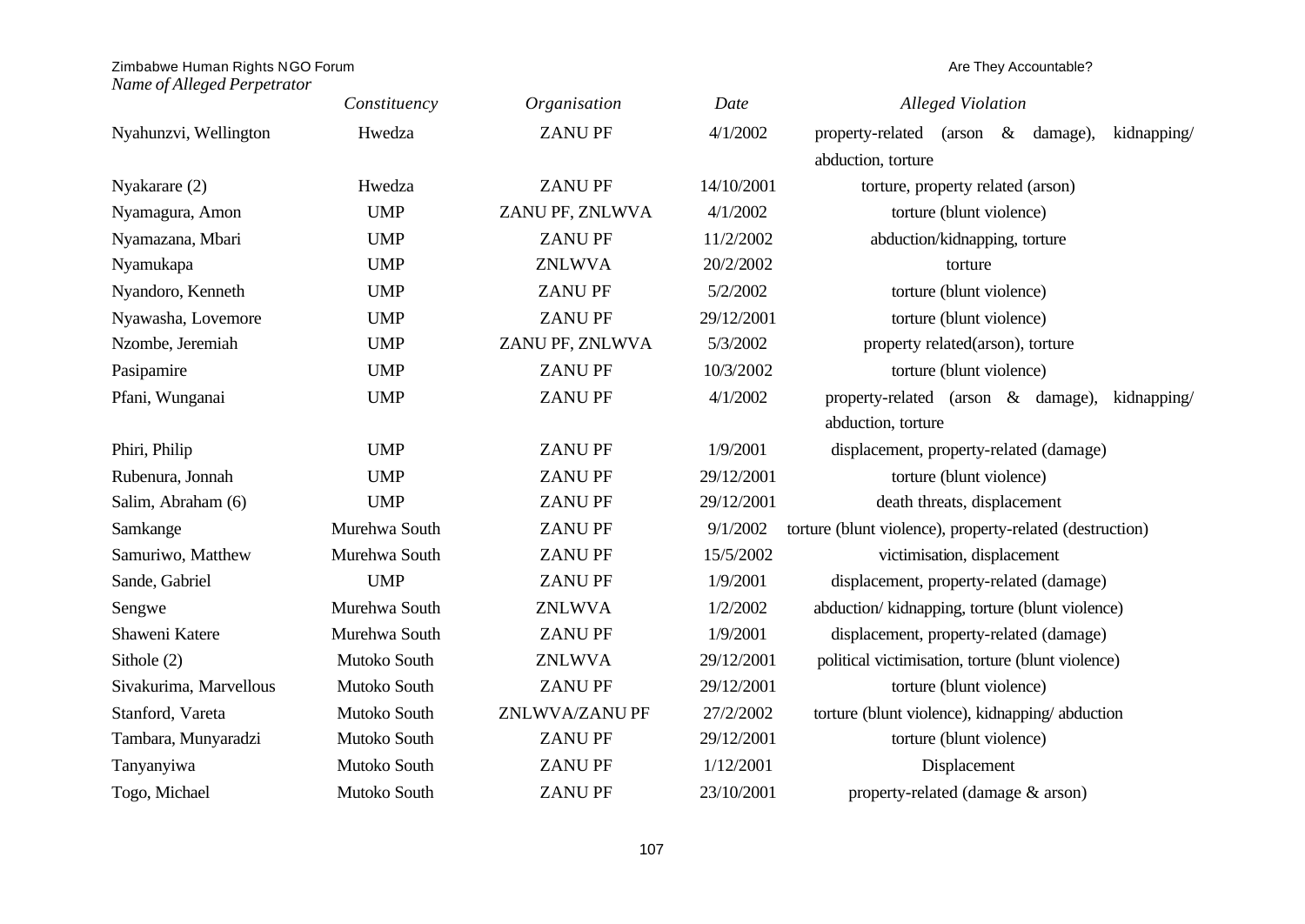# *Name of Alleged Perpetrator*

|                     | Constituency        | Organisation  | Date       | <b>Alleged Violation</b>                                      |
|---------------------|---------------------|---------------|------------|---------------------------------------------------------------|
| Tsvekutsveku (Jnr)  | <b>UMP</b>          | <b>ZANUPF</b> | 8/2/2002   | torture (blunt violence), kidnapping/abduction                |
| Tunha, Skefington   | <b>UMP</b>          | <b>ZANUPF</b> | 20/2/2002  | torture (blunt violence)                                      |
| Zambezi, Loverage   | <b>UMP</b>          | <b>ZANUPF</b> | 11/2/2002  | torture                                                       |
| Zambezi, Nicolas    | Murehwa North/South | <b>ZANUPF</b> | 11/2/2002  | abduction/kidnapping, torture                                 |
| Zanga, Ten $(2)$    | Goromonzi           | <b>ZANUPF</b> | 29/12/2001 | torture (blunt violence)                                      |
| Zengenene, Makuwaza | Goromonzi           | <b>ZANUPF</b> | 29/12/2001 | torture (blunt violence)                                      |
| Zinyama, Francis    | <b>UMP</b>          | <b>ZANUPF</b> | 15/5/2002  | victimisation, displacement                                   |
| Zuze, Noah Chigubu  | <b>UMP</b>          | <b>ZANUPF</b> | 29/12/2001 | torture (blunt violence)                                      |
| Zvarehwa, Fungai    | <b>UMP</b>          | <b>ZANUPF</b> | 4/1/2002   | kidnapping/<br>$\&$<br>property-related<br>damage),<br>(arson |
|                     |                     |               |            | abduction, torture                                            |

# **MASHONALAND WEST PROVINCE**

| Name of Alleged<br>Perpetrator | Constituency             | Organisation     | Date     | <b>Alleged Violation</b>                                      |
|--------------------------------|--------------------------|------------------|----------|---------------------------------------------------------------|
| Areas, Saidi                   | Hurungwe East            | ZANU PF, Top Six | 6/5/02   | torture                                                       |
| Botha, Taurai (2)              | Chinhoyi                 | <b>ZANUPF</b>    | 27/2/02  | abduction, torture                                            |
| Chamunorwa, Black Jesus        | Chinhoyi                 | <b>ZANUPF</b>    | 28/2/02  | torture (blunt violence $\&$ sexual torture), kidnapping/     |
|                                |                          |                  |          | abduction                                                     |
| Charise, Sam (3)               | Chegutu                  | <b>MDC</b>       | 2/2/02   | assault                                                       |
| Chinyama, Shepherd Chando      | <b>UMP</b>               | ZANU PF/ZNLWVA   | 31/12/01 | abduction/kidnapping, torture (blunt violence)                |
| Chiweshe, Josephat (4)         | Hurungwe West & Chinhoyi | ZANU PF, Top Six | 6/5/02   | torture                                                       |
| Deria, Last                    | Hurungwe West            | ZANU PF, ZNLWVA  | 13/11/01 | kidnapping/abduction, torture (blunt violence,<br>suspension) |
| Dungiro, John (war veterans    |                          |                  |          |                                                               |
| chairman in Karoi),            | Hurungwe West            | ZANU PF, ZNLWVA  | 13/11/01 | abduction, torture (blunt violence, suspension)               |
| Emmanuel, Gift                 | Hurungwe West            | <b>ZNA</b>       | 24/2/02  | firearms offence                                              |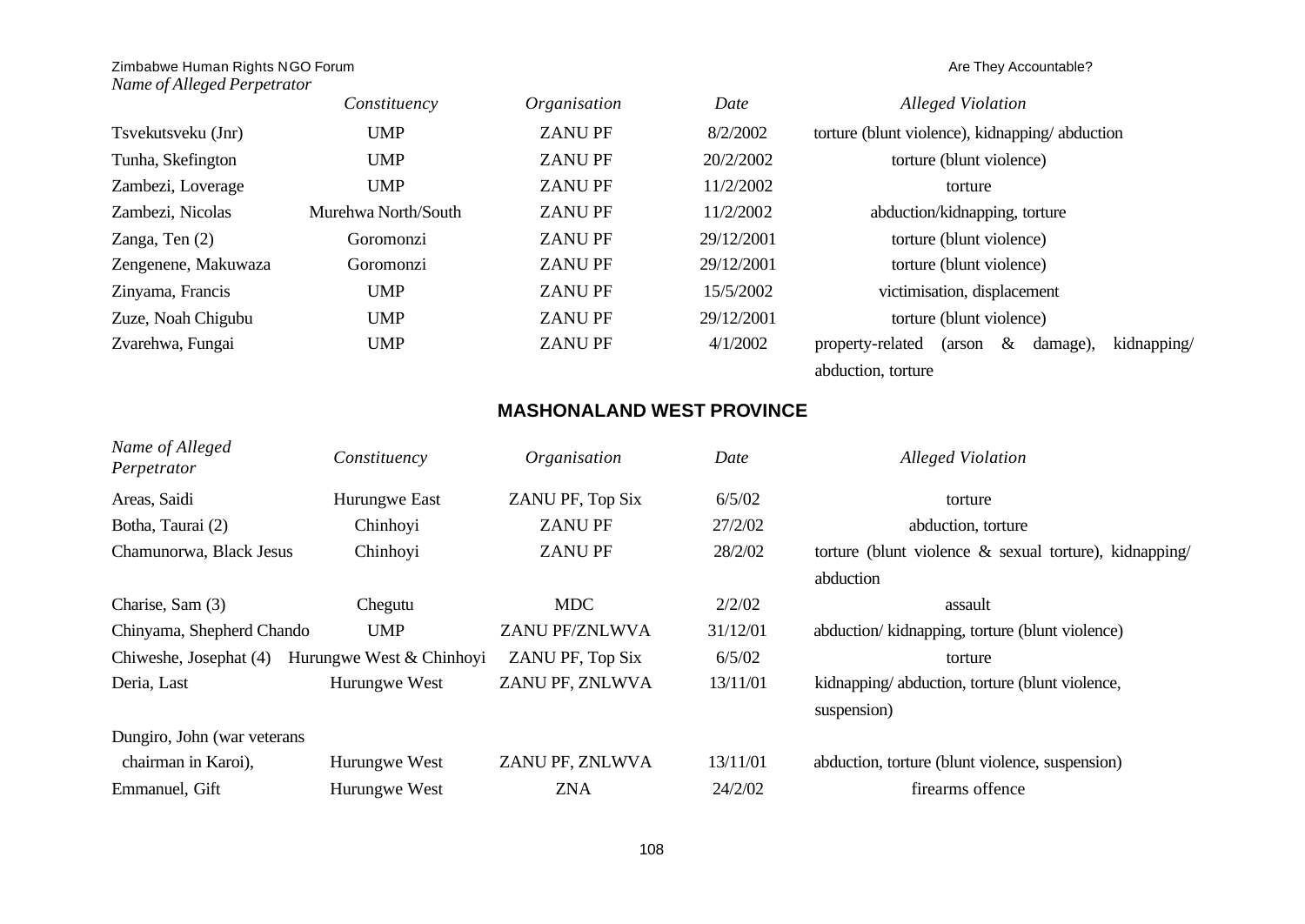|                                                | Constituency       | Organisation        | Date     | <b>Alleged Violation</b>                               |
|------------------------------------------------|--------------------|---------------------|----------|--------------------------------------------------------|
| Gomo, Zuze                                     | Hurungwe West      | <b>ZANUPF</b>       | 26/1/02  | assault                                                |
| Jingura, Petros                                | Chinhoyi           | <b>ZANUPF</b>       | 12/3/02  | intimidation, displacement                             |
| Jongororo                                      | Mhondoro           | <b>ZANUPF</b>       | 13/3/02  | kidnapping/abduction, torture (blunt violence)         |
| Jongwe (Inspector)                             | Hurungwe East      | state: ZRP          | 6/8/01   | unlawful arrest and detention; conditions of detention |
| Khumalo (2)                                    | Mazowe West        | <b>ZANUPF</b>       | 27/2/02  | torture                                                |
| Kolowa, Makina                                 | Mutoko South/north | <b>ZANU PF</b>      | 2/3/02   | kidnapping/abduction, torture (blunt violence)         |
| Machivenyika (Constable)                       | Hurungwe East      | ZANU PF; state: ZRP | 17/2/02  | kidnapping/abduction                                   |
| Mahuni, Flaviano Tichatonga Mutoko South/north |                    | ZANU PF/ZNLWVA      | 31/12/01 | abduction/ kidnapping, torture (blunt violence)        |
| Makaza, Robert                                 | Hurungwe East      | <b>ZANUPF</b>       | 4/1/02   | torture (blunt violence)                               |
| Makombe, Tendai                                | <b>Mazowe West</b> | <b>ZANUPF</b>       | 13/3/02  | kidnapping/abduction, torture (blunt violence)         |
| Makuni                                         | <b>Mazowe West</b> | <b>ZANUPF</b>       | 13/3/02  | kidnapping/abduction, torture (blunt violence)         |
| Makwananzi, Issac                              | Mazowe West        | ZANU PF, Top Six    | 6/5/02   | torture                                                |
| Masango                                        | Mhondoro           | <b>ZANUPF</b>       | 13/11/01 | kidnapping/abduction, torture (blunt violence)         |
| Mavata, Hlupiko                                | Mhondoro?          | ZANU PF, Top Six    | 6/5/02   | torture                                                |
| Mudziwapasi (Member In Charge                  |                    |                     |          |                                                        |
| Chinhoyi Rural)                                | Chegutu            | state: ZRP          | 6/8/01   | unlawful arrest and detention; conditions of detention |
| Munyurwa, Gina                                 | Chegutu            | ZANU PF, ZNLWVA     | 13/11/01 | abduction, torture (blunt violence, suspension)        |
| Murenje, Shingi                                | Chegutu            | <b>ZANUPF</b>       | 25/10/01 | property-related (arson)                               |
| Musamba, Evans(2)                              | Chinhoyi           | <b>ZANUPF</b>       | 26/1/02  | assault                                                |
| Mutema (3)                                     | Chinhoyi           | <b>MDC</b>          | 2/2/02   | assault                                                |
| Shonhiwa, Mashumba (3)                         | Chegutu            | <b>ZNLWVA</b>       | 23/1/02  | torture (blunt violence)                               |
| Sibanda, Percy (2)                             | Chegutu            | <b>ZANUPF</b>       | 27/2/02  | torture                                                |
| Spunga, Biggy                                  | Chinhoyi           | <b>ZANU PF</b>      | 20/10/01 | torture (blunt violence)                               |
| Taruvinga, John                                | Hurungwe West      | <b>ZANU PF</b>      | 2/3/02   | torture (blunt violence)                               |
| Tsavanhu, Collen (3)                           | Chinhoyi           | <b>ZNLWVA</b>       | 23/1/02  | torture (blunt violence)                               |
| Tsavanhu, Thomas (3)                           | Chinhoyi           | <b>ZNLWVA</b>       | 23/1/02  | torture (blunt violence)                               |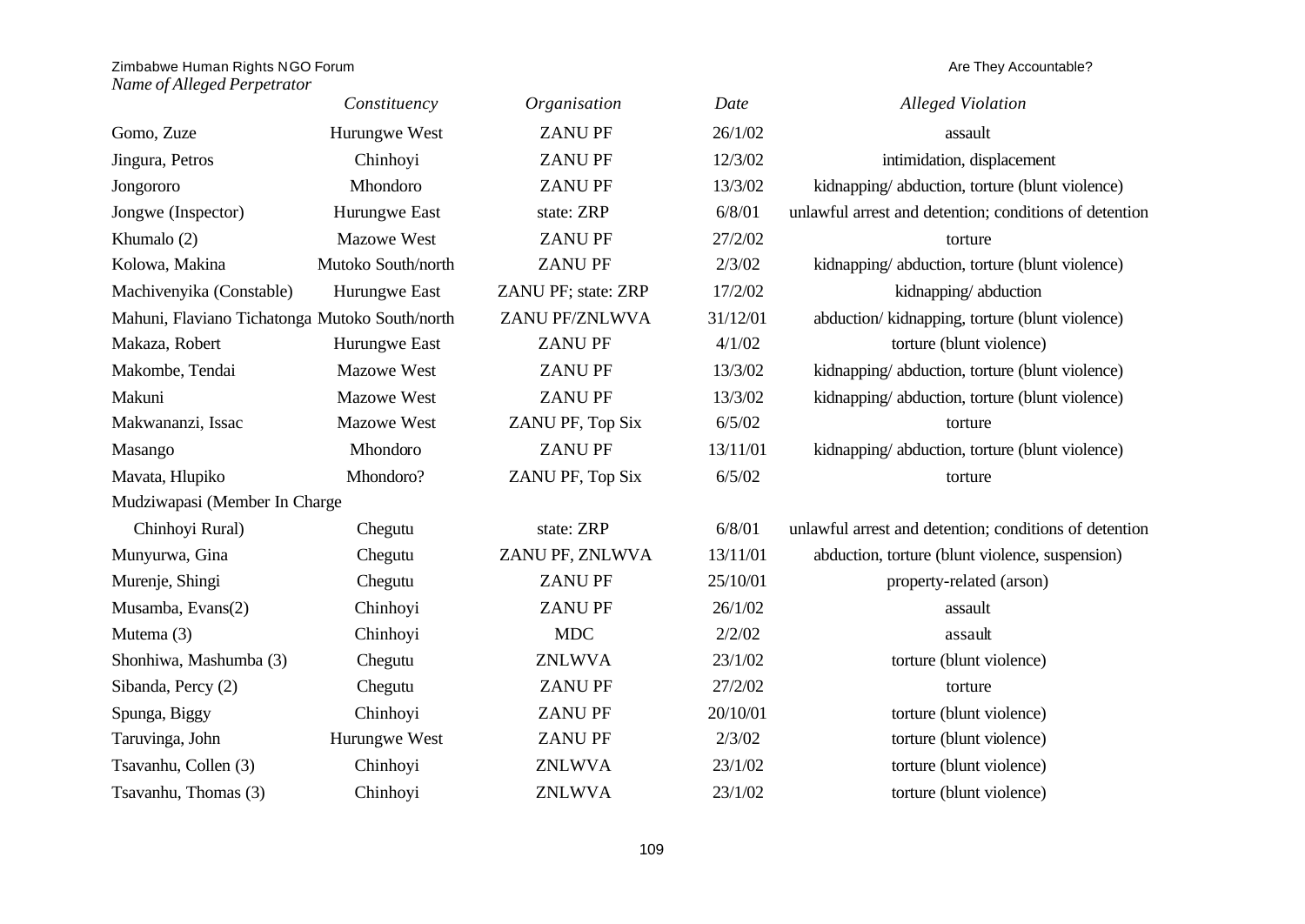*Name of Alleged Perpetrator*

|                                | Constituency            | Organisation             | Date     | <b>Alleged Violation</b>                             |
|--------------------------------|-------------------------|--------------------------|----------|------------------------------------------------------|
| Zengeza, Biggie (2)            | Hurungwe West           | <b>ZANUPF</b>            | 27/2/02  | abduction, torture                                   |
|                                |                         | <b>MASVINGO PROVINCE</b> |          |                                                      |
| Name of Alleged<br>Perpetrator | Constituency            | Organisation             | Date     | <b>Alleged Violation</b>                             |
| <b>Bhobho</b>                  | Gutu North/South        | ZANU PF, ZNLWVA          | 9/1/02   | political intimidation                               |
| Chinaka, Ben Dzingai           | <b>Bikita East/West</b> | <b>ZANUPF</b>            | 7/2/02   | torture (blunt violence), death threat               |
| Chinaka, Macdonald             | <b>Bikita East/West</b> | <b>ZANUPF</b>            | 19/1/02  | torture                                              |
| Chinyike, Charles (3)          | <b>Bikita West</b>      | ZNLWVA, ZANU PF          | 22/12/01 | Ill-treatment, Damage to property                    |
| Chiremba, Nhamo (2)            | <b>Gutu North</b>       | <b>ZANUPF</b>            | 14/2/02  | torture (blunt violence), kidnapping/abduction       |
| Goni, Chareka                  | <b>Bikita</b> East      | <b>ZNLWVA</b>            | 18/9/01  | political victimisation, torture (blunt violence)    |
| Hazvidihope                    | Zaka West               | <b>ZANUPF</b>            | 12/3/02  | torture (blunt violence)                             |
| Joe, Elisha                    | <b>Bikita</b> East      | <b>ZNLWVA</b>            | 18/9/01  | political victimisation, torture (blunt violence)    |
| Kandoro, Mufundirwa            | <b>Bikita</b> East      | <b>ZANUPF</b>            | 16/1/02  | torture (blunt violence)                             |
| Mabasa, Sukumidzai             | <b>Bikita</b> East      | <b>ZNLWVA</b>            | 18/9/01  | political victimisation, torture (blunt violence)    |
| Mahoya, Brighton               | Zaka East               | <b>ZANUPF</b>            | 10/1/02  | torture (blunt violence), intimidation, displacement |
| Mahove, Johwa                  | Gutu                    | <b>ZANUPF</b>            | 28/2/02  | torture (blunt violence)                             |
| Majirira, Aaron                | Zaka East/West          | <b>ZANUPF</b>            | 16/12/01 | intimidation, displacement                           |
| Makaranga, Piason              | <b>Bikita</b> East      | <b>ZANUPF</b>            | 12/2/02  | torture (blunt violence), political victimisation    |
| Makaye, Farirai                | <b>Bikita</b> East      | <b>ZNLWVA</b>            | 18/9/01  | political victimisation, torture (blunt violence)    |
| Makaye, Sylvester              | <b>Bikita</b> East      | <b>ZNLWVA</b>            | 18/9/01  | political victimisation, torture (blunt violence)    |
| Makeme                         | Zaka East               | <b>ZANUPF</b>            | 10/1/02  | torture (blunt violence), intimidation, displacement |
| Makenyani                      | Gutu North/South        | ZANU PF, ZNLWVA          | 9/1/02   | political intimidation                               |
| Makoni, Gerald                 | Gutu North              | <b>ZANUPF</b>            | 14/2/02  | torture (blunt violence), kidnapping/abduction       |
| Makoni, Kennedy                | <b>Gutu North</b>       | <b>ZANUPF</b>            | 14/2/02  | torture (blunt violence), kidnapping/abduction       |
| Mapanje, Eddmore               | Zaka East               | <b>ZANUPF</b>            | 10/1/02  | torture (blunt violence), intimidation, displacement |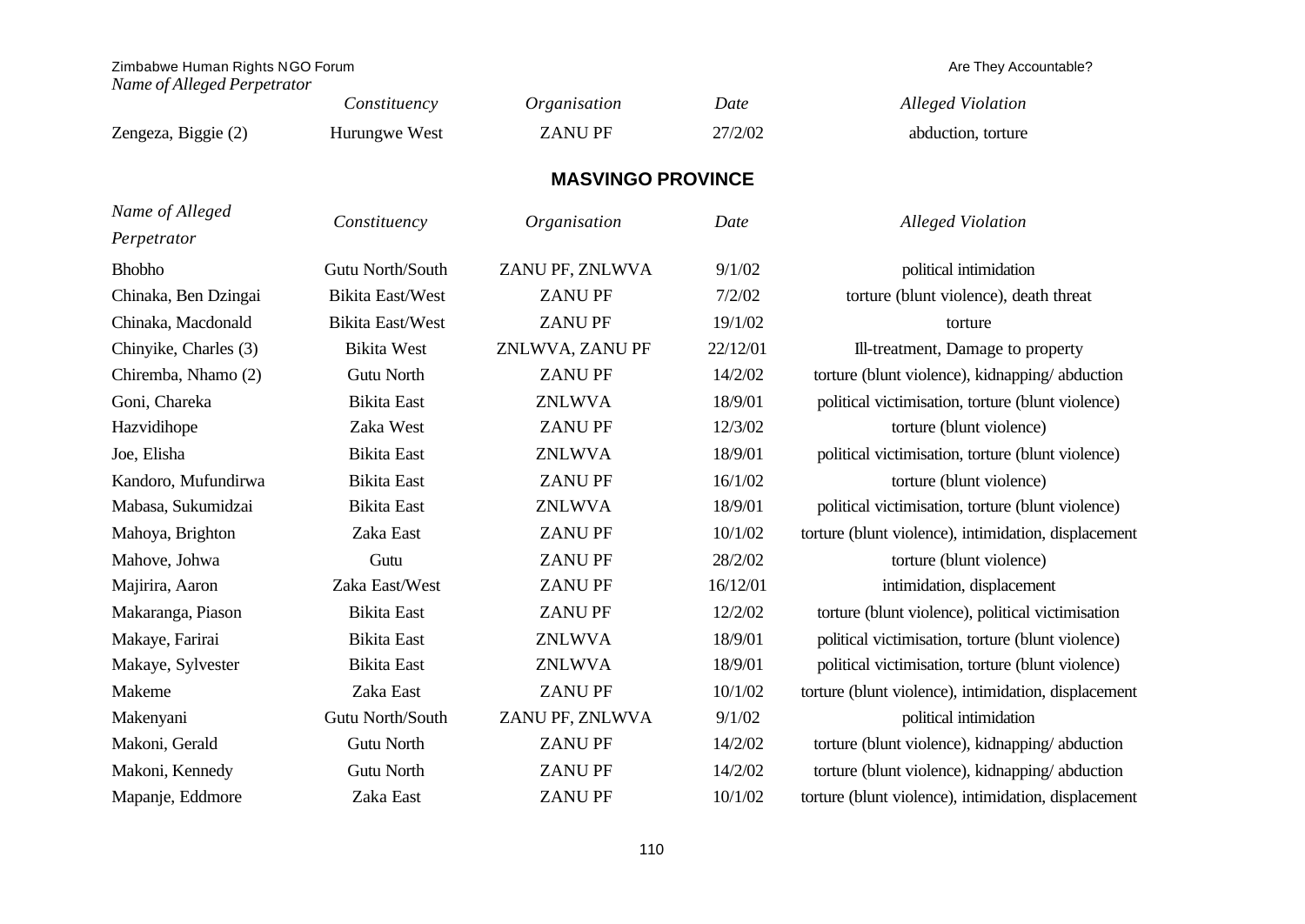|                                           | Constituency       | Organisation  | Date     | <b>Alleged Violation</b>                                 |
|-------------------------------------------|--------------------|---------------|----------|----------------------------------------------------------|
| Maringwadza, John                         | Bikita East/West   | <b>ZANUPF</b> | 1/1/02   | torture (blunt violence), kidnapping/abduction           |
| Marume, Francis                           | Bikita East/West   | <b>ZANUPF</b> | 1/1/02   | torture (blunt violence), kidnapping/abduction           |
| Mashamva, Sally                           | Bikita East/West   | <b>ZANUPF</b> | 1/1/02   | torture (blunt violence), kidnapping/abduction           |
| Mashanda, Crispen                         | <b>Bikita East</b> | <b>ZANUPF</b> | 12/2/02  | torture (blunt violence), political victimisation        |
| Mashanda, Mambunya                        | <b>Bikita East</b> | <b>ZANUPF</b> | 11/2/02  | torture (blunt violence), property-related (destruction) |
| Mashanda, Saliwe                          | Bikita East/West   | <b>ZANUPF</b> | 17/1/02  | torture (blunt violence)                                 |
| Matonhodze, Kudzai (2)                    | Bikita East/West   | <b>ZANUPF</b> | 1/1/02   | torture (blunt violence), kidnapping/abduction           |
| Maveto, Tawanda                           | Bikita East/West   | <b>ZANUPF</b> | 17/1/02  | torture (blunt violence)                                 |
| Mpandawana, Farai (2)                     | Gutu North         | <b>ZANUPF</b> | 14/2/02  | torture (blunt violence), kidnapping/abduction           |
| Mpandawana, Steven (2)                    | Gutu North         | <b>ZANUPF</b> | 14/2/02  | torture (blunt violence), kidnapping/abduction           |
| Mugomeri, Johanes                         | <b>Bikita West</b> | <b>ZNLWVA</b> | 22/12/01 | Torture, ill treatment, damage to property, rape         |
| Murahwi, Nehemia                          | <b>Bikita East</b> | <b>ZANUPF</b> | 16/1/02  | torture (blunt violence)                                 |
| Musharavati, Pedzisai                     | <b>Bikita East</b> | <b>ZANUPF</b> | 11/2/02  | torture (blunt violence), property-related (destruction) |
| Tanyara, Piniel                           | Bikita East/West   | <b>ZANUPF</b> | 17/1/02  | torture (blunt violence)                                 |
| Wekwa Mangwenzi, Abraham Bikita East/West |                    | <b>ZANUPF</b> | 17/1/02  | torture (blunt violence)                                 |
| Zima, Tasara.                             | Bikita East/West   | <b>ZANUPF</b> | 1/1/02   | torture (blunt violence), kidnapping/abduction           |

## **MATABELELAND NORTH PROVINCE**

| Name of Alleged<br>Perpetrator | Constituency | Organisation    | Date    | Alleged Violation        |
|--------------------------------|--------------|-----------------|---------|--------------------------|
| Khiwa                          | Nkayi        | ZNLWVA, ZANU PF | 7/2/02  | Death threats            |
| Mhlanga, Gibbon                | Nkayi        | <b>ZNLWVA</b>   | 29/4/02 | torture (blunt violence) |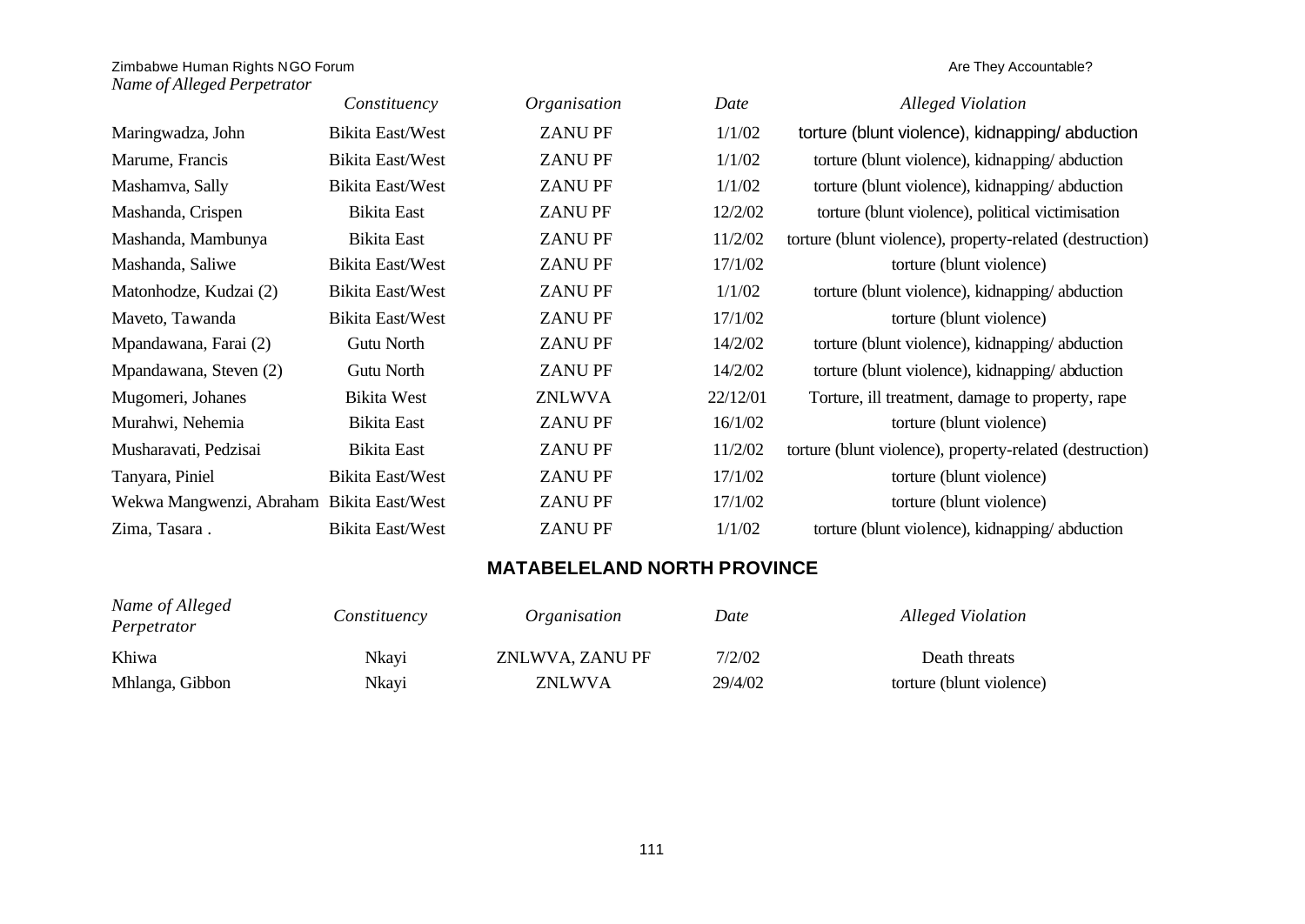| Zimbabwe Human Rights NGO Forum<br>Name of Alleged Perpetrator |                                            |                                         |          | Are They Accountable?                |
|----------------------------------------------------------------|--------------------------------------------|-----------------------------------------|----------|--------------------------------------|
|                                                                | Constituency                               | Organisation                            | Date     | <b>Alleged Violation</b>             |
|                                                                |                                            | <b>MATABELELAND SOUTH PROVINCE</b>      |          |                                      |
| Name of Alleged<br>Perpetrator                                 | Constituency                               | Organisation                            | Date     | <b>Alleged Violation</b>             |
| Dube, Victor                                                   | <b>Bulilimamangwe North/South</b>          | ZNLWVA, ZPS                             | 29/4/02  | torture                              |
| Dube, Lot $(2)$                                                | Umizigwane                                 | ZNLWVA, ZPS                             | 29/4/02  | torture                              |
| Khupe, Leon $(2)$                                              | Bulilimamangwe North                       | ZANU PF, ZNLWVA                         | 29/12/01 | torture                              |
| Mahachi                                                        | Matobo                                     | ZNLWVA and ZANU PF                      | 30/12/01 | property-related (damage)            |
| Mhondo, Bernard                                                | Matobo                                     | ZNLWVA and ZANU PF                      | 30/12/01 | property-related (damage)            |
| Mklandla,                                                      | Matobo                                     | <b>ZNLWVA</b>                           | 5/1/02   | torture                              |
| Moyo, Thando (3)                                               | Matobo                                     | <b>ZANUPF</b>                           | 6/3/02   | property related (arson)             |
| Ndlovu, Leonard (3)                                            | Bulilimamangwe North/South ZANU PF, ZNLWVA |                                         | 29/12/01 | torture                              |
| Nleya, Vincent                                                 | <b>Bulilimamangwe North/South</b>          | <b>ZANUPF</b>                           | 14/3/02  | Assault, death threats, displacement |
| Seka, Godwin                                                   | <b>Bulilimamangwe North</b>                | ZNLWVA and ZANU PF                      | 30/12/01 | property-related (damage)            |
| Stulo $(2)$                                                    | <b>Bulilimamangwe North</b>                | <b>ZANUPF</b>                           | 6/3/02   | property related(arson)              |
| Yusuf                                                          |                                            | Bulilimamangwe North ZNLWVA and ZANU PF | 30/12/01 | property-related (damage)            |

## **MIDLANDS PROVINCE**

| Bheka, Shepherd       | Gokwe West           | <b>ZANUPF</b>  | 4/7/01  | torture                                           |
|-----------------------|----------------------|----------------|---------|---------------------------------------------------|
| Banda, Masauso (2)    | Kwekwe               | <b>ZANUPF</b>  | 13/2/02 | assault                                           |
| Barangwe, Musolin     | Gokwe Central        | Unknown        | 4/7/01  | Assault                                           |
| Bheka, Shepard        | Gokwe Central        | Unknown        | 4/7/01  | Assault                                           |
| Binduko, Cephas (2)   | <b>Gokwe Central</b> | <b>ZANU PF</b> | 16/8/01 | political victimisation, torture (blunt violence) |
| Chandakabata, Phillip | <b>Gokwe Central</b> | Unknown        | 4/7/01  | Assault                                           |
| Chifamba, Godi        | Gokwe North          | <b>ZANU PF</b> | 4/10/01 | torture (sexual)                                  |

112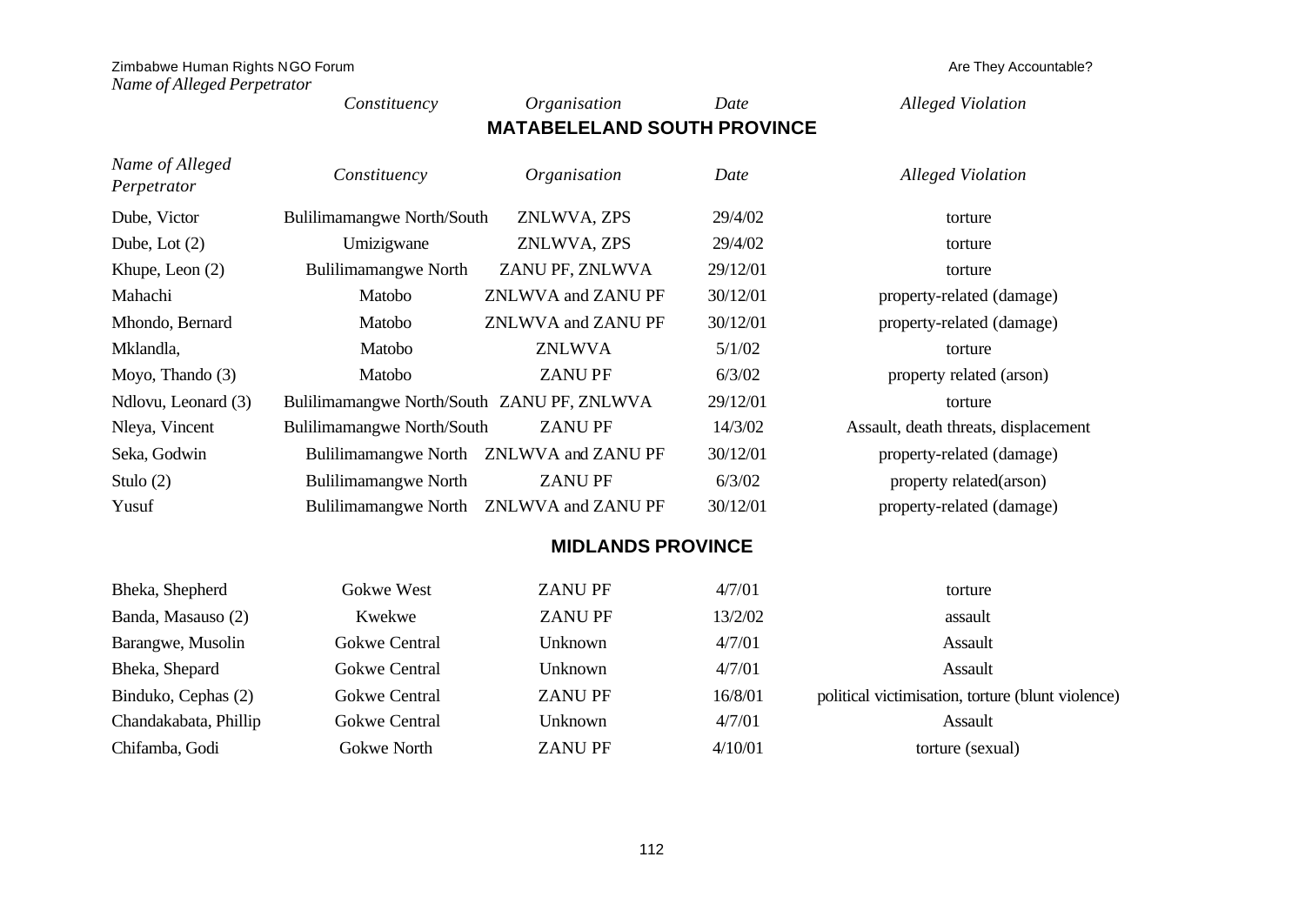### *Name of Alleged Perpetrator*

|                        | Constituency          | Organisation   | Date     | <b>Alleged Violation</b>                                  |
|------------------------|-----------------------|----------------|----------|-----------------------------------------------------------|
| Chikowore, Patrick (2) | <b>Gokwe Central</b>  | <b>ZANU PF</b> | 16/8/01  | property-related (destruction & theft), torture (blunt    |
|                        |                       |                |          | violence)                                                 |
| Chimedza               | Gokwe North/East/West | state: ZRP     | 13/1/02  | torture (blunt violence), unlawful arrest, unlawful       |
|                        |                       |                |          | detention                                                 |
| Chinembiri, Elliot (5) | Zhombe                | <b>ZANUPF</b>  | 16/2/02  | Assault                                                   |
| Chinyama, Obert        | <b>Gokwe Central</b>  | <b>ZANUPF</b>  | 12/8/01  | torture (blunt violence), unlawful arrest                 |
| Chipinda, Ernest (2)   | Kwekwe                | ZANU PF, ZRP   | 12/1/02  | property related (MIP)                                    |
| Chisaga $(2)$          | <b>Gokwe Central</b>  | <b>ZANUPF</b>  | 16/8/01  | property-related (destruction $\&$ theft), torture (blunt |
|                        |                       |                |          | violence)                                                 |
| Chisango, Douglas      | Gokwe North           | <b>ZANUPF</b>  | 4/10/01  | torture (sexual)                                          |
| Chisango, Simba        | <b>Gokwe North</b>    | <b>ZANUPF</b>  | 4/10/01  | torture (sexual)                                          |
| Chiutsi, Taurai (2)    | Gokwe North           | <b>ZANUPF</b>  | 4/10/01  | torture (sexual)                                          |
| Chokuza, Fortune       | Gokwe North           | <b>ZANUPF</b>  | 4/10/01  | torture (sexual)                                          |
| Danda, Webster (5)     | Zhombe                | <b>ZANUPF</b>  | 16/2/02  | assault                                                   |
| Denere, Lazarus (5)    | Zhombe                | <b>ZANUPF</b>  | 16/2/02  | assault                                                   |
| Dhliwayo, Tinos        | <b>Gokwe Central</b>  | Unknown        | 4/7/01   | Assault                                                   |
| Dzenga, Kuruza (2)     | <b>Gokwe Central</b>  | <b>ZANUPF</b>  | 16/8/01  | political victimisation, torture (blunt violence)         |
| Gacha, Simba           | <b>Gokwe North</b>    | <b>ZANUPF</b>  | 4/10/01  | torture (sexual)                                          |
| Gadzira, Lovemore      | <b>Gokwe North</b>    | <b>ZANUPF</b>  | 4/10/01  | torture (sexual)                                          |
| Gava, Simon (5)        | Zhombe                | <b>ZANUPF</b>  | 16/2/02  | assault                                                   |
| Hove, Gan'eni          | Mberengwa East        | <b>ZANUPF</b>  | 15/1/02  | property related(arson), torture                          |
| Hove, Josikia (3)      | Mberengwa East        | <b>ZANUPF</b>  | 21/12/01 | kidnapping/abduction, torture (blunt violence)            |
| Hove, V.               | Mberengwa East        | <b>ZANU PF</b> | 21/12/01 | kidnapping/abduction, torture (blunt violence), death     |
|                        |                       |                |          | threat                                                    |
| January, Itai (2)      | <b>Gokwe Central</b>  | Unknown        | 4/7/01   | Assault                                                   |
| January, Katande (2)   | <b>Gokwe West</b>     | <b>ZANU PF</b> | 4/7/01   | torture                                                   |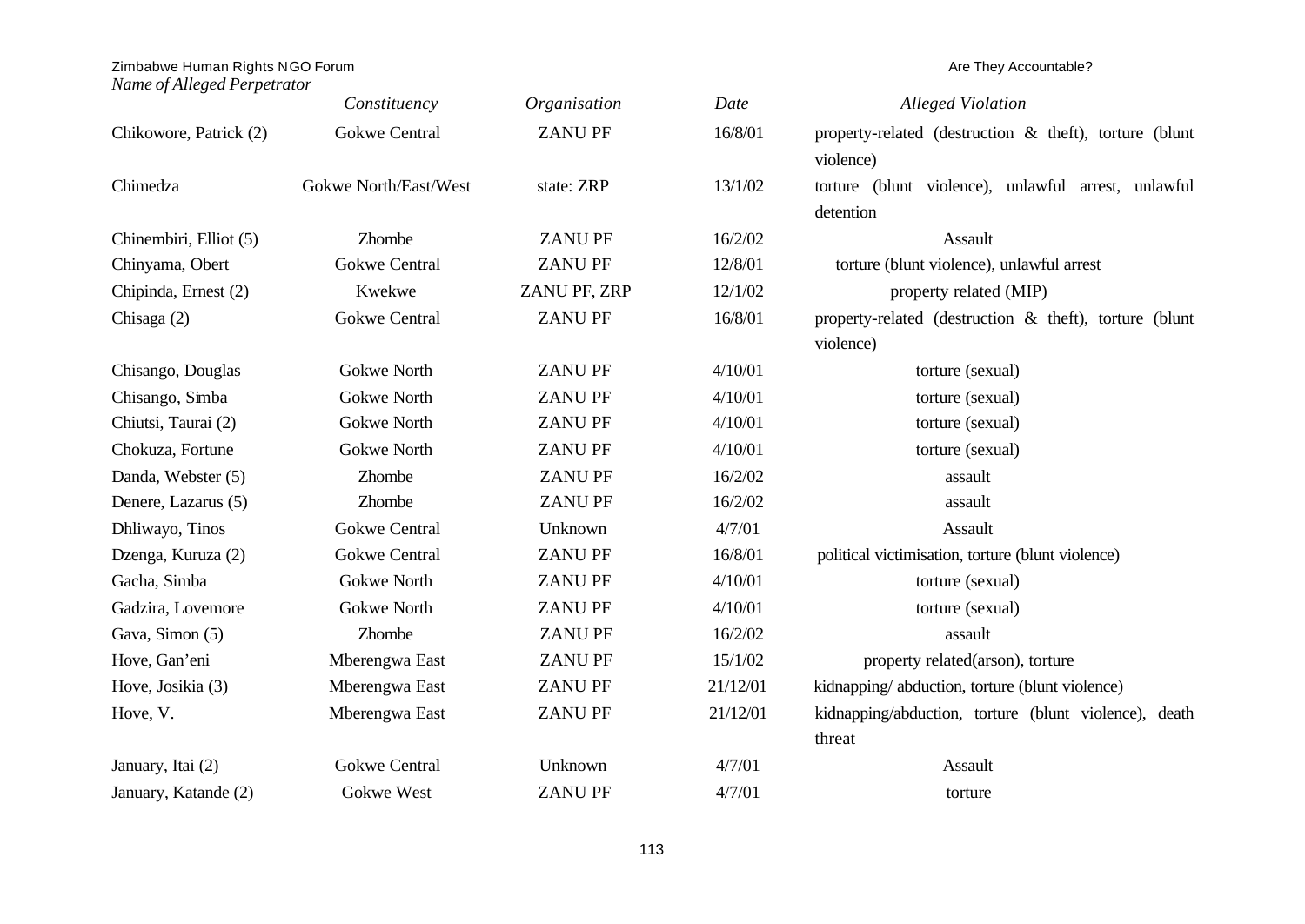|                      | Constituency         | Organisation   | Date     | <b>Alleged Violation</b>                                 |
|----------------------|----------------------|----------------|----------|----------------------------------------------------------|
| January, Makomo (2)  | <b>Gokwe West</b>    | <b>ZANUPF</b>  | 4/7/01   | torture                                                  |
| Kapondo, Tambara     | Gokwe West/ Central  | <b>ZANUPF</b>  | 4/7/01   | torture                                                  |
| Karombo, Bigboy      | Zhombe               | <b>ZANUPF</b>  | 8/4/02   | property related(arson)                                  |
| Mabika, Cletos (2)   | <b>Gokwe North</b>   | <b>ZANUPF</b>  | 4/10/01  | torture (sexual)                                         |
| Mabika, Sinyoro      | Zhombe               | <b>ZANUPF</b>  | 19/12/01 | torture (blunt violence), property-related (destruction) |
| Macheka, Baison      | <b>Gokwe Central</b> | Unknown        | 4/7/01   | Assault                                                  |
| Machena, Felias      | <b>Gokwe Central</b> | Unknown        | 4/7/01   | Assault                                                  |
| Magaja, Judas        | <b>Gokwe Central</b> | Unknown        | 4/7/01   | Assault                                                  |
| Makature, Cephas     | Gokwe North          | <b>ZANUPF</b>  | 4/10/01  | torture (sexual)                                         |
| Mangondo, Rainos (2) | Gokwe West           | <b>ZANUPF</b>  | 4/7/01   | torture                                                  |
| Mapfumo, Given (3)   | <b>Gokwe North</b>   | <b>ZANUPF</b>  | 3/10/01  | torture, kidnapping/abduction                            |
| Masinama, Douglas    | Gokwe West           | <b>ZANUPF</b>  | 4/7/01   | torture                                                  |
| Masvusvu, James      | <b>Gokwe Central</b> | <b>ZANUPF</b>  | 12/8/01  | torture (blunt violence), unlawful arrest                |
| Masvusvu, Ramios     | <b>Gokwe Central</b> | <b>ZANU PF</b> | 12/8/01  | torture (blunt violence), unlawful arrest                |
| Mativenga, Tauya (5) | Zhombe               | <b>ZANUPF</b>  | 16/2/02  | assault                                                  |
| Mavingwa, Collin (5) | Zhombe               | <b>ZANUPF</b>  | 16/2/02  | assault                                                  |
| Mazhara, Godfrey (3) | <b>Gokwe Central</b> | <b>ZANUPF</b>  | 16/8/01  | political victimisation, torture (blunt violence)        |
| Mbaimbai             | <b>Gokwe North</b>   | <b>ZANUPF</b>  | 4/10/01  | torture (blunt violence & falanga)                       |
| Monotengwa, Maxwell  | Gokwe North          | <b>ZANUPF</b>  | 4/10/01  | torture (blunt violence & falanga)                       |
| Mpofu, George (2)    | Zhombe               | <b>ZANUPF</b>  | 13/2/02  | assault                                                  |
| Muchahanya, Tazvi    | Gokwe North          | <b>ZANUPF</b>  | 4/10/01  | torture (blunt violence & falanga)                       |
| Mucheche, Chirasha   | Mberengwa East       | <b>ZANUPF</b>  | 21/12/01 | kidnapping/ abduction, torture (blunt violence), death   |
|                      |                      |                |          | threat                                                   |
| Muchofiya, Michael   | <b>Gokwe North</b>   | <b>ZANU PF</b> | 4/10/01  | torture (blunt violence & falanga)                       |
| Mudungwe, Luckson    | <b>Gokwe North</b>   | <b>ZANUPF</b>  | 4/10/01  | torture (blunt violence & falanga)                       |
| Mufari, Nelson (5)   | Zhombe               | <b>ZANUPF</b>  | 16/2/02  | assault                                                  |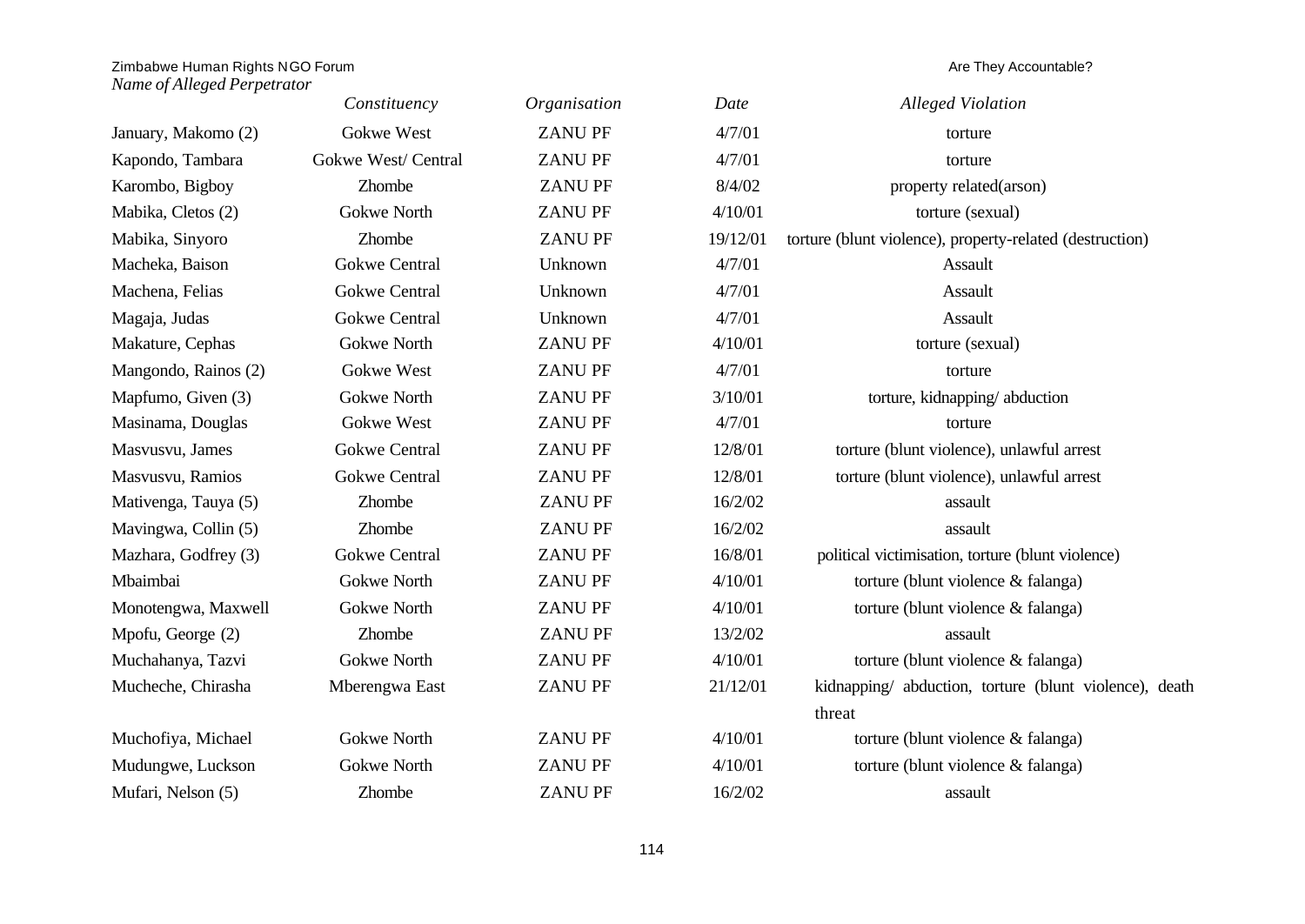|                                             | Constituency         | Organisation    | Date     | <b>Alleged Violation</b>                  |
|---------------------------------------------|----------------------|-----------------|----------|-------------------------------------------|
| Mufuwambwa,                                 | <b>Gokwe Central</b> | Unknown         | 4/7/01   | Assault                                   |
| Mugo, Chamunorwa                            | <b>Gokwe Central</b> | Unknown         | 4/7/01   | Assault                                   |
| Mukwena, Chrispen (2)                       | Kwekwe               | ZANU PF, ZRP    | 12/1/02  | property related (MIP)                    |
| Mukwena, Tichaona (2)                       | Kwekwe               | ZANU PF, ZRP    | 12/1/02  | property related (MIP)                    |
| Munandi, John (2)                           | Kwekwe               | ZANU PF, ZRP    | 12/1/02  | property related (MIP)                    |
| Munotengwa, Mabasa (4) Gokwe North & Zhombe |                      | <b>ZANUPF</b>   | 4/10/01  | torture (blunt violence & falanga)        |
| Mupukuta, Lovemore                          | <b>Gokwe Central</b> | <b>ZANUPF</b>   | 30/7/01  | Ill treatment, Assault, GBH               |
| Murada, Munyaradzi (2)                      | Kwekwe               | ZANU PF, ZRP    | 12/1/02  | property related (MIP)                    |
| Musekiwa (2)                                | <b>Gokwe Central</b> | <b>ZANUPF</b>   | 12/8/01  | torture (blunt violence), unlawful arrest |
| Musengezi, Takawira (3)                     | Mberengwa East       | <b>ZANUPF</b>   | 21/12/01 | torture, death threat                     |
| Mushowe, Jefta (2)                          | Kwekwe               | ZANU PF, ZRP    | 12/1/02  | property related (MIP)                    |
| Mutandavari (2)                             | Kwekwe               | ZANU PF, ZRP    | 12/1/02  | property related (MIP)                    |
| Mutati, Ezekiel (2)                         | Mberengwa East       | <b>ZANUPF</b>   | 6/1/02   | torture (blunt violence)                  |
| Ncube, Christina                            | Mberengwa East       | <b>ZANUPF</b>   | 22/12/01 | intimidation, torture (blunt violence)    |
| Nhamo                                       | <b>Gokwe North</b>   | <b>ZANUPF</b>   | 4/10/01  | torture (blunt violence & falanga)        |
| Nhaudzawanda, Wilbert                       | Gokwe West           | <b>ZANUPF</b>   | 4/7/01   | torture                                   |
| Nhaudzawanda, William                       | <b>Gokwe Central</b> | Unknown         | 4/7/01   | Assault                                   |
| Nkomo, Jezeni                               | Mberengwa East       | <b>ZANUPF</b>   | 22/12/01 | intimidation, torture (blunt violence)    |
| Nkomo, Lesson                               | Mberengwa East       | <b>ZANU PF</b>  | 22/12/01 | intimidation, torture (blunt violence)    |
| Nyawani, Misheck                            | <b>Gokwe Central</b> | Unknown         | 4/7/01   | Assault                                   |
| Nyoni, Misheck                              | Gokwe West           | <b>ZANUPF</b>   | 4/7/01   | torture                                   |
| Pasi $(2)$                                  | Kwekwe               | <b>ZRP</b>      | 12/1/02  | property related (MIP)                    |
| Ringiro, Edmond (2)                         | Gokwe Central/West   | <b>ZANUPF</b>   | 4/7/01   | torture                                   |
| Shiri, Elias Masendu (2)                    | Mberengwa East       | <b>ZANU PF</b>  | 22/12/01 | intimidation, torture (blunt violence)    |
| Shoko, Lock                                 | Mberengwa East       | <b>ZANUPF</b>   | 22/12/01 | intimidation, torture (blunt violence)    |
| Shumba, Aleck                               | Zhombe               | ZANU PF, ZNLWVA | 5/4/02   | property related(arson)                   |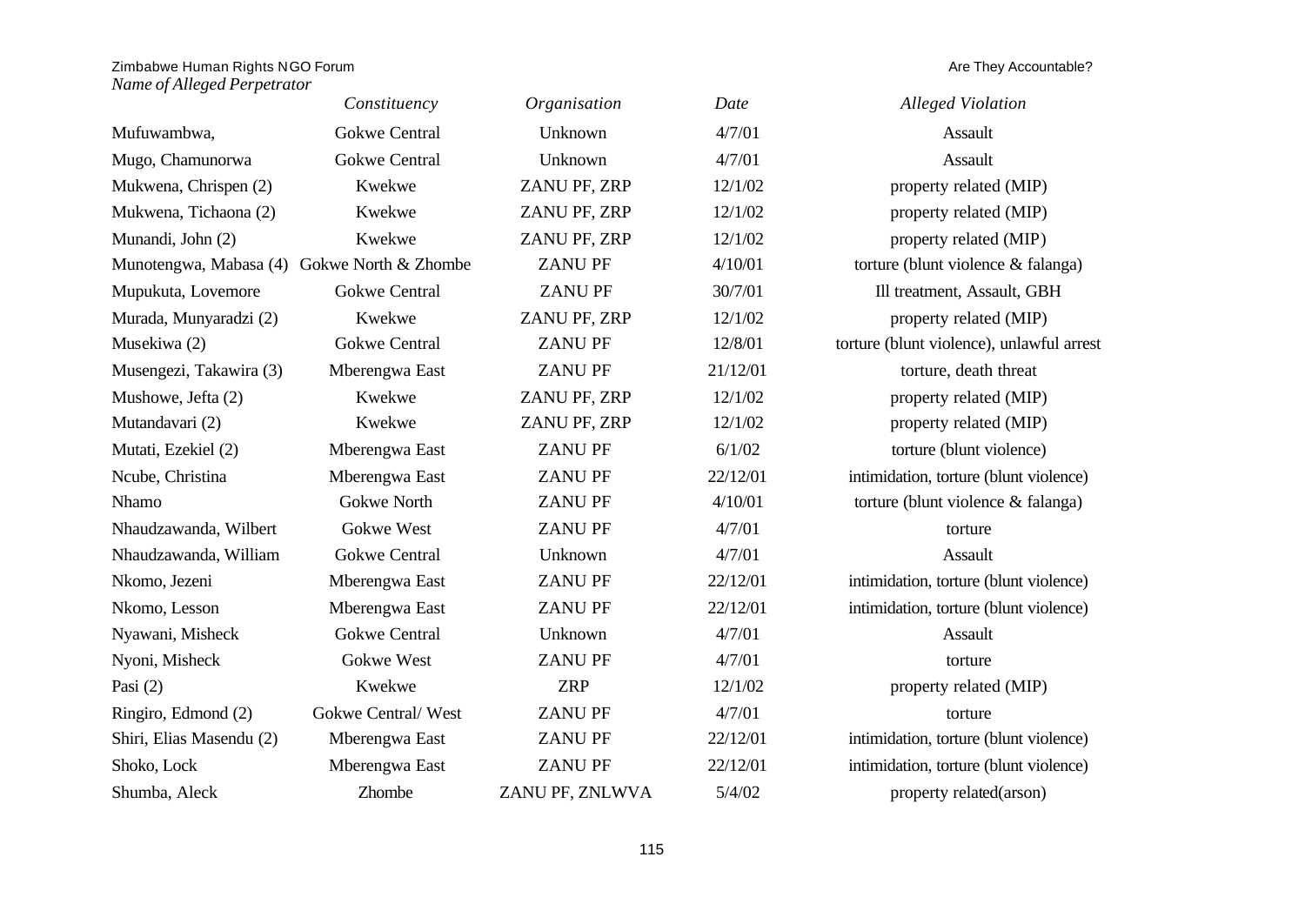|                      | Constituency         | Organisation  | Date     | <b>Alleged Violation</b>                                  |
|----------------------|----------------------|---------------|----------|-----------------------------------------------------------|
| Shumba, Lifa         | Mberengwa East       | <b>ZANUPF</b> | 15/1/02  | property related(arson), torture                          |
| Sibanda, Sifiso      | Mberengwa East       | <b>ZANUPF</b> | 22/12/01 | intimidation, torture (blunt violence)                    |
| Sigauke, Cephas      | Gokwe West           | <b>ZANUPF</b> | 22/6/01  | torture, kidnapping/abduction                             |
| Sikangere            | Mberengwa East       | <b>ZANUPF</b> | 22/12/01 | intimidation, torture (blunt violence)                    |
| Siziba, Bernard (4)  | <b>Gokwe Central</b> | <b>ZANUPF</b> | 16/8/01  | property-related (destruction $\&$ theft), torture (blunt |
|                      |                      |               |          | violence)                                                 |
| Siziba, Chinyama     | Gokwe North          | <b>ZANUPF</b> | 4/10/01  | torture (blunt violence & falanga)                        |
| Sokuseka,            | Gokwe North          | <b>ZANUPF</b> | 4/10/01  | torture (blunt violence & falanga)                        |
| Tavengerweyi, Joseph | <b>Gokwe Central</b> | <b>ZANUPF</b> | 15/4/02  | property related (arson)                                  |
| Tawedzerwa,          | Gokwe North          | <b>ZANUPF</b> | 4/10/01  | torture (blunt violence & falanga)                        |
| Tumbe, Alexio        | Gokwe North          | <b>ZANUPF</b> | 23/10/01 | kidnapping/abduction, torture (blunt violence)            |
| Zhou, Canaan         | Mberengwa East       | <b>ZANUPF</b> | 15/1/02  | property related(arson), torture                          |
| Zhou, Fana           | Mberengwa East       | <b>ZANUPF</b> | 15/1/02  | property related(arson), torture                          |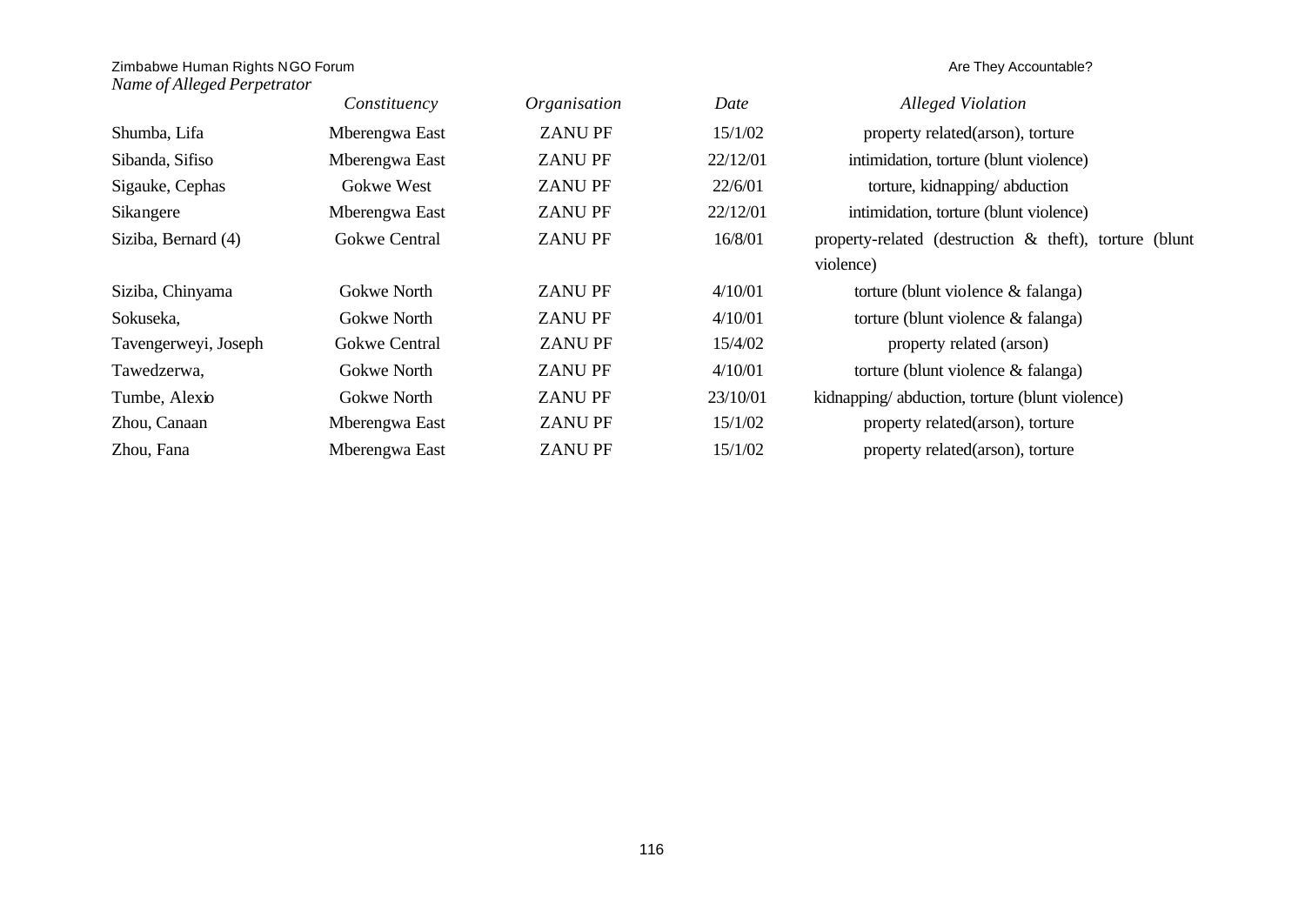## **LIST OF ALLEGED PERPETRATORS –PUBLISHED IN THE PRESS**

## **BULAWAYO PROVINCE**

| Name of Alleged Perpetrator | Constituency       | Organisation | Date     |
|-----------------------------|--------------------|--------------|----------|
| Dile, Stanley               | Lobengula-Magwegwe | <b>MDC</b>   | 5/11/01  |
| Dropa, Ferdinand            | Lobengula-Magwegwe | <b>MDC</b>   | 5/11/01  |
| Dulini-Ncube, Fletcher      | Lobengula-Magwegwe | <b>MDC</b>   | 5/11/02  |
| Khanye, Alexander           | Lobengula-Magwegwe | <b>MDC</b>   | 5/11/02  |
| Mangala, Sithabiso          | Lobengula-Magwegwe | <b>MDC</b>   | 15/11/01 |
| Masera, Moyo Sonny          | Lobengula-Magwegwe | <b>MDC</b>   | 5/11/01  |
| Mkandla, Thembi             | Lobengula-Magwegwe | <b>MDC</b>   | 5/11/01  |
| Moyo, Gilbert               | Lobengula-Magwegwe | <b>MDC</b>   | 5/11/01  |
| Moyo, Remember              | Lobengula-Magwegwe | <b>MDC</b>   | 5/11/01  |
| Mpofu, Sazini               | Lobengula-Magwegwe | <b>MDC</b>   | 5/11/01  |
| Ncube, Sakhile              | Lobengula-Magwegwe | <b>MDC</b>   | 5/11/01  |
| Sibanda, Khetani Augustine  | Lobengula-Magwegwe | <b>MDC</b>   | 5/11/01  |
| Sibanda, Silas              | Lobengula-Magwegwe | <b>MDC</b>   | 5/11/01  |
| Sigoga, Eddie               | Lobengula-Magwegwe | <b>MDC</b>   | 5/11/01  |
| Spooner, Simon              | Lobengula-Magwegwe | <b>MDC</b>   | 5/11/01  |
| Zulu, Ronnie                | Lobengula-Magwegwe | <b>MDC</b>   | 5/11/01  |

## **HARARE PROVINCE**

| Name of Alleged Perpetrator | Constituency        | <i><b>Organisation</b></i> | Date   |
|-----------------------------|---------------------|----------------------------|--------|
| <b>Bandera</b>              | Hatfield            | ZANU PF, ZNLWVA            | 3/7/01 |
| Berejena, David             | <b>Dzivaresekwa</b> | unknown                    | 1/3/02 |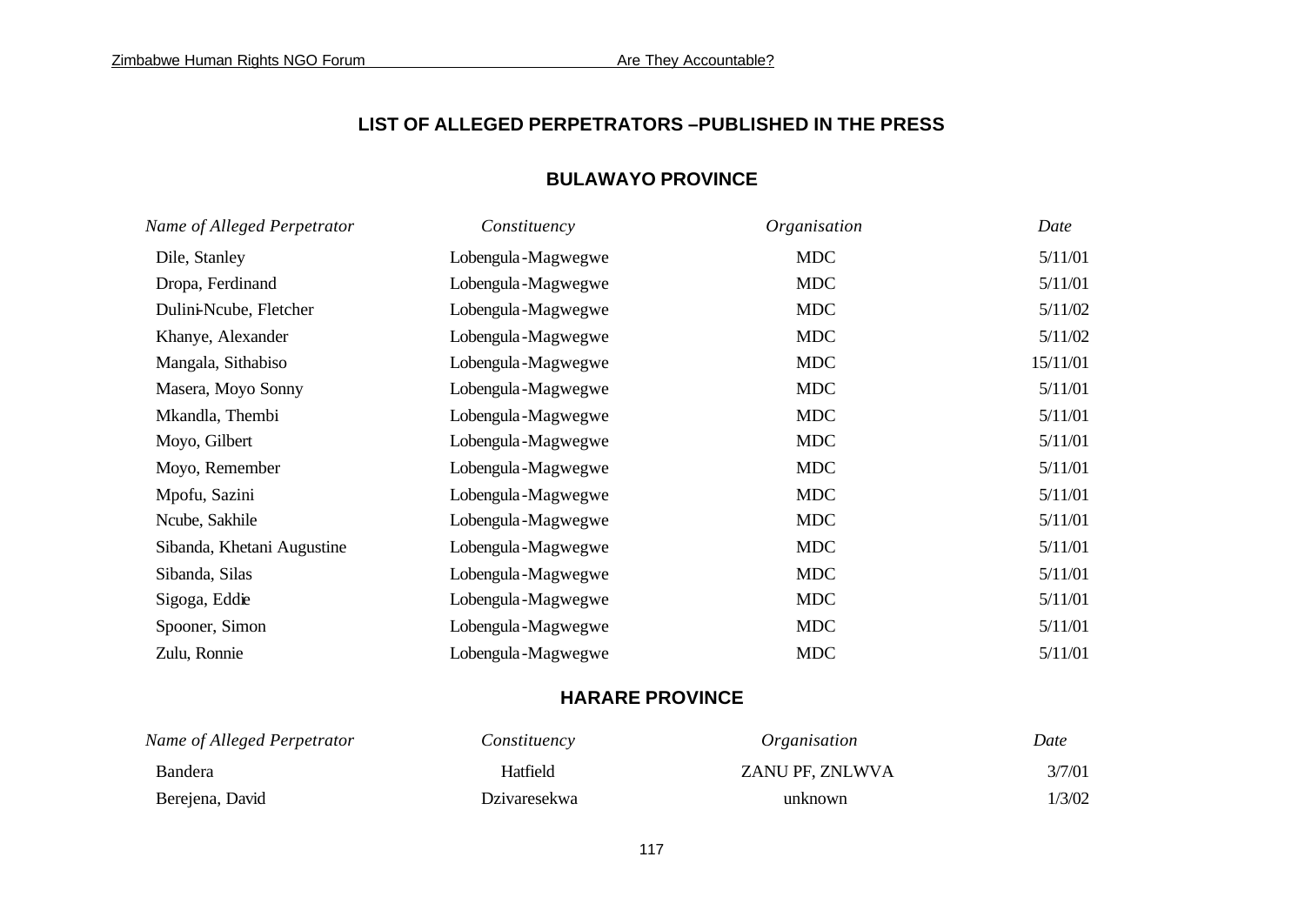| Chagadama, Joseph      | Dzivaresekwa           | unknown                           | 1/3/02   |
|------------------------|------------------------|-----------------------------------|----------|
| Chamunorwa, Lovemore   | Kambuzuma              | <b>MDC</b>                        | 1/10/01  |
| Chihombe, Fungai       | Zengeza ?              | <b>MDC</b>                        | 29/3/02  |
| Chikaka, Collin        | <b>Mbare East</b>      | ZANU PF, MDC                      | 5/1/02   |
| Chikanya, Langton      | Dzivaresekwa           | unknown                           | 1/3/02   |
| Chikeya, Mrs           | Dzivaresekwa           | <b>ZANUPF</b>                     | 14/2/02  |
| Chimala, Michael       | Dzivaresekwa           | unknown                           | 1/3/02   |
| Chinamaranga, Kennedy  | Kambuzuma              | <b>MDC</b>                        | 1/10/01  |
| Chinguware, Freddie    | Dzivaresekwa           | unknown                           | 1/3/02   |
| Chinotimba, Joseph (6) | Harare South           | State: ZRP; ZANU PF               | 12/1/02  |
| Chipungu, Prosper      | Kambuzuma              | <b>MDC</b>                        | 1/10/01  |
| Chipunza, David        | S.t. Mary's            | ZANU PF including 2 MDC defectors | 1/10/01  |
| Chituwu, Abisha        | Dzivaresekwa           | unknown                           | 1/3/02   |
| Dhliwayo, Stephen      | St. Mary's             | private individual acting alone   | 1/3/02   |
| Dowa, Asst Insp        | Harare North / Central | State: ZRP                        | 14/12/01 |
| Dube, Jester           | Hatfield               | ZANU PF, ZNLWVA                   | 3/7/01   |
| Dzizangwe, Gilbert     | <b>Mbare East</b>      | ZANU PF, MDC                      | 5/1/02   |
| Dzotso, Fungai         | Ghitungwiza            | <b>MDC</b>                        | 1/9/01   |
| Frank, Nelson          | Dzivaresekwa           | unknown                           | 1/3/02   |
| Gombe, Annanias        | St. Mary's             | <b>ZANUPF</b>                     | 22/4/02  |
| Goto, Andrew           | Dzivaresekwa           | unknown                           | 1/3/02   |
| Kagande, Davison       | Dzivaresekwa           | <b>ZANUPF</b>                     | 14/2/02  |
| KanhukaMWe, James      | Hatfield               | <b>ZANUPF</b>                     | 1/3/02   |
| Karengwa, Lee          | Chitungwiza            | <b>MDC</b>                        | 1/9/01   |
| Kwari, Lloyd           | mbare East             | <b>ZANUPF</b>                     | 25/4/02  |
| Mabande, Givemore      | Dzivaresekwa           | unknown                           | 1/3/02   |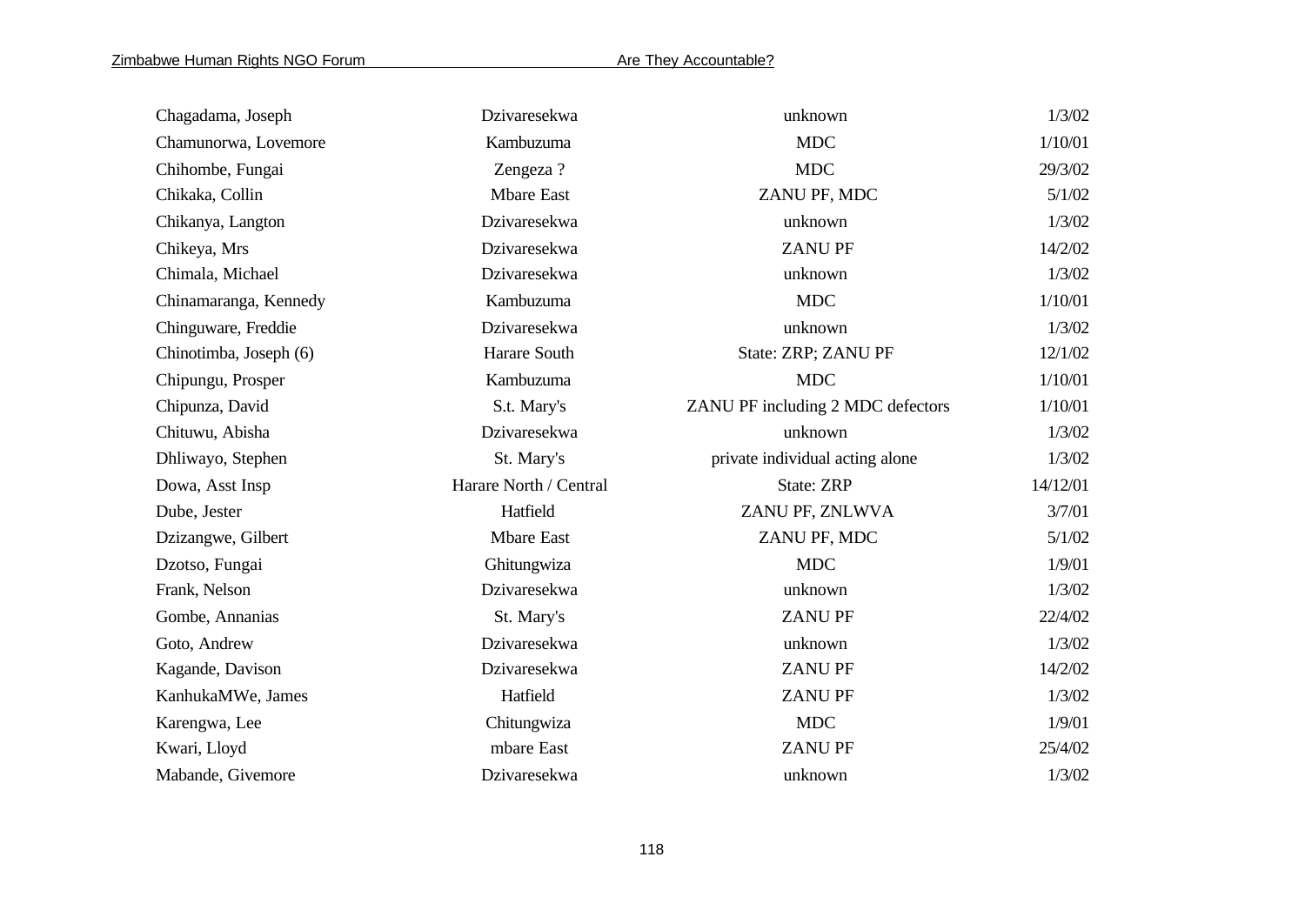| Mabvunyika, George         | Kambuzuma               | <b>ZANUPF</b>                           | 17/6/01  |
|----------------------------|-------------------------|-----------------------------------------|----------|
| Madzimure (2)              | Glen Norah              | <b>ZANUPF</b>                           | 14/2/02  |
| Madzore, Paul (3)          | Mbare East / West?      | <b>MDC</b>                              | 13/1/02  |
| Magaya, Taurayi            | St. Mary's              | <b>MDC</b>                              | 24/9/01  |
| Makore, Nicholas           | Dzivaresekwa            | unknown                                 | 1/3/02   |
| Mandipaka, Jethro          | <b>Budiriro</b>         | private individual (brother)            | 13/4/02  |
| Manjengwa, Ali Khan        | <b>Mbare East</b>       | <b>ZANUPF</b>                           | 14/2/01  |
| Manyonganise, Boniface (2) | St. Mary's              | ZANU PF (including two MDC 'defectors') | 1/10/01  |
| Maphosa, Peter             | Kambuzuma               | <b>MDC</b>                              | 1/10/01  |
| Marufu, Raised (2)         | Hatfield                | ZANU PF, ZNLWVA                         | 2/7/01   |
| Marwa                      | Harare South            | ZANU PF, ZNLWVA                         | 1/3/02   |
| Matienga, William          | Chitungwiza             | <b>MDC</b>                              | 17/6/01  |
| Mau-Mau, Stalin            | Harare East             | <b>ZANUPF</b>                           | 1/1/01   |
| Maumburudze, Lucky         | Hatfield                | ZANU PF, ZNLWVA                         | 3/7/02   |
| Mazhara-Mhaka, David       | Dzivaresekwa            | unknown                                 | 1/3/02   |
| Mombeshora, Herbert        | Dzivaresekwa            | unknown                                 | 1/3/02   |
| Moyo, Tinashe              | Dzivaresekwa, Kuwadzana | <b>MDC</b>                              | 1/3/02   |
| Mubvanyika, George         | Kambuzuma               | <b>ZNLWVA</b>                           | 5/9/01   |
| Muchairi, Edmore           | S.t. Mary's             | ZANU PF including 2 MDC defectors       | $Jan-02$ |
| Mudiwa                     | Kambuzuma               | <b>ZANUPF</b>                           | 17/6/01  |
| Mudyanavana, Jani          | mbare East              | <b>ZANUPF</b>                           | 25/4/02  |
| Mujiri, Sam                | <b>Mbare East</b>       | ZANU PF, MDC                            | 5/1/02   |
| Mukoto, Daniel             | Dzivaresekwa            | unknown                                 | 1/3/02   |
| Mupite, Agrippa            | Hatfield                | ZANU PF, ZNLWVA                         | 3/7/01   |
| Murayi, Aleck              | Kambuzuma               | <b>MDC</b>                              | 1/10/01  |
| Murayi, Brian              | Kambuzuma               | <b>MDC</b>                              | 1/10/01  |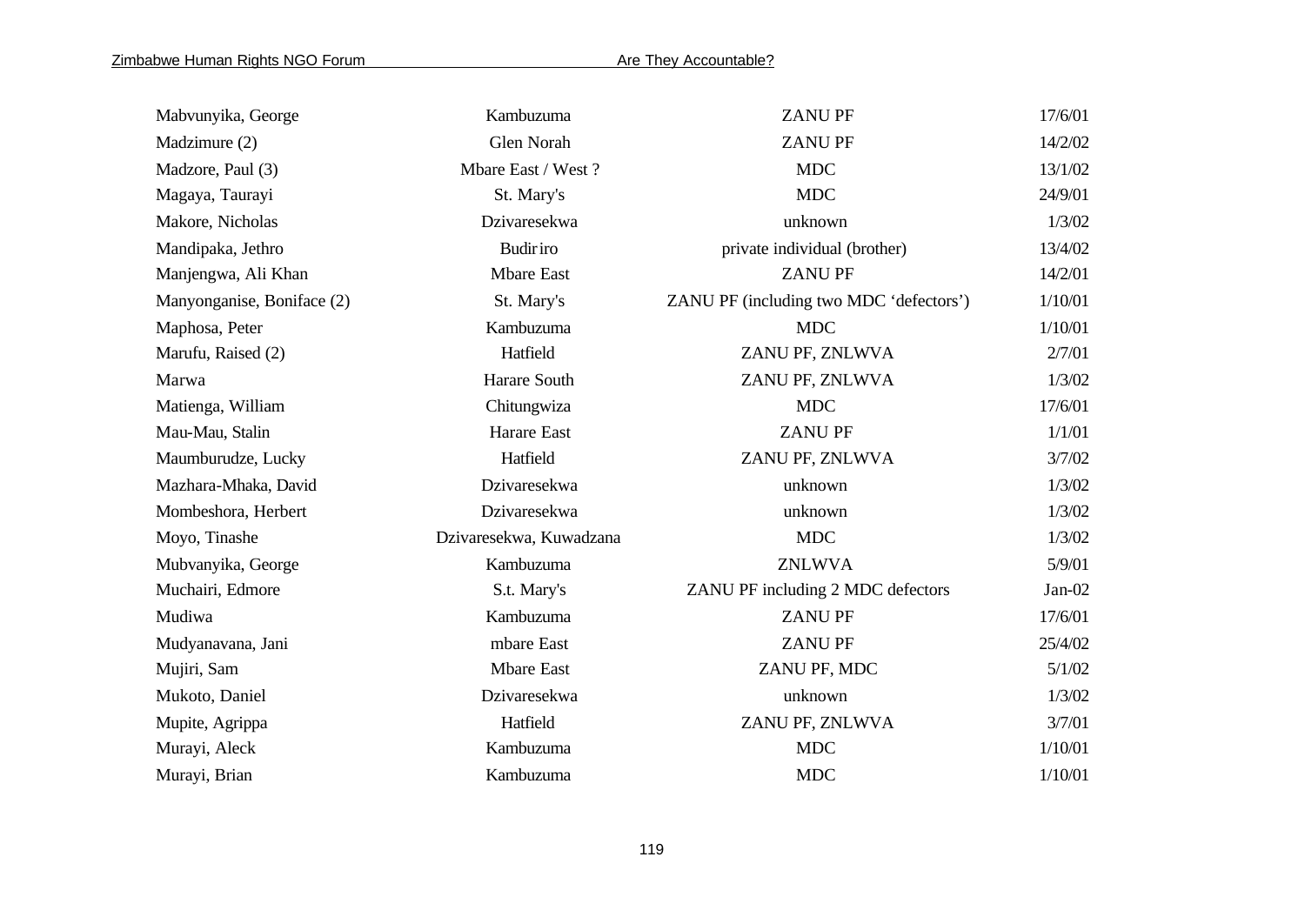| Mutamba, Lovemore (2)       | St. Mary's              | MDC $\lq\lq$                                             | 3/4/02  |
|-----------------------------|-------------------------|----------------------------------------------------------|---------|
| Mutero, Jethro              | Kambuzuma               | <b>MDC</b>                                               | 1/10/01 |
| Mutetwa                     | Harare South            | ZANU PF, ZNLWVA                                          | 1/3/02  |
| Mutinzwe, Tawanda           | Hatfield                | ZANU PF, ZNLWVA                                          | 3/7/01  |
| Muzenga, Taruwona           | Hatfield                | <b>ZANUPF</b>                                            | 1/3/02  |
| Ncube, Munene               | Hatfield                | ZANU PF, ZNLWVA                                          | 3/7/01  |
| Ndlovhu, Everisto           | Hatfield                | ZANU PF, ZNLWVA                                          | 2/7/01  |
| Nhere, Sunny                | Dzivaresekwa            | unknown                                                  | 1/3/02  |
| Nyakapanga, Tendai          | Dzivaresekwa            | unknown                                                  | 1/3/02  |
| Nyamudzanga, Loveness       | <b>Mbare East</b>       | ZANU PF, MDC                                             | 5/1/01  |
| Sagonda, Mary               | Kambuzuma               | <b>MDC</b>                                               | 1/10/01 |
| Shanje, Maxwell             | Dzivaresekwa, Kuwadzana | <b>MDC</b>                                               | 1/3/02  |
| Shumba, Onias               | Harare South / Central  | <b>MDC</b>                                               | 1/1/02  |
| Sikhala, Job (MP St Mary's) | St. Mary's              | <b>MDC</b>                                               | 24/9/01 |
| Sithole, Lovemore           | Glen Norah              | unnaMEd                                                  | 6/11/01 |
| Sitiya                      | Kambuzuma               | <b>ZANUPF</b>                                            | 17/6/01 |
| Sondla, John                | St. Mary's              | <b>MDC</b>                                               | 24/9/01 |
| Sudya, Trymore              | Dzivaresekwa            | unknown                                                  | 1/3/02  |
| Svinurai, Alfred            | Dzivaresekwa            | unknown                                                  | 1/3/02  |
| Tambure, Shorai George      | Chitungwiza             | <b>MDC</b>                                               | Sep-01  |
| Thorne, Richard             | <b>Mbare East</b>       | ZNLWVA; ZANU PF; private individuals acting collectively | 9/6/01  |
| Tonderai, Richard           | S.t. Mary's             | ZANU PF including 2 MDC defectors                        | 27/9/01 |
| Yotamu, Anderson            | S.t. Mary's             | ZANU PF including 2 MDC defectors                        | 27/9/01 |
| Zhuwawo, Dobson             | <b>Mbare East</b>       | Zanu (PF), ZNLWVA                                        | 9/6/01  |
| Zibvumbi, Nhamoinesu        | Hatfield                | ZNLWVA, ZANU PF                                          | 30/6/01 |
| Zuze, David                 | Hatfield                | <b>ZANUPF</b>                                            | 1/3/02  |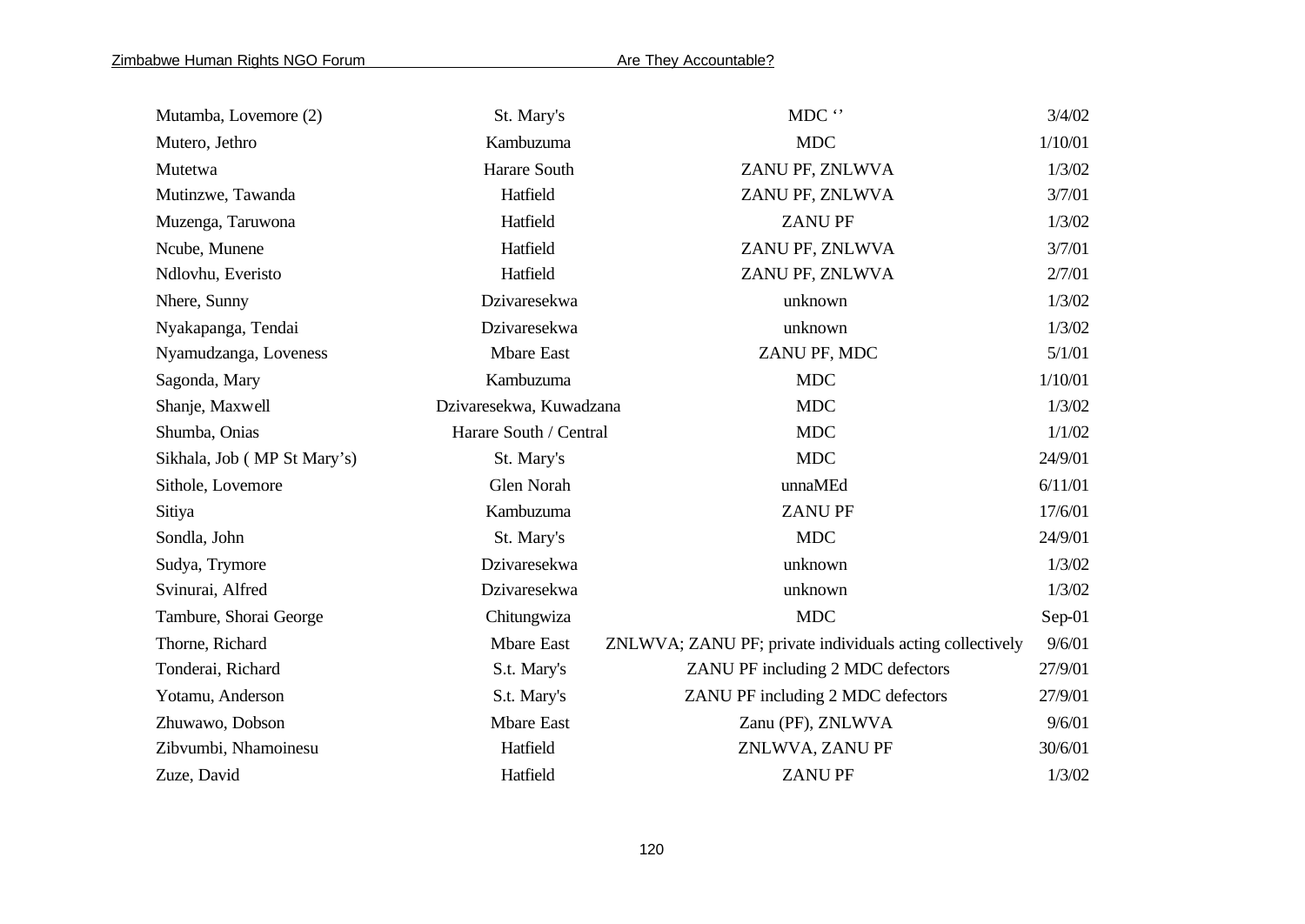| Zvikaramba, Tendai       | <b>Mbare East</b>          | ZANU PF, MDC          | 5/1/02  |
|--------------------------|----------------------------|-----------------------|---------|
| Zvinorova, Morgan        | Kambuzuma                  | <b>MDC</b>            | 1/10/01 |
|                          | <b>MANICALAND PROVINCE</b> |                       |         |
| Bezuidenhout, Phillip    | <b>Mutare West</b>         | private individual    | 14/7/01 |
| Bhero, Tafadzwa          | Makoni East                | <b>ZANUPF</b>         | 16/3/02 |
| Charamba, (Capt)         | Chimanimani                | State: CIO, ZNA, ZRP  | 6/10/01 |
| Chimuka, Fundisai        | Chimanimani                | <b>MDC</b>            | 24/4/02 |
| Chinamasa, Patrick       | Chimanimani                | <b>ZANUPF</b>         | 7/10/01 |
| Chipanga, Shadreck (MP)  | Makoni East                | <b>ZANU PF; State</b> | 11/4/00 |
| Chipunza, Charles (2)    | Makoni East                | <b>ZANUPF</b>         | 16/3/02 |
| Duma, Shadreck           | Chimanimani                | <b>MDC</b>            | 24/4/02 |
| Gabaza, Jasper           | Chimanimani                | <b>MDC</b>            | 24/4/02 |
| Garafa, Obert            | Makoni East                | <b>ZANU PF</b>        | 8/7/02  |
| Gowero, Wilson           | Makoni East                | <b>ZANU PF</b>        | 8/7/02  |
| Gwarada, Gono            | Mutare South               | ZNLWVA, ZNA, ZANU PF  | 1/6/02  |
| Gwete, Claud             | Makoni East                | <b>ZANUPF</b>         | 16/3/02 |
| Magutu, Pardon           | Chimanimani                | <b>MDC</b>            | 24/4/02 |
| Makuvise, Paul           | <b>Buhera North/South</b>  | <b>MDC</b>            | 11/6/02 |
| Mangwanani, Jeniasi      | Chimanimani                | <b>MDC</b>            | 24/4/02 |
| Manyame Taurai           | Makoni East                | <b>ZANUPF</b>         | 16/3/02 |
| Maphosa, Tendai          | Chimanimani                | <b>MDC</b>            | 24/4/02 |
| Maphosa, Washington      | <b>Buhera North/South</b>  | <b>MDC</b>            | 11/6/02 |
| Mazingaizo, Phille       | Makoni East                | <b>ZANU PF</b>        | 8/7/02  |
| Mazingaizo, Shepherd     | Makoni East                | <b>ZANU PF</b>        | 8/7/02  |
| Mbada                    | <b>Mutare West</b>         | <b>ZNLWVA</b>         | 1/8/01  |
| Mhiripiri, Nathaniel (4) | Makoni West                | ZANU PF, ZNLWVA       | 5/4/02  |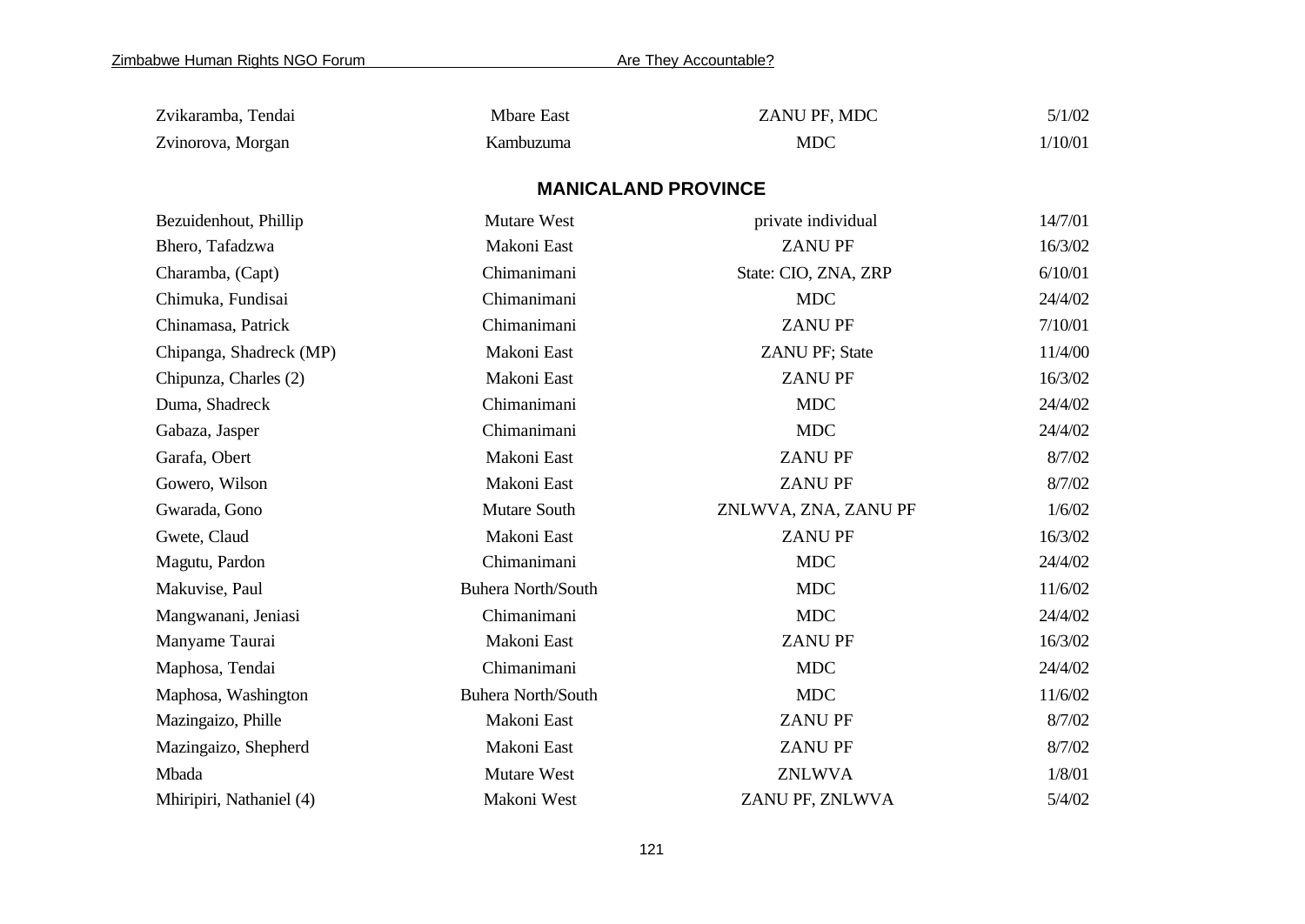| Mhiripiri, Punish (3)     | Makoni West               | ZANU PF, ZNLWVA                     | 7/7/01   |
|---------------------------|---------------------------|-------------------------------------|----------|
| Mujuru, (Ass. Insp)       | Chimanimani               | State: CIO, ZNA, ZRP                | 6/10/01  |
| Mupindu, Reward           | <b>Buhera North</b>       | <b>ZANUPF</b>                       | 27/1/02  |
| Mutasa, Didymus (4)       | Makoni West               | ZANU PF, ZNLWVA                     | 5/4/02   |
| Muzawazi, Obert (2)       | Makoni East               | ZANU PF, ZNLWVA, local government   | 20/12/01 |
| Mwale, Joseph (6)         | Chimanimani               | State: CIO, ZNA, ZRP                | 6/10/01  |
| Nerwande, Tendai          | Makoni East               | <b>ZANUPF</b>                       | 16/3/02  |
| Ngirazi, George           | Makoni East               | ZANU PF, ZNLWVA, local government   | 20/12/01 |
| Ngorima, Chief            | Chimanimani               | <b>ZANUPF</b>                       | 1/3/02   |
| Ngwenya, David            | Makoni East               | <b>ZANU PF</b>                      | 8/7/02   |
| Nyakuvimba, Keniasi       | Chimanimani               | <b>MDC</b>                          | 24/4/02  |
| Nyamushaya, Andrew        | <b>Buhera North/South</b> | <b>MDC</b>                          | 11/6/02  |
| Nyawo, J (councillor)     | Buhera North / South      | <b>ZANUPF</b>                       | 1/5/02   |
| Nyoni, Elijah Zenzo       | Makoni East               | <b>ZANUPF</b>                       | 16/3/02  |
| Sekani, Callisto          | Makoni East               | <b>ZANUPF</b>                       | 16/3/02  |
| Shumbanhete, Simon Thomas | <b>Buhera North/South</b> | <b>MDC</b>                          | 11/6/02  |
| Soko, Gilbert             | Makoni East               | <b>ZANUPF</b>                       | 16/3/02  |
| Tsvangirai, Komborera     | <b>Buhera North/South</b> | <b>MDC</b>                          | 11/6/02  |
| Zephenia, Major Mutisi    | Chimanimani               | znlwa, ZANU PF; State: ZNA, CIO     | 25/2/02  |
|                           |                           | <b>MASHONALAND CENTRAL PROVINCE</b> |          |
| Chanda, Richard (2)       | <b>Mazowe West</b>        | ZANU PF, ZNLWVA                     | 13/3/02  |
| Chareka, Kumbukani        | <b>Bindura</b>            | <b>ZANUPF</b>                       | 23/12/01 |
| Chasi, Roy                | <b>Bindura</b>            | <b>ZANUPF</b>                       | 23/12/01 |
| Chibvongodze, Chakasara   | <b>Guruve North</b>       | <b>ZANUPF</b>                       | 15/3/02  |
| Chidavaenzi, Edgar        | Mazowe West? East         | ZANU PF, ZNLWVA                     | 13/4/02  |

Chikasha, Simba Mazowe East ZANU PF 2/3/02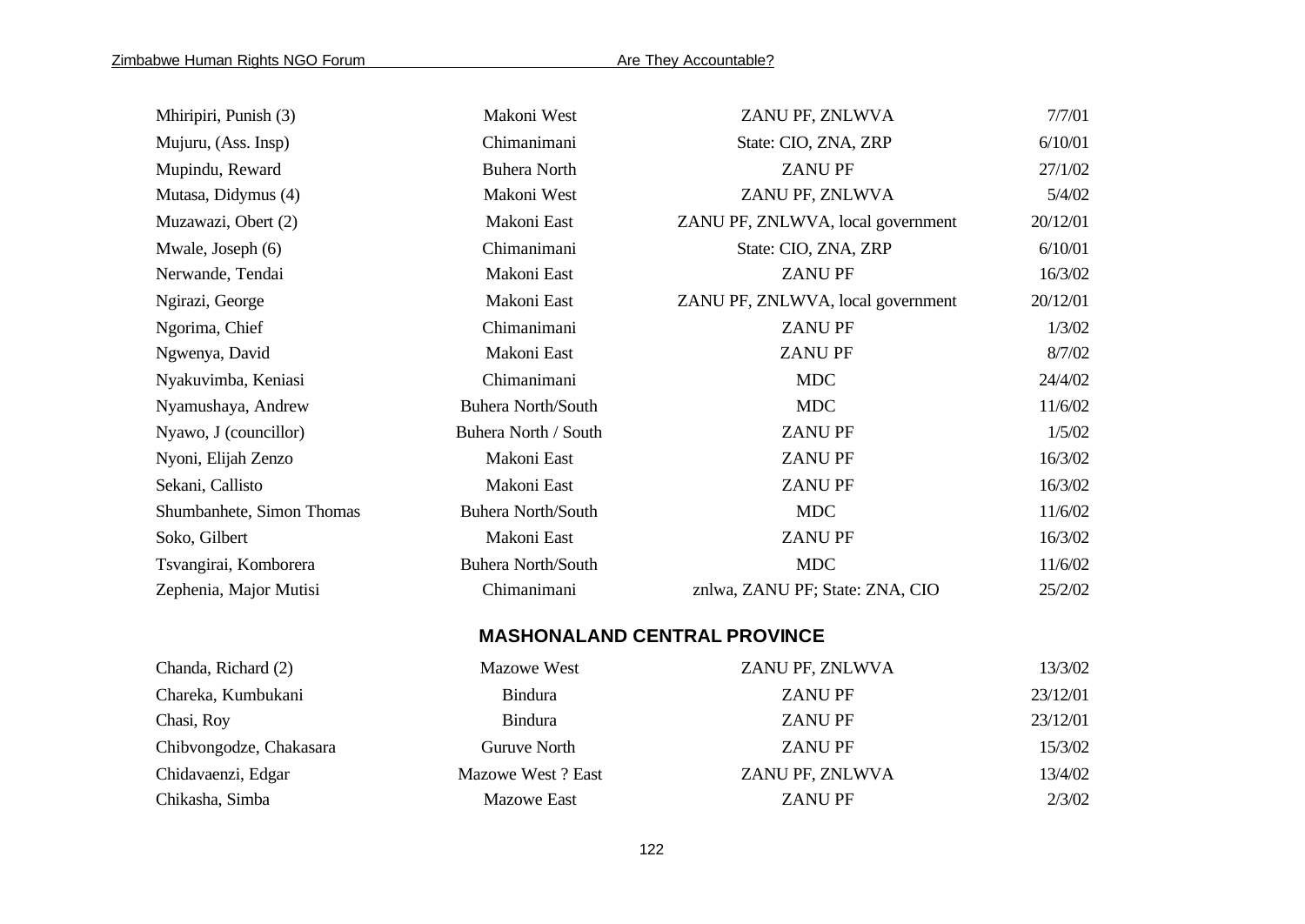| Chikono, Kudzai                                       | <b>Bindura</b>            | <b>ZANUPF</b>             | 12/3/02  |
|-------------------------------------------------------|---------------------------|---------------------------|----------|
| Chiwawa, Emergency                                    | <b>Bindura</b>            | <b>ZANUPF</b>             | 23/12/01 |
| Dangwa, Lazarus                                       | Rushinga                  | State: ZRP, ZNA; ZNLWVA   | 18/1/02  |
| Disto, Wadi                                           | <b>Bindura</b>            | <b>ZANUPF</b>             | 23/12/01 |
| Dzunye, Patrick                                       | Mount Darwin North        | <b>ZANUPF</b>             | 26/2/02  |
| Gomo, Shepherd                                        | <b>Bindura</b>            | <b>ZANUPF</b>             | 23/12/01 |
| Hakata, Newton                                        | <b>Bindura</b>            | <b>ZANUPF</b>             | 13/3/02  |
| Hwadza, Muchaziya                                     | Mount Darwin North        | <b>ZANUPF</b>             | 26/2/02  |
| Kajokoto, Cain                                        | <b>Bindura</b>            | <b>ZANUPF</b>             | 23/12/01 |
| Kamukan'a, Dombo                                      | <b>Guruve North</b>       | <b>ZANUPF</b>             | 15/3/02  |
| Kapeta, James                                         | <b>Mazowe West</b>        | <b>ZANUPF</b>             | $Jan-02$ |
| Konde                                                 | <b>Bindura</b>            | <b>ZANUPF</b>             | 13/3/02  |
| Machingura, Headman                                   | Muzarabani                | <b>ZANUPF?</b>            | 2/4/02   |
| Maengera, Frank                                       | Mount Darwin North        | <b>ZANUPF</b>             | 26/2/02  |
| Makumbe, Makumbe                                      | <b>Bindura</b>            | <b>ZANUPF</b>             | 24/3/02  |
| Mandundu, Washington                                  | <b>Bindura</b>            | <b>ZANUPF</b>             | 23/12/01 |
| Mangoma, Never                                        | Mazowe West               | <b>ZANUPF</b>             | $Jan-02$ |
| Manjengwa, Herbert                                    | Guruve South              | State: ZNA                | 15/10/01 |
| ManoMano, Remember                                    | <b>Mazowe East</b>        | <b>ZANUPF</b>             | 2/3/02   |
| Manyika, Elliot (Acting Governor, MC; MP) (2) Bindura |                           | State: governor + ZANU PF | 3/6/01   |
| Mapita, Ngonidzashe                                   | <b>Mazowe West</b>        | <b>ZANUPF</b>             | $Jan-02$ |
| Maravanyika, Patrick                                  | <b>Mount Darwin North</b> | <b>ZANUPF</b>             | 26/2/02  |
| Marufu, Reward (2)                                    | <b>Bindura</b>            | <b>ZANUPF</b>             | 1/4/02   |
| Masimbiti, Tafadzwa                                   | <b>Mazowe East</b>        | <b>ZANUPF</b>             | 2/3/02   |
| Matuta, Zacharia                                      | <b>Bindura</b>            | <b>ZANUPF</b>             | 23/12/01 |
| Mavhangira, Sydney                                    | <b>Bindura</b>            | <b>ZANUPF</b>             | 13/3/02  |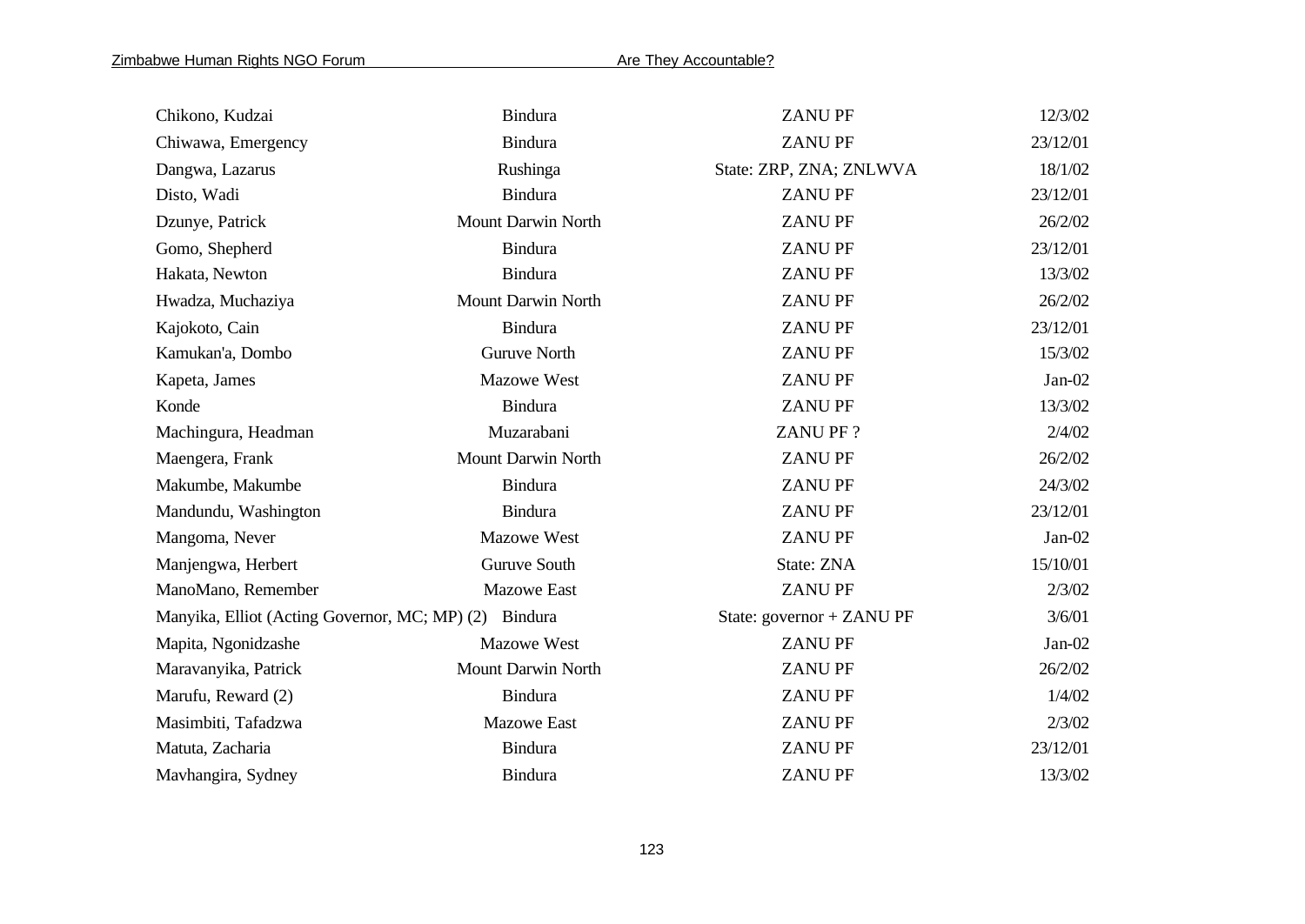| Miriyisi, Naison                | <b>Mazowe West</b>  | <b>ZANUPF</b>                        | $Jan-02$ |
|---------------------------------|---------------------|--------------------------------------|----------|
| Moyo, Mike (national secretary) | Mazowe West         | <b>ZNLWVA</b>                        | $Jan-02$ |
| Mubadza                         | Bindura             | private individual (Agritex officer) | 18/12/01 |
| Mubvuma, Mike                   | Mount Darwin North  | <b>ZANUPF</b>                        | 26/2/02  |
| Muchabaiwa, Nelson              | Mazowe West         | <b>ZANUPF</b>                        | $Jan-02$ |
| Mukabvepi, Searchmore           | <b>Mazowe West</b>  | <b>ZANUPF</b>                        | $Jan-02$ |
| Musifuta, Musa                  | Mazowe West         | <b>ZANUPF</b>                        | $Jan-02$ |
| Mutambo                         | <b>Guruve North</b> | <b>ZANUPF</b>                        | 15/3/02  |
| Mutengwa, Daisy                 | <b>Mazowe East</b>  | <b>ZANUPF</b>                        | 2/3/02   |
| Mutengwa, Fortunate             | <b>Mazowe East</b>  | <b>ZANUPF</b>                        | 2/3/02   |
| Ndomene, Joe                    | Guruve South        | State: ZNA                           | 15/10/01 |
| Ngulube, Lastino                | <b>Bindura</b>      | <b>ZANUPF</b>                        | 23/12/01 |
| Nhete, William                  | <b>Guruve North</b> | <b>ZANUPF</b>                        | 15/3/02  |
| Nyabote, William                | <b>Mazowe West</b>  | <b>ZANUPF</b>                        | $Jan-02$ |
| Nyamakope, Tendai               | <b>Mazowe West</b>  | <b>ZANUPF</b>                        | $Jan-02$ |
| Nyanyiwa, Innocent              | <b>Mazowe East</b>  | <b>ZANUPF</b>                        | 2/3/02   |
| Pasipamire, Chris               | <b>Mazowe West</b>  | ZANU PF, ZNLWVA                      | 1/1/02   |
| Sakunzeka, Nison                | <b>Bindura</b>      | ZANU PF, ZNLWVA                      | 1/7/01   |
| Timoti $(2)$                    | <b>Bindura</b>      | ZANU PF, State: NS Youths            | 5/5/02   |
| Vusimuzi, Gimet                 | Mazowe West         | <b>ZANUPF</b>                        | $Jan-02$ |
| Zambezi, Joseph                 | <b>Guruve North</b> | <b>ZANUPF</b>                        | 1/11/01  |
| Zvamusiya, Moses                | <b>Mazowe West</b>  | <b>ZANUPF</b>                        | $Jan-02$ |
| Zvanezuro, Ngonidzashe          | Mazowe West         | <b>ZANUPF</b>                        | 1/1/02   |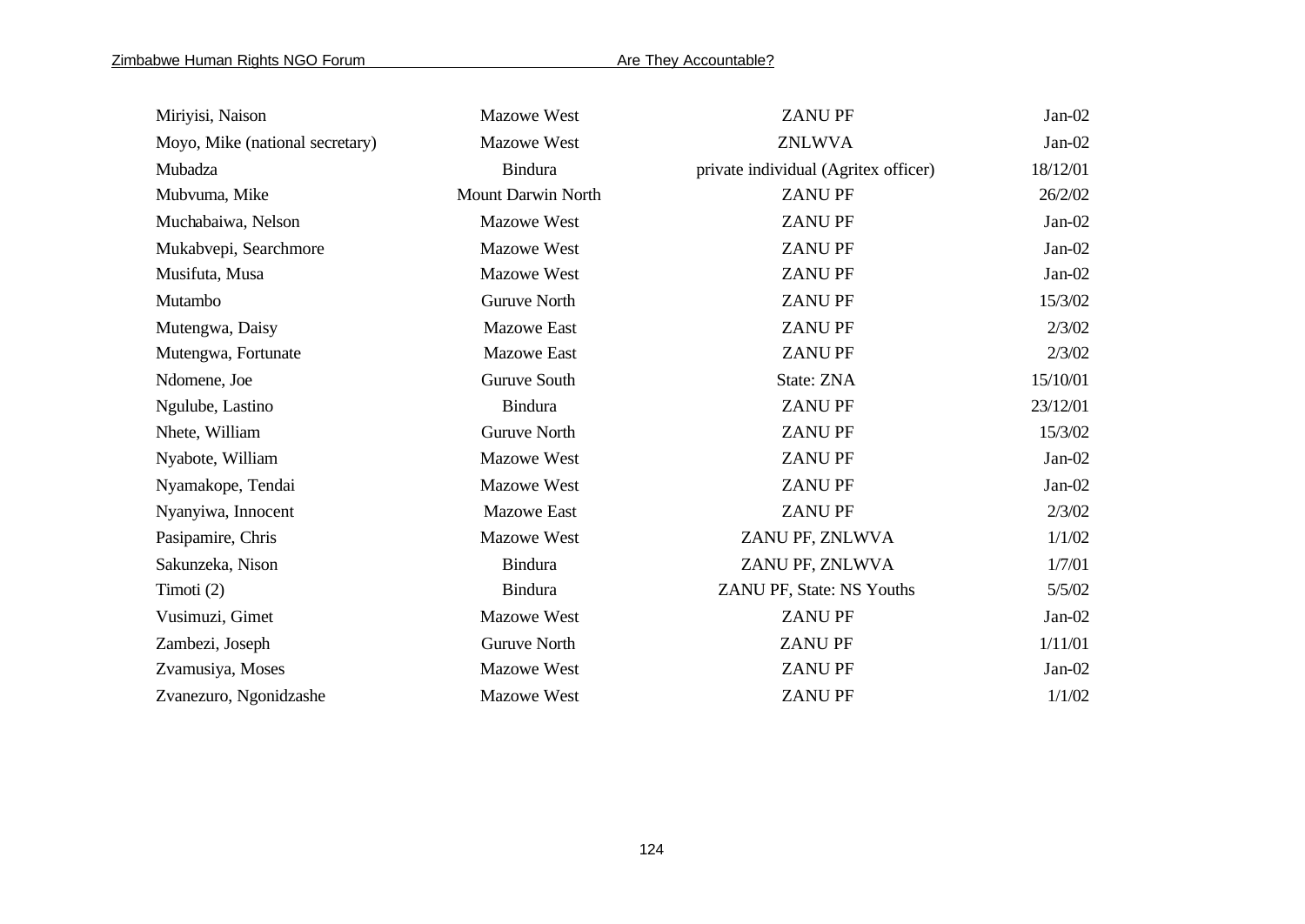# **MASHONALAND EAST PROVINCE**

| Name of Alleged Perpetrator               | Constituency         | Organisation                    | Date     |
|-------------------------------------------|----------------------|---------------------------------|----------|
| Chigwedere                                | Hwedza               | ZANU PF, ZNLWVA                 | 1/8/02   |
| Chikowe, Const                            | marondera east       | ZANU PF, ZNLWVA; State: ZRP     | 15/3/01  |
| Chin'ono, Godfrey                         | Makoni North         | ZANU PF, ZNLWVA                 | 16/4/02  |
| Dehwa, Luke Sande (2)                     | Murehwa South        | <b>MDC</b>                      | 24/1/02  |
| Dhera, (Cde)                              | chikomba             | ZANU PF, ZNLWVA                 | 27/2/01  |
| Gidza, Officer                            | Marondera East /West | STATE: CID, ZRP                 | 14/12/01 |
| Gombe, Ananias (v-chair Manyame district) | Seke                 | <b>ZANUPF</b>                   | 20/3/02  |
| Jera, Edward                              | Marondera East       | <b>ZANUPF</b>                   | 13/10/01 |
| Kasawe, Admire Dickson (3)                | Murehwa South        | <b>MDC</b>                      | 24/1/02  |
| Machangwe, Jacob                          | Makoni North         | ZANU PF, ZNLWVA                 | 16/4/02  |
| Madhaka, Cde                              | chikomba             | <b>ZNLWVA</b>                   | 1/2/02   |
| Makiwa Obert                              | marondera east       | ZANU PF, ZNLWVA; State: ZRP     | 15/3/01  |
| Mufamba                                   | Makoni North         | ZANU PF, ZNLWVA                 | 16/4/02  |
| Mufundisi, Cde.                           | Makoni North         | ZANU PF, ZNLWVA                 | 16/4/02  |
| Murwisi, John                             | Murehwa North        | ZANU PF, ZNLWVA                 | 16/2/02  |
| Mutinhiri, Ambrose (MP)                   | marondera West       | ZANU PF, ZNLWVA                 | 13/4/02  |
| Muuya, Officer                            | Marondera East /West | <b>STATE: CID, ZRP</b>          | 14/12/01 |
| Muzhizhi, Andrew                          | Makoni North         | ZANU PF, ZNLWVA                 | 16/4/02  |
| Padera, (Cde)                             | chikomba             | <b>ZNLWVA</b>                   | 1/2/02   |
| Pemhiwa, Oscar                            | Mabvuku              | <b>MDC</b>                      | 13/1/02  |
| Spicer, Tawanda                           | Mabvuku              | <b>MDC</b>                      | 13/1/02  |
| Venteri, Martin Johannes                  | Seke                 | private individual (farm owner) | 1/9/01   |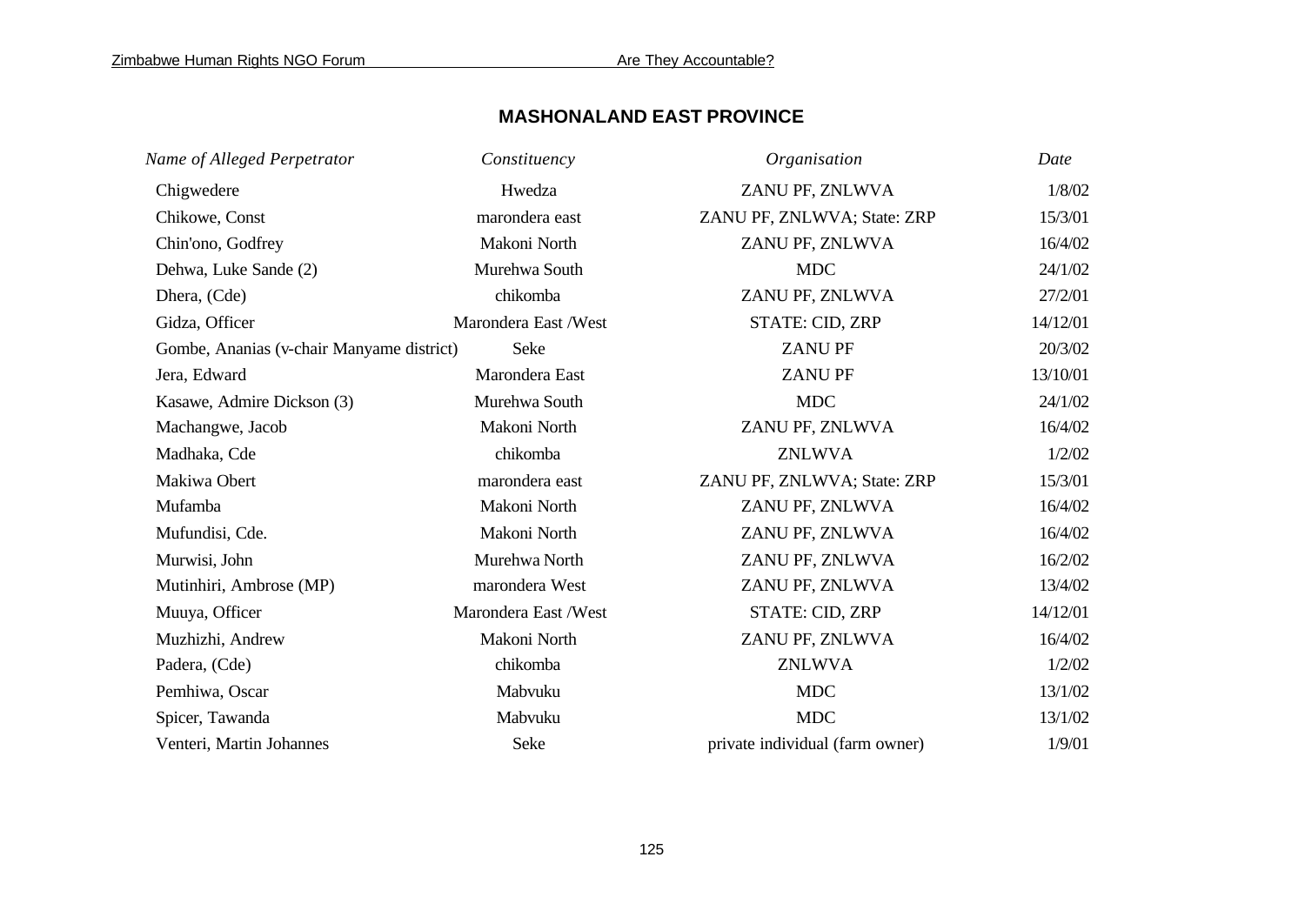# **MASHONALAND WEST PROVINCE**

| Name of Alleged Perpetrator | Constituency             | Organisation                                   | Date     |
|-----------------------------|--------------------------|------------------------------------------------|----------|
| Banda, Shepherd             | Kadoma Central           | <b>MDC</b>                                     | 28/11/01 |
| Bangiro, John               | Hurungwe West            | <b>ZNLWVA</b>                                  | 12/11/01 |
| Barkley, Anthony            | Chinhoyi                 | private individuals (farmowners)               | 6/8/01   |
| Bemba, William              | Chinhoyi / Zvimba North  | private individuals (settlers on Hunyani farm) | 12/3/02  |
| Benhilda                    | Hurungwe East            | <b>ZANUPF</b>                                  | 20/12/01 |
| Chaita, Chance              | Hurungwe East            | <b>ZANUPF</b>                                  | 20/12/01 |
| Chihota                     | Zvimba North             | <b>ZANUPF</b>                                  | 14/1/02  |
| Chihuni                     | Zvimba North             | <b>ZANUPF</b>                                  | 14/1/02  |
| Chimbetu, Colin             | Mhondoro, Marondera West | <b>ZANUPF</b>                                  | 14/3/02  |
| Chirimanyemba, Pomerai      | Chinhoyi / Zvimba North  | private individuals (settlers on Hunyani farm) | 12/3/02  |
| Chishaya, Taurayi           | Kadoma Central           | <b>MDC</b>                                     | 28/11/01 |
| Chiza, Elizabeth            | Chegutu                  | <b>ZNLWVA</b>                                  | 30/11/01 |
| Damani, Anthony             | Kadoma Central           | <b>MDC</b>                                     | 28/11/01 |
| Dambudza                    | Zvimba North             | <b>ZANUPF</b>                                  | 14/1/02  |
| de Jager, Ben Lawrence      | Chinhoyi                 | private individuals (farmowners)               | 6/8/01   |
| Diza, Ngoni Benjie          | Hurungwe East            | <b>ZANUPF</b>                                  | 20/12/01 |
| Dzukwa, Malvin              | Mhondoro                 | <b>ZANUPF</b>                                  | 2/4/02   |
| Fanwell, Solomon            | Kadoma Central           | <b>MDC</b>                                     | 28/11/01 |
| Gendi, David                | Zvimba South             | ZANU PF, ZNLWVA                                | 13/3/02  |
| Gumireshe, Calestino        | Kadoma Central           | <b>MDC</b>                                     | 28/11/01 |
| Jambaya, Harrison           | Mhondoro                 | ZANU PF, ZNLWVA                                | 18/3/02  |
| Jansen Arnoldus             | Chinhoyi                 | private individuals (farmowners)               | 6/8/01   |
| Kabanda, Shingirai          | Mhondoro                 | <b>ZANUPF</b>                                  | 2/4/02   |
| Kangachepi                  | Zvimba North             | <b>ZANUPF</b>                                  | 14/1/02  |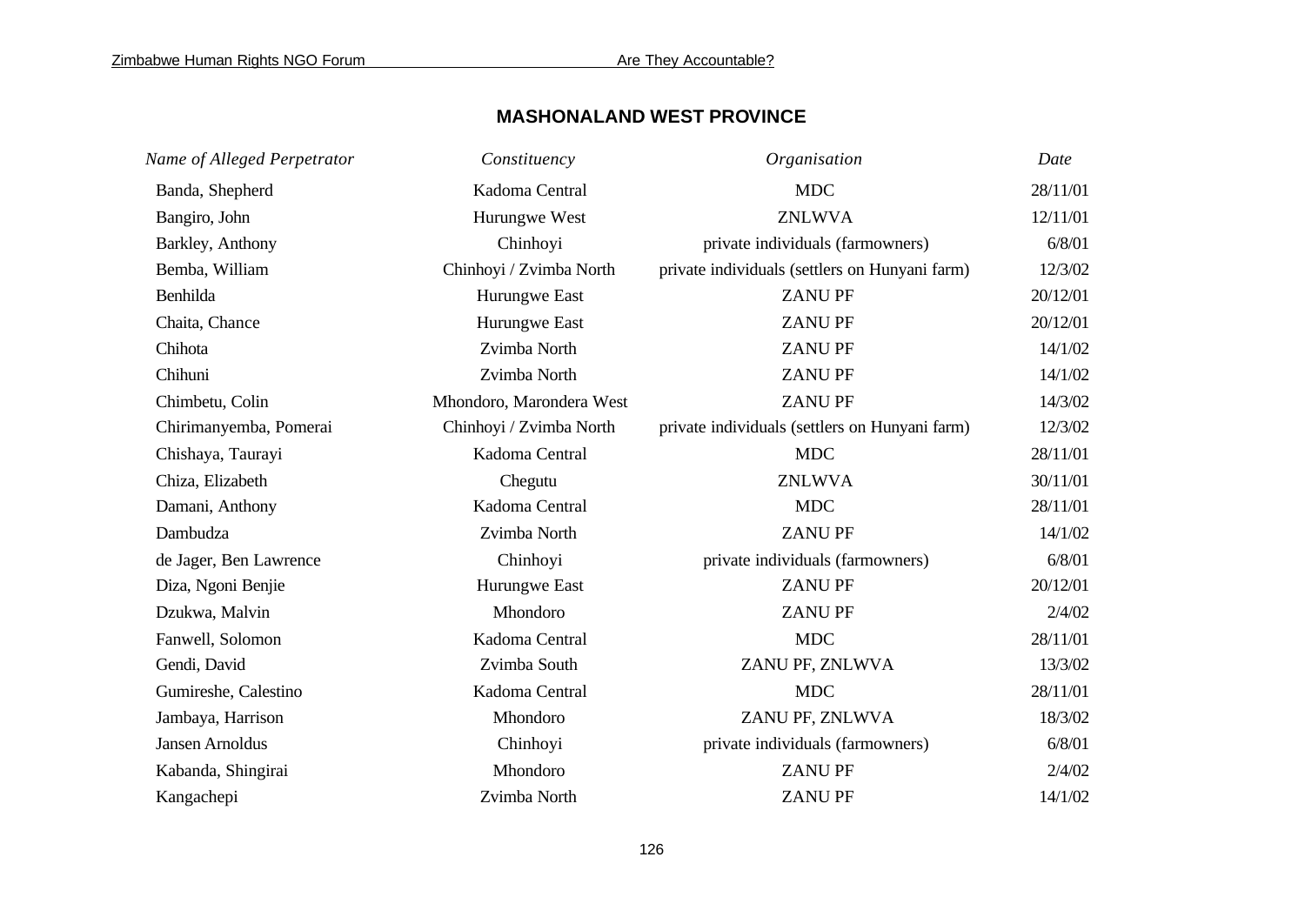| Katendera, Peter        | Mhondoro                | <b>ZANUPF</b>                                  | 3/1/02   |
|-------------------------|-------------------------|------------------------------------------------|----------|
| Kawanzaruva, Harrington | Mhondoro                | ZANU PF, ZNLWVA                                | 18/3/02  |
| Kembo, Sandram          | Zvimba North            | <b>ZANUPF</b>                                  | 14/1/02  |
| Kowo, Never             | Zvimba South            | ZANU PF, ZNLWVA                                | 26/4/02  |
| Kudemba, Tinashe        | Kadoma Central          | <b>MDC</b>                                     | 28/11/01 |
| Kwaramba, Oska          | Hurungwe East           | <b>ZANUPF</b>                                  | 20/12/01 |
| Maduveko, Tawanda       | Kadoma Central          | <b>MDC</b>                                     | 28/11/01 |
| Mafuta, Picket          | Kadoma Central          | <b>MDC</b>                                     | 28/11/02 |
| Majoyi, Oswald          | Chegutu                 | <b>ZANUPF</b>                                  | 11/3/01  |
| Makiwa Shusha (sgt)     | Zvimba North            | State: ZRP                                     | 18/11/02 |
| Makuwerere, Japhet      | Hurungwe East           | <b>ZNLWVA</b>                                  | 1/8/02   |
| Makwiramiti, Sekesai    | Chinhoyi / Zvimba North | private individuals (settlers on Hunyani farm) | 12/3/02  |
| Manambi, Joyce          | Zvimba North            | <b>ZANUPF</b>                                  | 14/1/02  |
| Mango, Marks            | Mhondoro                | <b>ZANUPF</b>                                  | 2/4/02   |
| Marillier, Scott        | Chinhoyi                | private individuals (farmowners)               | 6/8/01   |
| Marufu, Kenny           | Mhondoro                | <b>ZANUPF</b>                                  | 2/4/02   |
| Matenga (2)             | Hurungwe West           | ZANU PF, ZNLWVA                                | 1/7/02   |
| Matinere                | Hurungwe East           | <b>ZNLWVA</b>                                  | 30/8/02  |
| Mauza, Costa (2)        | Mhondoro                | ZANU PF, ZNLWVA                                | 18/3/02  |
| Mavata, Hlupeko (2)     | Chinhoyi                | <b>ZANUPF</b>                                  | 7/3/02   |
| Mazvidzwa, Butane       | Kadoma Central          | <b>MDC</b>                                     | 28/11/01 |
| MClaine, Charles        | Kadoma Central          | <b>MDC</b>                                     | 28/11/01 |
| Mhambe, Emmanuel        | Zvimba North            | <b>ZANUPF</b>                                  | 14/1/02  |
| Mhike, Kizito           | Kadoma Central          | <b>MDC</b>                                     | 28/11/01 |
| Moyo, (Cde)             | Chegutu                 | ZANU PF, ZNLWVA                                | 22/2/02  |
| Muchenje, Abel          | Mhondoro                | <b>ZANUPF</b>                                  | 2/4/02   |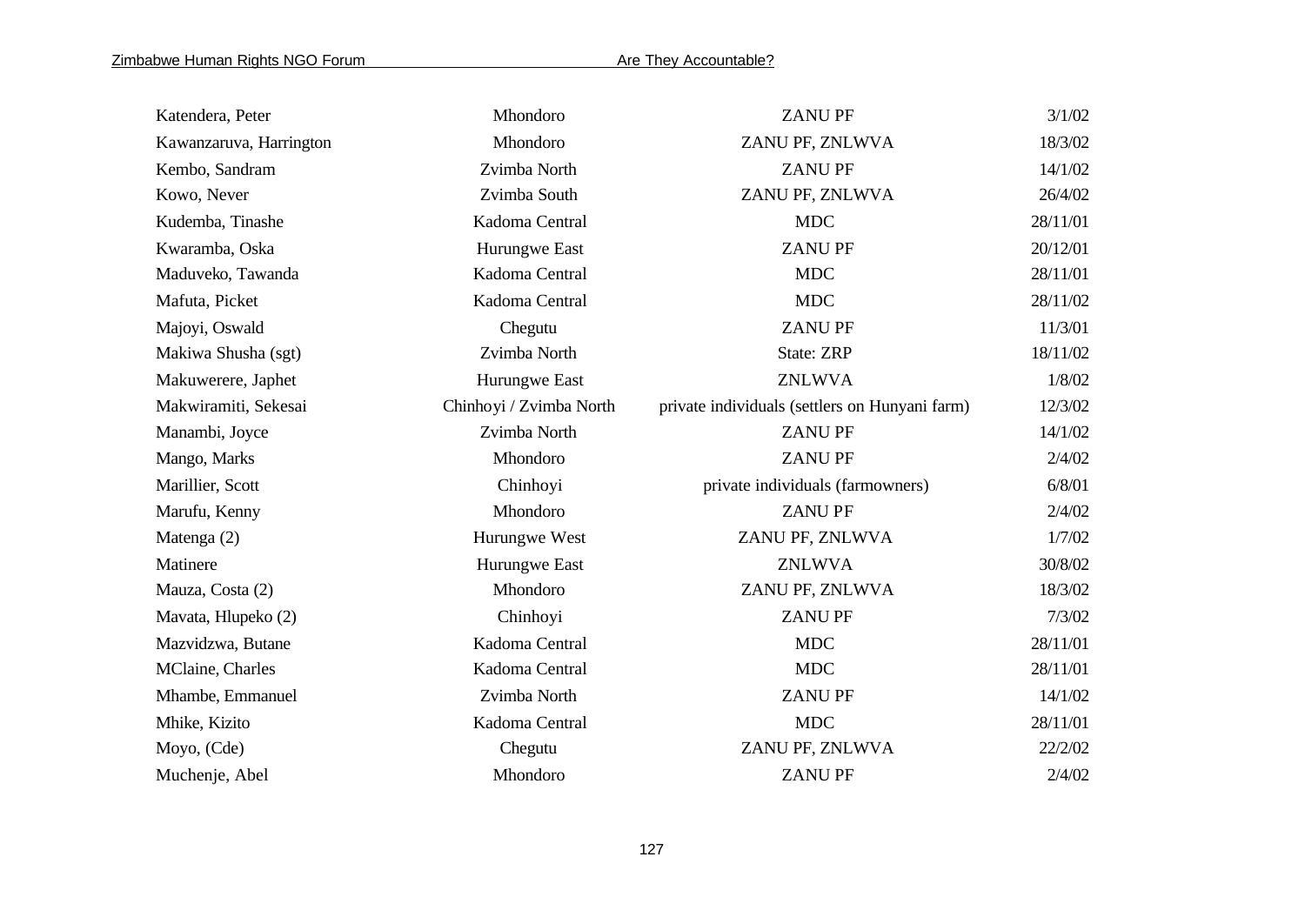| Mukwanzi, Easu (2)    | Chinhoyi                 | <b>ZANUPF</b>                                  | 7/3/02   |
|-----------------------|--------------------------|------------------------------------------------|----------|
| Mupedzesi Lazarus (2) | Zvimba South             | ZANU PF, ZNLWVA                                | 26/3/02  |
| Musaiwale, Gift       | Zvimba North             | <b>ZANUPF</b>                                  | 14/1/02  |
| Musora, Vernon        | Chinhoyi / Zvimba North  | private individuals (settlers on Hunyani farm) | 12/3/02  |
| Muyamba, Colin        | Mhondoro, Marondera West | <b>ZANUPF</b>                                  | 13/3/02  |
| Muzambi, Garikai      | Chinhoyi / Zvimba North  | private individuals (settlers on Hunyani farm) | 12/3/02  |
| Ndlovu, Biceps        | Chinhoyi                 | <b>ZANUPF</b>                                  | 7/3/02   |
| Nyabadza, Basil       | Chegutu                  | <b>ZANUPF</b>                                  | 25/10/01 |
| Nyanzira, Joseph      | Chegutu                  | <b>ZANUPF</b>                                  | 25/10/01 |
| Nyaude, Misheck       | Hurungwe East            | <b>ZANUPF</b>                                  | 20/12/01 |
| Pembedza, Duncan      | Kadoma West              | <b>ZNLWVA</b>                                  | 14/11/01 |
| Phiri                 | Kadoma Central           | <b>ZANUPF</b>                                  | 23/4/02  |
| Rusike, Agnes         | Mhondoro / Chegutu?      | <b>ZANUPF</b>                                  | 1/3/02   |
| Ruzvidzo, Evans       | Kadoma Central           | <b>MDC</b>                                     | 28/11/01 |
| Shumba, Malaba        | Kadoma Central           | <b>ZNLWVA</b>                                  | 1/4/02   |
| Sinclair, Jim         | Mhondoro                 | private individuals acting collectively        | 12/6/01  |
| Sopa, Jealous         | Chinhoyi / Zvimba North  | private individuals (settlers on Hunyani farm) | 12/3/02  |
| Steele, James         | Chinhoyi                 | private individuals (farmowners)               | 6/8/01   |
| Steele, William       | Chinhoyi                 | private individuals (farmowners)               | 6/8/01   |
| Zhanda, Paddy         | Chegutu                  | <b>ZANU PF</b>                                 | 25/10/01 |
| Zuze, Jane $(2)$      | Chinhoyi                 | private individuals (farm workers)             | 8/8/01   |
| Zvikaramba, Hollyman  | Chinhoyi / Zvimba North  | private individuals (settlers on Hunyani farm) | 12/3/02  |
| Zvikaramba, Mrs.      | Zvimba South             | ZANU PF, ZNLWVA                                | 26/4/02  |
| Zvoushe, Eliah        | Zvimba North             | <b>ZANUPF</b>                                  | 14/1/02  |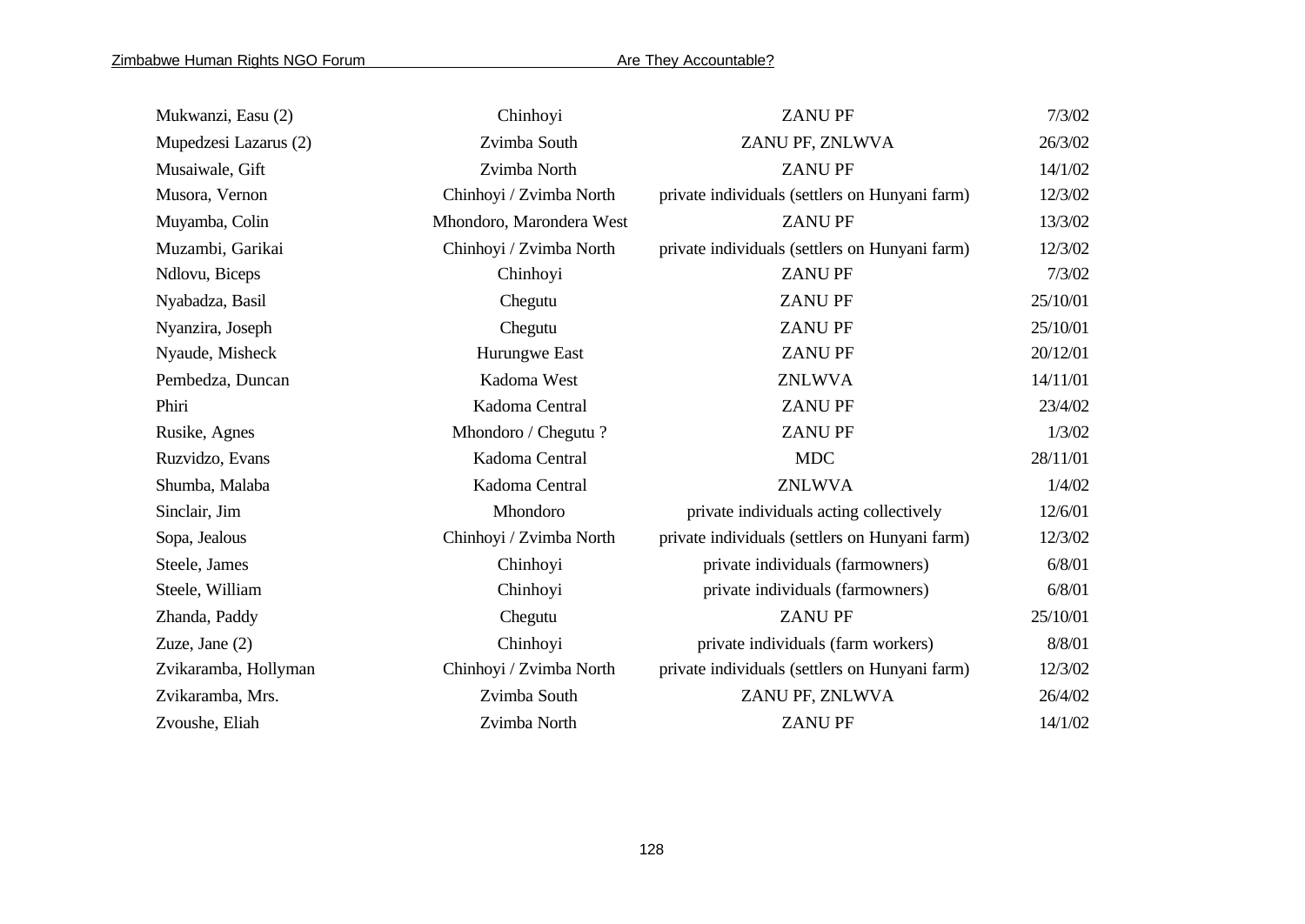## **MASVINGO PROVINCE**

| Name of Alleged Perpetrator | Constituency             | Organisation                           | Date     |
|-----------------------------|--------------------------|----------------------------------------|----------|
| Baloyi, Aaron(MP)           | Chiredzi South           | ZANU PF, ZNLWVA                        | 7/7/01   |
| Chadema, Gilbert            | <b>Masvingo Central</b>  | ZANU PF, ZNLWVA                        | 25/10/01 |
| Charumbira, Fortunate Chief | Masvingo North?          | private individual acting collectively | 9/8/02   |
| Chirove, Winterton (2)      | <b>Masvingo North</b>    | <b>ZANUPF</b>                          | 4/4/02   |
| Hungwe, Josiah              | <b>Masvingo North</b>    | ZANU PF, ZNLWVA                        | 1/1/01   |
| Jeremani, Luke              | <b>Masvingo Central</b>  | <b>MDC</b>                             | 2/2/02   |
| Mabhunu, Tongai             | Chiredzi North           | ZANU PF, ZNLWVA                        | 2/4/02   |
| Macheka, Poto               | Chiredzi North           | ZANU PF, ZNLWVA                        | 2/4/02   |
| Mahofa, Perita              | <b>Gutu North</b>        | ZANU PF, ZNLWVA                        | 14/12/01 |
| Mahofa, Shuvai              | Gutu North               | State (dep min youth etc), ZANU PF     | 9/3/02   |
| Mahonye, Michael (2)        | Masvingo Central / South | private individuals (villagers)        | 10/8/02  |
| Makaye, Joseph              | Bikita East / West       | <b>STATE: CIO</b>                      | 18/9/01  |
| Mayenga, Mayenga            | Bikita East/West         | <b>ZANUPF</b>                          | 20/1/02  |
| Mazanhi, Ishmael            | <b>Masvingo North</b>    | State: ZNA                             | 14/2/02  |
| Mujuru, Petros              | <b>Masvingo North</b>    | State: ZNA                             | 14/2/02  |
| Musiri, Justice             | Masvingo North           | State: ZNA                             | 14/2/02  |
| Musoro, Shadreck (2)        | Bikita East/West         | <b>ZANUPF</b>                          | 20/1/02  |
| Nganduni, Robert            | Chiredzi South / North   | private individual (farm guard)        | 11/11/01 |
| Nheve, Samson               | <b>Masvingo Central</b>  | <b>MDC</b>                             | 2/2/02   |
| Nhongo                      | Bikita East/West         | <b>ZANUPF</b>                          | 20/1/02  |
| Rapozo, George              | Masvingo North/South     | ZNLWVA, ZANU PF                        | 20/1/02  |
| Rukwara, Vaina              | Zaka East/West           | ZANU PF, ZNLWVA                        | 18/6/02  |
| Sithole, Darlington         | <b>Masvingo Central</b>  | ZANU PF, ZNLWVA                        | 1/1/02   |
| Sonono, Blessing            | <b>Masvingo North</b>    | <b>ZANUPF</b>                          | 4/4/02   |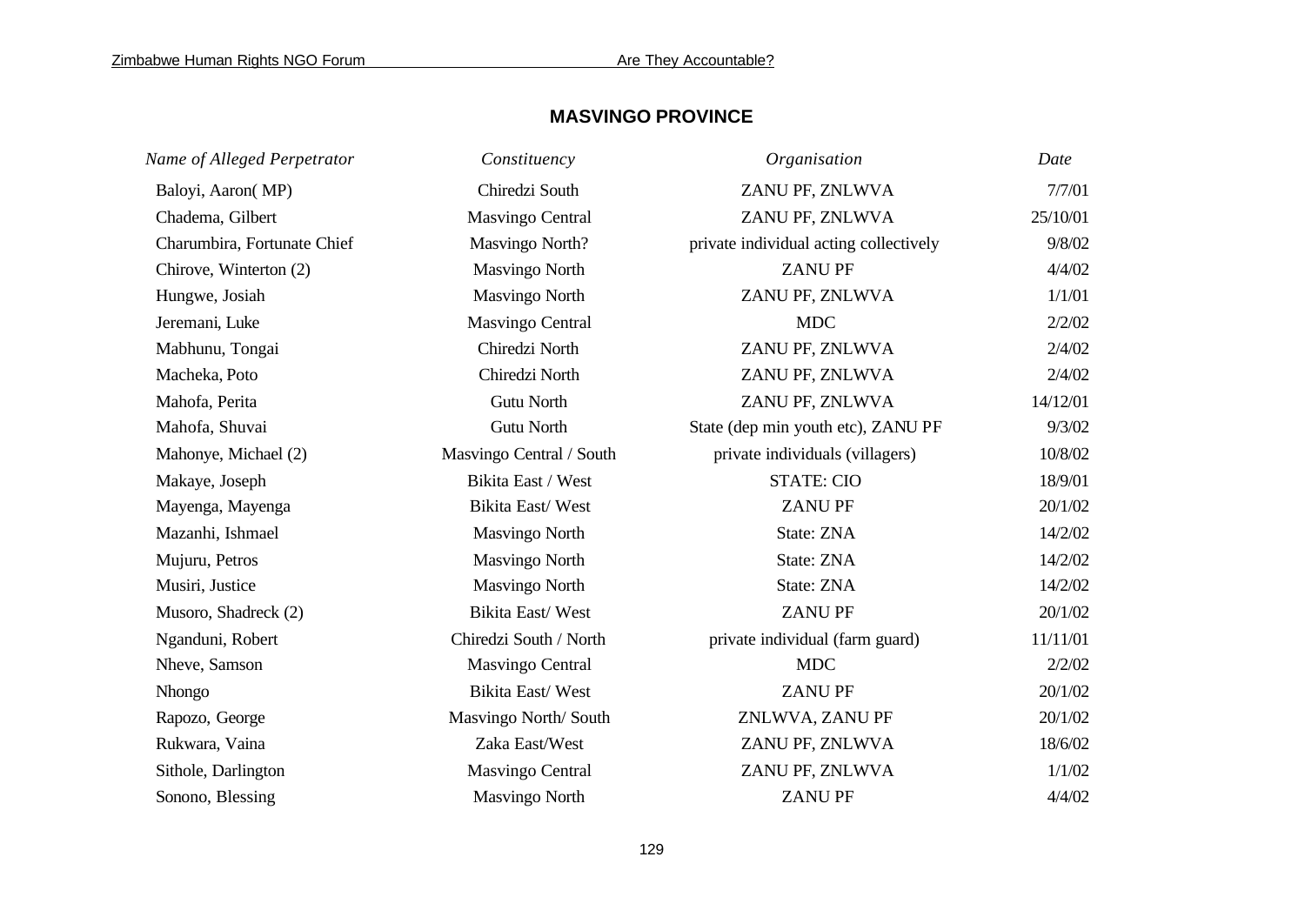# **MATABELELAND NORTH PROVINCE**

| Mhoti                     | Nkayi      | ZNLWVA, ZANU PF      | 8/8/01  |
|---------------------------|------------|----------------------|---------|
| Mugande, MVelenga         | Binga      | <b>ZANUPF</b>        | 10/4/02 |
| Nkomo, Leonard Councillor | Tsholotsho | ZANU PF, ZNLWVA, CIO | 1/2/02  |
| Johnson, Peter            | Nkayi      | private individuals  | 6/4/02  |
| Lamprecht, Timothy John   | Nkayi      | private individuals  | 6/4/02  |
| Pascal, Richard           | Nkayi      | private individuals  | 6/4/02  |

## **MATABELELAND SOUTH PROVINCE**

| Name of Alleged Perpetrator | Constituency | Organisation                                     | Date     |
|-----------------------------|--------------|--------------------------------------------------|----------|
| Joubert, Andrew David       | Bubi-Umguza  | private individuals (farm owner + farm guards)   | 6/8/01   |
| Mohadi, Kembo               | Beitbridge   | State: Deputy Minister of Higher Education       | May 2002 |
| Ncube, Samson               | Bubi-Umguza  | private individuals (farm owner + farm guards)   | 6/8/01   |
| Ncube, Wellington           | Bubi-Umguza  | private individuals (farm owner $+$ farm guards) | 6/8/02   |
| Ndlovhu, Frank              | unknown      | private individuals (farm invaders)              | 1/9/01   |
| Ndlovhu, Tennyson           | Umzingwane   | ZANU PF, ZNLWVA                                  | 7/4/02   |

## **MIDLANDS PROVINCE**

| Name of Alleged Perpetrator | Constituency        | Organisation               | Date    |
|-----------------------------|---------------------|----------------------------|---------|
| Bhebhe, Fidelis             | Kwekwe              | <b>ZANUPF</b>              | 18/9/01 |
| Chinyoka                    | Gokwe South         | ZANU PF, ZNLWVA; State ZRP | 1/10/01 |
| Chitoro Kufa, Wilson (2)    | Mberengwa East      | ZNLWVA, ZANU PF            | 1/12/01 |
| Chitoro, Divine             | Mberengwa East/West | ZANU PF, ZNLWVA            | 20/3/02 |
| Chivererwa, Lot             | Mberengwa East      | ZANU PF, ZNLWVA            | 20/3/02 |
| Chokowore, Patrick          | Gokwe South         | ZANU PF; ZNLWVA; State ZRP | 31/7/01 |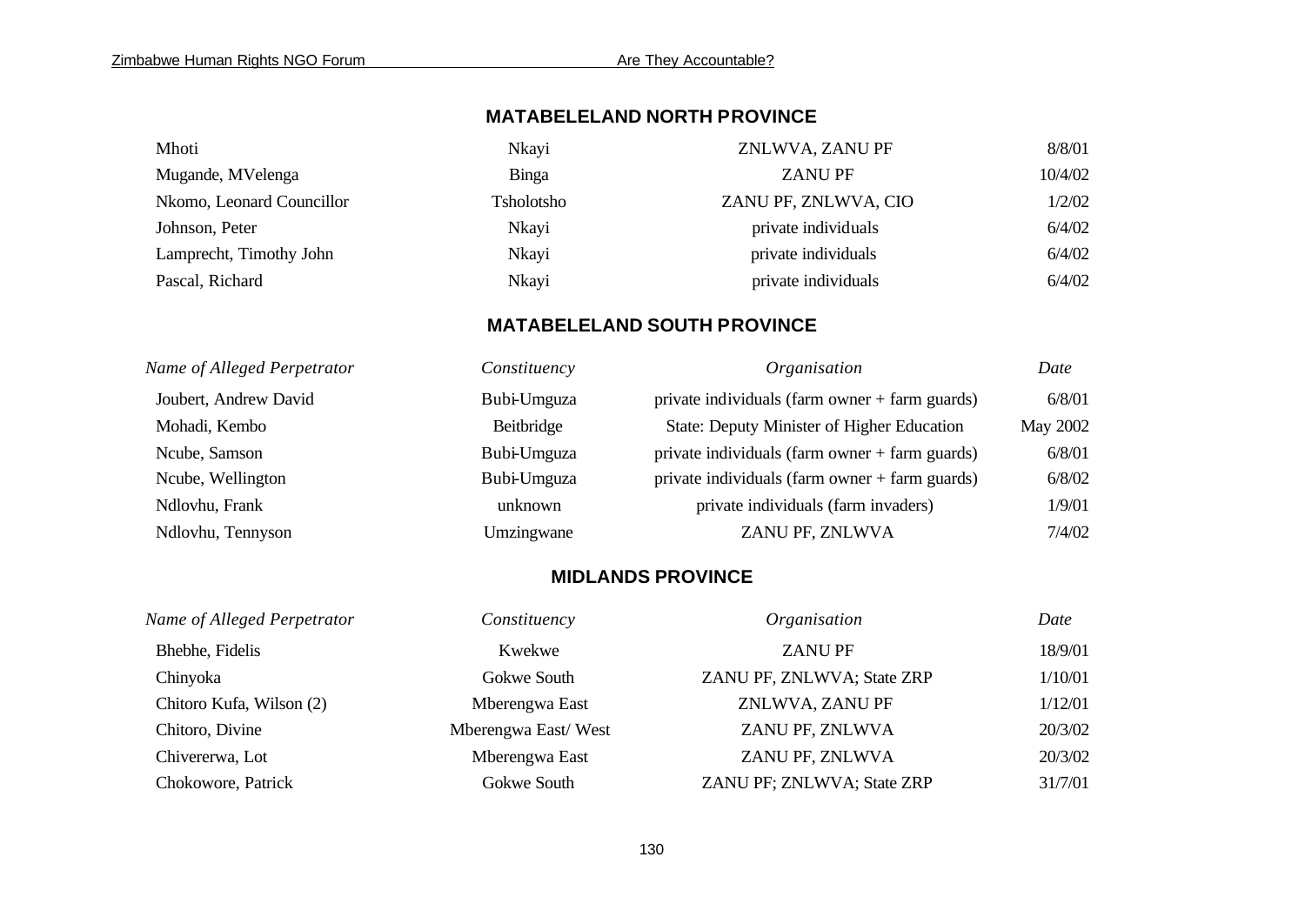| Jere, Stella                | Kwekwe                | <b>ZANUPF</b>               | Sep-01   |
|-----------------------------|-----------------------|-----------------------------|----------|
| Kasukuwere, Saviour         | Gokwe North           | State: CIO                  | 1/1/01   |
| Koke, Nyasha                | Mberengwa East / West | ZNLWVA, ZANU PF             | 1/10/01  |
| Madove, Matthias            | Kwekwe                | <b>ZANUPF</b>               | 11/3/02  |
| Madyira (district chair)    | <b>Gokwe East</b>     | State: ZRP (cid); ZANU PF   | Dec-02   |
| Manisa, Emmanuel            | Gokwe West            | <b>ZANUPF</b>               | 29/3/02  |
| Manisa, Tapiwa              | Gokwe West            | <b>ZANUPF</b>               | 29/3/02  |
| Maphosa, Hapyson            | Gweru Rural           | ZANU PF, ZNLWVA             | 13/2/02  |
| Matanga, Ben (ex-MP)        | Mberengwa East        | ZANU PF, ZNLWVA             | 20/3/02  |
| Mazhambe                    | Gokwe South           | ZANU PF, ZNLWVA; State ZRP  | 31/7/01  |
| Mazhara, Godfrey            | Gokwe South           | ZANU PF, ZNLWVA; STATE ZRP  | 31/7/01  |
| Mbambai                     | Gokwe South           | zanu- pf, ZNLWVA; STATE ZRP | 31/7/01  |
| Mucheche, Chirasha          | Mberengwa East        | <b>ZANUPF</b>               | 6/1/02   |
| Mucheregwa, Walter          | Mberengwa East / West | ZANU PF, ZNLWVA             | $Jan-02$ |
| Mugabe                      | Gokwe South           | ZANU PF, ZNLWVA; STATE ZRP  | 31/7/01  |
| Mujikwa, Never              |                       | <b>MDC</b>                  | 23/2/02  |
| Mukuwe, Paul (2)            | Gokwe South           | <b>MDC</b>                  | 5/7/00   |
| Mutimwi, David              | Kwekwe                | <b>ZANUPF</b>               | 1/1/01   |
| Muzenda (3)                 | Kwekwe                | ZANU PF "                   | 22/4/02  |
| Ncube, Luke                 | Gokwe West            | <b>ZANUPF</b>               | 29/3/02  |
| Ndowani, Douglas            | Gokwe West            | ZANU PF, ZNLWVA             | 1/7/01   |
| Nhidza, Crispen             | Kwekwe                | <b>ZANUPF</b>               | 18/9/01  |
| Nkomo, Thulani              | Gokwe West            | <b>ZANUPF</b>               | 2/10/01  |
| Sakahowa, Lovemore (3)      | Shurugwi              | ZNLWVA, ZANU PF             | 28/12/01 |
| Saurombe, Raymond Chief (2) | Gokwe                 | <b>ZANUPF</b>               | 20/3/02  |
| Shiri, Elly                 | Mberengwa East        | ZANU PF, ZNLWVA             | 20/3/02  |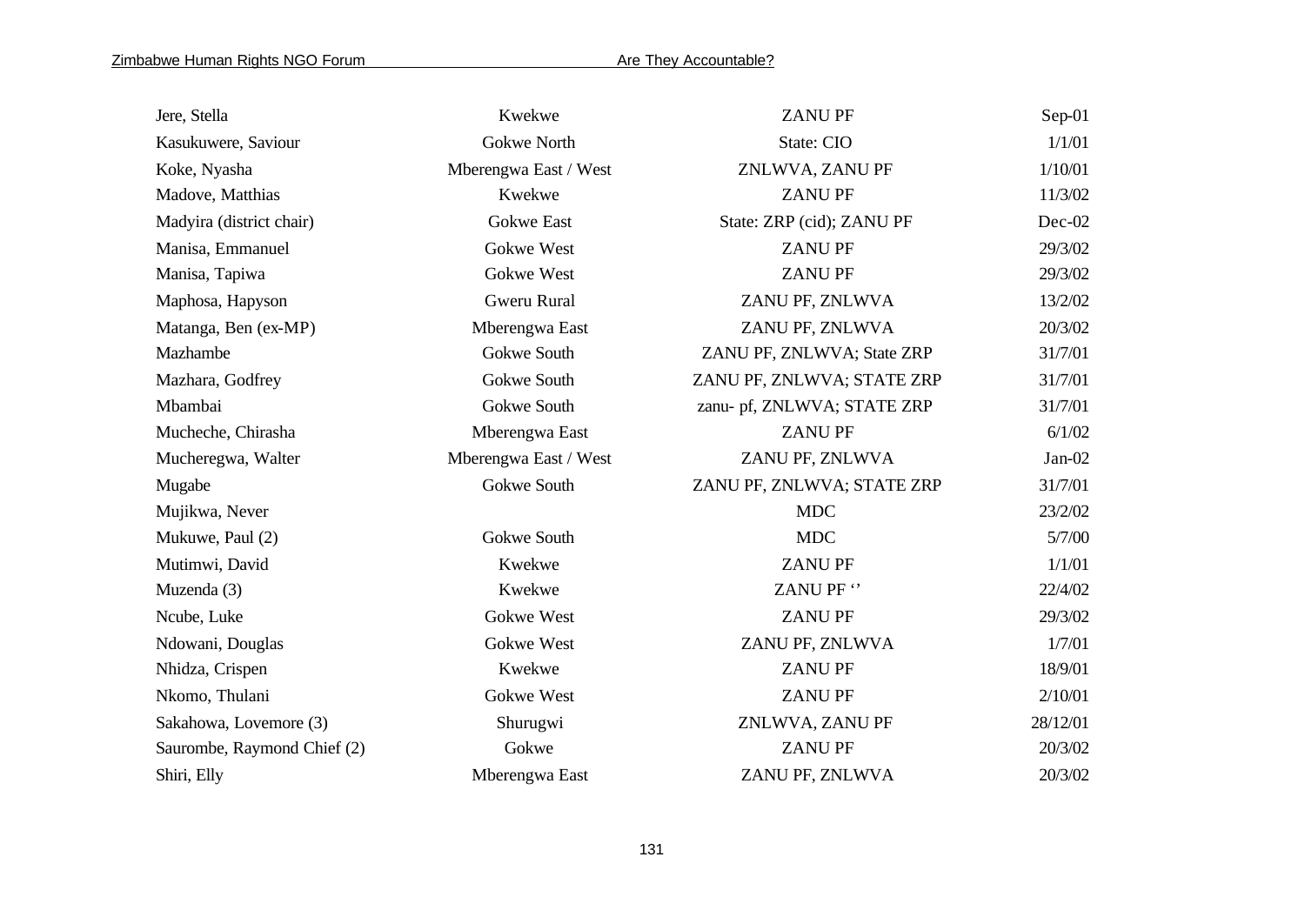| Shumba (CID officer) | Gokwe East  | State: ZRP (cid); ZANU PF  | 1/12/01 |
|----------------------|-------------|----------------------------|---------|
| Siziba, Bernard      | Gokwe South | ZANU PF, ZNLWVA; STATE ZRP | 17/6/01 |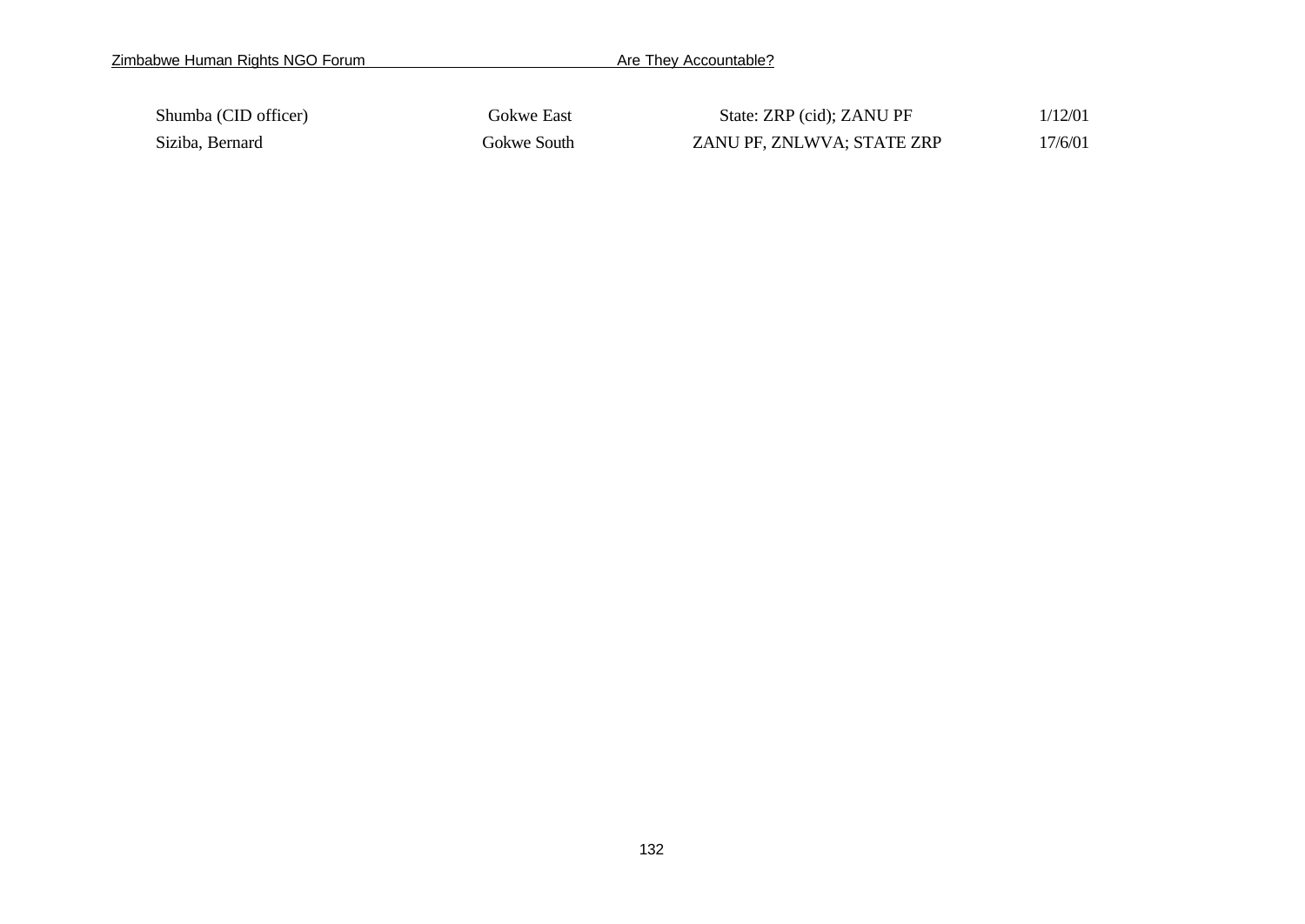## **APPENDIX 2: LIST OF REPORTED POLITICALLY MOTIVATED MURDERS**

Full alphabetical list of reported deaths related to political violence of as from 1 June 2001 – 30 June 2002 with the date of death, and location (i.e. province and constituency)

*Note: This list is subject to update and correction as and when new/additional information becomes available.* 

1. **CHACHA, Augustus**, (MDC), 08 December 2001, Midlands, Shurugwi

**Circumstances surrounding death:** Reportedly abducted by suspected ZANU PF supporters. Body found floating in Gonye dam near his home two days later (Monday 10 Dec). Chacha had complained of being tailed by strangers after he had been forced to leave Gokwe in August where he had been an MDC organiser

Source: **Daily News 11 December 2001** 

**Prosecution/ restitution reported by source:** unknown

**Alleged Perpetrators: Name:** Unnamed

**Organisation/ Party:** ZANU PF

## 2. **CHAKWENYA, John, (MDC), 2 July 2001, Harare, Hatfield (Epworth)**

**Circumstances surrounding death:** Allegedly abducted to a war veterans base, tortured and killed.

**Source:** Daily News 7 December 2001 **Prosecution/ restitution reported by source:** unknown

**Alleged Perpetrators: Name:** unknown

## **Organisation/ Party:** ZNLWVA

- 3. **CHAMBATI, Milton,** (MDC), 20 December 2001, Mashonaland West, Hurungwe East
	- **Circumstances surrounding death***:* Reportedly stabbed to death and head hacked off. The perpetrators are suspected of being a part of a ZANU PF militia, which graduated from the Border Gezi Youth Training Centre in Mount Darwin. Officially the centre was set up as a Nation Service training facility. A businessman at the growth point, Godfrey Munhuweyi Gumbo, witnessed the attack; his store was looted following the attack. The police intervened after the attack on Gumbo's store and took Chambati's body to Karoi hospital mortuary.

**Source***: Daily News* 24, 28 December 200 1, 11 January 2002; *Herald* 29 December 2001

- **Prosecution/ restitution reported by source:** Perpetrators arrested, charged with murder, remanded in custody
- **Alleged Perpetrators: Name:** Ngoni Benjie Diza, Misheck Nyaude, Chance Chaita, Benhilda, Oska Kwaramba

## **Organisation/ Party:** ZANU PF

- 4. **CHATUNGA, Richard**, (MDC), 20 January 2002, Masvingo, Bikita East
	- **Circumstances surrounding death:** Died after ZANU PF supporters allegedly assaulted him. ZANU PF supporters force-marched him from his homestead at night and ordering him to denounce his MDC membership. Assaulted with sticks in full view of about 140 other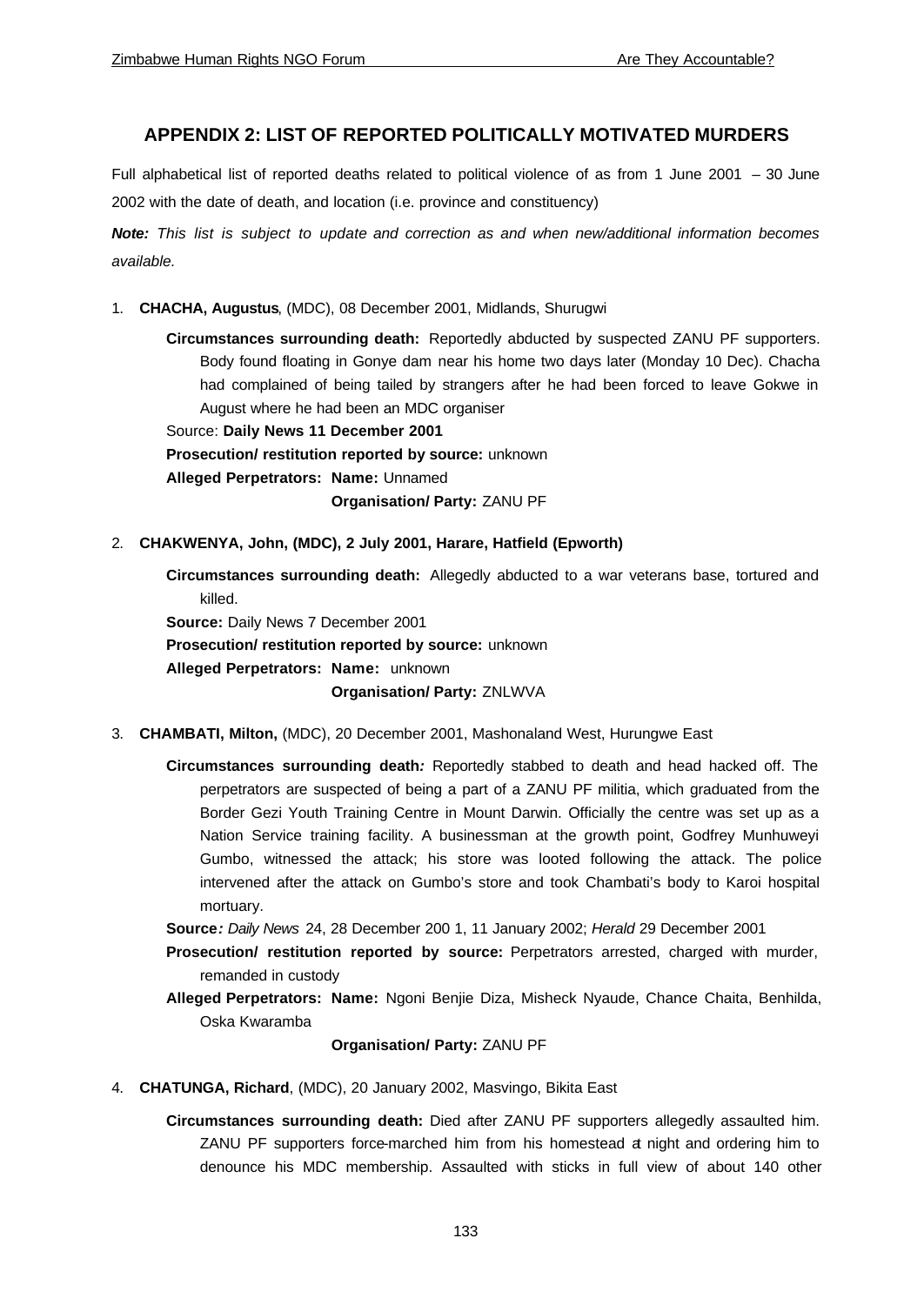ZANU PF youths. The group continued to beat up Chatunga until he collapsed. Body dragged and left in the bush. Nhongo William and Musoro Shadreck were arrested and charged with the murder. Chatunga died on arrival at Chikuku Hospital in Bikita.

**Source:** *Herald* 22, 29 January 2002; *Daily News* 1 February 2002

**Prosecution/ restitution reported by source:** Nhongo and Musoro charged with murder, denied bail and not asked to plead, Mayenga still at large

**Alleged Perpetrators: Name:** Nhongo William, Musoro Shadreck and Mayenga **Organisation/ Party:** ZANU PF

## **5. CHEMVURA, Lameck**, UZ Student, 24 November 2001, Manicaland, Makoni East

**Circumstances surrounding death:** Reportedly assaulted aboard a train by a uniformed soldier who accused him of being an MDC supporter. Thrown off the moving train. Lameck Chemvura was travelling from Harare to Mutare by train. There were 6 ZNA officers in the same coach as him. They accused him of being a MDC supporter and started assaulting him with booted feet and fists. One of them strangled him and pressed him against the coach floor until he died. Lameck was then thrown out of the moving train. All in all there were 150 soldiers on the train travelling from Inkomo Barracks to Grand Reef in Mutare. Only one of the soldiers, Sam Kuwa, was arrested and is being charged for the murder. He is currently in remand prison.

**Source:** *Daily News* 26 November 2001*; Herald* 27 November 2001

**Prosecution/ restitution reported by source:** Six soldiers reported arrested (DN) and in custody at Odzi army barracks; (H) reported 1 soldier arrested and to appear in court

**Alleged Perpetrators: Name:** Private Kugwa + unnamed

### **Organisation/ Party:** ZNA

- 6. **CHIDARI Micah,** (ZANU PF), 2 April 2002, Mashonaland West, Mhondoro
	- **Circumstances surrounding death:** Reportedly dragged from home in the early hours of the morning and taken to a ZANU PF torture base, together with his mother Rudia and 11 year-old brother Tachapera. He was beaten for 2 hours with a fan belt for allegedly stealing bananas and sugarcane from a woman from the same area. He died as a result of the beating.
	- **Source:** *Sunday Mail* 7 April 2002; *Daily News* 6 April 2002
	- **Prosecution/ restitution reported by source:** The five perpetrators were charged with murder; remanded in custody to 21.5.02
	- **Alleged Perpetrators: Name:** Dzukwa, Malvin; Kabanda, Shingirai; Mango, Marks; Marufu, Kenny; Muchenje, Abel

**Organisation/ Party:** ZANU PF

7. **CHITEHWE, Mr**, (ZNLWVA), January 2002, Harare, Hatfield

**Circumstances surrounding death:** Allegedly hit on the head by a fellow war veteran at a base in Epworth. Died instantly

**Source:** *Daily News* 18 January 2002

**Prosecution/ restitution reported by source:** Marufu on the run after he was arrested and then later released

**Alleged Perpetrators: Name:** Raised MARUFU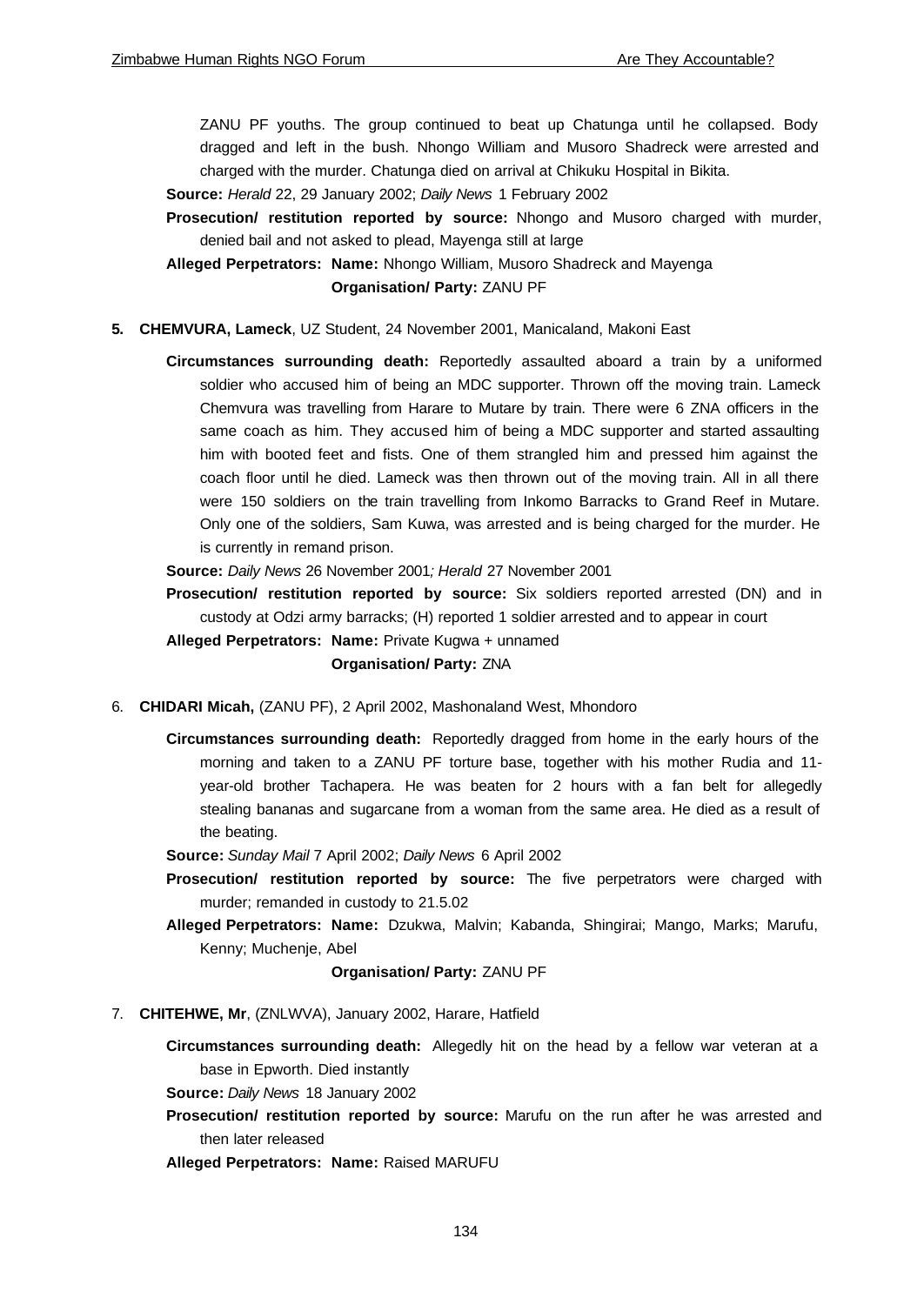## **Organisation/ Party:** ZNLWVA

8. **CHITEMRERE, Mhondiwa**, (MDC), 30 October 2001, Mashonaland East, Murehwa South

**Circumstances surrounding death***:* No details available of incidents leading to his death **Source***: Daily News* 7 December 2001 **Prosecution/ restitution reported by source:** Unknown **Alleged Perpetrators: Name:** Unnamed **Organisation/ Party:** Unknown

- 9. **CHIWAURA, Moffat Soka**, (MDC), 29 December 2001, Mashonaland Central, Bindura (body found on 18 January)
	- **Circumstances surrounding death:** Allegedly abducted from a funeral in Bindura in December by ZANU PF supporters. Remains found wrapped in a plastic bag on Atherstone farm. Chiwaura, who is Trymore Midzi's brother-in-law, was abducted from his funeral; Atherstone Farm belongs to Nicholas Goche (Minister of State Security in the President's office + MP for Shamva)

**Source:** Daily News 22 January 2002

**Prosecution/ restitution reported by source:** Unknown

**Alleged Perpetrators: Name:** Unnamed

**Organisation/ Party:** ZANU PF

- 10. **COBBET, Robert Fenwick,** (commercial farmer), 6 August 2001, Midlands, Kwekwe
	- **Circumstances surrounding death:** Allegedly attacked with an axe after the attackers attempted to strangle him with a wire. Sustained deep cut to his head and died of resultant injuries. War veterans occupied Cobbet's farm last year and have been parcelling out land, stealing cattle and disrupting activities.

**Source:** Daily News 06, 11 August 2001; Herald 06, 11 August 2001

**Prosecution/ restitution reported by source:** Unknown

**Alleged Perpetrators: Name:** Unnamed

**Organisation/ Party:** Unknown

11. **DHLIWAYO, Willis**, (ZNLWVA), 25 December 2001, Manicaland, Chipinge North

**Circumstances surrounding death:** Allegedly killed and dumped on the Chipinge-Mt Selinda Road. Had a cut on scalp, perforated wound on right side of head and stab wounds on his stomach.

**Source:** Herald 28 December 2001; Daily News 3 January 2002

**Prosecution/ restitution reported by source:** A ZANU PF activist was allegedly arrested in connection with the murder but was subsequently released after war veterans' leaders and ZANU PF politicians are said to have intervened.

**Alleged Perpetrators: Name:** Unnamed

**Organisation/ Party:** suspected MDC (H), ZANU PF (DN)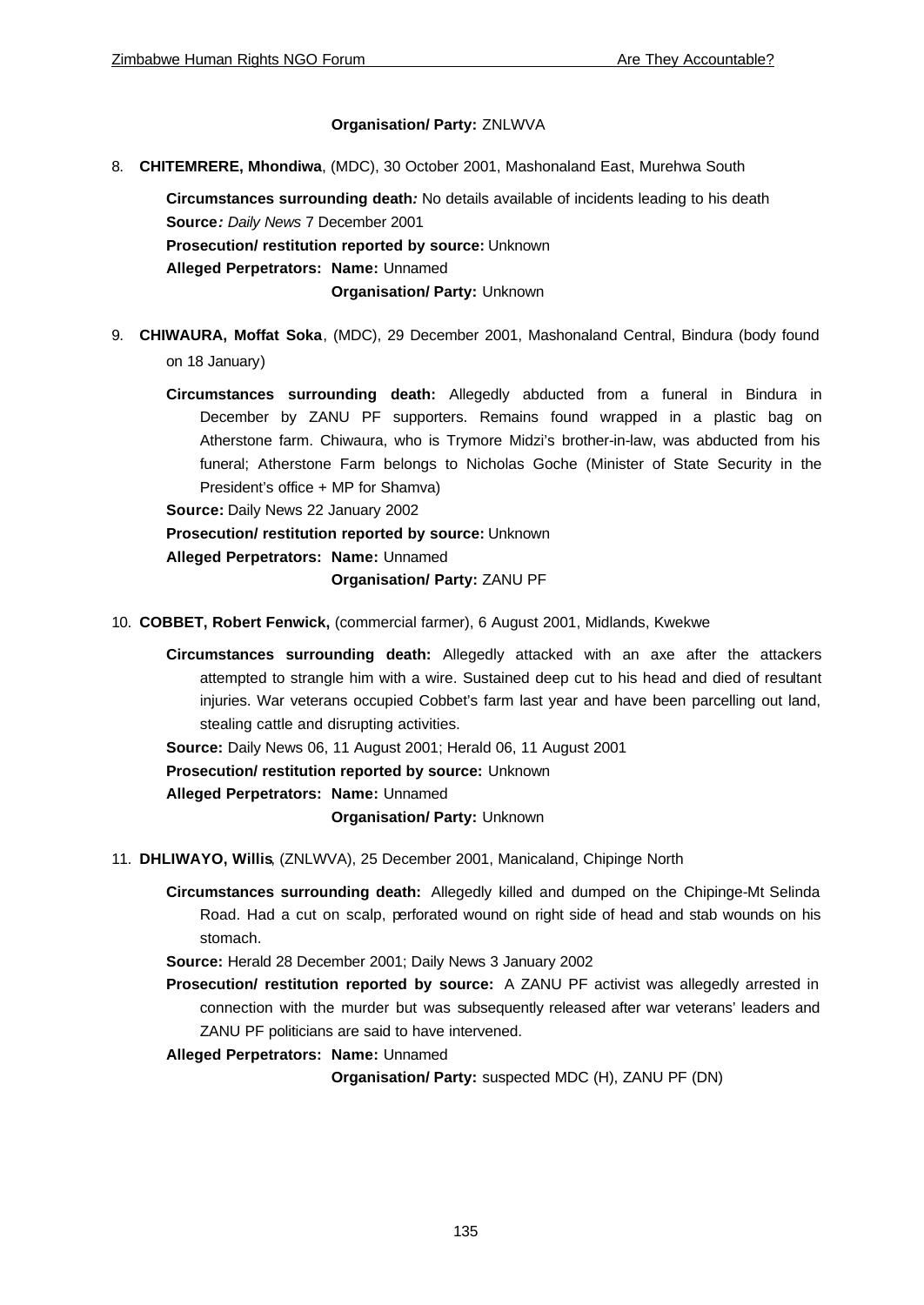12. **DUBE, Nqobizita**, (MDC), 1 March 2002, Bulawayo, Nkulumane

**Circumstances surrounding death:** Allegedly assaulted by ZANU PF supporters after the MDC had attacked ZANU PF youths at a funeral. Dube, who was the MDC driver, was assaulted and died as a result of the wounds

**Source:** *Herald* 2 March 2002; Statement by father to ZHRF – death certificate, police report

**Prosecution/ restitution reported by source:** Unknown

**Alleged Perpetrators: Name:** Unnamed

**Organisation/ Party:** Unknown

13. **DUMUKANI, Zondani**, (farm worker) 9 June 2001, Harare, Mbare East

**Circumstances surrounding death:** Allegedly assaulted with booted feet and clubs by ZANU PF youths and war veterans. Died of head injuries sustained.

**Source:** Herald/Daily News 12 June 2001; Daily News 17 October 2001

**Prosecution/ restitution reported by source:** Zhuwawo charged with murder and remanded on 15.10.01 in custody to 25.10.01

**Alleged Perpetrators: Name:** Dabson ZHUWAWO and others

**Organisation/ Party:** ZANU PF, ZNLWVA

- 14. **FORD, Terry**, (commercial farmer), 18 March 2002, Mashonaland West, Mhondoro
	- **Circumstances surrounding death:** Allegedly killed by members of ZANU PF and ZNLWVA.. Two farm occupiers demanded Ford's gun late at night but he refused after phoning neighbours and the police. He fired a shot to scare them off. He was struck with an axe on the head and assaulted with a gun butt and an axe. The farmer was run over by his truck and finally shot five times. His body was found by a security guard in the morning, who had heard five shots during the early hours but had been too scared to investigate.
	- **Source:** *Herald* 19, 20, 22 March 2002; *Daily News* 19 March 2002
	- **Prosecution/ restitution reported by source:** 4 arrested, charged with murder and remanded in custody to 5.4.02, by ZRP who denied receiving any calls for help; ZRP still searching for Dread + others
	- **Alleged Perpetrators: Name:** Jambaya, Harrison (21); Kawanzarurwa, Harrington (19); Mauza, Costa (22); Siyabweka, Joseph (21) + 'Dread' and others

**Organisation/ Party:** ZANU PF, ZNLWVA

- **15. GATSI, Ernest,** (MDC) 19 March 2002, Mashonaland Central, Guruve North
	- **Circumstances surrounding death:** Alleged that he was severely assaulted during the campaigning period. Hospitalised and died on 19 March 2002 at Guruve hospital.

**Source:** *Daily News* 20 March 2002

**Prosecution/ restitution reported by source:** unknown

**Alleged Perpetrators: Name:** Unnamed

**Organisation/ Party:** ZANU PF, ZNLWVA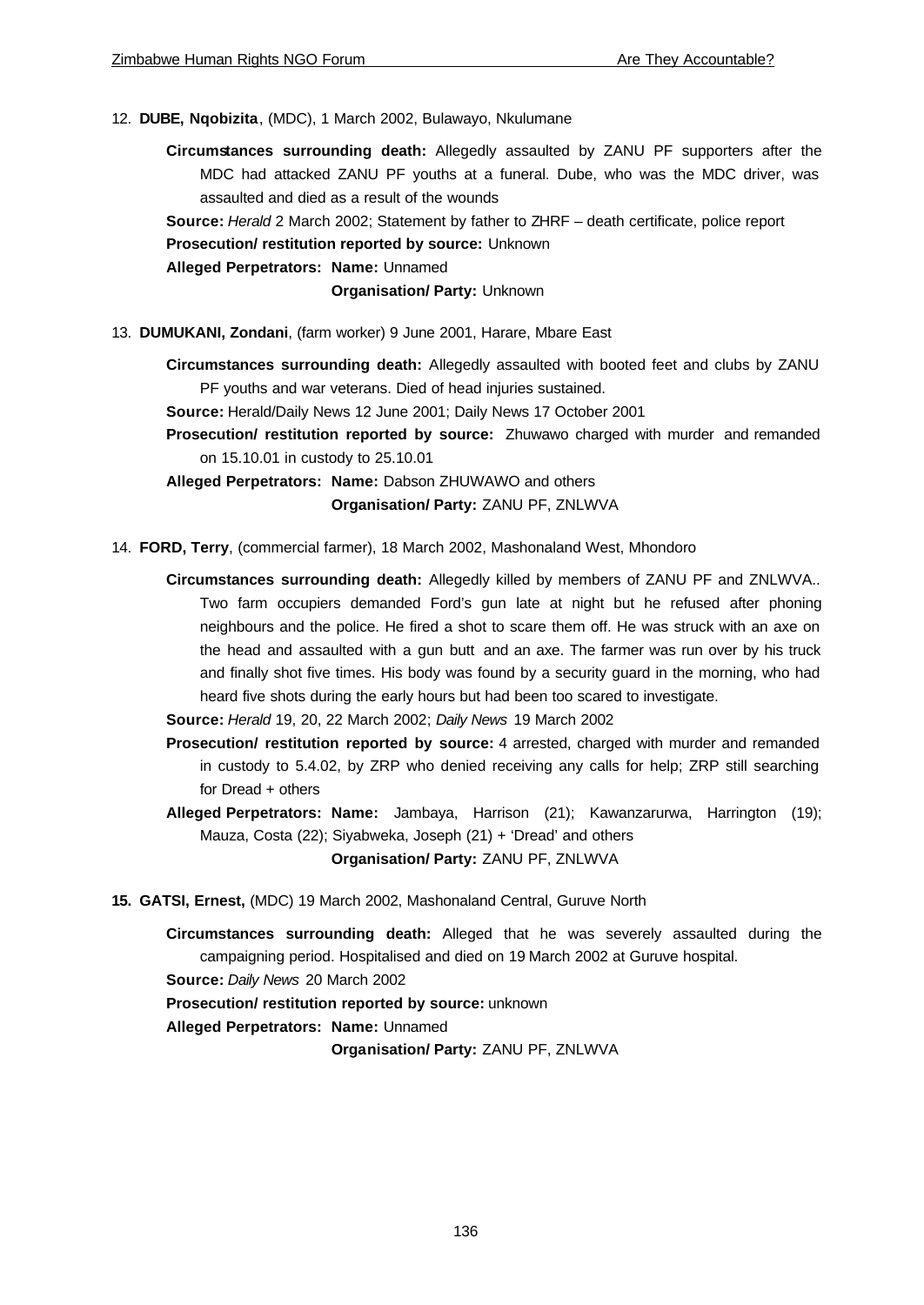- 16. **GWAZE, Tafirenyika,** (MDC polling agent Rukwenjere), 12 March 2002, Mashonaland East, Mutoko South
	- **Circumstances surrounding death:** Allegedly abducted from a bus and taken to a torture camp by ZANU PF and ZNLWVA militia. He was beaten overnight before being released the following day. He died of multiple injuries.

**Source:** *Independent* 22 March 2002; *Financial Gazette* 21 March 2002

**Prosecution/ restitution reported by source:** Unknown

**Alleged Perpetrators: Name:** Unnamed

**Organisa tion/ Party:** ZANU PF, ZNLWVA Militia

17. **GWENZI, Gilson**, (MDC), 27 July 2001 (assaulted in June), Mashonaland Central, Mwenezi

**Circumstances surrounding death:** Allegedly assaulted and seriously injured and hospitalised. Did not recover from the assault until his death on 27 July 2001. **Source:** *Daily News* 8 August 2001 **Prosecution/ restitution reported by source:** Unknown **Alleged Perpetrators: Name:** Unnamed

**Organisation/ Party:** ZANU PF

18. **GWIDZIMA, Noah,** (ZANU PF), 4 April 2002, Manicaland, Makoni North

- **Circumstances surrounding death:** Reportedly stabbed to death after ordering MDC supporters out of their homes after the presidential election. ZANU PF Member of Parliament for Makoni North Didymus Mutasa is on record as having declared Makoni and Rusape a ZANU PF stronghold. Mutasa initiated an 'Operation Chinyavada' just before the elections intended clearing Makoni of MDC activists.
- **Source:** *Daily News* 9 April 2002
- **Prosecution/ restitution reported by source:** Unknown

**Alleged Perpetrators: Name:** Unnamed

**Organisation/ Party:** MDC

19. **JEFTHA, Peter**, 3 March 2002, Harare, Harare South

**Circumstances surrounding death:** Braai interrupted by menacing youths who returned after driving past; as braai-ers fled, Jeftha was struck and killed by Tenda bus heading for Zengeza as they tried to escape. ZANU PF youths in metallic blue Nissan hard body pickup; description from Jeftha's friend, Colin Schoultz of 18 Hampton Court, Seke Rd.

**Source:** *Daily News* 6 March 2002

**Prosecution/ restitution reported by source:** Unknown **Alleged Perpetrators: Name:** Unnamed **Organisation/ Party:** ZANU PF

20. **JEKA, Petros,** (MDC polling agent), 4 April 2002, Masvingo, Masvingo North

**Circumstances surrounding death:** Reportedly stabbed several times in back by ZANU PF supporters at Bondolfi Mission Business Centre on 1 April 2002 after an argument. He was admitted to Masvingo General Hospital where he died of his injuries on April 4 2002. Masvingo. On 6 April, Jeka's body was dumped at Winter Chirove's (ZANU PF district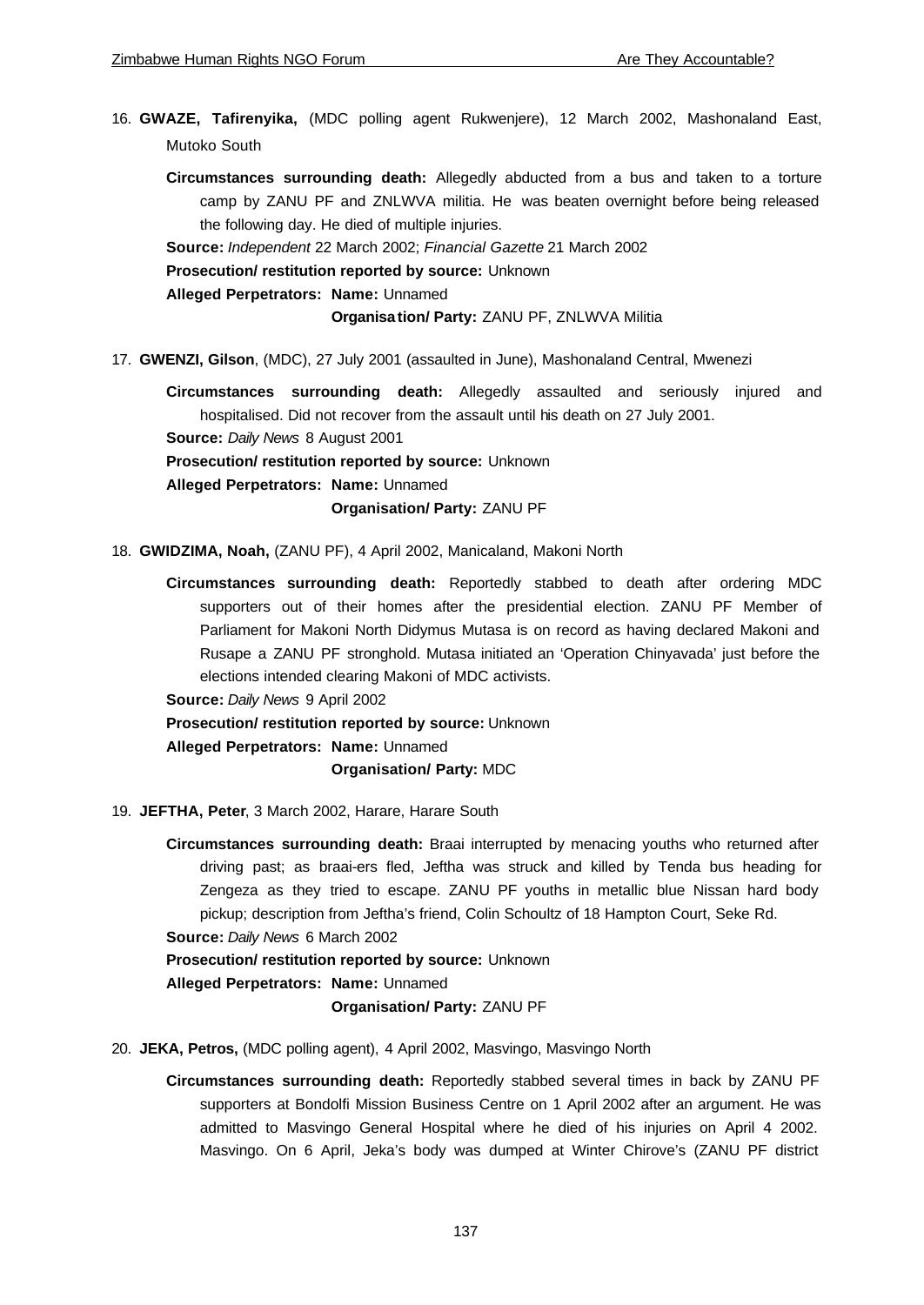Youth Chairperson) homestead 'hundreds of disgruntled villagers'. Chirove was accused of Jeka's murder.

**Source:** *Daily News* 9,10, 24 April 2002; 5, 8, 31 May 2002

- **Prosecution/ restitution reported by source:** 3 remanded in custody on murder charge by Masvingo magistrate Shortgame Musaiona; on 7.4.02 Jeka's body was dumped at Chirove's homestead at request of deceased before he died by 'hundreds of disgruntled villagers'. The state has lined up 10 witnesses to testify in the case in which Winterton and two others allegedly murdered Jeka. Police are expected to complete their investigations this month (April 2002).
- **Alleged Perpetrators: Name:** Chirove, Winterton (43) (district youth chair); Chirove, Winterton (25) (jnr); Sonono, Blessing (18)

## **Organisation/ Party:** ZANU PF

- 21. **JERANYAMA, Donald,** (MDC polling agent), 25 March 2002, Manicaland, Mutasa
	- **Circumstances surrounding death:** Jeranyama was among the MDC polling agents who were allegedly intercepted and battered by members of the army while on their way to monitor the elections at their respective polling stations. He was arrested under POSA at St Martin's while awaiting deployment and was tear-gassed and assaulted in the cells. He sustained severe injuries, resulting in continuous bleeding through the ear on release but was discharged from hospital without being given any drugs. These injuries subsequently led to his death.

**Source:** MDC Statement, *Daily News* 28 March 2002

**Prosecution/ restitution reported by source:** Unknown

**Alleged Perpetrators: Name:** Unnamed

## **Organisation/ Party:** ZRP

- 22. **KAMONERA, John,** (MDC), 3 July 2001, Harare, Hatfield (Epworth)
	- **Circumstances surrounding death:** Reportedly abducted to a war veterans' base, tortured and killed. Violent clashes erupted in Epworth after a house belonging to a Zanu (PF) supporter was petrol bombed. The victim together with three others were abducted and assaulted at the farm, which is being used as a base by the war veterans.
	- **Source:** Herald 4 July 2001; Daily News 6, 7, 9 July, 24 August, 30 October, 7 December 2001; Financial Gazette 5 July 2001; Standard 8 July 2001
	- **Prosecution/ restitution reported by source:** 8 suspects initially arrested; 7 named above charged with two counts of murder and remanded in custody by magistrate Dominic Muzavazi to 12 November 2001 for High Coort trial
	- **Alleged Perpetrators: Name:** Mutinzwe Tawanda (33) BANDERA, Jester DUBE, Munene Ncube, Raised MARUFU, Lucky MAUMBURUDZE, Agrippa MUPITE, Everisto NDLOVU **Organisation/ Party:** ZANU PF, ZNLWVA
- 23. **KATEMA, Thomas**, (MDC), 2 August 2001, Harare

**Circumstances surrounding death:** No details available of incidents leading to his death **Source:** Daily News 7 December 2001 **Prosecution/ restitution reported by source:** Unknown **Alleged Perpetrators: Name:** Unnamed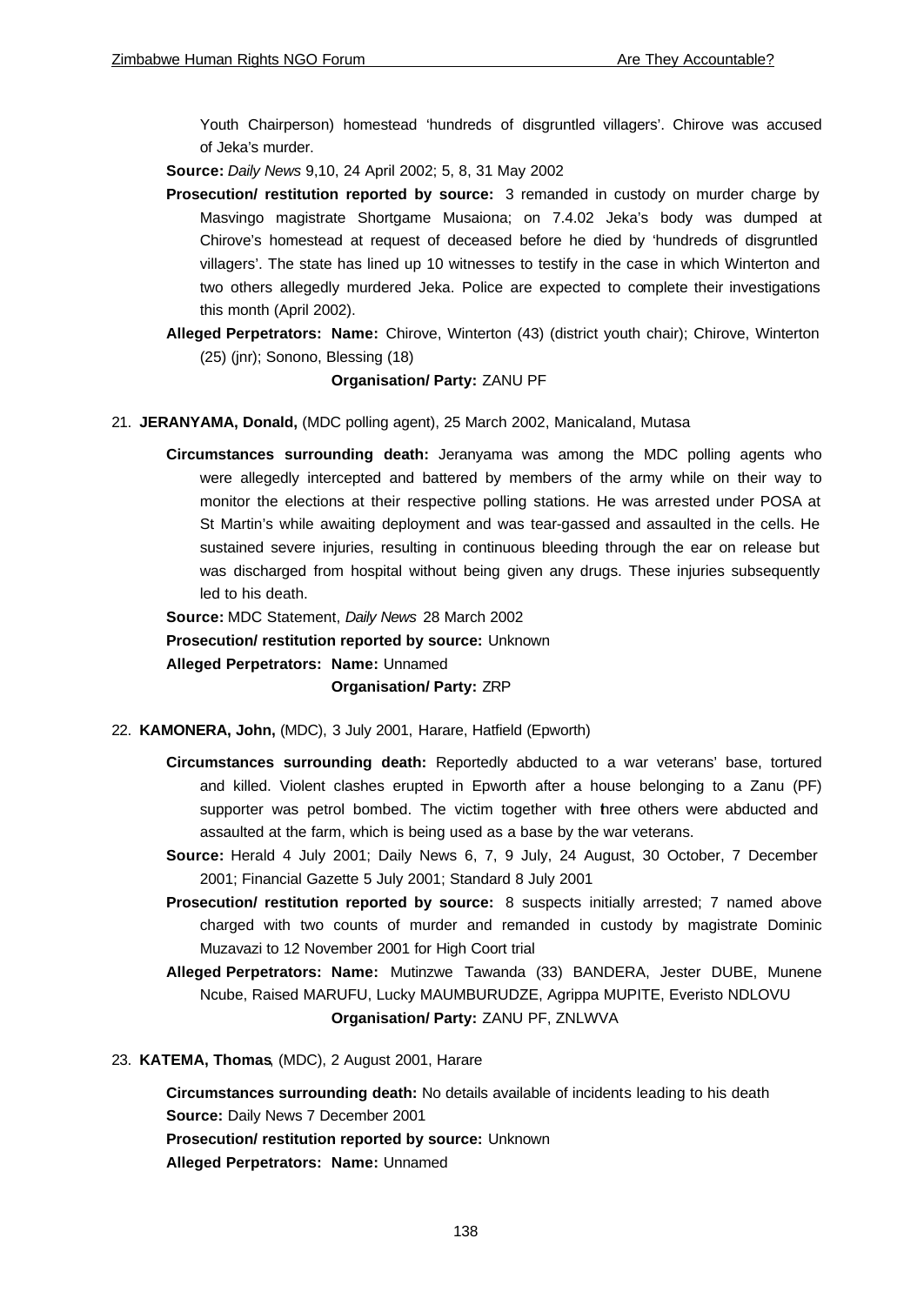## **Organisation/ Party:** Unknown

## 24. **KATSAMUDANGA, Tichaona** (MDC), 5 February 2002, Harare, Harare North

**Circumstances surrounding death:** Allegedly accosted by ZANU PF supporters in a Mazda 323 who took him to their base in Hatcliffe at about 4pm on 28 January 2002. He was questioned about where the MDC meetings were being held and the names of the people in the MDC party structures. He was tortured by being squeezed with great pressure around his diaphragm and then had electrodes from the battery of the car attached to his inner thighs and under his fingernails and was given electric shocks. They beat him on the head and legs with sticks and then forced him to swallow an herbal mixture that caused severe diarrhoea. Katsamudanga died as a result of the attack on Tuesday 5 February 2002.

**Source:** *Daily News* 6 February 2002, **Error! Bookmark not defined.** *Prosecution/ restitution reported by source:* Unknown **Alleged Perpetrators: Name:** Unnamed **Organisation/ Party:** ZANU PF

25. **KUMALO, Khape**, (MDC), 6 February 2002, Mashonaland West, Mhondoro

**Circumstances surrounding death:** Killed by suspected ZANU PF supporters. **Source:** *Daily News* 12 February 2002 **Prosecution/ restitution reported by source:** Unknown **Alleged Perpetrators: Name:** Unnamed **Organisation/ Party:** ZANU PF

26. **KUVHEYA, Lawrence**, (MDC), March 2002, Mashonaland East, Chikomba

**Circumstances surrounding death:** Allegedly killed by ZANU PF supporters and war veterans for voting for MDC. **Source:** *Daily News* 20 March 2002 **Prosecution/ restitution reported by source:** Unknown **Alleged Perpetrators: Name:** Unnamed **Organisation/ Party:** ZANU PF, ZNLWVA

27. **LUPAHLA, Limukani,** (ZANU PF), 29 October 2001, Matabeleland North, Lupane

**Circumstances surrounding death:** Abducted and beaten to death by MDC youths. **Source:** Herald 2 November 2001, 19 April 2002; Standard 21 April 2002 **Prosecution/ restitution reported by source:** 2 MDC youths arrested; the Herald later linked Zwelithini Msimanga (who had skipped bail) to Nkala-Lupahla murders

**Alleged Perpetrators: Name:** Unnamed

**Organisation/ Party:** MDC

28. **MADHOBHA, Tipason,** (MDC polling agent), 2 May 2002, Midlands, Gokwe Central

**Circumstances surrounding death:** The body of Tipason Madhobha, who went missing on April 10, was found in a shallow stream near Ganye Dam. Madhobha left home with four neighbours to go and look for his 5 missing cattle. The search led them to Ganye where they were informed that ZANU PF youths in Ganye did not tolerate any strangers there.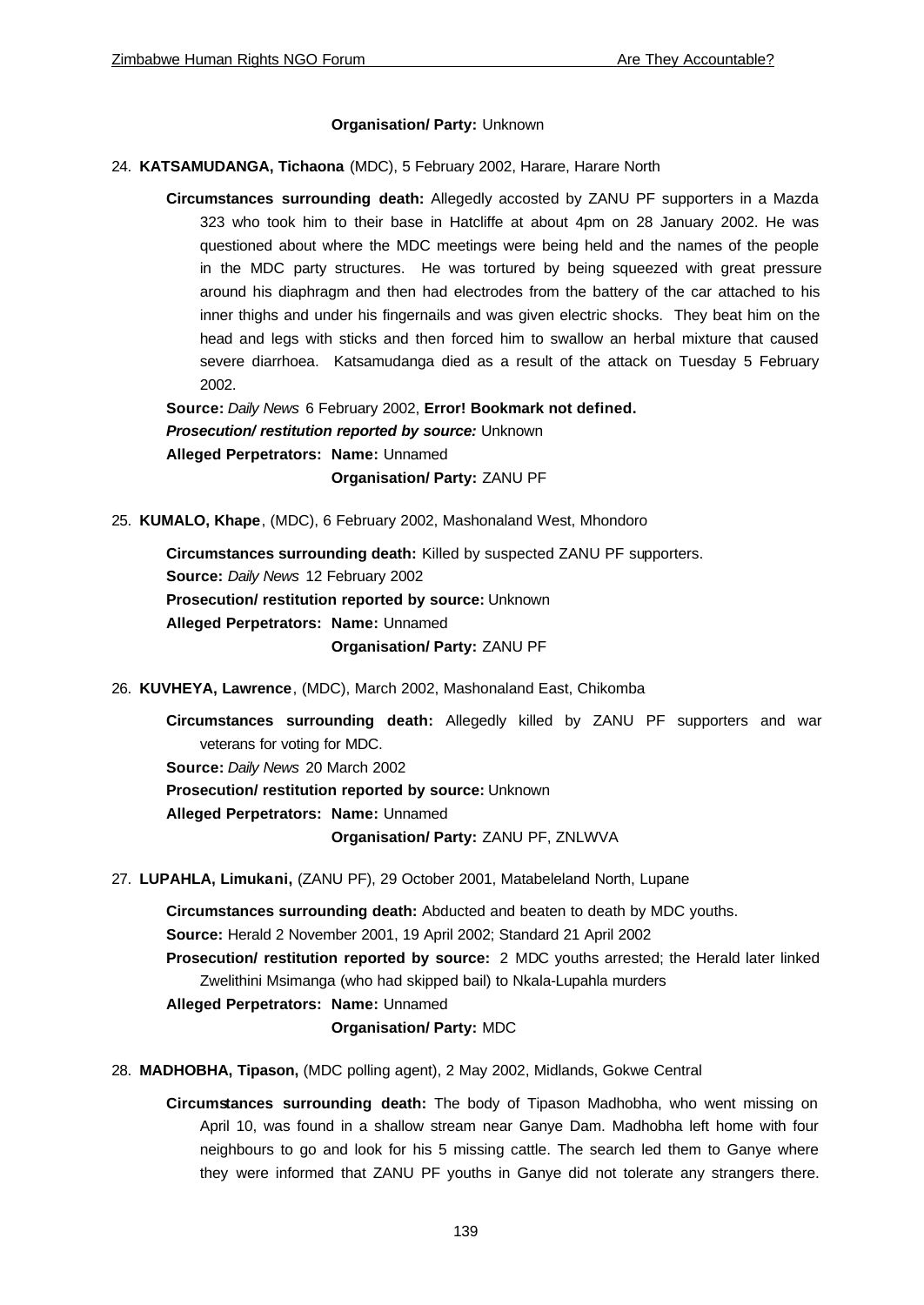While in the area the group encountered and were summoned by some unidentified people following which they fled in different directions. Madhobha went missing in the resultant panic. Furere Makumucha (who was with Madhobha) went and made a report at Sesame Police Base where the police assisted him in carrying out a search for Madhobha. Madhobha was an MDC polling/election agent at Sungwiza Primary School.

## **Source:** *Daily News* 10, 16 May 2002

- **Prosecution/ restitution reported by source:** post mortem still to be conducted; post mortem allegedly carried out by a Dr Chimusoro but no details given of the results
- **Alleged Perpetrators: Name:** Unnamed

## **Organisation/ Party:** ZANU PF

- 29. **MADZVIMBO, Fanuel**, (resettled farmer), 16 September 2001, Mashonaland East, Hwedza
	- **Circumstances surrounding death:** Allegedly attacked with axes, steel chains, spears, sticks, knobkerries and stones and killed when they arrived to occupy plots that had been allocated to them at the farm. CFU claim two (Madzvimbo and Alexio Nyamadzawo) fell off the lorry in a stampede and were trampled to death as driver drove off to avoid violence caused by settlers' torching of farm workers' housing.
	- **Source:** Herald 17, 19, 20, 28 September 2001, Financial Gazette 20 September 2001; Daily News 27 September 2001
	- **Prosecution/ restitution reported by source:** Murder charges preferred against John Alfred Joseph Bibby + 30 farm workers who were arrested and remanded in custody to 4 October 2001 but granted bail of \$20 000 by High Court on 27 September 2001; Attorney General consented to bail since there was no evidence from ZRP justifying incarceration; son Peter Bibby reportedly arrested but not on farm at time of incident; one complained d police assault, another that he had not even been at the scene; Hwedza District Heroes Fund contributed to funeral expenses for two deceased though they were not declared heroes

## **Alleged Perpetrators: Name:** Unnamed

**Organisation/ Party:** Private Individuals (Farm workers)

- 30. **MAHUNI, Funny**, 13 March 2002, Midlands, Kwekwe
	- **Circumstances surrounding death:** Mahuni had refused to allow his two daughters to attend ZANU PF pungwes in Mbizo. The leader of Mbizo base told him he would be killed for refusing to obey ZANU PF orders. Allegely killed en route to work (for a night shift) in Mbizo, Kwekwe. His abdomen was slit open.

**Source:** *Daily News* 15 March 2002

**Prosecution/ restitution reported by source:** ZRP refused comment

**Alleged Perpetrators: Name:** Unnamed

## **Organisation/ Party:** ZANU PF

**31. MANYARA, Owen,** (MDC), 17 March 2002, Mashonaland Central, Mount Darwin

**Circumstances surrounding death:** Reportedly severely assaulted by members of ZANU PF, ZNLWVA and militia. The assault resulted in his death.

**Source:** *Zimbabwe Independent* 22 March 2002

**Prosecution/ restitution reported by source:** Unknown

**Alleged Perpetrators: Name:** Unnamed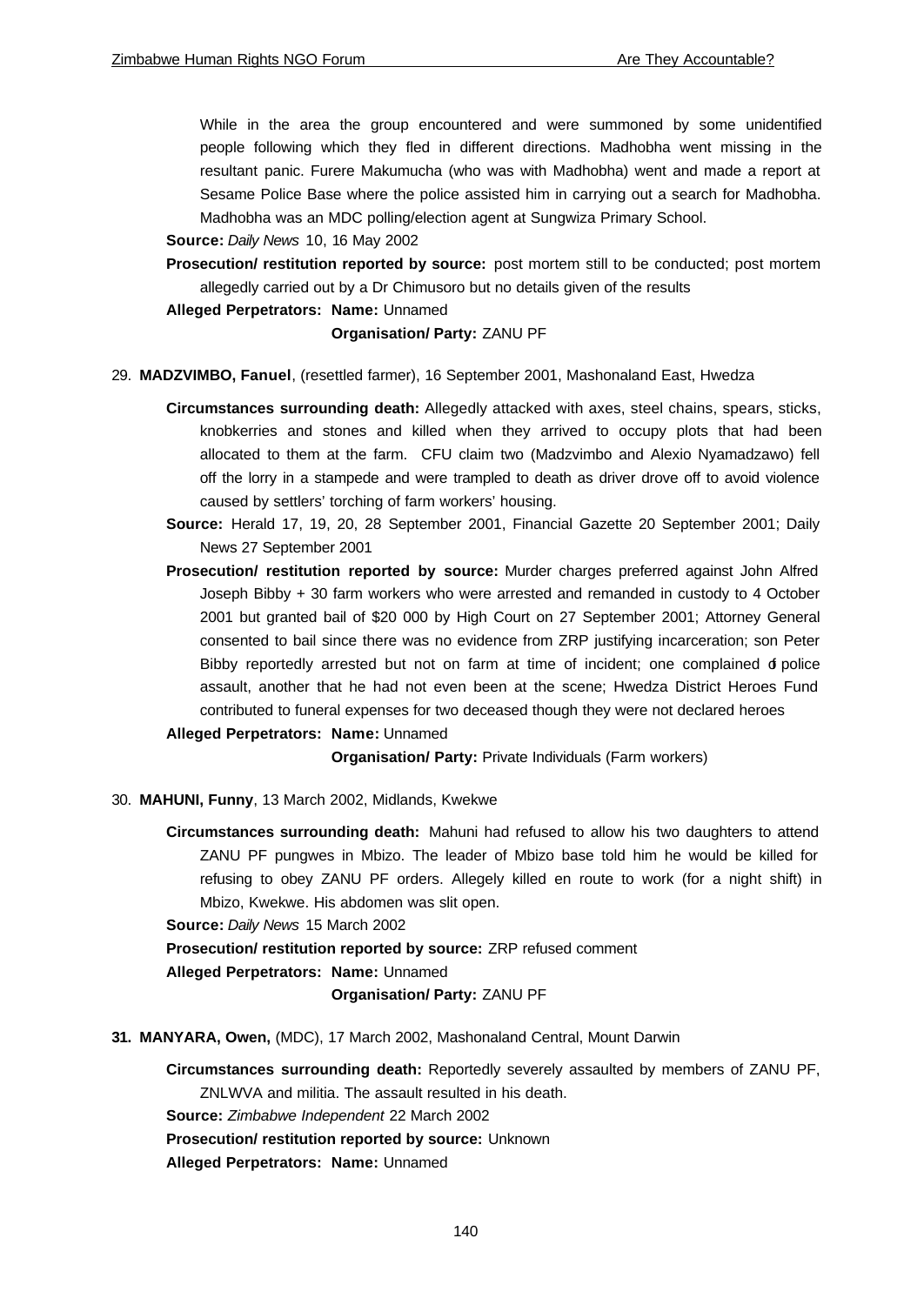## **Organisation/ Party:** ZANU PF, ZNLWVA militia

- 32. **MAPENZAUSWA, Phibion,** (resettled farmer), 14 July 2001, Manicaland, Mutare West
	- **Circumstance surrounding death:** New settler on commercial farm run over and dragged for 20 metres by farm owner in his Isuzu pickup; died on admission to hospital.
	- **Source:** Herald 16, 18, 19 July, 1 November, 6 December 2001; Daily News 17, 18, 19, 20, 22 July 2001, 16 August 2001; Financial Gazette 13 September 2001; Daily News 21 May 2002; Herald 21, 22 May 2002; Daily News 27 May 2002
	- **Prosecution/ restitution reported by source:** Bezuidenhout convicted of murder by Judge Hlatshwayo of the High Court (on 18 September 2002) and sentenced to 15 years' imprisonment.

**Alleged Perpetrators: Name:** BEZUIDENHOUT, Phillip **Organisation/ Party:** Private Individual

33. **MAPHOSA, Richard**, (MDC), 20 January 2002, Masvingo, Bikita East

**Circumstances surrounding death:** Died after he was assaulted by ZANU PF supporters. ZANU PF supporters force-marched him from his homestead at night and ordering to denounce his MDC membership. Assaulted with sticks in full view of about 140 other ZANU PF youths. Maphosa collapsed and died. Body dragged and left in the bush. Nhongo William and Musoro Shadreck were arrested and charged with the murder.

**Source:** *Herald* 22, 29 January 2002; *Daily News* 1 February 2002

**Prosecution/ restitution reported by source:** Nhongo and Musoro charged with murder, denied bail and not asked to plead, Mayenga still at large

**Alleged Perpetrators: Name:** Nhongo William, Musoro Shadreck and Mayenga

## **Organisation/ Party:** ZANU PF

- 34. **MAPHOSA, Stephen,** (ZANU PF), 2 February 2002, Harare, Budiriro
	- **Circumstances surrounding death:** Maphosa, a ZANU PF supporter was struck on the head and fell off the top of the bus he was travelling on. He subsequently died after falling off the carrier.
		- *Herald*: The bus full of ZANU PF supporters was passing by a group of MDC supporters when the deceased was struck by a brick and died instantly. Also reported later in the Herald as having died on admission to hospital.
	- *Daily News*: Reported the bus in which the deceased was travelling was ferrying ZANU PF supporters to Budiriro, where they assaulted scores of residents accusing them of supporting MDC. According to residents the deceased fell from the top of the bus when the residents started hitting back at fleeing ZANU PF supporters. Eyewitnesses said the police watched helplessly as the angry mob attacked the ZANU PF supporter.

**Source:** *Herald* 11, 12 February 2002; *Daily News* 11 February 2002

**Prosecution/ restitution reported by source:** Unknown

**Alleged Perpetrators: Name:** Unnamed

**Organisation/ Party:** MDC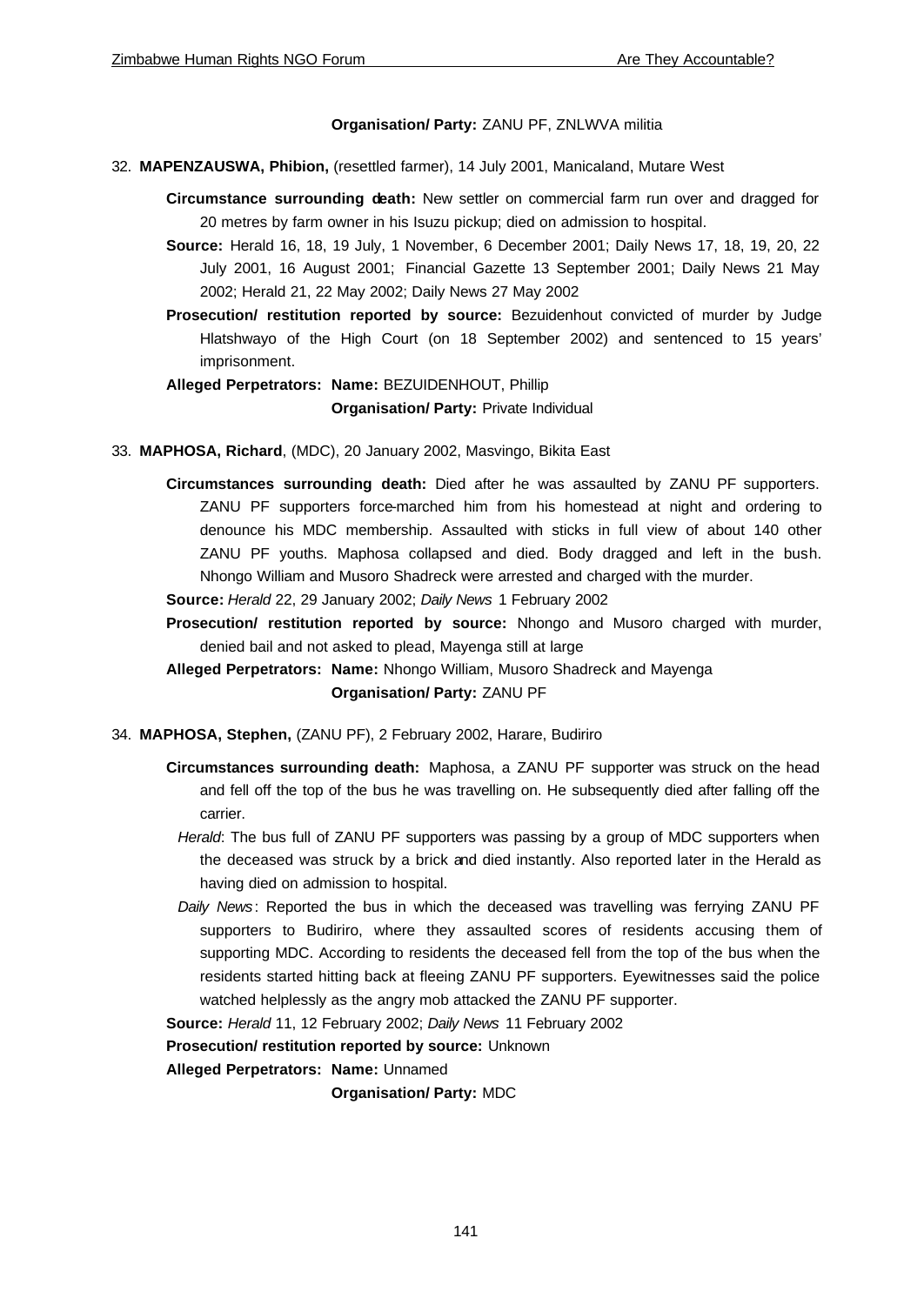## 35. **MAPINGURE, Atnos**, 9 January 2002, Masvingo, Zaka

**Circumstances surrounding death:** Mapingure abducted from his home, found buried in a shallow grave.

**Source:** *Sunday Mail* 20 January 2002; *Herald* 22 January 2002; *Daily News* 22 January 2002 **Prosecution/ restitution reported by source:** 4 unnamed MDC youths arrested **Alleged Perpetrators: Name:** Unnamed

**Organisation/ Party:** MDC

36. **MASARIRA, Gibson**,(ZANU PF), 9 January 2002, Masvingo, Zaka

**Circumstances surrounding death:** Abducted by MDC supporters and beaten with logs, hoes, axes. Died of injuries sustained.

**Source:** *Daily News* 15 January 2002; *Herald* 11, 12, 14, 19, 22 January 2002

**Prosecution/ restitution reported by source:** MDC provincial chairman, Edmore Marima, Bonnie Pakai, Richard Mugwagwa, Lucia Masekesa (losing candidates in parliamentary elections for Bikita West, Zaka East, Mwenezi respectively) + 27 unnamed MDC supporters (total of 31) arrested; released without charge

**Alleged Perpetrators: Name:** MARAVA, Misheck (chief suspect) + suspected MDC **Organisation/ Party:** MDC

- 37. **MATARUSE, Peter,** (MDC), March 2001, Mashonaland Central, Muzarabani
	- **Circumstances surrounding death:** Chased into flooded Musengezi river by ZANU PF supporters, drowned.

**Source:** 

**Prosecution/ restitution reported by source:** Unknown

**Alleged Perpetrators: Name:** Unnamed

**Organisation/ Party:** Unknown

- 38. **MASEVA, Amos Misheck**, (ZNLWVA), 8 March 2002, Masvingo, Gutu North
	- **Circumstances surrounding death:** Assaulted by group loyal to Berita Mahofa, hospitalised at Gutu Mission Hospital for 3 weeks before he died. ZNLWVA dumped his body at Mahofa's house in Gutu-Mupandawana and relatives refused to bury him before Shuvai Mahofa paid Z\$4 million in compensation.
	- **Source:** *Herald* 19, 20, 21 March 2002; *Daily News* 26 March 2002; *Zimbabwe Independent* 5 April 2002, 7 June 2002
	- **Prosecution/ restitution reported by source:** 3 arrested, as reported initially for dumping coffin at Mohafa's house in Mupandawana; later report says ZRP looking to 'interview' B/Perita, who denied any involvement and said she had visited ZRP Masvingo on 19.3.02; Z\$2 million reportedly paid by Shuvai Mahofa, + resignation document from deputy minister's position

## **Alleged Perpetrators: Name:** Berita/Perita Mahofa / Masendeke + unnamed **Organisation/ Party:** ZANU PF, ZNLWVA

- 39. **MATEMA, Hilary,** (MDC), 15 October 2001, Mashonaland Central, Guruve South
	- **Circumstances surrounding death:** While in ZRP custody on suspicion of unlawfully possessing firearm was accused by soldiers of being MDC supporter. Assaulted with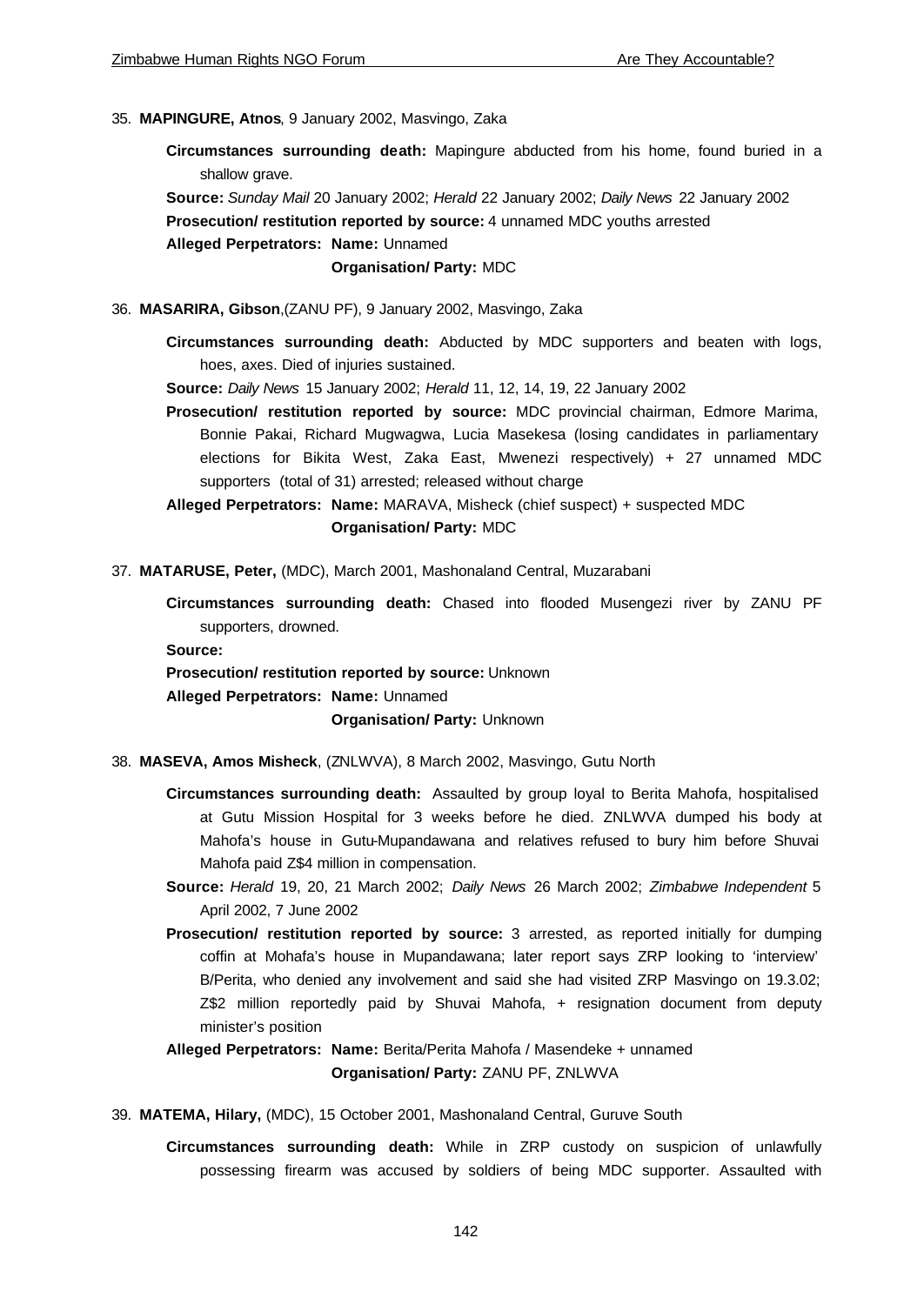booted feet and batons and thus tortured to death in Police Internal Security Intelligence office at Guruve ZRP station.

**Source:** *Daily News* 18, 22 October 2002

**Prosecution/ restitution reported by source:** Two persons charged with murder, remanded in custody by magistrate Feyi Tito (Bindura).

**Alleged Perpetrators: Name:** Unnamed

## **Organisation/ Party:** ZNA

40. **MATOPE, Kenneth**, (MDC), 13 January 2002, Mashonaland Central, Guruve

**Circumstances surrounding death:** Found dead along a footpath. Matope had been abducted by ZANU PF youths the day before and taken to a ZANU PF rally following an unsuccessful search for MDC cards at his home.

**Source:** *Herald* 16 January 2002

**Prosecution/ restitution reported by source:** Unknown

**Alleged Perpetrators: Name:** Unnamed

**Organisation/ Party:** Unknown

- 41. **MAZAVA, Felix**, (MDC), 11 September 2001, Mashonaland East, Chikomba
	- **Circumstances surrounding death:** Mazava abducted from his school by persons in a white truck; taken to Chivhu-Marondera road where he was bludgeoned with iron bars. He died early the following morning. The post-mortem revealed Mazava had deep stab wound on left side of the chest, which led to internal bleeding. ZANU PF members had threatened Mazava on four different occasions prior to his murder.

**Source:** Daily News 14, 17 September 2001; Herald 15 September 2001

**Prosecution/ restitution reported by source:** ZRP investigating

**Alleged Perpetrators: Name:** Unnamed

**Organisation/ Party:** ZANU PF

- 42. **MIDZI, Trymore,** (MDC), 23 December 2001, Mashonaland Central, Bindura
	- **Circumstances surrounding death:** Abducted from Chipadze Bottle Store by ZANU PF youths assisted by suspected National Service youths. Beaten with chains, sticks and knives; died of the injuries sustained. Post mortem confirmed Midzi died of multiple bruises, stab wounds, abrasions and a skull fracture caused by a sharp object.

The perpetrators are suspected of being a part of a ZANU PF militia, which graduated from the Border Gezi Youth Training Centre in Mount Darwin; officially the centre is was set up as a Nation Service training facility.

- **Source:** Daily News 25, 28, 29 December 2001, 1, 12, 20 January 2002, 11 April 2002; Independent 11 January 2002
- **Prosecution/ restitution reported by source:** nine suspects arrested and remanded in custody to 11 January 2002; further denied bail and remanded to 24.4.02; court dismissed application by ZRP CID O/C Dennis Tswarayi (?Pswarayi) to discharge Mandundu who is allegedly related to top ZANU PF government official in Bindura; murder hearing started 18.3.02.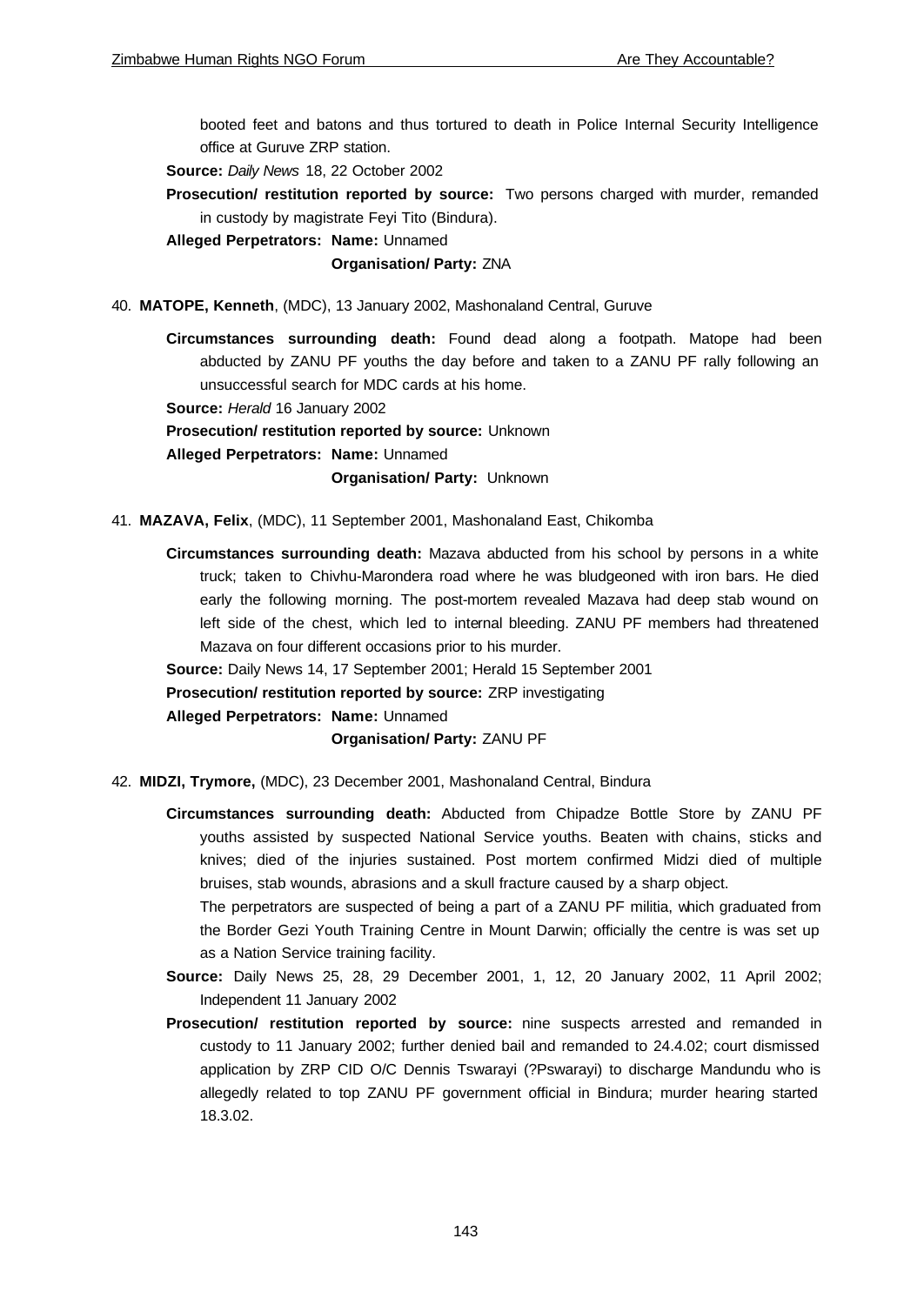**Alleged Perpetrators: Name:** Washington Mandundu, Zachariah Matuta, Chareka Khumbukani, Emergency Chiwawa, Shepherd Gomo, Lastino Ngulube, Chasi Roy, Cain Kajokoto, Disto Wadi (9)

## **Organisation/ Party:** ZANU PF

43. **MIJONI, Simwanja,** 15 January 2002, Midlands, Kwekwe

**Circumstances surrounding death:** Found dead in sanitary lane following clashes between MDC activists, police officers and soldiers (from the report was not clear if the deceased was an MDC activist only that he was neither a soldier nor a police officer). **Source:** *Herald* 17 January 2002 **Prosecution/ restitution reported by source:** ZRP are still investigating the death **Alleged Perpetrators: Name:** Unnamed **Organisation/ Party:** ZRP/ZNA

44. **MOYO, Henry,** (MDC), 7 February 2002, Masvingo, Masvingo Central

**Circumstances surrounding death:** Allegedly murdered by suspected ZANU PF supporters. His body was found floating in Mucheke River after he had been missing for three days. **Source:** *Daily News* 11 February 2002

**Prosecution/ restitution reported by source:** Police in Masvingo suspect foul play since the body had injuries suggesting that he was murdered. By 10/02/2002 none had been arrested for the murder.

**Alleged Perpetrators: Name:** Unnamed

### **Organisation/ Party:** ZANU PF

- 45. **MPOFU, Muchenje,** (MDC), 19 January 2002, Midlands, Mberengwa East
	- **Circumstances surrounding death:** ZANU PF youths allegedly killed Mpofu and attacked his two wives and five others.

**Source:** *Daily News* 9 February 2002

**Prosecution/ restitution reported by source:** Police at Mataga police post declined to comment and referred all questions to the police general headquarters in Harare. Police spokesperson Wayne Bvudzijena declined to comment.

**Alleged Perpetrators: Name:** Unnamed

**Organisation/ Party:** ZANU PF

- 46. **MTETWA, Davis** (MDC), 27 April 2002, Harare, Zengeza
	- **Circumstances surrounding death:** Severely assaulted by policemen and soldiers during the election and died of injuries sustained having failed to recover.

**Source:** *Daily News* 29 April 2002

**Prosecution/ restitution reported by source:** Unknown

**Alleged Perpetrators: Name:** Unnamed

**Organisation/ Party:** ZRP and ZNA

- 47. **MUGODOKI, Michael**, (farm security guard), 6 December 2001, Mashonaland East, Chikomba
	- **Circumstances surrounding death:** Body found hacked to death and missing head day after he had left home to guard construction equipment on the farm.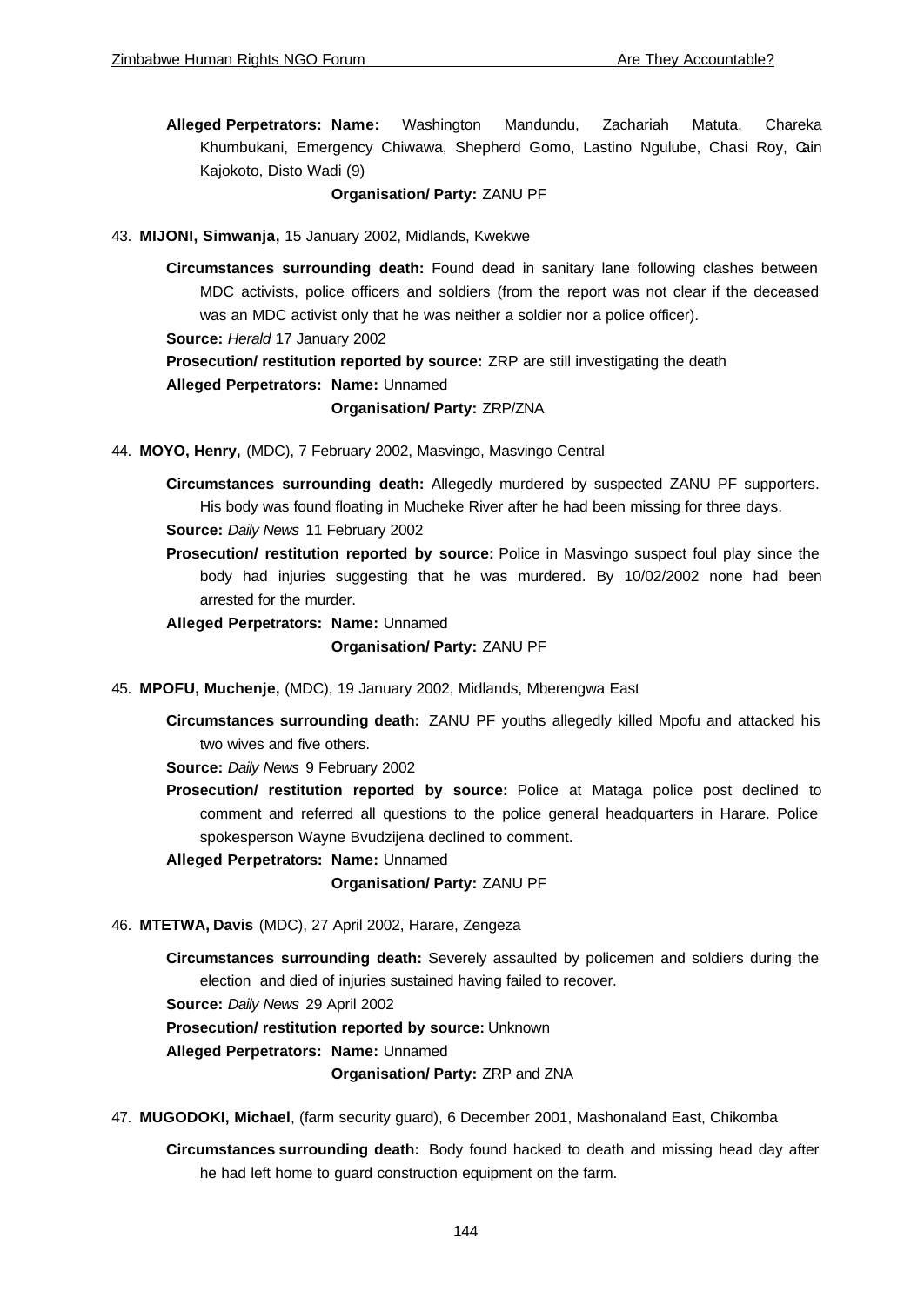**Source:** Herald 15 December 2001 **Prosecution/ restitution reported by source:** ZRP investigating **Alleged Perpetrators: Name:** Unnamed **Organisation/ Party:** Unknown

48. **MUKAKAREI, Tabudamo**, (MDC), 14 February 2002, Masvingo, Masvingo North

**Circumstances surrounding death:** Allegedly abducted from pottery roadside market by ZNA members. Later beaten to death and his body dumped at ZRP Nemanwa from where he was taken to Morgenster Hospital Mortuary.

**Source:** *Daily News* 15 March 2002

**Prosecution/ restitution reported by source:** Unknown

**Alleged Perpetrators: Name:** MAZANHI, Ishmael; MUSIRI, Justice; MUJURU, Petros **Organisation/ Party:** ZNA

49. **MUKWELI, Vusimuzi**, (MDC), 9 September 2001, Midlands, Gokwe South

**Circumstances surrounding death:** In April 2000 suffered head injuries in ZANU PF assault, which were treated at Avenues Clinic. Died in custody at Gokwe ZRP on September 9 after being refused medical attention. Mukweli had been arrested the previous Wednesday for allegedly inciting violence as he campaigned for election as a councillor in Ward 22, Gokwe.

He is reported to have collapsed and died after the police had denied him food and medication.

**Source:** Financial Gazette Supplement 27 September 2001; Daily News 7 December 2001

**Prosecution/ restitution reported by source:** ZimRights sought explanation from Gokwe ZRP

**Alleged Perpetrators: Name:** Unnamed **Organisation/ Party:** ZRP, ZANU PF

50. **Munyaradzi** (no surname given) (farm worker), 14 February 2002, Mashonaland East, Marondera East

**Circumstances surrounding death:** Allegedly beaten by ZANU PF militia, died of the resultant injuries.

**Source:** 

**Prosecution/ restitution reported by source:**

**Alleged Perpetrators: Name:**

**Organisation/ Party:**

- 51. **MUNANDISHE, Peter**, ( MDC), 22 July 2001, Mashonaland Central, Bindura
	- **Circumstances surrounding death:** Munandishe was an MDC youth activist. He and three other activists were abducted from a beer hall in Bindura by suspected ZANU PF thugs and severely assaulted. Three of the four are reported to have died, including Peter. The other one is said to be still missing. After he was murdered he was dragged and dumped in the middle of the road where he was later found. His family only learnt of his death nearly two weeks later when his wife who stays in Harare came to find out why he had not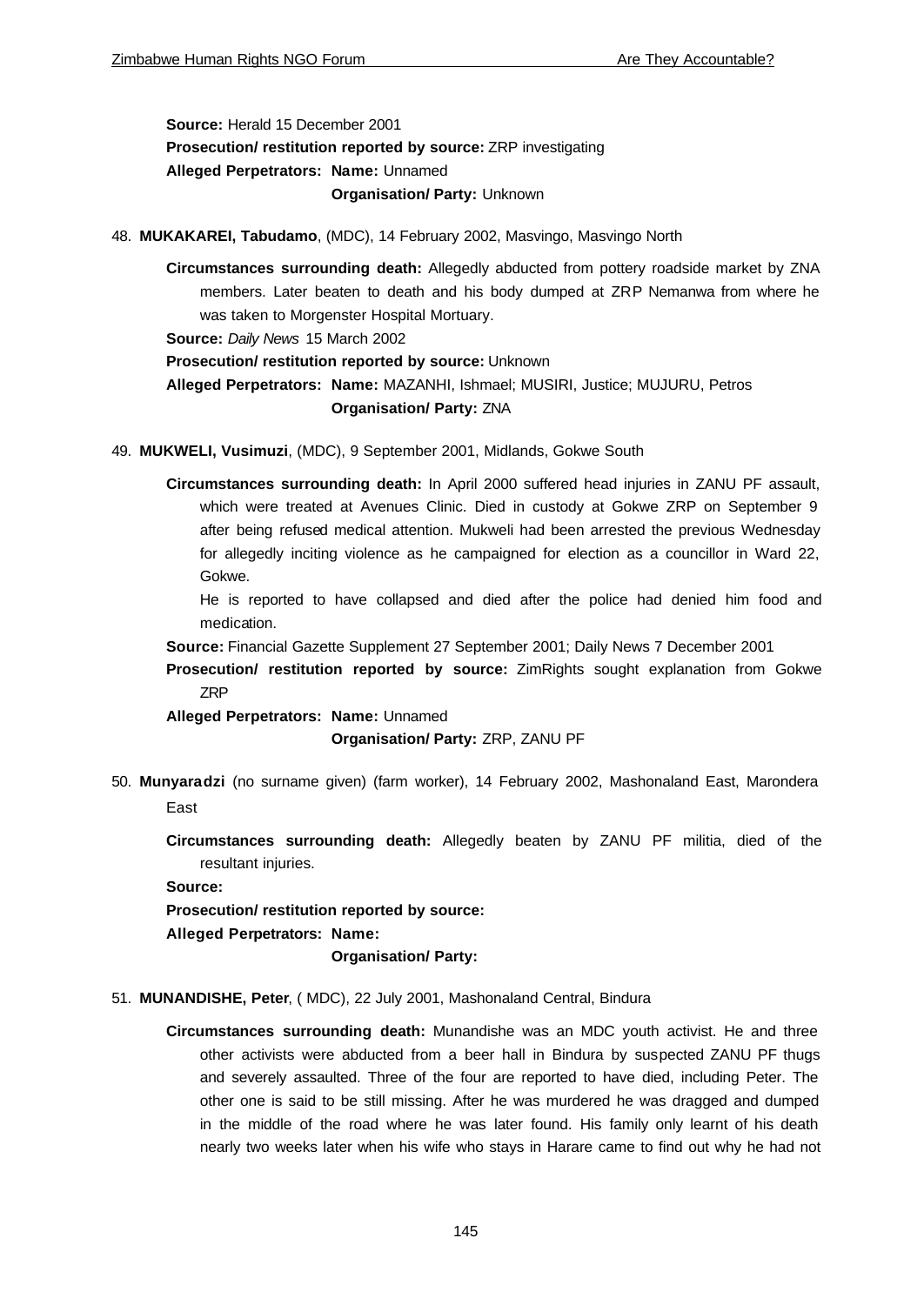come home at the end of July. She searched for him at Police Stations and at Bindura Hospital, eventually locating him at Bindura Mortuary.

#### **Source:**

**Prosecution/ restitution reported by source: Alleged Perpetrators: Name:**

**Organisation/ Party:**

52. **MUNIKWA, Isaac**, (ZANU PF), 17 January 2002, Masvingo, Zaka

**Circumstances surrounding death:** Allegedly abducted from his home and later found dead on outskirts of his homestead. **Source:** *Herald* 22 January 2002; *Daily News* 22 January 2002; *Sunday Mail* 20 January 2002 **Prosecution/ restitution reported by source:** 4 unnamed MDC youths arrested **Alleged Perpetrators: Name:** Unnamed **Organisation/ Party:** MDC

- 53. **MUPAWAENDA, Takatukwa Mamhova,** 16 February 2002, Mashonaland West, Zvimba South
	- **Circumstances surrounding death:** Mupawaenda, a spirit medium in Zvimba South, was reportedly dragged out of his bedroom in the morning by more than ZANU PF supporters. Other family members were told not to come out or they would be killed. The victim was accused of mobilising chiefs, headmen and other traditional leaders to persuade their people to vote for Tsvangirai in the presidential election. Sticks and sharp instruments were used to kill him.
	- **Source:** *Daily News* 19 February 2002
	- **Prosecution/ restitution reported by source:** the police at Murombedzi police station confirmed the killing but could not reveal the identity of Mupawaenda's murderers. The case is said to have been referred to the CID homicide section in Chinhoyi and investigations are on going.

**Alleged Perpetrators: Name:** Unnamed

# **Organisation/ Party:** ZANU PF

- 54. **MUTEMARINGA, Fungisai**, (MDC), 27 January 2002, Mashonaland East, Murehwa
	- **Circumstances surrounding death:** Subjected to forced rape by a fellow abductee at the ZANU PF offices in Murehwa while other abductees and the perpetrators watched. Later died at the offices. The names of 3 of the alleged perpetrators are: Collin Zimura, Esam Kasambarawi, and Shambare. The fellow abductee was later released and made the report.

**Source:** Amani Trust

**Prosecution/ restitution reported by source:**

**Alleged Perpetrators: Name:**

**Organisation/ Party:**

- 55. **NCUBE, Mthokozisi,** (MDC), 26 January 2002, Bulawayo, Pelandaba
	- **Circumstances surrounding death:** Beaten and stabbed by ZANU PF supporters in a melee at White City Stadium in Bulawayo where an MDC rally was due to be held but was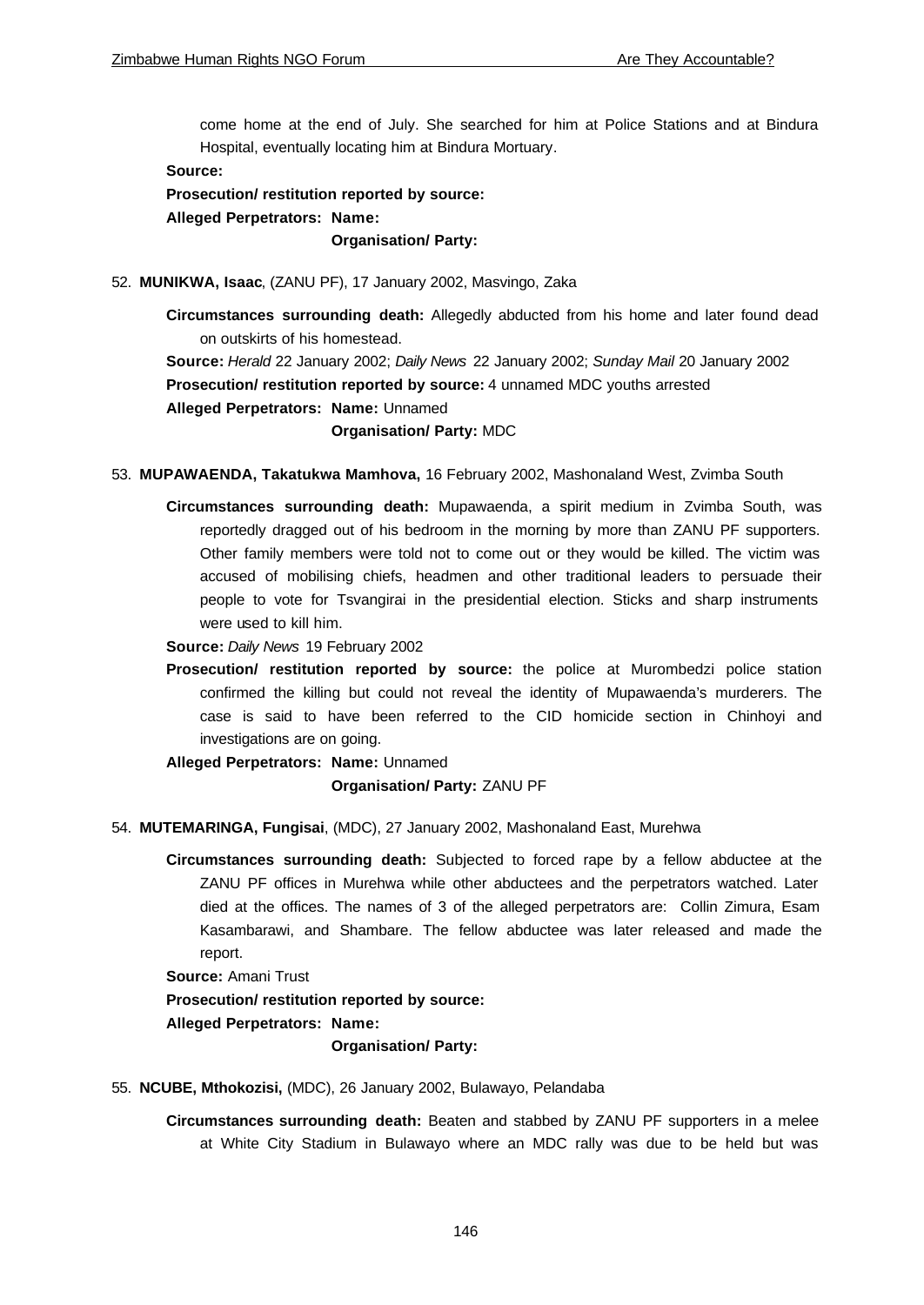disrupted by ZANU PF supporters. Ncube died of his injuries (internal bleeding) a week later at Mpilo Hospital.

**Source:** *Daily News* 29 January, 1 February 2002

**Prosecution/ restitution reported by source:** Unknown

**Alleged Perpetrators: Name:** Unnamed

**Organisation/ Party:** ZANU PF

56. **NCUBE, Sambani** (MDC), 17 March 2002, Matabeleland North, Hwange East

**Circumstances surrounding death:** Allegedly killed by two soldiers from the 1.2 Infantry Battalion in Victoria Falls on 17 March, while returning home from Litinyu Shopping Centre. The soldiers had gone on the rampage at the shopping centre, hunting for and beating up people who were suspected of voting for the MDC during the presidential elections, when Ncube was suddenly spotted . Two of the soldiers intercepted him, after accusing him of voting for Tsvangirai, and beat him to death.

His body was taken to Mpilo Central Hospital in Bulawayo for a post-mortem, where it was discovered that his spinal cord and ribs had been broken during the beatings.

**Source:** MDC Statement; *Financial Gazette* 28 March 2002

**Prosecution/ restitution reported by source:** Unknown

**Alleged Perpetrators: Name:** Unnamed

**Organisation/ Party:** ZNA

57. **NEMAIRE, Solomon**, (MDC), 23 January 2002, Manicaland, Makoni

**Circumstances surrounding death:** Stabbed in the abdomen and back by war veterans and ZANU PF supporters at Chiome. Died of injuries sustained in Mutare Provincial Hospital. **Source:** *Daily News* 26 January 2002

**Prosecution/ restitution reported by source:** Unknown

**Alleged Perpetrators: Name:** Unnamed

**Organisation/ Party:** ZANU PF, ZNLWVA

- **58. NGAMIRA, Genus,** (MDC), 5 May 2002, Mashonaland Central, Bindura
	- **Circumstances surrounding death:** Allegedly killed by ZANU PF supporters at the Junction of Chipadze Road and Mhaka Street in Bindura. Ngarima was attacked together with his two brothers, Christopher who sustained head injuries and David Joseph who escaped without injury. Seven members of the Timoti family, who are well known ZANU PF supporters in the area, attacked the trio with iron bars and sticks. One of the family members was reportedly dressed in the uniform of the National Youth Service. The group that attacked Ngamira then carried his body and dumped it about 50 metres from the scene of the attack but would not let the family retrieve the body until they went and fetched a police officer from Bindura Police Station. Ngarima was then taken to Bindura Hospital where he was pronounced dead 20 minutes after arrival. **Source:** *Daily News* 9 May 2002

**Prosecution/ restitution reported by source:** All seven family members were reported to have been arrested, however it is unclear whether they were charged with murder or not.

**Alleged Perpetrators: Name:** TIMOTI (7 members of 1 family - father, mother, 3 daughters and 2 sons)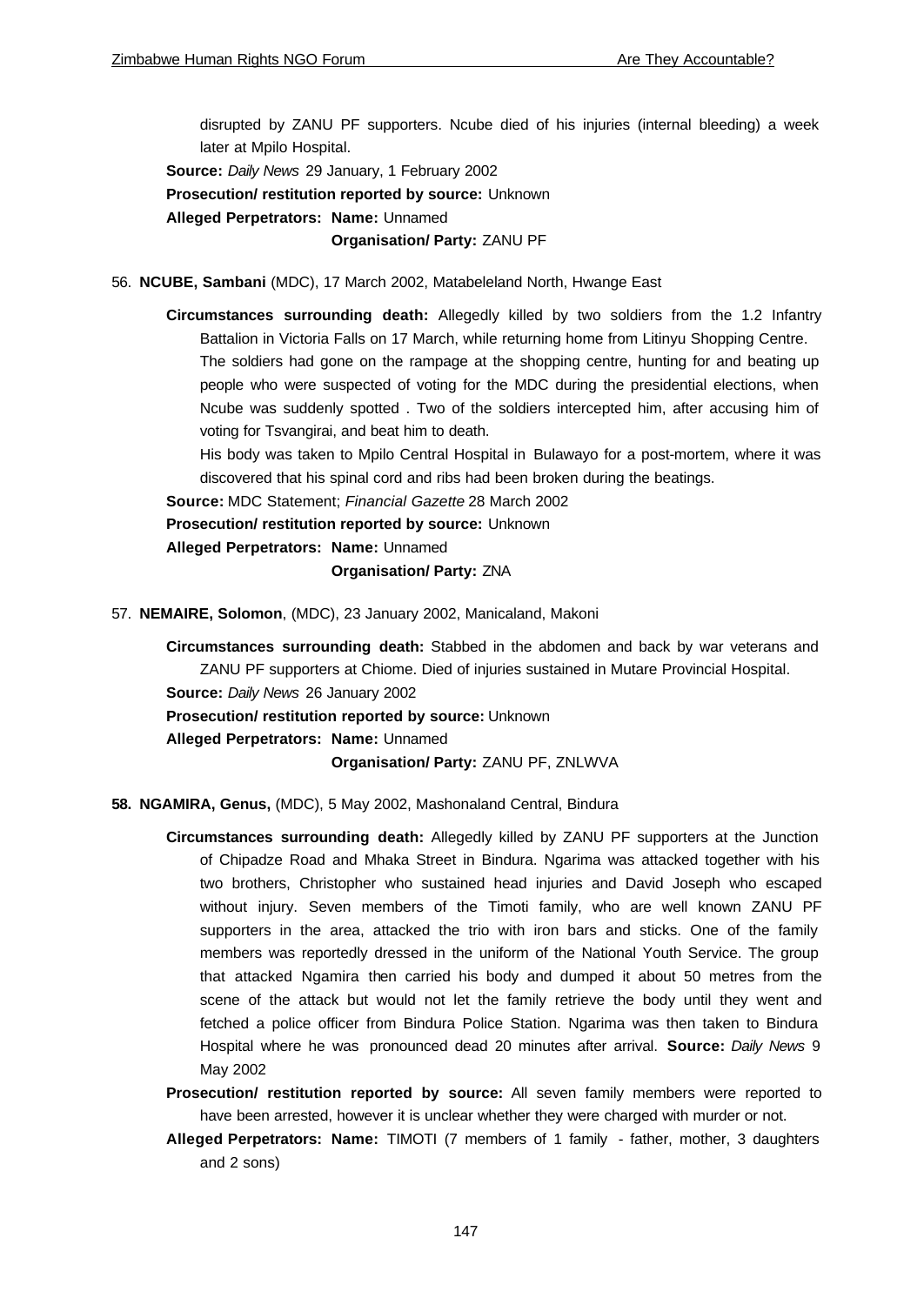# **Organisation/ Party:** ZANU PF, National service Youths

59. **NGUNDU, Shepherd**, (MDC), 5 February 2002, Mashonaland Central, Mount Darwin South

**Circumstances surrounding death:** Allegedly killed by ZANU PF supporters. Ngundu, a teacher at Sohwe Primary School was accused of being an MDC supporter and was beaten to death.

**Source:** *Daily News* 12 February 2002

**Prosecution/ restitution reported by source:** Unknown

**Alleged Perpetrators: Name:** Unnamed

#### **Organisation/ Party:** ZANU PF

60. **NHEYA, Titus**, (MDC), 20 December 2001, Mashonaland West, Hurungwe East

**Circumstances surrounding death:** Stabbed to death by ZANU PF youths. Nheya was the losing MDC candidate in June 2000 for Zvimba South.

**Source:** Daily News 24, 28 December 2001, 18 January 2002; Independent 25 January 2002

**Prosecution/ restitution reported by source:** Unknown

**Alleged Perpetrators: Name:** Unnamed

**Organisation/ Party:** ZANU PF

61. **NHITSA, Takesure,** (MDC), 20 February 2002, Mashonaland Central, Rushinga

**Circumstances surrounding death:** Died at Chimhanda hospital after he was severely beaten up by ZANU PF youths who accused him of cutting off water supplies.

**Source:** *Daily News* 26 February 2002

**Prosecution/ restitution reported by source:** Unknown

**Alleged Perpetrators: Name:** Unnamed

**Organisation/ Party:** ZANU PF

- 62. **NKALA, Cain,** (ZNLWVA), 5 November 2001, Bulawayo, Lobengula-Magwegwe
	- **Circumstances surrounding death:** 10 men armed with Kalashnikov assault rifles in a truck arrived at Nkala's home at about 11:30pm and abducted him. He was found buried in a shallow grave on13 November 2002.
	- **Source:** Daily News 8, 9, 14, 26 November 2001; Daily News 04, 19 December 2001, Daily News 19, 24 June 2002; Herald 07, 10, 15, 16, 17, 19, 20, 27, 28, 29, 30 November 2001, Herald 17, 18 December 2001, 21 January 2002, 19 April 2002, 8 June 2002; Standard 11, 18 November 2001, 16 December 2001; Financial Gazette 8 November 2001; Independent 16, 23 November 2001.
	- **Prosecution/ restitution reported by source:** arrested persons included Simon Spooner, Thembi Mkandla, Gilbert Moyo, REMEMBER MOYO, Stanley Dile, Sahkile Ncube, Sazini Mpofu, Khetani Augustine Sibanda, Silas Sibanda, Ferdinand Dropa, Alexander Khanye, Eddy Sigoga, army/Ronnie Zulu, Sonny Masera Moyo, Sithabiso Mangala; FLETCHER DULINI-NCUBE; Spooner, Masera and Zulu, Sibanda, Moyo, Mpofu remanded in custody to November 29; further remanded in custody to December 13 Dulini-Ncube remanded in custody to December 3 then 2.1.02, denied bail by HC judge Chiweshe, appealed to the Supreme Court, bail granted by Justice Sandura; charge against Dile, Sigoga, Khanye, Dropa and Mangala changed from that of murder to one of contravening LOMA by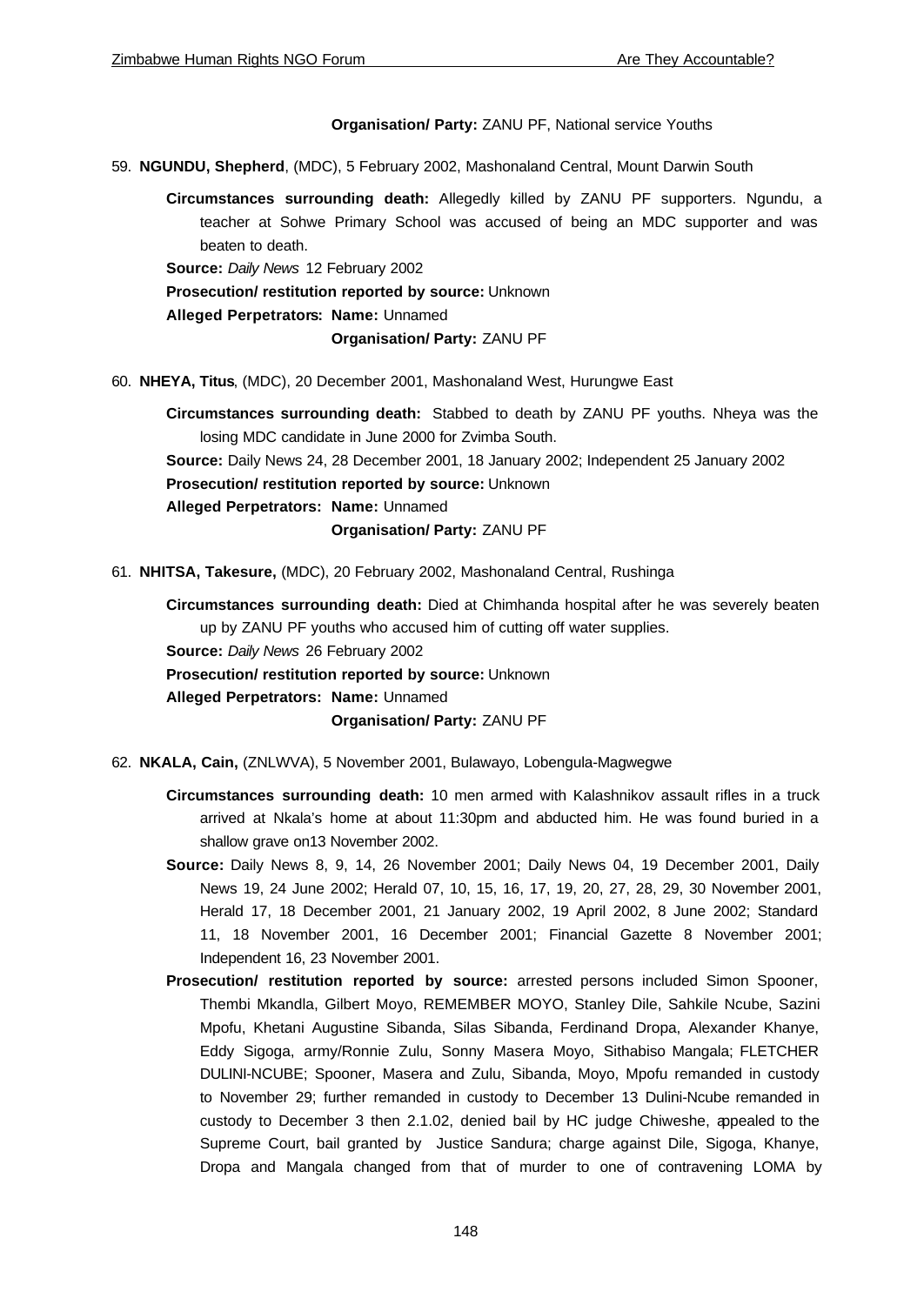receiving military training & all five remanded in custody to December 4; Spooner redetained after HC judge Kamocha granted bail, eventually freed after a month by Supreme Court order from Muchechetere J; docket handed over to AG for prosecution; on 19.4.02 Kamocha J reversed his bail of Z\$5 000 each and Remember Moyo was re-arrested - his brother Gilbert had meanwhile skipped bail. Khethani Augustine Sibanda (25),, Sazini Mpofu(23) and Remember Moyo (30) facing two counts of murder (Cain Nkala and Lemikani Luphahla) were further remanded in custody to June 20. Khami Maximum Prison officials have defied a High Court order for the release of two suspects in the murder who were granted bail last month. The lawyers sought to have Sibanda and Mpofu released immediately after Justice George Chiweshe granted them \$5000 bail each. Chief Justice Chidyausiku upheld an order by the Bulawayo High Court for the release on bail of Khethani Sibanda and Sazini Mpofu.

**Alleged Perpetrators: Name:** Simon Spooner, Thembi Mkandla, Gilbert Moyo, Remember Moyo, Stanley Dile, Sahkile Ncube, Sazini Mpofu, Khetani Augustine Sibanda, Silas Sibanda, Ferdinand Dropa, Alexander Khanye, Eddy Sigoga, army/Ronnie Zulu, Sonny Masera Moyo, Sithabiso Mangala; Fletcher Dulini-Ncube

#### **Organisation/ Party:** MDC

- 63. **NYAMADZAWO, Alexio**, (resettled farmer), 15 September 2001, Mashonaland East, Hwedza
	- **Circumstances surrounding death:** Allegedly attacked with axes, steel chains, spears, sticks, knobkerries and stones and killed when they arrived to occupy plots that had been allocated to them at the farm. CFU claim two (Nyamadzawo and Fanuel Madzvimbo) fell off the lorry in a stampede and were trampled to death as driver drove off to avoid violence caused by settlers' torching of farm workers' housing.
	- **Prosecution/ restitution reported by source:** murder charges preferred against John Alfred Joseph BIBBY + 30 farm workers who were arrested and remanded in custody to 4.10.2001 but granted bail of Z\$20 000 by HC on 27/09/2001; A-G's Office consented to no evidence from ZRP justifying incarceration; son Peter Bibby reportedly arrested but not on farm at time of incident; one complained of police assault, another that he had not even been at the scene; Hwedza District Heroes Fund contributed to funeral expenses for two deceased though they were not declared heroes

**Alleged Perpetrators: Name:** Unnamed

**Organisation/ Party:** Private Individuals

- 64. **NYANZIRA, Tariro,** (ZANU PF), 8 February 2002, Manicaland, Buhera North
	- **Circumstances surrounding death:** Allegedly beaten to death and dumped into a stream by MDC supporters. The police confirmed the death as politically motivated and are still investigating the case. Initial investigations have indicated that Nyanzira's murderers lay in ambush around her homestead after she sheltered four fellow ZANU PF youths who had been attacked by a group of suspected MDC supporters. After offering her colleagues refuge Nyanzira mysteriously disappeared soon after she left her hut to use the toilet. Her body was discovered at the weekend with bruises floating in Mutorahuku River.

#### **Source:** *Herald* 11 February 2002

**Prosecution/ restitution reported by source:** police confirmed the death as politically motivated and are still investigating the case. initial investigations have indicated that Nyanzira's murders lay in ambush around her homestead after she sheltered four fellow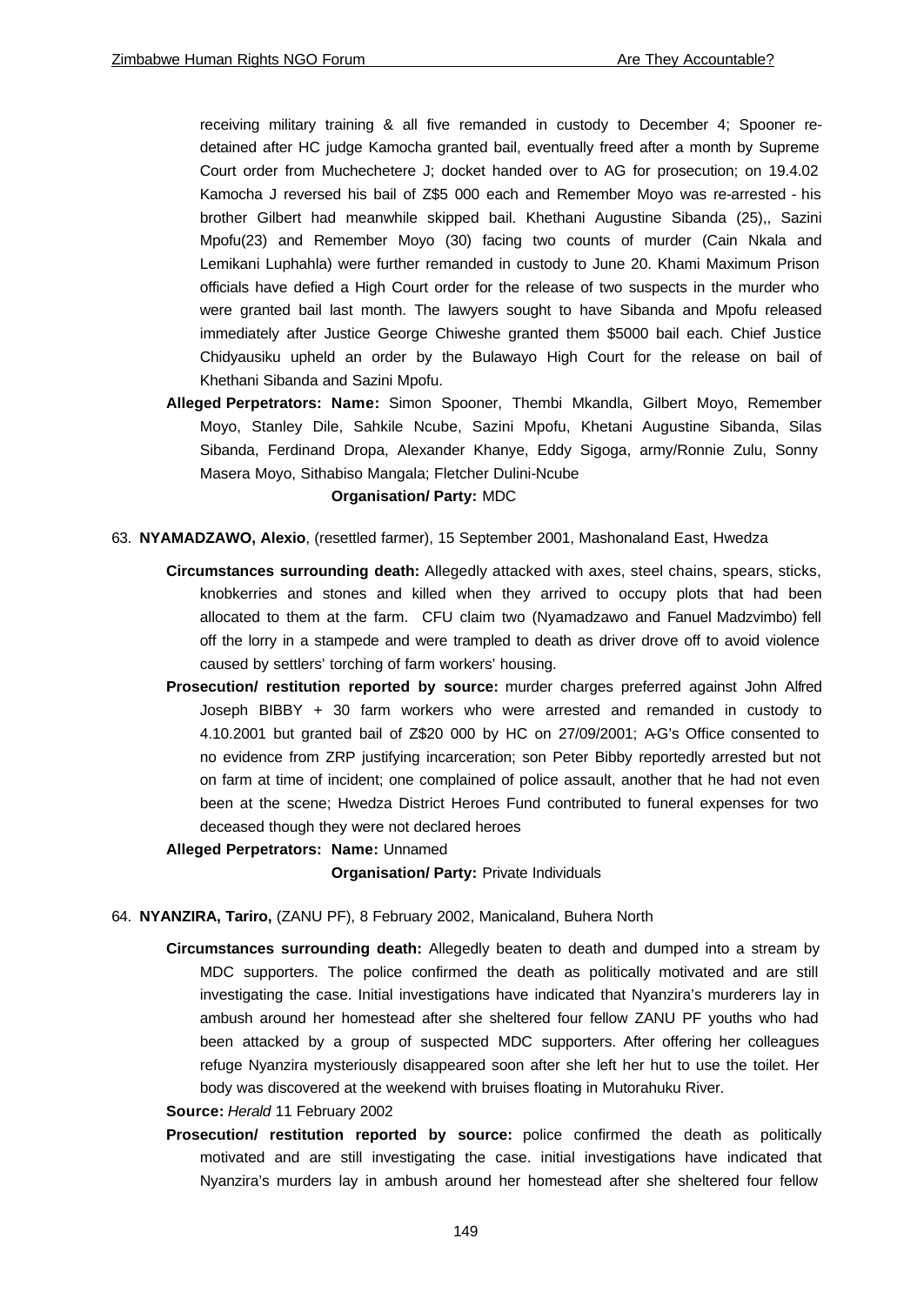ZANU PF youths who had been attacked by a group of suspected MDC thugs. after offering her colleagues refuge Nyanzira mysteriously disappeared soon after she left her hut to use the toilet.

**Alleged Perpetrators: Name:** Unnamed

**Organisation/ Party:** MDC

- 65. **NYATHI, Mbuso**, (ZNLWVA), 27 September 2001, Matabeleland North, Nkayi
	- **Circumstances surrounding death:** Killed in incident where pin was dislodged from grenade he was carrying, which exploded, ripping off his arm and killing him and injuring others from flying shrapnel, second such incident in Nkayi in two months; grenade hurled into packed bar in July failed to explode and was defused by ZRP bomb disposal squad; hospital staff refused to speak to DN; FG says war vets and state security have 'turned Nkayi into a no-go area for supporters of the labour-backed MDC'; following explosion and death, war vets assaulted everyone in sight.
	- **Source:** Daily News 1 October 2001; Financial Gazette 11 October 2001
	- **Prosecution/ restitution reported by source:** ZRP investigating; Nkululeko Mkandla (21) (assaulted, with stitched head wounds) was taken from Nkayi hospital by Nkayi ZRP and accused of throwing grenade - he fled to Bulawayo
	- **Alleged Perpetrators: Name:** Unnamed

### **Organisation/ Party:** ZNLWVA

66. **NYIKA, James,** (MDC), 3 July 2001, Harare, Hatfield (Epworth)

**Circumstances surrounding death :** Abducted to a war veterans' base, tortured and killed. Violent clashes erupted in Epworth after a house belonging to a Zanu (PF) supporter was petrol bombed. The victim together with three others were abducted and assaulted at the farm, which is being used as a base by the war veterans. Nyika died at Harare Hospital.

**Source:** Herald 4 July 2001; Daily News 6, 7, 9 July, 24 August, 30 October, 7 December 2001; Financial Gazette 5 July 2001; Standard 8 July 2001

**Prosecution/ restitution reported by source:**

**Alleged Perpetrators: Name:**

**Organisation/ Party:**

- 67. **NYIKA, Rambisai**, (MDC), 24 December 2001, Midlands, Gokwe South
	- **Circumstances surrounding death:** Abducted and force-marched to a ZANU PF meeting at Manoti Business Centre. Attacked on her way back home, blunt object used to crush her head and ribs, body dragged and dumped inside a hut.

**Source:** Daily News 4, 14 January 2002

**Prosecution/ restitution reported by source:** 16 ZANU PF youths arrested

**Alleged Perpetrators: Name:** Unnamed

**Organisation/ Party:** ZANU PF

- 68. **PILOSI, Simon,** (MDC), 26 March 2002, Mashonaland West, Zvimba South
	- **Circumstances surrounding death:** Reportedly assaulted with steel bars and chains by war veterans and Zanu supporters.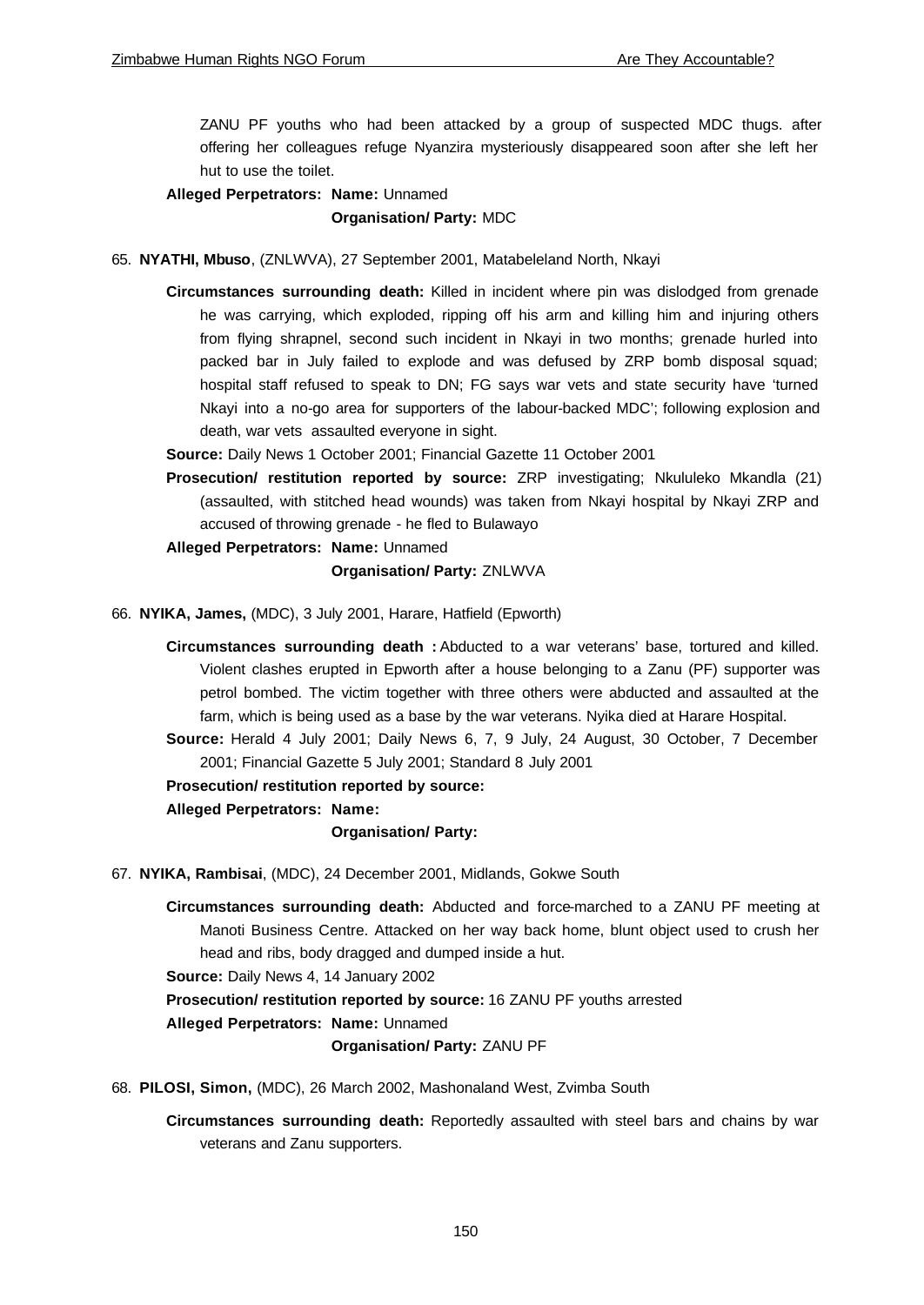**Source:** *Daily News* 1 April 2002; ZHRF LU Statement – by brother Isaiah Pilosi – notice of death; Tommy Bayley (Owner of Danbury Farm)

**Prosecution/ restitution reported by source:** ZRP aware of situation and tried 'to cool things down' but passed responsibility for eviction of occupiers to Concession DA Tichagwa Mushininga

**Alleged Perpetrators: Name:** Unnamed

**Organisation/ Party:** ZANU PF, ZNLWVA

69. **ROMIO, Edwin,** (MDC polling agent), March 2002, Mashonaland East, Mutoko

**Circumstances surrounding death:** Allegedly assaulted and killed at his home. **Source:** *Zimbabwe Independent* 28 March 2002 **Prosecution/ restitution reported by source:** Unknown **Alleged Perpetrators: Name:** Unnamed **Organisation/ Party:** ZANU PF

70. **RUKARA, Kufa,** (MDC), 19 November 2001, Midlands, Silobela

- **Circumstances surrounding death:** Abducted 4 October and severely tortured for over 24 hours. Released and taken by ZRP to Mtora Hospital, from where they were transferred to Harare for specialist treatment for severe head injuries and broken tibia. Later transferred back to Gweru. Condition described as 'critical'; Died 19 November at Gweru General Hospital of resultant injuries.
- **Source:** Daily News 21 November, 7 December 2001; ZHRF LU statement 29 November 2001
- **Prosecution/ restitution reported by source:** unclear from report whether ZRP arrested perpetrators; all queries referred to Harare Central by Choda ZRP; Rugare Gumbo in Parliament claimed Rukara has been removed from Gweru Hospital by MDC 'and his whereabouts are still unknown'.

**Alleged Perpetrators: Name:** Unnamed

**Organisation/ Party:** ZANU PF

71. **SANYAMAHWE, Kuziva,** (MDC), 18 January 2002, Mashonaland East, Murehwa South

**Circumstances surrounding death:** Attacked at his home by ZANU PF supporters. Sustained a big wound in the back of the head; died of injuries sustained.

**Source:** *Daily News* 26 January 2002

**Prosecution/ restitution reported by source:** Unknown

**Alleged Perpetrators: Name:** Unnamed

**Organisation/ Party:** ZANU PF

72. **SHELTON, Lloyd,** (ZANU PF) 27 February 2002, Mashonaland East, Chikomba

**Circumstances surrounding death:** Allegedly killed by MDC youths. **Source:** *Herald* 6 March 2002 **Prosecution/ restitution reported by source:** Unknown **Alleged Perpetrators: Name:** Unnamed **Organisation/ Party:** MDC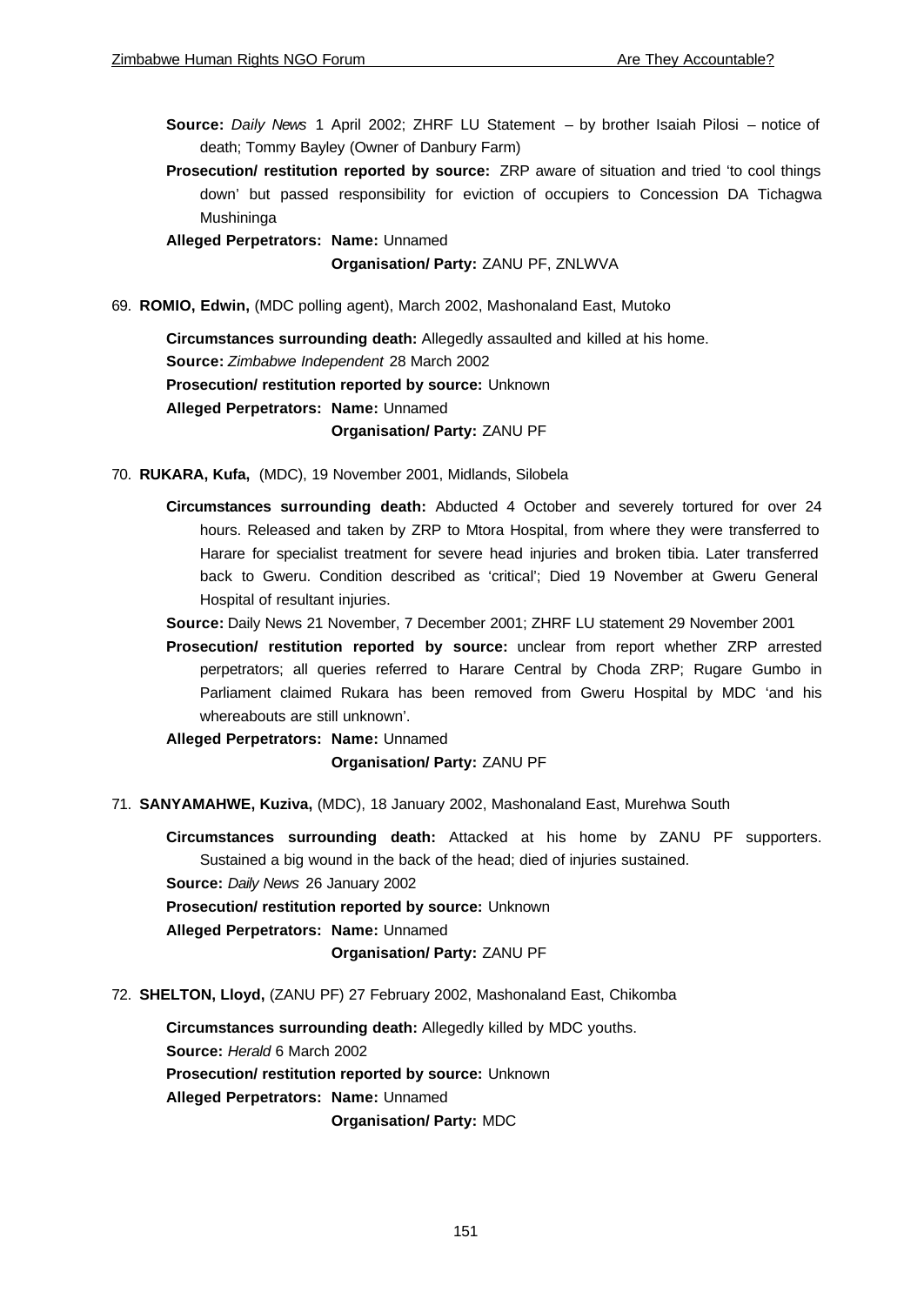73. **SIBANDA, Charles,** (MDC), 2 March 2002, Midlands, Zhombe

**Circumstances surrounding death:** Allegedly abducted and severely assaulted by ZANU PF members. His body was later found had his death reported by an MDC official in Kadoma. **Source:** SW Radio Africa 5 March 2002

**Prosecution/ restitution reported by source:** Unknown

**Alleged Perpetrators: Name:** Unnamed

**Organisation/ Party:** ZANU PF

- 74. **SIBANDA, James**, (MDC), February 2002, Matabeleland North, Nkayi
	- **Circumstances surrounding death:** Allegedly abducted to torture base, assaulted to death with stones and axes, disembowelled and intestines buried separately before his body was burned and buried in shallow grave - found 17 days later after his wife, Judith had found the charred remains of his clothing, while herding their cattle.
	- **Source:** *Zimbabwe Independent* 22 March 2002; *Daily News* 27 March, 1, 27 April 2002; *Financial Gazette* 11 April 2002

**Prosecution/ restitution reported by source:** Msimanga / Ndiweni + 31 youths arrested **Alleged Perpetrators: Name:** Msimanga / Ndiweni, Rainfall

**Organisation/ Party:** ZANU PF, ZNLWVA

75. **SIBINDI, Halaza,** (MDC), 30 January 2002, Matabeleland North, Tsholotsho

**Circumstances surrounding death:** Sibindi killed by 70 ZANU PF youths who were recently trained at the Border Gezi National Youth Training Centre **Source:** *Daily News* 6 February 2002 **Prosecution/ restitution reported by source:** Unknown **Alleged Perpetrators: Name:** Unnamed

**Organisation/ Party:** ZANU PF

- 76. **SIBINDI, Joseph,** (MDC) January 2002, Bulawayo
	- **Circumstances surrounding death:** Reportedly Sibindi was battered to death with logs and knobkerries by war veterans.

**Source:** *Financial Gazette* 7 February 2002

**Prosecution/ restitution reported by source:** no suspects have been arrested for the murder. Police say they are continuing.

**Alleged Perpetrators: Name:** Unnamed

**Organisation/ Party:** ZNLWVA

77. **SICWE, Jameson**, (MDC), 29 January 2002, Matabeleland North, Lupane

**Circumstances surrounding death:** Sicwe was hacked to death after being dragged from his home by suspected war veterans.

**Source:** *Daily News* 1 February 2002

**Prosecution/ restitution reported by source:** Unknown

**Alleged Perpetrators: Name:** Unnamed

**Organisation/ Party:** ZNLWVA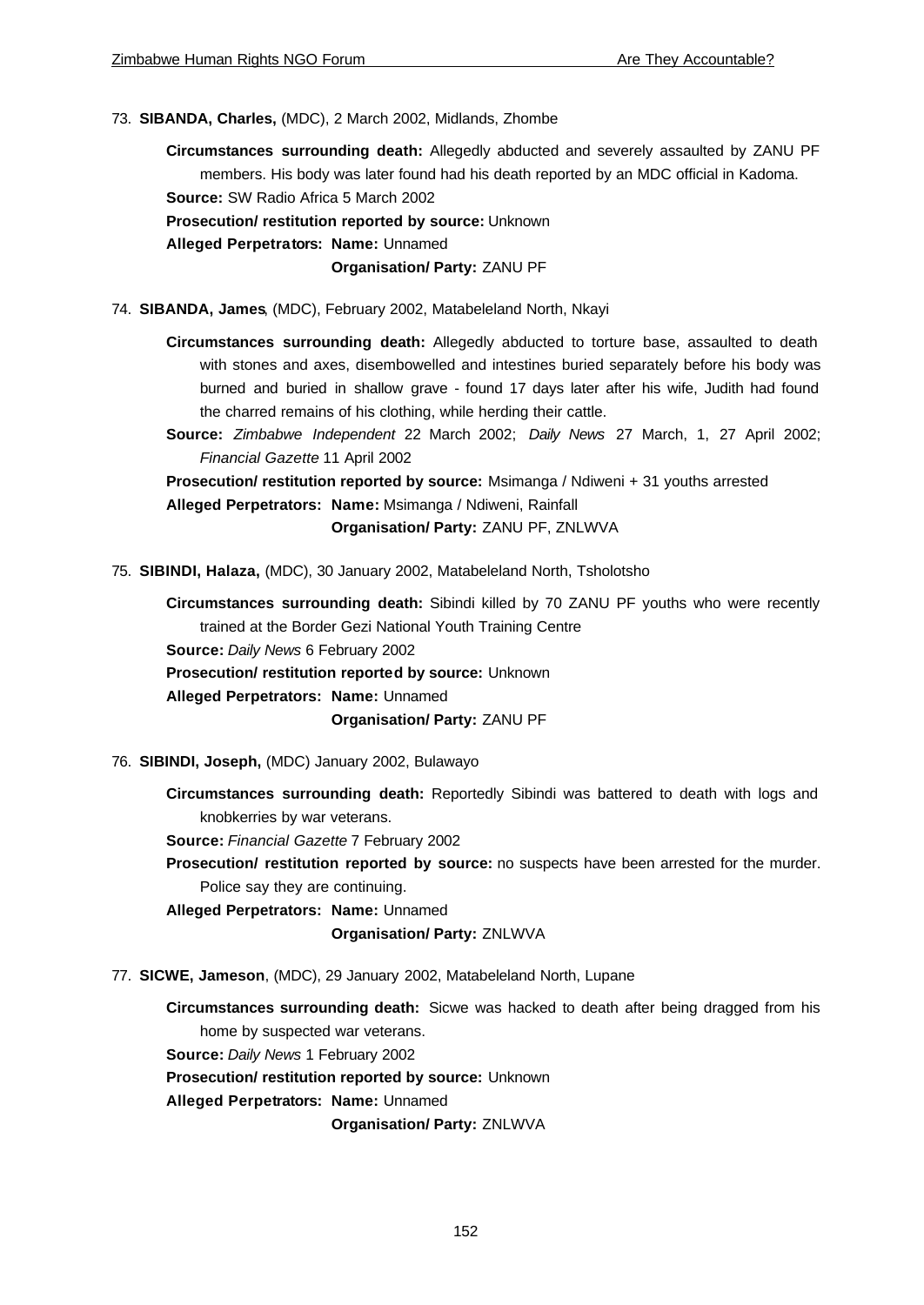78. **SIKELE, Johannes Felix,** (resettled farmer), 11 November 2001, Masvingo, Chiredzi South

**Circumstances surrounding death:** Shot and killed. **Source:** Herald 14 November 2001; Daily News 16 November 2001 **Prosecution/ restitution reported by source:** Unknown **Alleged Perpetrators: Name:** Robert Nganduni **Organisation/ Party:** Private Individual (farm guard)

79. **SIKHUCHA, Ravengai,** (MDC), 10 November 2001, Midlands, Mberengwa East

**Circumstances surrounding death:** Sikhucha was assaulted with booted feet, clenched fists, open hands and baton sticks. He was then forced into a Nissan diesel truck and the group drove off with him. He was later found dead.

**Source:**

**Prosecution/ restitution reported by source:**

**Alleged Perpetrators: Name:**

**Organisation/ Party:**

80. **TIGERE, Shepherd**, (MDC), 31 December 2001, Midlands, Gokwe South

**Circumstances surrounding death:** Beaten with sticks and iron rods, died of injuries in hospital.

**Source:** Daily News 14 January 2002

**Prosecution/ restitution reported by source:** 16 ZANU PF youths arrested **Alleged Perpetrators: Name:** Unnamed

**Organisation/ Party:** ZANU PF

- 81. **Unnamed,** (2), (farm guards), 23 January 2002, Masvingo, Mwenezi
	- **Circumstances surrounding death:** Shot and killed; found lying in fresh pools of blood in the farm compound. Another guard at the farm was shot and injured on the same day. The previous day a shooting incident had occurred between a settler and another guard in which the settler was injured in the thigh. However, the guards killed had nothing to do with the shooting of the settler

**Source:** *Herald* 24 January 2002; *Daily News* 25 January 2002

**Prosecution/ restitution reported by source:** Unknown

**Alleged Perpetrators: Name:** Unnamed

**Organisation/ Party:** Private Individuals (Farm Invaders)

- 82. **VIKAVEKA, Darlington,** (MDC), 15 March 2002, Mashonaland East, Marondera East
	- **Circumstances surrounding death:** A farm worker at Oxford Farm,reportedly severely assaulted on accusations that he sympathised with the MDC. The assault took place in the early morning in the presence of Constable Chikowe of the ZRP and Obert Makiwa, a ZANU PF supporter. Darlington later died en route to Marondera Hospital.
	- **Source:** Herald 16 March 2002; Zimbabwe Independent 22 March 2002; Daily News 18 March 2002

**Prosecution/ restitution reported by source:** two arrested, seven sought by ZRP

**Alleged Perpetrators: Name:** Makiwa, Obert + unnamed (9), Const Chikowe **Organisation/ Party:** ZANU PF, ZNLWVA, and ZRP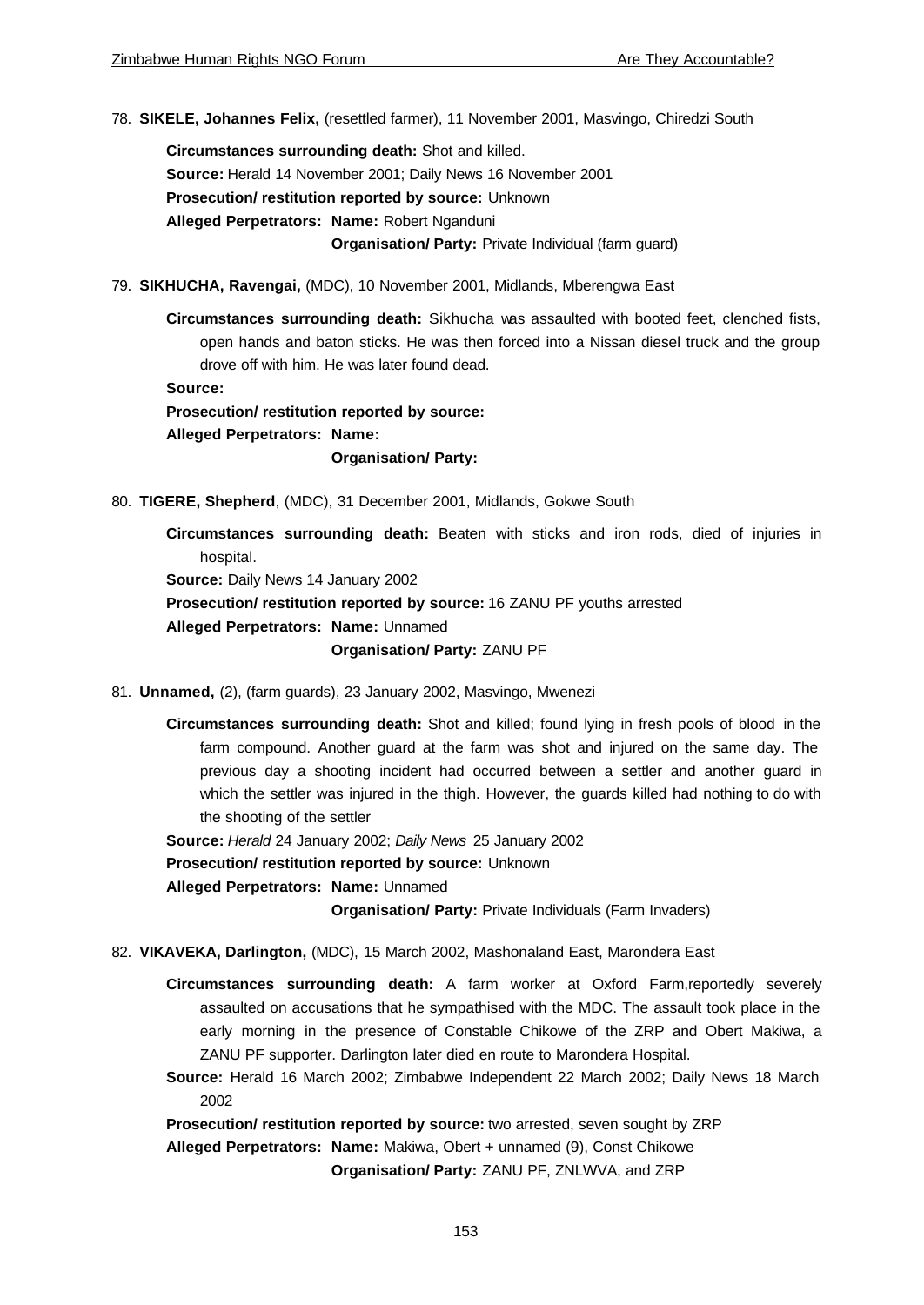- 83. **WHITE, Fanuel**, (MDC polling agent), 29 March 2002, Mashonaland Central, Guruve North
	- **Circumstances surrounding death:** FW was a polling agent at Nyambudziya Polling Station. When he tried to go back to work at ARDA on 15 March 2002 he was confronted by two guards who took him to Chakasara where he was beaten with clubs on his buttocks. His hands were handcuffed and legs tied up in barbed wire. He was also beaten under the feet. He was later released having been beaten from about 7am to 9am. He was evacuated to Harare and admitted to hospital after threats on his life. White later died from injuries sustained.

**Source:** Amani Trust; Statement ZHRF LU; MDC Statement 21 March 2002

### **Prosecution/ restitution reported by source:**

**Alleged Perpetrators: Name:** Nhete, William (ARDA security guard); Kamukanan'a, Dombo; Chibvongodze, Chakasara; Mutambo

### **Organisation/ Party:** ZANU PF

- 84. **ZIWENI, Osborn,** (MDC), 18 September 2001, Masvingo, Bikita West
	- **Circumstances surrounding death:** Shot and killed. ZRP claim victim he was shot by accidental discharge from CIO agent, Joseph Makaye's service pistol. Family claim he was deliberately murdered because of his high-profile political role.

**Source:** Daily News 23, 31 October, 14, 19 December 2001

**Prosecution/ restitution reported by source:** family claiming 24 cattle + \$80 000 compensation from Makaye, after refusing to bury their son for two weeks and reluctantly doing so only after chiefly intervention - three months later, no compensation had been paid; Makaye charged with murder, remanded to 14.12.2001

# **Alleged Perpetrators: Name:** Joseph Makaye

#### **Organisation/ Party:** CIO

| <b>Organisation/ Political Affiliation</b>                              | Number of deceased persons |  |
|-------------------------------------------------------------------------|----------------------------|--|
| <b>Commercial Farmer</b>                                                | $\mathbf{2}$               |  |
| Farm worker/ guard                                                      | 5                          |  |
| <b>Movement for Democratic Change (MDC)</b>                             | 55                         |  |
| <b>Resettled farmer</b>                                                 | 4                          |  |
| Zimbabwe African National Union Patriotic<br>Front (ZANU PF)            | -8                         |  |
| Zimbabwe National Liberation War Veterans<br><b>Associaton (ZNLWVA)</b> | -5                         |  |
| <b>Total</b>                                                            | 84                         |  |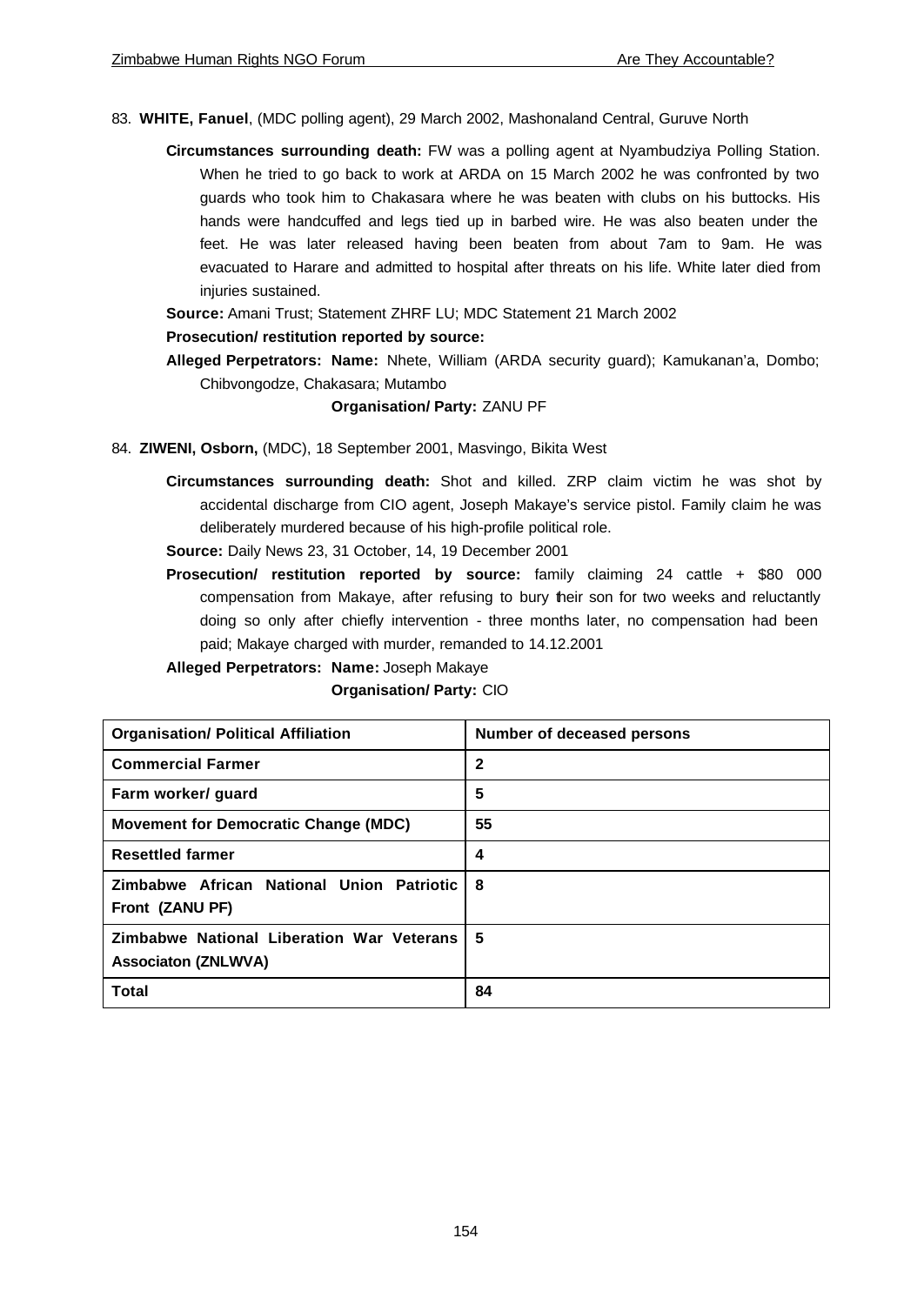# **APPENDIX 3: LIST OF REPORTED BASES**

| <b>Province</b>            | <b>Constituency</b>        | <b>Base Name</b>                                    | <b>Political Affiliation of</b><br><b>Militia</b> |
|----------------------------|----------------------------|-----------------------------------------------------|---------------------------------------------------|
| Bulawayo                   | Nkulumane                  | Sizinda Hall                                        | <b>ZANU PF</b>                                    |
| Bulawayo                   | Nkulumane                  | Sizinda Hall                                        | <b>ZANU PF</b>                                    |
| Bulawayo                   | <b>Bulawayo North East</b> | Hugh Beadle Primary School                          | <b>ZANU PF</b>                                    |
| Bulawayo                   | <b>Bulawayo South</b>      | Nketa 8 Hall                                        | <b>ZANU PF</b>                                    |
| Bulawayo                   | Pumula Luveve              | Venture Camp-South Pumula                           | <b>ZANU PF</b>                                    |
| Bulawayo                   | Pumula Luveve              | Methodist Camp (Between Pumula and Gwabalanda Bush) | <b>ZANU PF</b>                                    |
| Bulawayo                   | Lobengula-Magwegwe         | Fusi Primary School, Gwabalanda                     | ZANU PF                                           |
| Bulawayo                   | Makokoba                   | Davies Hall, 6th Avenue                             | <b>ZANU PF</b>                                    |
| Bulawayo                   | Pelandaba                  | Salikazi Beer Garden, Njube                         | ZANU PF                                           |
| Bulawayo                   | Mpopoma                    | Information Centre, Block 59, Mpopoma               | ZANU PF                                           |
| Bulawayo                   | Mpopoma                    | War Vets Offices, Esiporweni, Entumbani             | ZANU PF                                           |
| Bulawayo                   | Nkulumane                  | Yellow House, Nkulumane 12                          | <b>ZANU PF</b>                                    |
| Bulawayo                   | <b>Bulawayo North East</b> | Jairos Jiri, Burnside                               | <b>ZANU PF</b>                                    |
| Harare                     | Hatfield                   | Green Valley Farm, Epworth                          | ZNLWVA                                            |
| Harare                     | <b>Mbare West</b>          | Frank Johnson Primary School                        | <b>ZANU PF</b>                                    |
| Harare                     | Hatfield                   | Chiremba Shopping Centre                            | ZANU PF                                           |
| Manicaland                 | Mutare                     | Laverstock Farm                                     | ZNLWVA / ZANU PF                                  |
| Manicaland                 | <b>Buhera North</b>        | Murambinda Growth Point                             | ZANU PF                                           |
| <b>Mashonaland Central</b> | Mount Darwin North         | Kamutsenzere School                                 | ZANU PF                                           |
| Mashonaland Central        | Shamva                     | Chindunduma Secondary School                        | <b>ZANU PF</b>                                    |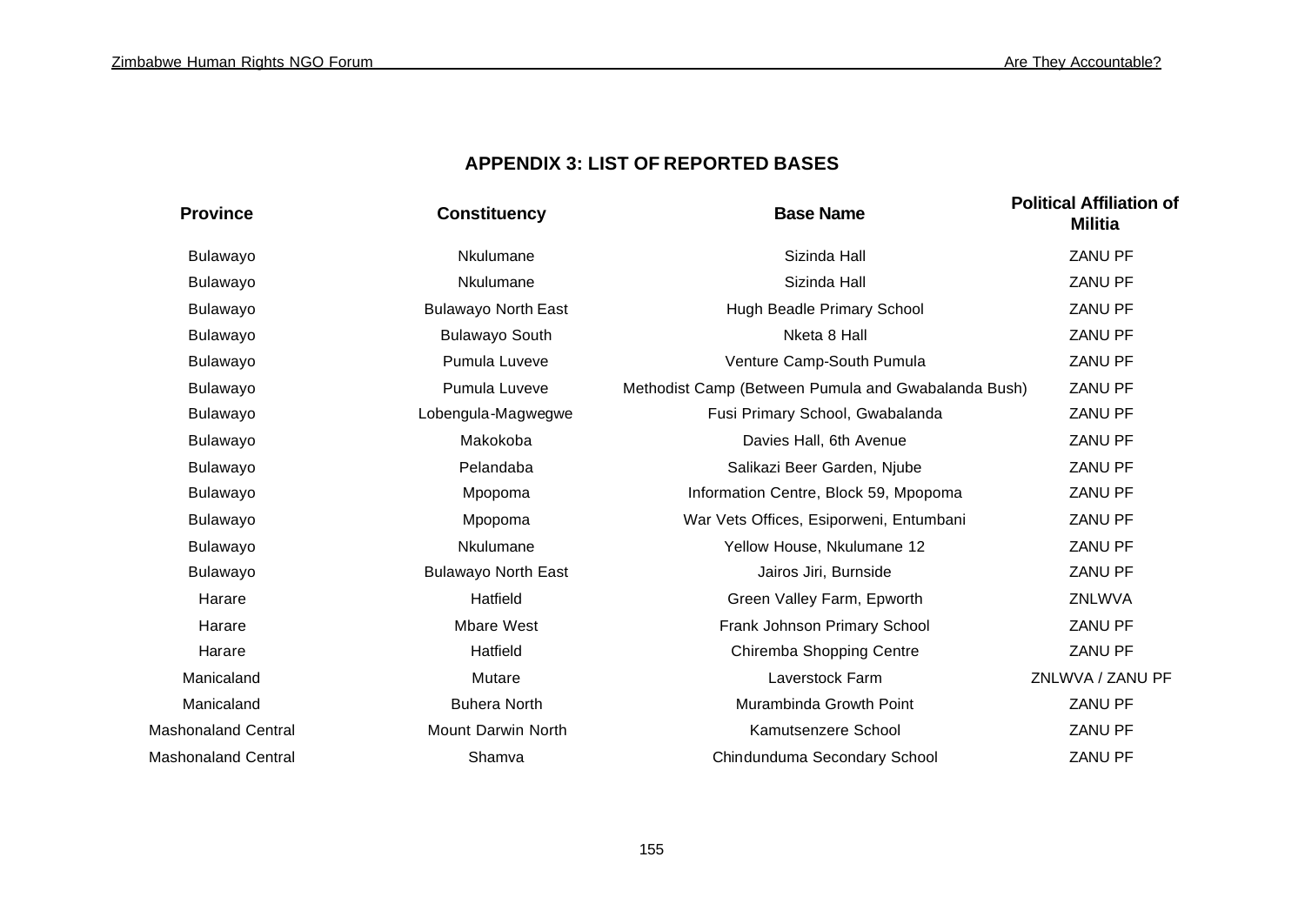| <b>Mashonaland Central</b> | <b>Bindura</b>            | 1716 Chiwaridzo Township                        | <b>ZANU PF</b> |
|----------------------------|---------------------------|-------------------------------------------------|----------------|
| <b>Mashonaland Central</b> | Mount Darwin South        | Chikwira in Nembire                             | ZANU PF        |
| <b>Mashonaland Central</b> | Muzarabani                | Mucheya Secondary School                        | ZANU PF        |
| <b>Mashonaland Central</b> | Muzarabani                | Chidamakwenzi (along Centenary Road)            | ZANU PF        |
| <b>Mashonaland Central</b> | Shamva                    | Wadzanai Township, Council Offices              | <b>ZANU PF</b> |
| <b>Mashonaland Central</b> | <b>Bindura</b>            | Nyava Growth Point                              | ZANU PF        |
| <b>Mashonaland Central</b> | <b>Bindura</b>            | Murembe Township                                | <b>ZANU PF</b> |
| <b>Mashonaland Central</b> | <b>Bindura</b>            | Gorwa Township                                  | <b>ZANU PF</b> |
| <b>Mashonaland Central</b> | <b>Bindura</b>            | Miupandira Township                             | <b>ZANU PF</b> |
| <b>Mashonaland Central</b> | <b>Bindura</b>            | Chiwaridzo Council Bar                          | ZANU PF        |
| <b>Mashonaland Central</b> | Mazowe East               | <b>Glendale Township</b>                        | <b>ZANU PF</b> |
| <b>Mashonaland Central</b> | Mazowe East               | <b>Mazowe Council Bar</b>                       | <b>ZANU PF</b> |
| <b>Mashonaland Central</b> | Mazowe East               | Guest House at Nzimbo Growth Point              | <b>ZANU PF</b> |
| <b>Mashonaland Central</b> | Mount Darwin South        | Dande                                           | <b>ZANU PF</b> |
| <b>Mashonaland Central</b> | <b>Mount Darwin South</b> | Dotito Growth Point                             | <b>ZANU PF</b> |
| <b>Mashonaland Central</b> | Mount Darwin North        | Mavuradonha High School                         | <b>ZANU PF</b> |
| <b>Mashonaland Central</b> | <b>Mount Darwin North</b> | Mukumbura Growth Point                          | <b>ZANU PF</b> |
| <b>Mashonaland Central</b> | Mount Darwin South        | Home of Sara Kasukuwere (Mt Darwin MP's Sister) | <b>ZANU PF</b> |
| <b>Mashonaland Central</b> | Rushinga                  | Mukosa School                                   | <b>ZANU PF</b> |
| <b>Mashonaland Central</b> | Shamva                    | Madziwa Township                                | <b>ZANU PF</b> |
| <b>Mashonaland Central</b> | <b>Guruve North</b>       | Bakasa Township                                 | <b>ZANU PF</b> |
| <b>Mashonaland Central</b> | <b>Guruve North</b>       | Mushumbi Pools                                  | <b>ZANU PF</b> |
| <b>Mashonaland Central</b> | <b>Guruve South</b>       | Mudhindho Growth Point                          | <b>ZANU PF</b> |
| <b>Mashonaland East</b>    | Marondera East            | Dombotombo Township                             | <b>ZANU PF</b> |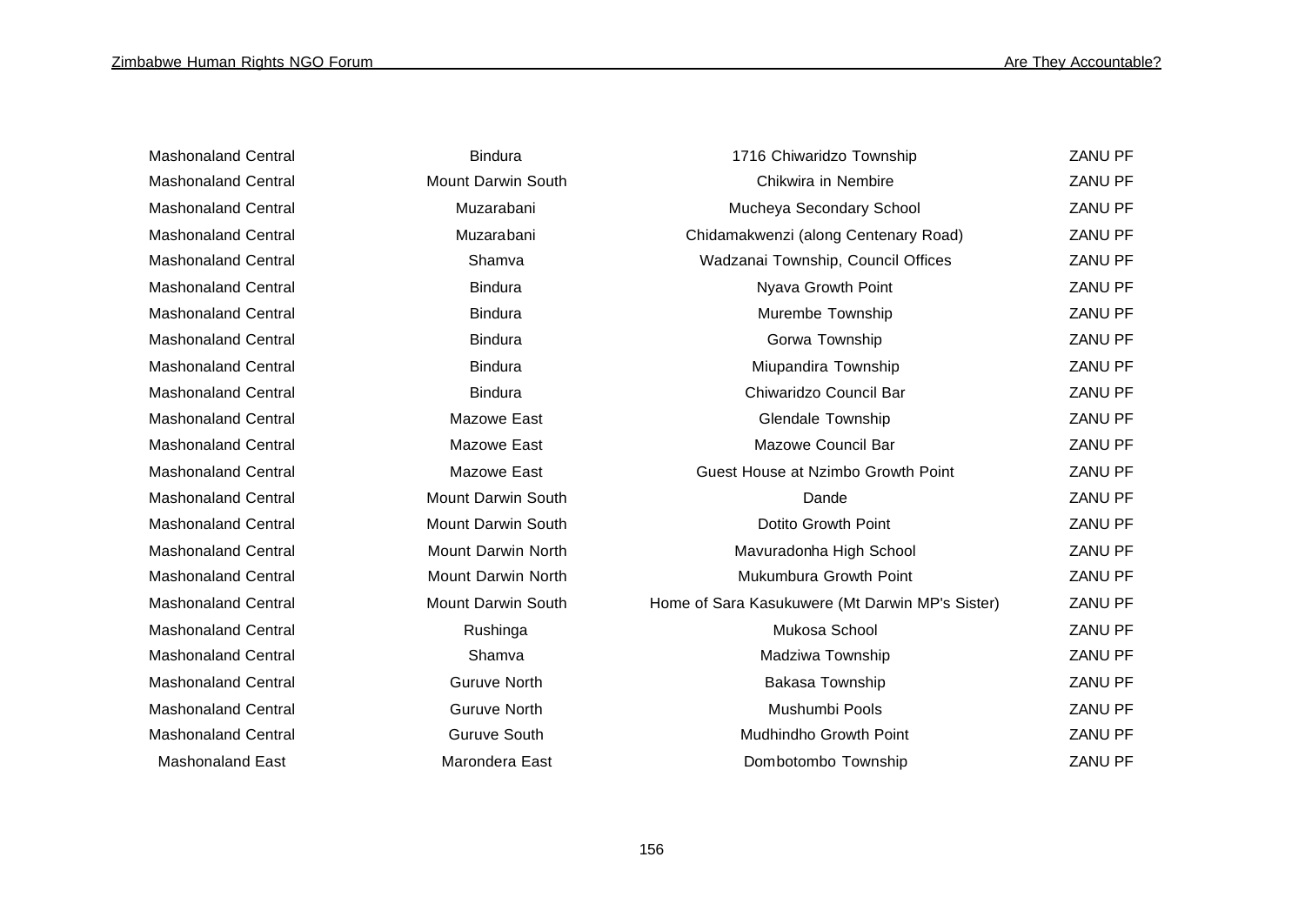| <b>Mashonaland East</b> | Chikomba                | Zvichemo Business Centre                  | <b>ZANU PF</b>   |
|-------------------------|-------------------------|-------------------------------------------|------------------|
| <b>Mashonaland East</b> | Marondera West          | Mahusekwa Growth Point                    | ZANU PF          |
| <b>Mashonaland East</b> | Chikomba                | Gokomere Hall                             | ZANU PF          |
| <b>Mashonaland East</b> | Marondera East          | Nyagumbe Farm                             | <b>ZANU PF</b>   |
| <b>Mashonaland East</b> | Mutoko South            | Masvitsa School, Hoyuyu Resettlement Area | ZANU PF          |
| <b>Mashonaland East</b> | Hwedza                  | Chudleigh Farm                            | ZNLWVA           |
| <b>Mashonaland East</b> | Murehwa South (Macheke) | <b>Twist Farm</b>                         | ZNLWVA           |
| <b>Mashonaland East</b> | Seke                    | Dema Business Centre                      | ZANU PF          |
| <b>Mashonaland East</b> | Seke                    | Charakupa                                 | <b>ZANU PF</b>   |
| <b>Mashonaland East</b> | Goromonzi               | <b>Ruwa Rehabilitation Centre</b>         | ZANU PF          |
| <b>Mashonaland East</b> | Murehwa South           | Irene farm (Macheke)                      | ZNLWVA / ZANU PF |
| <b>Mashonaland East</b> | Murehwa South           | Igava Farm (Macheke)                      | ZNLWVA / ZANU PF |
| <b>Mashonaland East</b> | Murehwa South           | PONDEROSA Farm (Macheke)                  | ZNLWVA / ZANU PF |
| <b>Mashonaland East</b> | Murehwa South           | Michel Farm (Macheke)                     | ZNLWVA / ZANU PF |
| <b>Mashonaland East</b> | Murehwa South           | Gumbeze farm (Macheke)                    | ZNLWVA / ZANU PF |
| <b>Mashonaland East</b> | Murehwa South           | Sheba Farm (Macheke)                      | ZNLWVA / ZANU PF |
| <b>Mashonaland East</b> | Murehwa South           | Nyagambe Farm (Macheke)                   | ZNLWVA / ZANU PF |
| <b>Mashonaland East</b> | Murehwa South           | Safari Farm (Macheke)                     | ZNLWVA / ZANU PF |
| <b>Mashonaland East</b> | Murehwa South           | <b>TRANQUILLITY Farm (Macheke)</b>        | ZNLWVA / ZANU PF |
| Mashonaland East        | Murehwa South           | Mohoroza Farm (Macheke)                   | ZNLWVA / ZANU PF |
| <b>Mashonaland West</b> | Hurungwe West           | Zvipane Growth Point                      | ZANU PF          |
| <b>Mashonaland West</b> | Chinhoyi                | <b>Belltrees Farm</b>                     | ZNLWVA/ZANU PF   |
| <b>Mashonaland West</b> | Chegutu                 | The Grove, Lot 1A                         | ZANU PF          |
| <b>Mashonaland West</b> | Chinhoyi                | Nyamgomba Farm                            | <b>ZANU PF</b>   |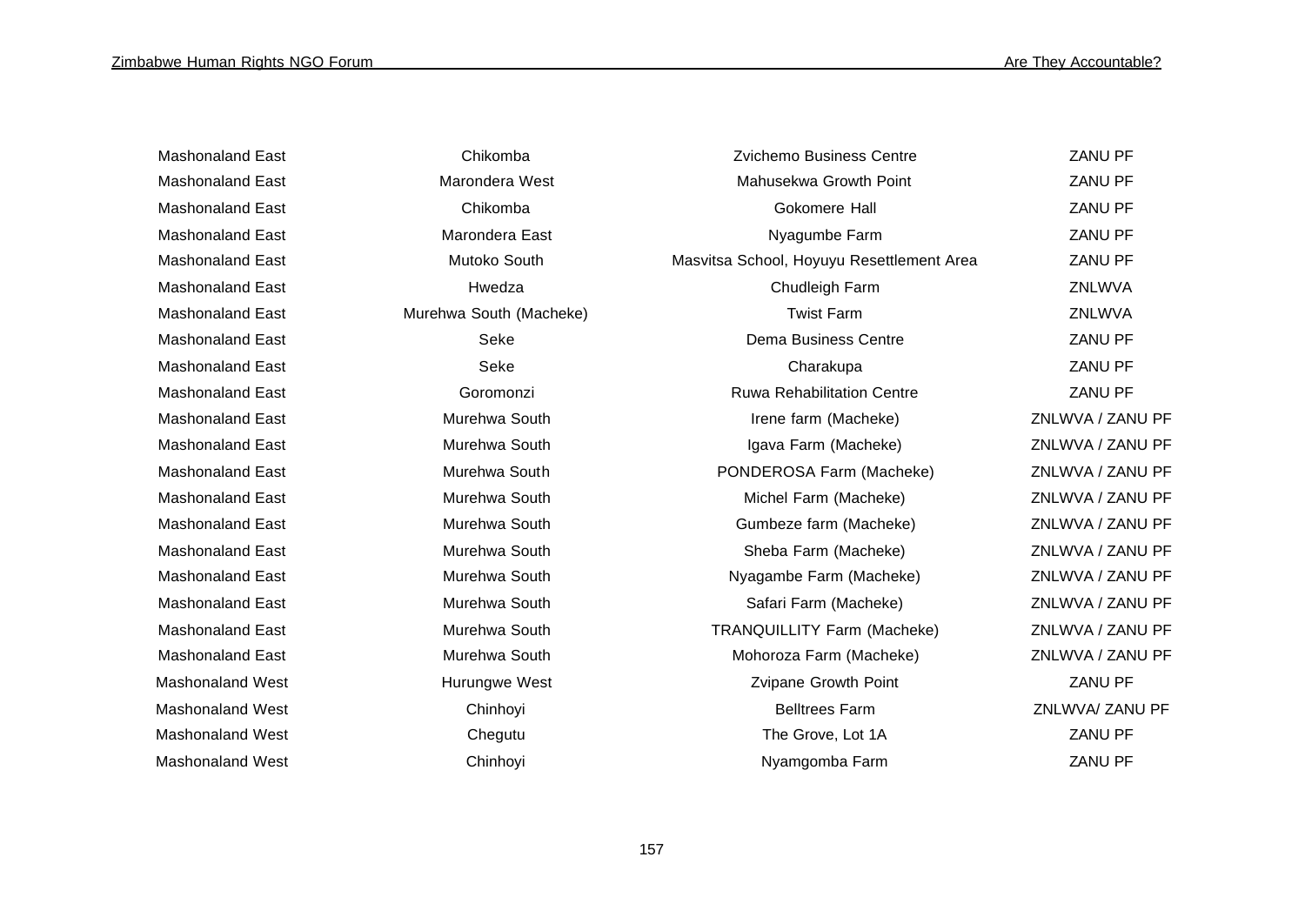| <b>Mashonaland West</b>   | Zvimba North      | Machiroli Farm                | <b>ZANU PF</b>   |
|---------------------------|-------------------|-------------------------------|------------------|
| <b>Mashonaland West</b>   | Chegutu           | Shingwiri                     | ZANU PF / ZNLWVA |
| <b>Mashonaland West</b>   | Chegutu           | Rock Farm                     | ZANU PF / ZNLWVA |
| <b>Mashonaland West</b>   | Chegutu           | Pickstone                     | ZANU PF / ZNLWVA |
| <b>Mashonaland West</b>   | Chegutu           | Katawa                        | ZANU PF / ZNLWVA |
| <b>Mashonaland West</b>   | Chegutu           | Alpha Farm                    | ZANU PF / ZNLWVA |
| <b>Mashonaland West</b>   | Chegutu           | Mopani Farm                   | ZANU PF / ZNLWVA |
| <b>Mashonaland West</b>   | Chegutu           | Selous Town                   | ZANU PF / ZNLWVA |
| <b>Mashonaland West</b>   | Chinhoyi          | Chinoyi Old Hospital          | ZANU PF          |
| <b>Mashonaland West</b>   | Chinhoyi          | Chikonohono Township          | ZANU PF          |
| <b>Mashonaland West</b>   | Chinhoyi          | Alaska Mine                   | ZANU PF          |
| Mashonaland West          | Chinhoyi          | Shackleton                    | ZANU PF          |
| <b>Mashonaland West</b>   | Makonde           | Lions Den                     | ZANU PF          |
| <b>Mashonaland West</b>   | Zvimba South      | Murombedzi Growth Point       | ZANU PF          |
| Masvingo                  | Zaka              | Chinyabako Township (Macheke) | ZNLWVA/ZANU PF   |
| Masvingo                  | <b>Gutu North</b> | <b>Guzhe Business centre</b>  | ZANU PF          |
| Masvingo                  | Zaka West         | Jerera Growth Point (Macheke) | ZNLWVA/ZANU PF   |
| <b>Matabeleland North</b> | Nkayi             | Setshanke Primary School      | <b>ZANU PF</b>   |
| <b>Matabeleland North</b> | Nkayi             | Gwelutshena Primary School    | ZANU PF          |
| <b>Matabeleland North</b> | Nkayi             | <b>Bhubhu Primary School</b>  | ZANU PF          |
| <b>Matabeleland North</b> | Nkayi             | Ingwalathi Primary School     | ZANU PF          |
| <b>Matabeleland North</b> | Nkayi             | Sebhumane Primary School      | ZANU PF          |
| <b>Matabeleland North</b> | Nkayi             | Mathetshaneni Primary School  | ZANU PF          |
| <b>Matabeleland North</b> | Nkayi             | <b>Guwe Primary School</b>    | <b>ZANU PF</b>   |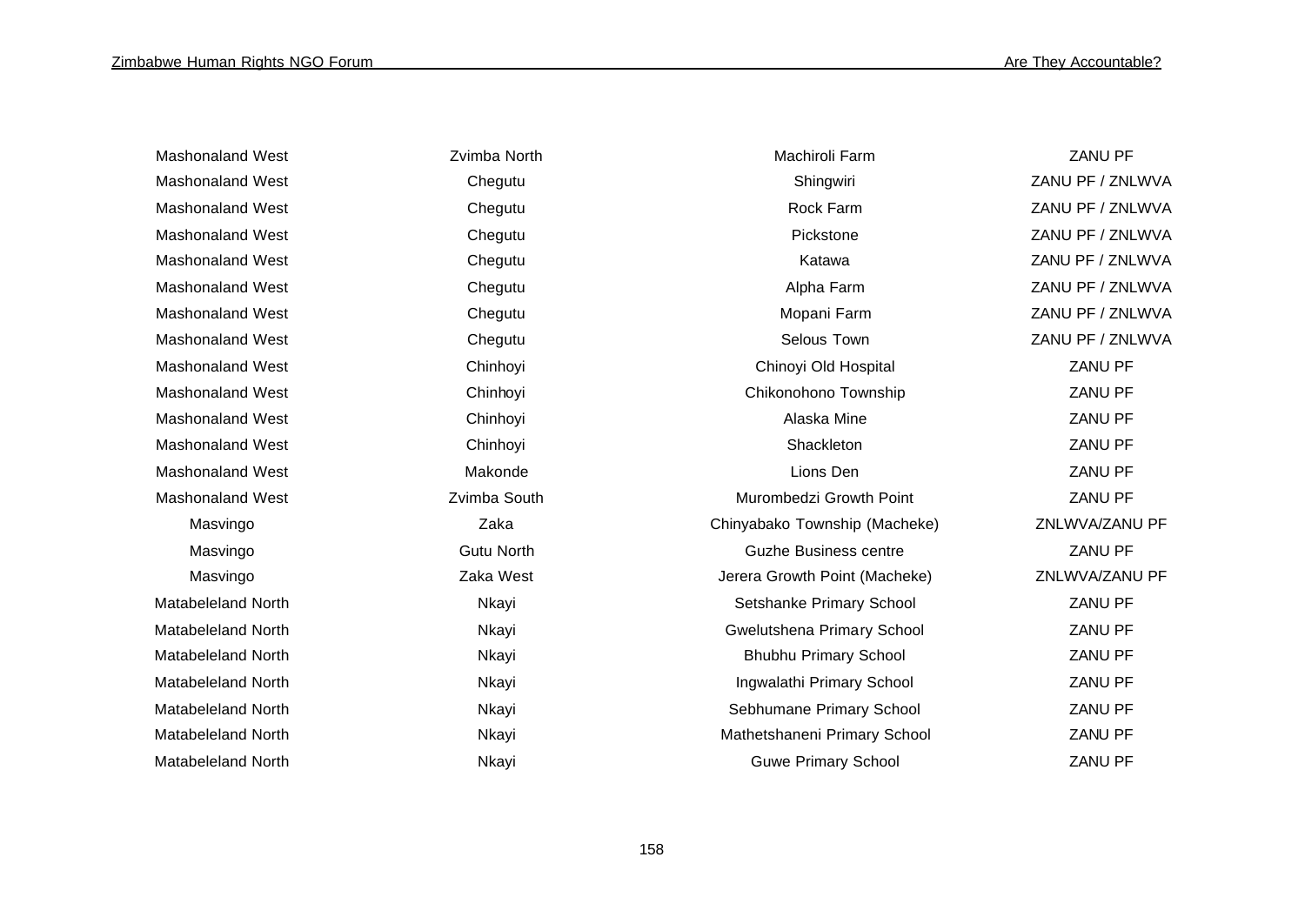| Matabeleland North |
|--------------------|
| Matabeleland North |
| Matabeleland North |
| Matabeleland North |
| Matabeleland North |
| Matabeleland North |
| Matabeleland North |
| Matabeleland North |
| Matabeleland North |
| Matabeleland North |
| Matabeleland North |
| Matabeleland North |
| Matabeleland North |
| Matabeleland North |
| Matabeleland North |
| Matabeleland North |
| Matabeleland North |
| Matabeleland North |
| Matabeleland North |
| Matabeleland North |
| Matabeleland North |
| Matabeleland North |
| Matabeleland North |
| Midlands           |

| Nkayi       |
|-------------|
| Nkayi       |
| Nkayi       |
| Nkayi       |
| Nkayi       |
| Tsholotsho  |
| Tsholotsho  |
| Nkayi       |
| Nkayi       |
| Nkayi       |
| Nkayi       |
| Nkayi       |
| Nkayi       |
| Nkayi       |
| Nkayi       |
| Nkayi       |
| Tsholotsho  |
| Tsholotsho  |
| Tsholotsho  |
| Iwange West |
| Tsholotsho  |
| Tsholotsho  |
| Tsholotsho  |
| Kwekwe      |

| Matabeleland North | Nkayi       | Zenka Primary School              | ZANU PF |
|--------------------|-------------|-----------------------------------|---------|
| Matabeleland North | Nkayi       | Fudu Primary School               | ZANU PF |
| Matabeleland North | Nkayi       | Nkayi Community Hall              | ZANU PF |
| Matabeleland North | Nkayi       | <b>Tohwe Primary School</b>       | ZANU PF |
| Matabeleland North | Nkayi       | Zinyangani Primary School         | ZANU PF |
| Matabeleland North | Tsholotsho  | Khumbula Secondary School         | ZANU PF |
| Matabeleland North | Tsholotsho  | Mgomeni School                    | ZANU PF |
| Matabeleland North | Nkayi       | Gampinya Primary School           | ZANU PF |
| Matabeleland North | Nkayi       | Bhodobhodo Primary School         | ZANU PF |
| Matabeleland North | Nkayi       | Lukona Primary School             | ZANU PF |
| Matabeleland North | Nkayi       | Mkalathi Primary School           | ZANU PF |
| Matabeleland North | Nkayi       | Komayanga Primary School          | ZANU PF |
| Matabeleland North | Nkayi       | Mbuma Primary School              | ZANU PF |
| Matabeleland North | Nkayi       | Gwiji Primary School              | ZANU PF |
| Matabeleland North | Nkayi       | Mdlawuzeni Primary School         | ZANU PF |
| Matabeleland North | Nkayi       | Magazi, along Mvuma Road          | ZANU PF |
| Matabeleland North | Tsholotsho  | <b>Tsholotsho Training Centre</b> | ZANU PF |
| Matabeleland North | Tsholotsho  | <b>Tsholotsho Rest Camp</b>       | ZNLWVA  |
| Matabeleland North | Tsholotsho  | <b>Dlamini Business Centre</b>    | ZANU PF |
| Matabeleland North | Hwange West | Sipepa Business Centre            | ZANU PF |
| Matabeleland North | Tsholotsho  | Mgodi Masili                      | ZANU PF |
| Matabeleland North | Tsholotsho  | Matshangane Business Centre       | ZANU PF |
| Matabeleland North | Tsholotsho  | Jimila Business Centre            | ZANU PF |
| Midlands           | Kwekwe      | Torwood, Redcliff                 | ZANU PF |
|                    |             |                                   |         |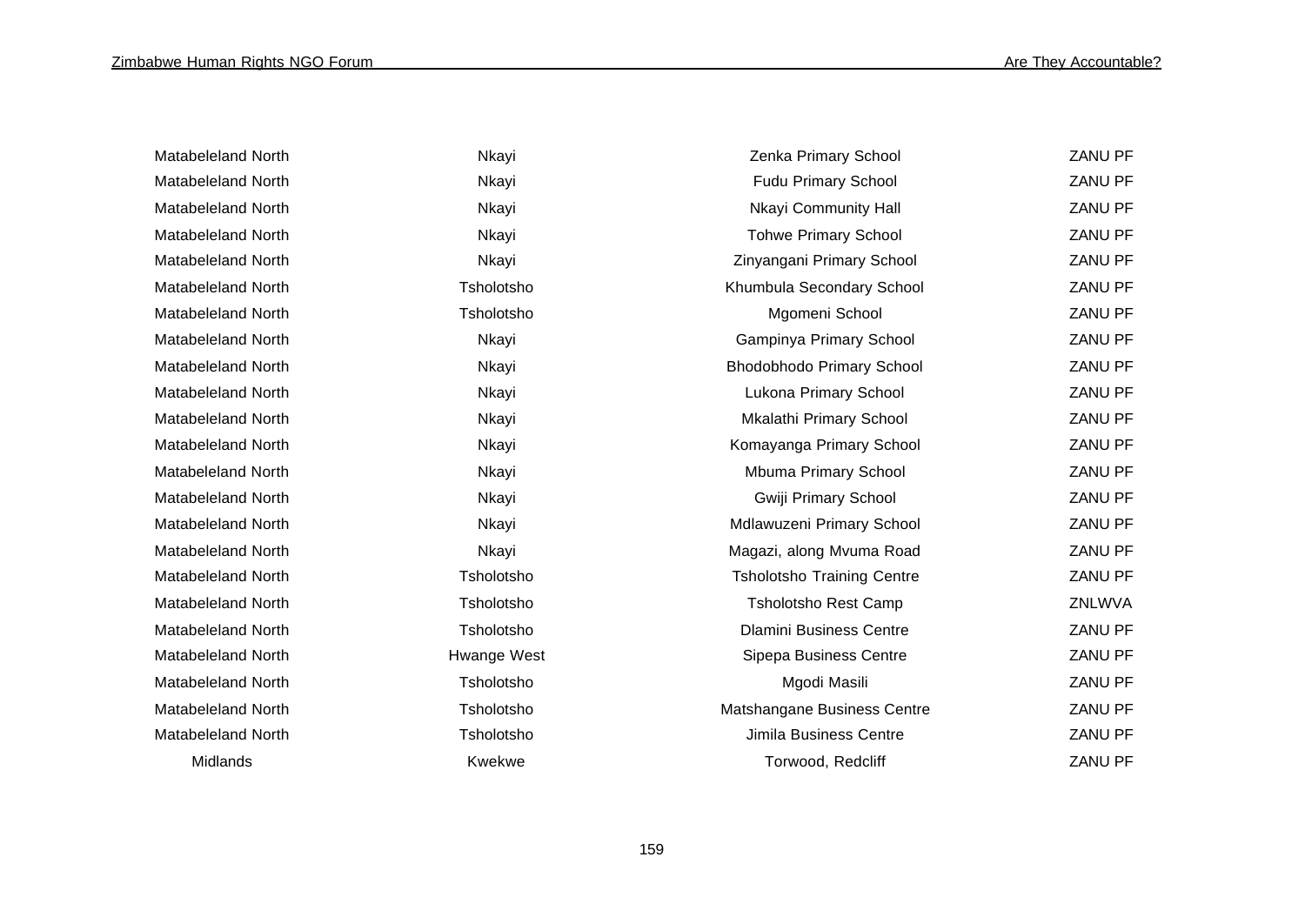| Midlands | Kadoma Central | Rimuka Township                    | <b>ZANU PF</b> |
|----------|----------------|------------------------------------|----------------|
| Midlands | Mberengwa East | Inyala Mine + Mketi Primary School | <b>ZANU PF</b> |
| Midlands | Kwekwe         | Near Senkwasi Irrigation Scheme    | <b>ZANU PF</b> |
| Midlands | Kwekwe         | Amaveni Community Hall             | <b>ZANU PF</b> |
| Midlands | Kwekwe         | Chara Primary School in Mbizo      | <b>ZANU PF</b> |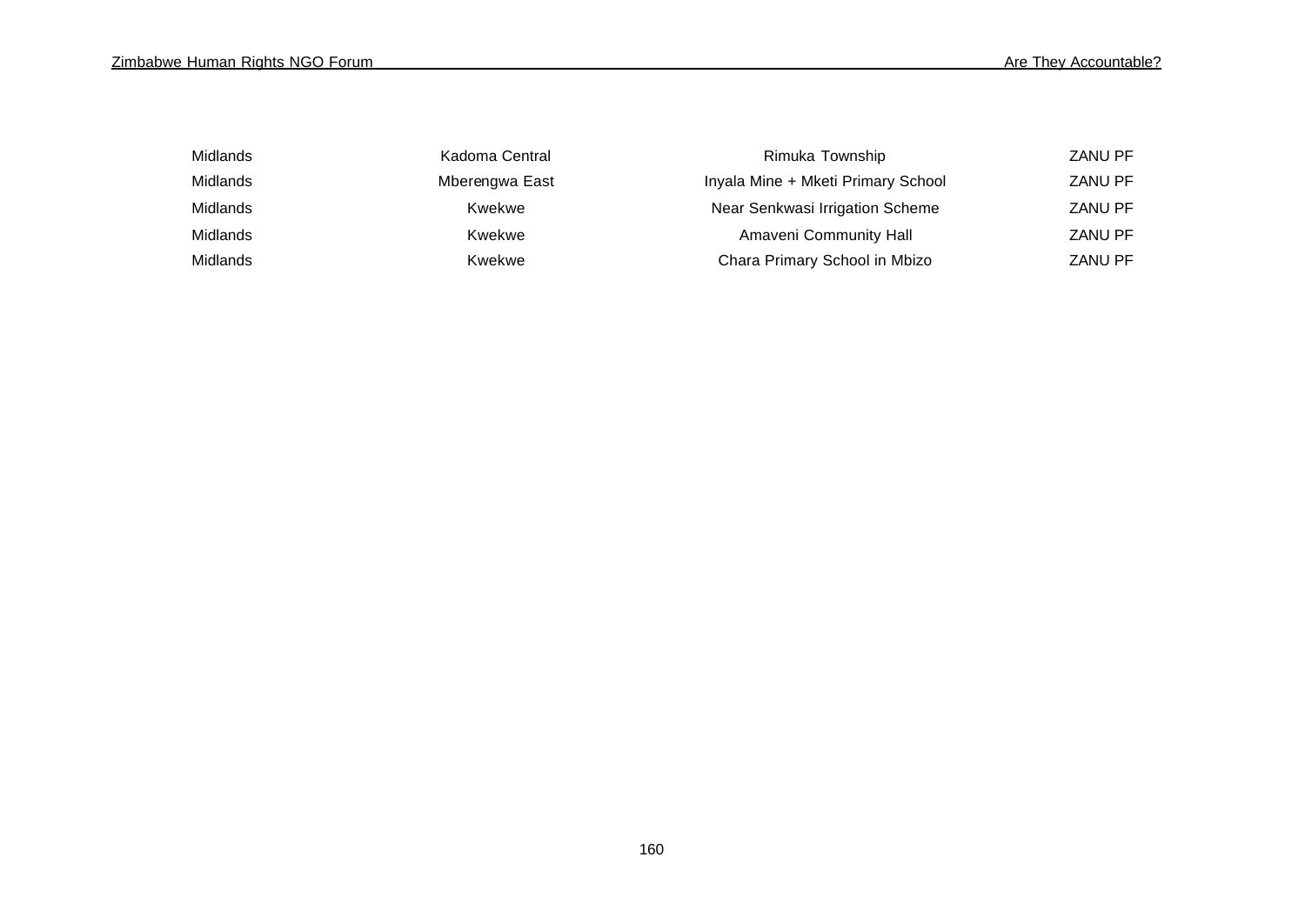| <b>Period</b>    | <b>Episodes of Political Violence</b>                                                                                                                                                                                                                                              | Levels of<br><b>Human Rights</b><br><b>Violations</b>                                                                                               | <b>National and</b><br>International<br><b>Events</b>                                                                                                                         |
|------------------|------------------------------------------------------------------------------------------------------------------------------------------------------------------------------------------------------------------------------------------------------------------------------------|-----------------------------------------------------------------------------------------------------------------------------------------------------|-------------------------------------------------------------------------------------------------------------------------------------------------------------------------------|
| <b>June 2001</b> | 32 teachers from Buhera North<br>$\bullet$<br>allegedly dismissed<br>by<br>war<br>veterans for<br>supporting<br>the<br>opposition                                                                                                                                                  | Political<br>discrimination/<br>intimidation<br>and<br>victimisation<br>predominant                                                                 |                                                                                                                                                                               |
| <b>July 2001</b> | ZNA deployed in Harare high<br>$\bullet$<br>density areas during national<br>stay-away 2-3 July<br>Violence on commercial farms<br>reported<br>President's<br><b>MDC</b><br>convoy<br>$\bullet$<br>attacked in Bindura                                                             | &<br>Torture<br>Intimidation high                                                                                                                   | <b>Bindura</b><br>by-election<br>27-28                                                                                                                                        |
| August 2001      | Violence on commercial farms<br>$\bullet$<br>in Mashonaland West (Chinhoyi,<br>Doma, Lions Den)<br>35 000 farm workers reportedly<br>$\bullet$<br>evicted in Mash East - 14 farms<br>invaded and destroyed                                                                         | Incidents<br>of<br>related<br>property<br>violations<br>(looting<br>damage)<br>and<br>increase<br><b>Numbers</b><br>decrease in other<br>categories | Abuja<br>accord<br>negotiations,<br>resur-<br>gence<br>of<br>farm<br>invasions                                                                                                |
| September 2001   | invasions<br>Farm<br>reported<br>in<br>$\bullet$<br>Mwenezi,<br>Harare,<br>Hwedza,<br>Murehwa South<br>5 000 farm workers reported as<br>$\bullet$<br>having been displaced<br><b>News</b><br>vendors<br>Daily<br>and<br>$\bullet$<br>reporters allegedly assaulted in<br>Bulawayo | Torture &<br>Prop<br>Damage                                                                                                                         | Abuja<br>Agreement<br>signed, 8<br>Bulawayo<br>mayoral<br>and city council by-<br>elections 8-9<br>Makoni<br>West<br>by-<br>election 8-9<br>Chikomba by-election<br>$22 - 23$ |

**APPENDIX 4: CHRONOLOGY OF EVENTS**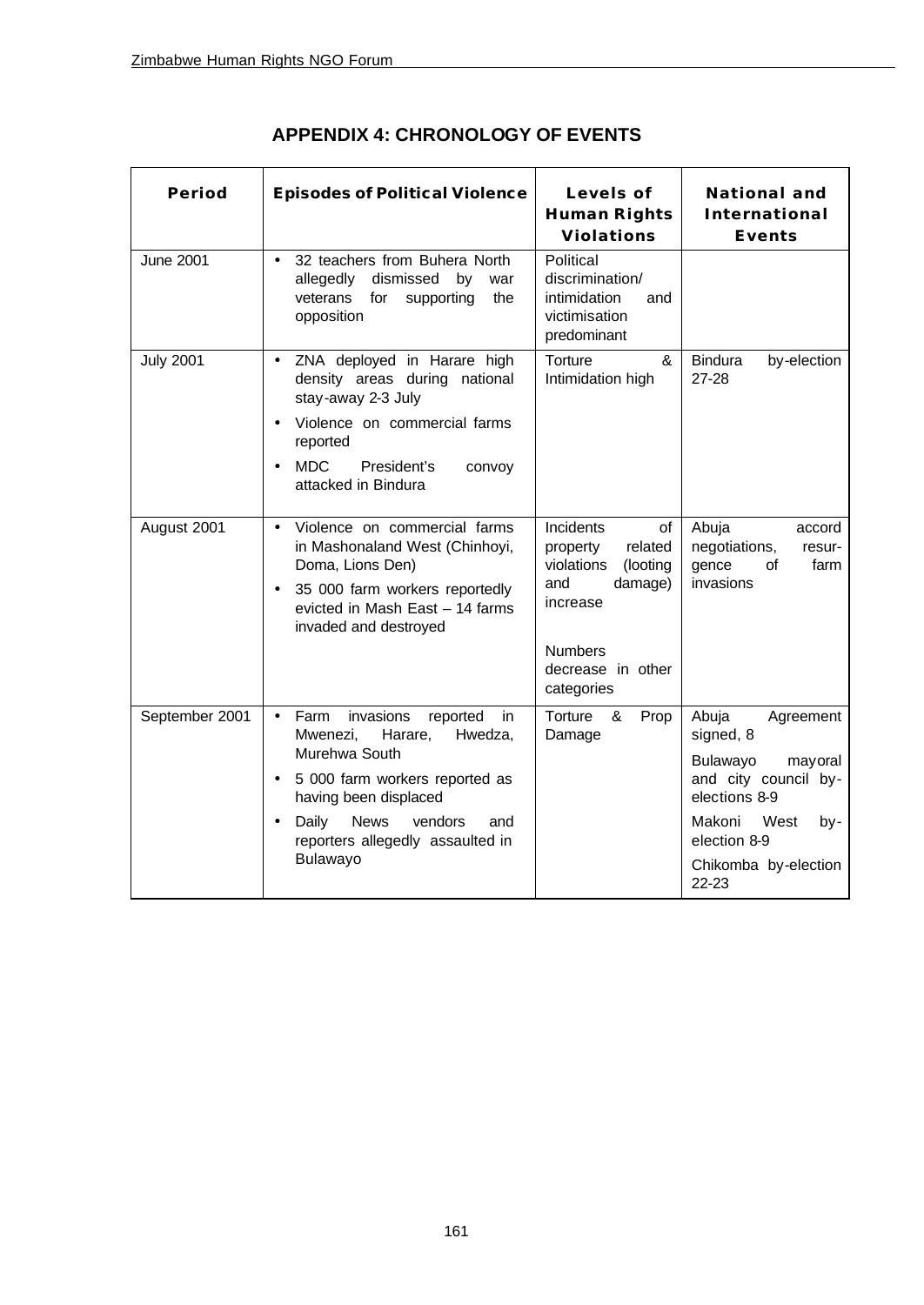| October 2001  | Attacks on civil servants esp.<br>$\bullet$<br>teachers<br>500 member militia goup sets<br>up bases in Gokwe at Tenda<br>and Mashuma Prim. Schools<br><b>MDC</b><br>President's<br>convoy<br>reportedly attacked in Kadoma<br>(the second time<br>inside 5<br>months)                                                                                                                                                                                                    | related<br>Property<br>violations damage<br>drop dramatically                                                  | Abuja<br>Foreign<br>Ministers Group visits                                                                                                     |
|---------------|--------------------------------------------------------------------------------------------------------------------------------------------------------------------------------------------------------------------------------------------------------------------------------------------------------------------------------------------------------------------------------------------------------------------------------------------------------------------------|----------------------------------------------------------------------------------------------------------------|------------------------------------------------------------------------------------------------------------------------------------------------|
| November 2001 | Polling agents in Mount Darwin<br>$\bullet$<br>(agents<br>attacked<br>in<br>which<br>election)<br>Wilson "Biggie" Kufa Chitoro<br>released on bail on 6 November<br>on the condition that he is not to<br>participate in political activity                                                                                                                                                                                                                              | Torture<br>and<br>related<br>property<br>violations<br>rise<br>again<br>Property<br>related<br>violations rise | Presidential<br>Election<br>date<br>not<br>yet<br>announced<br>(speculation<br>οf<br>January election)                                         |
| December 2001 | Border Gezi (Mount Darwin)<br>$\bullet$<br>youth militia reportedly unleash<br>terror in Harare's High Density<br>suburbs<br>Wilson "Biggie" Kufa Chitoro<br>$\bullet$<br>sets up base at Chingoma<br>Secondary School - youths<br>terrorise villagers in Mberengwa                                                                                                                                                                                                      | 9 murders, highest<br>in any month of<br>2001                                                                  |                                                                                                                                                |
| January 2002  | ZANU<br>PF<br>youth<br>mount<br>$\bullet$<br>roadblocks and demand party<br>cards in rural areas and Harare<br>More militia bases set up<br>٠<br>MDC members arrested and<br>$\bullet$<br>assaulted when reporting crimes<br>to ZRP                                                                                                                                                                                                                                      | record<br>17<br>A<br>murders reported<br>High incidence of<br>kidnapping<br>and<br>torture                     | Presidential<br>Election<br>as 9-10<br>dates set<br>March.<br>Campaigns<br>begin in earnest.                                                   |
| February 2002 | MDC unable to campaign in<br>$\bullet$<br>Mount Darwin North and South,<br>Guruve and Shamva in Mash<br>Uzumba<br>Marambe<br>Central,<br>Pfungwe in Mash East<br>Mutoko<br>couple<br>held<br>at<br>Masimbe Base after being<br>abducted on 16 February<br>2002. Released on 11 March<br>2002 after the High Court had<br>ordered<br>Minister<br>John<br>Commissioner<br>Nkomo,<br>Augustine Chihuri and ZRP<br>officer Masango to storm the<br>base and find the couple. | Torture<br>hits<br>all<br>time high<br>13 murders                                                              | EU<br>threatens<br>sanctions<br>Maize<br>and<br>sugar<br>shortages<br>General<br>Law<br>Amendment<br>Act<br>invalidated<br>by<br>Supreme Court |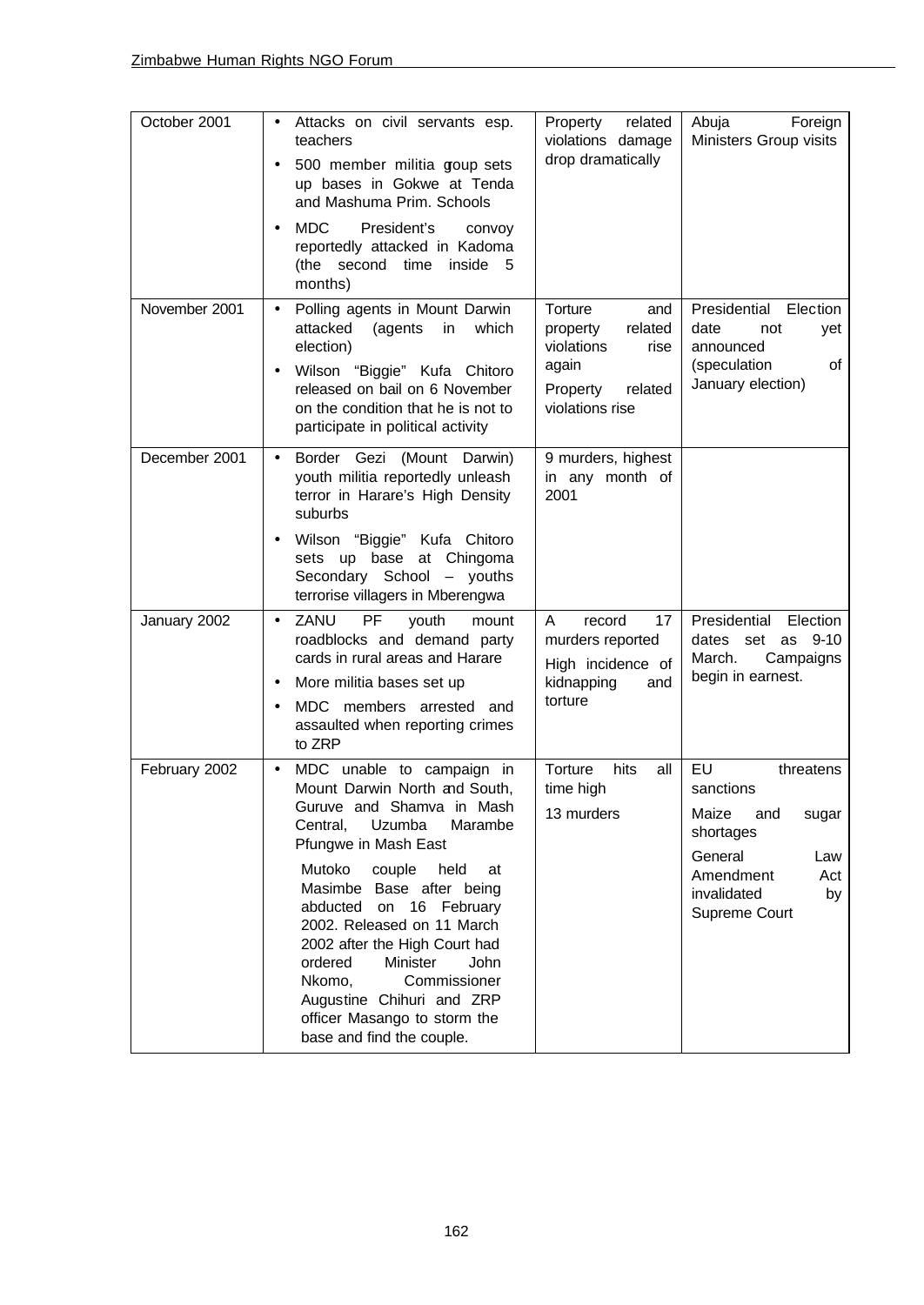| March 2002       | <b>MDC</b><br>rally<br>cancelled<br>in<br>$\bullet$<br>Marondera<br>MDC Polling agents harassed,<br>abducted, attacked.<br><b>Observer Missions attacked</b><br>Presidential Election 9-11 March | High incidence of<br>torture<br>and<br>related<br>property<br>violations | Head of EU observer<br>expelled<br>mission<br>EU team banned<br>EU, US, UK condemn<br>election<br>the<br>and<br>impose<br>smart<br>sanctions                                      |
|------------------|--------------------------------------------------------------------------------------------------------------------------------------------------------------------------------------------------|--------------------------------------------------------------------------|-----------------------------------------------------------------------------------------------------------------------------------------------------------------------------------|
|                  | Resurgence of farm violence<br>$\bullet$<br>Retributive attacks against MDC<br>$\bullet$                                                                                                         |                                                                          | <b>SADC</b><br>endorses<br>election                                                                                                                                               |
|                  | office bearers and supporters<br>Members of opposition forcibly<br>$\bullet$<br>displaced in rural areas                                                                                         |                                                                          | Zimbabwe suspended<br>1<br>for<br>from<br>vr<br>Commonwealth                                                                                                                      |
| April 2002       | Some torture bases still open<br>$\bullet$                                                                                                                                                       | 3 murders                                                                | farm<br>Mass<br>eviction<br>orders. Section 8 (of<br>the Land Acquisition<br>Act)<br>notices<br>served<br>farmers<br>giving<br>on<br>45<br>them<br>days<br>to<br>cease operations |
| May 2002         |                                                                                                                                                                                                  | 50% decrease<br>in<br>torture cases                                      | Food<br>shortages<br>becoming acute                                                                                                                                               |
| <b>June 2002</b> | High<br>incidence<br>of<br>violence<br>$\bullet$<br>reported in Buhera                                                                                                                           | of<br>Resurgence<br>torture                                              | Foreign<br>currency<br>crisis worsens                                                                                                                                             |
|                  | <b>MDC</b><br>Those<br>attending<br>an<br>commemoration of International<br>Youth Day arrested                                                                                                   |                                                                          | Commercial<br>farming<br>halted.<br>largely<br>Evictions<br>due<br>to<br>section 8 notices start<br>taking effect                                                                 |